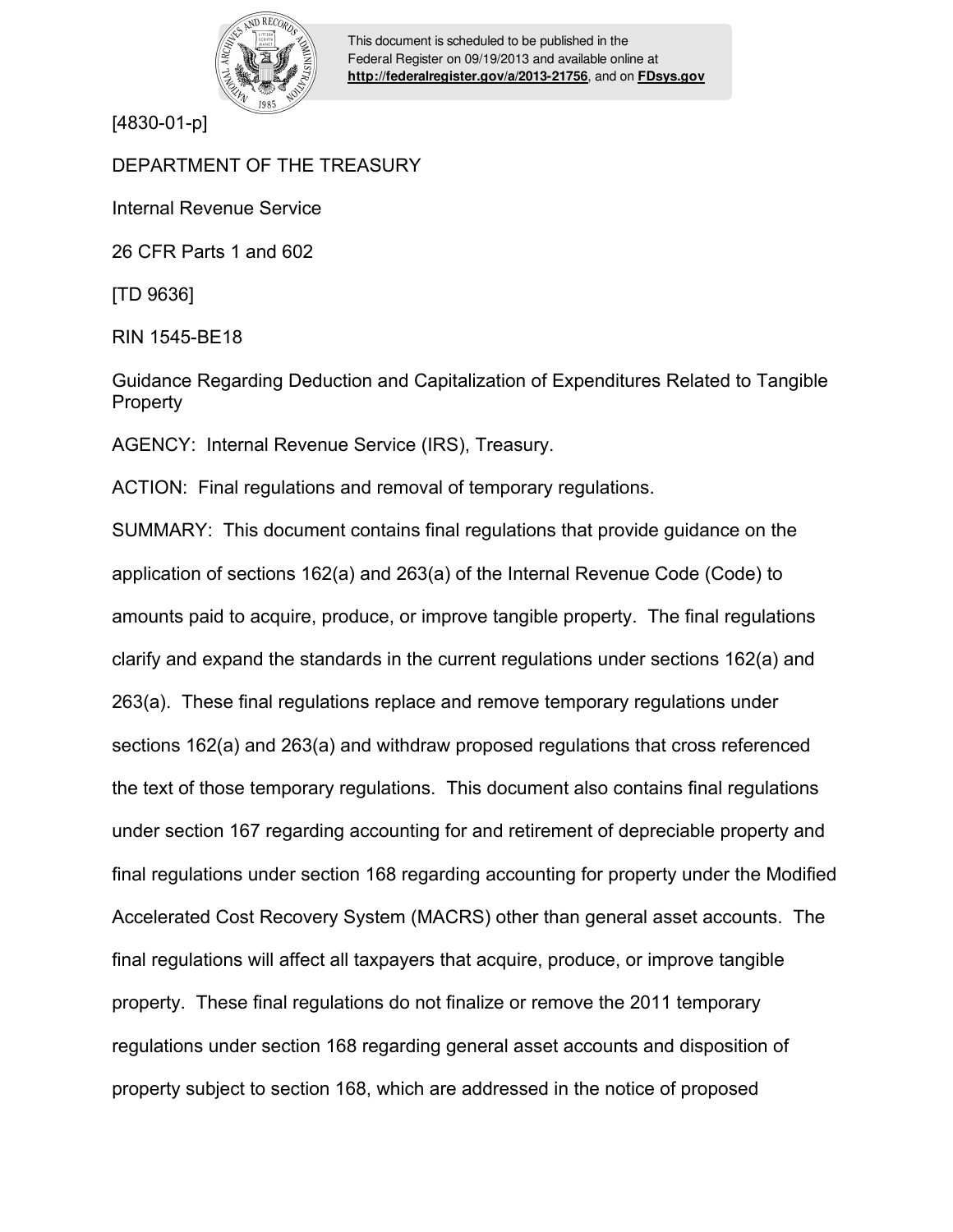rulemaking on this subject in the Proposed Rules section in this issue of the **Federal Register**.

# DATES: Effective Date: These regulations are effective on **[INSERT DATE OF**

# **PUBLICATION OF THIS DOCUMENT IN THE FEDERAL REGISTER]**.

Applicability Dates: In general, these final regulations apply to taxable years beginning on or after January 1, 2014. However, certain rules apply only to amounts paid or incurred in taxable years beginning on or after January 1, 2014. For dates of applicability of the final regulations, see §§1.162-3(j), 1.162-4(c), 1.162-11(b)(2), 1.165- 2(d), 1.167(a)-4(b), 1.167(a)-7(f), 1.167(a)-8(h), 1.168(i)-7(e), 1.263(a)-1(h), 1.263(a)- 2(j), 1.263(a)-3(r), 1.263(a)-6(c), 1.263A-1(l), and 1.1016-3(j).

FOR FURTHER INFORMATION CONTACT: Concerning §§1.162-3, 1.162-4, 1.162- 11, 1.263(a)-1, 1.263(a)-2, 1.263(a)-3, and 1.263(a)-6, Merrill D. Feldstein or Alan S. Williams, Office of Associate Chief Counsel (Income Tax and Accounting), (202) 622- 4950 (not a toll-free call); Concerning §§1.165-2, 1.167(a)-4, 1.167(a)-7, 1.167(a)-8, 1.168(i)-7, 1.263A-1, and 1.1016-3, Kathleen Reed or Patrick Clinton, Office Associate Chief Counsel (Income Tax and Accounting), (202) 622-4930 (not a toll-free call). SUPPLEMENTARY INFORMATION:

# **Paperwork Reduction Act**

 The collection of information contained in this final regulation has been reviewed and approved by the Office of Management and Budget in accordance with the Paperwork Reduction Act of 1995 (44 U.S.C. 3507(d)) under control number 1545- 2248. An agency may not conduct or sponsor, and a person is not required to respond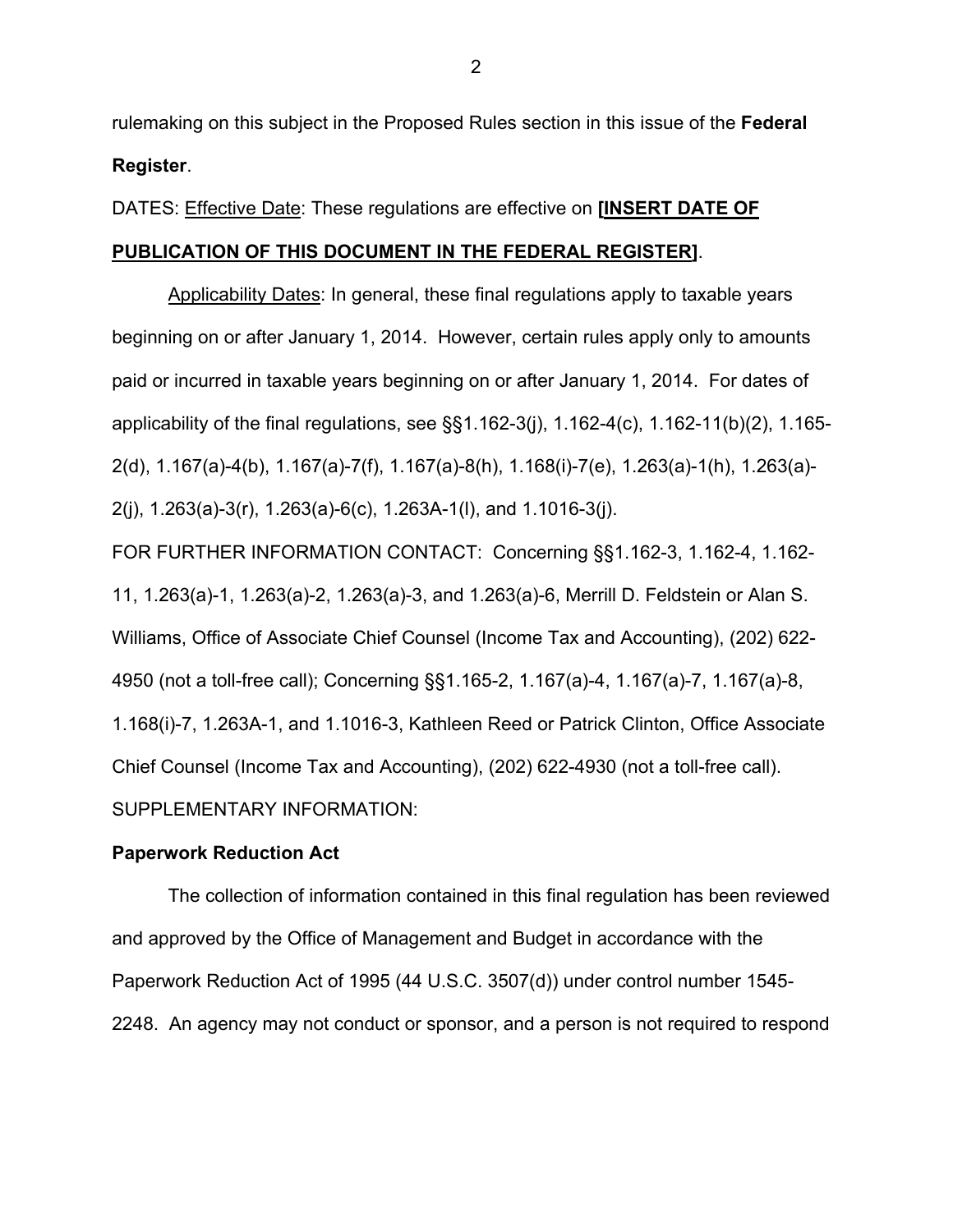to, a collection of information unless the collection of information displays a valid control number assigned by the Office of Management and Budget.

 The collection of information in this regulation is in §§1.263(a)-1(f)(5), 1.263(a)- 3(h)(6), and 1.263(a)-3(n)(2). This information is required in order for a taxpayer to elect to use the de minimis safe harbor, to elect to use the safe harbor for small taxpayers, and to elect to capitalize repair and maintenance costs. This information will inform the IRS that the taxpayer is electing to use these provisions, which allows taxpayers to obtain beneficial treatment for the amounts that qualify for these elections. The collection of information is voluntary to obtain a benefit under the final regulations. The likely respondents are business or other for-profit institutions, and small businesses or organizations.

Estimated total annual reporting burden: 1,100,000 hours.

 Estimated annual burden hours per respondent varies from .25 hours to .5 hours, depending on individual circumstances, with an estimated average of .275 hours.

Estimated number of respondents: 4,000,000.

Estimated frequency of responses: Annually.

 Books or records relating to a collection of information must be retained as long as their contents may become material in the administration of any internal revenue law. Generally, tax returns and tax return information are confidential, as required by section 6103.

# **Background**

Section 263(a) provides that no deduction is allowed for (1) any amount paid out for new buildings or permanent improvements or betterments made to increase the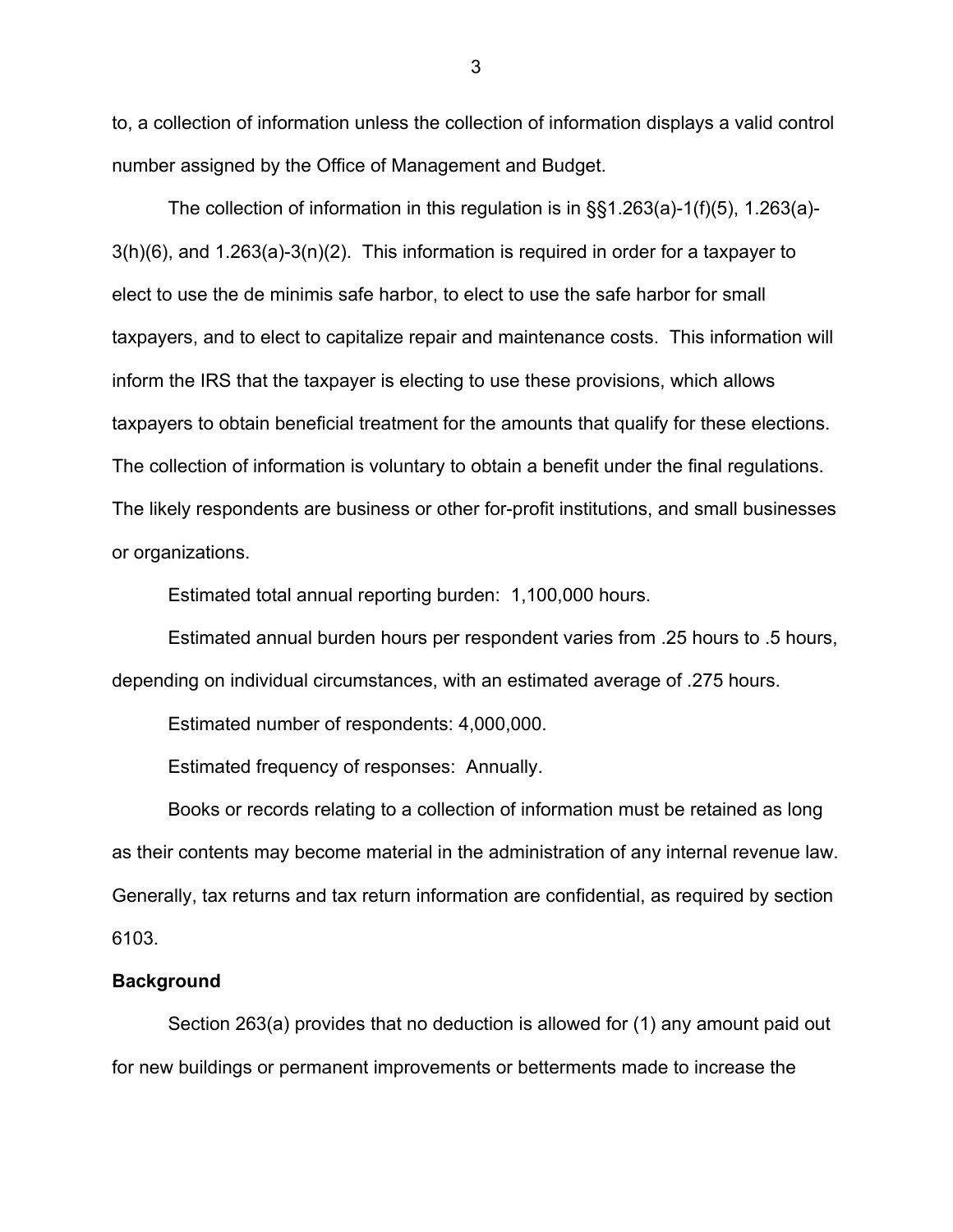value of any property or estate, or (2) any amount expended in restoring property or in making good the exhaustion thereof for which an allowance has been made. Final regulations previously issued under section 263(a) provided that capital expenditures included amounts paid or incurred to (1) add to the value, or substantially prolong the useful life, of property owned by the taxpayer, or (2) adapt the property to a new or different use. However, those regulations also provided that amounts paid or incurred for incidental repairs and maintenance of property within the meaning of section 162 and §1.162-4 of the Income Tax Regulations are not capital expenditures under §1.263(a)-1.

The determination of whether an expense may be deducted as a repair or must be capitalized generally requires an examination of all of a taxpayer's particular facts and circumstances. Moreover, the subjective nature of the existing standards described above has resulted in considerable controversy between taxpayers and the IRS over many years.

In 2006, in an effort to reduce the controversy in this area, the IRS and the Treasury Department published in the **Federal Register** August 21, 2006 (71 FR 48590) proposed amendments to the regulations under section 263(a) relating to amounts paid to acquire, produce, or improve tangible property. The IRS and the Treasury Department received numerous written comments in response to these proposed regulations. After considering these comments and the statements at the public hearing, in 2008 the IRS and the Treasury Department withdrew the 2006 proposed regulations and proposed new regulations in the **Federal Register** March 10, 2008 (73 FR 12838). The IRS and the Treasury Department also received many written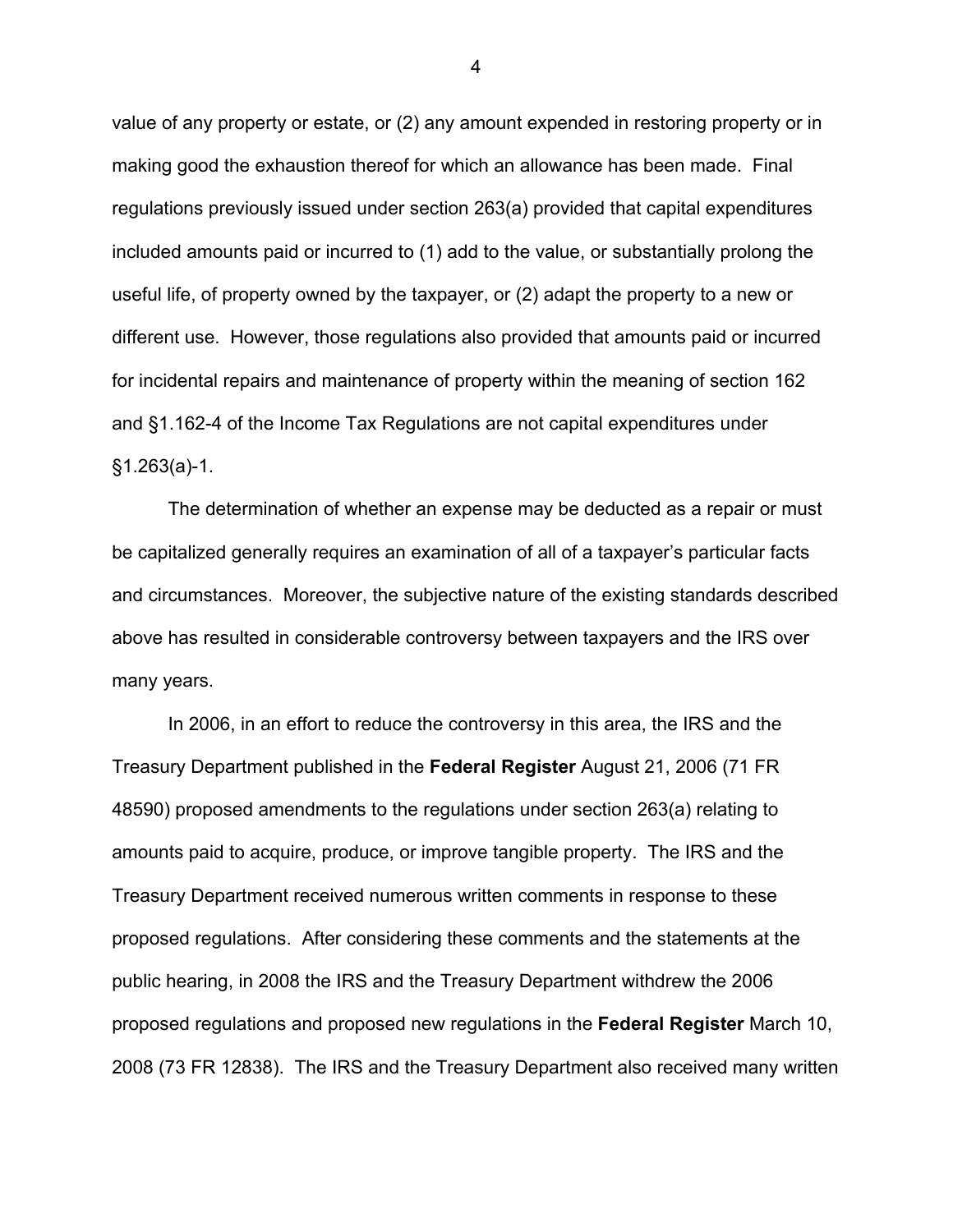comments and held a public hearing on the 2008 proposed regulations. On December 27, 2011, the IRS and the Treasury Department published temporary regulations in the **Federal Register** regarding the deduction and capitalization of expenditures related to tangible property (TD 9564; 76 FR 81060), withdrew the 2008 proposed regulations, and published new proposed regulations that cross referenced the text of the 2011 temporary regulations. The 2011 temporary regulations initially applied to taxable years beginning on or after January 1, 2012. The IRS and the Treasury Department received numerous written comments in response to the 2011 temporary and proposed regulations and held a public hearing on May 9, 2012. After considering these comments and the statements at the public hearing, the IRS and the Treasury Department published Notice 2012-73 (2012-51 IRB 713), on November 20, 2012, announcing that, to assist taxpayers in their transitions to the 2011 temporary regulations and final regulations, the IRS and the Treasury Department would change the applicability date of the 2011 temporary regulations to taxable years beginning on or after January 1, 2014, while permitting taxpayers to choose to apply the 2011 temporary regulations to taxable years beginning on or after January 1, 2012, and before the applicability date of the final regulations. The Notice also alerted taxpayers that the IRS and the Treasury Department intended to publish final regulations in 2013 and expected the final regulations to apply to taxable years beginning on or after January 1, 2014, but that the final regulations would permit taxpayers to apply its provisions to taxable years beginning on or after January 1, 2012. On December 17, 2012, the Treasury Department and the IRS published technical amendments to TD 9564, which amended the applicability date of the 2011 temporary regulations to taxable years beginning on or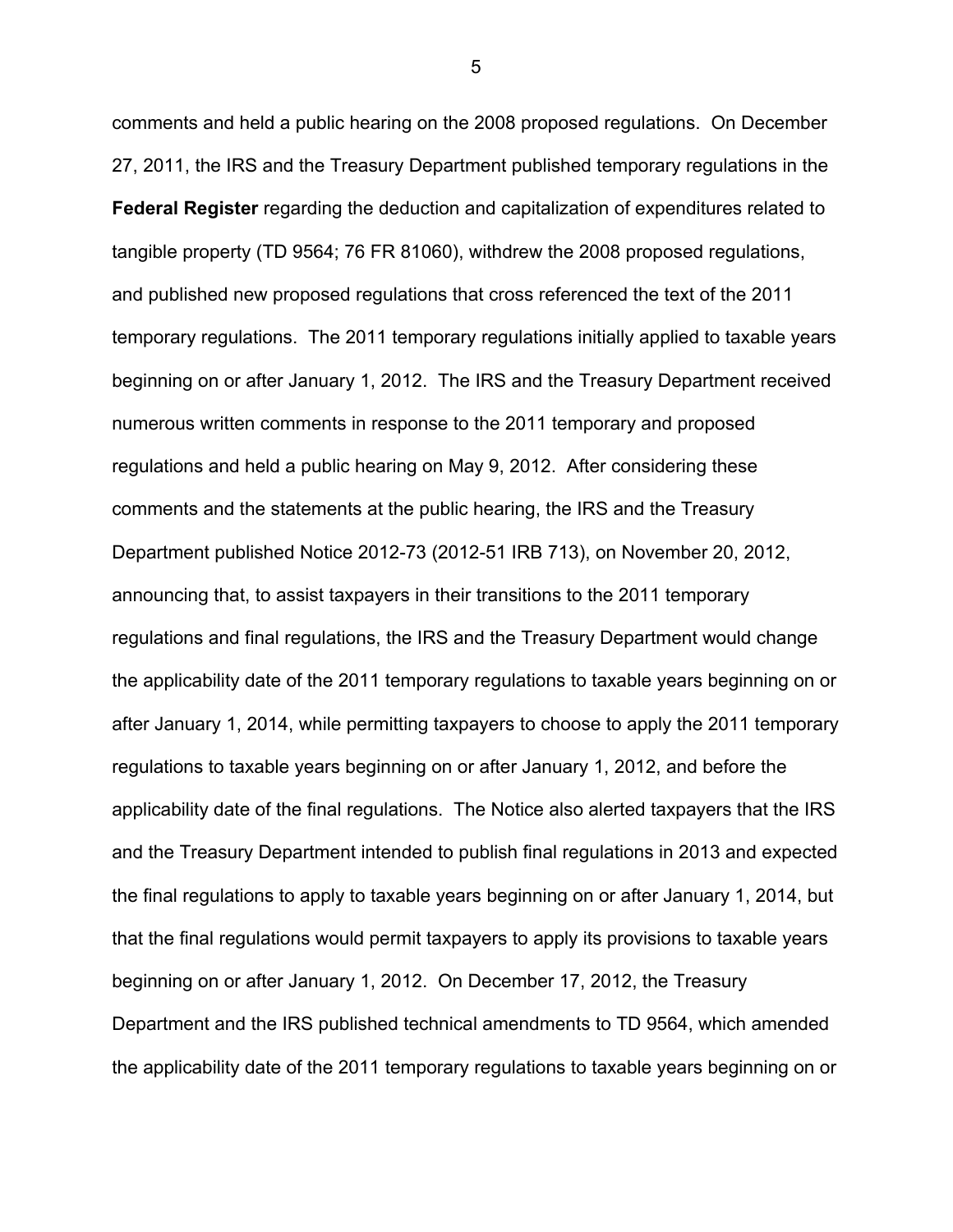after January 1, 2014, while permitting taxpayers to choose to apply the 2011 temporary regulations to taxable years beginning on or after January 1, 2012, and before the applicability date of the final regulations. See **Federal Register** (77 FR 74583).

After considering all of the comments and the statements made at the public hearing on the 2011 temporary and proposed regulations, the IRS and the Treasury Department are removing the 2011 temporary regulations under sections 162, 165, 167, 263(a), 263A, 1016, and §1.168(i)-7 and are issuing final regulations. The IRS and the Treasury Department are also removing the 2011 proposed regulations and are issuing new proposed regulations regarding the disposition of property subject to section 168. The proposed regulations are set forth in the notice of proposed rulemaking on this subject in the Proposed Rules section in this issue of the **Federal Register**.

# **Explanation of Provisions**

### I. Overview

Section 263(a) generally requires the capitalization of amounts paid to acquire, produce, or improve tangible property. Section 162 allows a deduction for all the ordinary and necessary expenses paid or incurred during the taxable year in carrying on any trade or business, including the costs of certain supplies, repairs, and maintenance. These final regulations provide a general framework for distinguishing capital expenditures from supplies, repairs, maintenance, and other deductible business expenses. The final regulations retain many of the provisions of the 2011 temporary and proposed regulations (2011 temporary regulations), which in many instances incorporated standards from case law and other existing authorities under sections 162 and 263(a). The final regulations also modify several sections of the 2011 temporary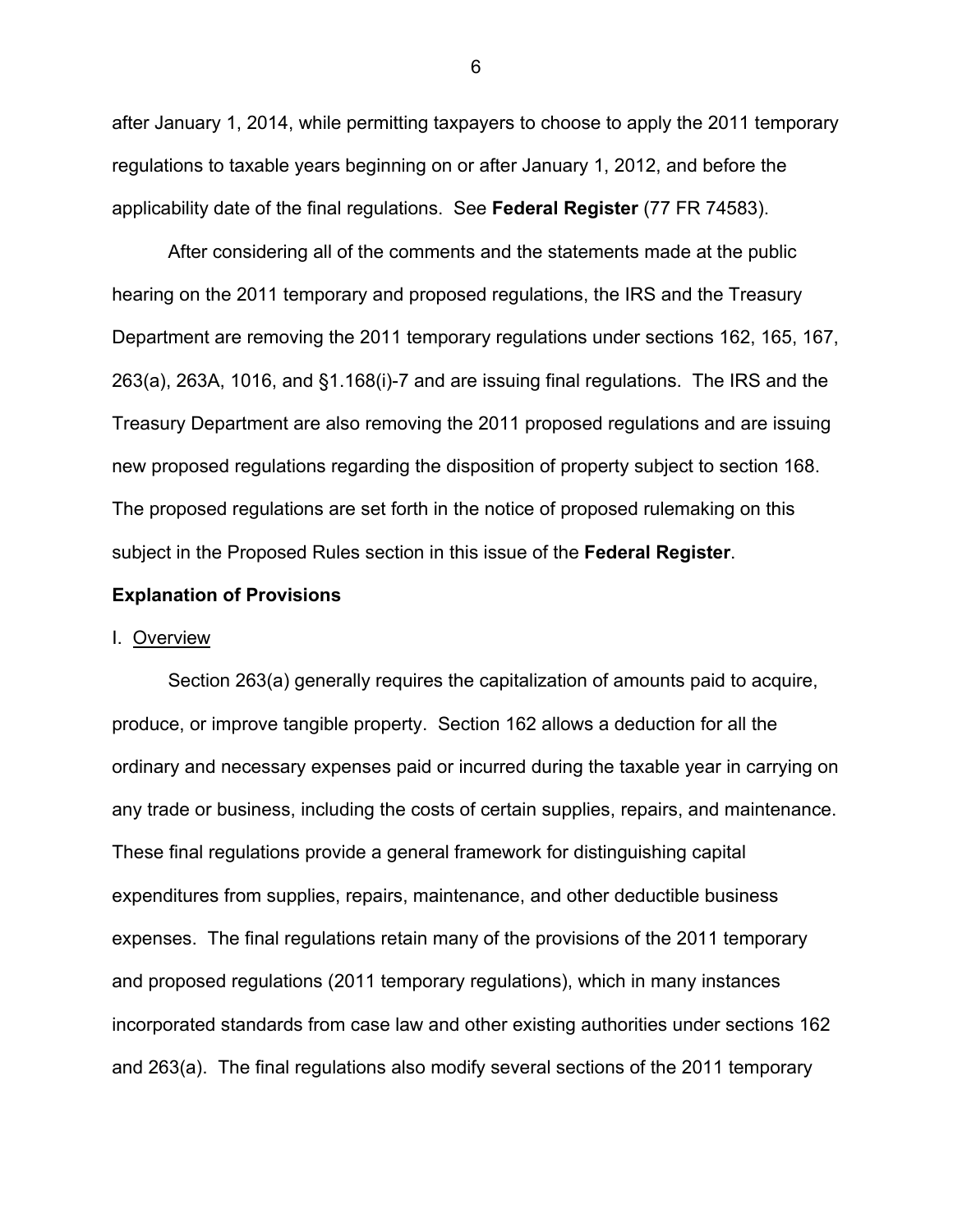regulations in response to comments received and to clarify and simplify the rules while achieving results that are consistent with the case law. The final regulations adopt the same general format as the 2011 temporary regulations, where §1.162-3 provides rules for materials and supplies, §1.162-4 addresses repairs and maintenance, §1.263(a)-1 provides general rules for capital expenditures, §1.263(a)-2 provides rules for amounts paid for the acquisition or production of tangible property, and §1.263(a)-3 provides rules for amounts paid for the improvement of tangible property. However, the final regulations refine and simplify some of the rules contained in the 2011 temporary regulations and create a number of new safe harbors. For example, the final regulations adopt a revised and simplified de minimis safe harbor under §1.263(a)-1(f) and extend the safe harbor for routine maintenance under §1.263(a)-3(i) to buildings. The final regulations also add a safe harbor for small taxpayers to the rules governing improvements to tangible property under §1.263(a)-3. In addition, the final regulations refine several of the criteria for defining betterments and restorations to tangible property.

In addition, these regulations finalize certain temporary regulations under section 167 regarding accounting for and retirement of depreciable property and section 168 regarding accounting for MACRS property, other than general asset accounts. However, these regulations do not finalize the rules under §1.168(i)-1T or §1.168(i)-8T addressing the definition of disposition for property subject to section 168. Instead, to address significant changes in this area, revised regulations under section 168 are being proposed concurrently with these final regulations (and appear in the Proposed Rules section of this issue of the **Federal Register**).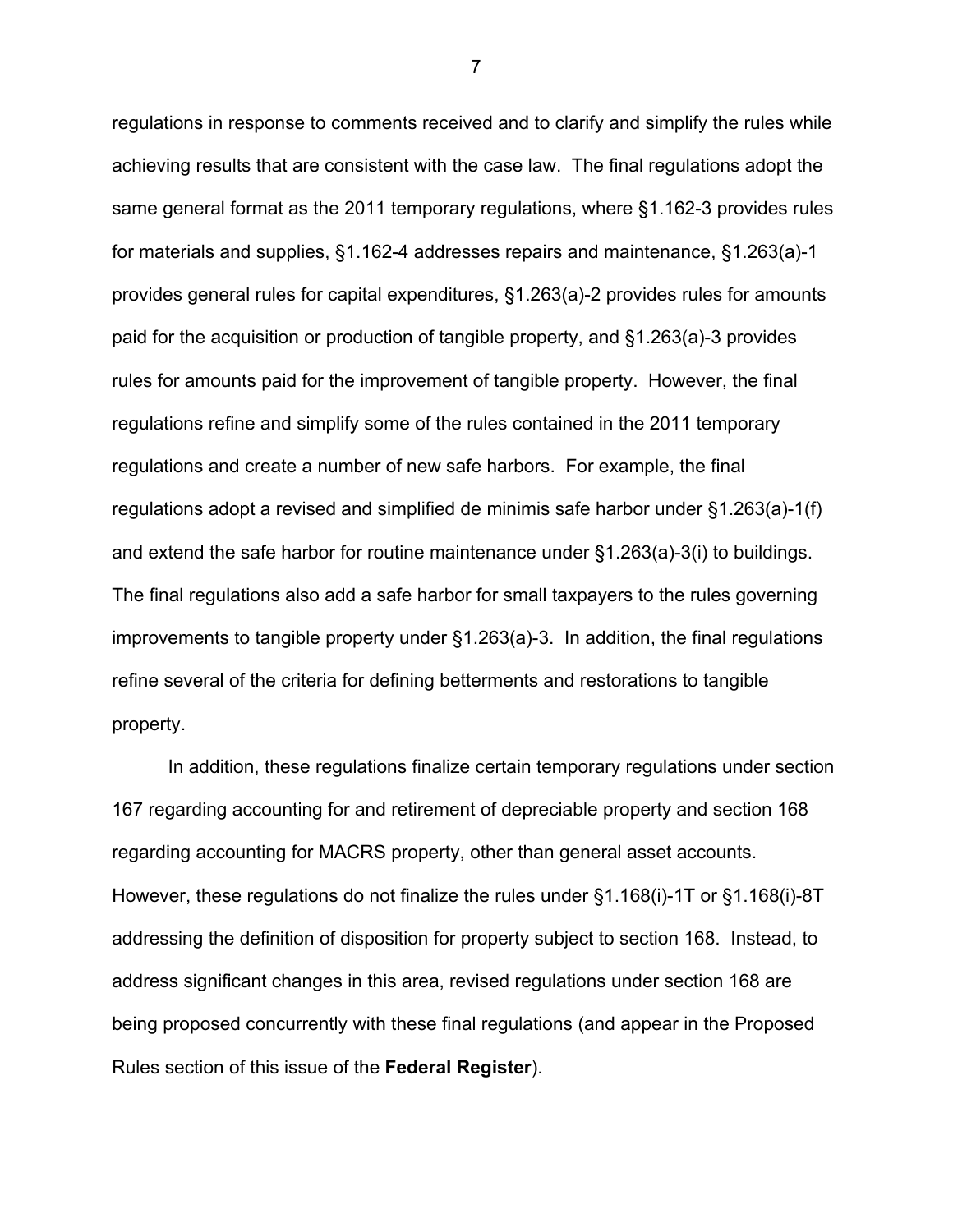# II. Materials and Supplies Under §1.162-3

Responding to generally favorable comments on the treatment of materials and supplies in the 2011 temporary regulations, the final regulations retain the framework and many of the rules set forth in the 2011 temporary regulations. In response to comments, however, the final regulations expand the definition of materials and supplies to include property that has an acquisition or production cost of \$200 or less (increased from \$100 or less), clarify application of the optional method of accounting for rotable and temporary spare parts, and simplify the application of the de minimis safe harbor of §1.263(a)-1(f) to materials and supplies. The final regulations also define standby emergency spare parts and limit the application of the election to capitalize materials and supplies to only rotable, temporary, and standby emergency spare parts.

# A. Definition of materials and supplies

Commenters requested that the dollar threshold for characterizing a unit of property as a material or supply be increased from property with an acquisition cost of \$100 or less to property with an acquisition cost of \$500 or \$1,000. Specifically, commenters were concerned that the low \$100 threshold would not capture many common supplies such as calculators and coffee makers. Balancing concerns over distortions to income that could result from increasing the acquisition cost to \$500 (or more) with the need to include the typical materials and supplies ordinarily used by many taxpayers, the final regulations increase the \$100 threshold to \$200. In addition, the final regulations retain the language providing the IRS and the Treasury Department with the authority to change the amount of this threshold through published guidance.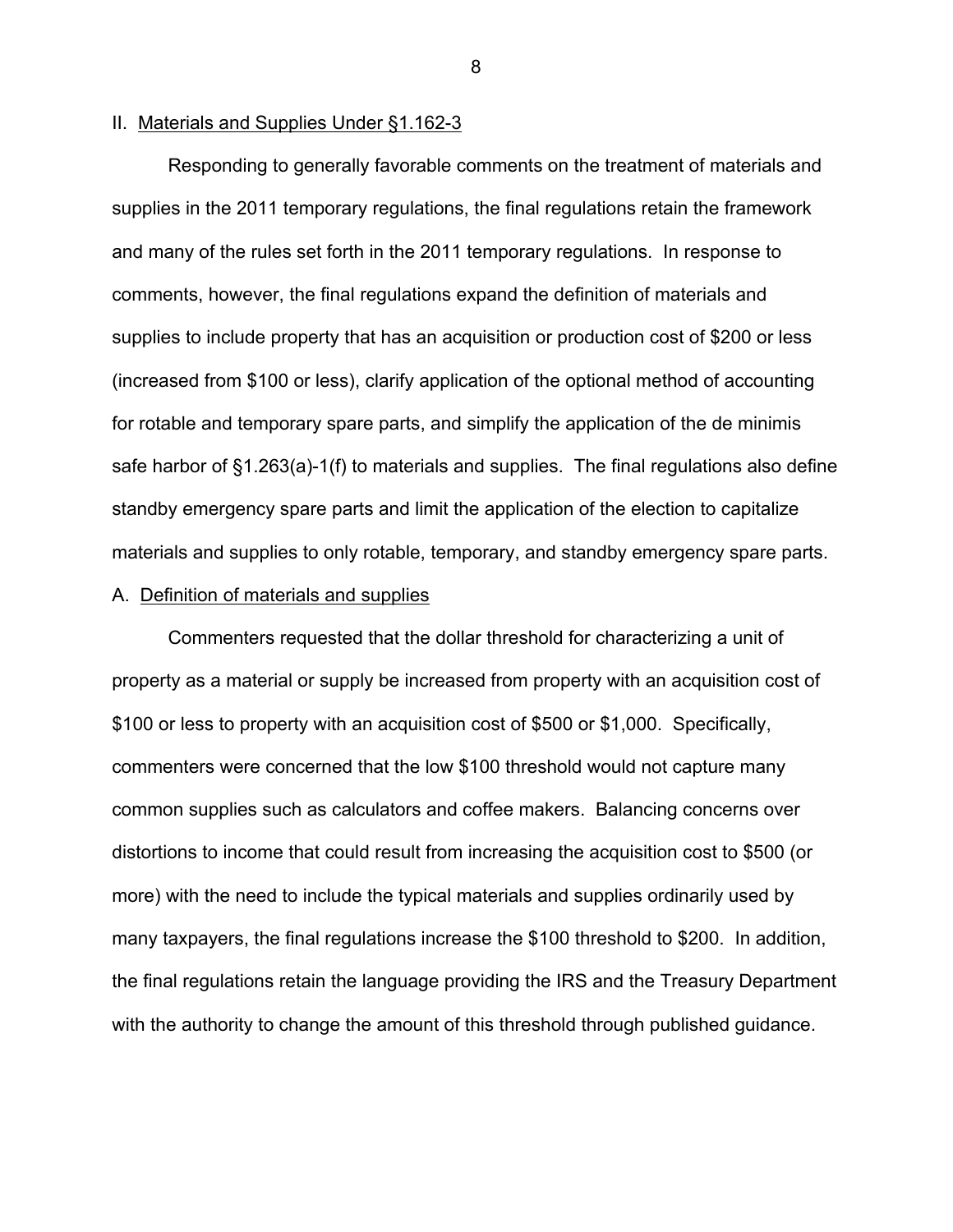Commenters also continued to question the effect of the 2011 temporary regulations on the treatment of standby emergency spare parts under Rev. Rul. 81-185 (1981-2 CB 59). To resolve questions in this area, the final regulations generally incorporate the definition of standby emergency spare parts provided in Rev. Rul. 81- 185 into the definition of materials and supplies and provide that these parts are eligible for the optional election to capitalize certain materials and supplies provided in §1.162- 3(d).

### B. Election to capitalize certain materials and supplies

The 2011 temporary regulations retained the rule from the 2008 proposed regulations permitting a taxpayer to elect to capitalize and depreciate amounts paid for certain materials and supplies. Several comments noted that the requirement to elect to capitalize certain material and supply costs continued to be inconsistent with prior IRS pronouncements that distinguished certain depreciable property from materials and supplies. See, for example, Rev. Rul. 2003-37 (2003-1 CB 717) (permitting taxpayers to treat certain rotable spare parts used in a service business as depreciable assets); Rev. Rul. 81-185 (1981-2 CB 59) (concluding that major standby emergency spare parts are depreciable property); Rev. Rul. 69-201 (1969-1 CB 60) (holding that standby replacement parts used in pit mining business are items for which depreciation is allowable); Rev. Rul. 69-200 (1969-1 CB 60) (holding that flight equipment rotable spare parts and assemblies are tangible property for which depreciation is allowable while expendable flight equipment spare parts are materials and supplies); Rev. Proc. 2007- 48 (2007-2 CB 110) (providing a safe harbor method of accounting to treat certain rotable spare parts as depreciable assets). In addition, several comments noted that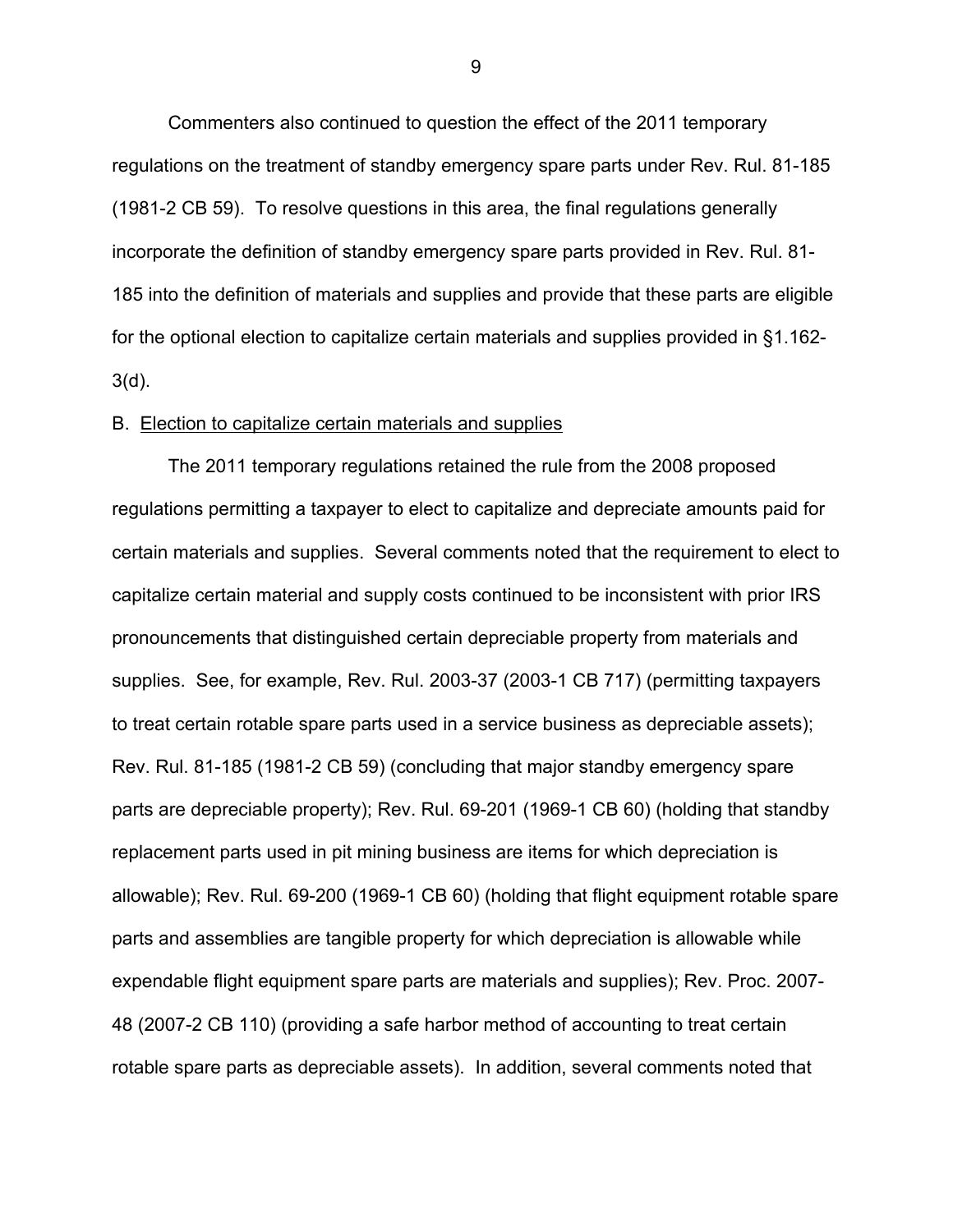the rule under the 2011 temporary regulations could lead to problematic results, such as permitting a component acquired to improve a unit of tangible property owned by the taxpayer to be treated as an asset and depreciated over a recovery period different from the unit of tangible property intended to be improved.

To address these concerns, the final regulations retain the rule permitting a taxpayer to elect to capitalize and depreciate amounts paid for certain materials and supplies but provide that this rule is only applicable to rotable, temporary, or standby emergency spare parts. By limiting the application of the rule to rotable, temporary, or standby emergency spare parts, the final regulations resolve the potentially problematic results arising in the 2011 temporary regulations. And while the final rule modifies Rev. Rul. 2003-37, Rev. Rul. 81-185, Rev. Rul. 69-200, and Rev. Rul. 69-201 to the extent that the regulations characterize certain tangible properties addressed in these rulings as materials and supplies, the treatment is consistent with the holdings of the revenue rulings, which permit taxpayers to treat rotable, temporary, or standby emergency spare parts as assets subject to the allowance for depreciation.

The final regulations also clarify the procedure for a taxpayer that wants to revoke the election to capitalize and depreciate certain materials and supplies. The taxpayer may revoke this election by filing a request for a letter ruling and obtaining the consent of the Commissioner of Internal Revenue to revoke this election. The Commissioner may grant a request to revoke this election if the taxpayer acted reasonably and in good faith, and the revocation will not prejudice the interests of the Government. In deciding whether to grant such a request, the Commissioner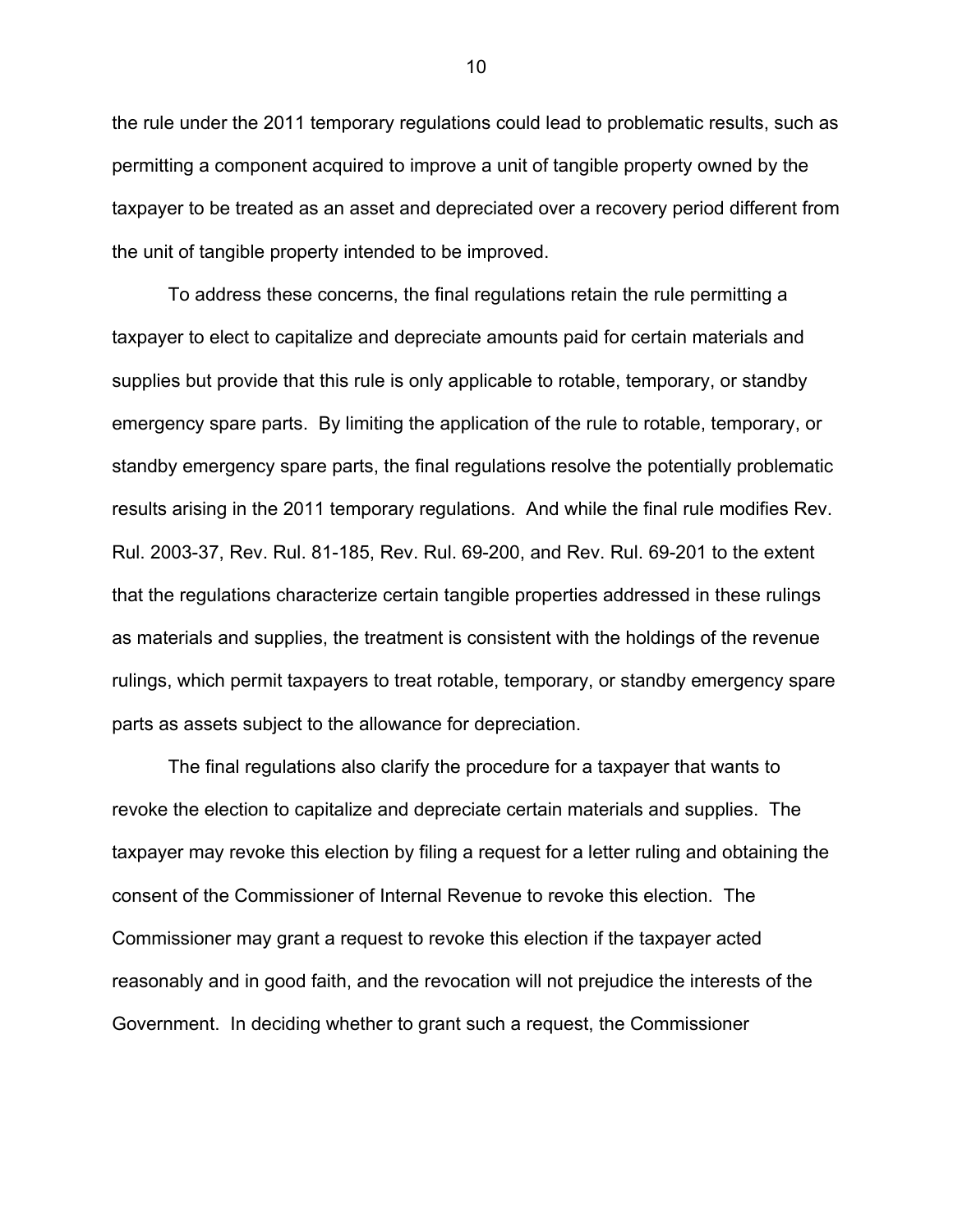anticipates applying standards similar to the standards under §301.9100-3 of this chapter for granting extensions of time for making regulatory elections.

Finally, one commenter requested that the rules governing materials and supplies be modified to address the cost of acquiring or producing rotable spare parts that a taxpayer leases to customers in the ordinary course of the taxpayer's leasing business. This commenter requested that the final regulations clarify that these leased rotable spare parts are included in the definition of rotable and temporary spare parts and that a taxpayer may elect to capitalize and depreciate these leased rotable spare parts under the materials and supplies rules. Under the 2011 temporary regulations, the definition of rotable and temporary spare parts includes only components acquired to maintain, repair, or improve a unit of property owned, leased, or serviced by the taxpayer. This definition of rotable and temporary spare parts does not include components that the taxpayer leases to its customers and that are unrelated to other property owned, leased to other parties, or serviced by the taxpayer. The final regulations do not expand the definition of rotable and temporary spare parts to include leased rotable spare parts. The IRS and the Treasury Department believe that these parts are outside the scope of regulations governing materials and supplies.

### C. Optional method for rotable and temporary spare parts

One commenter requested that the final regulations remove the requirement that the optional method for rotable and temporary spare parts, if elected, be used for all of a taxpayer's rotable and temporary spare parts in the same trade or business. Recognizing that taxpayers may have pools of rotable or temporary parts that are treated differently for financial statement purposes, the final regulations modify this rule.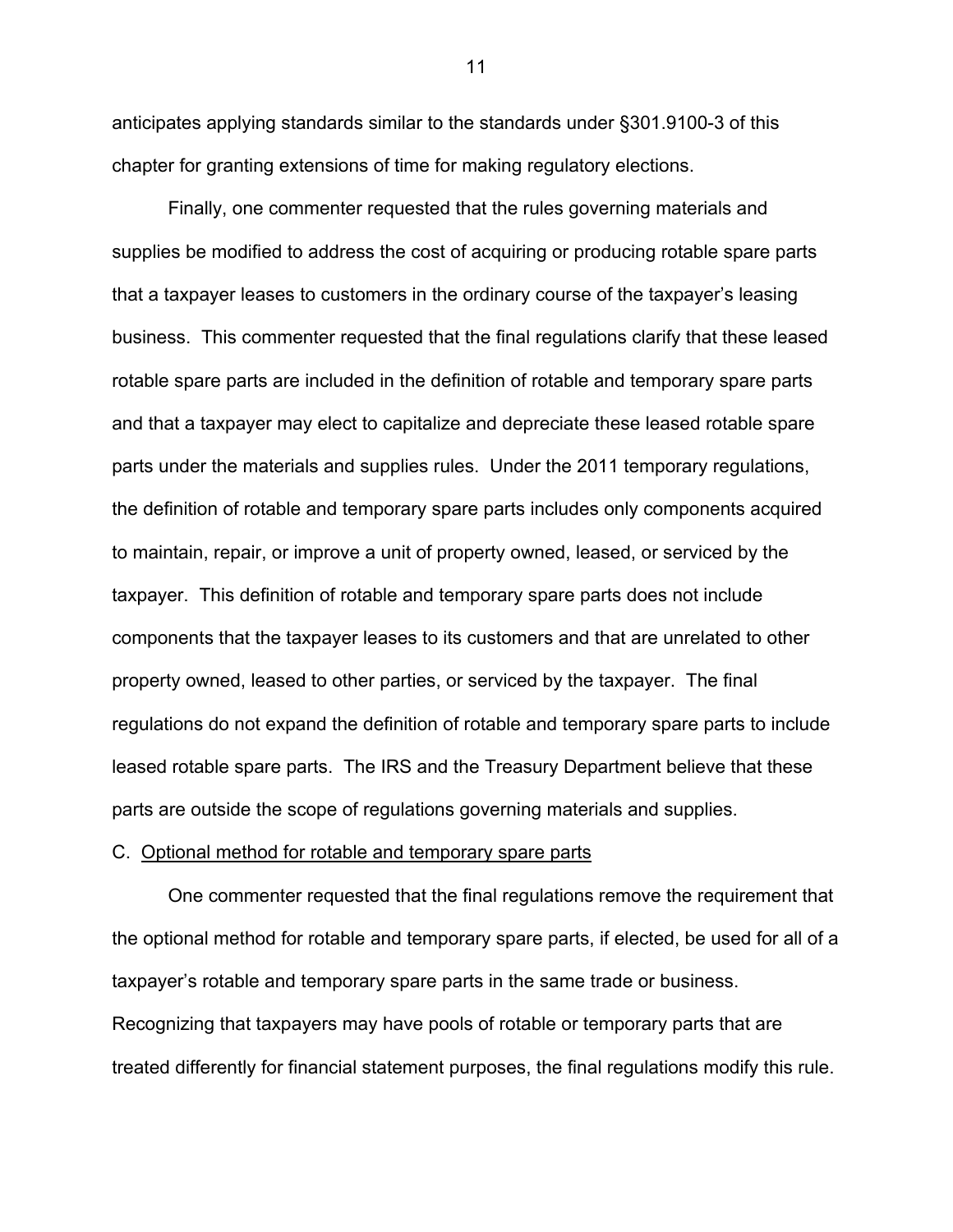The final regulations provide that a taxpayer that uses the optional method for rotable and temporary spare parts for Federal tax purposes must use the optional method for all of the pools of rotable and temporary spare parts used in the same trade or business for which the optional method is used for the taxpayer's books and records. Thus, a taxpayer generally is not required to use the optional method for those pools of rotable or temporary spare parts for which it does not use the optional method in its books and records for the trade or business. However, if a taxpayer chooses to use the optional method for any pool of rotable or temporary spare parts for which the taxpayer does not use the optional method in its books and records for the trade or business, then the taxpayer must use the optional method for all its pools of rotable and temporary spare parts in that trade or business.

Commenters also requested that the optional method for rotable and temporary spare parts be treated as the default method of accounting for rotable and temporary spare parts, instead of treating rotable and temporary spare parts as used and consumed in the taxable year when disposed. Many taxpayers do not use the optional method of accounting for rotable and temporary spare parts, and that method requires a degree of record keeping that would be overly burdensome for all taxpayers. Therefore, the final regulations do not adopt this suggestion and continue to generally treat rotable and temporary spare parts as materials and supplies that are used and consumed in the taxable year when disposed of by the taxpayer, unless the taxpayer chooses a different treatment under §1.162-3.

D. Materials and supplies under the de minimis safe harbor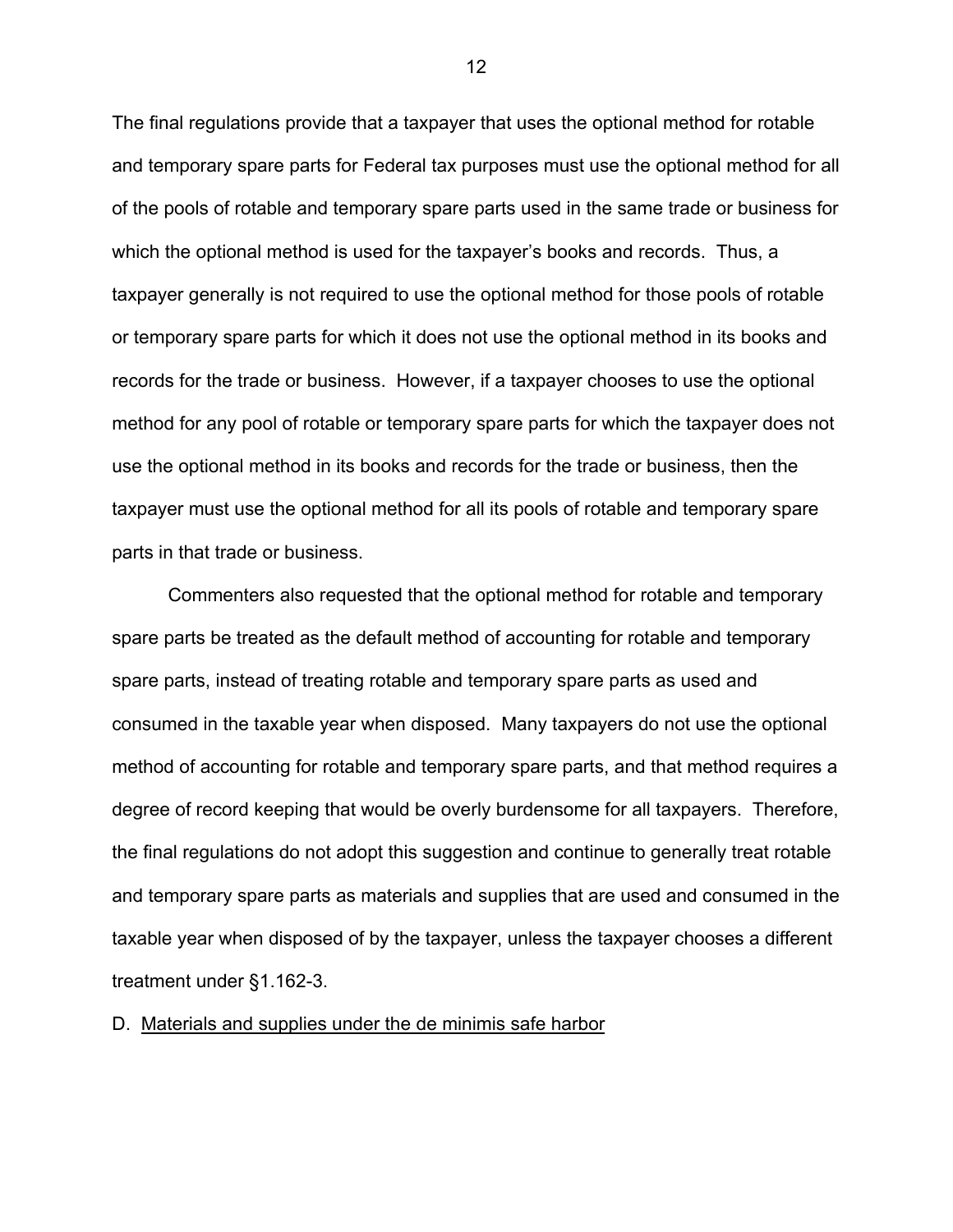There were numerous comments on the application of the de minimis rule provided in the 2011 temporary regulations to materials and supplies under §§1.162- 3T(f) (election to apply de minimis rule to materials and supplies) and 1.263(a)-2T(g) (general de minimis rule) and the interaction between the two sections. In response to these comments, the final regulations more clearly coordinate the two provisions as addressed below in the discussion of the de minimis safe harbor.

### E. Property treated as materials and supplies in published guidance

Several commenters questioned the effect of the 2011 temporary regulations on prior published guidance that permits taxpayers to treat certain property as materials and supplies. For example, Rev. Proc. 2002-12 (2002-1 CB 374) allows a taxpayer to treat smallwares as materials and supplies that are not incidental under §1.162-3. Similarly, Rev. Proc. 2002-28 (2002-1 CB 815) allows a qualifying small business taxpayer to treat certain inventoriable items in the same manner as materials and supplies that are not incidental under §1.162-3. The final regulations do not supersede, obsolete, or replace these revenue procedures to the extent they deem certain property to constitute materials and supplies under §1.162-3. This designated property continues to qualify as materials and supplies under the final regulations, because the definition of material and supplies includes property that is identified as materials and supplies in published guidance.

# III. Repairs Under §1.162-4

The 2011 temporary regulations provided that amounts paid for repairs and maintenance to tangible property are deductible if the amounts paid are not required to be capitalized under §1.263(a)-3. The IRS and the Treasury Department received no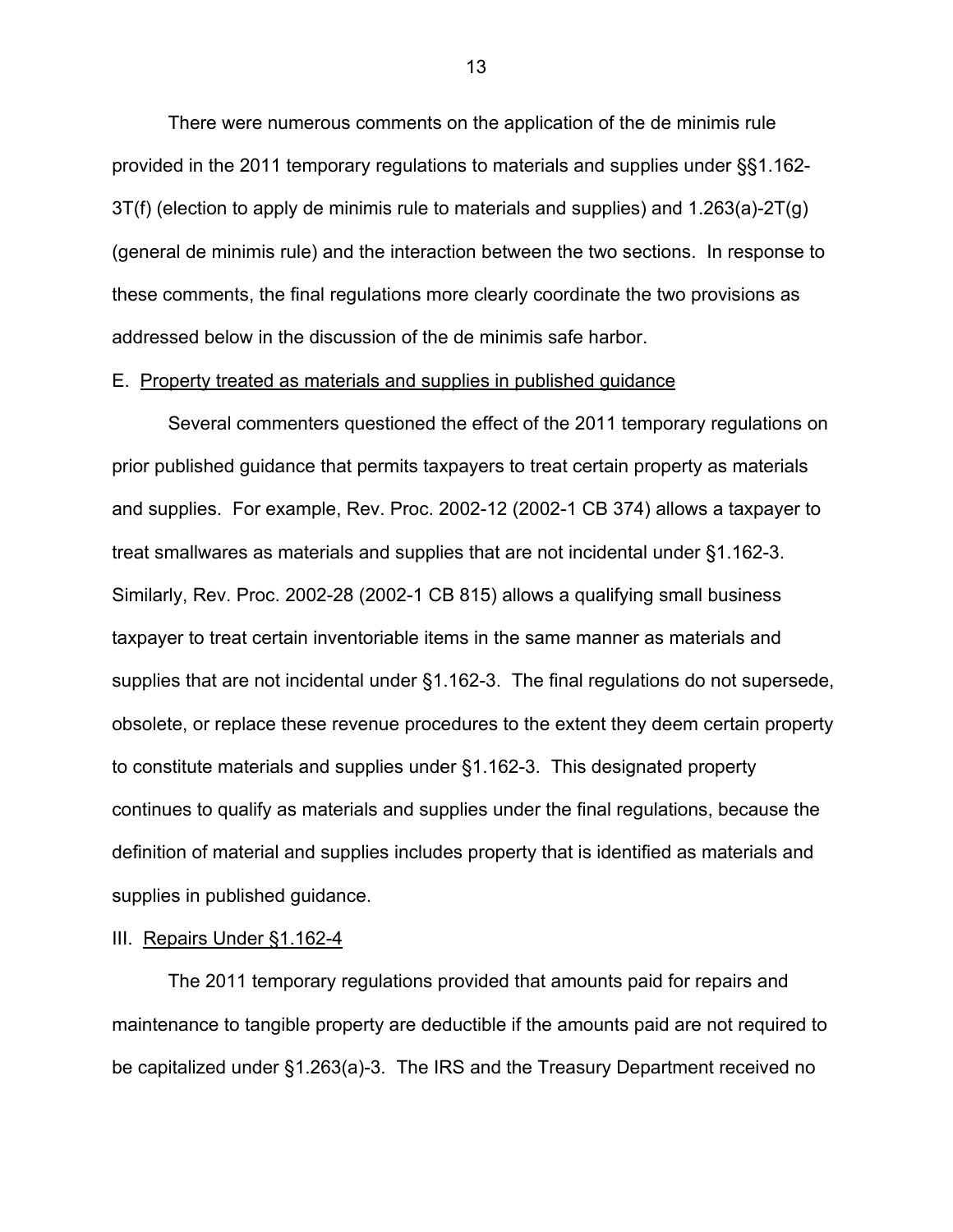comments on this regulation. The final regulations retain the rule from the 2011 temporary regulations. In addition, the final regulations add a cross reference to §1.263(a)-3(n), the new election to capitalize amounts paid for repair and maintenance consistent with the taxpayer's books and records, discussed later in this preamble.

IV. De Minimis Safe Harbor Under §§1.263(a)-1(f) and 1.162-3(f)

### A. De minimis safe harbor ceiling

The 2011 temporary regulations required a taxpayer to capitalize amounts paid to acquire or produce a unit of real or personal property, including the related transaction costs. However, §1.263(a)-2T(g) provided a de minimis exception permitting a taxpayer to deduct certain amounts paid for tangible property if the taxpayer had an applicable financial statement, had written accounting procedures for expensing amounts paid for such property under specified dollar amounts, and treated such amounts as expenses on its applicable financial statement. Under §1.263(a)-  $2T(g)(1)(iv)$ , a taxpayer's de minimis deduction for the taxable year was limited to a ceiling: the greater of (1) 0.1 percent of the taxpayer's gross receipts for the taxable year as determined for Federal income tax purposes, or (2) 2 percent of the taxpayer's total depreciation and amortization expense for the taxable year as determined on the taxpayer's applicable financial statement.

The IRS and the Treasury Department received a significant number of comments addressing the de minimis safe harbor provided in §1.263(a)-2T(g). Nearly all comments raised concerns about the administrative burden the ceiling would place on taxpayers, noting that taxpayers would be required to keep detailed accounts of amounts that they generally do not track because such amounts are expensed under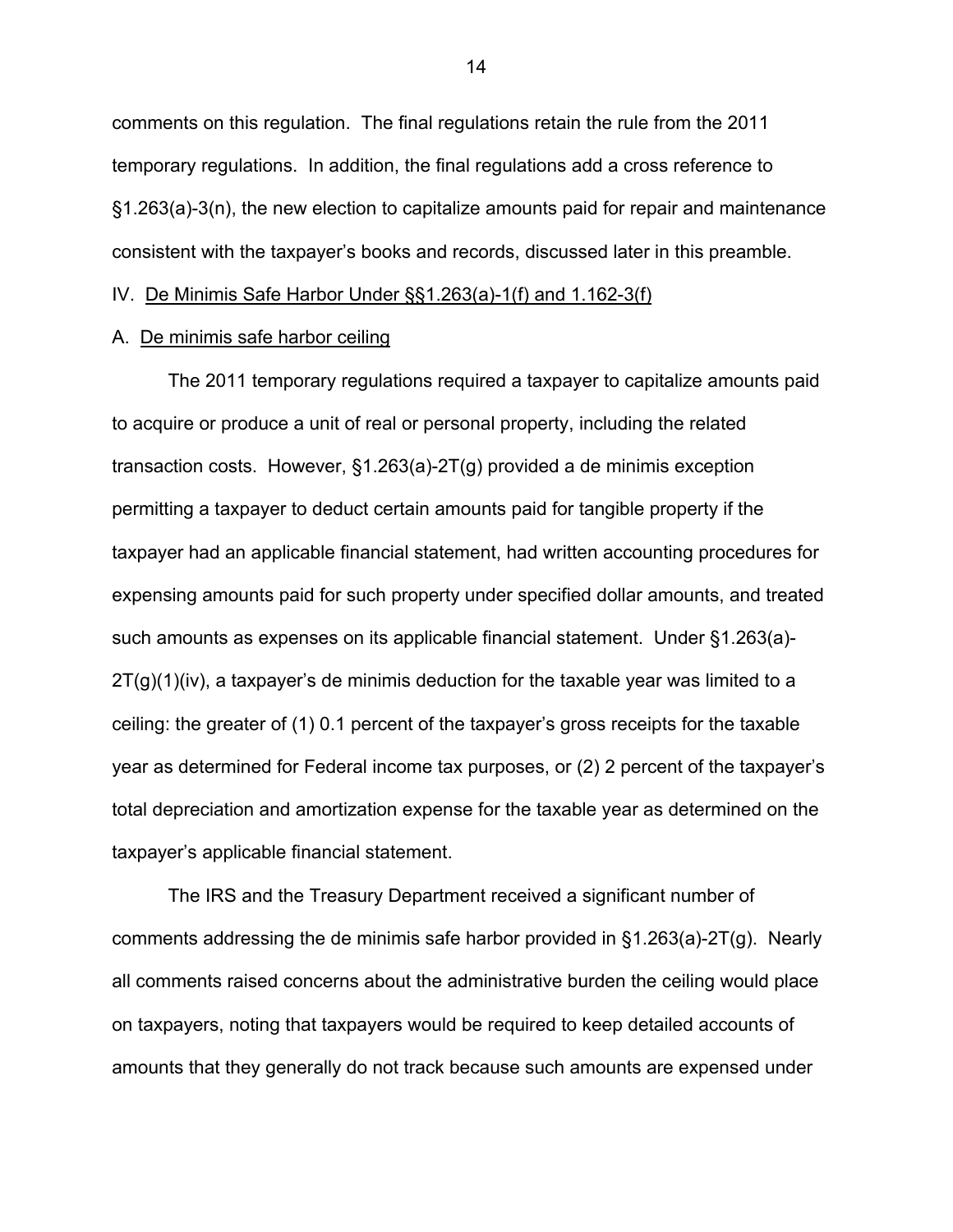their financial accounting capitalization policies. Thus, while the ceiling itself could be calculated relatively simply, the financial accounting systems employed by most taxpayers would not allow them to easily determine which costs the de minimis rule applied to and, therefore, whether or not applicable costs exceeded the ceiling. Commenters also pointed out that the operation of the ceiling requirement did not allow taxpayers to anticipate when they had reached the gross receipts or depreciation limitation or to identify assets that would be excluded under the de minimis rule during a taxable year, because the ceiling amount could only be calculated after the end of a taxable year. Commenters also highlighted the complexities inherent in the application of the ceiling requirement for consolidated groups. In many cases, commenters suggested that the administrative burden imposed would outweigh any potential tax benefit. Many commenters suggested that this problem be resolved by removing the ceiling altogether and permitting taxpayers to deduct for Federal income tax purposes amounts properly expensed under their financial accounting policies.

The final regulations adopt commenters' suggestions that the ceiling in the de minimis rule in the 2011 temporary regulations be eliminated and that amounts properly expensed under a taxpayer's financial accounting policies be deductible for tax purposes. To both address taxpayers' concerns and ensure that the de minimis safe harbor in the final regulations requires taxpayers to use a reasonable, consistent methodology that clearly reflects income for Federal income tax purposes, the ceiling in §1.263(a)-2T(g)(1)(iv) has been replaced with a new safe harbor determined at the invoice or item level and based on the policies that the taxpayer utilizes for its financial accounting books and records. A taxpayer with an applicable financial statement may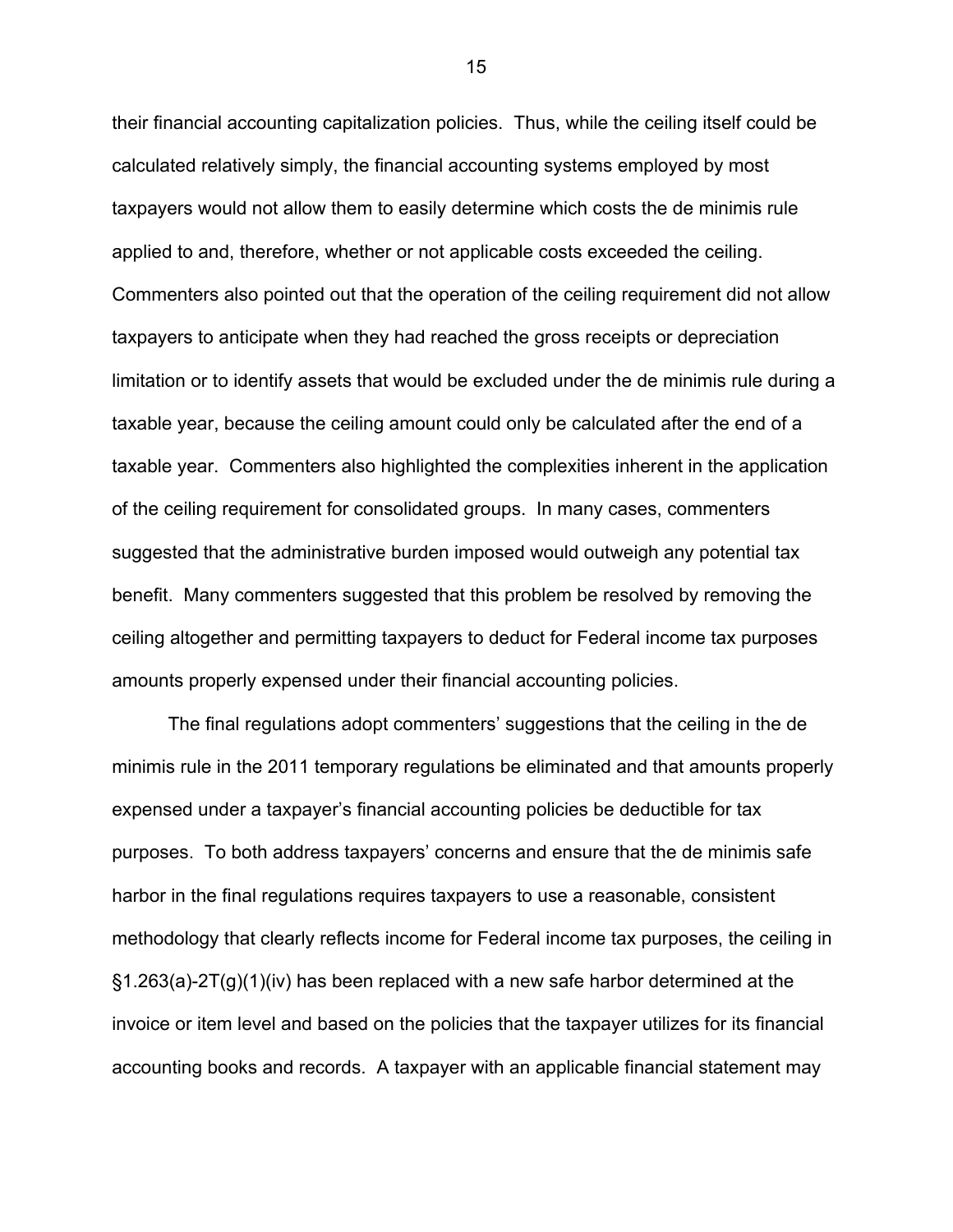rely on the de minimis safe harbor under §1.263(a)-1(f) of the final regulations only if the amount paid for property does not exceed \$5,000 per invoice, or per item as substantiated by the invoice. The final regulations provide the IRS and the Treasury Department with the authority to change the safe harbor amount through published guidance.

Commenters also asked that the de minimis safe harbor be expanded to include not only amounts paid for property costing less than a certain dollar amount but also amounts paid for property having a useful life less than a certain period of time. The final regulations adopt this suggestion and provide that the de minimis safe harbor also applies to a financial accounting procedure that expenses amounts paid for property with an economic useful life of 12 months or less as long as the amount per invoice (or item) does not exceed \$5,000. Such amounts are deductible under the de minims rule whether this financial accounting procedure applies in isolation or in combination with a financial accounting procedure for expensing amounts paid for property that does not exceed a specified dollar amount. Under either procedure, if the cost exceeds \$5,000 per invoice (or item), then the amounts paid for the property will not fall within the de minimis safe harbor. In addition, an anti-abuse rule is provided to aggregate costs that are improperly split among multiple invoices.

# B. Taxpayers without an applicable financial statement

The 2011 temporary regulations did not provide a de minimis safe harbor for taxpayers without an applicable financial statement, but the preamble requested comments addressing alternatives that would provide the IRS and the Treasury Department with assurance that a taxpayer is using a reasonable, consistent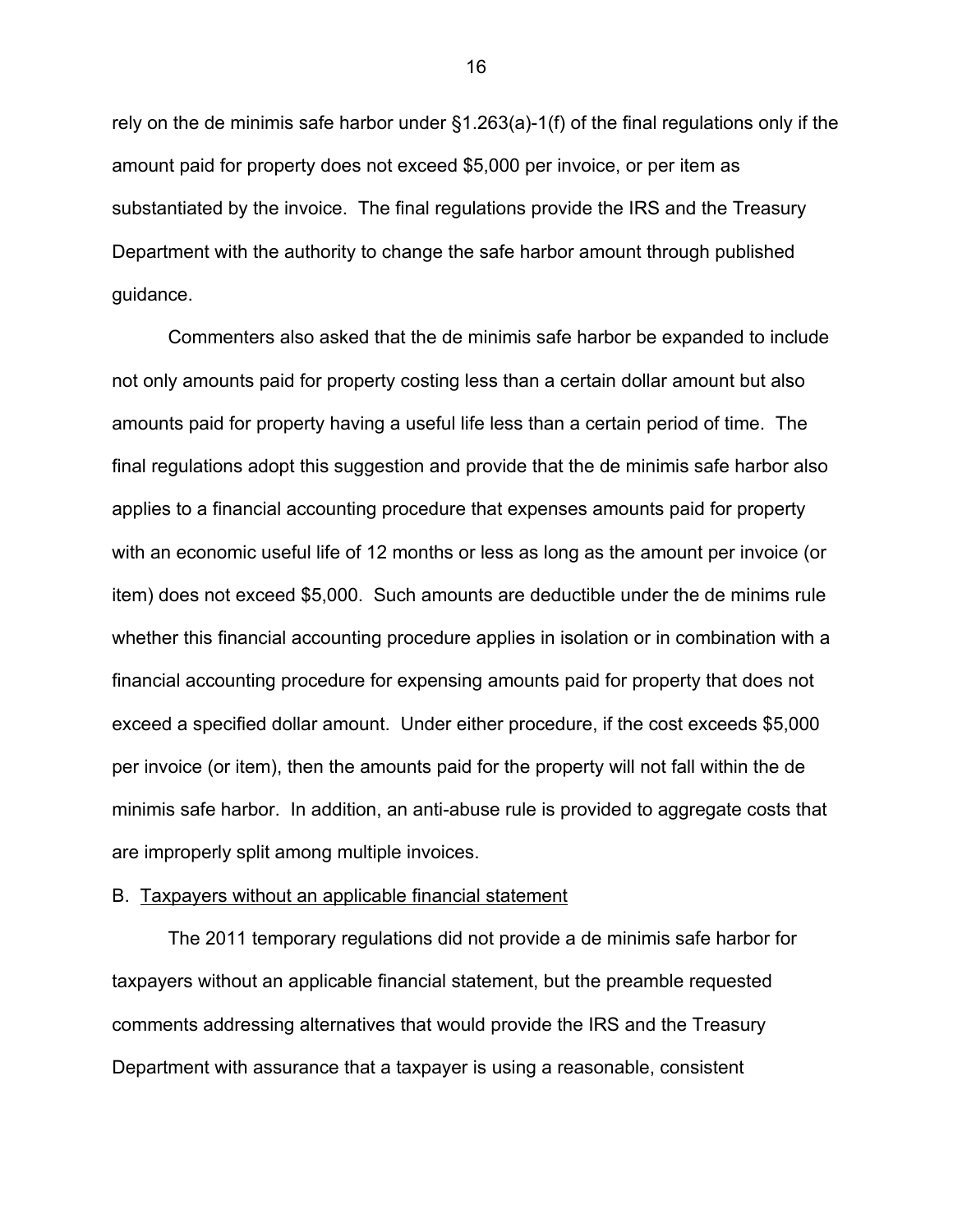methodology that clearly reflects income. One commenter suggested that the definition of applicable financial statement be expanded to include financial statements subject to a compliance review under the rules of the American Institute of Certified Public Accountants' (AICPA) Statement of Standards for Accounting and Review Services. Numerous comments also requested that the de minimis rule be generally expanded to taxpayers without an applicable financial statement.

The final regulations include a de minimis rule for taxpayers without an applicable financial statement. While careful consideration was given to the suggestion of relying on reviewed financial statements as defined in the AICPA's Statement of Standards for Accounting and Review Services, the final regulations do not adopt this standard. While the AICPA standard for reviewed financial statements ensures that the taxpayer's policies comply with the applicable financial accounting framework, the standard does not contemplate a review of the taxpayer's internal control, fraud risk, or accounting records. Thus, the standard does not provide sufficient assurance to the IRS that such policies are being followed and, accordingly, that the taxpayer is using a reasonable, consistent methodology that clearly reflects its income. However, the final regulations do provide a de minimis safe harbor for taxpayers without an applicable financial statement if accounting procedures are in place to deduct amounts paid for property costing less than a specified dollar amount or amounts paid for property with an economic useful life of 12 months or less. The de minimis safe harbor for taxpayers without an applicable financial statement provides a reduced per invoice (or item) threshold because there is less assurance that the accounting procedures clearly reflect income. A taxpayer without an applicable financial statement may rely on the de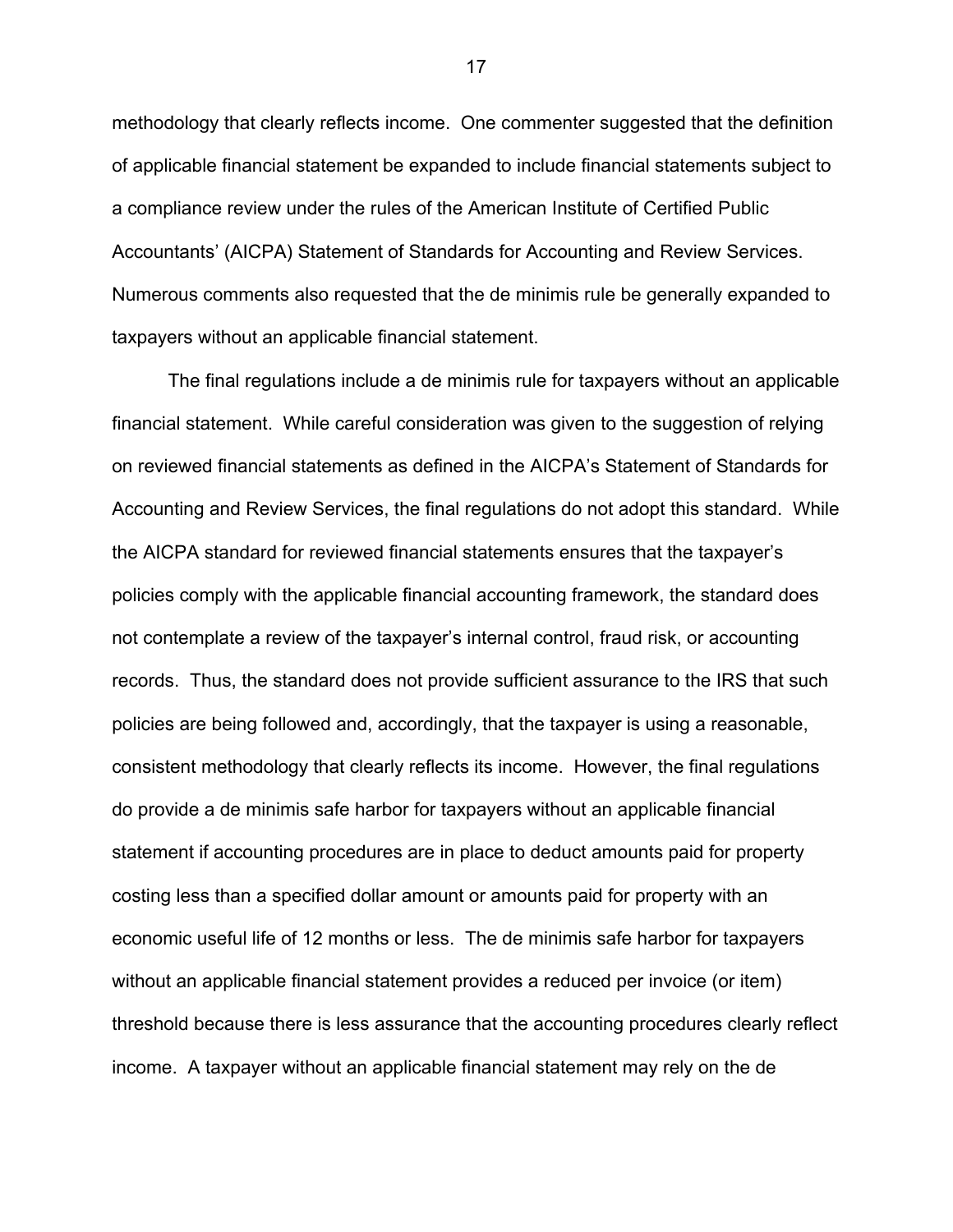minimis safe harbor only if the amount paid for property does not exceed \$500 per invoice, or per item as substantiated by the invoice. If the cost exceeds \$500 per invoice (or item), then no portion of the cost of the property will fall within the de minimis safe harbor. Similar to the safe harbor for a taxpayer with an applicable financial statement, this provision provides the IRS and the Treasury Department with the authority to change the safe harbor amount through published guidance. In addition, an anti-abuse rule is provided to aggregate costs that are improperly split among multiple invoices.

Finally, for both taxpayers with applicable financial statements and taxpayers without applicable financial statements, the de minimis safe harbor is not intended to prevent a taxpayer from reaching an agreement with its IRS examining agents that, as an administrative matter, based on risk analysis or materiality, the IRS examining agents will not review certain items. It is not intended that examining agents must now revise their materiality thresholds in accordance with the de minimis safe harbor limitations provided in the final regulation. Thus, if examining agents and a taxpayer agree that certain amounts in excess of the de minimis safe harbor limitations are not material or otherwise should not be subject to review, that agreement should be respected, notwithstanding the requirements of the de minimis safe harbor. However, a taxpayer that seeks a deduction for amounts in excess of the amount allowed by the safe harbor has the burden of showing that such treatment clearly reflects income.

# C. Safe harbor election

 Commenters asked whether the de minimis rule in the 2011 temporary regulations was mandatory or elective and, if mandatory, requested a change to make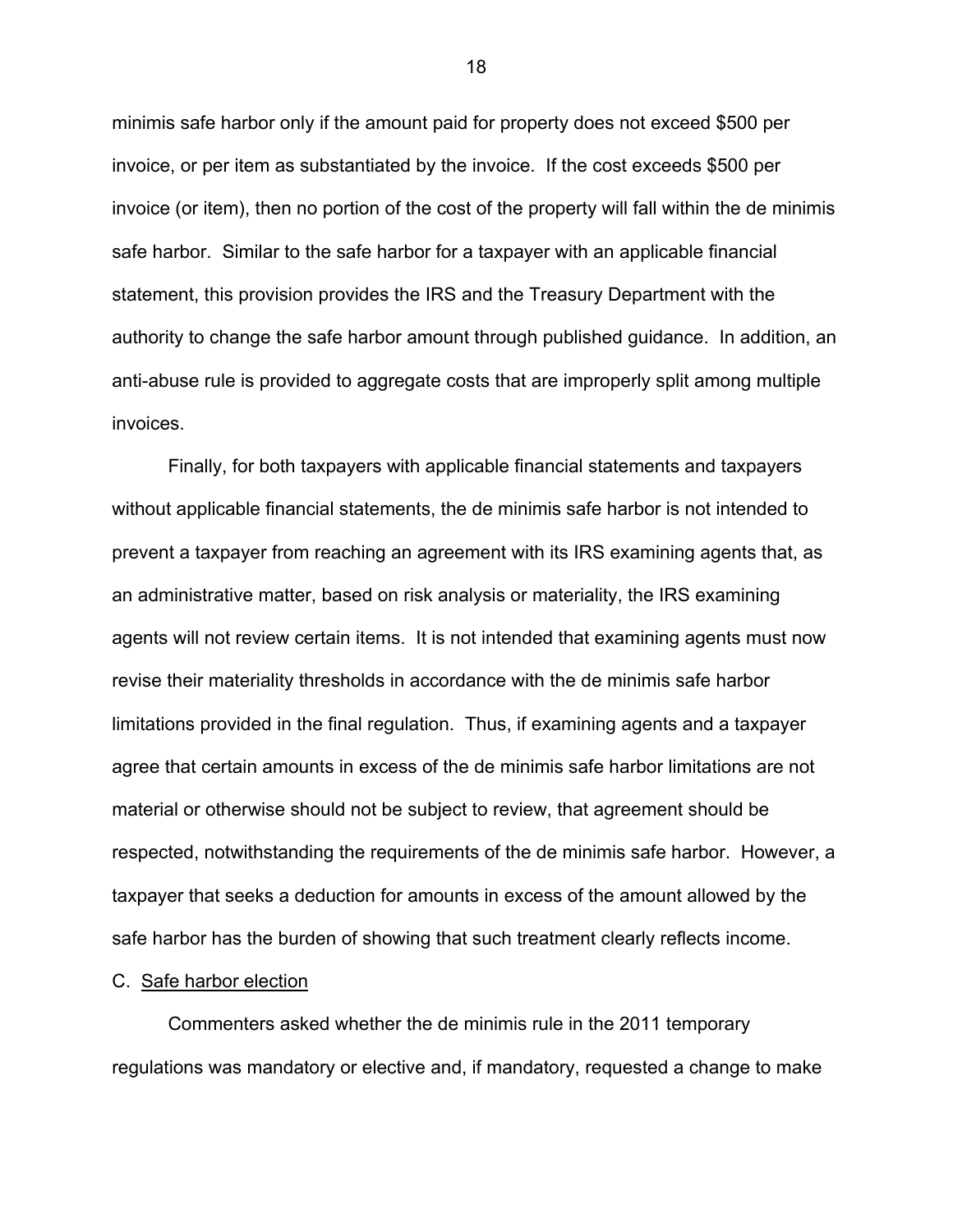the safe harbor elective. The final regulations adopt these suggestions and provide that the de minimis rule is a safe harbor, elected annually by including a statement on the taxpayer's timely filed original Federal tax return for the year elected. The final regulations provide that, if elected, the de minimis safe harbor must be applied to all amounts paid in the taxable year for tangible property that meet the requirements of the de minimis safe harbor, including amounts paid for materials and supplies that meet the requirements. In addition, the final regulations provide that a taxpayer may not revoke an election to use the de minimis safe harbor. An election to use the de minimis safe harbor may not be made through the filing of an application for change in accounting method.

#### D. Written accounting procedures

The 2011 temporary regulations required that to utilize the de minimis safe harbor, a taxpayer must have written accounting procedures in place at the beginning of the taxable year treating the amounts paid for property costing less than a certain dollar amount as an expense for financial accounting purposes. Commenters suggested that transition guidance be issued for taxpayers that did not have written accounting procedures in place at the beginning of 2012. Alternatively, one commenter suggested that taxpayers be allowed to make the drafting of a written accounting procedure retroactive to the beginning of 2012.

The final regulations do not adopt these suggestions for transition relief. Although the publication of the 2011 temporary regulations late in the calendar year (December 27, 2011) likely prevented taxpayers without written accounting procedures at that time from implementing such procedures prior to the beginning of the 2012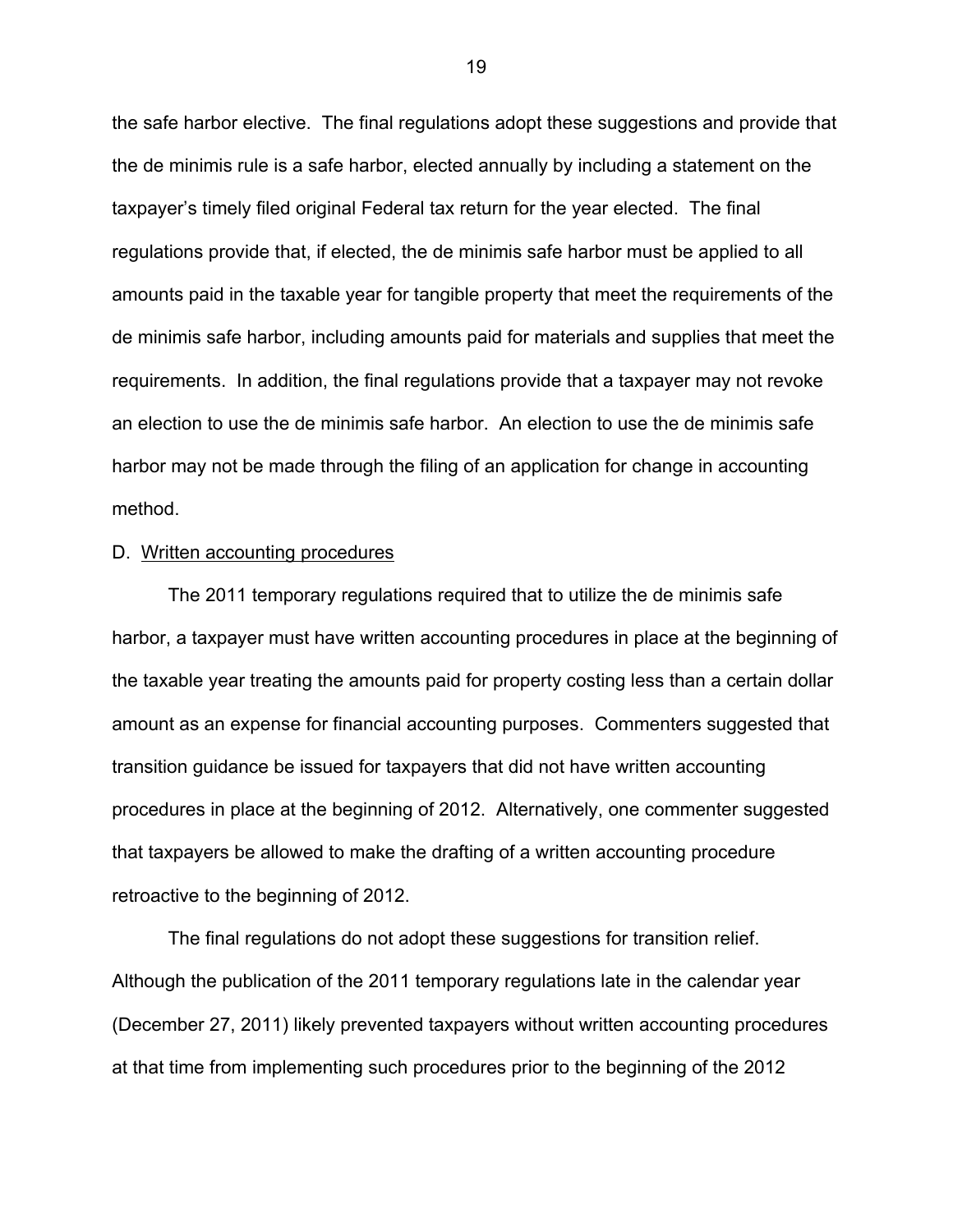taxable year, the provisions of the 2011 temporary regulations are elective for taxable years beginning prior to January 1, 2014. In addition, the final regulations are not applicable until taxable years beginning on or after January 1, 2014. Therefore, taxpayers without written accounting procedures that choose to elect the de minimis safe harbor for their 2014 taxable years should have sufficient time to consider and draft appropriate procedures prior to the applicability date of the final regulations. Moreover, the de minimis safe harbor is intended to provide recordkeeping simplicity to taxpayers by allowing them to follow an established financial accounting policy for federal tax purposes, and allowing retroactive application is inconsistent with such purpose.

### E. Application to consolidated group members

Several comments noted that the rule for use of a consolidated group's applicable financial statement failed to consider situations in which taxpayers are included on a consolidated applicable financial statement but are not members in an underlying consolidated group for Federal income tax purposes. Comments requested that taxpayers in this situation be permitted to rely on the financial policies of the group that apply to them as well as the group's consolidated applicable financial statement to satisfy the requirements of the de minimis rule. The final regulations adopt this suggestion and provide that if a taxpayer's financial results are reported on the applicable financial statement for a group of entities, then the group's applicable financial statement may be treated as the applicable financial statement of the taxpayer. Furthermore, in this situation, the written accounting procedures provided for the group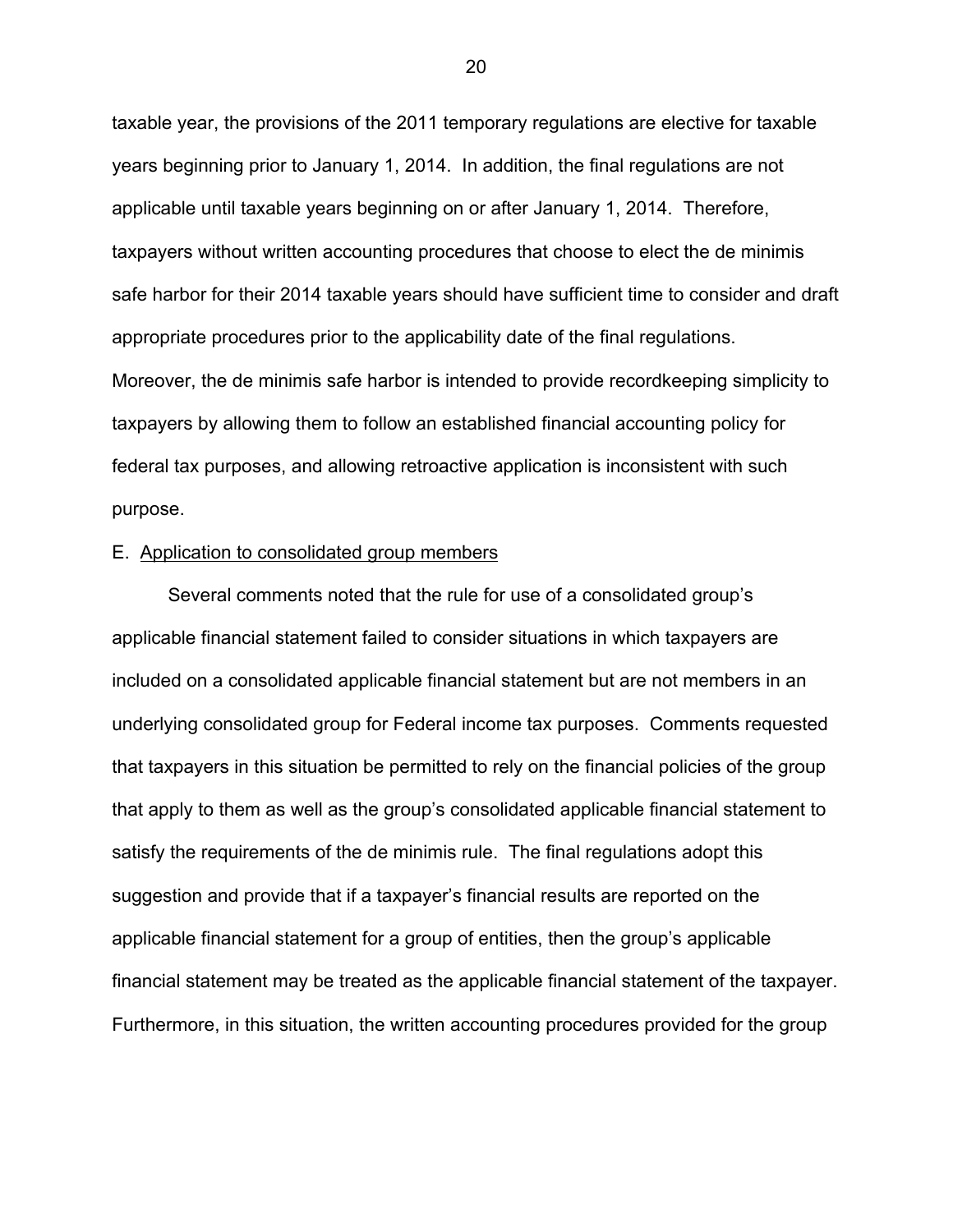and utilized for the group's applicable financial statement may be treated as the written accounting procedures of the taxpayer.

# F. Transaction and other additional costs

The preamble to the 2011 temporary regulations provided that the de minimis rule did not apply to amounts paid for labor and overhead incurred in repairing or improving property. Commenters pointed out that the preamble did not provide any policy reason for excluding labor and overhead costs from the de minimis rule and that the exclusion would require rules to allocate additional invoice costs, such as freight and installation costs, between tangible property costs and labor and overhead costs, requiring additional recordkeeping by taxpayers. Additionally, one commenter pointed out that the de minimis rule in the 2011 temporary regulations did not expressly provide for an exclusion of labor and overhead costs. Commenters requested that additional costs included on an invoice for tangible property be included within the scope of the de minimis rule.

The final regulations adopt the commenters' suggestions, in part, and clarify the treatment under the de minimis safe harbor of transaction costs and other additional costs of acquiring and producing property subject to the safe harbor. To simplify the application of the de minimis rule to tangible property, the final regulations provide that a taxpayer electing to apply the de minimis safe harbor is not required to include in the cost of the tangible property the additional costs of acquiring or producing such property if these costs are not included in the same invoice as the tangible property. However, the final regulations also provide that a taxpayer electing to apply the de minimis safe harbor must include in the cost of such property all additional costs (for example,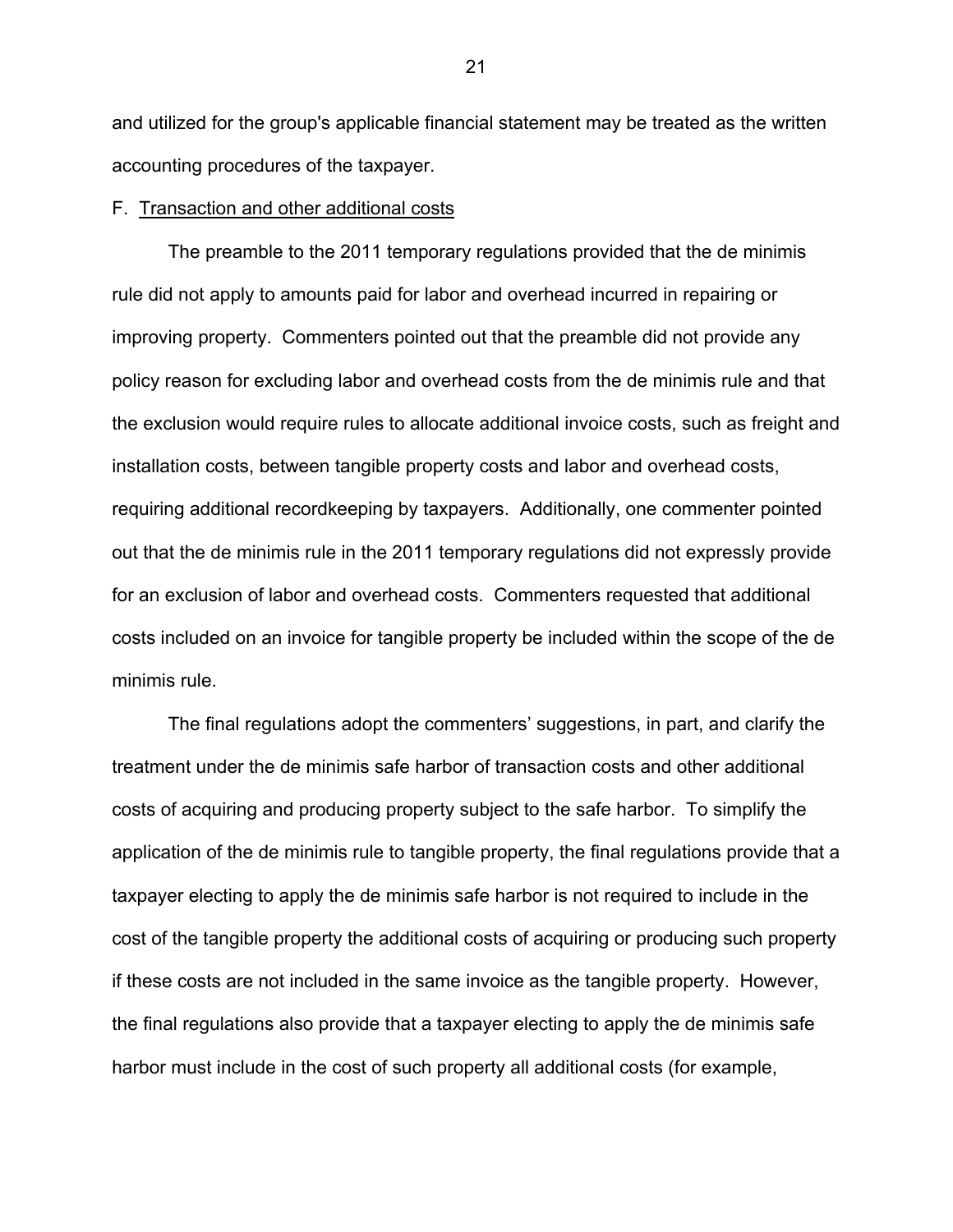delivery fees, installation services, or similar costs) of acquiring or producing such property if these costs are included on the same invoice with the tangible property. If an invoice includes amounts paid for multiple tangible properties and the invoice includes additional invoice costs related to the multiple properties, then the taxpayer must allocate the additional invoice costs to each property using a reasonable method. The final regulations specify that a reasonable allocation method includes, but is not limited to, specific identification, a pro rata allocation, or a weighted average method based on each property's relative cost. The final regulations also clarify that additional costs consist of the transaction costs (that is, the facilitative costs under §1.263(a)-2(f)) of acquiring or producing the property and the costs under §1.263(a)-2(d) for work performed prior to the date that the unit of tangible property is placed in service.

# G. Materials and supplies

The IRS and Treasury Department received numerous comments on the application of the de minimis rule to materials and supplies under §1.162-3T of the 2011 temporary regulations. Under the 2011 temporary regulations, taxpayers were permitted to select materials and supplies to be expensed under the de minimis rule provided that these materials and supplies satisfied all requirements of the de minimis rule, including the ceiling. Many comments raised concerns about the administrative burdens associated with identifying and allocating materials and supplies between the de minimis rule and the general rules for materials and supplies in a manner that would not exceed the de minimis rule ceiling. In many cases, commenters suggested that the administrative burden imposed would outweigh any potential tax benefit. Thus,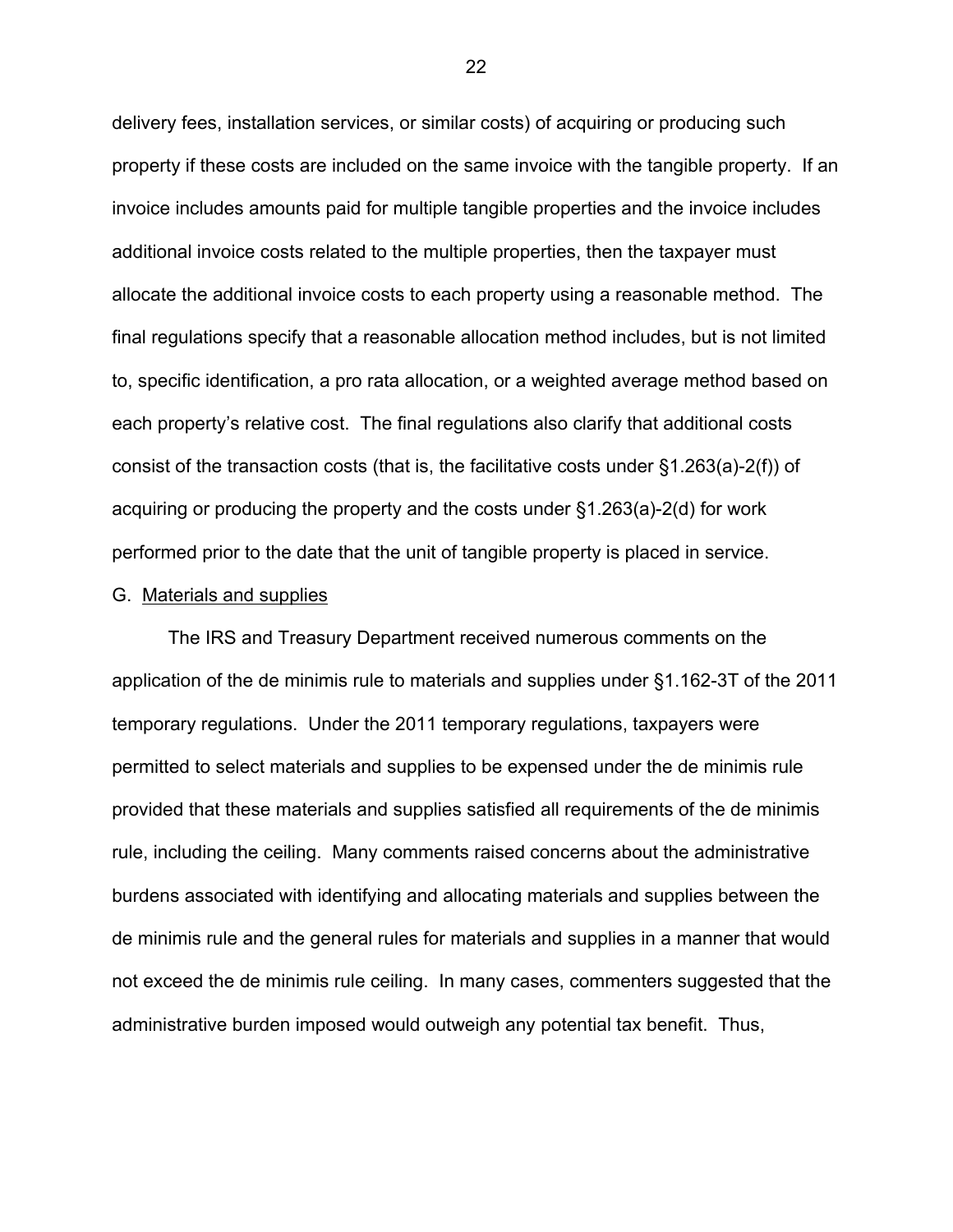commenters requested revisions to the de minimis rule to reduce taxpayers' administrative burden of complying with the 2011 temporary regulations.

To simplify application of the de minimis safe harbor, the final regulations require that the de minimis safe harbor be applied to all eligible materials and supplies (other than rotable, temporary, and standby emergency spare parts subject to the election to capitalize or rotable and temporary spare parts subject to the optional method of accounting for such parts) if the taxpayer elects the de minimis safe harbor under §1.263(a)-1(f). Unlike the 2011 temporary regulations rule permitting taxpayers to select materials and supplies for application of the de minimis safe harbor, the requirement in the final regulations to apply the de minimis safe harbor, if elected, to all eligible materials and supplies simplifies the application of the de minimis rule and reduces the administrative burden on the IRS. Taxpayers that do not elect the de minimis safe harbor provided in the final regulations for the taxable year must treat their amounts paid for materials and supplies in accordance with the rules provided in §1.162-3.

### H. Coordination with section 263A

Commenters asked for clarification on the interaction of the de minimis rule with section 263A. Several comments asked whether the application of the de minimis rule resulted in property with an unadjusted basis of zero, which would then be subject to section 263A, or, alternatively, whether section 263A required taxpayers to capitalize the cost of property subject to section 263A, regardless of whether the de minimis rule applied.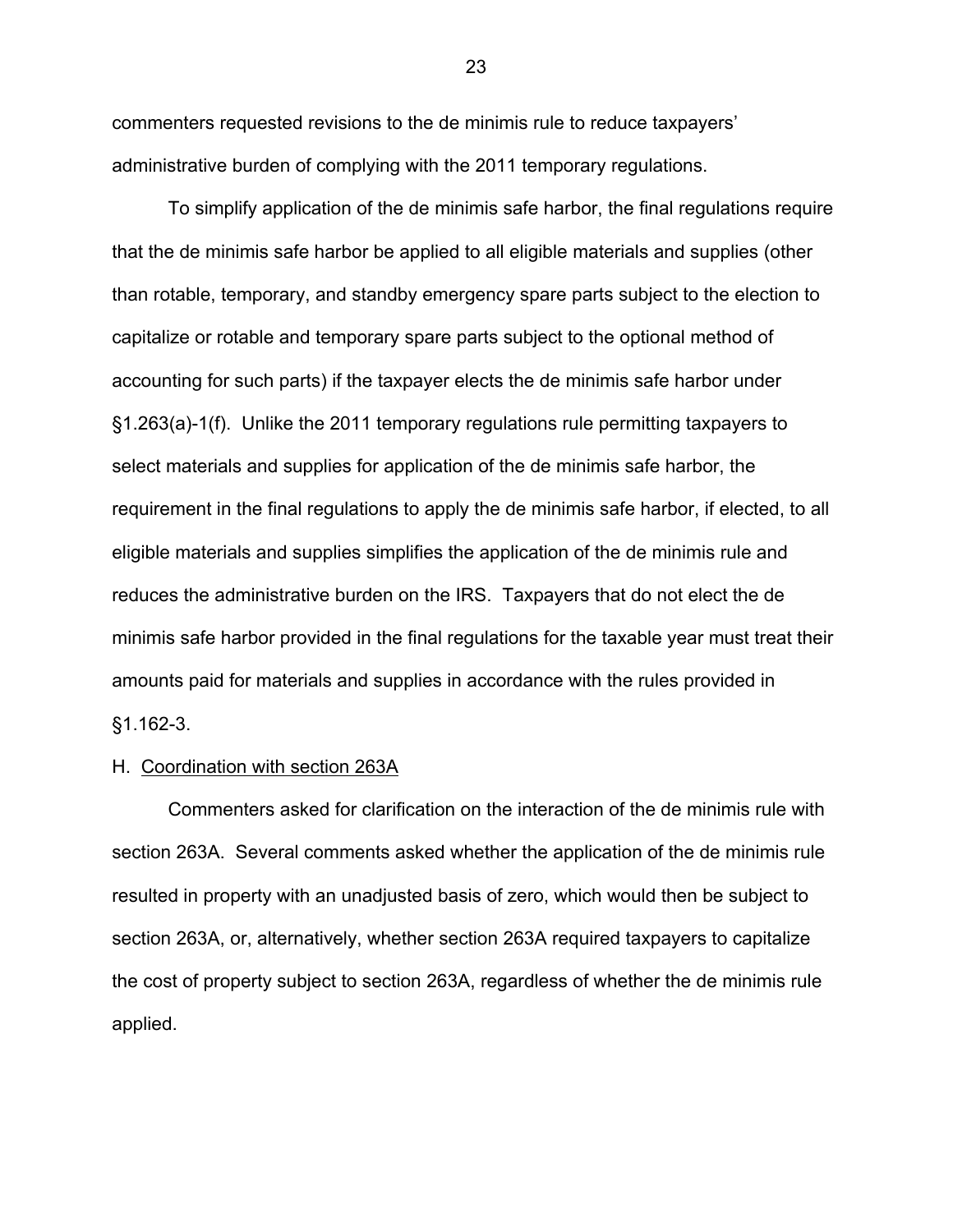The final regulations clarify the interaction between the two provisions. The final regulations provide that amounts paid for tangible property eligible for the de minimis safe harbor may, nonetheless, be subject to capitalization under section 263A if the amounts paid for this tangible property comprise the direct or allocable indirect costs of other property produced by the taxpayer or property acquired for resale.

In general, under section 263A, if property is held for future production, taxpayers must capitalize direct and indirect costs allocable to such property (for example, purchasing, storage, and handling costs), even though production has not begun. If property is not held for production, indirect costs incurred prior to the beginning of the production period must be allocated to the property and capitalized if, at the time the costs are incurred, it is reasonably likely that production will occur at some future date. Thus, for example, a manufacturer must capitalize the costs of storing and handling raw materials before the raw materials are committed to production. In addition, §1.263A-1T(e)(2)(i) provides that indirect material costs include the cost of materials that are not an integral part of specific property produced and the cost of materials that are consumed in the ordinary course of performing production or resale activities that cannot be identified or associated with particular units of property.

Therefore, if tangible property is acquired with the expectation of being used in the production of other property, and it is reasonably likely that production will occur at some future date, section 263A may apply to capitalize the cost of the property acquired. Thus, for example, if a taxpayer acquires a component part, the cost of which is otherwise eligible for the de minimis safe harbor, but the component part is installed, or expected to be installed in the future, in the taxpayer's manufacturing equipment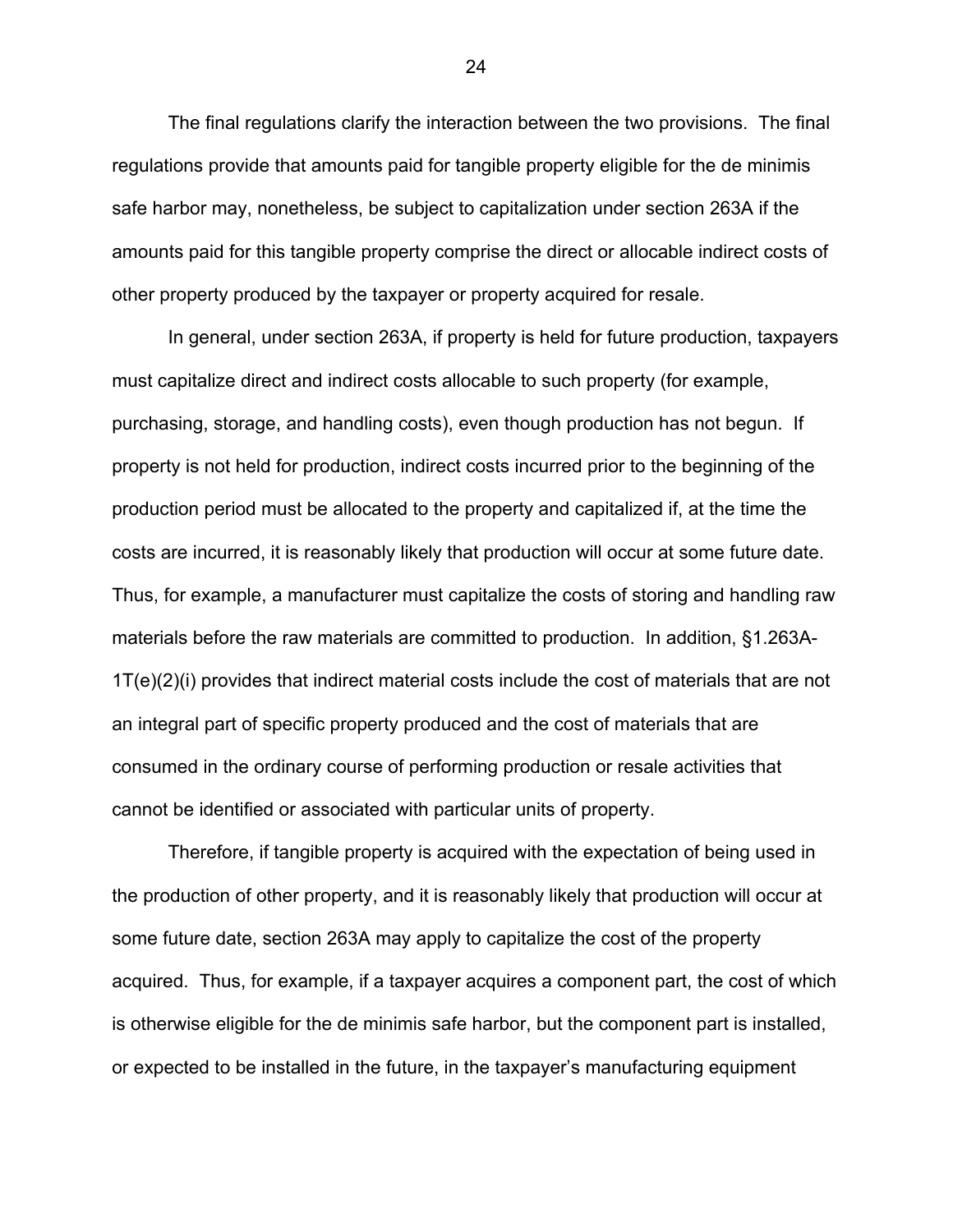used to produce property for sale, under section 263A, the cost of the component part must be capitalized as an indirect cost of property produced by the taxpayer. On the other hand, if property is acquired without the expectation of being used in the production of property and the taxpayer elects and properly applies the de minimis rule to the amount paid for property in the taxable year, if expectations change in a subsequent taxable year and the property is actually used in production, then section 263A will not require capitalization of the cost of the property at the time the expectation changes or when the property is used in production.

### I. Change in accounting procedures not change in method of accounting

Several commenters questioned whether a change in a taxpayer's financial accounting procedures (for example, its financial accounting capitalization policy) is a change in method of accounting for de minimis expenses to which the provisions of sections 446 and 481 and the accompanying regulations apply. The final regulations provide that the use of the de minimis safe harbor is a taxable year election and may not be made by the filing of an application for a change in method of accounting. Thus, if a taxpayer meets the requirements for the safe harbor, which requires, in part, having written accounting procedures in place at the beginning of the taxable year and treating amounts paid for property as an expense in accordance with those procedures, then a change in the procedures, by itself, is not a change in accounting method. For example, if a taxpayer's written financial accounting capitalization policy at the beginning of 2014 states that amounts paid for property costing less than \$200 will be treated as an expense, and the taxpayer changes its written policy as of the beginning of 2015 to treat amounts paid for property costing less that \$500 as an expense, the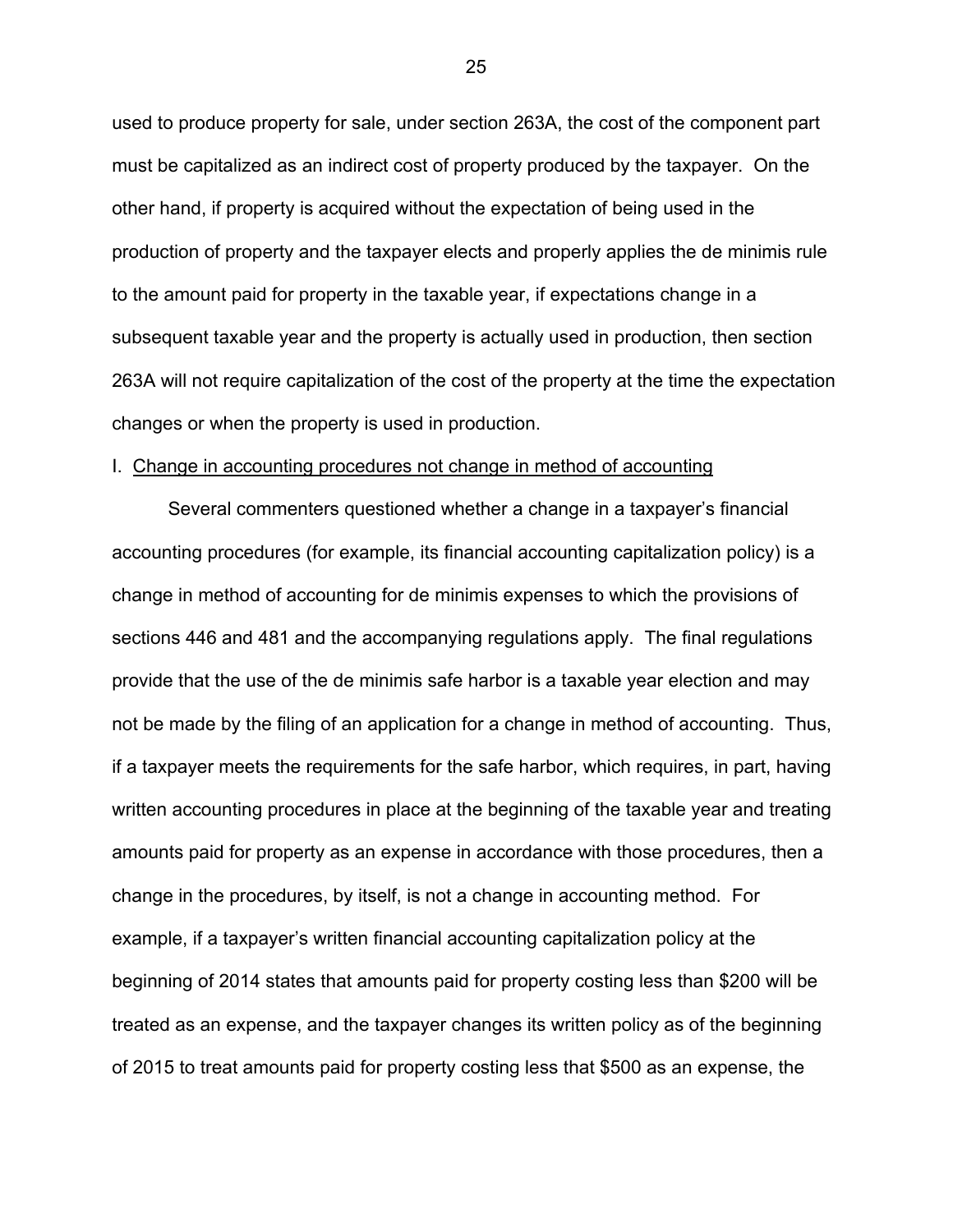taxpayer is not required to file an application for its 2015 taxable year to change its method of accounting for applying the de minimis safe harbor or determining amounts paid to acquire or produce tangible property under §1.263(a)-1(f).

### V. Amounts Paid to Acquire or Produce Tangible Property Under §1.263(a)-2

Section 1.263(a)-2T of the 2011 temporary regulations provided rules for applying section 263(a) to amounts paid to acquire or produce a unit of real or personal property. In general, the final regulations retain the rules from the 2011 temporary regulations, including general requirements to capitalize amounts paid to acquire or produce a unit of real or personal property, requirements to capitalize amounts paid to defend or perfect title to real or personal property, and rules for determining the extent to which taxpayers must capitalize transaction costs related to the acquisition of property. In the final regulations, the de minimis safe harbor has been moved to §1.263(a)-1(f) to reflect its broader application to amounts paid for tangible property, including amounts paid for improvements and materials and supplies, except as otherwise provided under section 263A.

The 2011 temporary regulations provided that a taxpayer must, in general, capitalize amounts paid to facilitate the acquisition or production of real or personal property. To alleviate controversy between taxpayers and the IRS, the 2011 temporary regulations included a list of inherently facilitative amounts. In addition, the 2011 temporary regulations provided that costs relating to activities performed in the process of determining whether to acquire real property and which real property to acquire generally are deductible pre-decisional costs unless they are described in the regulations as inherently facilitative costs. The 2011 temporary regulations also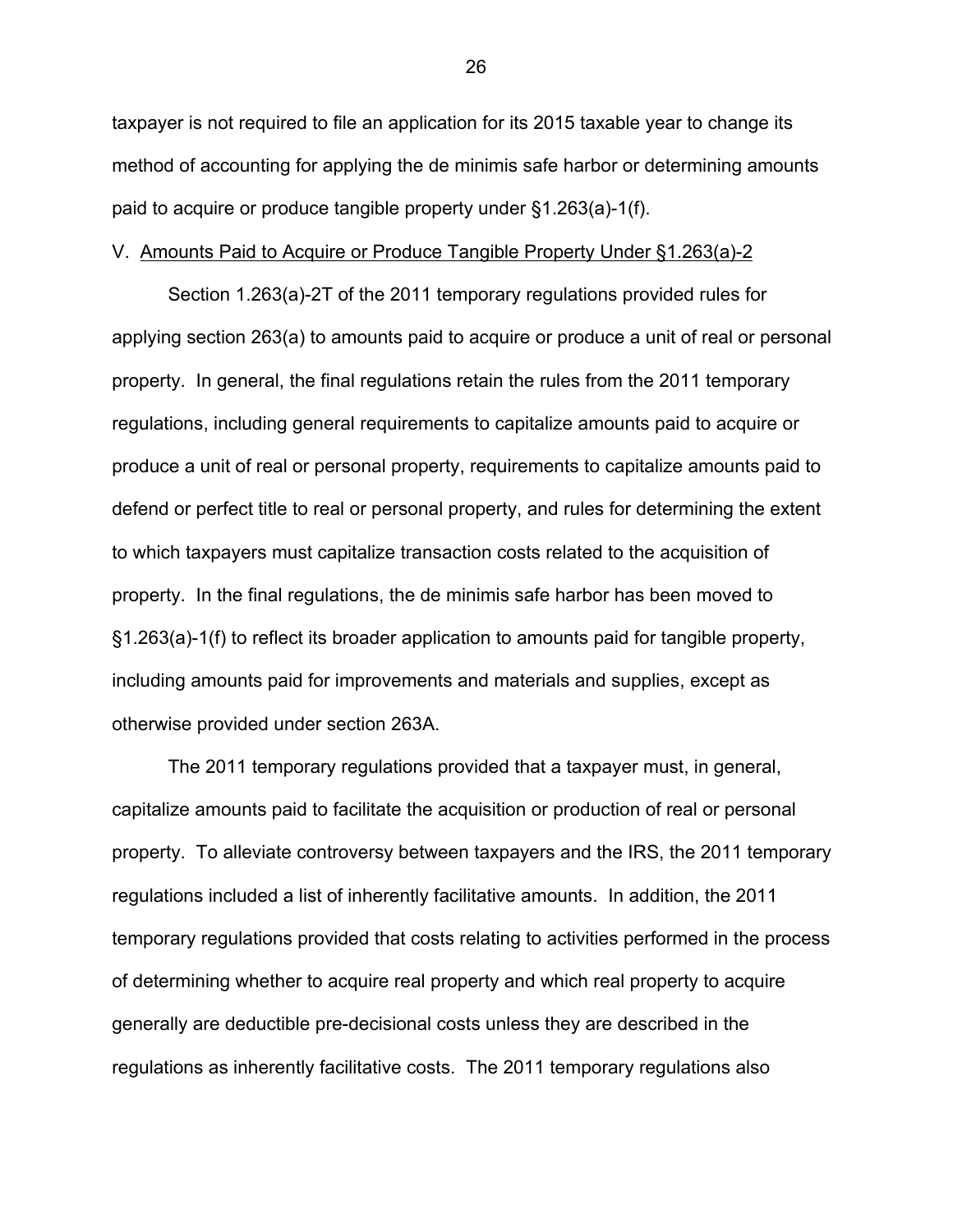provided that inherently facilitative amounts allocable to real or personal property are capital expenditures related to such property, even if such property is not eventually acquired or produced.

Commenters requested that the requirement to capitalize facilitative costs be removed as overbroad. Commenters also stated that it was inappropriate to provide a special rule that depends on the nature of the property acquired (real property or personal property) and inappropriate to require capitalization of inherently facilitative amounts allocable to property not acquired. Other commenters recommended that the list describing inherently facilitative amounts be revised to exclude activities that are dependent on the type of service provider (for example, a broker), rather than being based on a specific activity (for example, securing an appraisal). One commenter asked for clarification regarding the treatment of a broker's commission if the commission was contingent on the buyer's successful acquisition of real property but a portion of the broker's activities were performed in investigating the acquisition.

The final regulations generally retain the 2011 temporary regulation rules addressing facilitative amounts. As in the 2011 temporary regulations, the final regulations include the special rule for the acquisition of real property providing that, except for amounts specifically identified as inherently facilitative, an amount paid by a taxpayer in the process of investigating or otherwise pursuing the acquisition of real property does not facilitate the acquisition if it relates to activities performed in the process of determining whether to acquire real property and which real property to acquire. The final regulations do not expand the deduction of such pre-decisional, investigatory costs to personal property because, unlike real property acquisitions,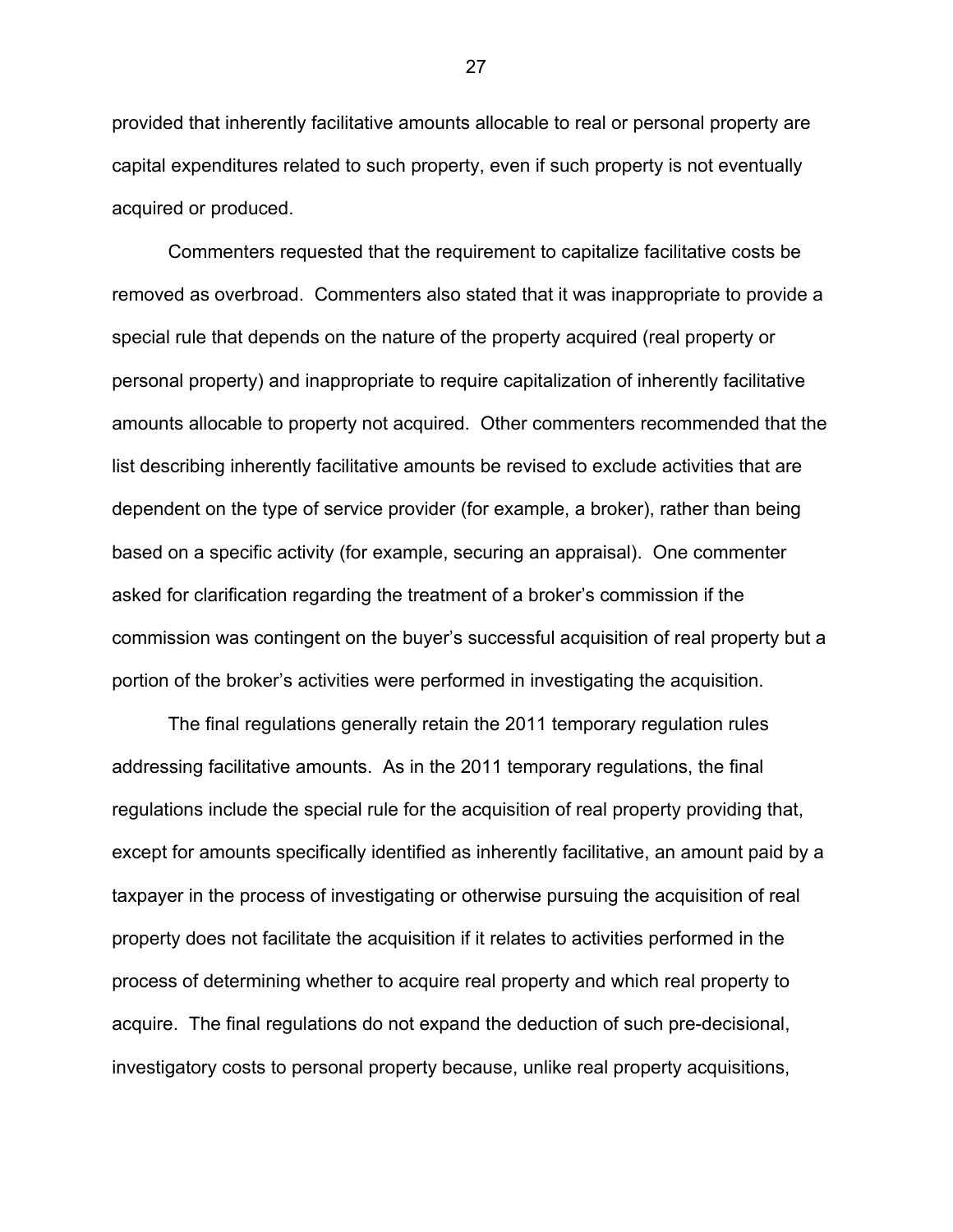personal property acquisitions do not typically raise issues of whether the transaction costs should be characterized as deductible business expansion costs rather than costs to acquire a specific property. In addition, personal property acquisitions do not typically provide clear evidence establishing the timing of decisions. Thus, such a rule could generate significant controversy over unduly small amounts.

Moreover, the final regulations retain the list of inherently facilitative costs that generally must be capitalized as transaction costs. However, in response to comments, the final regulations clarify the meaning of finders' fees and brokers' commissions and provide a definition of contingency fees. The final regulations provide that for purposes of §1.263(a)-2, a contingency fee is an amount paid that is contingent on the successful closing of the acquisition of real or personal property. The final regulations also clarify that contingency fees facilitate the acquisition of the property ultimately acquired and are not allocable to real or personal property not acquired. Therefore, if a real estate broker's commission is contingent on the successful closing of the acquisition of real property, the amount paid as the broker's commission inherently facilitates the acquisition of the property acquired and, therefore, must be capitalized as part of the basis of such property. However, no portion of the broker's contingency fee is allocable to real property that the taxpayer did not acquire. In addition, the final regulations retain the rule that inherently facilitative amounts allocable to real or personal property are capital expenditures related to such property, even if such property is not eventually acquired or produced. As discussed in the preamble to the 2008 proposed regulations, the IRS and the Treasury Department believe that this rule is consistent with established authorities. See, for example, Sibley, Lindsay & Curr Co. v. Commissioner,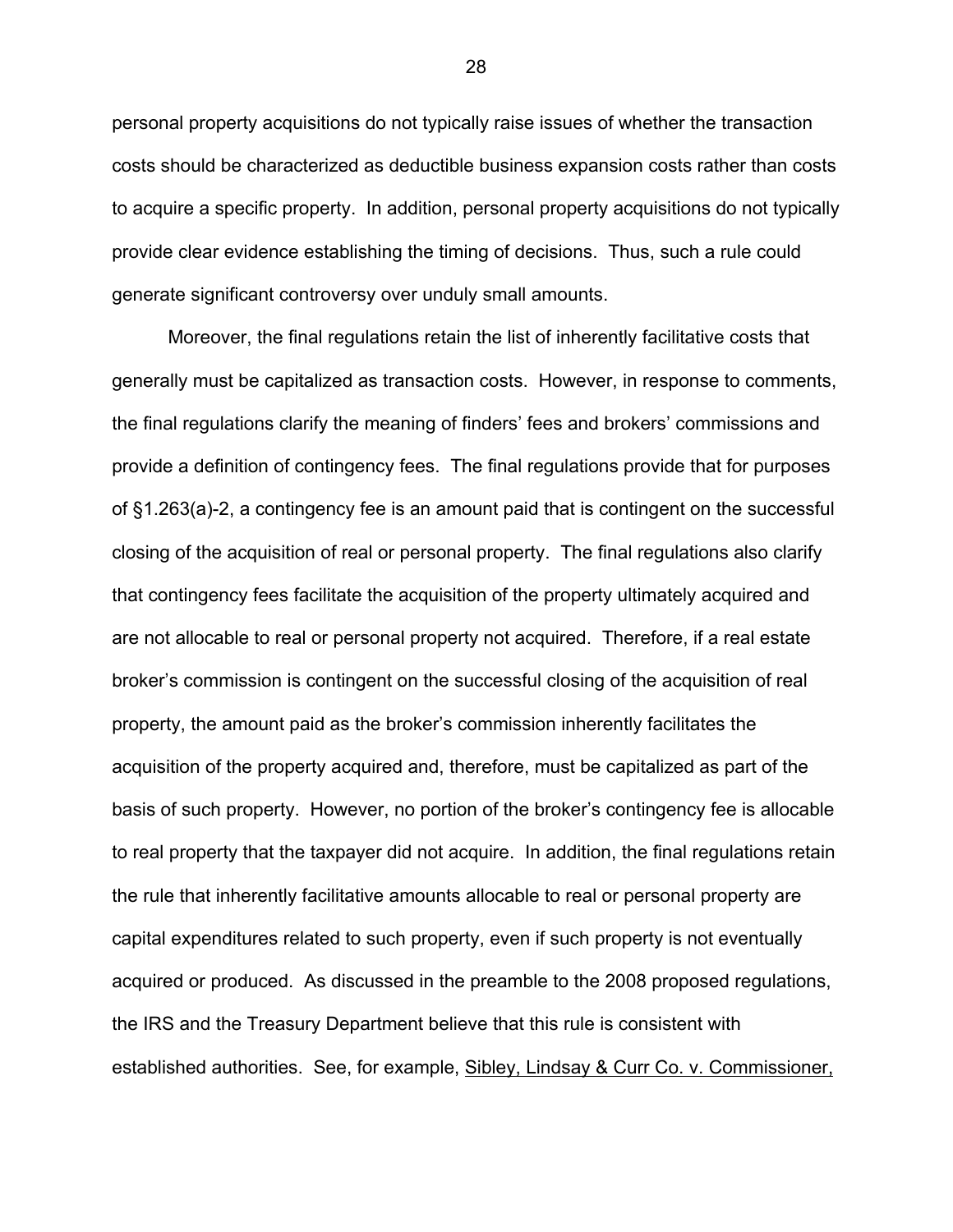15 T.C. 106 (1950), acq., 1951-1 CB 3. The final regulations also clarify that, except for contingency fees as discussed above, inherently facilitative amounts allocable to property not acquired may be allocated to those properties and recovered in accordance with the applicable provisions of the Code, including sections 165, 167, and 168.

### VI. Amounts Paid to Improve Property Under §1.263(a)-3

### A. Overview

Comments received with respect to the rules under the 2011 temporary regulations for determining whether an amount improves, betters, or restores property largely focused on the application of the rules to building property, the lack of a safe harbor for routine maintenance for building property, the standards to be applied in determining whether a betterment has occurred, the treatment of post-casualty expenditures under the restoration standards, and the standards to be applied in determining whether a replacement of a major component or substantial structural part has occurred.

The final regulations generally retain the rules of the 2011 temporary regulations for determining the unit of property and for determining whether there is an improvement to a unit of property. The final regulations also retain the simplifying conventions set out in the 2011 temporary regulations, including the routine maintenance safe harbor and the optional regulatory accounting method. In addition, in response to the comments, the final regulations modify the 2011 temporary regulations in several areas. The concerns raised by commenters and the relevant changes to the 2011 temporary regulations are discussed in this preamble.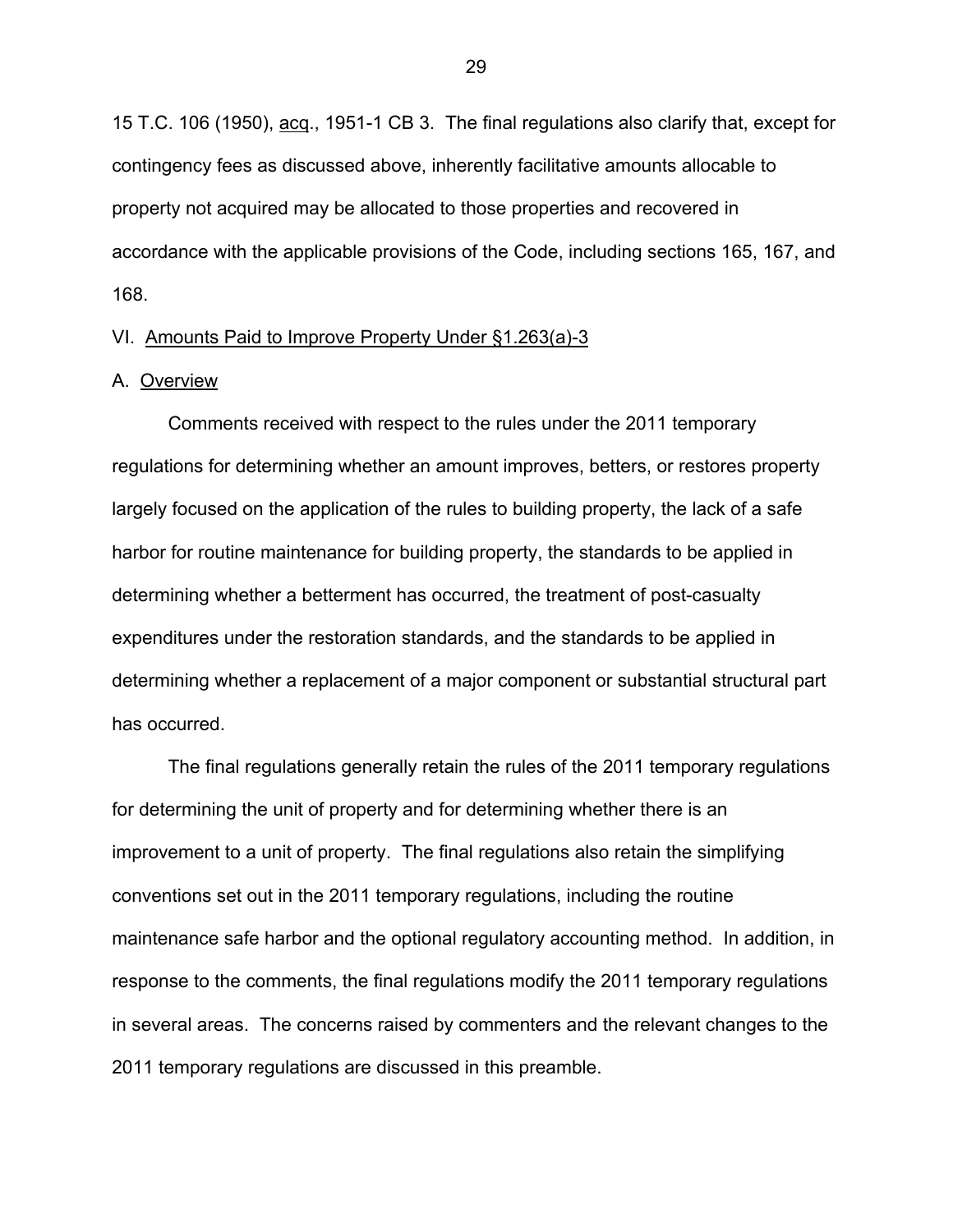# B. Determining the unit of property

The 2011 temporary regulations generally defined the unit of property as consisting of all the components of property that are functionally interdependent, but provided special rules for determining the unit of property for buildings, plant property, and network assets. The 2011 temporary regulations also provided special rules for determining the units of property for condominiums, cooperatives, and leased property, and for the treatment of improvements (including leasehold improvements). The final regulations retain the unit of property rules contained in the 2011 temporary regulations.

The 2011 temporary regulations generally defined a building as a unit of property, but required the application of the improvement standards to the building structure and the enumerated building systems. A number of comments objected to the requirement that the taxpayer perform the improvement analysis at the building structure and system level. The comments stated that such treatment is inconsistent with the treatment of other complex property under the 2011 temporary regulations, is inconsistent with the treatment of building property under depreciation rules, and fails to take into account the relative importance of the various building systems. Several comments requested that the building, including its structural components, should be treated as the unit of property for applying the improvement rules to buildings. Other commenters pointed out that a functional interdependence standard, used in the 2011 temporary regulations for non-building property and applied by the courts and the IRS for determining when components of a single property are placed in service for cost recovery purposes, may be a more consistent general standard for identifying the relevant property upon which to apply the improvement analysis.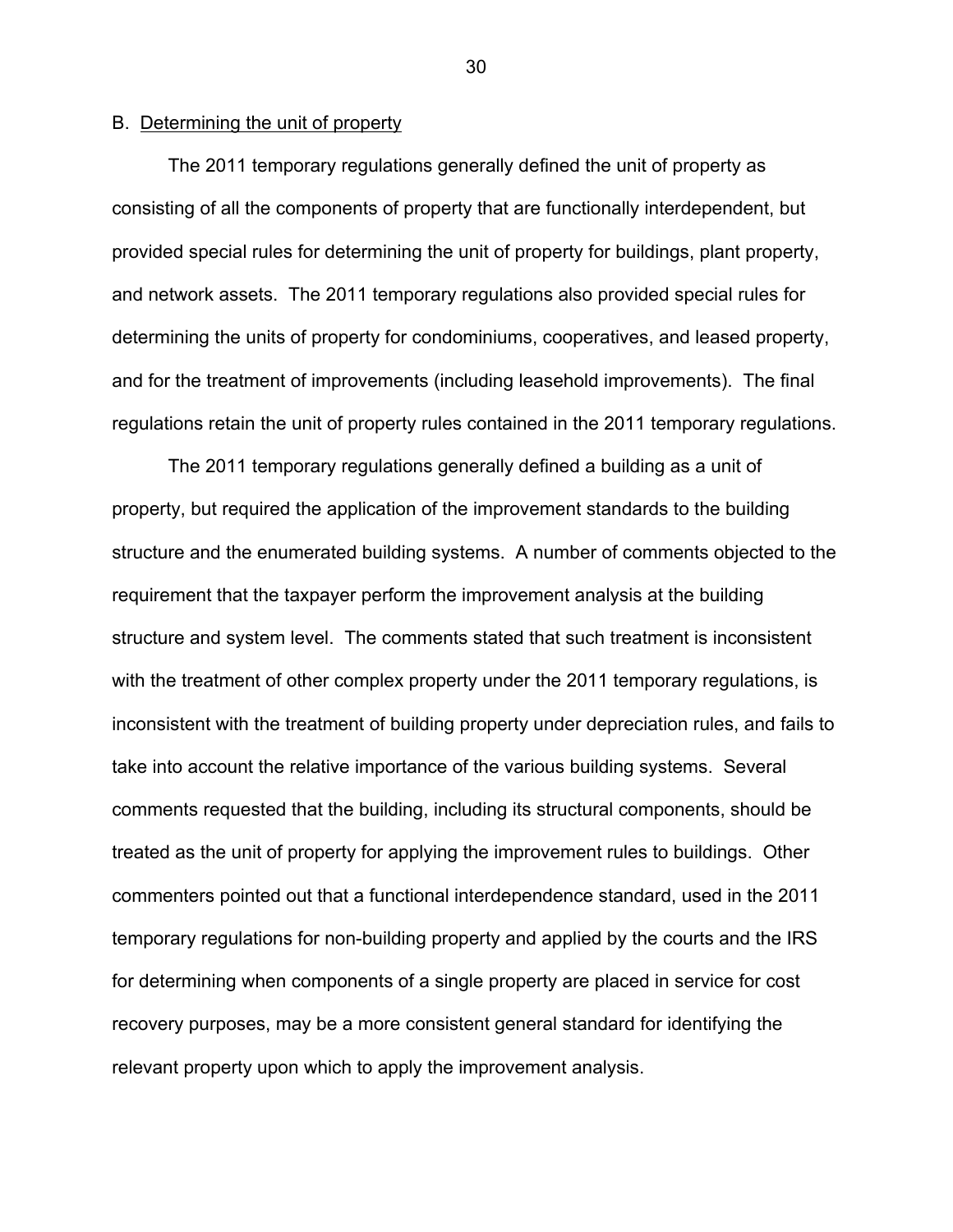Like plant property, buildings are complex properties composed of numerous component parts that perform discrete and major functions or operations. Unlike plant property, however, where the discrete and major functions or operations are not consistent from plant to plant, the discrete and major functions or operations performed from building to building are frequently similar. The building system definitions set forth in the 2011 temporary regulations are based on well understood costing standards that have been routinely applied to buildings for many years for valuations, cost accounting, and financial reporting. To help ensure that the improvement standards are applied equitably and consistently across building property, the final regulations continue to apply the improvement rules to both the building structure and the defined building systems. To the extent the particular facts and circumstances of a subset of buildings used in one or more industries present unique challenges to application of the building structure or building system definitions, taxpayers are encouraged to request guidance under the Industry Issue Resolution (IIR) procedures.

### C. Unit of property for leasehold improvements

The 2011 temporary regulations provide rules for determining the unit of property for leased property and for determining the unit of property for leasehold improvements. The IRS and the Treasury Department received no written comments on these rules, and the final regulations retain the rules from the 2011 temporary regulations, with some clarifications. Under the rule in the 2011 temporary regulations, a question could arise regarding the property to be analyzed for determining whether an improvement to a lessee improvement constitutes an improvement to the lessee's property. In this context, the 2011 temporary regulations suggested that the taxpayer must determine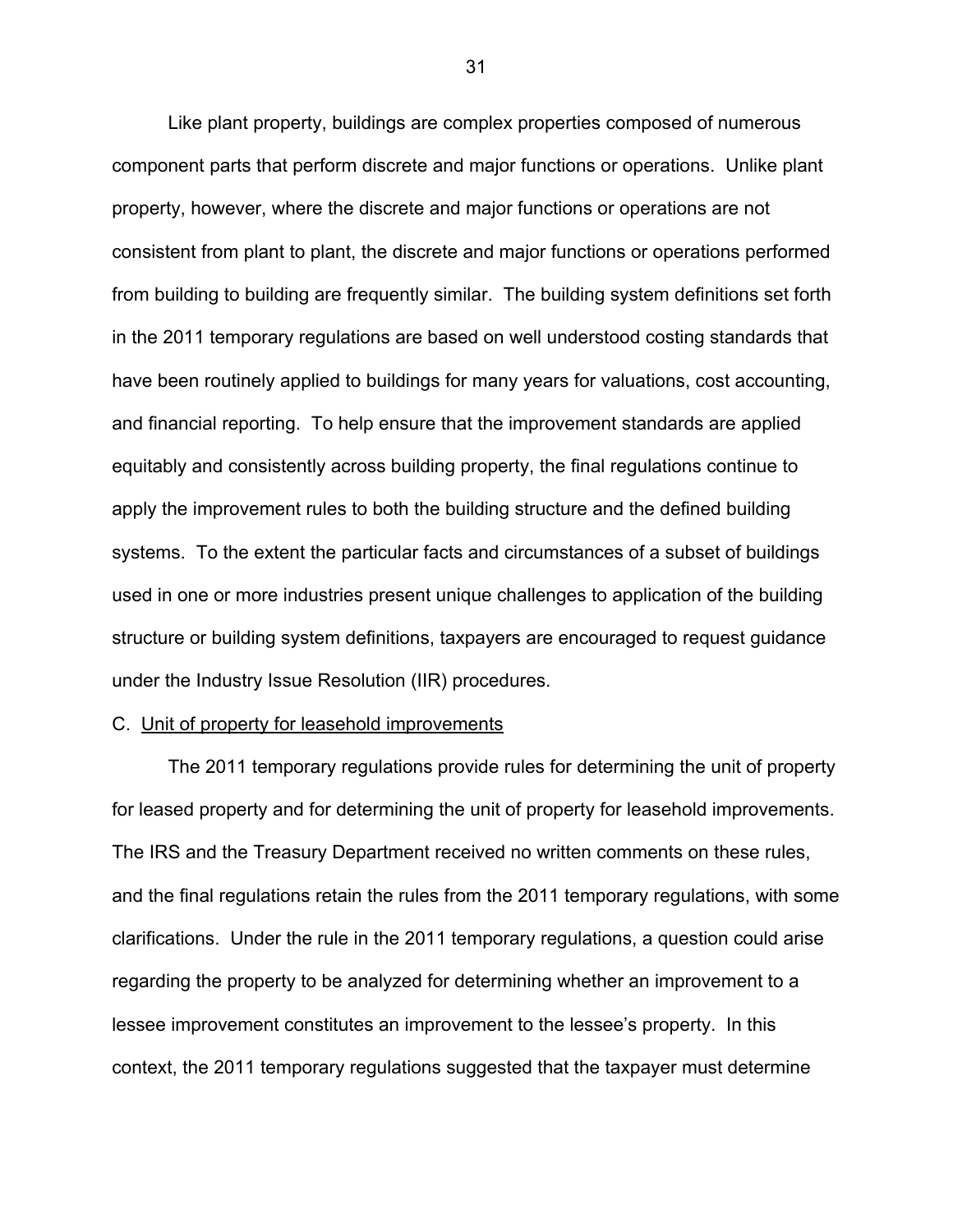whether there has been an improvement to the lessee improvement by itself, rather than by applying the improvement standards to the general unit of property rules for leased buildings or for leased property other than buildings. The final regulations clarify that for purposes of determining whether an amount paid by a lessee constitutes a leasehold improvement, the unit of property and the improvement rules are applied in accordance with the rules for leased buildings (or leased portions of building) under §1.263(a)-3(e)(2)(v) or for leased property other than buildings under §1.263(a)- 3(e)(3)(iv). Thus, for example, if a lessee pays an amount for work on an addition that it previously made to a leased building, the taxpayer determines whether the work performed constitutes an improvement to the entire leased building structure, not merely to the addition. The final regulations also clarify that when a lessee or lessor improvement is comprised of a building erected on leased property, then the unit of property for the building and the application of the improvement rules are determined under the provisions for buildings, rather than under the provisions for leased buildings.

D. Special rules for determining improvement costs

1. Costs incurred during an improvement

The 2011 temporary regulations did not prescribe rules related to the "plan of rehabilitation" doctrine as traditionally described in the case law. The judicially-created plan of rehabilitation doctrine provides that a taxpayer must capitalize otherwise deductible repair or maintenance costs if they are incurred as part of a general plan of rehabilitation, modernization, and improvement to the property. See, for example, Moss v. Commissioner, 831 F.2d 833 (9th Cir. 1987); United States v. Wehrli, 400 F.2d 686 (10th Cir. 1968); Norwest Corp. v. Commissioner, 108 T.C. 265 (1997). The 2011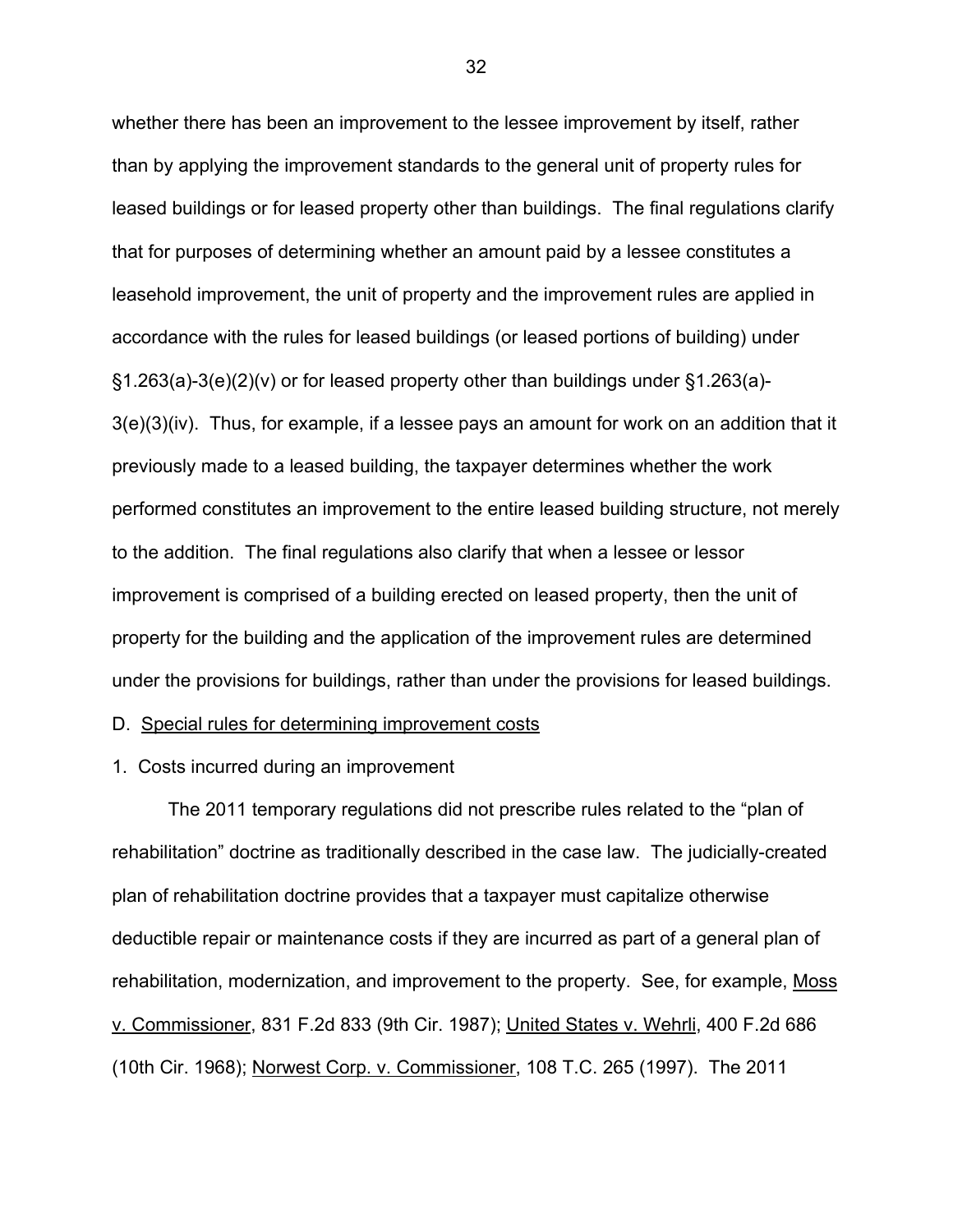temporary regulations did not restate the plan of rehabilitation doctrine but, rather, used the language of the section 263A rule providing that a taxpayer must capitalize both the direct costs of an improvement as well as the indirect costs that directly benefit or are incurred by reason of the improvement. The 2011 temporary regulations also included an exception to this provision for an individual residence, which permitted an individual taxpayer to capitalize repair and maintenance costs incurred at the time of a substantial residential remodel.

The final regulations retain the rules from the 2011 temporary regulations and continue to provide that indirect costs, such as repair and maintenance costs, that do not directly benefit and that are not incurred by reason of an improvement are not required to be capitalized under section 263(a), regardless of whether they are incurred at the same time as an improvement. In addition, in response to comments requesting examples of the application of this standard, the final regulations add this analysis to several examples. By providing a standard based on the section 263A language, the final regulations set out a clear rule for determining when otherwise deductible indirect costs must be capitalized as part of an improvement to property and obsolete the plan of rehabilitation doctrine to the extent that the court-created doctrine provides different standards.

### 2. Removal Costs

The 2011 temporary regulations did not provide a separate rule for the treatment of removal costs. Rather, the 2011 temporary regulations addressed component removal costs as an example of a type of indirect cost that must be capitalized if the removal costs directly benefit or are incurred by reason of an improvement. The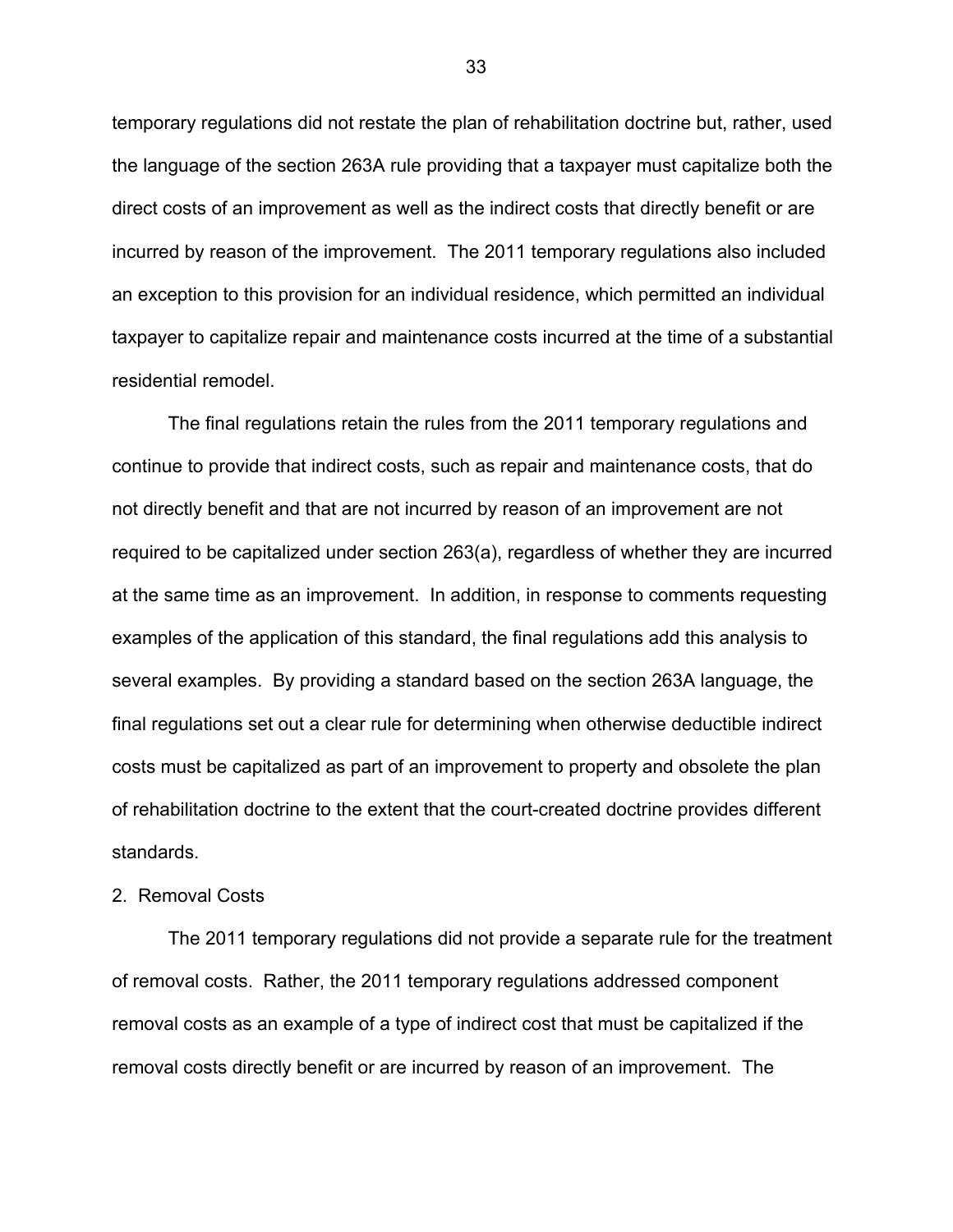preamble to the 2011 temporary regulations stated that the costs of removing a component of a unit of property should be analyzed in the same manner as any other indirect cost (such as a repair cost) incurred during a repair or an improvement to property. Therefore, the preamble concluded, if the cost of removing a component of a unit of property directly benefitted or was incurred by reason of an improvement to the unit of property, the cost must be capitalized. The preamble to the 2011 temporary regulations also noted that the 2011 temporary regulations were not intended to affect the holding of Rev. Rul. 2000-7 (2000-1 CB 712) as it applied to the cost of removing an entire unit of property. Under Rev. Rul. 2000-7, a taxpayer is not required to capitalize the cost of removing a retired depreciable asset under section 263(a) or section 263A, even when the retirement and removal occur in connection with the installation of a replacement asset. Rev. Rul. 2000-7 reasoned that the costs of removing a depreciable asset generally have been allocable to the removed asset and, thus, generally have been deductible when the asset is retired. See §§1.165-3(b); 1.167(a)-1(c); 1.167(a)- 11(d)(3)(x); Rev. Rul. 74-455 (1974-2 CB 63); Rev. Rul. 75-150 (1975-1 CB 73).

Commenters acknowledged the preamble language but observed that the 2011 temporary regulations did not explicitly state that the costs incurred to remove an entire unit of property are not required to be capitalized, even when incurred in connection with the installation of a replacement asset. Commenters requested that the final regulations include this explicit conclusion. Commenters also asked whether the principles of Rev. Rul. 2000-7 would apply to allow the deduction of removal costs when the taxpayer disposes of a component of a unit of property and the taxpayer takes into account the adjusted basis of the component in realizing loss. Commenters also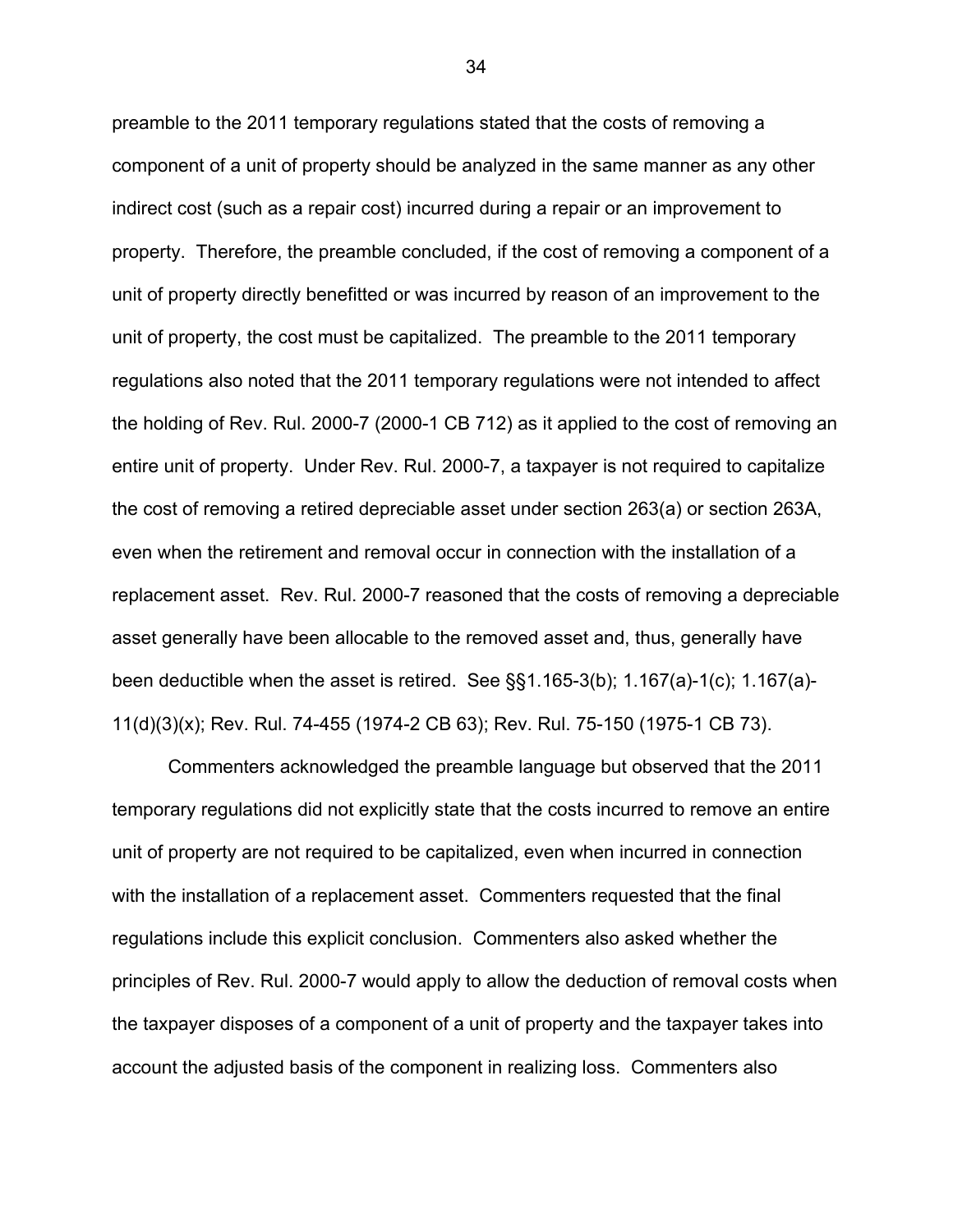questioned whether a taxpayer would be required to capitalize component removal costs if these costs were an indirect cost of a restoration (for example, the replacement of a component when the taxpayer has properly deducted a loss for that component) rather than a betterment to the underlying unit of property.

The final regulations provide a specific rule clarifying the treatment of removal costs in these contexts. The final regulations state that if a taxpayer disposes of a depreciable asset (including a partial disposition under Prop. Reg. §1.168(i)-1(e)(2)(ix) (**[INSERT DATE OF PUBLICATION OF THIS DOCUMENT IN THE FEDERAL REGISTER]**), or Prop. Reg. §1.168(i)-8(d) (**[INSERT DATE OF PUBLICATION OF THIS DOCUMENT IN THE FEDERAL REGISTER]**)) for Federal tax purposes and has taken into account the adjusted basis of the asset or component of the asset in realizing gain or loss, the costs of removing the asset or component are not required to be capitalized under section 263(a). The final regulations also provide that if a taxpayer disposes of a component of a unit of property and the disposal is not a disposition for Federal tax purposes, then the taxpayer must deduct or capitalize the costs of removing the component based on whether the removal costs directly benefit or are incurred by reason of a repair to the unit of property or an improvement to the unit of property. In addition, the final regulations provide several examples illustrating these principles.

### E. Safe harbor for small taxpayers

The 2011 temporary regulations did not provide any special rules for small taxpayers to assist them in applying the general rules for improvements to buildings. One commenter stated that small taxpayers generally do not have the administrative means or sufficient documentation or information to apply the improvement rules to their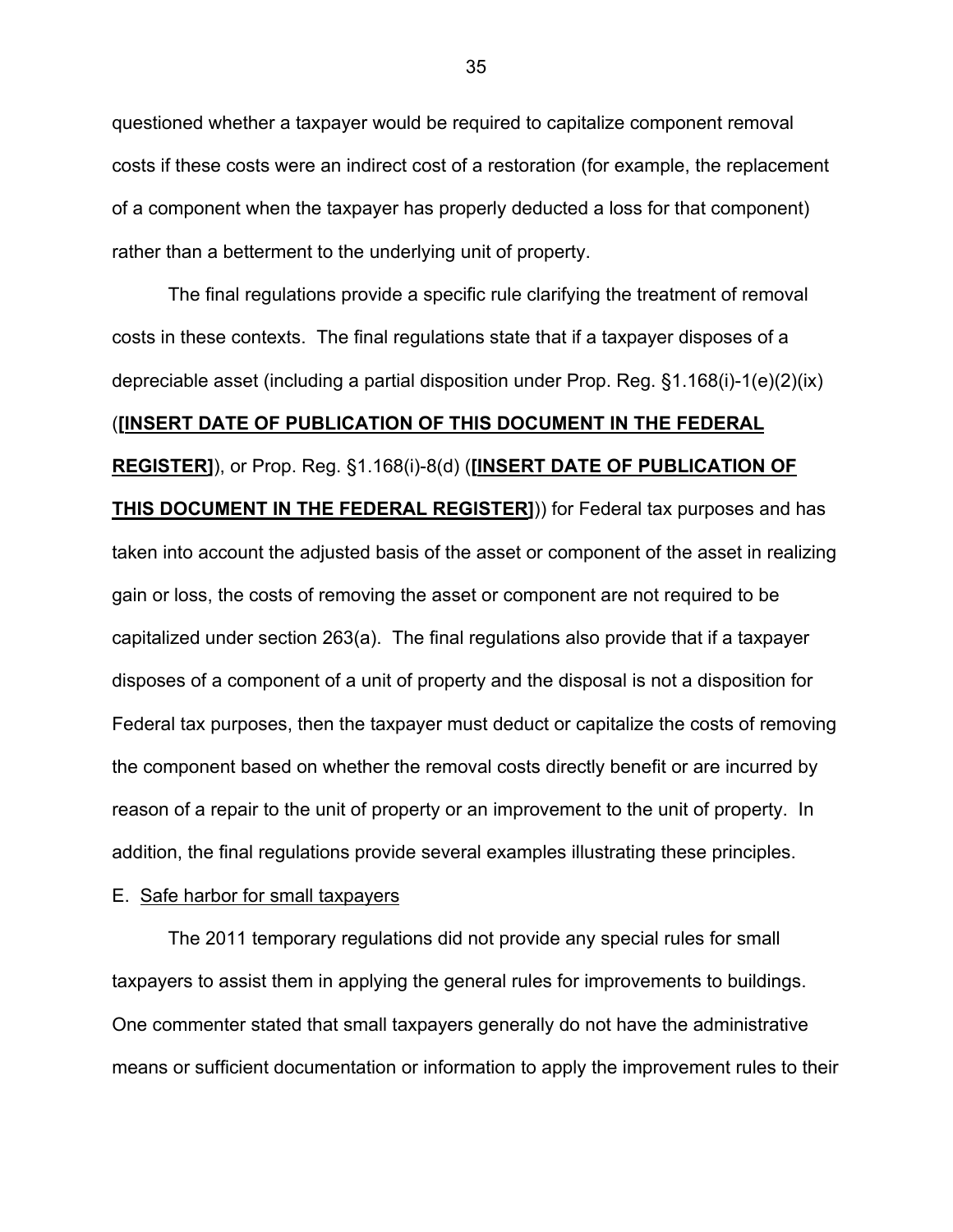building structures and systems as required under the 2011 temporary regulations. Therefore, the commenter requested that an annual dollar threshold, such as \$10,000, be established for buildings with an initial cost of \$1,000,000 or less and that taxpayers be permitted to deduct annual amounts spent on the building if they did not exceed the threshold amount. In response to this request, the final regulations include a safe harbor election for building property held by taxpayers with gross receipts of \$10,000,000 or less ("a qualifying small taxpayer"). The final regulations permit a qualifying small taxpayer to elect to not apply the improvement rules to an eligible building property if the total amount paid during the taxable year for repairs, maintenance, improvements, and similar activities performed on the eligible building does not exceed the lesser of \$10,000 or 2 percent of the unadjusted basis of the building. Eligible building property includes a building unit of property that is owned or leased by the qualifying taxpayer, provided the unadjusted basis of the building unit of property is \$1,000,000 or less. The final regulations provide the IRS and the Treasury Department with the authority to adjust the amounts of the safe harbor and gross receipts limitations through published guidance. The final regulations provide simple rules for determining the unadjusted basis of both owned and leased building units of property. In this situation, the final regulations also eliminate the need to separately analyze the building structure and the building systems, as required elsewhere in the improvement rules in the final regulations.

Under the safe harbor for small taxpayers, a taxpayer includes amounts not capitalized under the de minimis safe harbor election of §1.263(a)-1(f) and under the routine maintenance safe harbor for buildings (discussed later in this preamble) to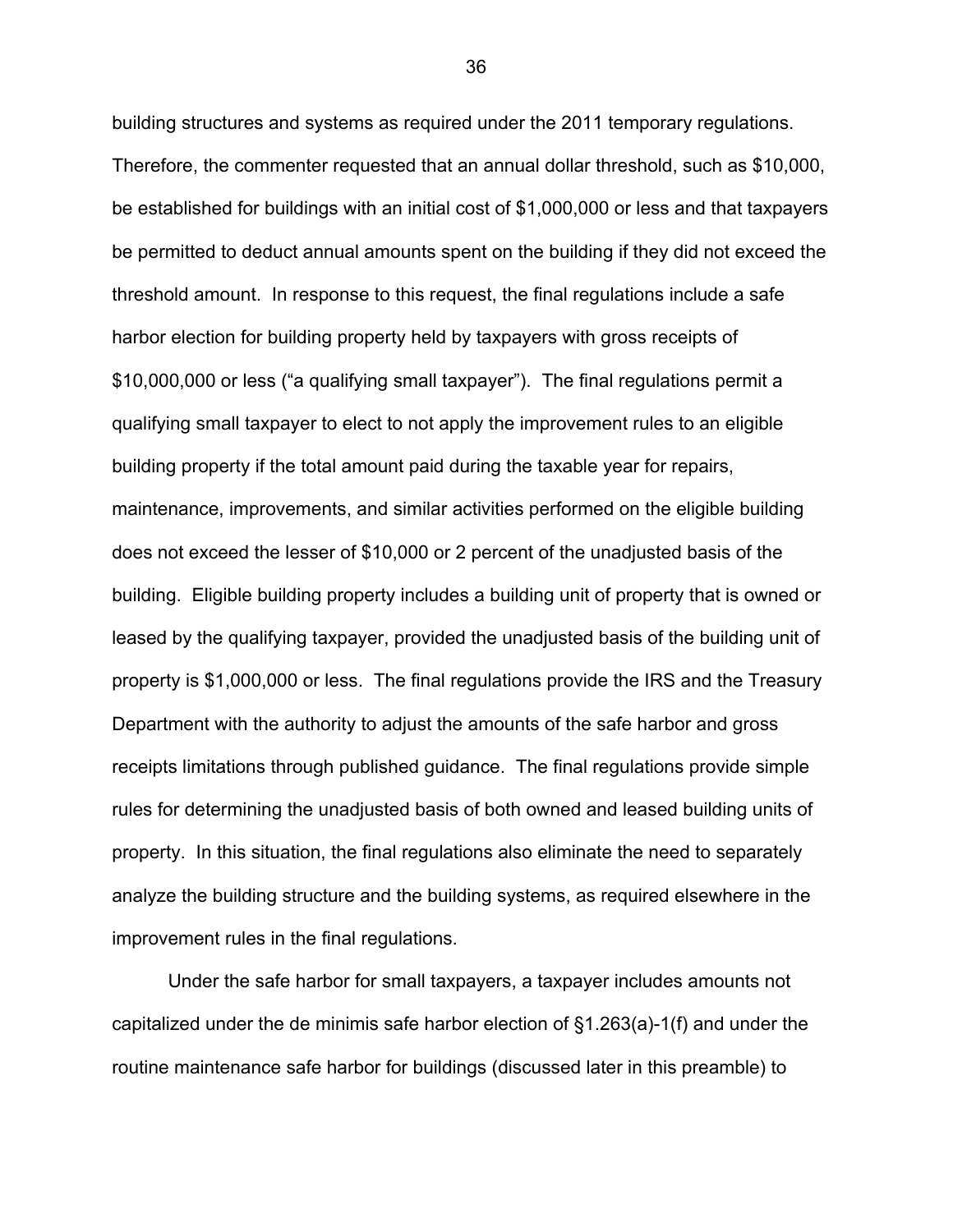determine the annual amount paid for repairs, maintenance, improvements, and similar activities performed on the building. If the amount paid for repairs, maintenance, improvements, and similar activities performed on a building unit of property exceeds the safe harbor threshold for a taxable year, then the safe harbor is not applicable to any amounts spent during the taxable year. In that case, the taxpayer must apply the general rules for determining improvements, including the routine maintenance safe harbor for buildings. The taxpayer may also elect to apply the de minimis safe harbor under §1.263(a)-1(f) to amounts qualifying under the de minimis safe harbor, regardless of the application of the safe harbor for small taxpayers.

The safe harbor for building property held small taxpayers may be elected annually on a building-by-building basis by including a statement on the taxpayer's timely filed original Federal tax return, including extensions, for the year the costs are incurred for the building. Amounts paid by the taxpayer to which the taxpayer properly applies and elects the safe harbor are not treated as improvements to the building under §1.263(a)-3 and may be deducted under §1.162-1 or §1.212-1, as applicable, in the taxable year that the amounts are paid or incurred, provided the amounts otherwise qualify for deduction under those sections. A taxpayer may not revoke an election to apply the safe harbor for small taxpayers.

### F. Safe harbor for routine maintenance

1. Buildings

The 2011 temporary regulations provided that the costs of performing certain routine maintenance activities for property other than a building or the structural components of a building are not required to be capitalized as an improvement. Under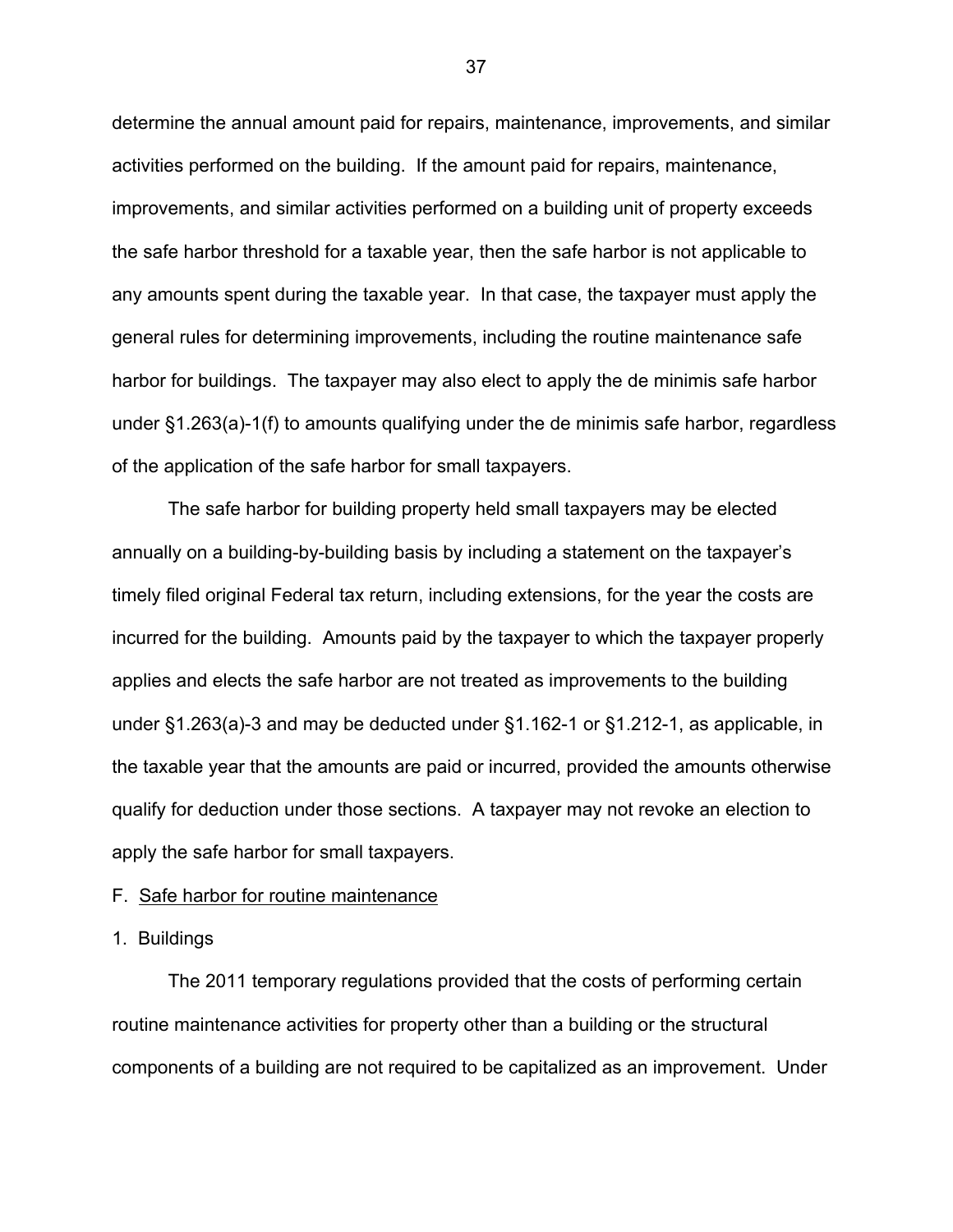the routine maintenance safe harbor, an amount paid was deemed not to improve a unit of property if it was for the recurring activities that a taxpayer (or a lessor) expected to perform as a result of the taxpayer's (or the lessee's) use of the unit of property to keep the unit of property in its ordinarily efficient operating condition. The 2011 temporary regulations provided that the activities are routine only if, at the time the unit of property was placed in service, the taxpayer reasonably expected to perform the activities more than once during the period prescribed under sections  $168(q)(2)$  and  $168(q)(3)$  (the Alternative Depreciation System class life), regardless of whether the property was depreciated under the Alternative Depreciation System. The preamble to the 2011 temporary regulations explained that the routine maintenance safe harbor did not apply to building property, because the long class life for such property (40 years under section 168(g)(2)) arguably could allow major remodeling or restoration projects to be deducted under the safe harbor, regardless of the nature or extent of the work involved, and that deducting such costs would be inconsistent with case law. The 2011 temporary regulations provided several factors for taxpayers to consider in determining whether a taxpayer is performing routine maintenance, including the recurring nature of the activity, industry practice, manufacturers' recommendations, the taxpayer's experience, and the taxpayer's treatment of the activity on its applicable financial statement.

Comments on the routine maintenance safe harbor generally requested that the safe harbor be extended to building property. One commenter stated that because the improvement standards under the 2011 temporary regulations must now be applied to the building structure and each building system separately, these components are more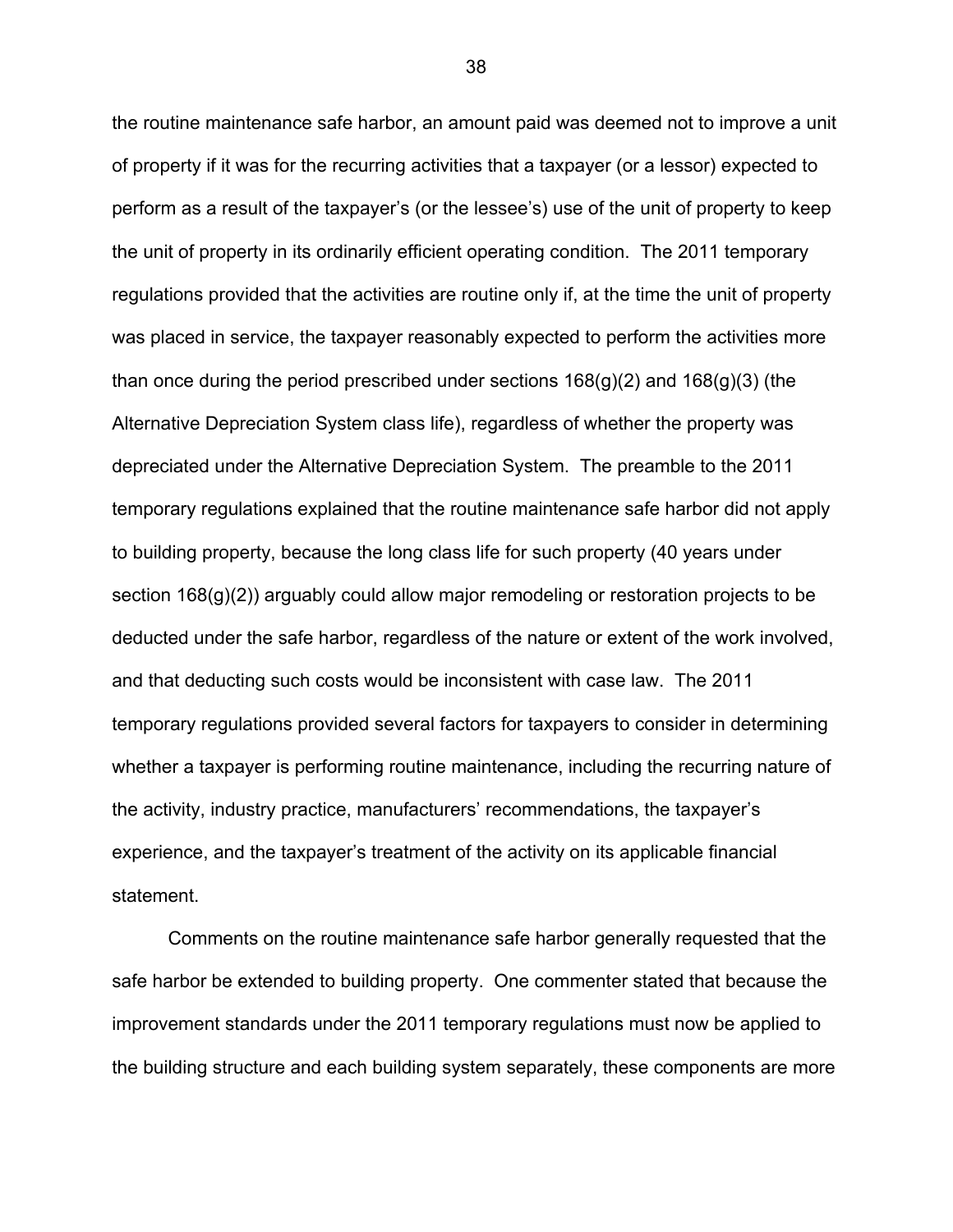analogous to section 1245 property, which qualifies for the routine maintenance safe harbor. Commenters suggested that using a period shorter than a building's class life, such as 20 years, could alleviate the IRS and the Treasury Department's concern that the cost of true improvements would not be properly capitalized if the safe harbor were extended to buildings. Another commenter argued that the distinction between building property and non-building property for purposes of the safe harbor is arbitrary because, in many respects, retail buildings are similar to other complex property, such as aircraft, which are not excluded from the safe harbor.

In response to these comments, the final regulations contain a safe harbor for routine maintenance for buildings. The inclusion of a routine maintenance safe harbor for buildings is expected to alleviate some of the difficulties that could arise in applying the improvement standards for certain restorations to building structures and building systems. To balance commenters' suggestions of using a shorter period, such as 20 years, with the concerns expressed in the preamble to the 2011 temporary regulations, the final regulations use 10 years as the period of time in which a taxpayer must reasonably expect to perform the relevant activities more than once. While periods longer than 10 years were considered, the use of a period much longer than 10 years would, contrary to current authority, permit the costs of many major remodeling and restoration projects to be deducted under the safe harbor, regardless of the nature or extent of the work involved.

### 2. Other Changes

The final regulations make several additional changes and clarifications to the safe harbor for routine maintenance, which are applicable to both buildings and other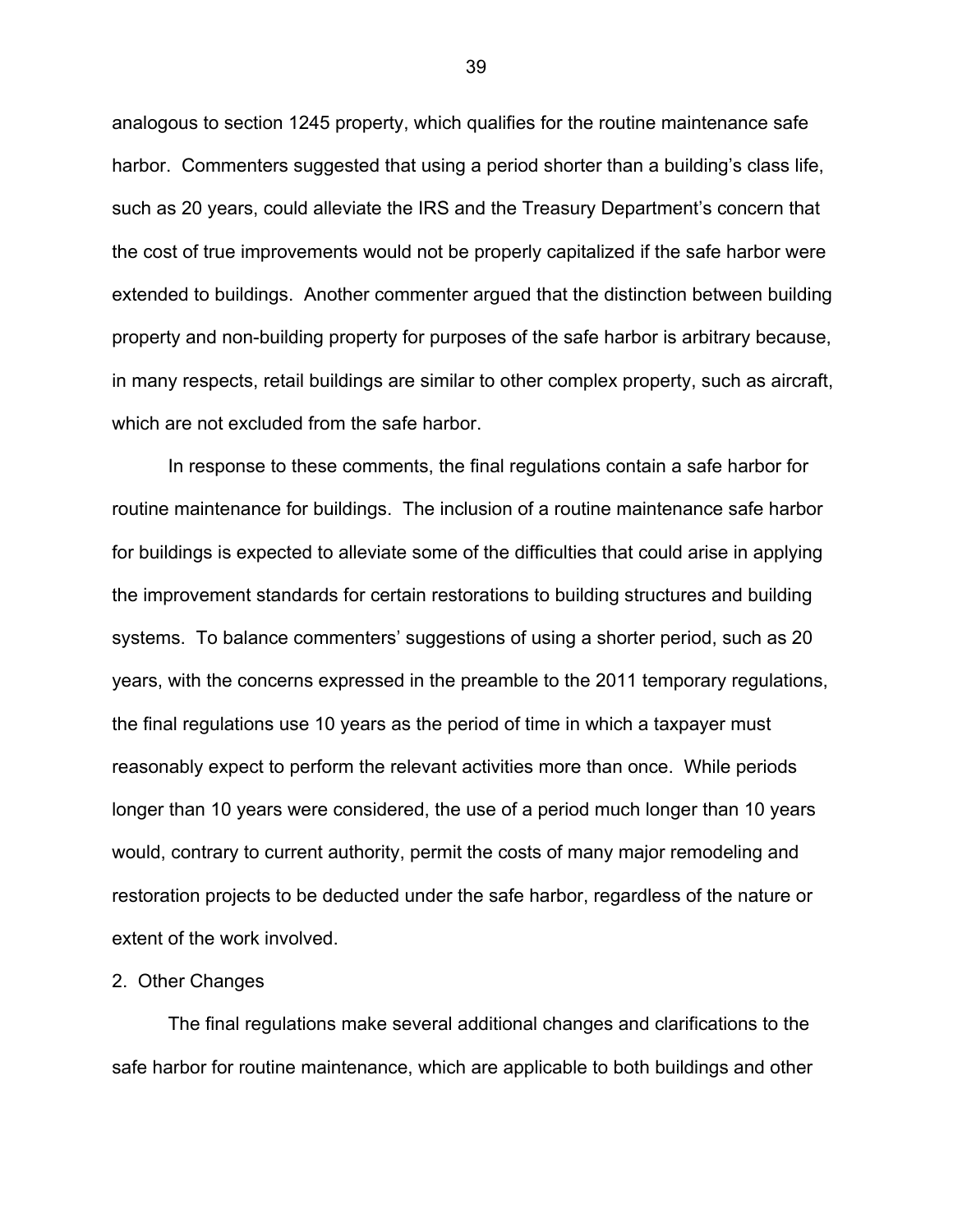property. First, the regulations confirm that routine maintenance can be performed any time during the life of the property provided that the activities qualify as routine under the regulation. Second, for purposes of determining whether a taxpayer is performing routine maintenance, the final regulations remove the taxpayer's treatment of the activity on its applicable financial statement from the factors to be considered. Taxpayers may have several different reasons for capitalizing maintenance activities on their applicable financial statements, and such treatment may not be indicative of whether the activities are routine. Third, the final regulations clarify the applicability of the routine maintenance safe harbor by adding three items to the list of exceptions from the routine maintenance safe harbor: (1) amounts paid for a betterment to a unit of property, (2) amounts paid to adapt a unit of property to a new or different use, and (3) amounts paid for repairs, maintenance, or improvement of network assets. The first two exceptions were included in the general rule for the safe harbor in the 2011 temporary regulations, but were not clearly stated as exceptions. The exception for network assets was added because of the difficulty in defining the unit of property for network assets and the preference for resolving issues involving network assets through the IIR program. Finally, the exception relating to amounts paid for property for which a taxpayer has taken a basis adjustment resulting from a casualty loss is slightly modified to be consistent with the revised casualty loss restoration rule, which is discussed in this preamble.

3. Reasonable Expectation that Activities Will be Performed More than Once

A taxpayer's reasonable expectation of whether it will perform qualifying maintenance activities more than once during the relevant period will be determined at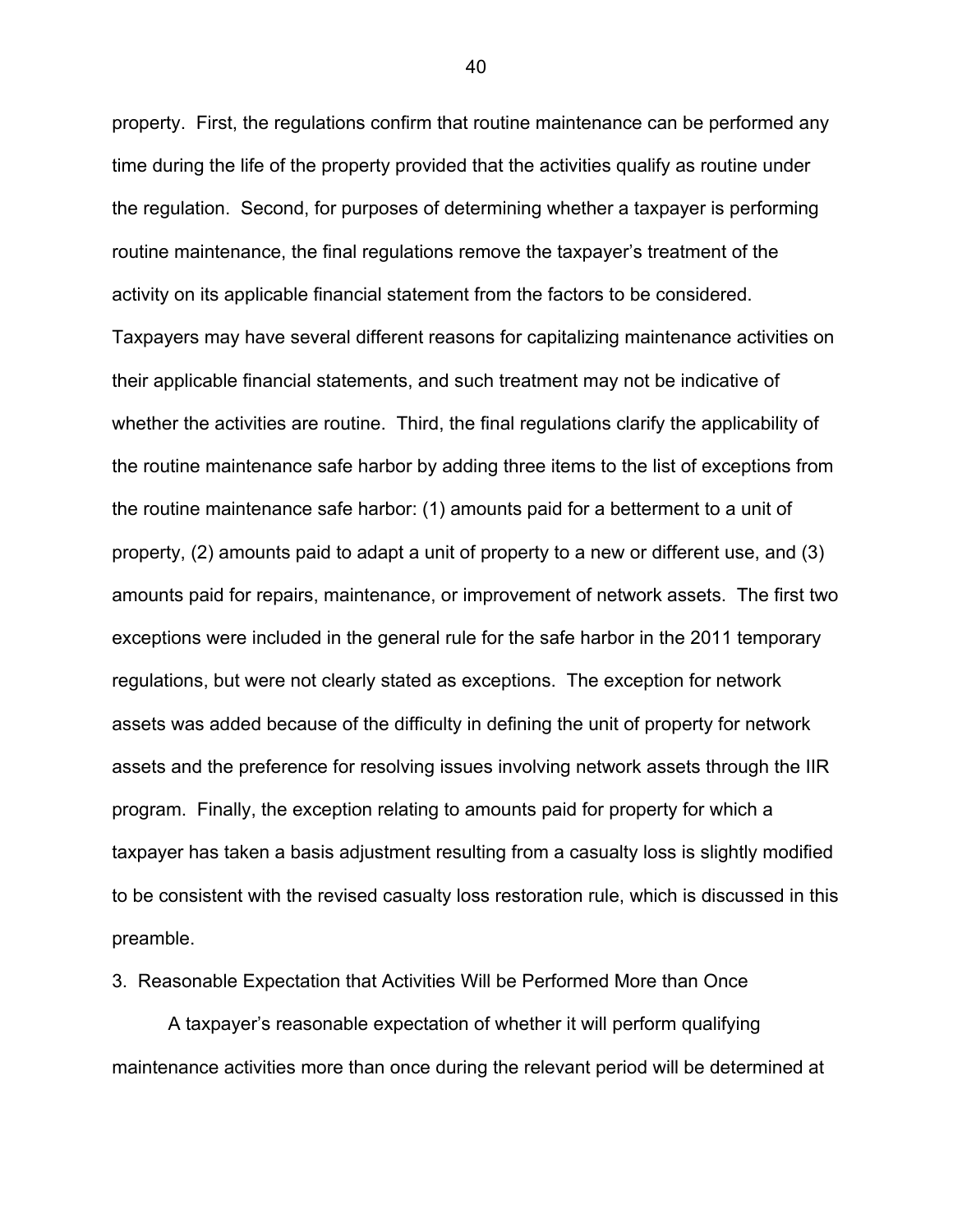the time the unit of property (or building structure or system, as applicable) is placed in service. The final regulations modify the safe harbor for routine maintenance by adding that a taxpayer's expectation will not be deemed unreasonable merely because the taxpayer does not actually perform the maintenance a second time during the relevant period, provided that the taxpayer can otherwise substantiate that its expectation was reasonable at the time the property was placed in service. Thus, for a unit of property previously placed in service, whether the maintenance is actually performed more than once during the relevant period is not controlling for assessing the reasonableness of a taxpayer's original expectation. However, if a similar or identical unit of property is placed in service in a future tax year, the taxpayer's experience with the original property may be taken into account as a factor in assessing whether the taxpayer reasonably expects to perform the activities more than once during the relevant period for the similar or identical unit of property. The taxpayer's actual experience, therefore, may be used in assessing the reasonableness of the taxpayer's expectation of the frequency of restoration or replacement at the time a new unit of property is placed in service, but hindsight should not be used to invalidate a taxpayer's reasonable expectation as established at the time the unit of property was first placed in service when subsequent events do not conform to the taxpayer's reasonable expectation.

4. Amounts Not Qualifying for the Routine Maintenance Safe Harbor

The final regulations clarify that amounts incurred for activities falling outside the routine maintenance safe harbor are not necessarily expenditures required to be capitalized under §1.263(a)-3. Amounts incurred for activities that do not meet the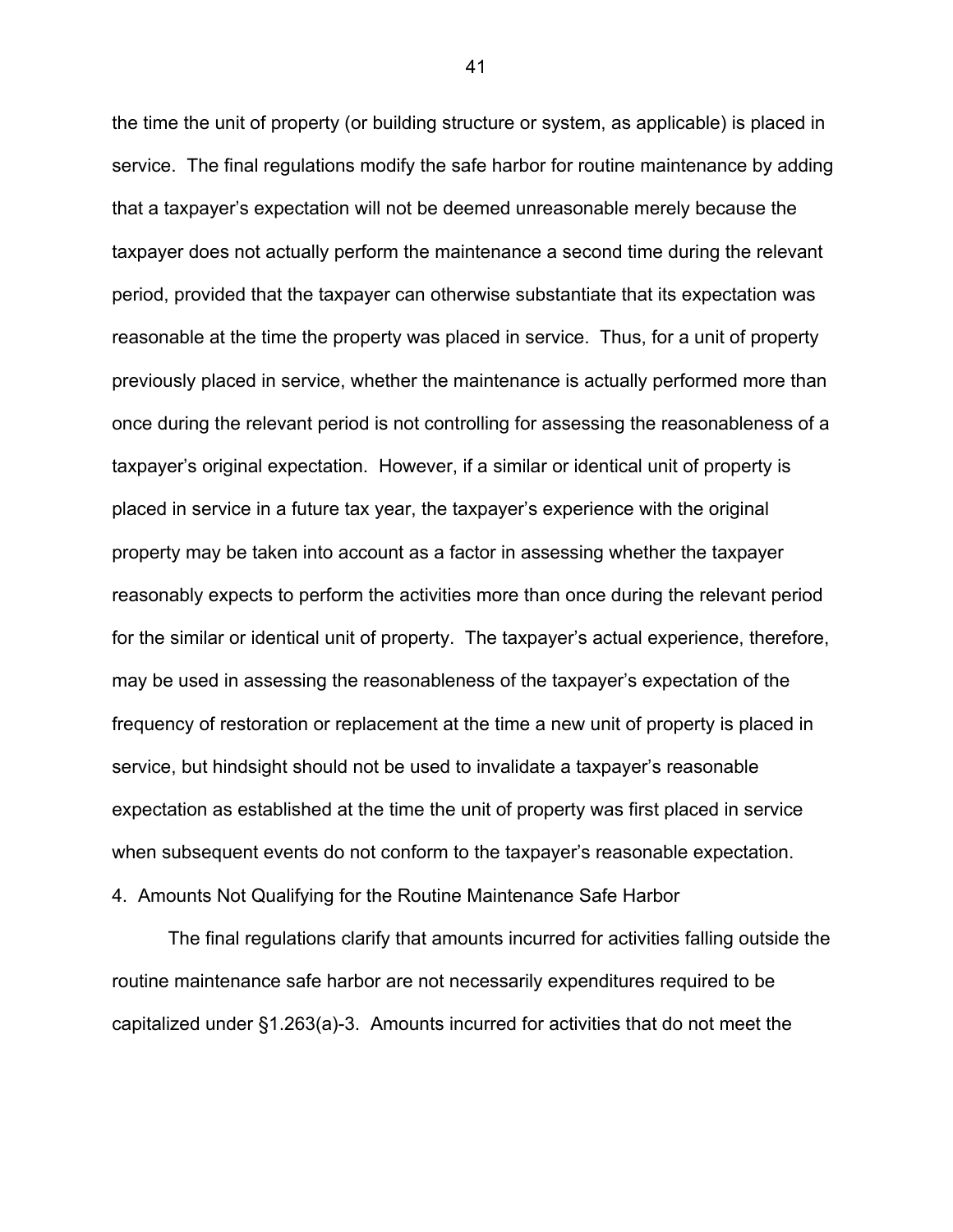routine maintenance safe harbor are subject to analysis under the general rules for improvements.

#### G. Betterments

#### 1. Overview

The 2011 temporary regulations provided that an amount paid results in a betterment, and accordingly, an improvement, if it (1) ameliorates a material condition or defect that existed prior to the acquisition of the property or arose during the production of the property; (2) results in a material addition to the unit of property (including a physical enlargement, expansion, or extension); or (3) results in a material increase in the capacity, productivity, efficiency, strength, or quality of the unit of property or its output. As applied to buildings, an amount results in a betterment to the building if it results in a betterment to the building structure or any of the building systems.

The final regulations retain the provisions of the 2011 temporary regulations related to betterments with several refinements. Specifically, the final regulations reorganize and clarify the types of activities that constitute betterments to property. Also, the final regulations no longer phrase the betterment test in terms of amounts that result in a betterment. Rather, the final regulations provide that a taxpayer must capitalize amounts that are reasonably expected to materially increase the productivity, efficiency, strength, quality, or output of a unit of property or that are for a material addition to a unit of property. Elimination of the "results in" standard should reduce controversy for expenditures that span more than one tax year or when the outcome of the expenditure is uncertain when the expenditure is made.

2. Amelioration of Material Condition or Defect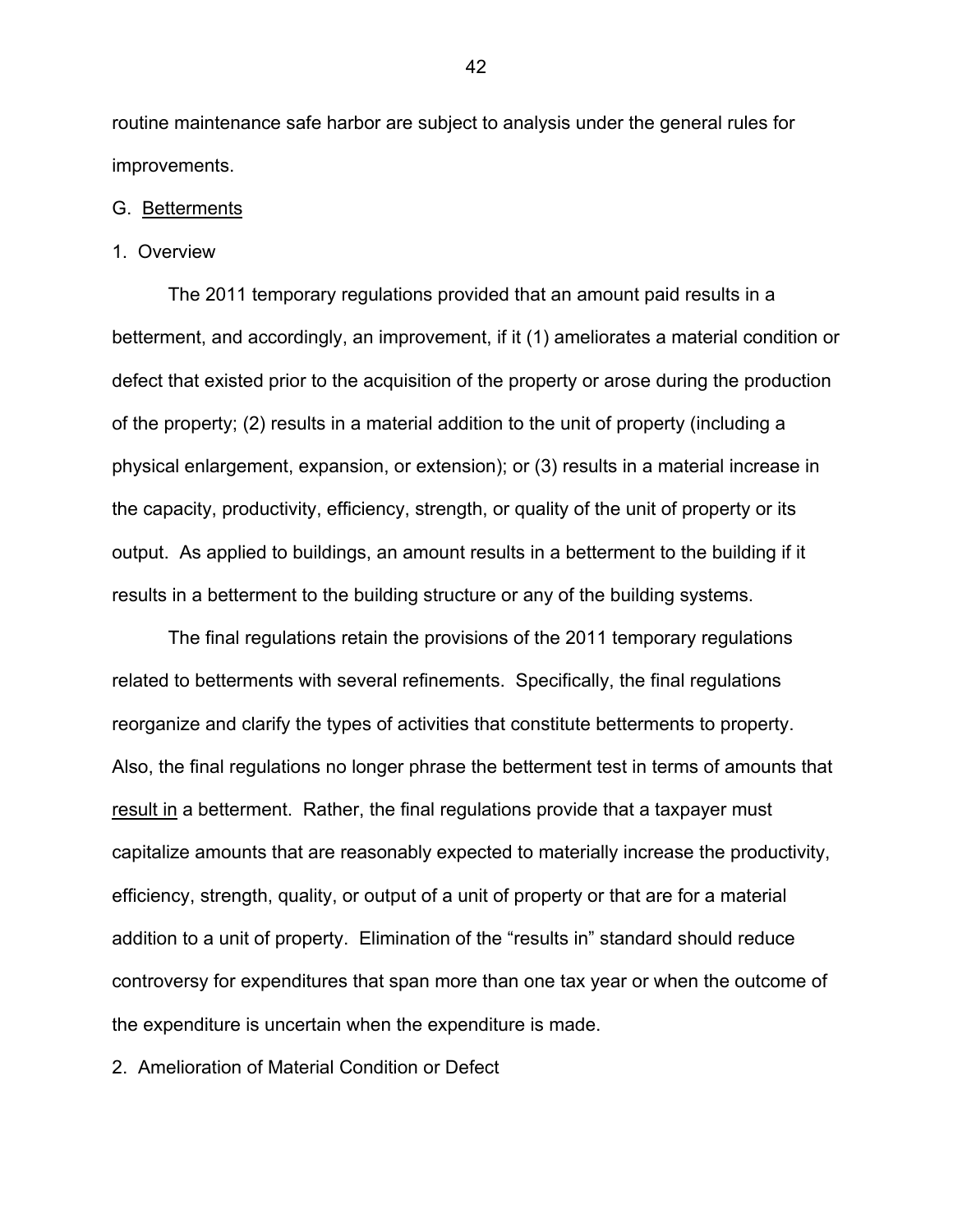Commenters requested that certain examples be clarified to distinguish more clearly between circumstances that require capitalization of amounts paid to ameliorate a material condition or defect and circumstances that do not require capitalization. One commenter requested that the final regulations include a rule that would provide for an allocation of expenditures between pre- and post-acquisition periods based on facts and circumstances if an expenditure both ameliorates a pre-existing condition and ameliorates normal wear and tear that results from the taxpayer's use of the property. With respect to whether amounts paid to ameliorate conditions are betterments, other comments reiterated suggestions provided in response to the 2008 proposed regulations, as described in the preamble to the 2011 temporary regulations.

The final regulations do not adopt the comments with respect to expenditures to ameliorate pre-existing conditions or defects. The facts and circumstances rule provided in the final regulations is consistent with established case law and represents an administrable standard for determining whether an improvement has occurred. 3. Material Addition or Increase in Productivity, Efficiency, Strength, Quality, or Output

Many commenters requested that the final regulations provide explanations and quantitative bright lines for determining the materiality of an addition to a unit of property or an increase in capacity, productivity, efficiency, strength, quality, or output of a unit of property. Additionally, commenters requested more explanation of terms such as productivity, quality, and output, and how such standards should be applied across a variety of different types of tangible property.

These suggestions were extensively considered, but the final regulations do not adopt the suggestions to establish quantitative bright lines. Quantitative bright lines,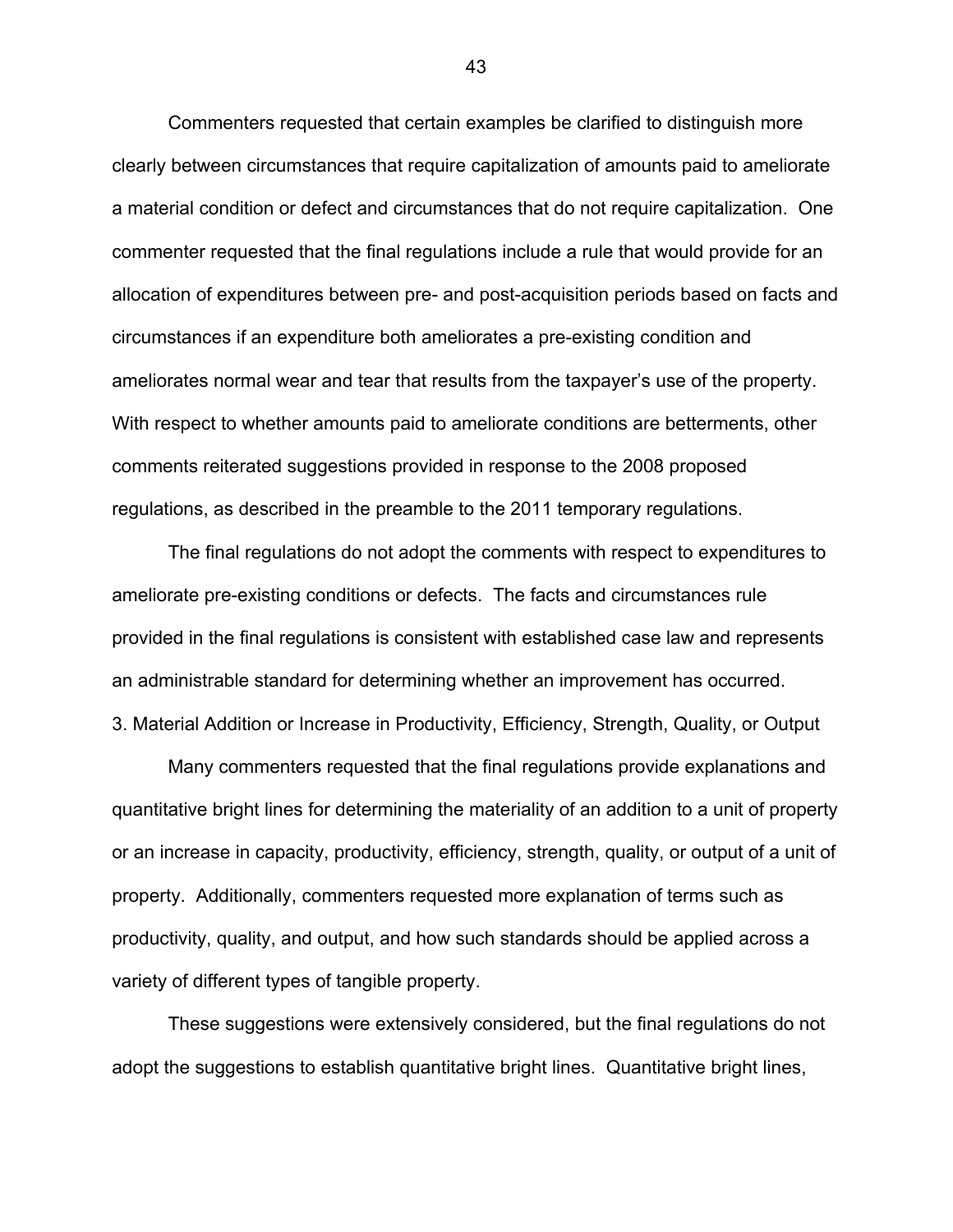although objective, would produce inconsistent results given the broad array of factual settings where the betterment rules apply. Instead, the final regulations continue to rely on qualitative factors to provide fair and equitable treatment for all taxpayers in determining whether a particular cost constitutes a betterment.

The final regulations clarify, however, that not every single quantitative or qualitative factor listed in the betterment standard applies to every type of property. Whether any single factor applies to a particular unit of property depends on the nature of the property. For example, while amounts paid for work performed on an office building or a retail building may clearly comprise a physical enlargement or increase the capacity, efficiency, strength, or quality of such building under certain facts, it is unclear how to measure whether work performed on an office building or retail building increases the productivity or output of such buildings, as those terms are generally understood. Thus, the productivity and output factors would not generally apply to buildings. On the other hand, it is appropriate to evaluate many items of manufacturing equipment in terms of output or productivity as well as size, capacity, efficiency, strength, and quality. Accordingly, the final regulations clarify that the applicability of each quantitative and qualitative factor depends on the nature of the unit of property, and if an addition or increase in a particular factor cannot be measured in the context of a specific type of property, then the factor is not relevant in determining whether there has been a betterment to the property.

# 4. Application of Betterment Rule

Several commenters questioned the betterment rule in the 2011 temporary regulations that requires consideration of all facts and circumstances, including the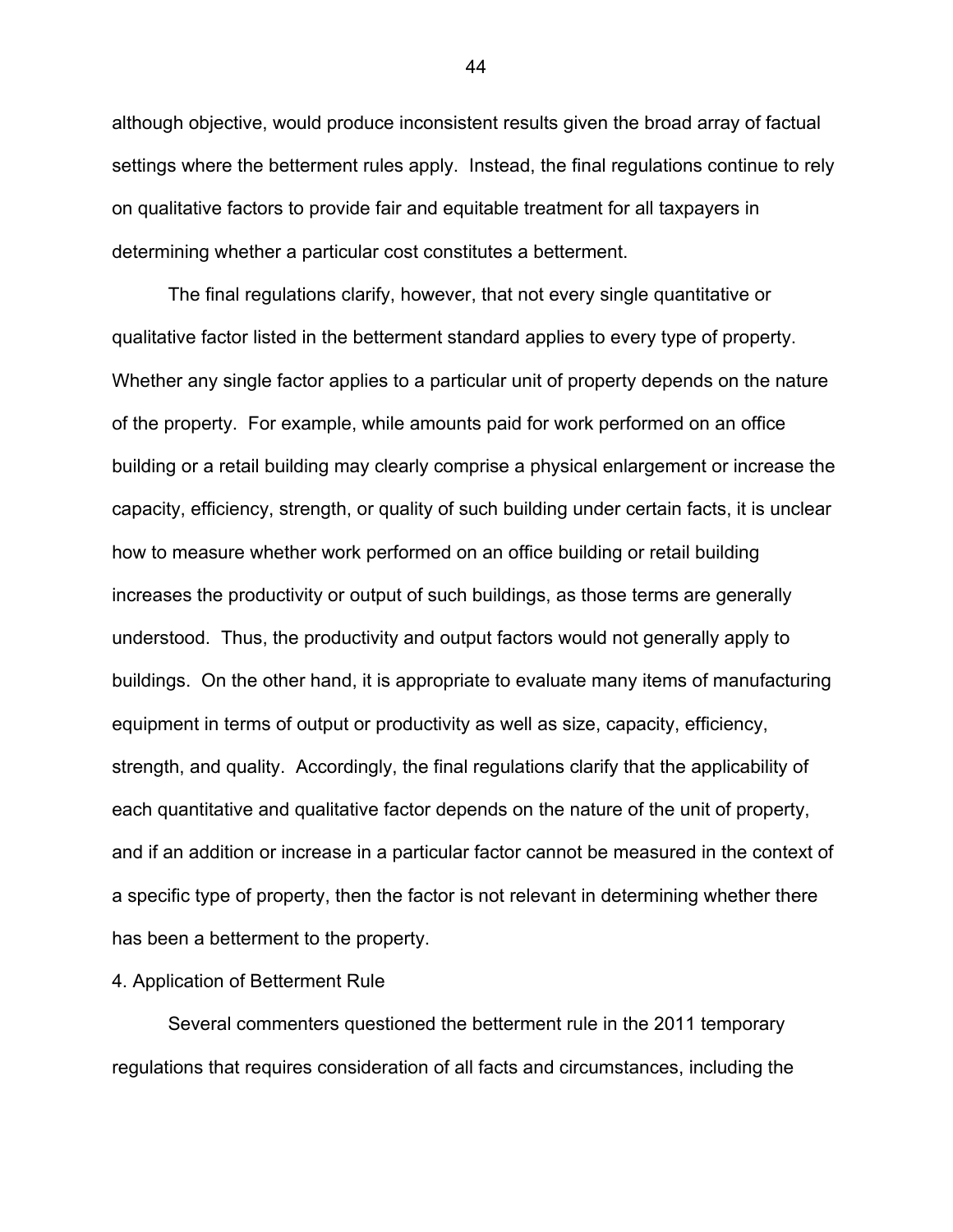treatment of the expenditures on a taxpayer's applicable financial statement. One commenter questioned whether the treatment of an expenditure on a taxpayer's applicable financial statement should be relevant in determining whether an amount paid results in a betterment and suggested removal of this factor from the facts and circumstances test provided in the 2011 temporary regulations. The IRS and the Treasury Department recognize that taxpayers may apply different standards for capitalizing amounts on their applicable financial statements and such standards may not be controlling for whether the activities are betterments for Federal tax purposes. Thus, the final regulations remove the taxpayer's treatment of the expenditure on its financial statement as a factor to be considered in performing a betterment analysis under the final regulations. In addition, the final regulations omit the reference to the taxpayer's facts and circumstances in determining whether amounts are paid for a betterment to the taxpayer's property. The IRS and the Treasury Department believe that an analysis of a taxpayer's particular facts and circumstances is implicit in the application of all the final regulations governing improvements and need not be specifically provided in the application of the betterment rules.

The 2011 temporary regulations provided that, when an expenditure is necessitated by a particular event, the determination of whether an expenditure is for the betterment of a unit of property is made by comparing the condition of the property immediately after the expenditure with the condition of the property immediately prior to the event necessitating the expenditure. The IRS and the Treasury Department received comments requesting that the final regulations clarify the application of the appropriate comparison rule for determining whether an expenditure is for a betterment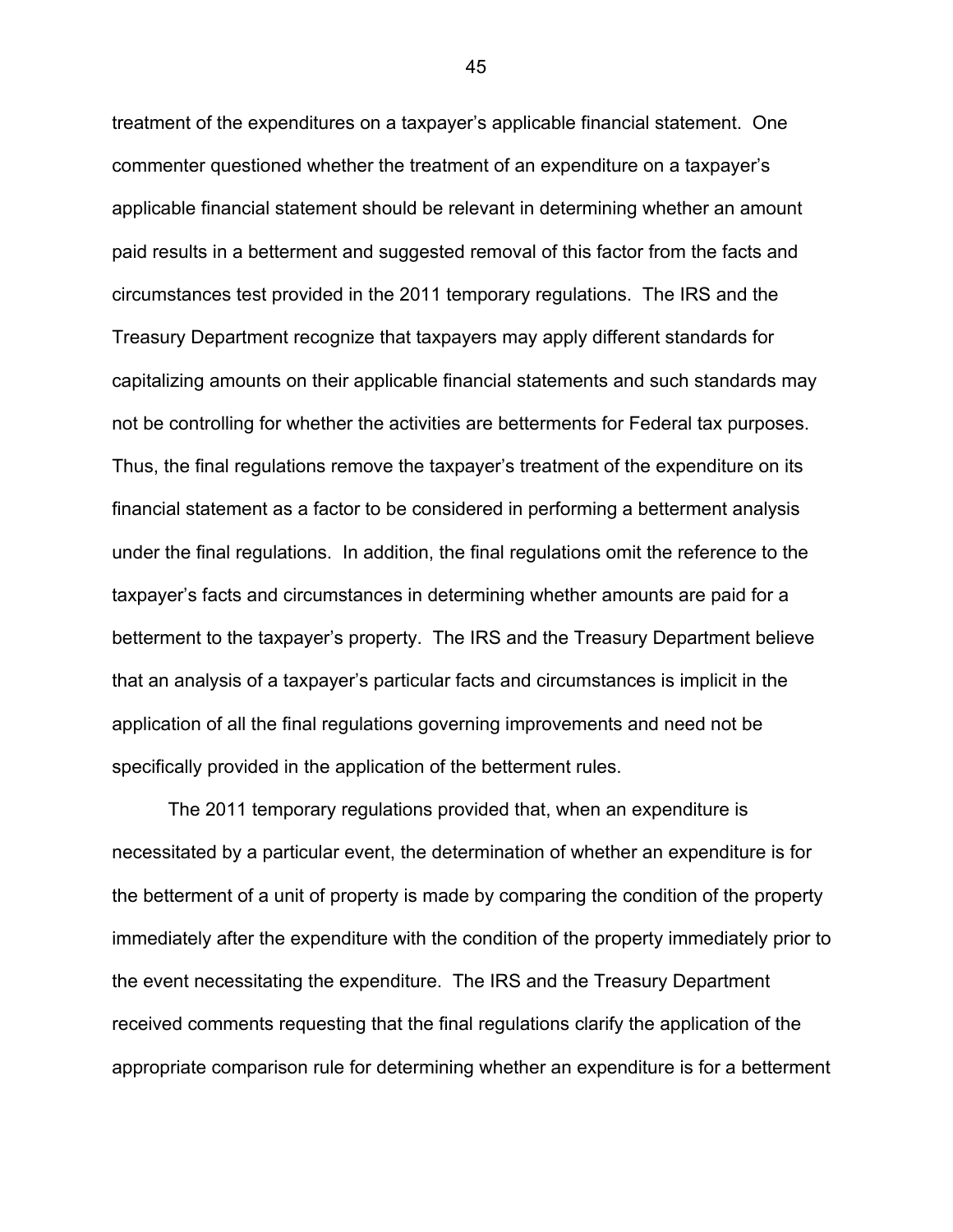of a unit of property. The final regulations retain this general rule but clarify that the rule applies when the event necessitating the expenditure is either normal wear and tear or damage to the unit of property during the taxpayer's use of the property. Thus, the final regulations clarify that the appropriate comparison rule focuses on events affecting the condition of the property and not on business decisions made by taxpayers. In addition, the final regulations confirm that the rule does not apply to wear, tear, or damage that occurs prior to the taxpayer's acquisition or use of the property. In these situations, the amelioration of a material condition or defect rule may apply.

## 5. Retail Store Refresh or Remodels

A substantial number of comments were received with respect to the betterment examples in the 2011 temporary regulations that address retail store refresh or remodel projects, requesting the addition of quantitative bright lines and the inclusion of additional detail in the examples.

As discussed previously in this preamble, the final regulations do not adopt the suggestions to provide quantitative bright lines in applying the betterment rules. However, the final regulations include additional detail in a number of the examples, including the examples related to building refresh or remodels, illustrating distinctions between betterments and maintenance activities when a taxpayer undertakes multiple simultaneous activities on a building. To the extent the rules in the final regulations present situations that might be addressed through the IIR program, taxpayers may pursue additional guidance through the IIR process.

### H. Restorations

1. Overview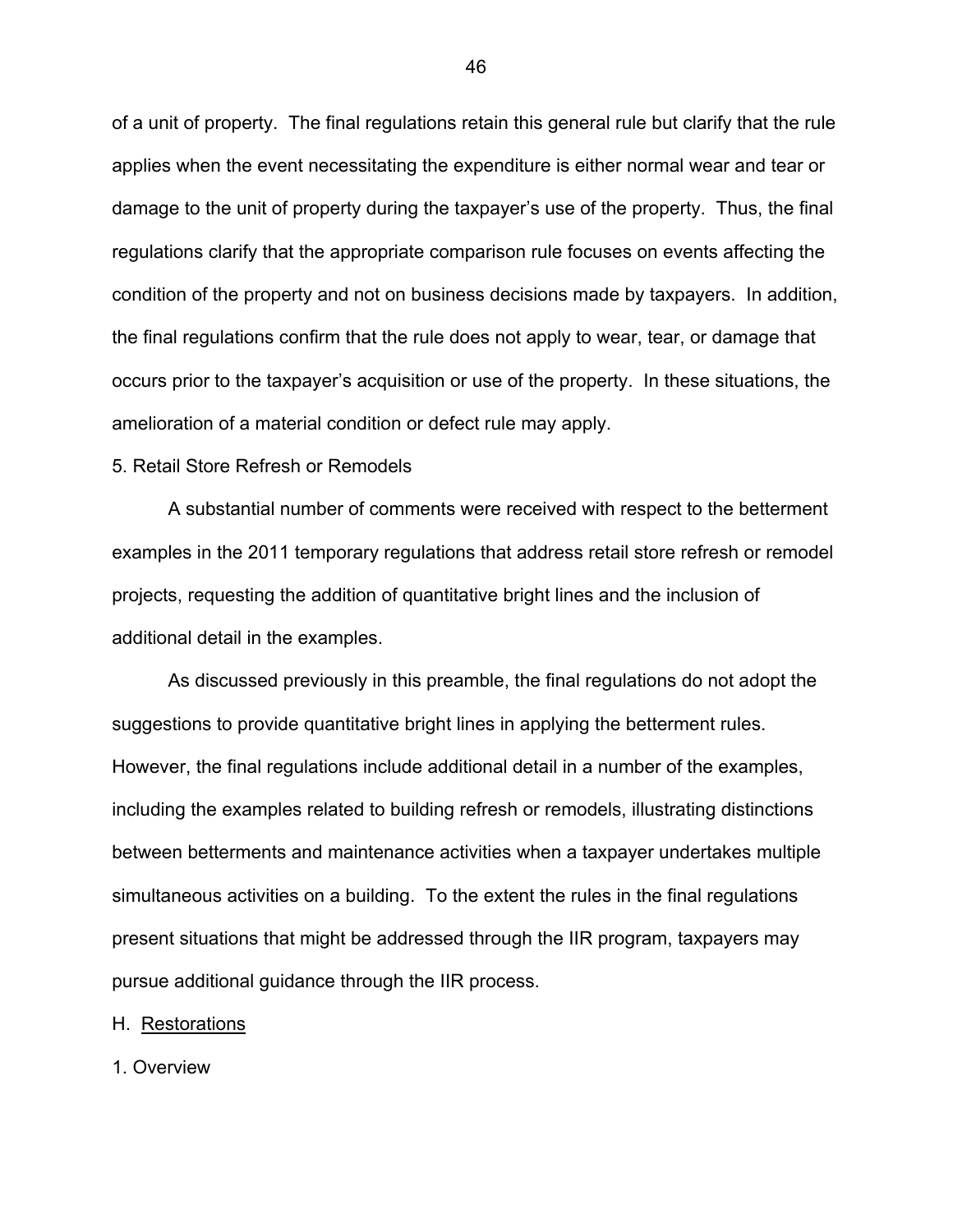The 2011 temporary regulations provided that an amount is paid to restore, and therefore improve, a unit of property if it meets one of six tests: (1) it is for the replacement of a component of a unit of property and the taxpayer has properly deducted a loss for that component (other than a casualty loss under §1.165-7); (2) it is for the replacement of a component of a unit of property and the taxpayer has properly taken into account the adjusted basis of the component in realizing gain or loss resulting from the sale or exchange of the component; (3) it is for the repair of damage to a unit of property for which the taxpayer has properly taken a basis adjustment as a result of a casualty loss under section 165, or relating to a casualty event described in section 165 ("casualty loss rule"); (4) it returns the unit of property to its ordinarily efficient operating condition if the property has deteriorated to a state of disrepair and is no longer functional for its intended use; (5) it results in the rebuilding of the unit of property to a like-new condition after the end of its class life; or (6) it is for the replacement of a major component or a substantial structural part of the unit of property ("major component rule").

The IRS and the Treasury Department received a number of comments regarding the 2011 temporary regulations restoration rules. The final regulations generally retain the restoration standards set forth in the 2011 temporary regulations but revise both the major component rule and the casualty loss rule in response to comments.

- 2. Replacement of a Major Component or Substantial Structural Part
- a. Definition of major component and substantial structural part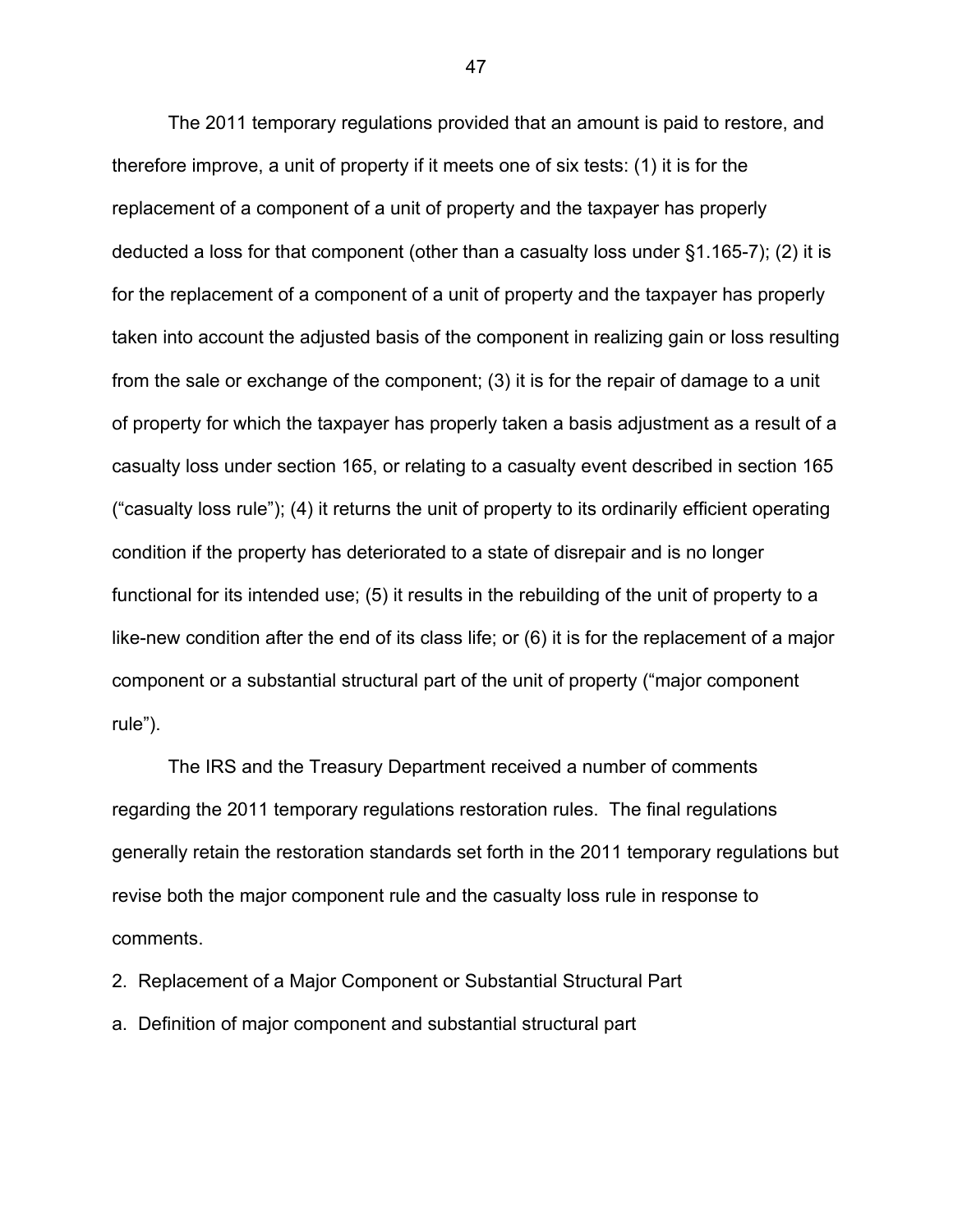The 2011 temporary regulations provided that an amount paid for the replacement of a major component or substantial structural part of a unit of property is an amount paid to restore (and, therefore, improve) the unit of property. The determination of whether a component or part was "major" or "substantial" depended on the facts and circumstances, including both qualitative and quantitative factors.

Commenters expressed concern that the lack of a bright-line test or additional definitions would result in uncertainty and disputes in applying the restoration rules contained in the 2011 temporary regulations. Several commenters stated that the standards provided in the 2011 temporary regulations were too subjective, and numerous commenters requested that the final regulations reintroduce a bright-line definition of what constitutes a major component or substantial structural part for purposes of applying the restoration standards, particularly with regard to buildings. Several commenters suggested that a fixed percentage of a building should be defined as the major component. In addition, commenters asked for clarifying guidance or more examples, arguing that the major component test of the 2011 temporary regulations uses broad, undefined, and subjective terms.

The final regulations retain the substantive rules of the 2011 temporary regulations, but clarify the definition of major component, and, more significantly, add a new definition for major components and substantial structural parts of buildings. Although the IRS and the Treasury Department considered several bright-line tests, none were found to fairly, equitably, and in a readily implementable manner distinguish between expenditures that constitute restorations and expenditures that constitute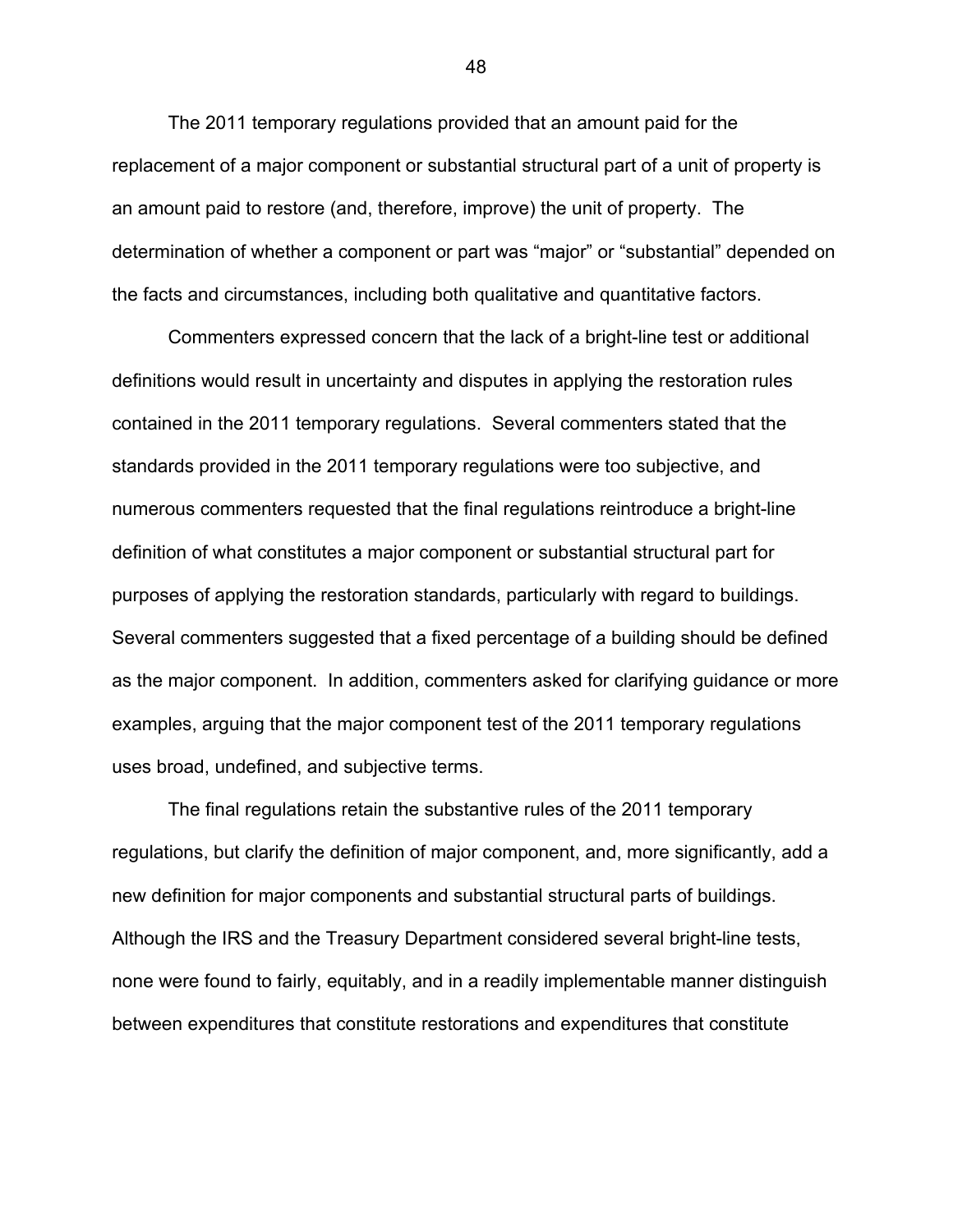deductible repairs or maintenance consistent with the case law and administrative rulings in the area.

In many cases, particularly with regard to buildings, establishing a clear threshold, such as 30 percent of a defined amount, would be unworkable. Largely due to the complex nature of the property involved and the fact that units of property include assets placed in service in multiple taxable years, applying a fixed percentage to a building structure or a building system in a way that creates a consistent and equitable result proved exceedingly intricate and complex, thereby failing to achieve the simplifying objective of a bright line test. The final regulations, therefore, do not adopt any of the bright-line tests suggested.

b. General rule for major component and substantial structural part

To provide additional guidance for determining what constitutes a major component or substantial structural part, the final regulations clarify the distinction between a major component and a substantial structural part. Specifically, the final regulations separate "major component," which focuses on the function of the component in the unit of property, from "substantial structural part," which focuses on the size of the replacement component in relation to the unit of property. The final regulations define a major component as a part or combination of parts that performs a discrete and critical function in the operation of the unit of property. The final regulations define a substantial structural part as a part or combination of parts that comprises a large portion of the physical structure of the unit of property.

In response to comments, the final regulations retain, but also clarify, the exception to the major component rule. The 2011 temporary regulations provided that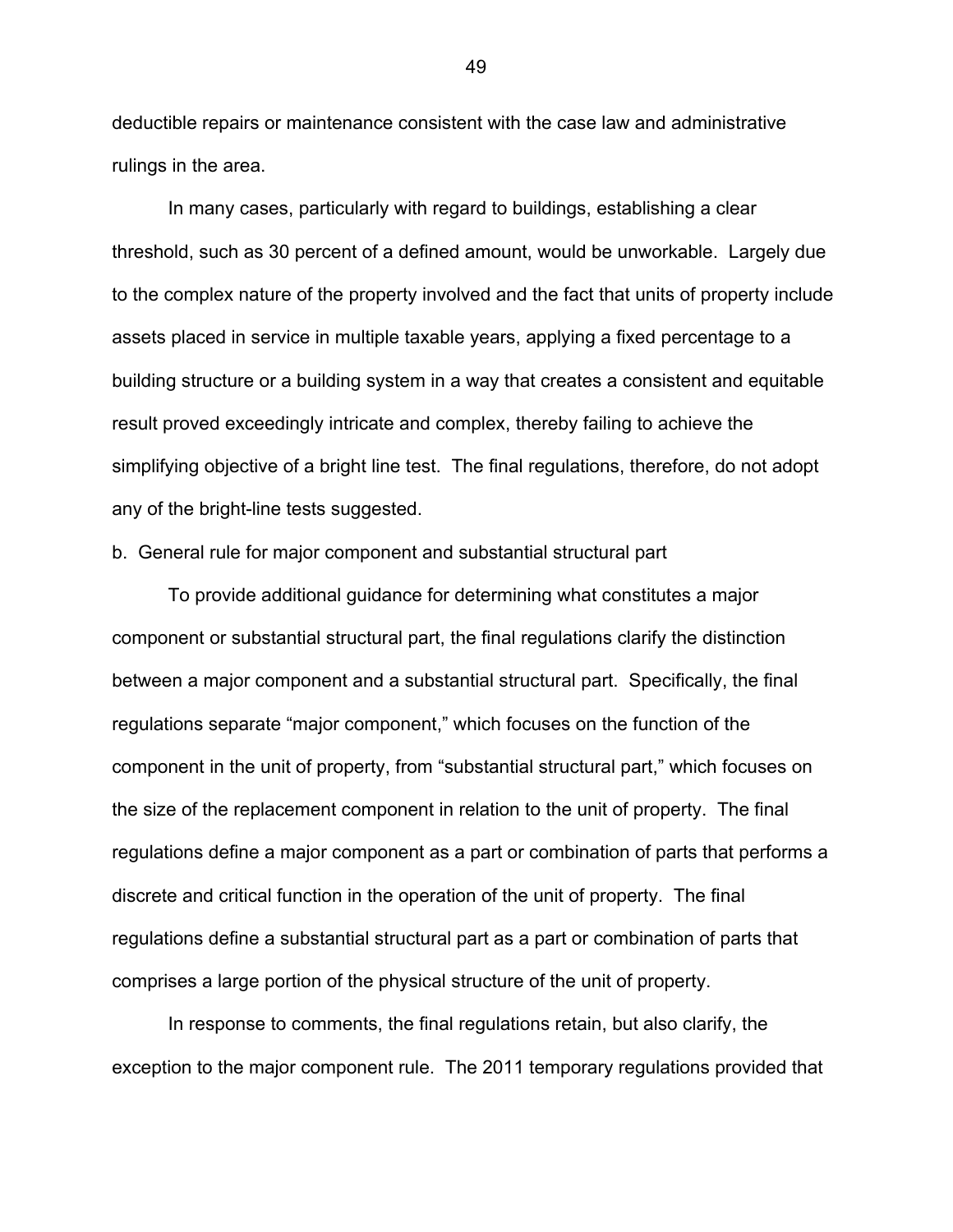the replacement of a minor component, even though such component might affect the function of the unit of property, generally would not, by itself, constitute a major component. The exception was meant to apply to relatively minor components, such as a switch, which generally performs a discrete function (turning property on and off) and is critical to the operation of a unit of property (that is, property will not run without it). To provide additional clarification regarding this exception, the final regulations clarify that an incidental component of a unit of property, even though such component performs a discrete and critical function in the operation of the unit of property, generally will not, by itself, constitute a major component.

# c. Major component and substantial structural part of buildings

The final regulations address the request for additional clarity regarding the definition of major component for buildings by adding a new definition for major components and substantial structural parts of buildings. In the case of buildings, the final regulations provide that an amount is for the replacement of a major component or substantial structural part if the replacement includes a part or combination of parts that (1) comprises a major component or a significant portion of a major component of the building structure or any building system, or (2) comprises a large portion of the physical structure of the building structure or any building system.

While the definition of major component for buildings introduces an additional level of analysis (a significant portion of a major component) that must be applied in determining whether an amount spent on a building constitutes a restoration, the rule provides an analytical framework and reaches conclusions that are generally consistent with the case law. Therefore, in practice this framework should be readily applicable for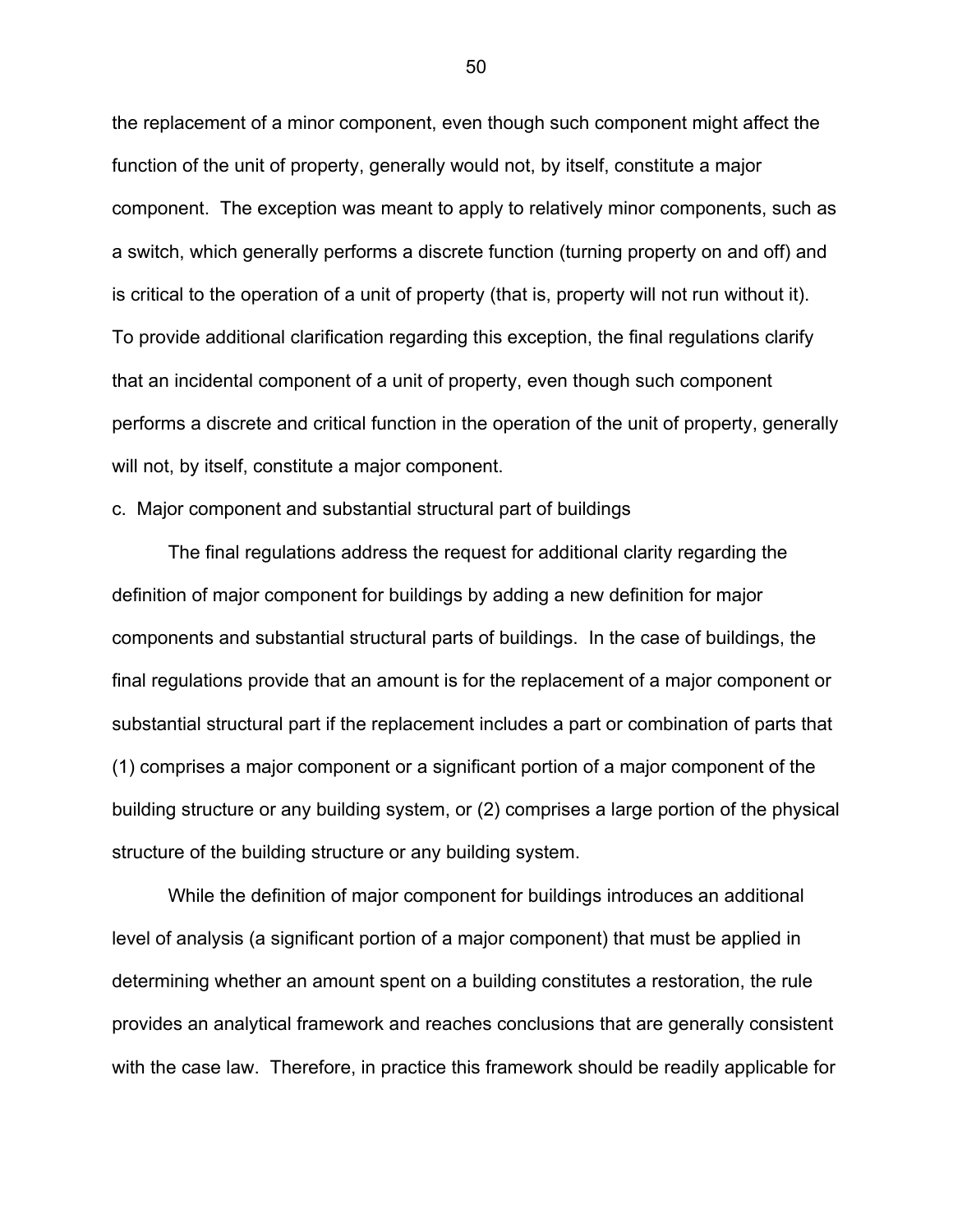amounts spent on buildings. In combination with the addition of a routine maintenance safe harbor for buildings, the modifications to the section 168 disposition regulations, the safe harbor for small taxpayers, and the addition and revision of many examples, the revised definition of major component for buildings should relieve much of the controversy in determining whether the replacement of a major component or a substantial structural part of a unit of property is an amount paid to restore a building.

# 3. Casualty Loss Rule

The 2011 temporary regulations provided that an amount is paid to restore a unit of property if it is for the repair of damage to the unit of property for which the taxpayer has properly taken a basis adjustment as a result of a casualty loss under section 165, or relating to a casualty event described in section 165 ("casualty loss rule"). Capitalization of restoration costs is required under the casualty loss rule, even when the amounts paid for the repair exceed the adjusted basis remaining in the property and regardless of whether the amounts may otherwise qualify as repair costs. The 2011 temporary regulations recognized a taxpayer's ability to deduct a casualty loss under section 165 or, to the extent eligible, to deduct the repair expense associated with the casualty damage. But the 2011 temporary regulations did not permit a taxpayer to deduct both amounts arising from the same event in the same taxable year.

Commenters requested that the final regulations eliminate the casualty loss rule. Commenters argued that recognition of a casualty loss under section 165 is irrelevant in determining whether the costs to restore the damage resulting from a casualty should be capitalized, and the 2011 temporary regulations should not deny one tax benefit (the ability to deduct repair costs) based on a taxpayer's realization of another tax benefit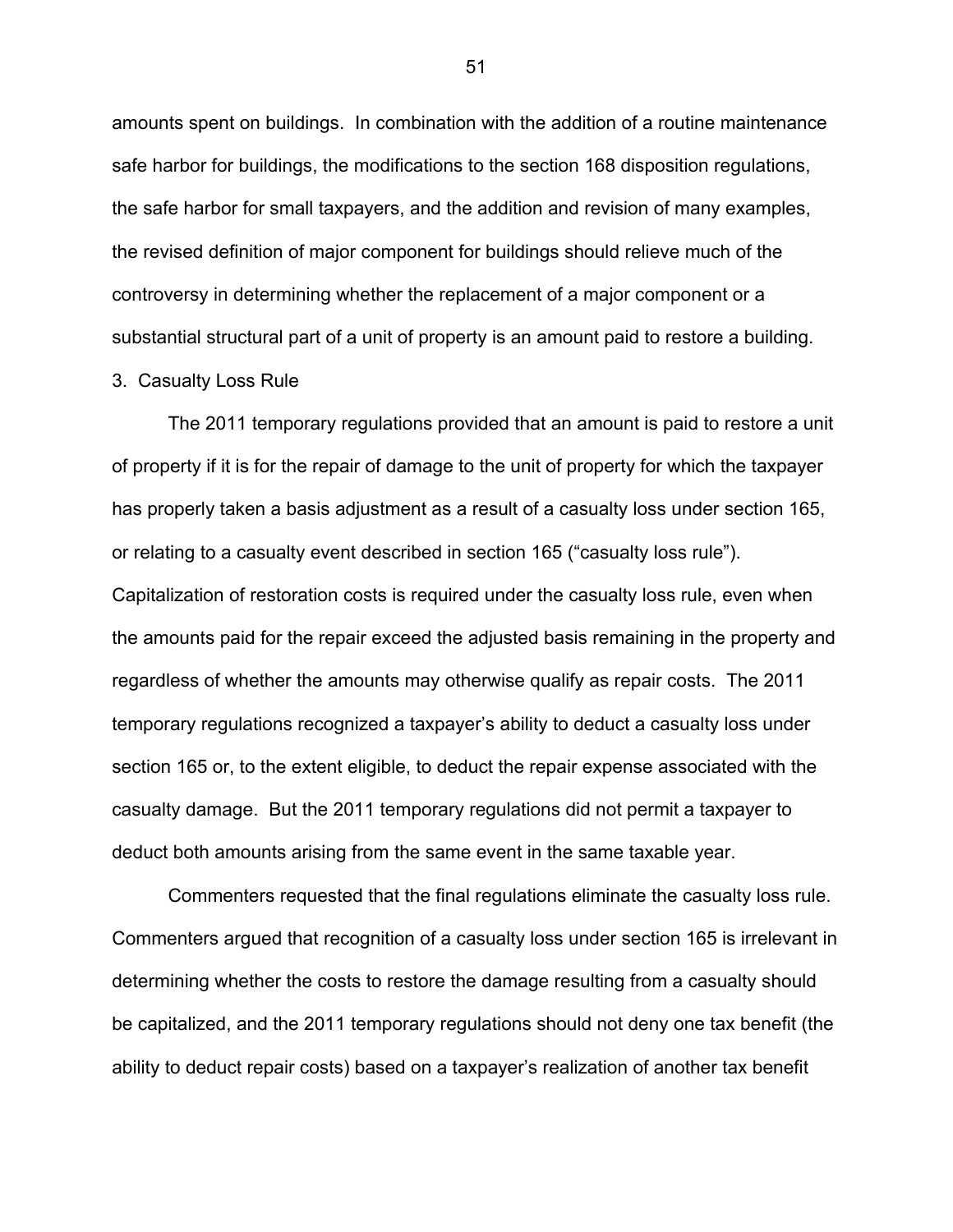(the ability to deduct a casualty loss). Similarly, commenters argued that the Code allows both a casualty loss and a repair deduction, and the IRS and the Treasury Department had not offered any justification for denying a deduction for the cost to repair damaged property only because the taxpayer has taken a casualty loss deduction. Commenters argued that the 2011 temporary regulations penalize taxpayers that have suffered a casualty as a result of property damage. Commenters suggested that the casualty loss rule in the 2011 temporary regulations results in similarly situated taxpayers being treated differently, based on whether an asset has adjusted basis at the time of a casualty event. As an alternative to eliminating the casualty loss rule, commenters requested that the final regulations allow a taxpayer to elect to forego recognizing the casualty loss and making a corresponding adjustment to basis to avoid application of the casualty loss rule.

The casualty loss rule in 2011 temporary regulations was based on the capitalization rule provided in section 263(a)(2), which states that no deduction shall be allowed for any amount expended in restoring property or in making good the exhaustion thereof for which an allowance is or has been made. When property has been damaged in a casualty and a loss for such property has been claimed, amounts paid to replace the damaged property are incurred to restore property for which an allowance has been made. Thus, under section 263(a)(2), when the basis in replaced property has been recovered by the taxpayer, capitalization of the replacement property is appropriate.

Recognizing that such a rule can provide harsh results for a taxpayer with valuable property with low adjusted basis that is destroyed in a casualty event,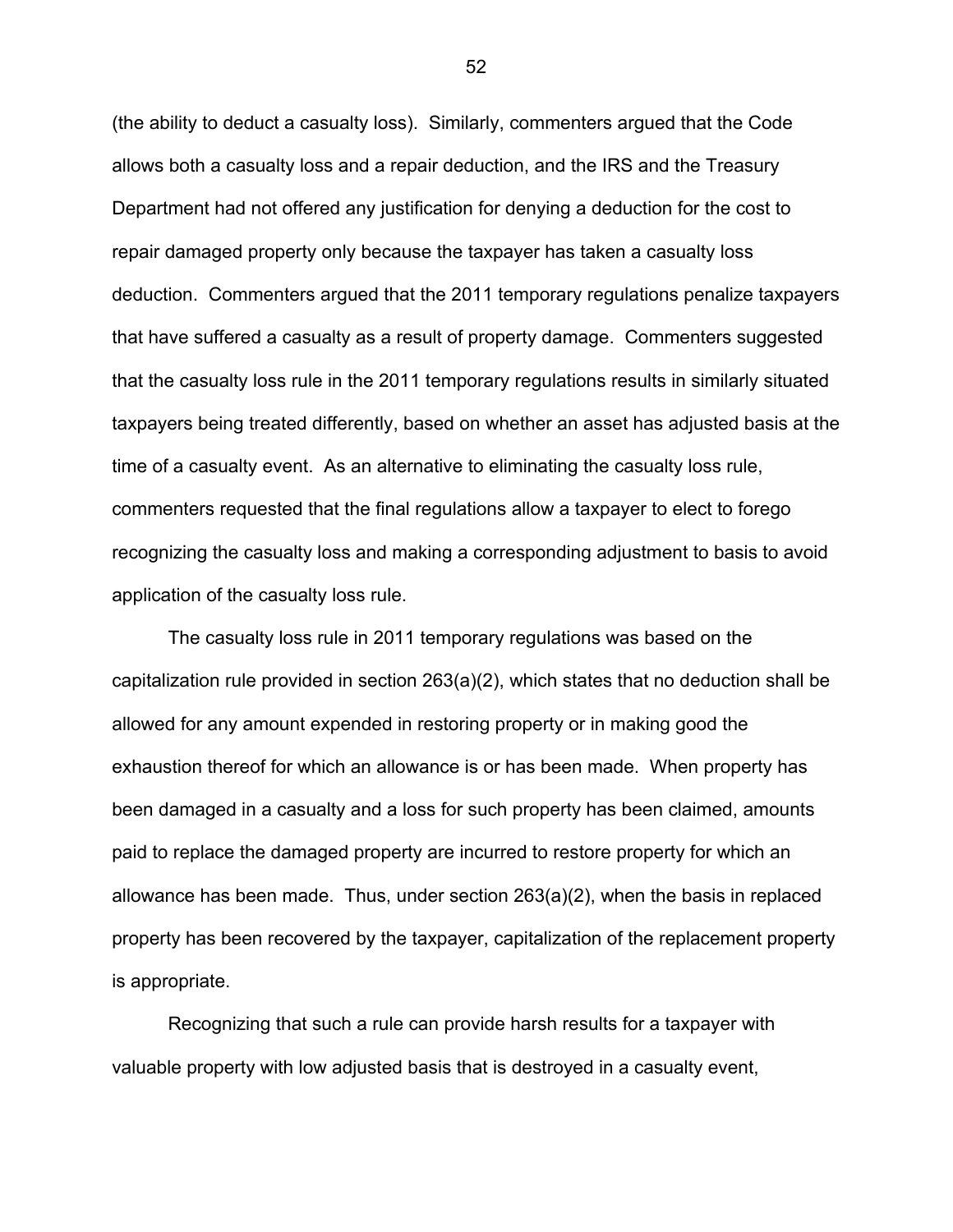considerable consideration was given to the suggestion that the regulations provide an election to forgo a casualty loss deduction. Ultimately, however, it was concluded that the IRS and the Treasury Department do not have the authority to permit taxpayers to electively avoid the basis adjustment requirement imposed by section 1016(a). Section 1016(a) states that "a proper adjustment in respect of the property shall in all cases be made for . . . losses, or other items, properly chargeable to capital account . . .." Therefore, even if a taxpayer could choose to forgo claiming a loss for property damage under section 165, section 1016 requires an adjustment to the basis of the property because a loss properly could be claimed.

In response to commenters' suggestions, the final regulations revise the casualty loss rule to permit a deduction, where otherwise permissible, for amounts spent in excess of the adjusted basis of the property damaged in a casualty event. Thus, a taxpayer is still required to capitalize amounts paid to restore damage to property for which the taxpayer has properly recorded a basis adjustment, but the costs required to be capitalized under the casualty loss rule are limited to the excess of (1) the taxpayer's basis adjustments resulting from the casualty event, over (2) the amount paid for restoration of damage to the unit of property that also constitutes a restoration under the other criteria of §1.263(a)-3(k)(1) (excluding the casualty loss rule). Casualty-related expenditures in excess of this limitation are not treated as restoration costs under §1.263(a)-3(k)(1)(iii) and may be properly deducted if they otherwise constitute ordinary and necessary business expenses (for example, repair and maintenance expenses) under section 162. The final regulations contain several examples illustrating the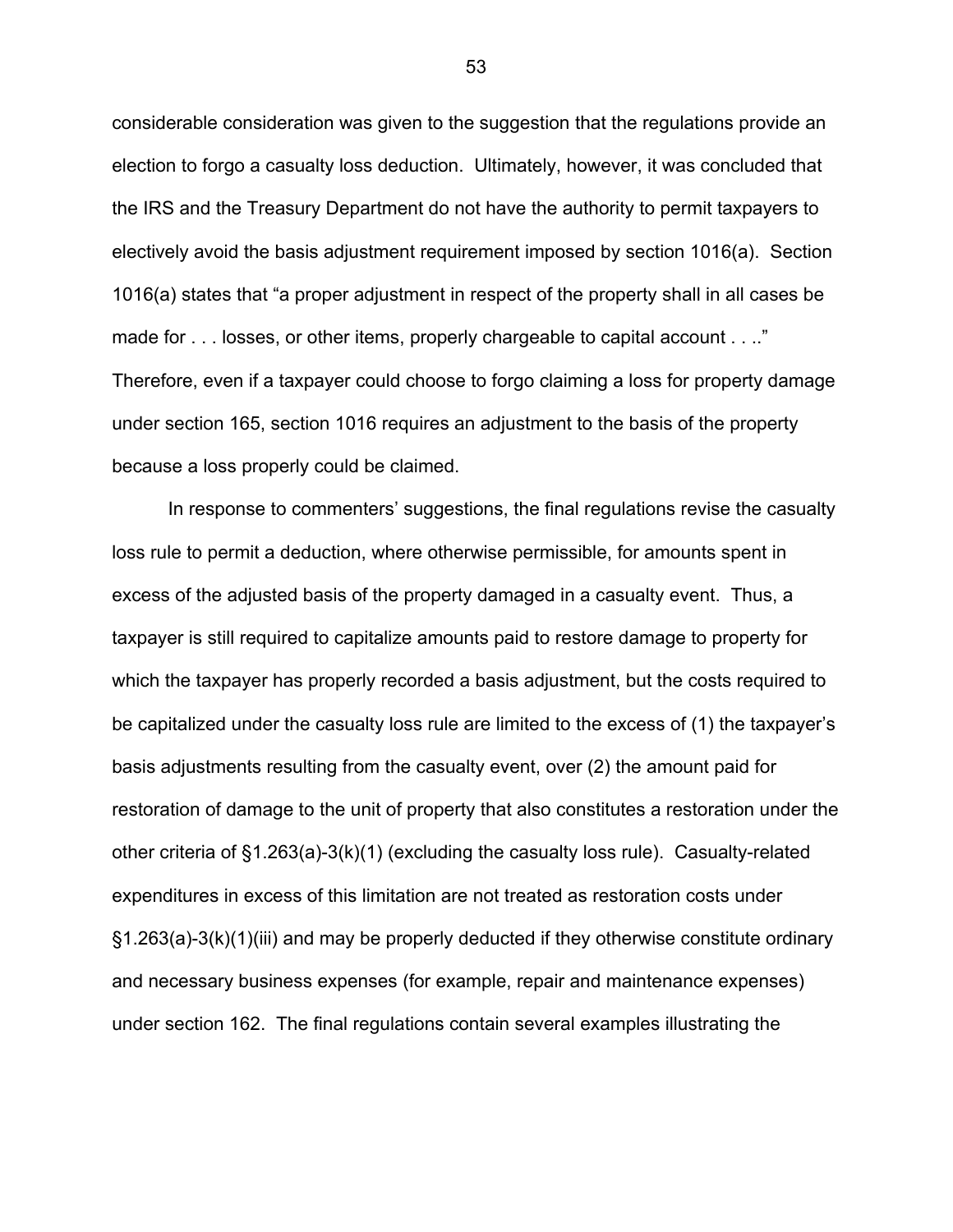casualty loss rule, including one example that demonstrates the operation of the new limitation on amounts required to be capitalized.

## 4. Salvage Value Exception

Under the 2011 temporary regulations, a restoration includes amounts paid for the replacement of a component of a unit of property when the taxpayer has properly deducted a loss for that component (other than a casualty loss under §1.165-7) and for the replacement of a component of a unit of property when the taxpayer has properly taken into account the adjusted basis of the component in realizing gain or loss resulting from the sale or exchange of the component. In response to comments, the final regulations retain these rules but provide an exception for property that cannot be depreciated to an adjusted basis of zero due to the application of salvage value (for example, property placed in service before 1981, and post-1980 assets that do not qualify for the Accelerated Cost Recovery System of former section 168 (ACRS) or MACRS). When a loss is properly deducted or the adjusted basis of the component is realized from a sale or exchange, and the amount of loss or basis adjustment is attributable only to the remaining salvage value (the amount a taxpayer is expected to receive in cash or trade-in allowance upon disposition of an asset at the end of its useful life) as computed for Federal income tax purposes, a taxpayer is not required to treat amounts paid for the replacement of the component as a restoration under §1.263(a)-  $3(k)(1)(i)$  or  $(k)(1)(ii)$ . Amounts subject to this exception must be evaluated under other provisions of the regulations to determine if the amounts are paid to improve tangible property.

5. Rebuild to Like-New Condition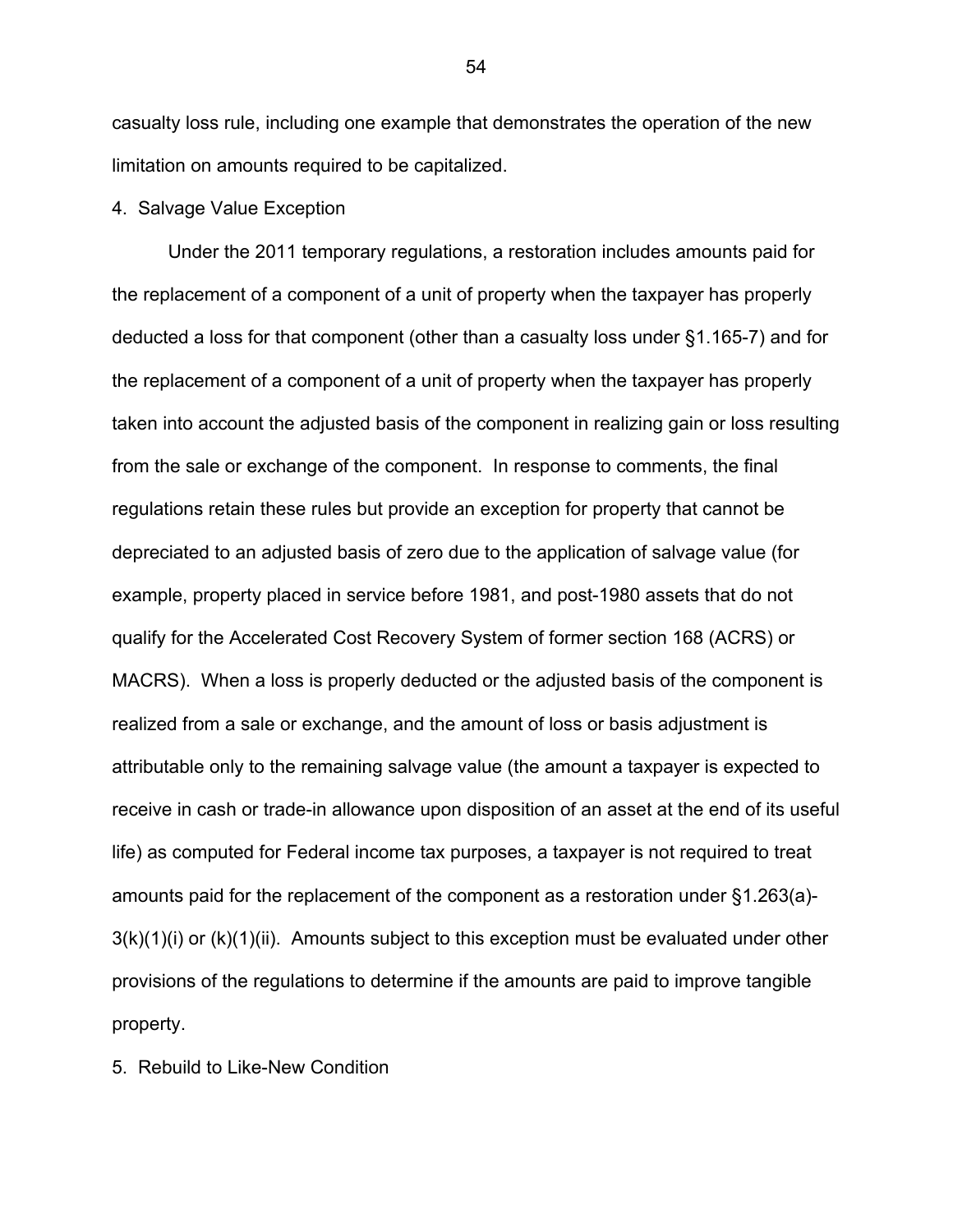The 2011 temporary regulations provided that a unit of property is rebuilt to a like-new condition if it is brought to the status of new, rebuilt, remanufactured, or similar status under the terms of any federal regulatory guideline or the manufacturer's original specifications. Commenters asked for clarification on whether comprehensive maintenance programs, conducted according to manufacturer's original specifications, constitute rebuilding a unit of property to like-new condition. The final regulations adopt the standard provided in the 2011 temporary regulations but clarify that generally a comprehensive maintenance program, even though substantial, does not return a unit of property to like-new condition.

### I. Adaptation to a new or different use

The 2011 temporary regulations required a taxpayer to capitalize amounts paid to adapt a unit of property to a new or different use (that is, a use inconsistent with the taxpayer's intended ordinary use at the time the property was originally placed in service by the taxpayer). As applied to buildings, the new or different use standard is applied separately to the building structure and its building systems. Commenters requested clarification of the adaptation rules and additional examples. Commenters also asked that, for specific industries, the regulations provide that changes to facilities in response to a change in product mix, a reallocation of floor space, the need to rebrand, or the introduction of a new product line do not constitute a new or different use.

The final regulations retain the substantive rules of the 2011 temporary regulations but add additional examples to illustrate the rules. The final regulations provide that if an amount adapts the unit of property in a manner inconsistent with the taxpayer's intended ordinary use of the property when placed in service, the amount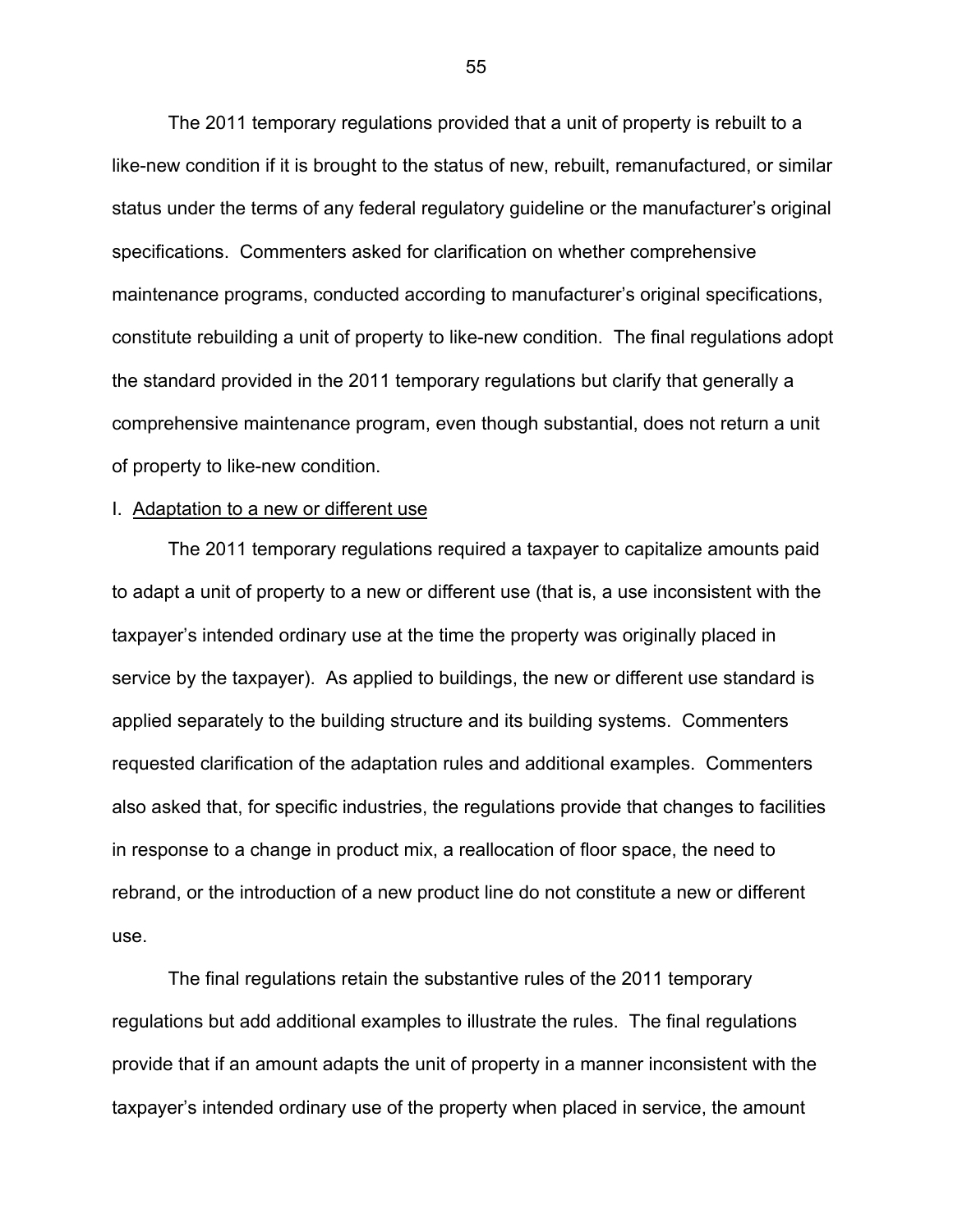must be capitalized as an adaptation of the unit of property to a new or different use. In response to comments, two new examples address circumstances in which part of a retail building unit of property is converted to provide new services or products. However, providing tailored guidance for specific industries or specific types of property (for example, retail sales facilities) is not appropriate for broadly applicable guidance. Specific industry guidance is better addressed through the IIR program.

## VII. Optional Regulatory Accounting Method

The 2011 temporary regulations provided an optional regulatory method, which permitted certain regulated taxpayers to follow the method of accounting they used for regulatory accounting purposes in determining whether an amount paid improves property. For purposes of the optional method, a taxpayer in a regulated industry is a taxpayer subject to the regulatory accounting rules of the Federal Energy Regulatory Commission (FERC), the Federal Communications Commission (FCC), or the Surface Transportation Board (STB). A taxpayer that uses the regulatory accounting method does not apply the rules under sections 162, 212, or 263(a) in determining whether amounts paid to repair, maintain, or improve property are capital expenditures or deductible expenses. Section 263A continues to apply to costs required to be capitalized to property produced by the taxpayer or to property acquired for resale.

The IRS and the Treasury Department received no comments on this methodology, and the final regulations retain the rule from the 2011 temporary regulations, with one modification. The final regulations modify the description of the regulatory accounting method to clarify that, for purposes of determining whether an amount is for a capital expenditure, an eligible taxpayer must apply the method of accounting that it is required to follow by FERC, FCC, or STB (whichever is applicable).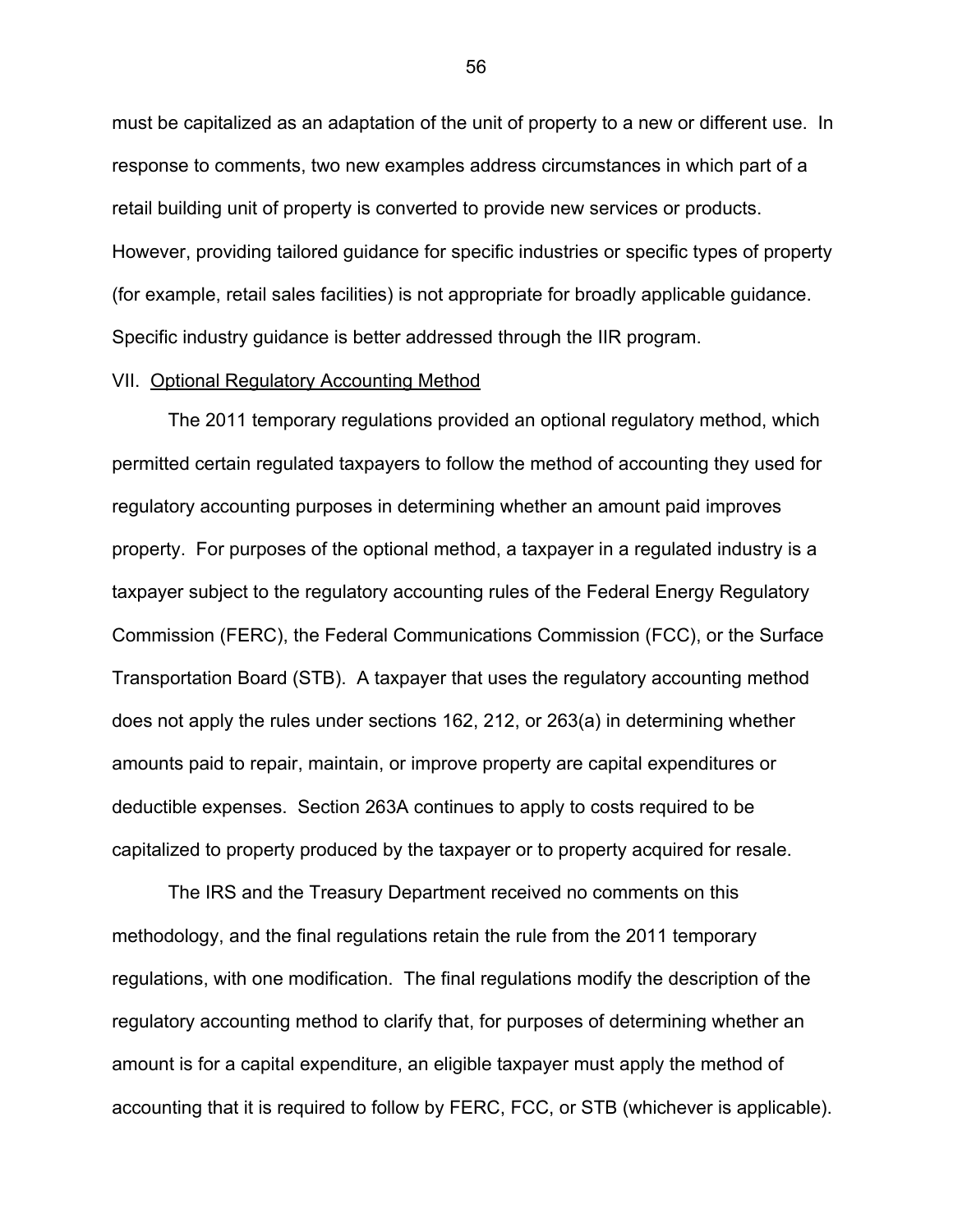# VIII. Election to Capitalize Repair and Maintenance Costs

The 2011 temporary regulations did not contain an election for taxpayers to capitalize expenditures made with respect to tangible property that would otherwise be deductible under these regulations. Commenters requested that, to reduce uncertainty in applying subjective standards and to reduce administrative burden, the final regulations include an election to capitalize repair and maintenance expenditures as improvements if the taxpayer treats such costs as capital expenditures for financial accounting purposes. In response to these comments as well as in recognition of the significant administrative burden reduction achieved by permitting a taxpayer to follow for Federal income tax purposes the capitalization policies used for its books and records, the final regulations permit a taxpayer to elect to treat amounts paid during the taxable year for repair and maintenance to tangible property as amounts paid to improve that property and as an asset subject to the allowance for depreciation, as long as the taxpayer incurs the amounts in carrying on a trade or business and the taxpayer treats the amounts as capital expenditures on its books and records used for regularly computing income. Under the final regulations, a taxpayer that elects this treatment must apply the election to all amounts paid for repair and maintenance to tangible property that it treats as capital expenditures on its books and records in that taxable year. A taxpayer making the election must begin to depreciate the cost of such improvements when the improvements are placed in service by the taxpayer under the applicable provisions of the Code and regulations. The election is made by attaching a statement to the taxpayer's timely filed original Federal tax return (including extensions) for the taxable year in which the improvement is placed in service. Once made, the election may not be revoked.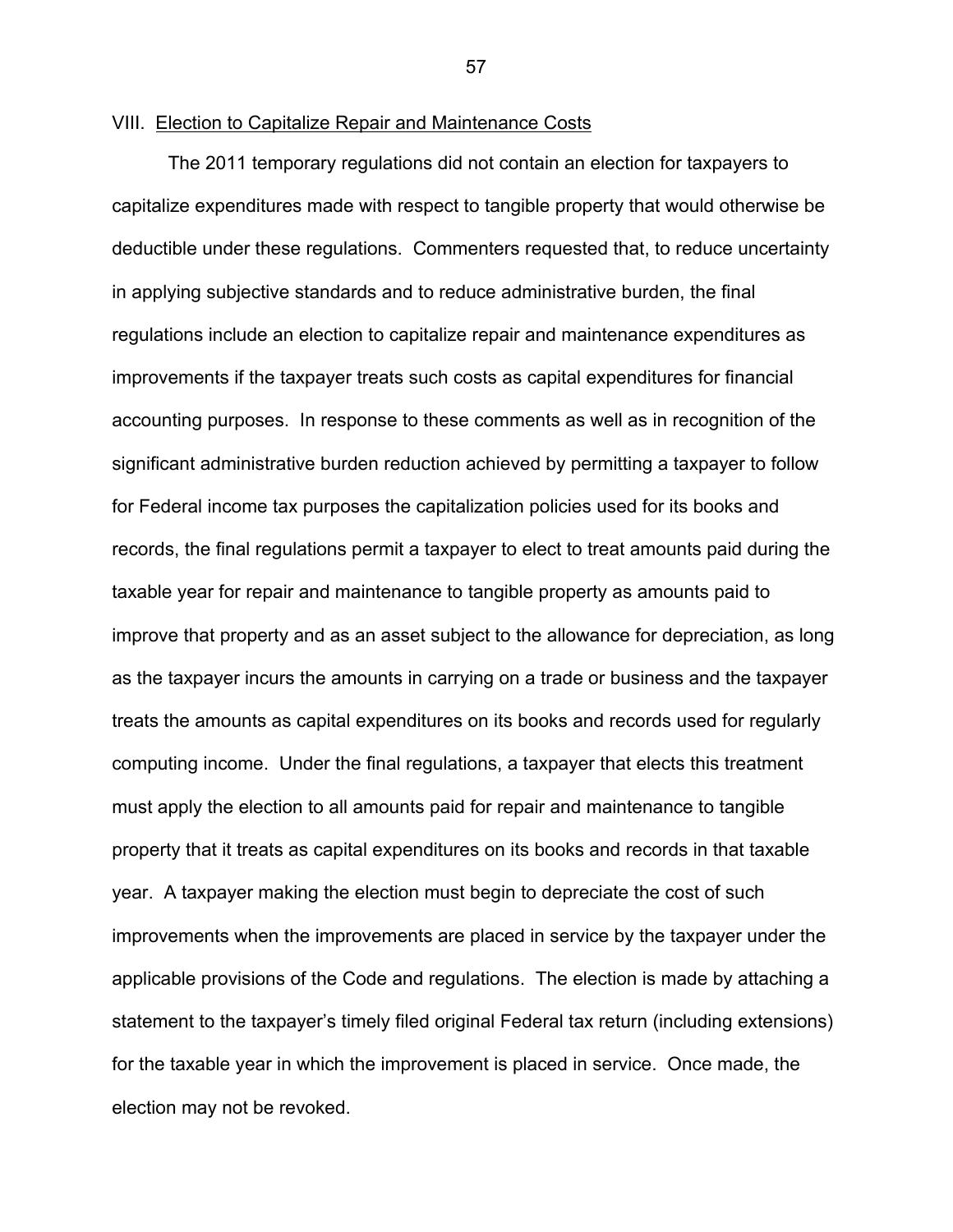A taxpayer that capitalizes repair and maintenance costs under the election is still eligible to apply the de minimis safe harbor, the safe harbor for small taxpayers, and the routine maintenance safe harbor to repair and maintenance costs that are not treated as capital expenditures on its books and records.

### IX. Applicability Dates

The final regulations generally apply to taxable years beginning on or after January 1, 2014. However, certain provisions of the final regulations only apply to amounts paid or incurred in taxable years beginning on or after January 1, 2014. For example, the de minimis safe harbor election under §1.263(a)-1(f) only applies to amounts paid or incurred for tangible property after January 1, 2014, for taxable years beginning on or after January 1, 2014.

Alternatively, a taxpayer may generally choose to apply the final regulations to taxable years beginning on or after January 1, 2012. For taxpayers choosing this early application, certain provisions of the final regulations only apply to amounts paid or incurred in taxable years beginning on or after January 1, 2012. For example, for these taxpayers, the de minimis safe harbor election only applies to amounts paid or incurred for tangible property after January 1, 2012, for taxable years beginning on or after January 1, 2012.

For taxpayers choosing to apply the final regulations to taxable years beginning on or after January 1, 2012, or where applicable, to amounts paid or incurred in taxable years beginning on or after January 1, 2012, the final regulations provide transition relief for taxpayers that did not make the certain elections (for example, the election to apply the de minimis safe harbor or the election to apply the safe harbor for small taxpayers)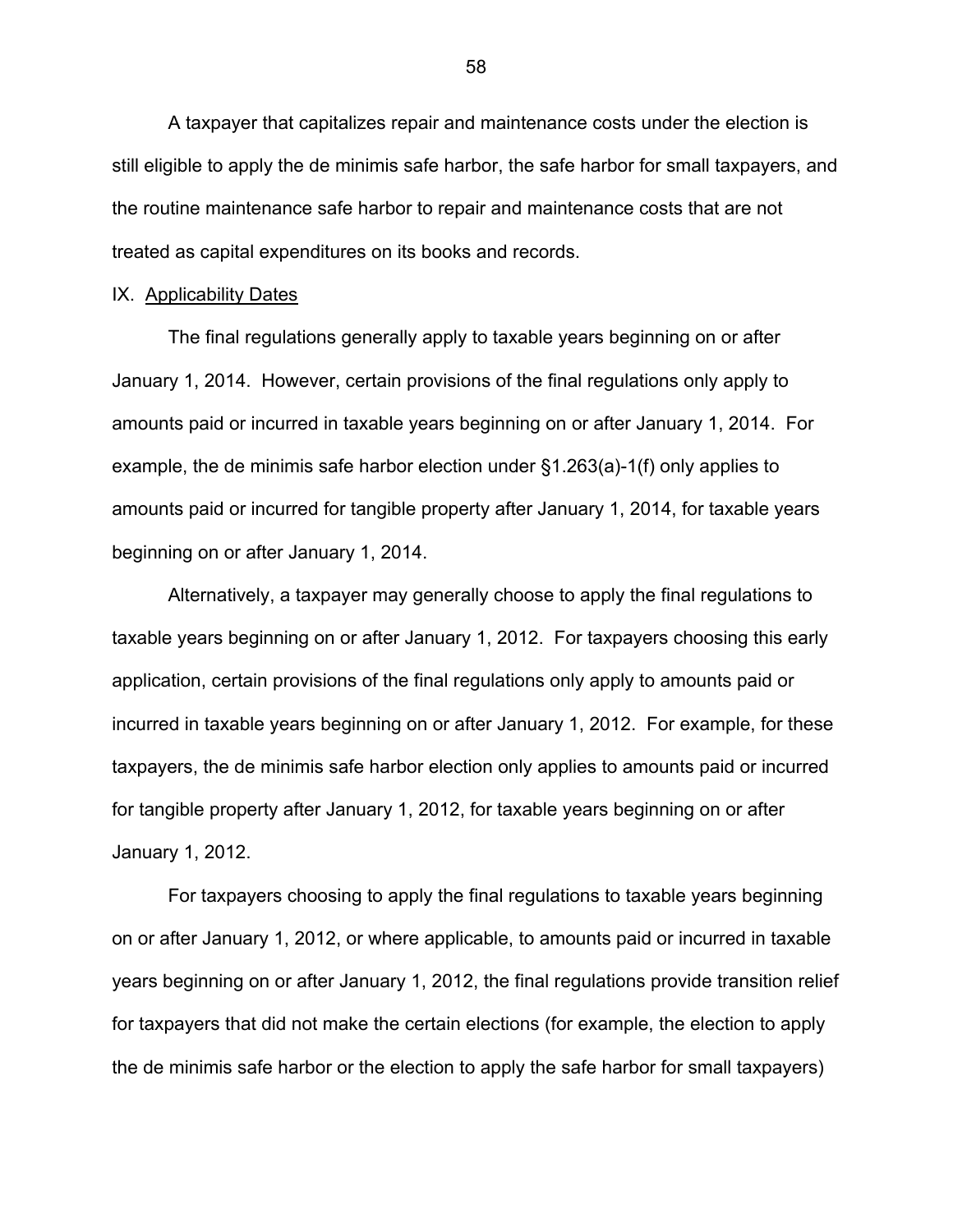on their timely filed original Federal tax return for their 2012 or 2013 taxable year (the applicable taxable year). Specifically, for taxable years beginning on or after January 1, 2012, and ending on or before **[INSERT DATE OF PUBLICATION OF THIS** 

**DOCUMENT IN THE FEDERAL REGISTER]**, a taxpayer is permitted to make these elections by filing an amended Federal tax return (including any applicable statements) for the applicable taxable year on or before 180 days from the due date including extensions of the taxpayer's Federal tax return for the applicable taxable year, notwithstanding that the taxpayer may not have extended the due date.

Finally, a taxpayer may also choose to apply the 2011 temporary regulations to taxable years beginning on or after January 1, 2012, and before January 1, 2014. For taxpayers choosing to apply the temporary regulations to these taxable years, certain provisions of the temporary regulations only apply to amounts paid or incurred in taxable years beginning on or after January 1, 2012, and before January 1, 2014.

### X. Change in Method of Accounting

The IRS and the Treasury Department received several comments regarding the procedures that a taxpayer should utilize to change its method of accounting to comply with the regulations. Several commenters favored the use of a cut-off method, primarily for reasons of administrative convenience. However, other commenters asserted that any change in method of accounting must include a section 481(a) adjustment.

The final regulations provide that, except as otherwise stated, a change to comply with the final regulations is a change in method of accounting to which the provisions of sections 446 and 481 and the accompanying regulations apply. A taxpayer seeking to change to a method of accounting permitted in the final regulations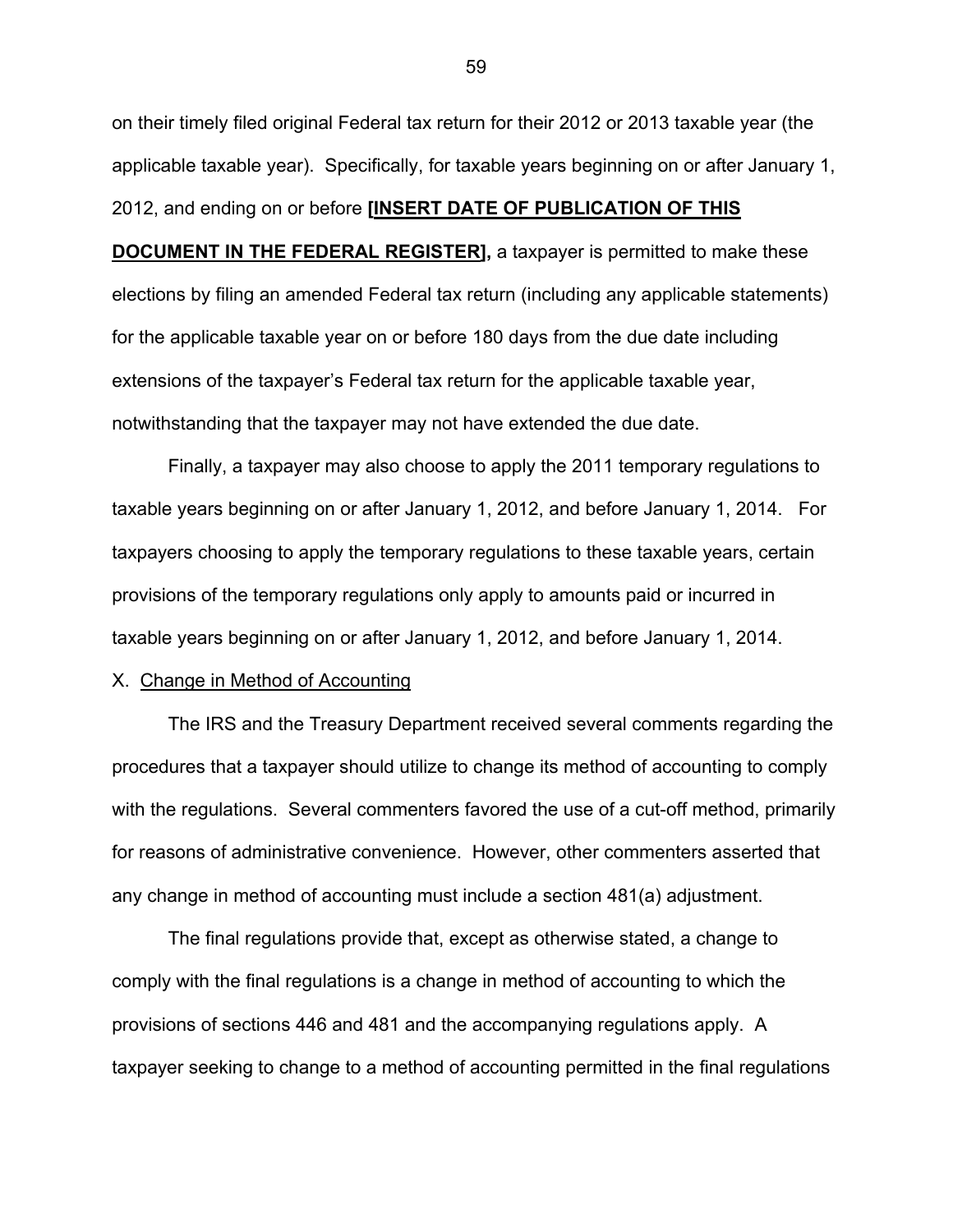must secure the consent of the Commissioner in accordance with §1.446-1(e) and follow the administrative procedures issued under §1.446-1(e)(3)(ii) for obtaining the Commissioner's consent to change its accounting method. In general, a taxpayer seeking a change in method of accounting to comply with these regulations must take into account a full adjustment under section 481(a).

The imposition of a section 481(a) adjustment for a change in method of accounting to conform to the final regulations provides for a uniform and consistent rule for all taxpayers and ultimately reduces the administrative burdens on taxpayers and the IRS in enforcing the requirements of section 263(a). Although the IRS and the Treasury Department recognize that requiring a section 481(a) adjustment may place a burden on taxpayers to calculate reasonable adjustments, taxpayers have shown a willingness and ability to make these calculations in requesting method changes after the publication of the 2008 proposed regulations and after the publication of the 2011 temporary regulations. In addition, taxpayers and the IRS routinely reach agreements on calculation methodologies and amounts.

Separate procedures will be provided under which taxpayers may obtain automatic consent for a taxable year beginning on or after January 1, 2012, to change to a method of accounting provided in the final regulations. Although a taxpayer seeking a change in method of accounting to comply with these regulations generally must take into account a full adjustment under section 481(a), it is anticipated that for the specific situation where a taxpayer seeks to change to a method of accounting that is applicable only to amounts paid or incurred in taxable years beginning on or after January 1, 2014, a limited section 481(a) adjustment will apply, taking into account only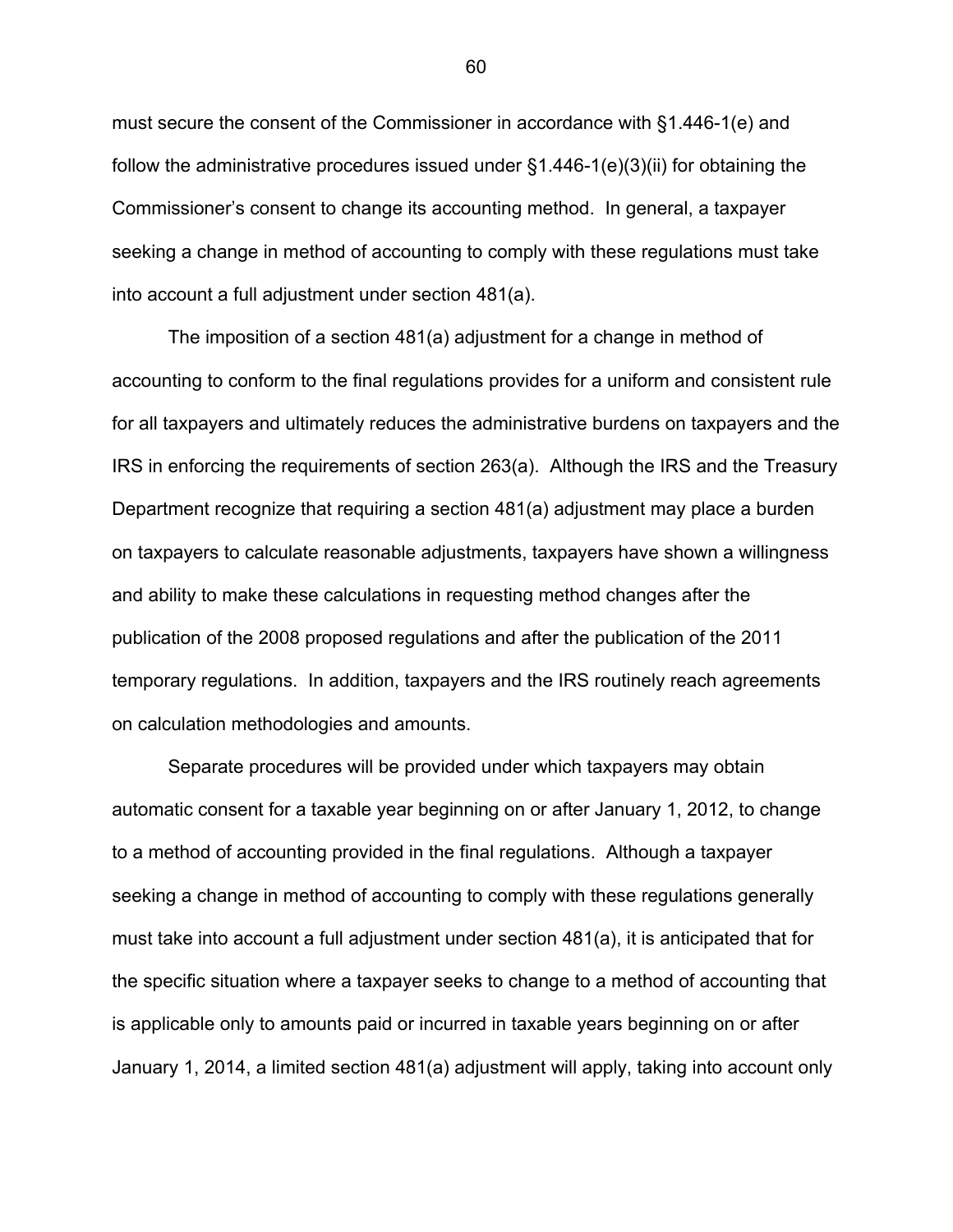amounts paid or incurred in taxable years beginning on or after January 1, 2014, or at a taxpayer's option, amounts paid or incurred in taxable years beginning on or after January 1, 2012.

## **Special Analyses**

It has been determined that this Treasury decision is not a significant regulatory action as defined in Executive Order 12866, as supplemented by Executive Order 13563. Therefore, a regulatory assessment is not required. It also has been determined that section 553(b) of the Administrative Procedure Act (5 U.S.C. chapter 5) does not apply to these regulations.

Pursuant to the Regulatory Flexibility Act (5 U.S.C. chapter 6), it is hereby certified that these final regulations will not have a significant economic impact on a substantial number of small entities. This regulation affects all small business taxpayers. While a collection of information is required by this regulation in §§1.263(a)-  $1(f)(5)$ , 1.263(a)-2(h)(6), and 1.263(a)-3(n), this collection will not have a significant economic impact on small entities. This information is required for a taxpayer to elect to use the de minimis safe harbor, to elect a safe harbor for determining the treatment of amounts related to buildings owned or leased by small taxpayers, and to elect to capitalize certain repair and maintenance costs. These elections were provided in the regulations in response to comment letters submitted on behalf of small business taxpayers requesting that these types of provisions be added to the regulations to assist small businesses. All of these elections are voluntary, beneficial, and were designed to simplify the application of sections 162 and 263(a) to small taxpayers. The provisions require a taxpayer to file a statement with the taxpayer's timely filed original tax return to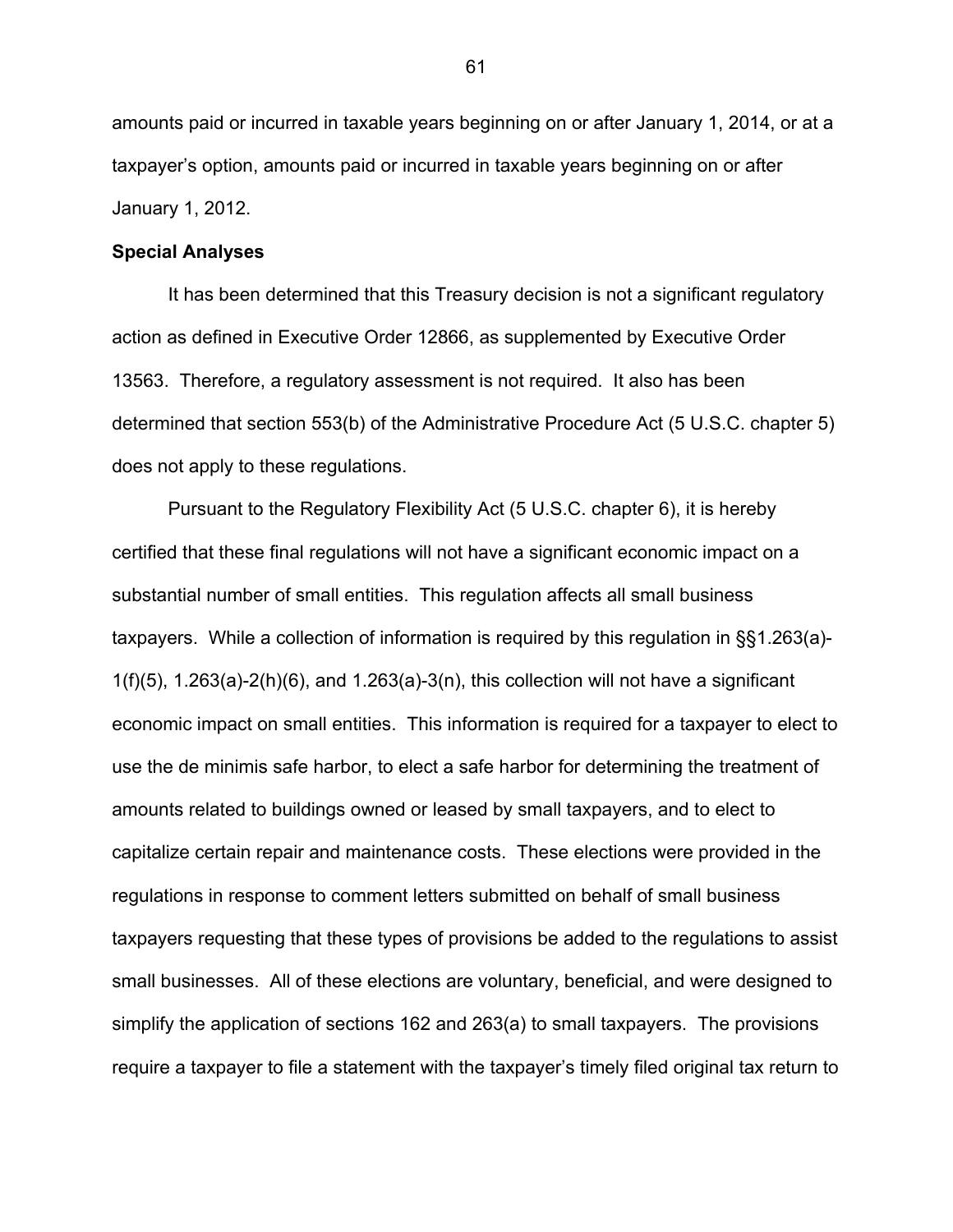inform the IRS that the taxpayer is electing to use these provisions. The estimated time to prepare a statement should not exceed 15 minutes, and the filing of the statement allows the taxpayer to receive the beneficial treatment for the amounts that qualify for the statement. Based on these facts, a regulatory flexibility analysis under Regulatory Flexibility Act (5 U.S.C. chapter 6) is not required. Pursuant to section 7805(f) of the Code, this regulation was submitted to the Chief Counsel for Advocacy of the Small Business Administration for comment on its impact on small business.

### **Statement of Availability for IRS Documents**

 For copies of recently issued revenue procedures, revenue rulings, notices, and other guidance published in the Internal Revenue Bulletin or Cumulative Bulletin, please visit the IRS website at http://www.irs.gov.

## **Drafting Information**

The principal authors of these regulations are Merrill D. Feldstein and Kathleen Reed, Office of the Associate Chief Counsel (Income Tax and Accounting). Other personnel from the IRS and the Treasury Department have participated in their development.

## **List of Subjects**

# **26 CFR Part 1**

Income taxes, Reporting and recordkeeping requirements

## **26 CFR Part 602**

Record and recordkeeping requirements

# **Adoption of Amendments to the Regulations**

Accordingly, 26 CFR parts 1 and 602 are amended as follows: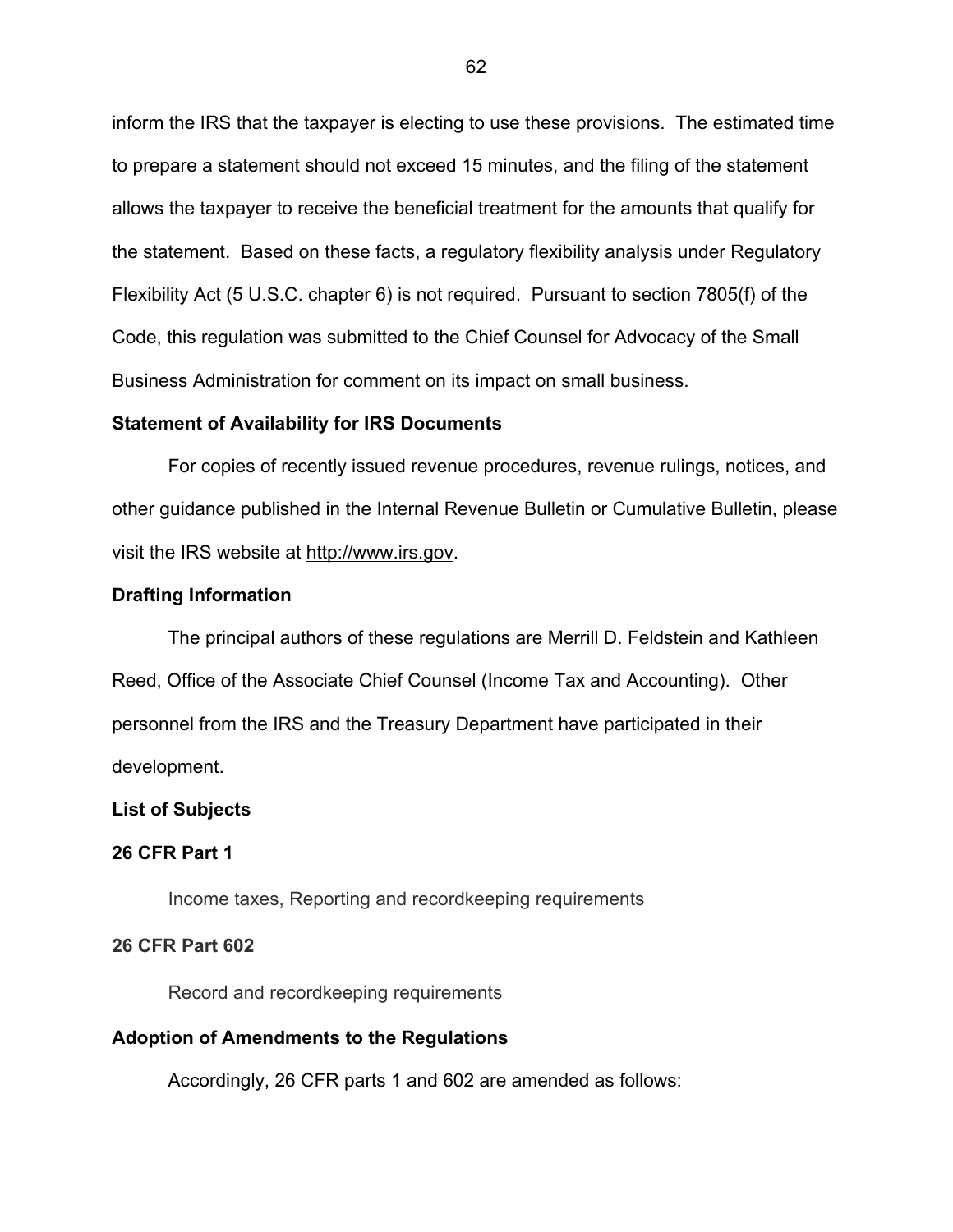PART 1--INCOME TAXES

Paragraph 1. The authority citation for part 1 continues to read in part as follows: Authority: 26 U.S.C. 7805 \* \* \*

Par. 2. Section 1.162-3 is revised to read as follows:

#### §1.162-3 Materials and supplies.

 (a) In general--(1) Non-incidental materials and supplies. Except as provided in paragraphs (d), (e), and (f) of this section, amounts paid to acquire or produce materials and supplies (as defined in paragraph (c) of this section) are deductible in the taxable year in which the materials and supplies are first used in the taxpayer's operations or are consumed in the taxpayer's operations.

 (2) Incidental materials and supplies. Amounts paid to acquire or produce incidental materials and supplies (as defined in paragraph (c) of this section) that are carried on hand and for which no record of consumption is kept or of which physical inventories at the beginning and end of the taxable year are not taken, are deductible in the taxable year in which these amounts are paid, provided taxable income is clearly reflected.

 (3) Use or consumption of rotable and temporary spare parts. Except as provided in paragraphs (d), (e), and (f) of this section, for purposes of paragraph (a)(1) of this section, rotable and temporary spare parts (defined under paragraph (c)(2) of this section) are first used in the taxpayer's operations or are consumed in the taxpayer's operations in the taxable year in which the taxpayer disposes of the parts.

 (b) Coordination with other provisions of the Internal Revenue Code. Nothing in this section changes the treatment of any amount that is specifically provided for under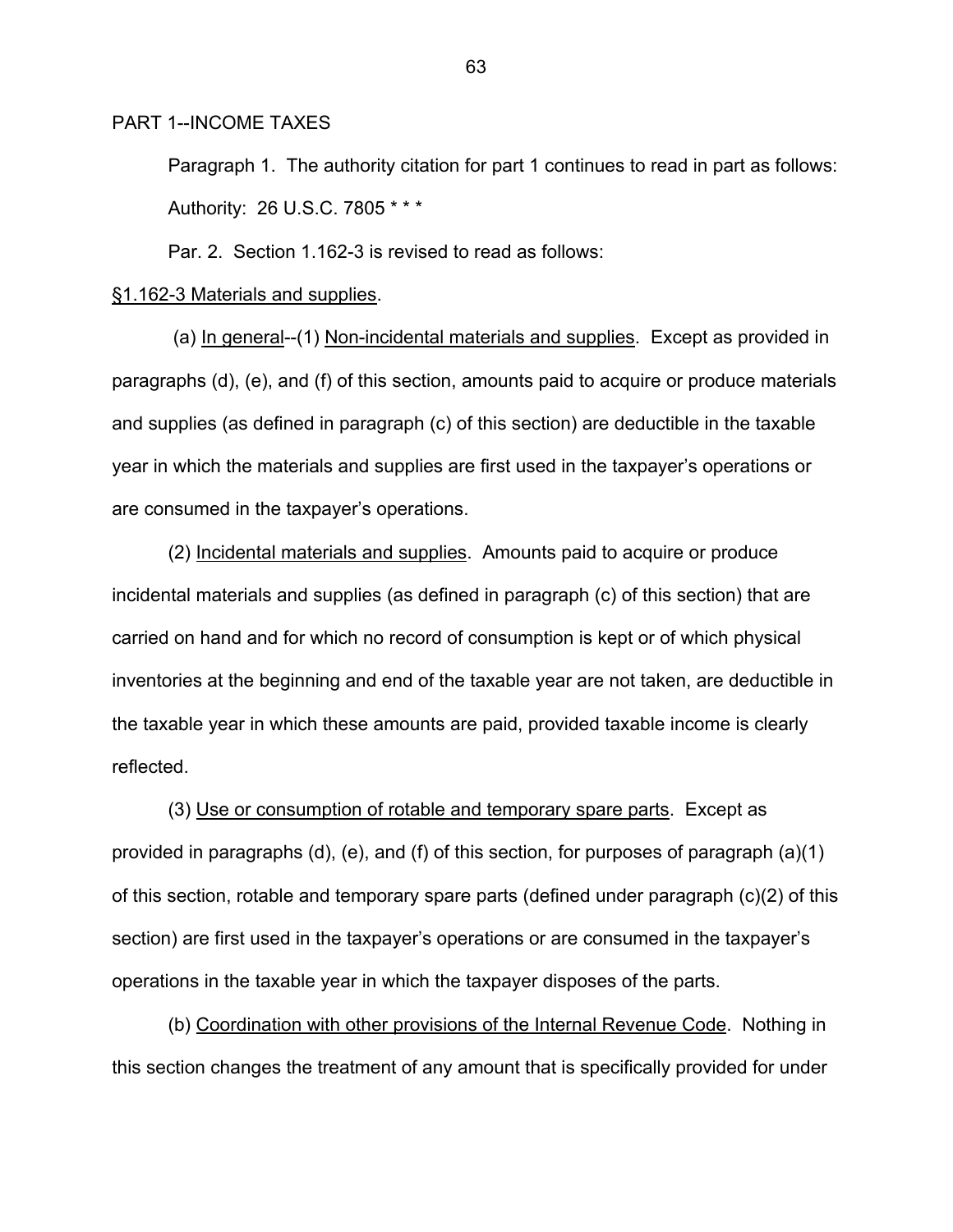any provision of the Internal Revenue Code (Code) or regulations other than section 162(a) or section 212 and the regulations under those sections. For example, see §1.263(a)-3, which requires taxpayers to capitalize amounts paid to improve tangible property and section 263A and the regulations under section 263A, which require taxpayers to capitalize the direct and allocable indirect costs, including the cost of materials and supplies, of property produced by the taxpayer and property acquired for resale. See also §1.471-1, which requires taxpayers to include in inventory certain materials and supplies.

(c) Definitions--(1) Materials and supplies. For purposes of this section, materials and supplies means tangible property that is used or consumed in the taxpayer's operations that is not inventory and that--

(i) Is a component acquired to maintain, repair, or improve a unit of tangible property (as determined under §1.263(a)-3(e)) owned, leased, or serviced by the taxpayer and that is not acquired as part of any single unit of tangible property;

(ii) Consists of fuel, lubricants, water, and similar items, reasonably expected to be consumed in 12 months or less, beginning when used in the taxpayer's operations;

(iii) Is a unit of property as determined under §1.263(a)-3(e) that has an economic useful life of 12 months or less, beginning when the property is used or consumed in the taxpayer's operations;

(iv) Is a unit of property as determined under §1.263(a)-3(e) that has an acquisition cost or production cost (as determined under section 263A) of \$200 or less (or other amount as identified in published guidance in the **Federal Register** or in the Internal Revenue Bulletin (see §601.601(d)(2)(ii)(b) of this chapter); or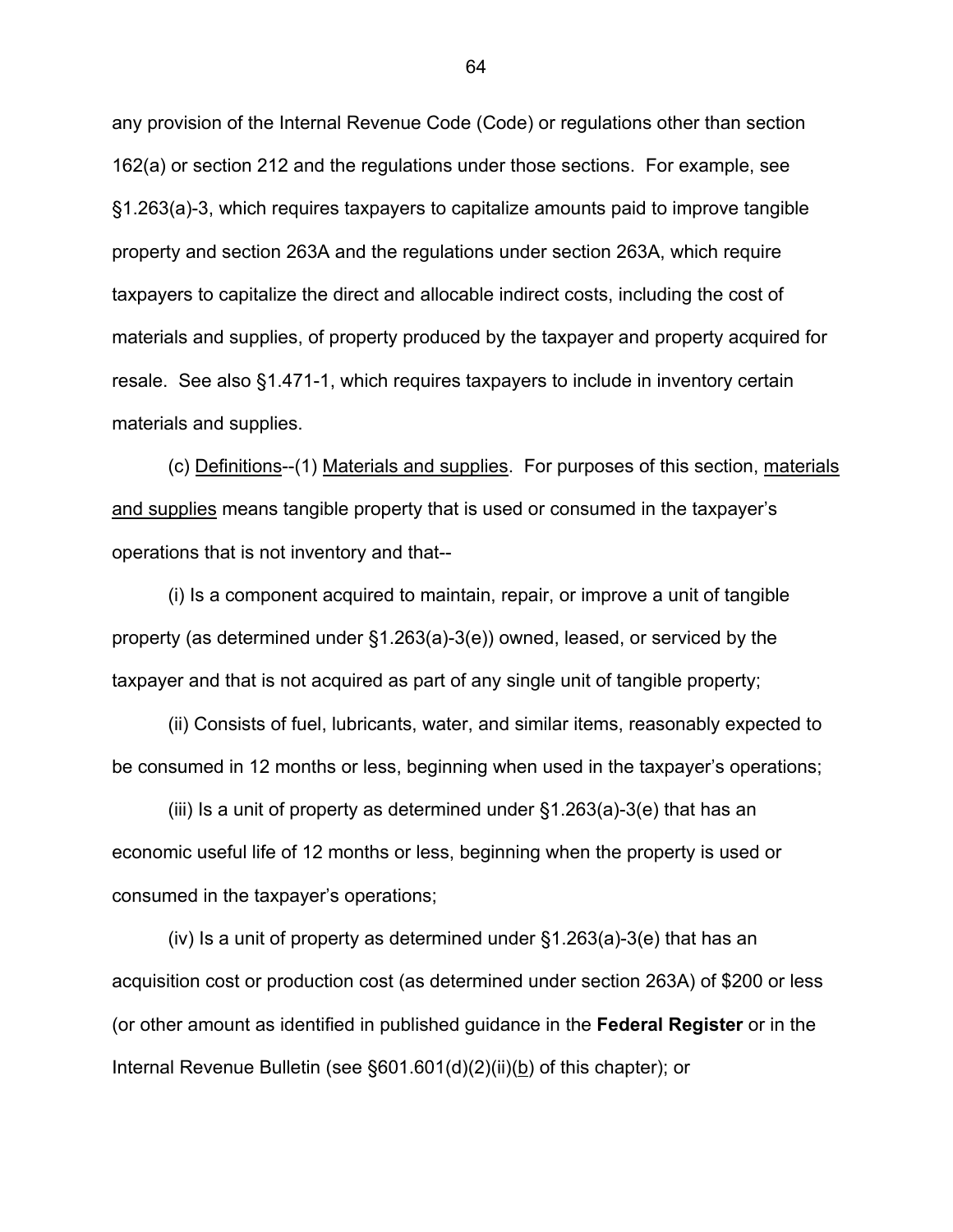(v) Is identified in published guidance in the **Federal Register** or in the Internal Revenue Bulletin (see §601.601(d)(2)(ii)(b) of this chapter) as materials and supplies for which treatment is permitted under this section.

 (2) Rotable and temporary spare parts. For purposes of this section, rotable spare parts are materials and supplies under paragraph  $(c)(1)(i)$  of this section that are acquired for installation on a unit of property, removable from that unit of property, generally repaired or improved, and either reinstalled on the same or other property or stored for later installation. Temporary spare parts are materials and supplies under paragraph (c)(1)(i) of this section that are used temporarily until a new or repaired part can be installed and then are removed and stored for later installation.

 (3) Standby emergency spare parts. Standby emergency spare parts are materials and supplies under paragraph  $(c)(1)(i)$  of this section that are--

 (i) Acquired when particular machinery or equipment is acquired (or later acquired and set aside for use in particular machinery or equipment);

 (ii) Set aside for use as replacements to avoid substantial operational time loss caused by emergencies due to particular machinery or equipment failure;

 (iii) Located at or near the site of the installed related machinery or equipment so as to be readily available when needed;

(iv) Directly related to the particular machinery or piece of equipment they serve;

(v) Normally expensive;

 (vi) Only available on special order and not readily available from a vendor or manufacturer;

(vii) Not subject to normal periodic replacement;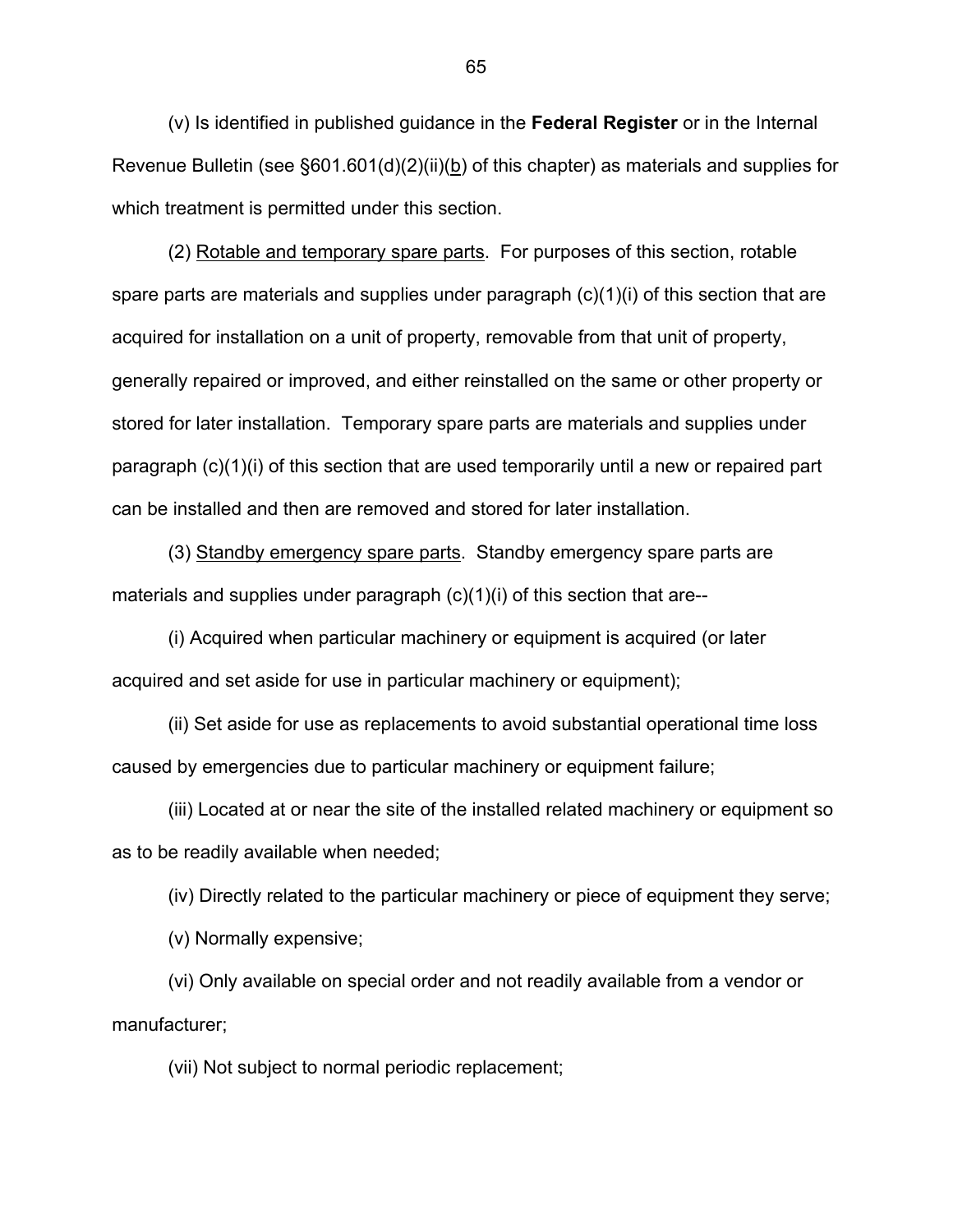(viii) Not interchangeable in other machines or equipment;

 (x) Not acquired in quantity (generally only one is on hand for each piece of machinery or equipment); and

(xi) Not repaired and reused.

(4) Economic useful life--(i) General rule. The economic useful life of a unit of property is not necessarily the useful life inherent in the property but is the period over which the property may reasonably be expected to be useful to the taxpayer or, if the taxpayer is engaged in a trade or business or an activity for the production of income, the period over which the property may reasonably be expected to be useful to the taxpayer in its trade or business or for the production of income, as applicable. See §1.167(a)-1(b) for the factors to be considered in determining this period.

(ii) Taxpayers with an applicable financial statement. For taxpayers with an applicable financial statement (as defined in paragraph (c)(4)(iii) of this section), the economic useful life of a unit of property, solely for the purposes of applying the provisions of paragraph (c)(4)(iii) of this section, is the useful life initially used by the taxpayer for purposes of determining depreciation in its applicable financial statement, regardless of any salvage value of the property. If a taxpayer does not have an applicable financial statement for the taxable year in which a unit of property was originally acquired or produced, the economic useful life of the unit of property must be determined under paragraph (c)(4)(i) of this section. Further, if a taxpayer treats amounts paid for a unit of property as an expense in its applicable financial statement on a basis other than the useful life of the property or if a taxpayer does not depreciate the unit of property on its applicable financial statement, the economic useful life of the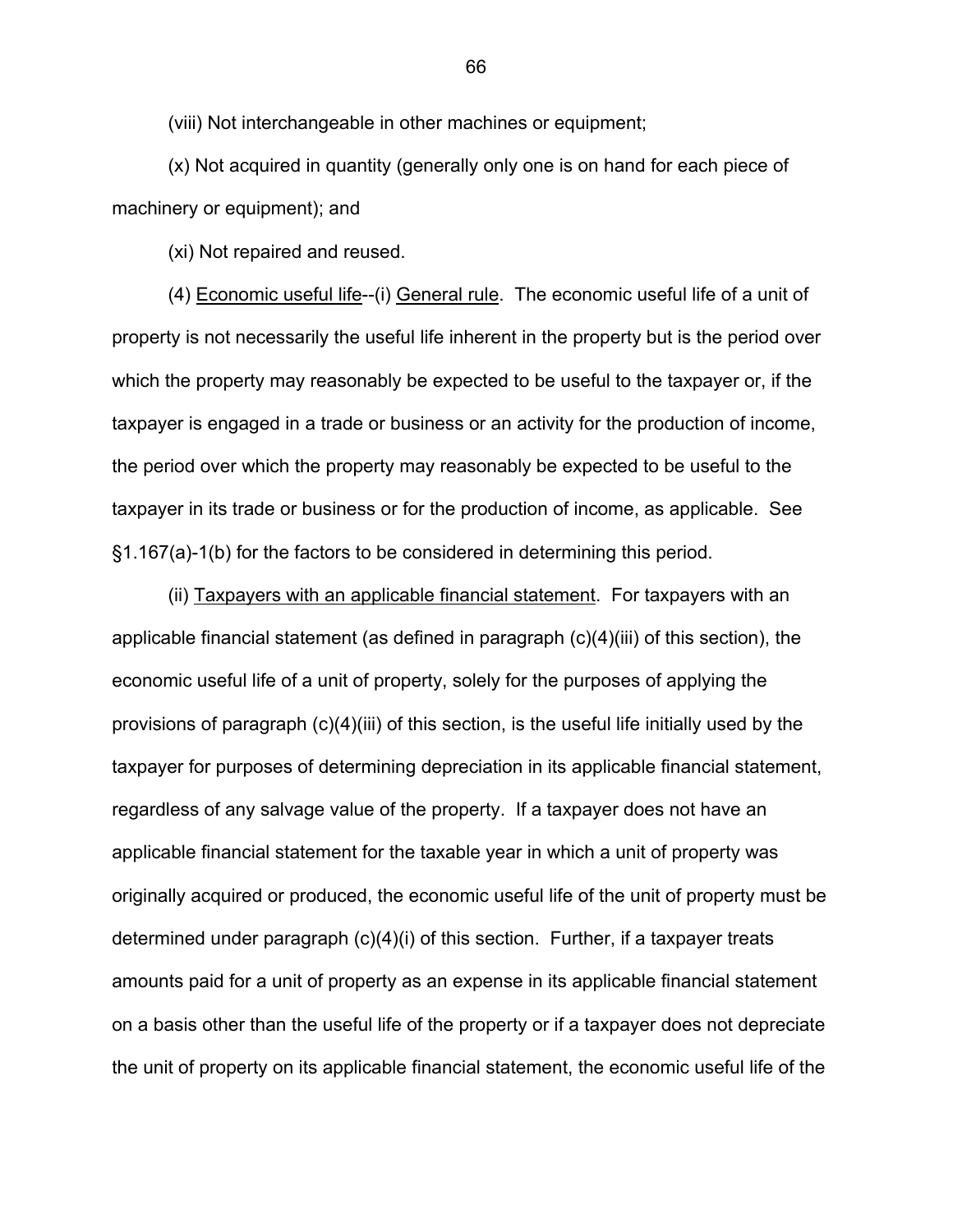unit of property must be determined under paragraph (c)(4)(i) of this section. For example, if a taxpayer has a policy of treating as an expense on its applicable financial statement amounts paid for a unit of property costing less than a certain dollar amount, notwithstanding that the unit of property has a useful life of more than one year, the economic useful life of the unit of property must be determined under paragraph (c)(4)(i) of this section.

 (iii) Definition of applicable financial statement.The taxpayer's applicable financial statement is the taxpayer's financial statement listed in paragraphs (c)(4)(iii)(A) through (C) of this section that has the highest priority (including within paragraph  $(c)(4)(iii)(B)$  of this section). The financial statements are, in descending priority--

 (A) A financial statement required to be filed with the Securities and Exchange Commission (SEC) (the 10-K or the Annual Statement to Shareholders);

 (B) A certified audited financial statement that is accompanied by the report of an independent certified public accountant (or in the case of a foreign entity, by the report of a similarly qualified independent professional), that is used for--

(1) Credit purposes;

(2) Reporting to shareholders, partners, or similar persons; or

(3) Any other substantial non-tax purpose; or

 (C) A financial statement (other than a tax return) required to be provided to the federal or a state government or any federal or state agency (other than the SEC or the Internal Revenue Service).

 (5) Amount paid. For purposes of this section, in the case of a taxpayer using an accrual method of accounting, the terms amount paid and payment mean a liability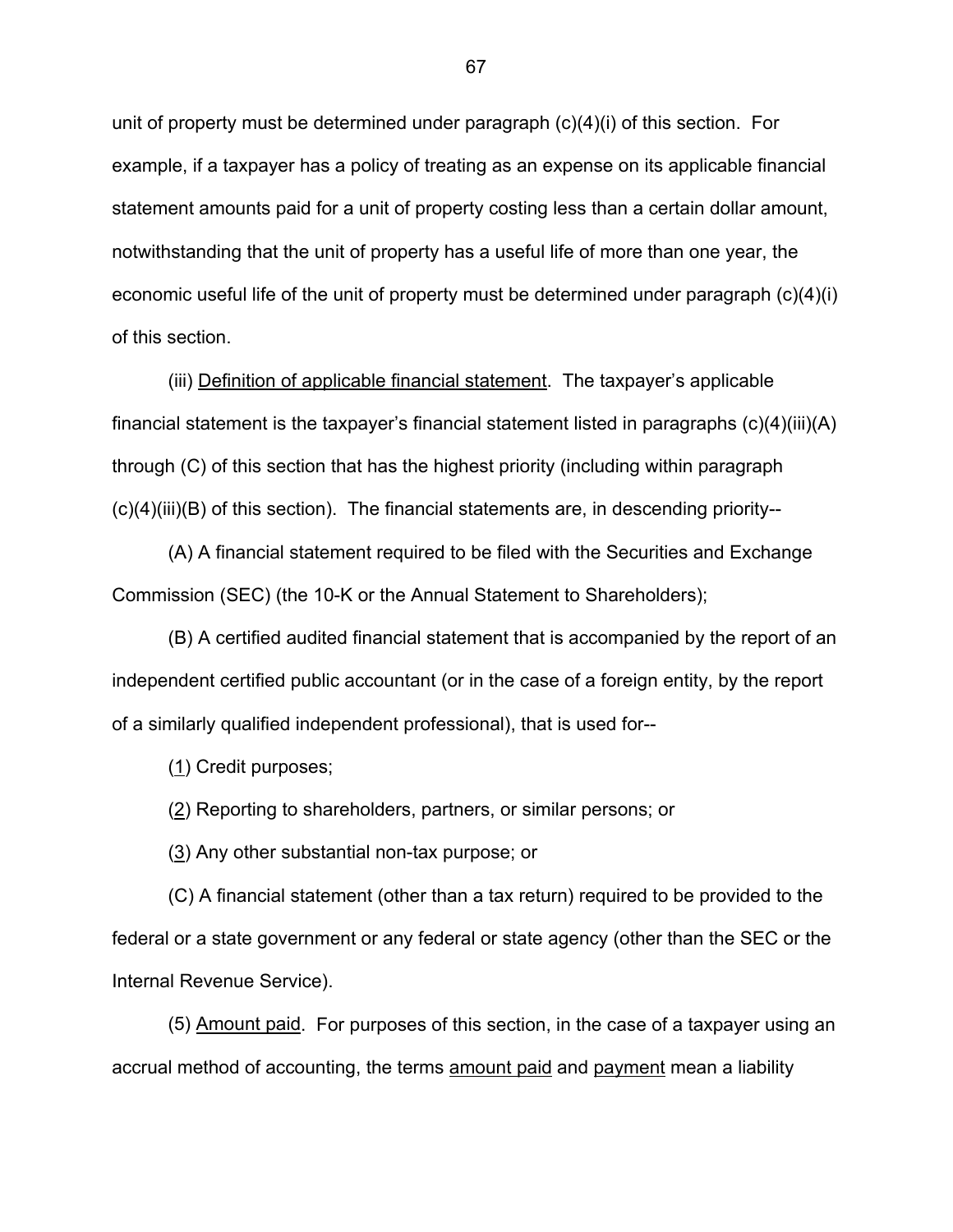incurred (within the meaning of  $\S1.446-1(c)(1)(ii)$ ). A liability may not be taken into account under this section prior to the taxable year during which the liability is incurred.

 (6) Produce. For purposes of this section, produce means construct, build, install, manufacture, develop, create, raise, or grow. This definition is intended to have the same meaning as the definition used for purposes of section 263A(g)(1) and §1.263A-2(a)(1)(i), except that improvements are excluded from the definition in this paragraph (c)(6) and are separately defined and addressed in §1.263(a)-3. Amounts paid to produce materials and supplies are subject to section 263A.

(d) Election to capitalize and depreciate certain materials and supplies--(1) In general. A taxpayer may elect to treat as a capital expenditure and to treat as an asset subject to the allowance for depreciation the cost of any rotable spare part, temporary spare part, or standby emergency spare part as defined in paragraph (c)(3) or (c)(4) of this section. Except as specified in paragraph (d)(2) of this section, an election made under this paragraph (d) applies to amounts paid during the taxable year to acquire or produce any rotable, temporary, or standby emergency spare part to which paragraph (a) of this section would apply (but for the election under this paragraph (d)). Any property for which this election is made shall not be treated as a material or a supply.

(2) Exceptions. A taxpayer may not elect to capitalize and depreciate under paragraph (d) of this section any amount paid to acquire or produce a rotable, temporary, or standby emergency spare part defined in paragraph (c)(3) or (c)(4) of this section if--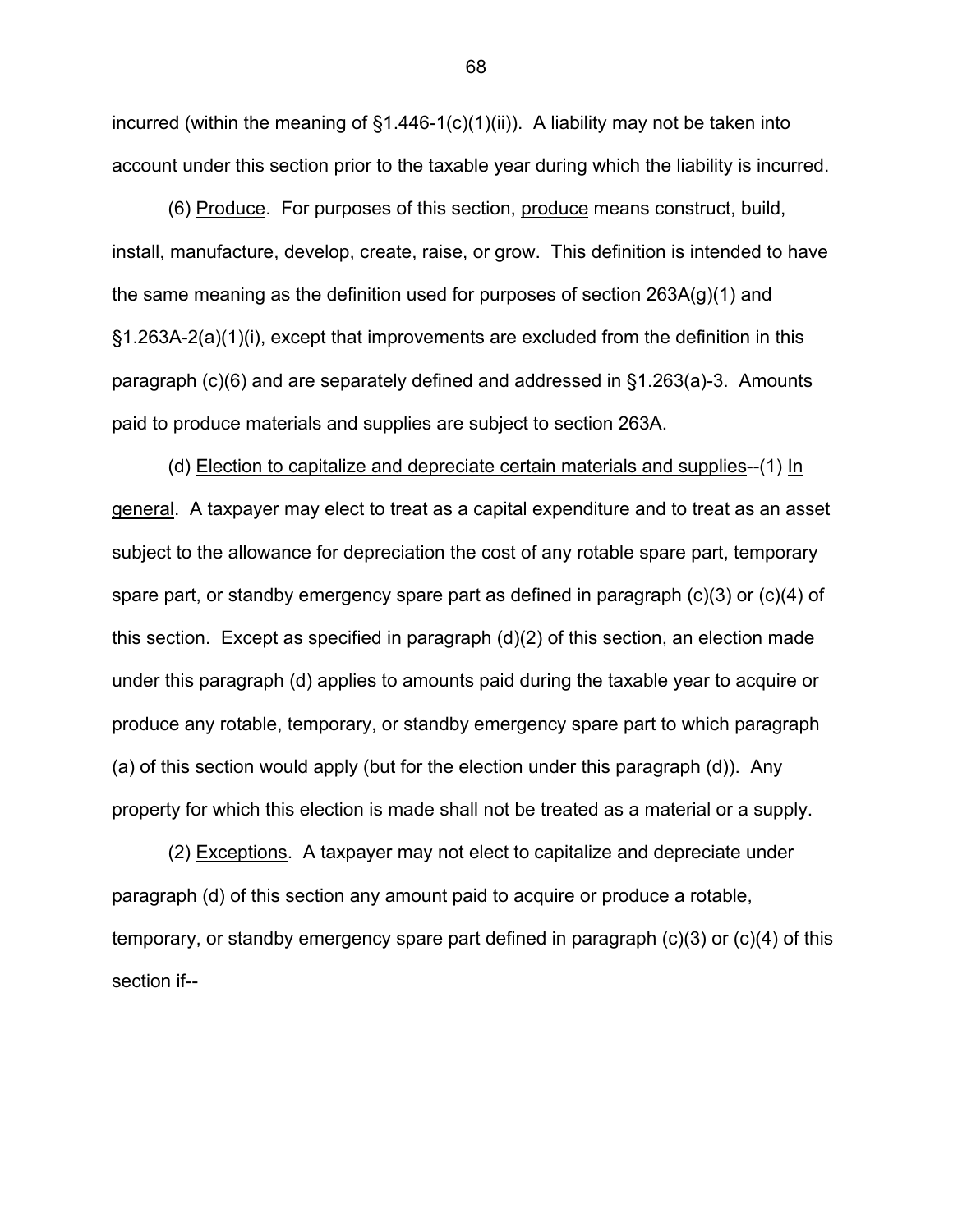(i) The rotable, temporary, or standby emergency spare part is intended to be used as a component of a unit of property under paragraph  $(c)(1)(iii)$ ,  $(iv)$ , or  $(v)$  of this section;

(ii) The rotable, temporary, or standby emergency spare part is intended to be used as a component of a property described in paragraph  $(c)(1)(i)$  and the taxpayer cannot or has not elected to capitalize and depreciate that property under this paragraph (d); or

(iii) The amount is paid to acquire or produce a rotable or temporary spare part and the taxpayer uses the optional method of accounting for rotable and temporary spare parts under paragraph (e) to of this section.

(3) Manner of electing. A taxpayer makes the election under paragraph (d) of this section by capitalizing the amounts paid to acquire or produce a rotable, temporary, or standby emergency spare part in the taxable year the amounts are paid and by beginning to recover the costs when the asset is placed in service by the taxpayer for the purposes of determining depreciation under the applicable provisions of the Internal Revenue Code and the Treasury Regulations. See §1.263(a)-2 for the treatment of amounts paid to acquire or produce real or personal tangible property. A taxpayer must make this election in its timely filed original Federal tax return (including extensions) for the taxable year the asset is placed in service by the taxpayer for purposes of determining depreciation. See §§301.9100-1 through 301.9100-3 of this chapter for the provisions governing extensions of time to make regulatory elections. In the case of an S corporation or a partnership, the election is made by the S corporation or partnership, and not by the shareholders or partners. A taxpayer may make an election for each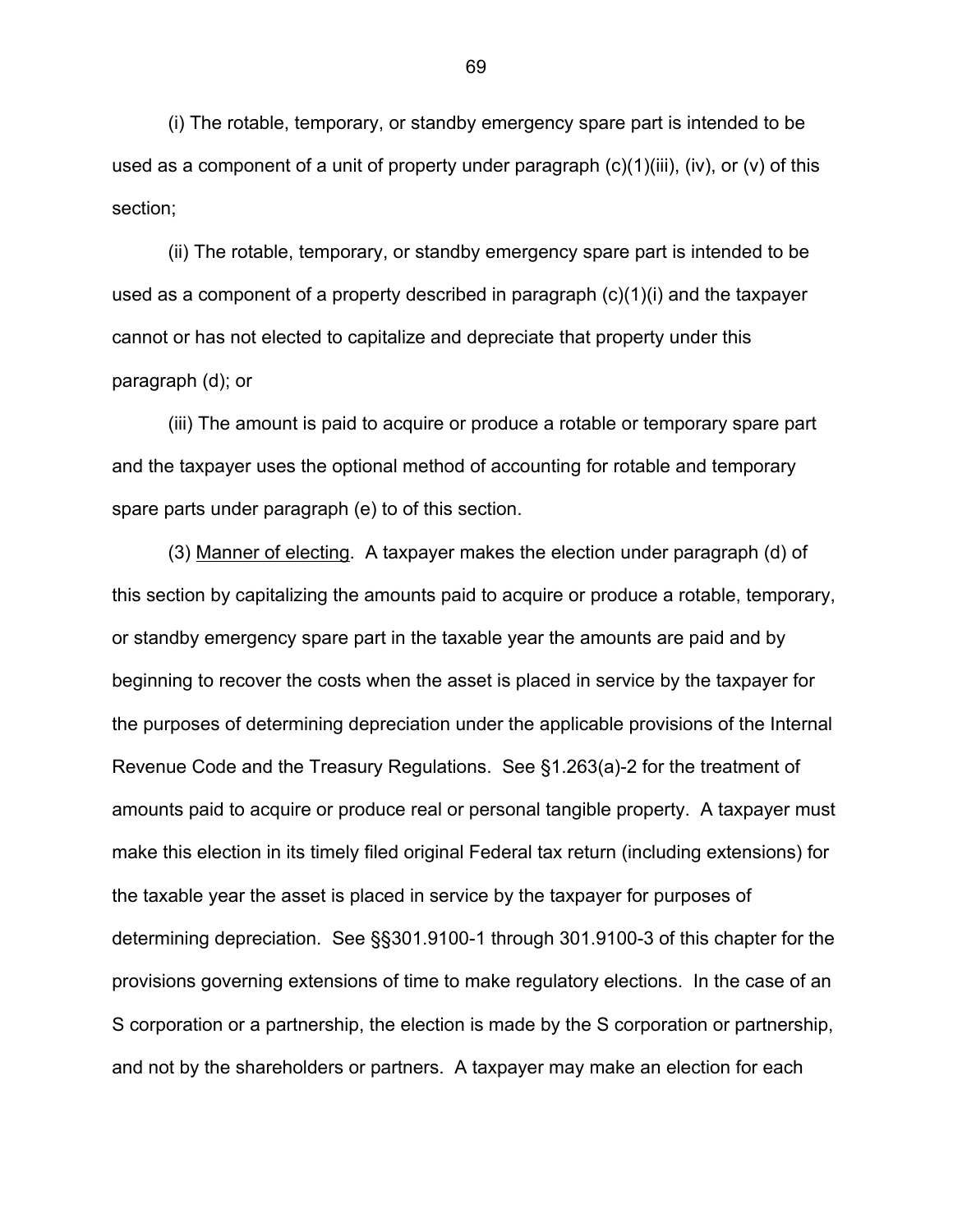rotable, temporary, or standby emergency spare part that qualifies for the election under this paragraph (d). A taxpayer may revoke an election made under this paragraph (d) with respect to a rotable, temporary, or standby emergency spare part only by filing a request for a private letter ruling and obtaining the Commissioner's consent to revoke the election. The Commissioner may grant a request to revoke this election if the taxpayer acted reasonably and in good faith and the revocation will not prejudice the interests of the Government. See generally §301.9100-3 of this chapter. The manner of electing and revoking the election to capitalize under this paragraph (d) may be modified through guidance of general applicability (see §§601.601(d)(2) and 601.602 of this chapter). An election may not be made or revoked through the filing of an application for change in accounting method or, before obtaining the Commissioner's consent to make the late election or to revoke the election, by filing an amended Federal tax return.

 (e) Optional method of accounting for rotable and temporary spare parts--(1) In general. This paragraph (e) provides an optional method of accounting for rotable and temporary spare parts (the optional method for rotable parts). A taxpayer may use the optional method for rotable parts, instead of the general rule under paragraph (a)(3) of this section, to account for its rotable and temporary spare parts as defined in paragraph (c)(2) of this section. A taxpayer that uses the optional method for rotable parts must use this method for all of its pools of rotable and temporary spare parts used in the same trade or business and for which it uses this method for its books and records. If a taxpayer uses the optional method for rotable and temporary spare parts for pools of rotable or temporary spare parts for which the taxpayer does not use the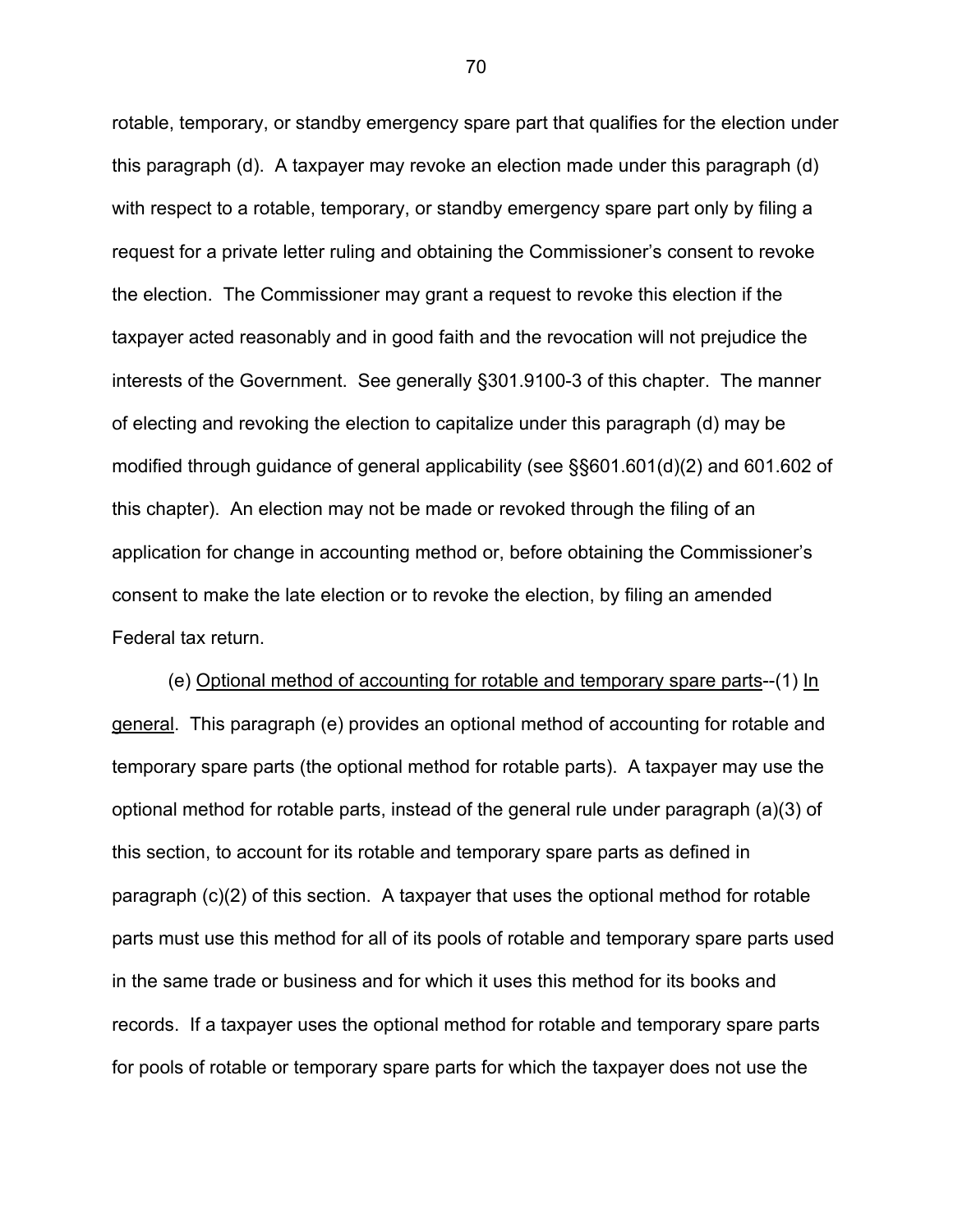optional method for its book and records, then the taxpayer must use the optional method for all its pools of rotable spare parts in the same trade or business. The optional method for rotable parts is a method of accounting under section 446(a). Under the optional method for rotable parts, the taxpayer must apply the rules in this paragraph (e) to each rotable or temporary spare part (part) upon the taxpayer's initial installation, removal, repair, maintenance or improvement, reinstallation, and disposal of each part.

 (2) Description of optional method for rotable parts--(i) Initial installation. The taxpayer must deduct the amount paid to acquire or produce the part in the taxable year that the part is first installed on a unit of property for use in the taxpayer's operations.

 (ii) Removal from unit of property. In each taxable year in which the part is removed from a unit of property to which it was initially or subsequently installed, the taxpayer must--

(A) Include in gross income the fair market value of the part; and

 (B) Include in the basis of the part the fair market value of the part included in income under paragraph  $(e)(2)(ii)(A)$  of this section and the amount paid to remove the part from the unit of property.

 (iii) Repair, maintenance, or improvement of part. The taxpayer may not currently deduct and must include in the basis of the part any amounts paid to maintain, repair, or improve the part in the taxable year these amounts are paid.

 (iv) Reinstallation of part. The taxpayer must deduct the amounts paid to reinstall the part and those amounts included in the basis of the part under paragraphs  $(e)(2)(ii)(B)$  and  $(e)(2)(iii)$  of this section, to the extent that those amounts have not been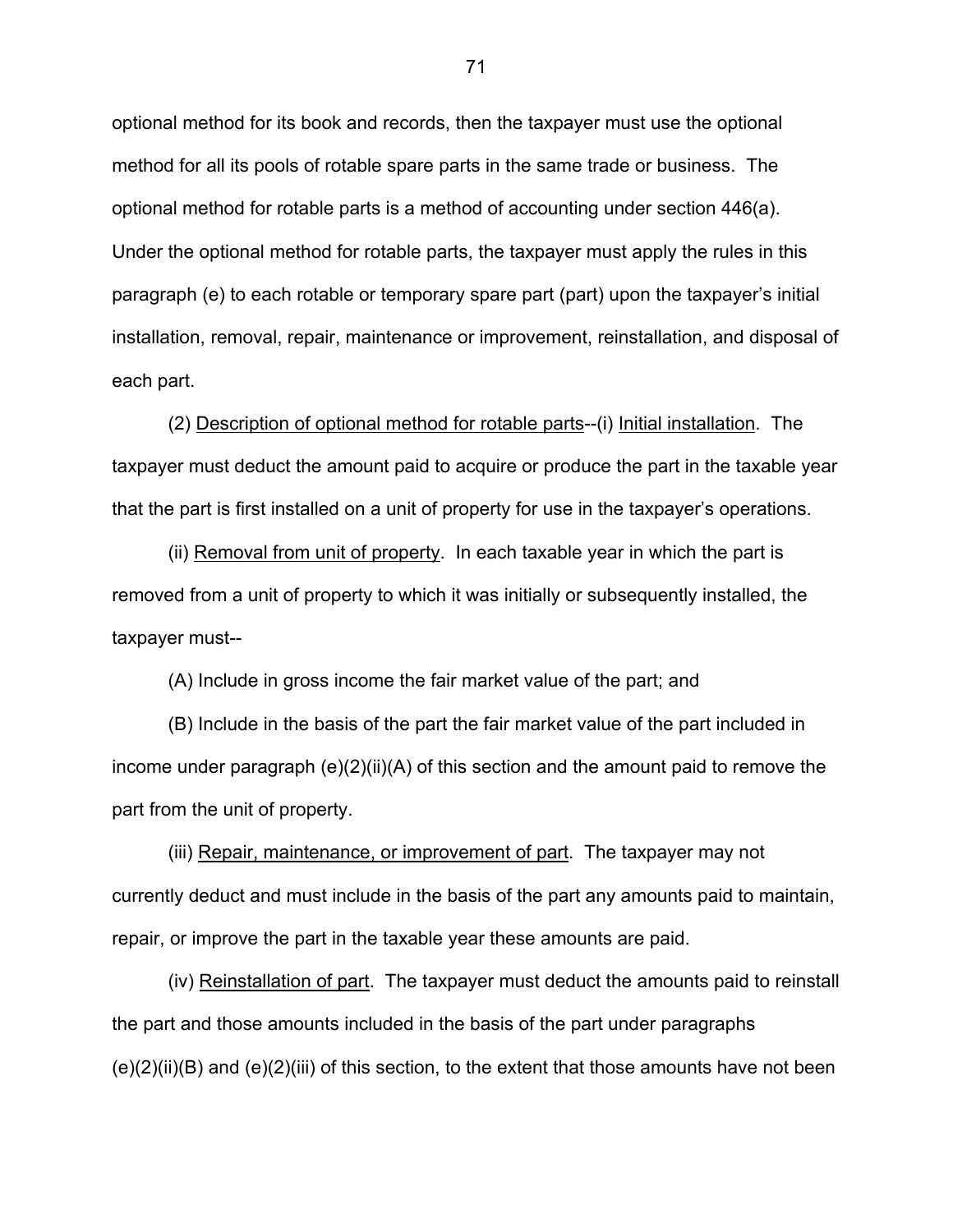previously deducted under this paragraph (e)(2)(iv), in the taxable year that the part is reinstalled on a unit of property.

(v) Disposal of the part. The taxpayer must deduct the amounts included in the basis of the part under paragraphs (e)(2)(ii)(B) and (e)(2)(iii) of this section, to the extent that those amounts have not been previously deducted under paragraph (e)(2)(iv) of this section, in the taxable year in which the part is disposed of by the taxpayer.

(f) Application of de minimis safe harbor. If a taxpayer elects to apply the de minimis safe harbor under §1.263(a)-1(f) to amounts paid for the production or acquisition of tangible property, then the taxpayer must apply the de minimis safe harbor to amounts paid for all materials and supplies that meet the requirements of §1.263(a)-1(f), except for those materials and supplies that the taxpayer elects to capitalize and depreciate under paragraph (d) of this section or for which the taxpayer properly uses the optional method of accounting for rotable and temporary spare parts under paragraph (e) of this section. If the taxpayer properly applies the de minimis safe harbor under §1.263(a)-1(f) to amounts paid for materials and supplies, then these amounts are not treated as amounts paid for materials and supplies under this section. See §1.263(a)-1(f)(5) for the time and manner of electing the de minimis safe harbor and §1.263(a)-1(f)(3)(iv) for the treatment of safe harbor amounts.

(g) Sale or disposition of materials and supplies. Upon sale or other disposition, materials and supplies as defined in this section are not treated as a capital asset under section 1221 or as property used in the trade or business under section 1231. Any asset for which the taxpayer makes the election to capitalize and depreciate under paragraph (d) of this section shall not be treated as a material or supply, and the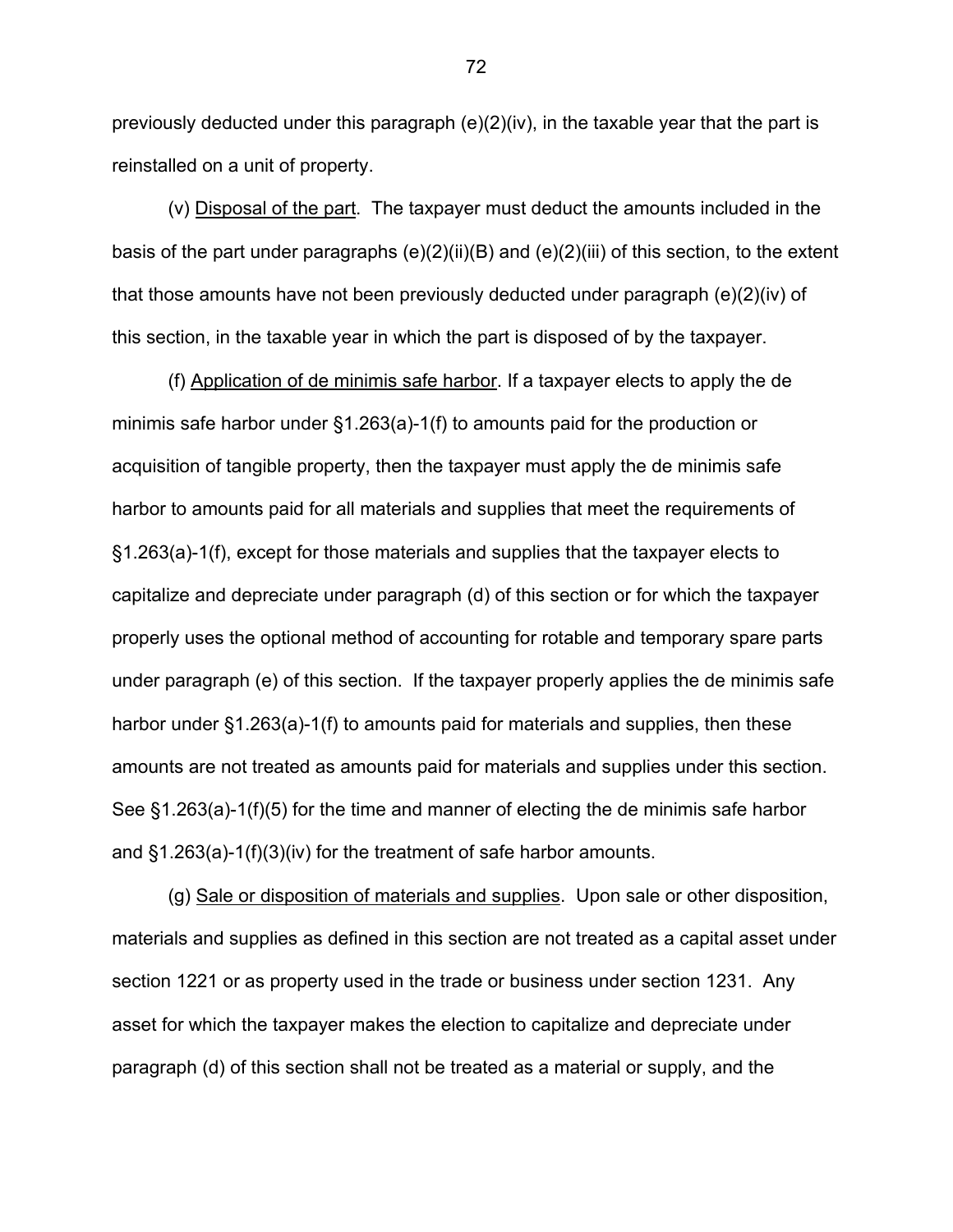recognition and character of the gain or loss for such depreciable asset are determined under other applicable provisions of the Code.

(h) Examples. The rules of this section are illustrated by the following examples, in which it is assumed, unless otherwise stated, that the property is not an incidental material or supply, that the taxpayer computes its income on a calendar year basis, that the taxpayer does not make the election to apply paragraph (d) of this section, or use the method of accounting described in paragraph (e) of this section, and that the taxpayer has not elected to apply the de minimis safe harbor under §1.263(a)-1(f). The following examples illustrate only the application of this section and, unless otherwise stated, do not address the treatment under other provisions of the Code (for example, section 263A).

**Example 1. Non-rotable components.** A owns a fleet of aircraft that it operates in its business. In Year 1, A purchases a stock of spare parts, which it uses to maintain and repair its aircraft. A keeps a record of consumption of these spare parts. In Year 2, A uses the spare parts for the repair and maintenance of one of its aircraft. Assume each aircraft is a unit of property under §1.263(a)-3(e) and that spare parts are not rotable or temporary spare parts under paragraph (c)(2) of this section. Assume these repair and maintenance activities do not improve the aircraft under §1.263(a)-3. These parts are materials and supplies under paragraph (c)(1)(i) of this section because they are components acquired and used to maintain and repair A's aircraft. Under paragraph (a)(1) of this section, the amounts that A paid for the spare parts in Year 1 are deductible in Year 2, the taxable year in which the spare parts are first used to repair and maintain the aircraft.

Example 2. Rotable spare parts; disposal method. B operates a fleet of specialized vehicles that it uses in its service business. Assume that each vehicle is a unit of property under §1.263(a)-3(e). At the time that it acquires a new type of vehicle, B also acquires a substantial number of rotable spare parts that it will keep on hand to quickly replace similar parts in B's vehicles as those parts break down or wear out. These rotable parts are removable from the vehicles and are repaired so that they can be reinstalled on the same or similar vehicles. In Year 1, B acquires several vehicles and a number of rotable spare parts to be used as replacement parts in these vehicles. In Year 2, B repairs several vehicles by using these rotable spare parts to replace worn or damaged parts. In Year 3, B removes these rotable spare parts from its vehicles, repairs the parts, and reinstalls them on other similar vehicles. In Year 5, B can no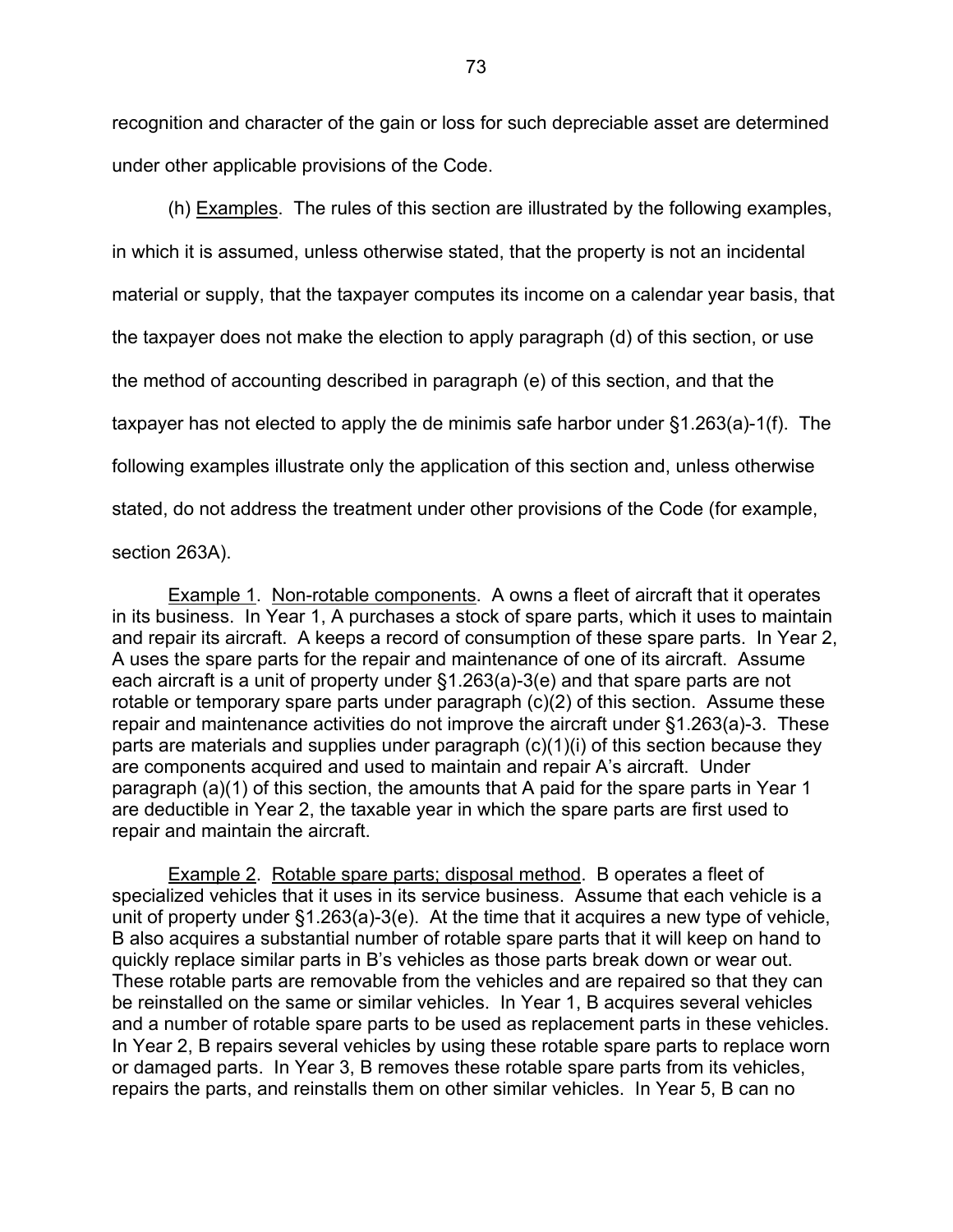longer use the rotable parts it acquired in Year 1 and disposes of them as scrap. Assume that B does not improve any of the rotable spare parts under §1.263(a)-3. Under paragraph (c)(1)(i) of this section, the rotable spare parts acquired in Year 1 are materials and supplies. Under paragraph (a)(3) of this section, rotable spare parts are generally used or consumed in the taxable year in which the taxpayer disposes of the parts. Therefore, under paragraph (a)(1) of this section, the amounts that B paid for the rotable spare parts in Year 1 are deductible in Year 5, the taxable year in which B disposes of the parts.

Example 3. Rotable spare parts; application of optional method of accounting. C operates a fleet of specialized vehicles that it uses in its service business. Assume that each vehicle is a unit of property under §1.263(a)-3(e). At the time that it acquires a new type of vehicle, C also acquires a substantial number of rotable spare parts that it will keep on hand to replace similar parts in C's vehicles as those parts break down or wear out. These rotable parts are removable from the vehicles and are repaired so that they can be reinstalled on the same or similar vehicles. C uses the optional method of accounting for all its rotable and temporary spare parts under paragraph (e) of this section. In Year 1, C acquires several vehicles and a number of rotable spare parts (the "Year 1 rotable parts") to be used as replacement parts in these vehicles. In Year 2, C repairs several vehicles and uses the Year 1 rotable parts to replace worn or damaged parts. In Year 3, C pays amounts to remove these Year 1 rotable parts from its vehicles. In Year 4, C pays amounts to maintain, repair, or improve the Year 1 rotable parts. In Year 5, C pays amounts to reinstall the Year 1 rotable parts on other similar vehicles. In Year 8, C removes the Year 1 rotable parts from these vehicles and stores these parts for possible later use. In Year 9, C disposes of the Year 1 rotable parts. Under paragraph (e) of this section, C must deduct the amounts paid to acquire and install the Year 1 rotable parts in Year 2, the taxable year in which the rotable parts are first installed by C in C's vehicles. In Year 3, when C removes the Year 1 rotable parts from its vehicles, C must include in its gross income the fair market value of each part. Also, in Year 3, C must include in the basis of each Year 1 rotable part the fair market value of the rotable part and the amount paid to remove the rotable part from the vehicle. In Year 4, C must include in the basis of each Year 1 rotable part the amounts paid to maintain, repair, or improve each rotable part. In Year 5, the year that C reinstalls the Year 1 rotable parts (as repaired or improved) in other vehicles, C must deduct the reinstallation costs and the amounts previously included in the basis of each part. In Year 8, the year that C removes the Year 1 rotable parts from the vehicles, C must include in income the fair market value of each rotable part removed. In addition, in Year 8, C must include in the basis of each part the fair market value of that part and the amount paid to remove each rotable part from the vehicle. In Year 9, the year that C disposes of the Year 1 rotable parts, C may deduct the amounts remaining in the basis of each rotable part.

Example 4. Rotable part acquired as part of a single unit of property; not material or supply. D operates a fleet of aircraft. In Year 1, D acquires a new aircraft, which includes two new aircraft engines. The aircraft costs \$500,000 and has an economic useful life of more than 12 months, beginning when it is placed in service. In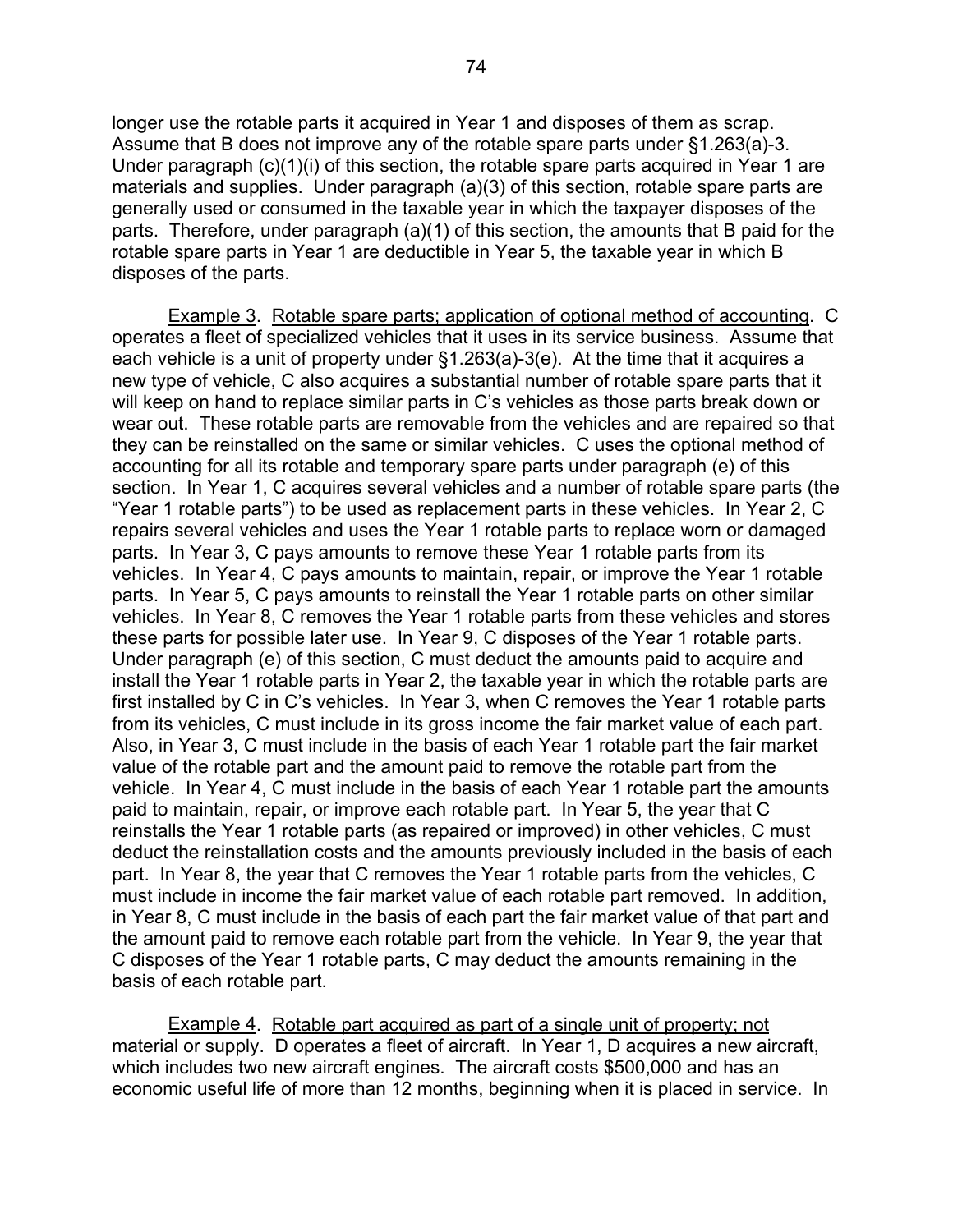Year 5, after the aircraft is operated for several years in D's business, D removes the engines from the aircraft, repairs or improves the engines, and either reinstalls the engines on a similar aircraft or stores the engines for later reinstallation. Assume the aircraft purchased in Year 1, including its two engines, is a unit of property under §1.263(a)-3(e). Because the engines were acquired as part of the aircraft, a single unit of property, the engines are not materials or supplies under paragraph (c)(1)(i) of this section nor rotable or temporary spare parts under paragraph (c)(2) of this section. Accordingly, D may not apply the rules of this section to the aircraft engines upon the original acquisition of the aircraft nor after the removal of the engines from the aircraft for use in the same or similar aircraft. Rather, D must apply the rules under §§1.263(a)- 2 and 1.263(a)-3 to the aircraft, including its engines, to determine the treatment of amounts paid to acquire, produce, or improve the unit of property.

Example 5. Consumable property. E operates a fleet of aircraft that carries freight for its customers. E has several storage tanks on its premises, which hold jet fuel for its aircraft. Assume that once the jet fuel is placed in E's aircraft, the jet fuel is reasonably expected to be consumed within 12 months or less. On December 31, Year 1, E purchases a two-year supply of jet fuel. In Year 2, E uses a portion of the jet fuel purchased on December 31, Year 1, to fuel the aircraft used in its business. The jet fuel that E purchased in Year 1 is a material or supply under paragraph  $(c)(1)(ii)$  of this section because it is reasonably expected to be consumed within 12 months or less from the time it is placed in E's aircraft. Under paragraph (a)(1) of this section, E may deduct in Year 2 the amounts paid for the portion of jet fuel used in the operation of E's aircraft in Year 2.

Example 6. Unit of property that costs \$200 or less. F operates a business that rents out a variety of small individual items to customers (rental items). F maintains a supply of rental items on hand. In Year 1, F purchases a large quantity of rental items to use in its rental business. Assume that each rental item is a unit of property under §1.263(a)-3(e) and costs \$200 or less. In Year 2, F begins using all the rental items purchased in Year 1 by providing them to customers of its rental business. F does not sell or exchange these items on established retail markets at any time after the items are used in the rental business. The rental items are materials and supplies under paragraph (c)(1)(iv) of this section. Under paragraph (a)(1) of this section, the amounts that F paid for the rental items in Year 1 are deductible in Year 2, the taxable year in which the rental items are first used in F's business.

 Example 7. Unit of property that costs \$200 or less. G provides billing services to its customers. In Year 1, G pays amounts to purchase 50 scanners to be used by its employees. Assume each scanner is a unit of property under §1.263(a)-3(e) and costs less than \$200. In Year 1, G's employees begin using 35 of the scanners, and F stores the remaining 15 scanners for use in a later taxable year. The scanners are materials and supplies under paragraph (c)(1)(iv) of this section. Under paragraph (a)(1) of this section, the amounts G paid for 35 of the scanners are deductible in Year 1, the taxable year in which G first uses each of those scanners. The amounts that G paid for each of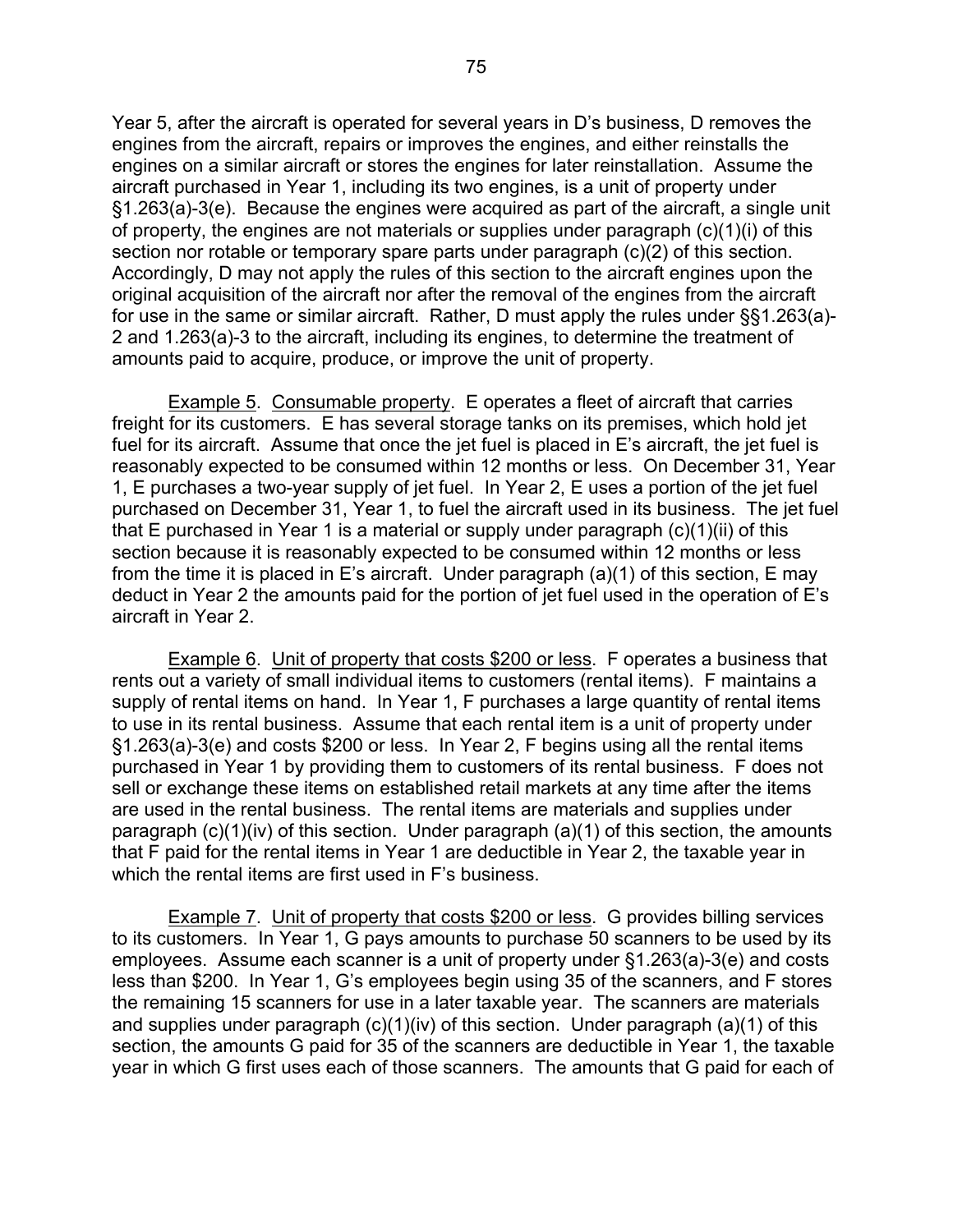the remaining 15 scanners are deductible in the taxable year in which each machine is first used in G's business.

 Example 8. Materials and supplies that cost less than \$200; de minimis safe harbor. Assume the same facts as in Example 7 except that G's scanners qualify for the de minimis safe harbor under  $\S1.263(a)$ -1(f), and G properly elects to apply the de minimis safe harbor under §1.263(a)-1(f) to amounts paid in Year 1. G must apply the de minimis safe harbor under §1.263(a)-1(f) to amounts paid for the scanners, rather than treat these amounts as costs of materials and supplies under this section. In accordance with §1.263(a)-1(f)(3)(iv), G may deduct the amounts paid for all 50 scanners under §1.162-1 in the taxable year the amounts are paid.

 Example 9. Unit of property that costs \$200 or less; bulk purchase. H provides consulting services to its customers. In Year 1, H pays \$500 to purchase one box of 10 toner cartridges to use as needed for H's printers. Assume each toner cartridge is a unit of property under §1.263(a)-3(e). In Year 1, H's employees place 8 of the toner cartridges in printers in H's office, and store the remaining 2 cartridges for use in a later taxable year. The toner cartridges are materials and supplies under paragraph (c)(1)(iv) of this section because even though purchased in one box costing more than \$200, the allocable cost of each unit of property equals \$50. Therefore, under paragraph (a)(1) of this section, the \$400 paid by H for 8 of the cartridges is deductible in Year 1, the taxable year in which H first uses each of those cartridges. The amounts paid by H for each of the remaining 2 cartridges (\$50 each) are deductible in the taxable year in which each cartridge is first used in H's business.

Example 10. Materials and supplies used in improvements; coordination with §1.263(a)-3. J owns various machines that are used in its business. Assume that each machine is a unit of property under §1.263(a)-3(e). In Year 1, J purchases a supply of spare parts for its machines. J acquired the parts to use in the repair or maintenance of the machines under §1.162-4 or in the improvement of the machines under §1.263(a)-3. The spare parts are not rotable or temporary spare parts under paragraph (c)(2) of this section. In Year 2, J uses all of these spare parts in an activity that improves a machine under §1.263(a)-3. Under paragraph (c)(1)(i) of this section, the spare parts purchased by J in Year 1 are materials and supplies. Under paragraph (a)(1) of this section, the amounts paid for the spare parts are otherwise deductible as materials and supplies in Year 2, the taxable year in which J uses those parts. However, because these materials and supplies are used to improve J's machine, J is required to capitalize the amounts paid for those spare parts under §1.263(a)-3.

Example 11. Cost of producing materials and supplies; coordination with section 263A. K is a manufacturer that produces liquid waste as part of its operations. K determines that its current liquid waste disposal process is inadequate. To remedy the problem, in Year 1, K constructs a leaching pit to provide a draining area for the liquid waste. Assume the leaching pit is a unit of property under §1.263(a)-3(e) and has an economic useful life of 12 months or less, starting on the date that K begins to use the leaching pit as a draining area. At the end of this period, K's factory will be connected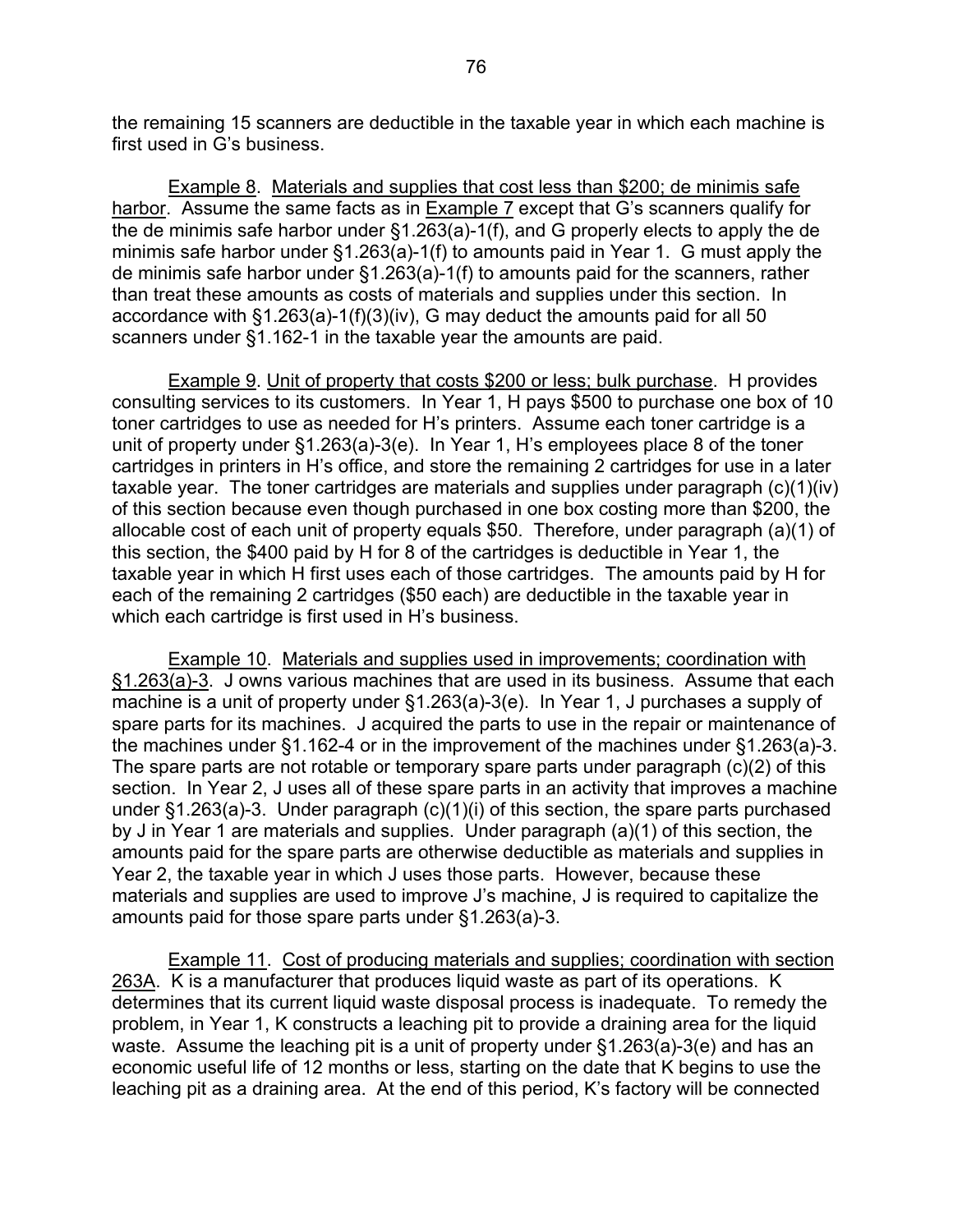to the local sewer system. In Year 2, K starts using the leaching pit in its operations. The amounts paid to construct the leaching pit (including the direct and allocable indirect costs of property produced under section 263A) are amounts paid for a material or supply under paragraph (c)(1)(iii) of this section. However, the amounts paid to construct the leaching pit may be subject to capitalization under section 263A if these amounts comprise the direct or allocable indirect costs of property produced by K.

 Example 12. Costs of acquiring materials and supplies for production of property; coordination with section 263A. In Year 1, L purchases jigs, dies, molds, and patterns for use in the manufacture of L's products. Assume each jig, die, mold, and pattern is a unit of property under §1.263(a)-3(e). The economic useful life of each jig, die, mold, and pattern is 12 months or less, beginning when each item is used in the manufacturing process. The jigs, dies, molds, and patterns are not components acquired to maintain, repair, or improve any of L's equipment under paragraph (c)(1)(i) of this section. L begins using the jigs, dies, molds and patterns in Year 2 to manufacture its products. These items are materials and supplies under paragraph  $(c)(1)(iii)$  of this section. Under paragraph  $(a)(1)$  of this section, the amounts paid for the items are otherwise deductible in Year 2, the taxable year in which L first uses those items. However, the amounts paid for these materials and supplies may be subject to capitalization under section 263A if these amounts comprise the direct or allocable indirect costs of property produced by L.

Example 13. Election to capitalize and depreciate. M is in the mining business. M acquires certain temporary spare parts, which it keeps on hand to avoid operational time loss in the event it must make temporary repairs to a unit of property that is subject to depreciation. These parts are not used to improve property under §1.263(a)-3(d). These temporary spare parts are used until a new or repaired part can be installed and then are removed and stored for later temporary installation. M does not use the optional method of accounting for rotable and temporary spare parts in paragraph (e) of this section for any of its rotable or temporary spare parts. The temporary spare parts are materials and supplies under paragraph (c)(1)(i) of this section. Under paragraphs (a)(1) and (a)(3) of this section, the amounts paid for the temporary spare parts are deductible in the taxable year in which they are disposed of by M. However, because it is unlikely that the temporary spare parts will be disposed of in the near future, M would prefer to treat the amounts paid for the spare parts as capital expenditures subject to depreciation. M may elect under paragraph (d) of this section to treat the cost of each temporary spare part as a capital expenditure and as an asset subject to an allowance for depreciation. M makes this election by capitalizing the amounts paid for each spare part in the taxable year that M acquires the spare parts and by beginning to recover the costs of each part on its timely filed Federal tax return for the taxable year in which the part is placed in service for purposes of determining depreciation under the applicable provisions of the Internal Revenue Code and the Treasury Regulations. See §1.263(a)- 2(g) for the treatment of capital expenditures.

Example 14. Election to apply de minimis safe harbor. (i) N provides consulting services to its customers. In Year 1, N pays amounts to purchase 50 laptop computers.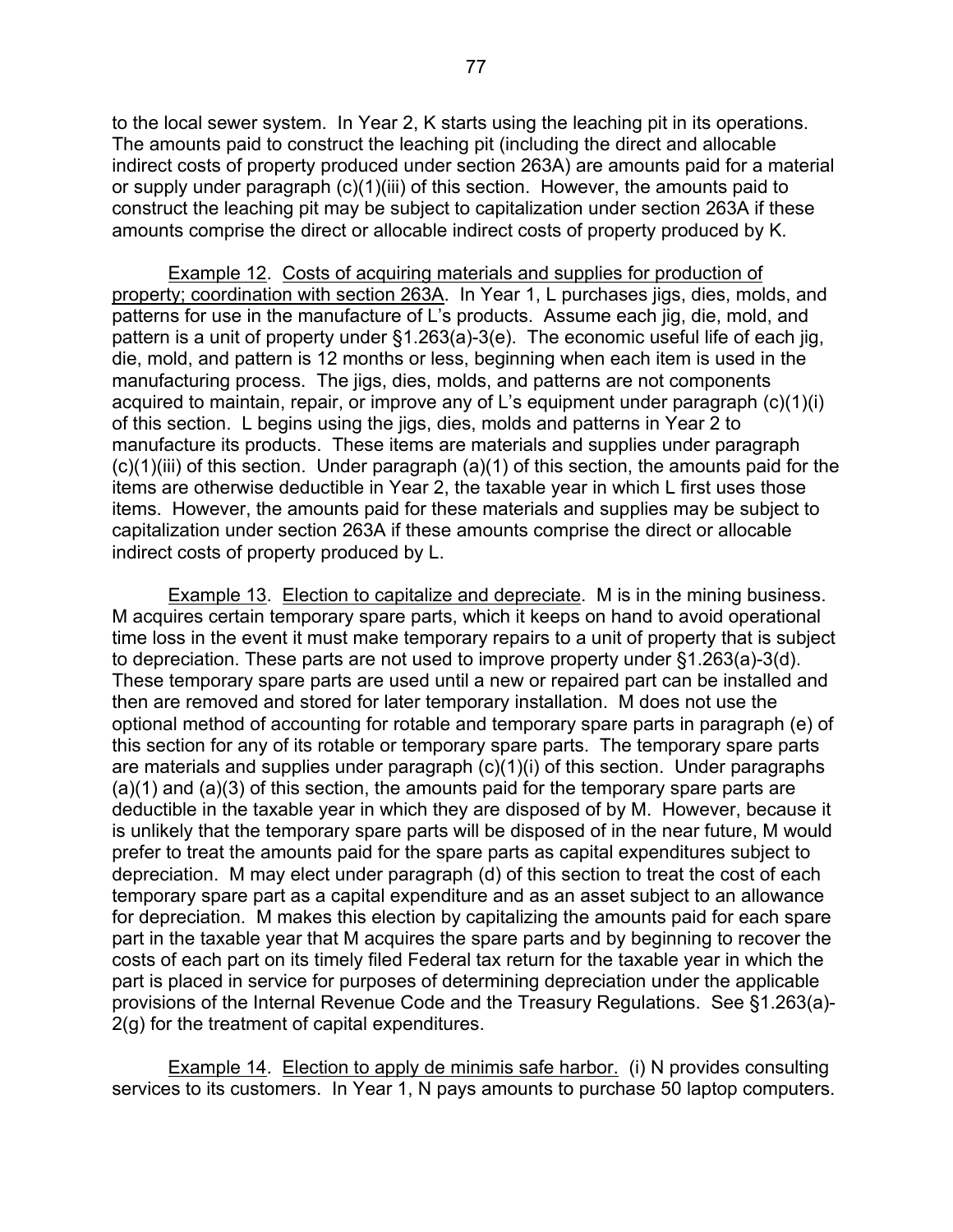Each laptop computer is a unit of property under §1.263(a)-3(e), costs \$400, and has an economic useful life of more than 12 months. Also in Year 1, N purchases 50 office chairs to be used by its employees. Each office chair is a unit of property that costs \$100. N has an applicable financial statement (as defined in §1.263(a)-1(f)(4)) and N has a written accounting policy at the beginning Year 1 to expense amounts paid for units of property costing \$500 or less. N treats amounts paid for property costing \$500 or less as an expense on its applicable financial statement in Year 1.

(ii) The laptop computers are not materials or supplies under paragraph (c) of this section. Therefore, the amounts N pays for the computers must generally be capitalized under §1.263(a)-2(d) as amounts paid for the acquisition of tangible property. The office chairs are materials and supplies under paragraph (c)(1)(iv) of this section. Thus, under paragraph (a)(1) of this section, the amounts paid for the office chairs are deductible in the taxable year in which they are first used in N's business. However, under paragraph (f) of this section, if N properly elects to apply the de minimis safe harbor under §1.263(a)-1(f) to amounts paid in Year 1, then N must apply the de minimis safe harbor under §1.263(a)-1(f) to amounts paid for the computers and the office chairs, rather than treat the office chairs as the costs of materials and supplies under §1.162-3. Under the de minimis safe harbor, N may not capitalize the amounts paid for the computers under §1.263(a)-2 nor treat the office chairs as materials and supplies under §1.162-3. Instead, in accordance with §1.263(a)-1(f)(3)(iv), under §1.162-1, N may deduct the amounts paid for the computers and the office chairs in the taxable year paid.

(i) Accounting method changes. Except as otherwise provided in this section, a

change to comply with this section is a change in method of accounting to which the

provisions of sections 446 and 481 and the accompanying regulations apply. A

taxpayer seeking to change to a method of accounting permitted in this section must

secure the consent of the Commissioner in accordance with §1.446-1(e) and follow the

administrative procedures issued under §1.446-1(e)(3)(ii) for obtaining the

Commissioner's consent to change its accounting method.

(i) Effective/applicability date--(1) In general. This section generally applies to

amounts paid or incurred in taxable years beginning on or after January 1, 2014.

However, a taxpayer may apply paragraph (e) of this section (the optional method of accounting for rotable and temporary spare parts) to taxable years beginning on or after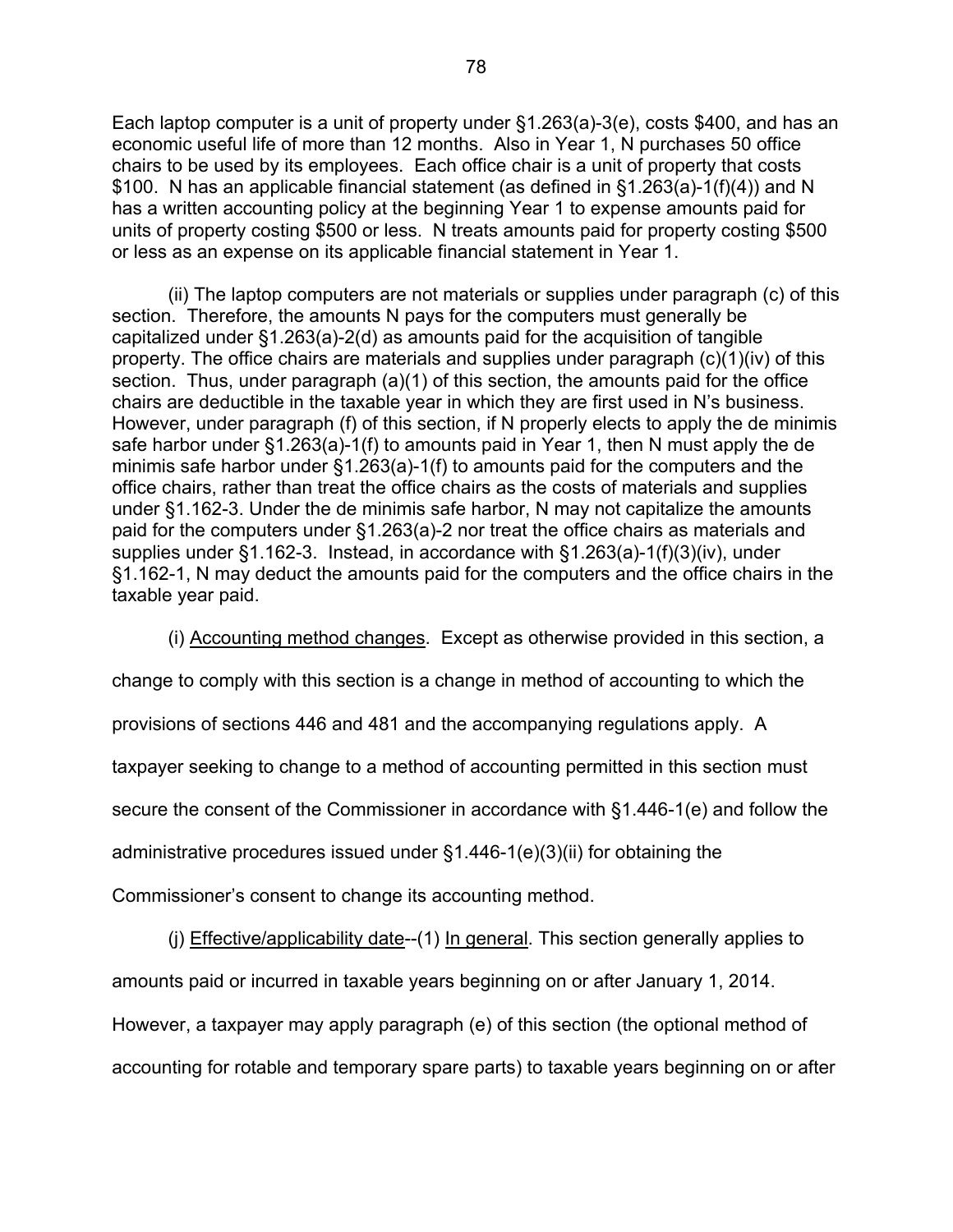January 1, 2014. Except as provided in paragraphs  $(i)(2)$  and  $(i)(3)$  of this section, §1.162-3 as contained in 26 CFR part 1 edition revised as of April 1, 2011, applies to taxable years beginning before January 1, 2014.

(2) Early application of this section--(i) In general. Except for paragraph (e) of this section, a taxpayer may choose to apply this section to amounts paid or incurred in taxable years beginning on or after January 1, 2012. A taxpayer may choose to apply paragraph (e) of this section (the optional method of accounting for rotable and temporary spare parts) to taxable years beginning on or after January 1, 2012.

(ii) Transition rule for election to capitalize materials and supplies on 2012 and 2013 returns. If under paragraph  $(i)(2)(i)$  of this section, a taxpayer chooses to make the election to capitalize and depreciate certain materials and supplies under paragraph (d) of this section for its taxable year beginning on or after January 1, 2012, and ending on or before **[INSERT DATE OF PUBLICATION OF THIS DOCUMENT IN THE FEDERAL REGISTER]** (applicable taxable year)**,** and the taxpayer did not make the election specified in paragraph (d)(3) of this section on its timely filed original Federal tax return for the applicable taxable year, the taxpayer must make the election specified in paragraph (d)(3) of this section for the applicable taxable year by filing an amended Federal tax return for the applicable taxable year on or before 180 days from the due date including extensions of the taxpayer's Federal tax return for the applicable taxable year, notwithstanding that the taxpayer may not have extended the due date.

(3) Optional application of TD 9564. Except for section 1.162-3T(e), a taxpayer may choose to apply §1.162-3T as contained in TD 9564 (76 FR 81060) December 27, 2011, to amounts paid or incurred (to acquire or produce property) in taxable years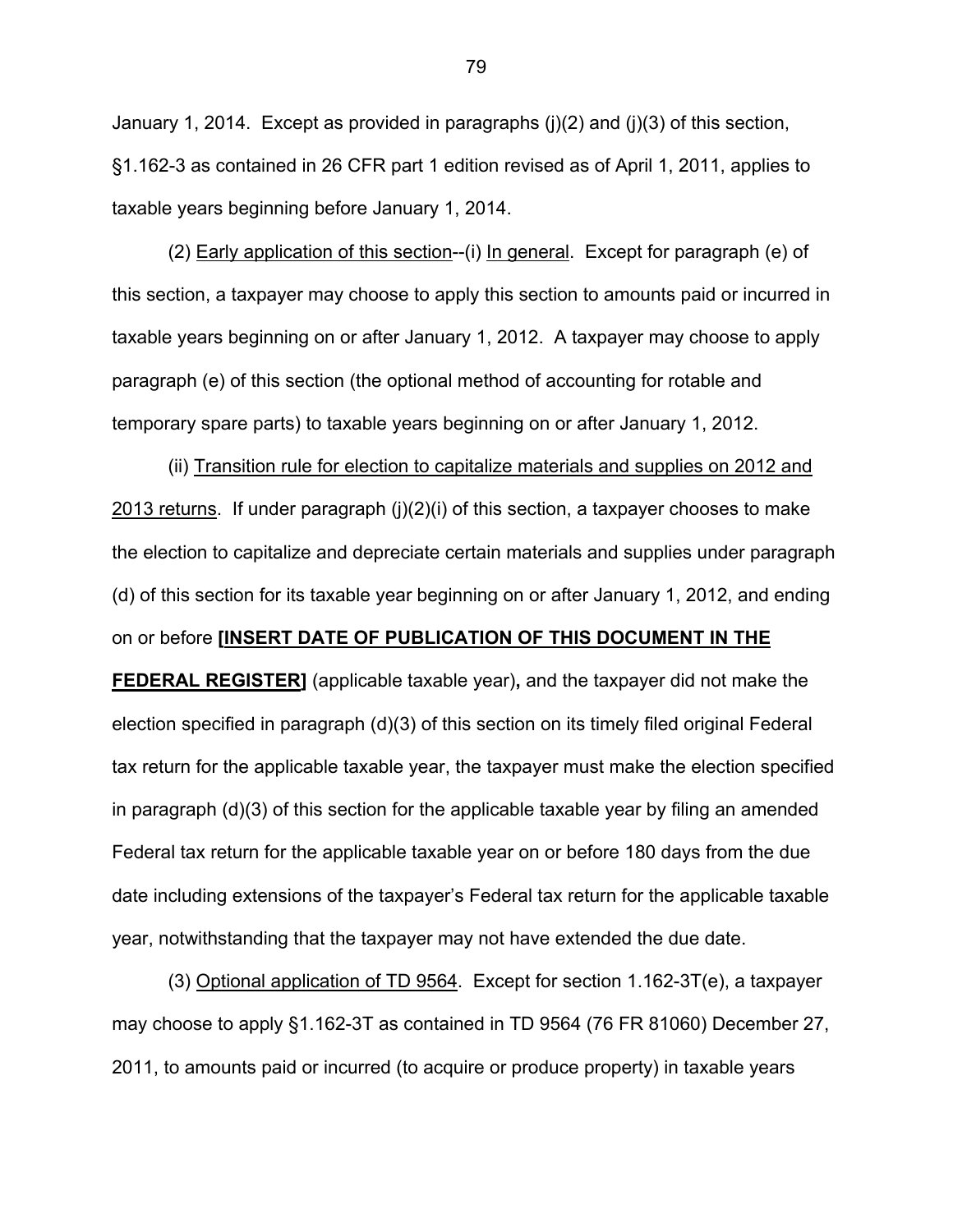beginning on or after January 1, 2012, and before January 1, 2014. A taxpayer may choose to apply section 1.162-3T(e) (the optional method of accounting for rotable and temporary spare parts) as contained in TD 9564 (76 FR 81060) December 27, 2011, to taxable years beginning on or after January 1, 2012, and before January 1, 2014.

#### **§1.162-3T [Removed]**

Par. 3. Section 1.162-3T is removed.

Par. 4. Section 1.162-4 is revised to read as follows:

# §1.162-4 Repairs.

 (a) In general. A taxpayer may deduct amounts paid for repairs and maintenance to tangible property if the amounts paid are not otherwise required to be capitalized. For the election to capitalize amounts paid for repair and maintenance consistent with the taxpayer's books and records, see §1.263(a)-3(n).

 (b) Accounting method changes. A change to comply with this section is a change in method of accounting to which the provisions of sections 446 and 481 and the accompanying regulations apply. A taxpayer seeking to change to a method of accounting permitted in this section must secure the consent of the Commissioner in accordance with §1.446-1(e) and follow the administrative procedures issued under §1.446-1(e)(3)(ii) for obtaining the Commissioner's consent to change its accounting method.

(c) Effective/applicability date--(1) In general. This section applies to taxable years beginning on or after January 1, 2014. Except as provided in paragraphs (c)(2) and (c)(3) of this section, §1.162-4 as contained in 26 CFR part 1 edition revised as of April 1, 2011, applies to taxable years beginning before January 1, 2014.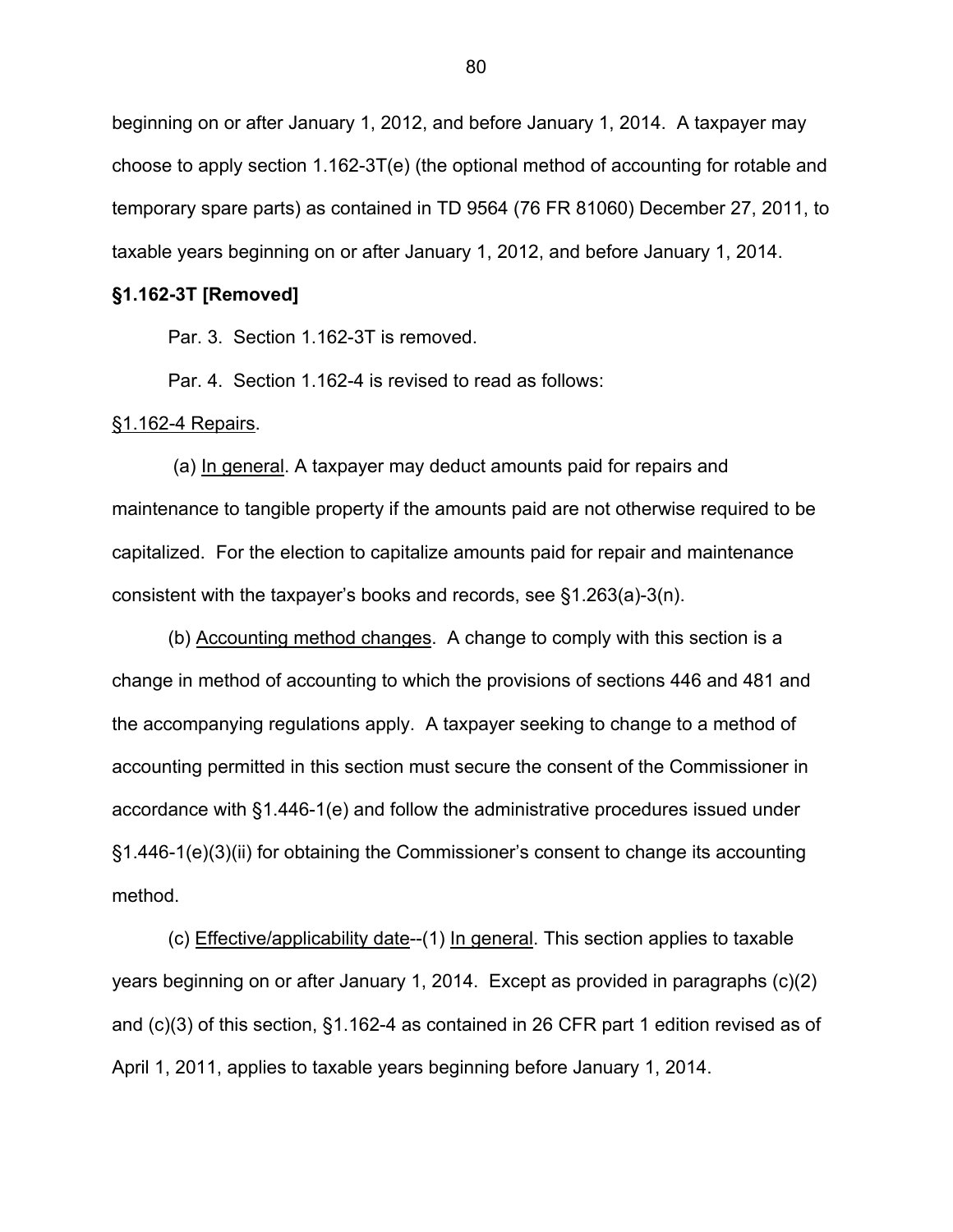(2) Early application of this section. A taxpayer may choose to apply this section to taxable years beginning on or after January 1, 2012.

(3) Optional application of TD 9564. A taxpayer may choose to apply §1.162-4T as contained in TD 9564 (76 FR 81060), December 27, 2011, to taxable years beginning on or after January 1, 2012, and before January 1, 2014.

### **§1.162-4T [Removed]**

Par. 5. Section 1.162-4T is removed.

Par. 6. Section 1.162-11 is amended by:

- 1. Revising paragraph (b).
- 2. Removing paragraphs (c) and (d).

The revision reads as follows:

#### §1.162-11 Rentals.

\* \* \* \* \*

 (b) Improvements by lessee on lessor's property--(1) In general. The cost to a taxpayer of erecting buildings or making permanent improvements on property of which the taxpayer is a lessee is a capital expenditure. For the rules regarding improvements to leased property when the improvements are tangible property, see §1.263(a)-3(f). For the rules regarding depreciation or amortization deductions for leasehold improvements, see §1.167(a)-4.

(2) Effective/applicability date--(i) In general. This paragraph (b) applies to taxable years beginning on or after January 1, 2014. Except as provided in paragraphs  $(b)(2)(ii)$  and  $(b)(2)(iii)$  of this section,  $§1.162-11(b)$  as contained in 26 CFR part 1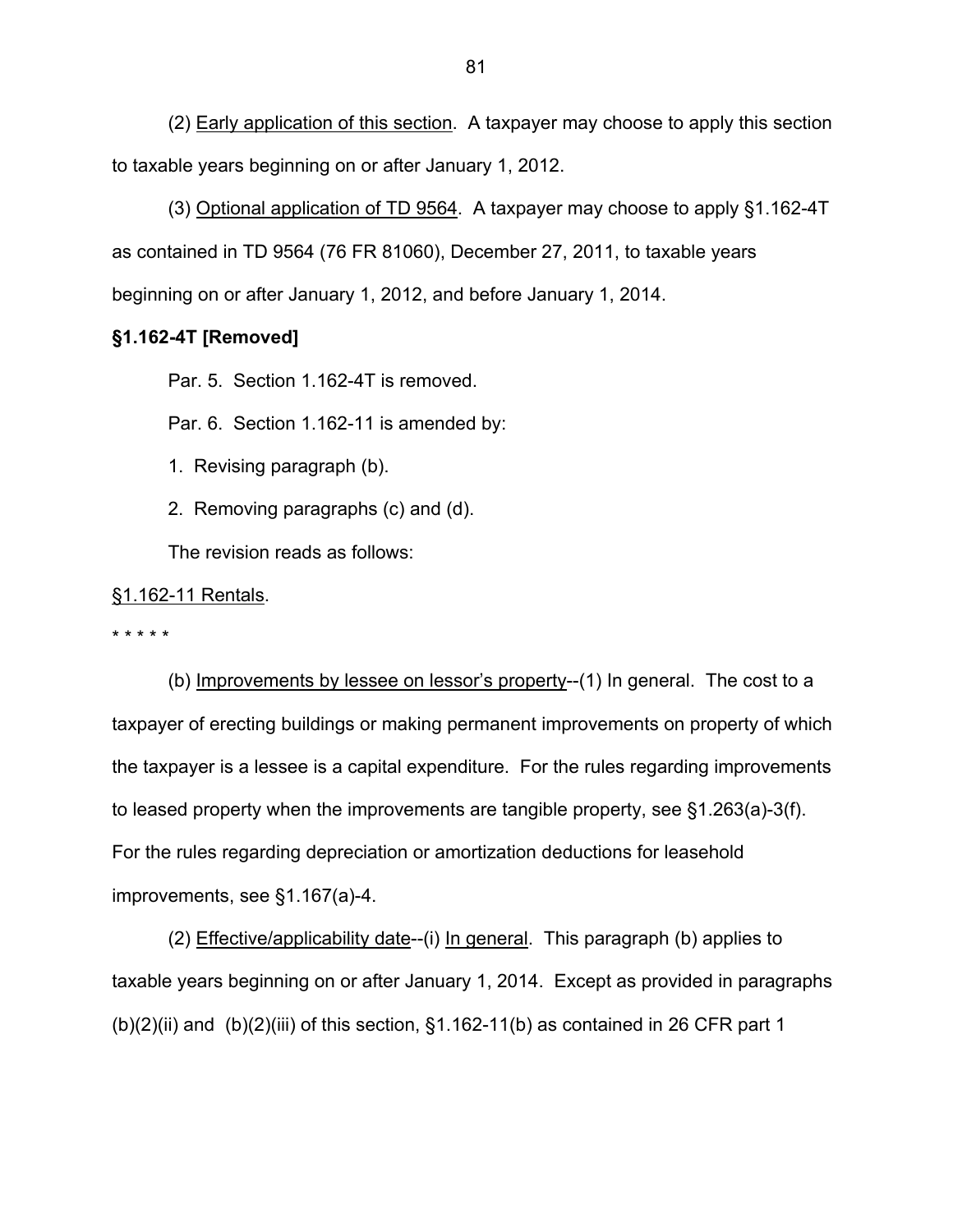edition revised as of April 1, 2011, applies to taxable years beginning before January 1, 2014.

(ii) Early application of this paragraph. A taxpayer may choose to apply this paragraph (b) to taxable years beginning on or after January 1, 2012.

(iii) Optional application of TD 9564. A taxpayer may choose to apply §1.162- 11T(b) as contained in TD 9564 (76 FR 81060) December 27, 2011, to taxable years beginning on or after January 1, 2012, and before January 1, 2014.

# **§1.162-11T [Removed]**

Par. 7. Section 1.162-11T is removed.

Par. 8. Section 1.165-2 is amended by:

- 1. Revising paragraphs (c) and (d).
- 2. Removing paragraph (e).

The revisions read as follows:

# §1.165-2 Obsolescence of nondepreciable property.

\* \* \* \* \*

(c) Cross references. For the allowance under section 165(a) of losses arising from the permanent withdrawal of depreciable property from use in the trade or business or in the production of income, see §1.167(a)-8, §1.168(i)-1, §1.168(i)-1T, §1.168(i)-8T, Prop. Reg. §1.168(i)-1 (**[INSERT DATE OF PUBLICATION OF THIS DOCUMENT IN THE FEDERAL REGISTER]**), or Prop. Reg. §1.168(i)-8 (**[INSERT DATE OF PUBLICATION OF THIS DOCUMENT IN THE FEDERAL REGISTER]**), as applicable. For provisions respecting the obsolescence of depreciable property for which depreciation is determined under section 167 (but not under section 168, section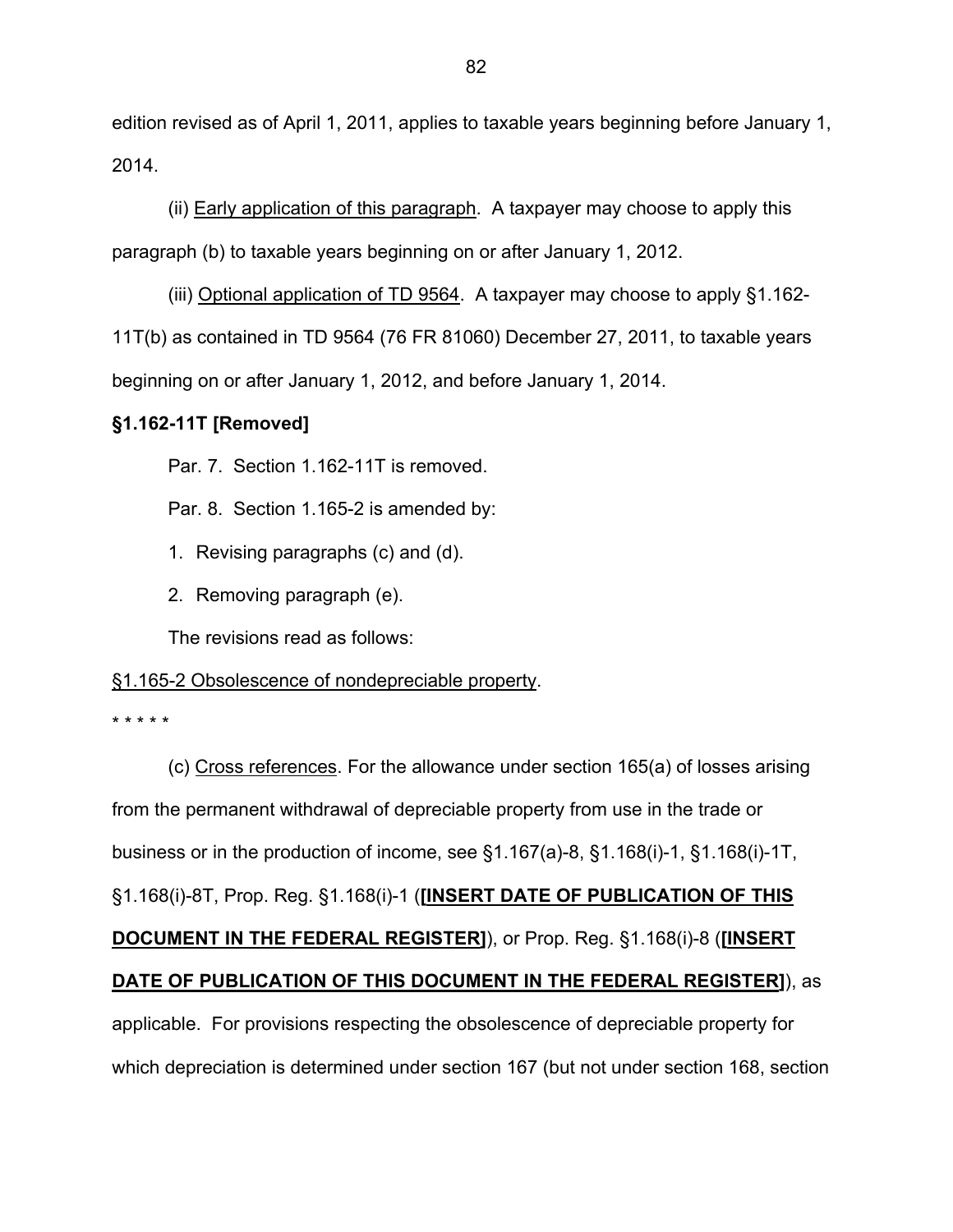1400I, section 1400L(c), section 168 prior to its amendment by the Tax Reform Act of 1986, Public Law 99-514 (100 Stat. 2121 (1986)), or under an additional first year depreciation deduction provision of the Internal Revenue Code (for example, section 168(k) through (n), 1400L(b), or 1400N(d))), see §1.167(a)-9. For the allowance of casualty losses, see §1.165-7.

(d) Effective/applicability date--(1) In general. This section applies to taxable years beginning on or after January 1, 2014. Except as provided in paragraphs (d)(2) and (d)(3) of this section, §1.165-2 as contained in 26 CFR part 1 edition revised as of April 1, 2011, applies to taxable years beginning before January 1, 2014.

(2) Early application of §1.165-2(c). A taxpayer may choose to apply paragraph (c) of this section to taxable years beginning on or after January 1, 2012.

(3) Optional application of TD 9564. A taxpayer may choose to apply §1.165-2T as contained in TD 9564 (76 FR 81060) December 27, 2011, to taxable years beginning on or after January 1, 2012, and before January 1, 2014.

#### **§1.165-2T [Removed]**

Par. 9. Section 1.165-2T is removed.

Par. 10. Section 1.167(a)-4 is revised to read as follows:

#### §1.167(a)-4 Leased property.

 (a) In general. Capital expenditures made by either a lessee or lessor for the erection of a building or for other permanent improvements on leased property are recovered by the lessee or lessor under the provisions of the Internal Revenue Code (Code) applicable to the cost recovery of the building or improvements, if subject to depreciation or amortization, without regard to the period of the lease. For example, if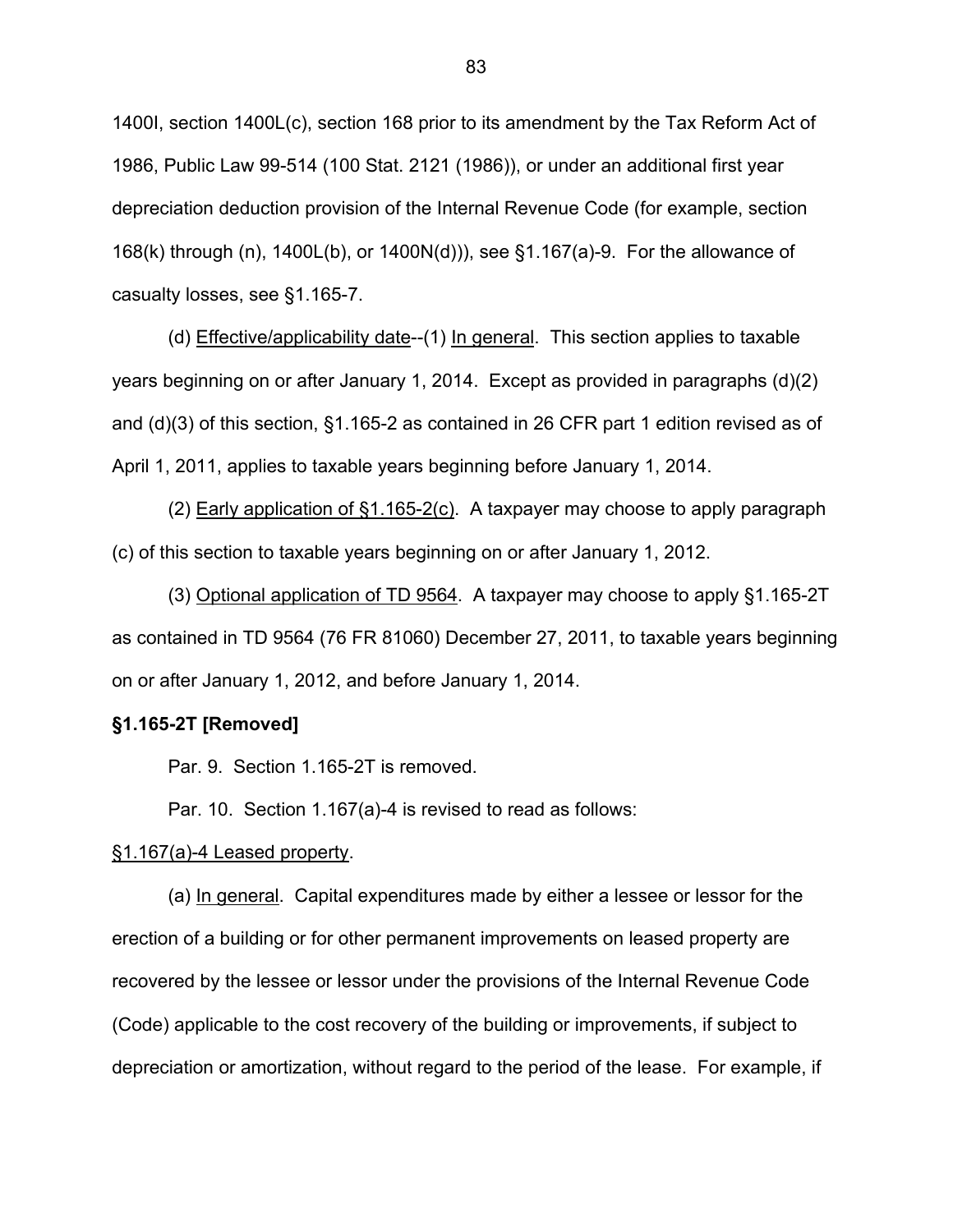the building or improvement is property to which section 168 applies, the lessee or lessor determines the depreciation deduction for the building or improvement under section 168. See section 168(i)(8)(A). If the improvement is property to which section 167 or section 197 applies, the lessee or lessor determines the depreciation or amortization deduction for the improvement under section 167 or section 197, as applicable.

(b) Effective/applicability date--(1) In general. Except as provided in paragraph (b)(2) or (b)(3) of this section, this section applies to taxable years beginning on or after January 1, 2014.

 (2) Application of this section to leasehold improvements placed in service after December 31, 1986, in taxable years beginning before January 1, 2014. For leasehold improvements placed in service after December 31, 1986, in taxable years beginning before January 1, 2014, a taxpayer may--

(i) Apply the provisions of this section; or

 (ii) Depreciate any leasehold improvement to which section 168 applies under the provisions of section 168 and depreciate or amortize any leasehold improvement to which section 168 does not apply under the provisions of the Code that are applicable to the cost recovery of that leasehold improvement, without regard to the period of the lease.

 (3) Application of this section to leasehold improvements placed in service before January 1, 1987. Section 1.167(a)-4 as contained in 26 CFR part 1 edition revised as of April 1, 2011, applies to leasehold improvements placed in service before January 1, 1987.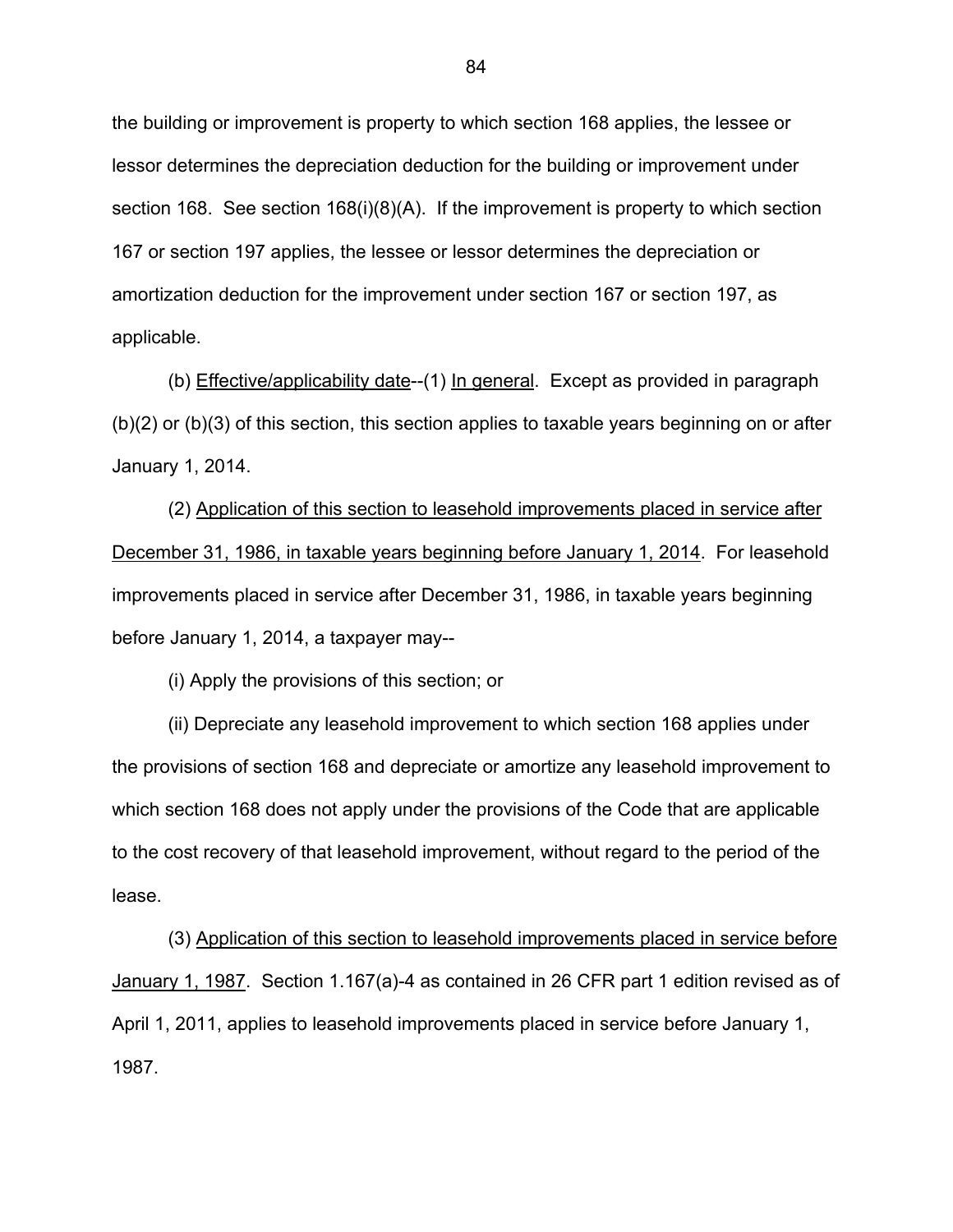(4) Change in method of accounting. Except as provided in §1.446-  $1(e)(2)(ii)(d)(3)(i)$ , a change to comply with this section for depreciable assets placed in service in a taxable year ending on or after December 30, 2003, is a change in method of accounting to which the provisions of section 446(e) and the regulations under section 446(e) apply. Except as provided in  $\S1.446-1(e)(2)(ii)(d)(3)(i)$ , a taxpayer also may treat a change to comply with this section for depreciable assets placed in service in a taxable year ending before December 30, 2003, as a change in method of accounting to which the provisions of section 446(e) and the regulations under section 446(e) apply.

# **§1.167(a)-4T [Removed]**

Par. 11. Section 1.167(a)-4T is removed.

Par. 12. Section 1.167(a)-7 is amended by:

1. Revising paragraphs (e) and (f).

2. Removing paragraph (g).

The revisions read as follows:

#### §1.167(a)-7 Accounting for depreciable property.

\* \* \* \* \*

 (e) Applicability. Paragraphs (a), (b), and (d) of this section apply to property for which depreciation is determined under section 167 (but not under section 168, section 1400I, section 1400L(c), section 168 prior to its amendment by the Tax Reform Act of 1986, Public Law 99-514 (100 Stat. 2121 (1986)), or under an additional first year depreciation deduction provision of the Internal Revenue Code (for example, section 168(k) through (n), 1400L(b), or 1400N(d))). Paragraph (c) of this section does not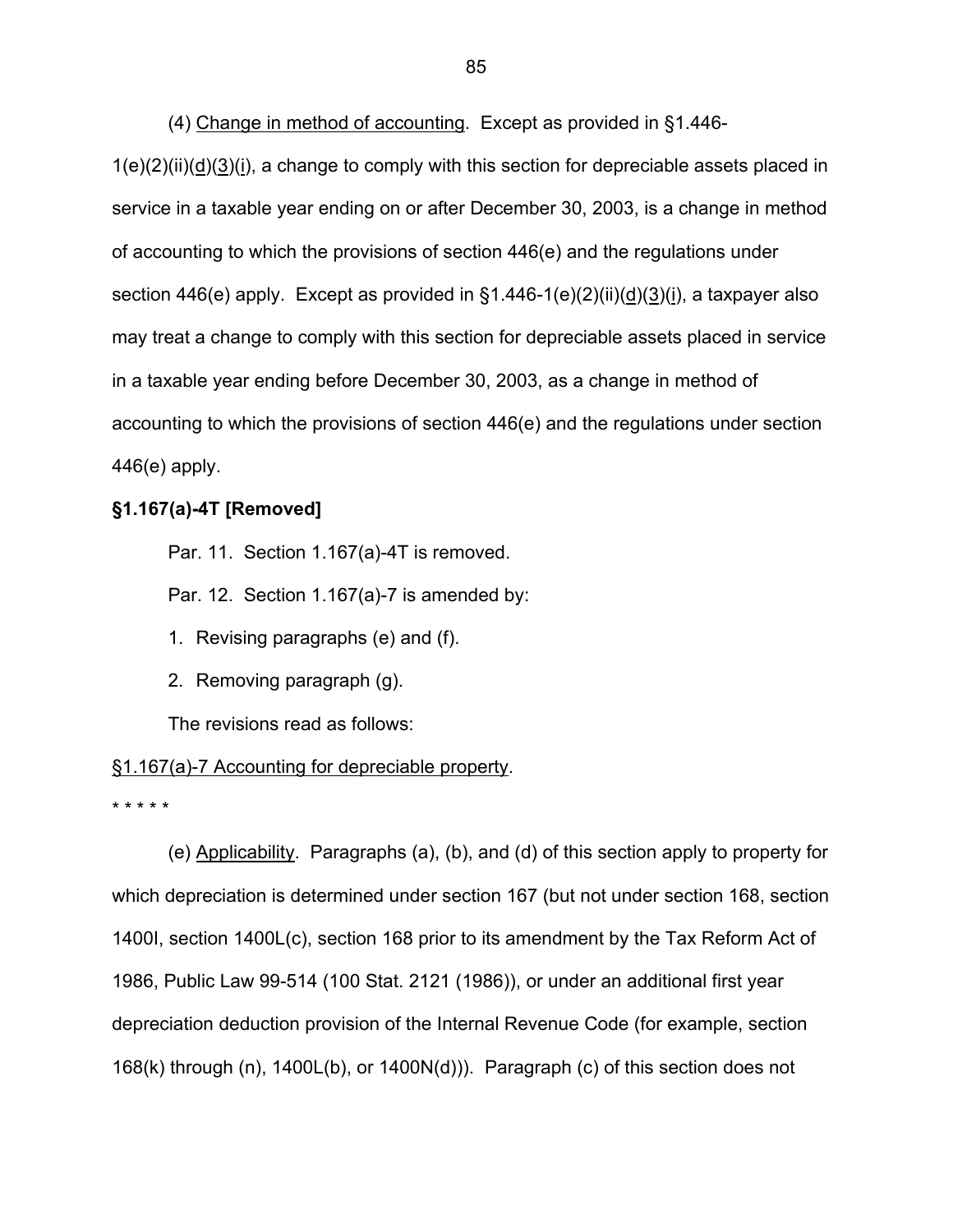apply to general asset accounts as provided by section  $168(i)(4)$ , §1.168 $(i)$ -1, §1.168 $(i)$ -1T and Prop. Reg. §1.168(i)-1 (**[INSERT DATE OF PUBLICATION OF THIS DOCUMENT IN THE FEDERAL REGISTER]**).

(f) Effective/applicability date--(1) In general. This section applies to taxable years beginning on or after January 1, 2014. Except as provided in paragraphs (f)(2) and (f)(3) of this section, §1.167(a)-7 as contained in 26 CFR part 1 edition revised as of April 1, 2011, applies to taxable years beginning before January 1, 2014.

(2) Early application of §1.167(a)-7(e). A taxpayer may choose to apply paragraph (e) of this section to taxable years beginning on or after January 1, 2012.

(3) Optional application of TD 9564. A taxpayer may choose to apply §1.167(a)- 7T as contained in TD 9564 (76 FR 81060) December 27, 2011, to taxable years beginning on or after January 1, 2012, and before January 1, 2014.

# **§1.167(a)-7T [Removed]**

Par. 13. Section 1.167(a)-7T is removed.

Par. 14. Section 1.167(a)-8 is amended by:

1. Revising paragraphs (g) and (h).

2. Removing paragraph (i).

The revisions read as follows:

# §1.167(a)-8 Retirements.

\* \* \* \* \*

(g) Applicability. This section applies to property for which depreciation is determined under section 167 (but not under section 168, section 1400I, section 1400L(c), section 168 prior to its amendment by the Tax Reform Act of 1986, Public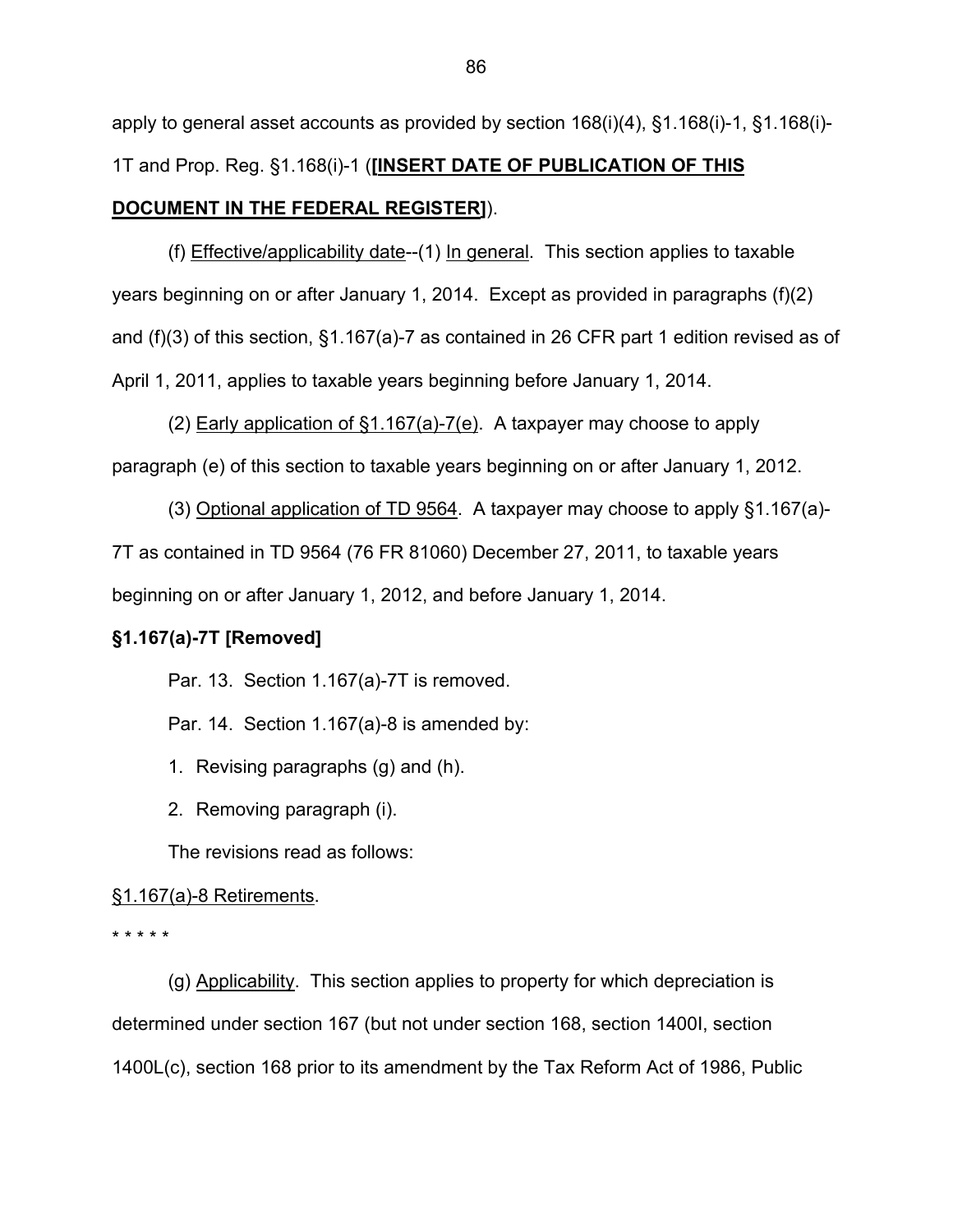Law 99-514 (100 Stat. 2121(1986)), or under an additional first year depreciation deduction provision of the Internal Revenue Code (for example, section 168(k) through (n), 1400L(b), or 1400N(d))).

(h) Effective/applicability date--(1) In general. This section applies to taxable years beginning on or after January 1, 2014. Except as provided in paragraphs (h)(2) and (h)(3) of this section, §1.167(a)-8 as contained in 26 CFR part 1 edition revised as of April 1, 2011, applies to taxable years beginning before January 1, 2014.

(2) Early application of §1.167(a)-8(g). A taxpayer may choose to apply paragraph (g) of this section to taxable years beginning on or after January 1, 2012.

(3) Optional application of TD 9564. A taxpayer may choose to apply §1.167(a)- 8T as contained in TD 9564 (76 FR 81060) December 27, 2011, to taxable years beginning on or after January 1, 2012, and before January 1, 2014.

#### **§1.167(a)-8T [Removed]**

Par. 15. Section 1.167(a)-8T is removed.

Par. 16. Section 1.168(i)-7 is added to read as follows:

#### §1.168(i)-7 Accounting for MACRS property.

(a) In general. A taxpayer may account for MACRS property (as defined in §1.168(b)-1(a)(2)) by treating each individual asset as an account (a "single asset account" or an "item account") or by combining two or more assets in a single account (a "multiple asset account" or a "pool"). A taxpayer may establish as many accounts for MACRS property as the taxpayer wants. This section does not apply to assets included in general asset accounts. For rules applicable to general asset accounts, see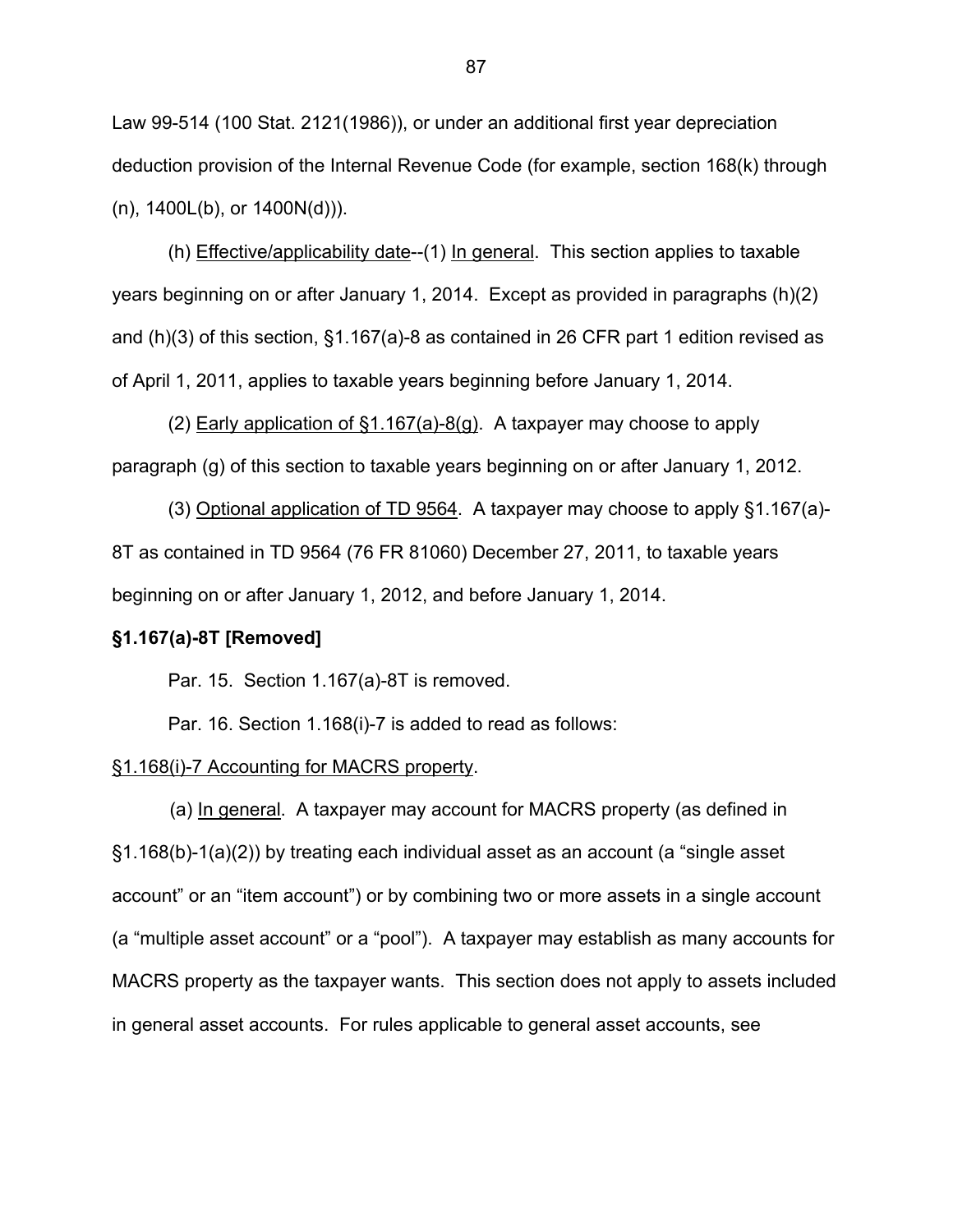§1.168(i)-1, §1.168(i)-1T, or Prop. Reg. §1.168(i)-1 (**[INSERT DATE OF PUBLICATION OF THIS DOCUMENT IN THE FEDERAL REGISTER]**), as applicable.

(b) Required use of single asset accounts. A taxpayer must account for an asset in a single asset account if the taxpayer uses the asset both in a trade or business (or for the production of income) and in a personal activity, or if the taxpayer places in service and disposes of the asset during the same taxable year. Also, if general asset account treatment for an asset terminates under  $\S1.168(i)$ -1T(c)(1)(ii)(A), (e)(3)(iii), (e)(3)(vii), (g), or (h)(2) or Prop. Reg. §1.168(i)-1(c)(1)(ii)(A), (e)(3)(iii), (e)(3)(vii), (g), or (h)(2) (**[INSERT DATE OF PUBLICATION OF THIS DOCUMENT IN THE FEDERAL REGISTER]**), as applicable, the taxpayer must account for the asset in a single asset account beginning in the taxable year in which the general asset account treatment for the asset terminates. If a taxpayer accounts for an asset in a multiple asset account or a pool and the taxpayer disposes of the asset, the taxpayer must account for the asset in a single asset account beginning in the taxable year in which the disposition occurs. See §1.168(i)-8T(g)(2)(i) or Prop. Reg. §1.168(i)-8(h)(2)(i) (**[INSERT DATE OF PUBLICATION OF THIS DOCUMENT IN THE FEDERAL REGISTER]**), as applicable.

If a taxpayer disposes of a component of a larger asset and the unadjusted depreciable basis of the disposed of component is included in the unadjusted depreciable basis of the larger asset, the taxpayer must account for the component in a single asset account beginning in the taxable year in which the disposition occurs. See Prop. Reg. §1.168(i)-

# 8(g)(3)(i) (**[INSERT DATE OF PUBLICATION OF THIS DOCUMENT IN THE FEDERAL REGISTER]**).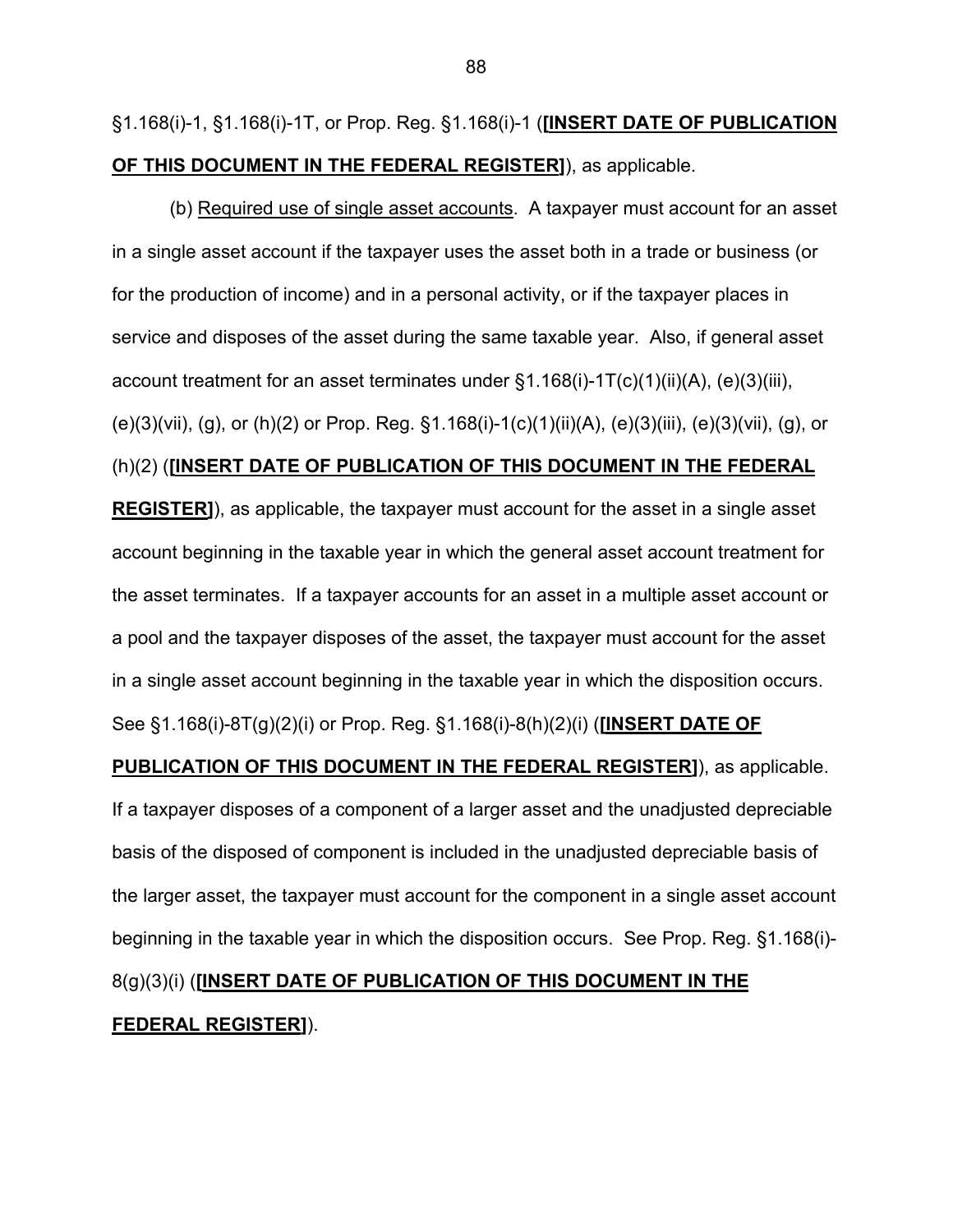(c) Establishment of multiple asset accounts or pools--(1) Assets eligible for multiple asset accounts or pools. Except as provided in paragraph (b) of this section, assets that are subject to either the general depreciation system of section 168(a) or the alternative depreciation system of section 168(g) may be accounted for in one or more multiple asset accounts or pools.

(2) Grouping assets in multiple asset accounts or pools--(i) General rules. Assets that are eligible to be grouped into a single multiple asset account or pool may be divided into more than one multiple asset account or pool. Each multiple asset account or pool must include only assets that--

(A) Have the same applicable depreciation method;

(B) Have the same applicable recovery period;

(C) Have the same applicable convention; and

(D) Are placed in service by the taxpayer in the same taxable year.

(ii) Special rules. In addition to the general rules in paragraph  $(c)(2)(i)$  of this section, the following rules apply when establishing multiple asset accounts or pools--

(A) Assets subject to the mid-quarter convention may only be grouped into a multiple asset account or pool with assets that are placed in service in the same quarter of the taxable year;

(B) Assets subject to the mid-month convention may only be grouped into a multiple asset account or pool with assets that are placed in service in the same month of the taxable year;

(C) Passenger automobiles for which the depreciation allowance is limited under section 280F(a) must be grouped into a separate multiple asset account or pool;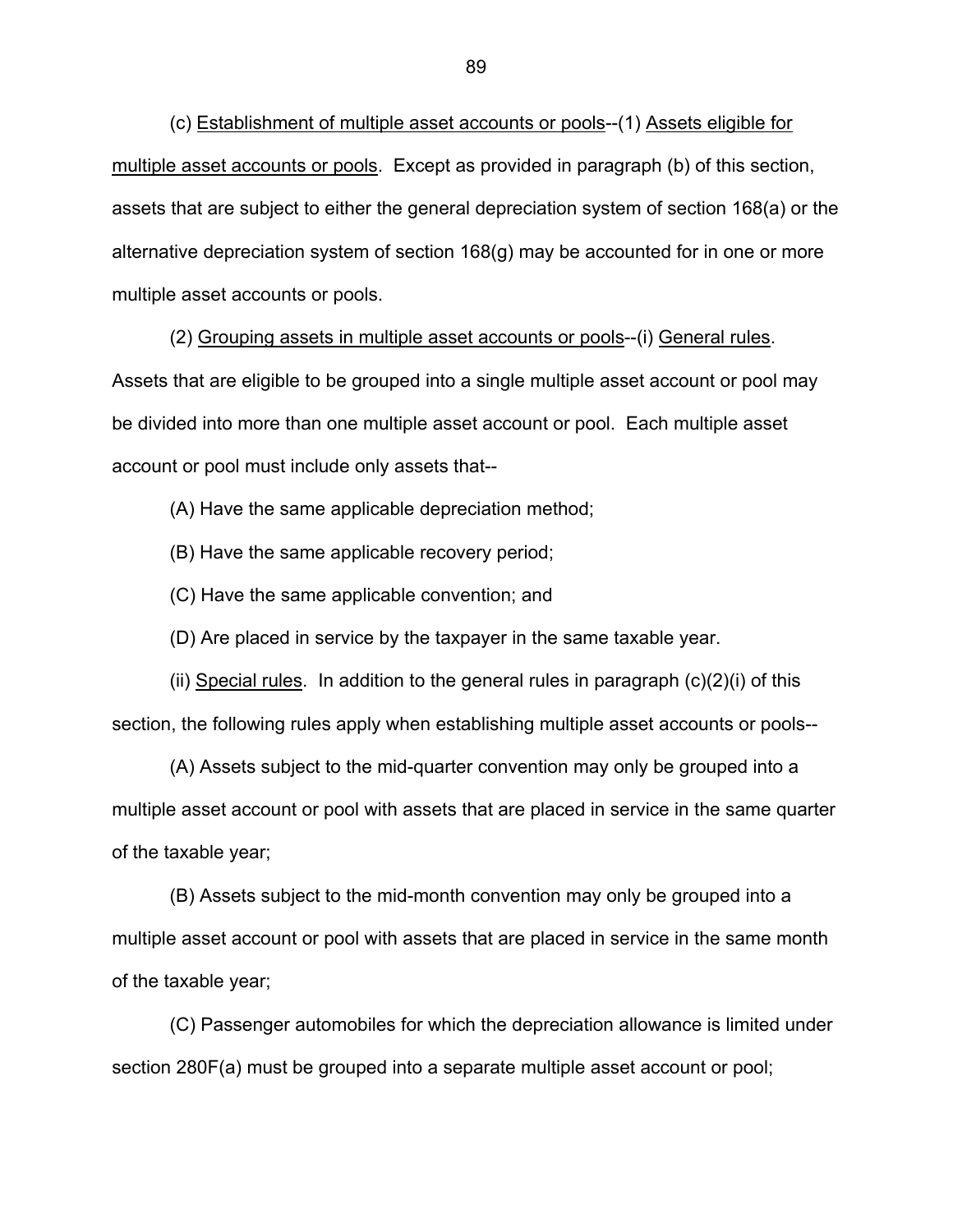(D) Assets not eligible for any additional first year depreciation deduction (including assets for which the taxpayer elected not to deduct the additional first year depreciation) provided by, for example, section 168(k) through (n), 1400L(b), or 1400N(d), must be grouped into a separate multiple asset account or pool;

(E) Assets eligible for the additional first year depreciation deduction may only be grouped into a multiple asset account or pool with assets for which the taxpayer claimed the same percentage of the additional first year depreciation (for example, 30 percent, 50 percent, or 100 percent);

 $(F)$  Except for passenger automobiles described in paragraph  $(c)(2)(ii)(C)$  of this section, listed property (as defined in section  $280F(d)(4)$ ) must be grouped into a separate multiple asset account or pool;

(G) Assets for which the depreciation allowance for the placed-in-service year is not determined by using an optional depreciation table (for further guidance, see section 8 of Rev. Proc. 87-57, 1987-2 CB 687, 693 (see §601.601(d)(2) of this chapter)) must be grouped into a separate multiple asset account or pool; and

(H) Mass assets (as defined in §1.168(i)-8T(b)(2) or Prop. Reg. §1.168(i)-8(b)(3) (**[INSERT DATE OF PUBLICATION OF THIS DOCUMENT IN THE FEDERAL REGISTER]**), as applicable) that are or will be subject to §1.168(i)-8T(f)(2)(iii) or Prop. Reg. §1.168(i)-8(g)(2)(iii) (**[INSERT DATE OF PUBLICATION OF THIS DOCUMENT IN THE FEDERAL REGISTER]**), as applicable,(disposed of or converted mass asset is identified by a mortality dispersion table) must be grouped into a separate multiple asset account or pool.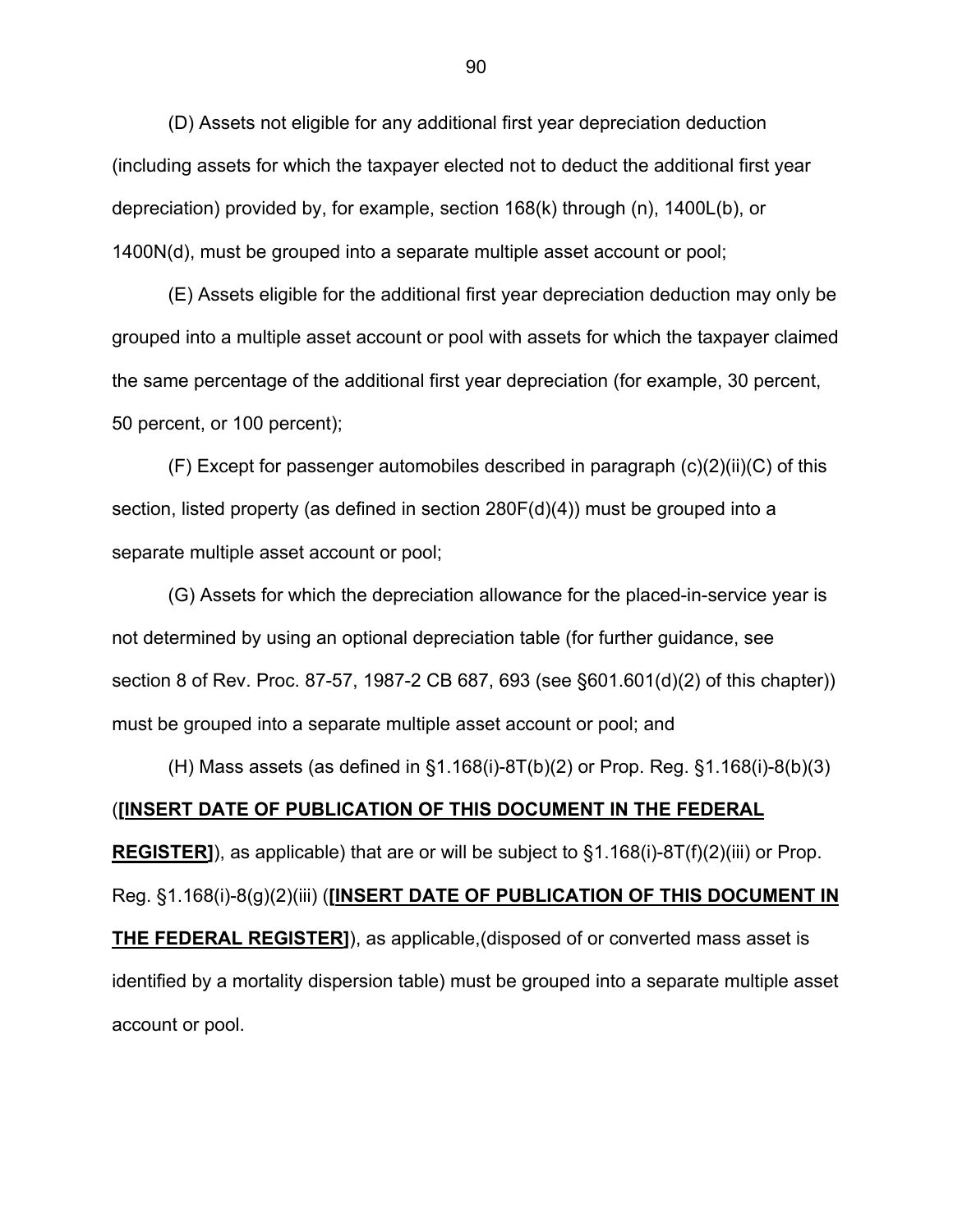(d) Cross references. See §1.167(a)-7(c) for the records to be maintained by a taxpayer for each account. In addition, see §1.168(i)-1(l)(3) for the records to be maintained by a taxpayer for each general asset account.

(e) Effective/applicability date--(1) In general. This section applies to taxable years beginning on or after January 1, 2014.

(2) Early application of this section. A taxpayer may choose to apply the provisions of this section to taxable years beginning on or after January 1, 2012.

(3) Optional application of TD 9564. A taxpayer may choose to apply §1.168(i)- 7T as contained in TD 9564 (76 FR 81060) December 27, 2011, to taxable years beginning on or after January 1, 2012, and before January 1, 2014.

 (4) Change in method of accounting. A change to comply with this section for depreciable assets placed in service in a taxable year ending on or after December 30, 2003, is a change in method of accounting to which the provisions of section 446(e) and the regulations under section 446(e) apply. A taxpayer also may treat a change to comply with this section for depreciable assets placed in service in a taxable year ending before December 30, 2003, as a change in method of accounting to which the provisions of section 446(e) and the regulations under section 446(e) apply.

### **§1.168(i)-7T [Removed]**

Par. 17. Section 1.168(i)-7T is removed.

Par. 18. Section 1.263(a)-0 is amended by:

1. The table of contents introductory text is revised.

 2. Revising the section heading and entries to the table of contents for §§1.263(a)-1, 1.263(a)-2 and 1.263(a)-3.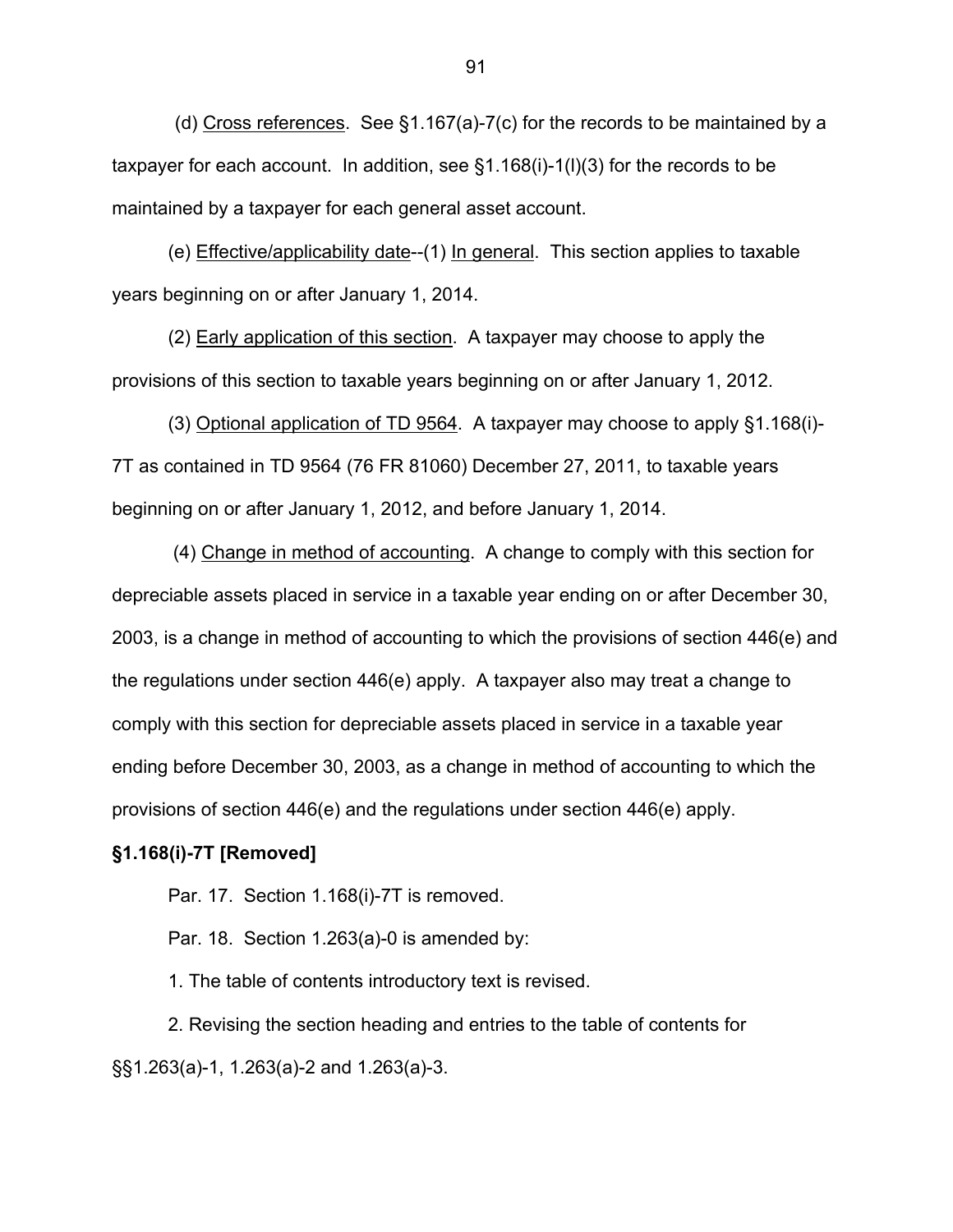3. Adding §1.263(a)-6 to the table of contents. The revisions and additions read

as follows:

# §1.263(a)-0 Outline of regulations under section 263(a).

This section lists the paragraphs in §§1.263(a)-1 through 1.263(a)-3 and §

1.263(a)-6.

# §1.263(a)-1 Capital expenditures; in general.

- (a) General rule for capital expenditures.
- (b) Coordination with other provisions of the Internal Revenue Code.
- (c) Definitions.
- (1) Amount paid.
- (2) Produce.
- (d) Examples of capital expenditures.
- (e) Amounts paid to sell property.
- (1) In general.
- (2) Dealer in property.
- (3) Examples.
- (f) De minimis safe harbor election.
- (1) In general.
- (i) Taxpayer with applicable financial statement.
- (ii) Taxpayer without applicable financial statement.

(iii) Taxpayer with both an applicable financial statement and a non-qualifying financial statement.

- (2) Exceptions to de minimis safe harbor.
- (3) Additional rules.
- (i) Transaction and other additional costs.
- (ii) Materials and supplies.
- (iii) Sale or disposition.
- (iv) Treatment of de minimis amounts.
- (v) Coordination with section 263A.
- (vi) Written accounting procedures for groups of entities.
- (vii) Combined expensing accounting procedures.
- (4) Definition of applicable financial statement.
- (5) Time and manner of making election.
- (6) Anti-abuse rule.
- (7) Examples.
- (g) Accounting method changes.
- (h) Effective/applicability date.
- (1) In general.
- (2) Early application of this section.
- (i) In general.
- (ii) Transition rule for de minimis safe harbor election on 2012 or 2013 returns.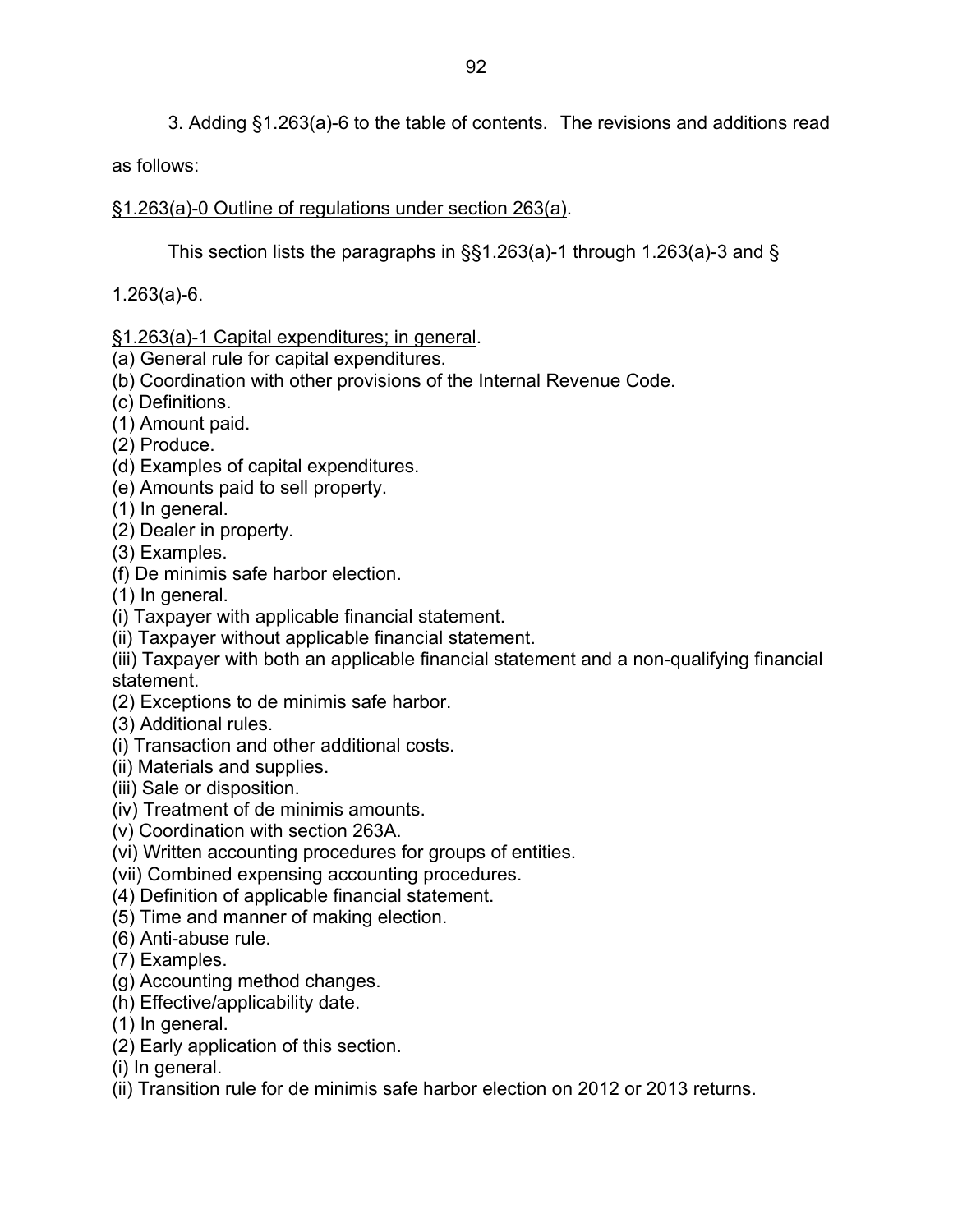(3) Optional application of TD 9564.

§1.263(a)-2 Amounts paid to acquire or produce tangible property.

(a) Overview.

- (b) Definitions.
- (1) Amount paid.
- (2) Personal property.
- (3) Real property.
- (4) Produce.
- (c) Coordination with other provisions of the Internal Revenue Code.
- (1) In general.
- (2) Materials and supplies.
- (d) Acquired or produced tangible property.
- (1) Requirement to capitalize.
- (2) Examples.
- (e) Defense or perfection of title to property.
- (1) In general.
- (2) Examples.
- (f) Transaction costs.
- (1) In general.
- (2) Scope of facilitate.
- (i) In general.
- (ii) Inherently facilitative amounts.
- (iii) Special rule for acquisitions of real property.
- (A) In general.
- (B) Acquisitions of real and personal property in a single transaction.
- (iv) Employee compensation and overhead costs.
- (A) In general.
- (B) Election to capitalize.
- (3) Treatment of transaction costs.
- (i) In general.
- (ii) Treatment of inherently facilitative amounts.
- (iii) Contingency fees.
- (4) Examples.
- (g) Treatment of capital expenditures.
- (h) Recovery of capitalized amounts.
- (1) In general.
- (2) Examples.
- (i) Accounting method changes.
- (j) Effective/applicability date.
- (1) In general.
- (2) Early application of this section.
- (i) In general.
- (ii) Transition rule for election to capitalize employee compensation and overhead costs
- on 2012 or 2013 returns.
- (3) Optional application of TD 9564.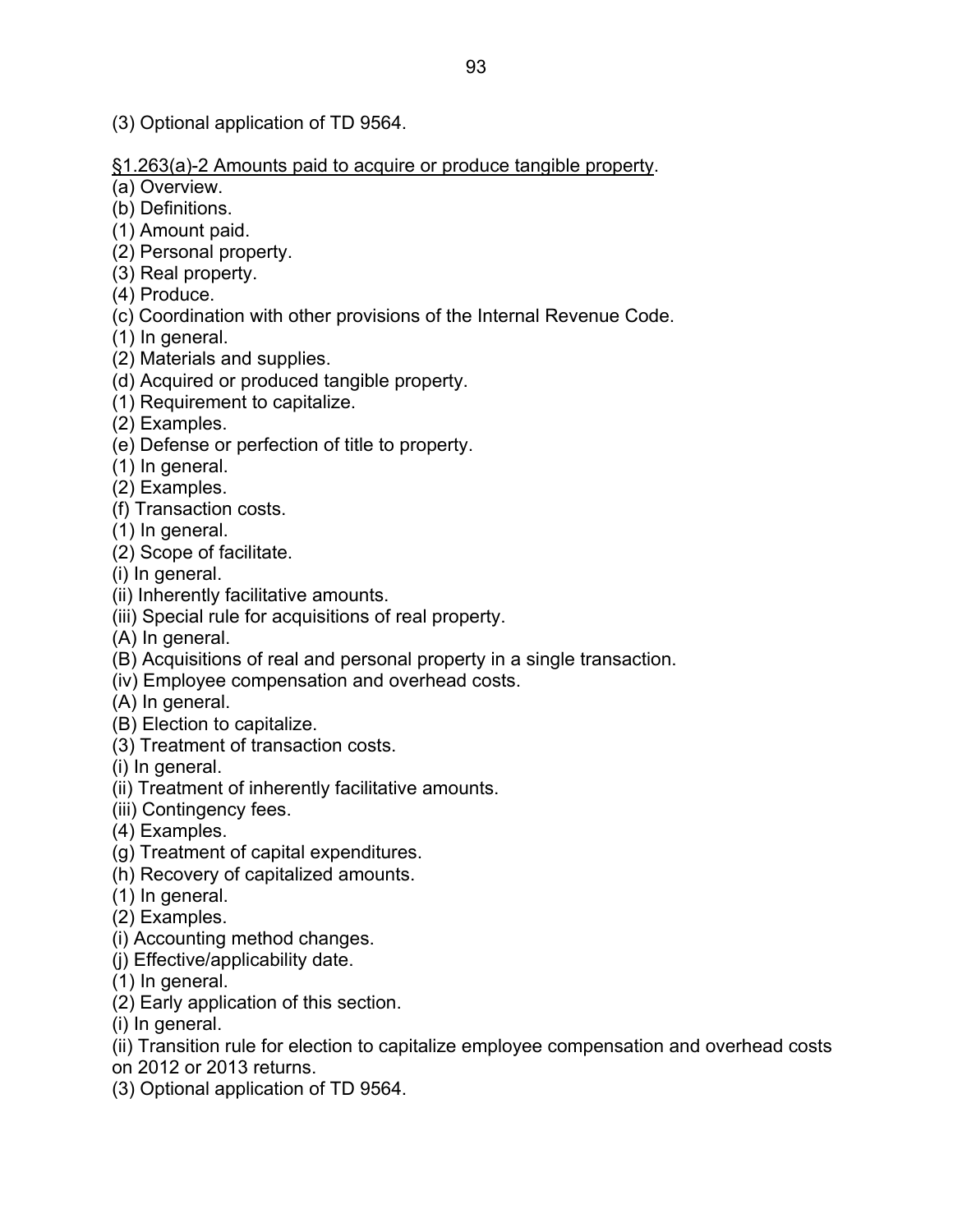§1.263(a)-3 Amounts paid to improve tangible property.

(a) Overview.

- (b) Definitions.
- (1) Amount paid.
- (2) Personal property.
- (3) Real property.
- (4) Owner.
- (c) Coordination with other provisions of the Internal Revenue Code.
- (1) In general.
- (2) Materials and supplies.
- (3) Example.
- (d) Requirement to capitalize amounts paid for improvements.
- (e) Determining the unit of property.
- (1) In general.
- (2) Building.
- (i) In general.
- (ii) Application of improvement rules to a building.
- (A) Building structure.
- (B) Building system.
- (iii) Condominium.
- (A) In general.
- (B) Application of improvement rules to a condominium.
- (iv) Cooperative.
- (A) In general.
- (B) Application of improvement rules to a cooperative.
- (v) Leased building.
- (A) In general.
- (B) Application of improvement rules to a leased building.
- (1) Entire building.
- (2) Portion of building.
- (3) Property other than a building.
- (i) In general.
- (ii) Plant property.
- (A) Definition.
- (B) Unit of property for plant property.
- (iii) Network assets.
- (A) Definition.
- (B) Unit of property for network assets.
- (iv) Leased property other than buildings.
- (4) Improvements to property.
- (5) Additional rules.
- (i) Year placed in service.
- (ii) Change in subsequent taxable year.
- (6) Examples.
- (f) Improvements to leased property.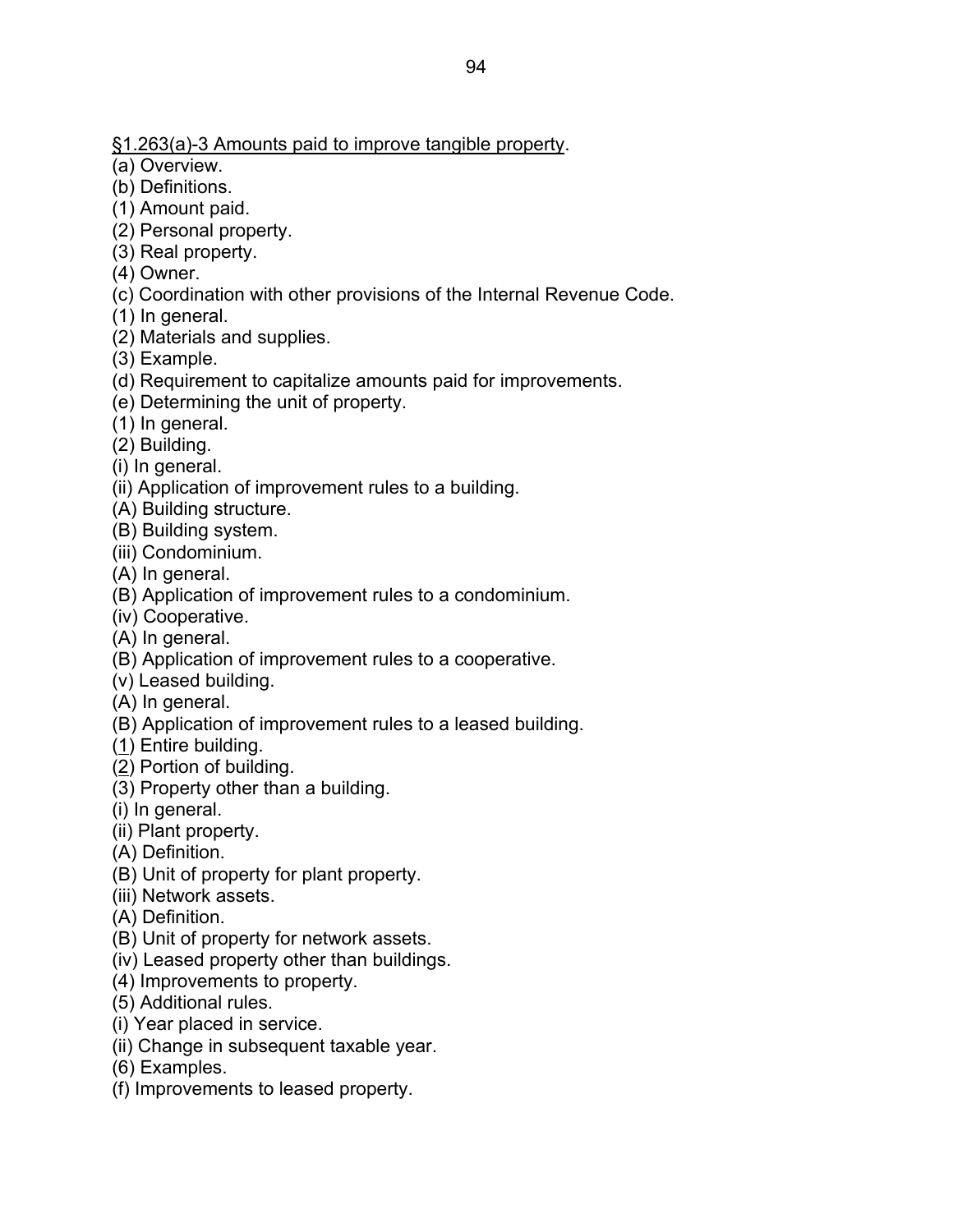- (2) Lessee improvements.
- (i) Requirement to capitalize.
- (ii) Unit of property for lessee improvements.
- (3) Lessor improvements.
- (i) Requirement to capitalize.
- (ii) Unit of property for lessor improvements.
- (4) Examples.
- (g) Special rules for determining improvement costs.
- (1) Certain costs incurred during an improvement.
- (i) In general.
- (ii) Exception for individuals' residences.
- (2) Removal costs.
- (i) In general.
- (ii) Examples.
- (3) Related amounts.
- (4) Compliance with regulatory requirements.
- (h) Safe harbor for small taxpayers.
- (1) In general.
- (2) Application with other safe harbor provisions.
- (3) Qualifying taxpayer.
- (i) In general.
- (ii) Application to new taxpayers.
- (iii) Treatment of short taxable year.
- (iv) Definition of gross receipts.
- (4) Eligible building property.
- (5) Unadjusted basis.
- (i) Eligible building property owned by the taxpayer.
- (ii) Eligible building property leased to the taxpayer.
- (6) Time and manner of election.
- (7) Treatment of safe harbor amounts.
- (8) Safe harbor exceeded.
- (9) Modification of safe harbor amounts.
- (10) Examples.
- (i) Safe harbor for routine maintenance.
- (1) In general.
- (i) Routine maintenance for buildings.
- (ii) Routine maintenance for property other than buildings.
- (2) Rotable and temporary spare parts.
- (3) Exceptions.
- (4) Class life.
- (5) Coordination with section 263A.
- (6) Examples.
- (j) Capitalization of betterments.
- (1) In general.
- (2) Application of betterment rules.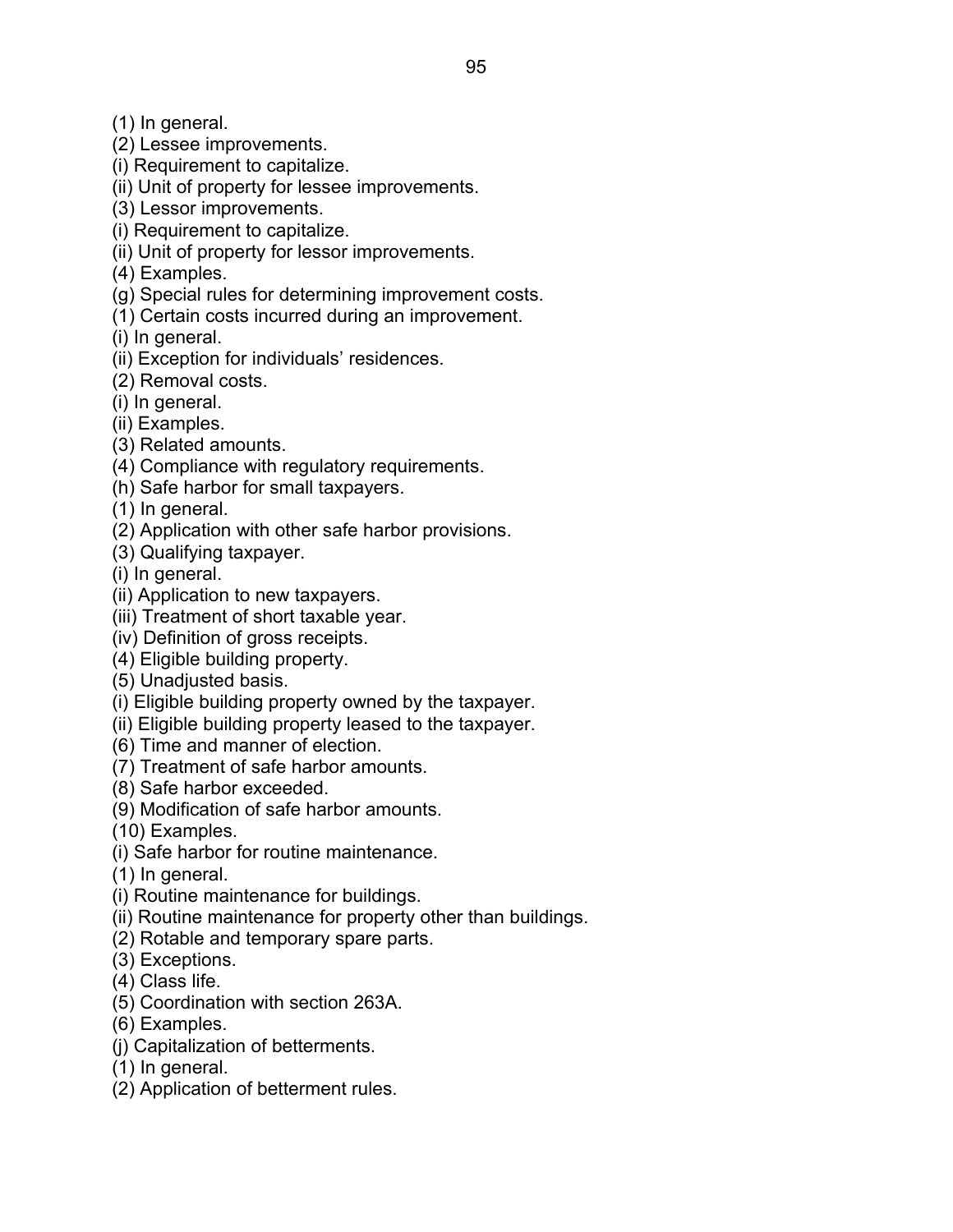- (i) In general.
- (ii) Application of betterment rules to buildings.
- (iii) Unavailability of replacement parts.
- (iv) Appropriate comparison.
- (A) In general.
- (B) Normal wear and tear.
- (C) Damage to property.
- (4) Examples.
- (k) Capitalization of restorations.
- (1) In general.
- (2) Application of restorations to buildings.
- (3) Exception for losses based on salvage value.
- (4) Restoration of damage from casualty.
- (i) Limitation.
- (ii) Amounts in excess of limitation.
- (5) Rebuild to like-new condition.
- (6) Replacement of a major component or substantial structural part.
- (i) In general.
- (A) Major component.
- (B) Substantial structural part.
- (ii) Major components and substantial structural parts of buildings.
- (7) Examples.
- (l) Capitalization of amounts to adapt property to a new or different use.
- (1) In general.
- (2) Application of adaptation rule to buildings.
- (3) Examples.
- (m) Optional regulatory accounting method.
- (1) In general.
- (2) Eligibility for regulatory accounting method.
- (3) Description of regulatory accounting method.
- (4) Examples.
- (n) Election to capitalize repair and maintenance costs.
- (1) In general.
- (2) Time and manner of election.
- (3) Exception.
- (4) Examples.
- (o) Treatment of capital expenditures.
- (p) Recovery of capitalized amounts.
- (q) Accounting method changes.
- (r) Effective/applicability date.
- (1) In general.
- (2) Early application of this section.
- (i) In general.
- (ii) Transition rule for elections on 2012 and 2013 returns.
- (3) Optional application of TD 9564.

\* \* \* \* \*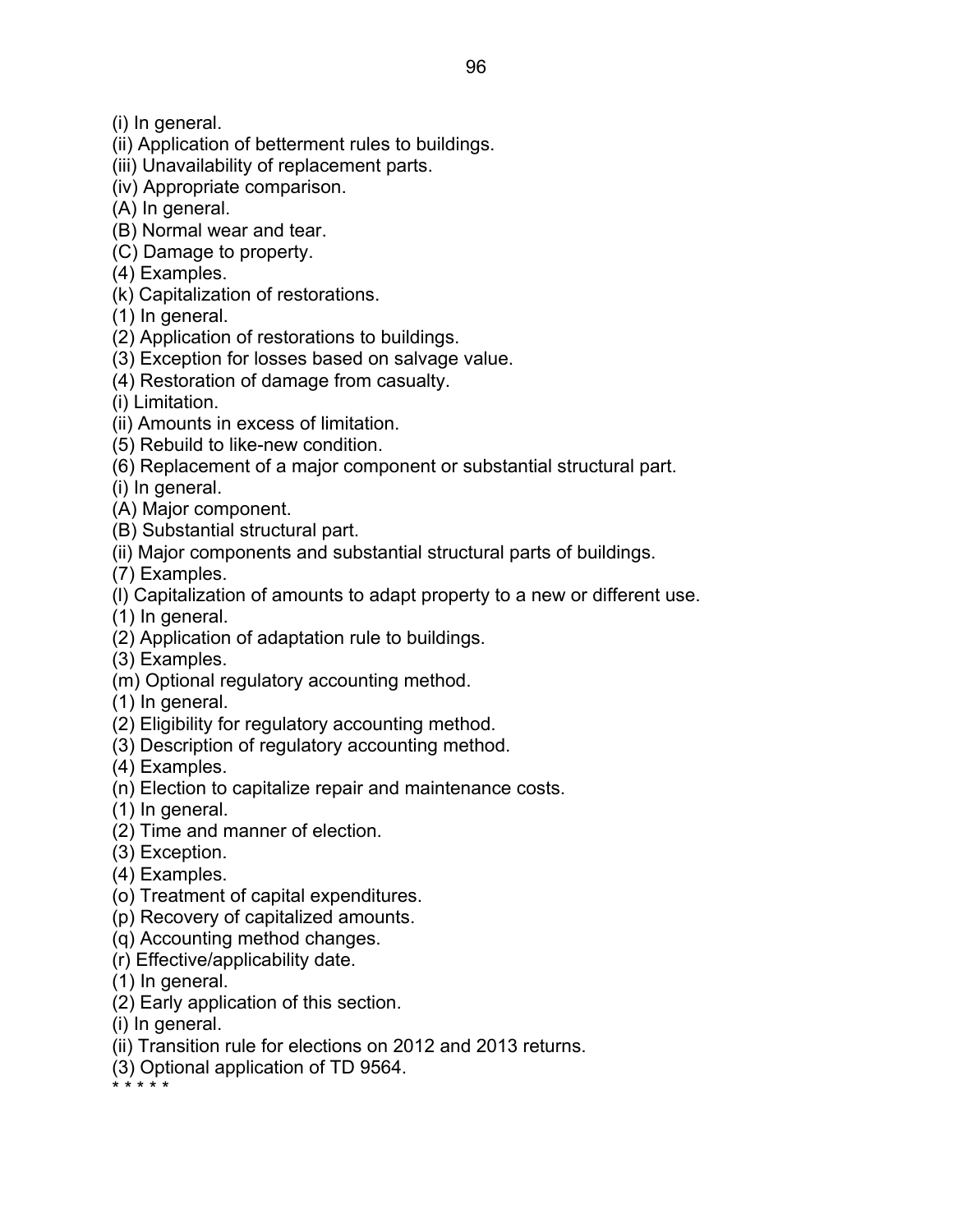§1.263(a)-6 Election to deduct or capitalize certain expenditures.

(a) In general.

(b) Election provisions.

(c) Effective/applicability date.

(1) In general.

(2) Early application of this section.

(3) Optional application of TD 9564.

# **§1.263(a)-0T [Removed]**

Par. 19. Section 1.263(a)-0T is removed.

Par. 20. Section 1.263(a)-1 is revised to read as follows:

# §1.263(a)-1 Capital expenditures; in general.

 (a) General rule for capital expenditures. Except as provided in chapter 1 of the Internal Revenue Code, no deduction is allowed for--

(1) Any amount paid for new buildings or for permanent improvements or

betterments made to increase the value of any property or estate; or

 (2) Any amount paid in restoring property or in making good the exhaustion thereof for which an allowance is or has been made.

 (b) Coordination with other provisions of the Internal Revenue Code. Nothing in this section changes the treatment of any amount that is specifically provided for under any provision of the Internal Revenue Code or the Treasury Regulations other than section 162(a) or section 212 and the regulations under those sections. For example, see section 263A, which requires taxpayers to capitalize the direct and allocable indirect costs to property produced by the taxpayer and property acquired for resale. See also section 195 requiring taxpayers to capitalize certain costs as start-up expenditures.

(c) Definitions. For purposes of this section, the following definitions apply: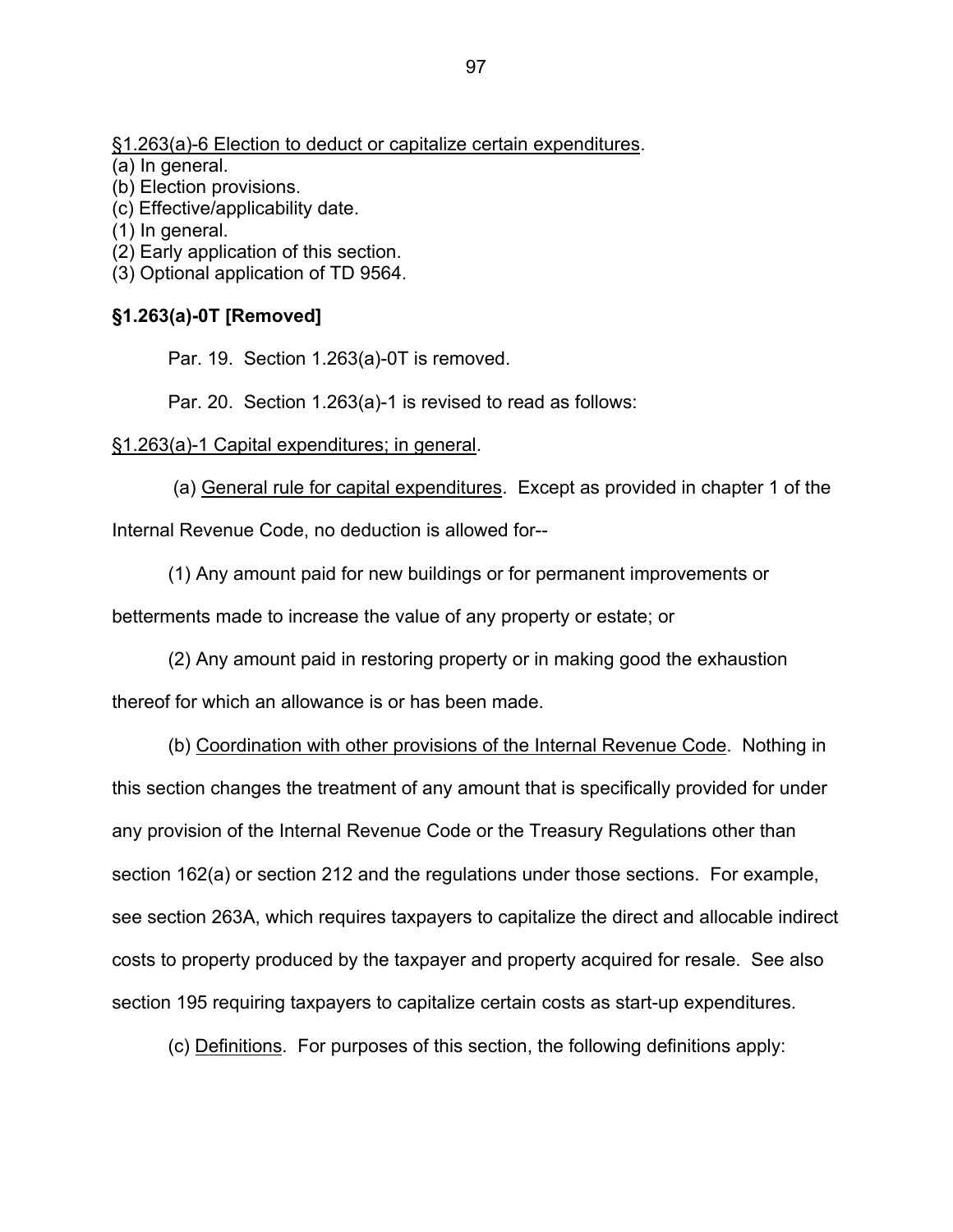(1) Amount paid. In the case of a taxpayer using an accrual method of accounting, the terms amount paid and payment mean a liability incurred (within the meaning of  $\S1.446-1(c)(1)(ii)$ . A liability may not be taken into account under this section prior to the taxable year during which the liability is incurred.

 (2) Produce means construct, build, install, manufacture, develop, create, raise, or grow. This definition is intended to have the same meaning as the definition used for purposes of section 263A(g)(1) and §1.263A-2(a)(1)(i), except that improvements are excluded from the definition in this paragraph (c)(2) and are separately defined and addressed in §1.263(a)-3.

 (d) Examples of capital expenditures*.* The following amounts paid are examples of capital expenditures:

 (1) An amount paid to acquire or produce a unit of real or personal tangible property. See §1.263(a)-2.

 (2) An amount paid to improve a unit of real or personal tangible property. See §1.263(a)-3.

(3) An amount paid to acquire or create intangibles. See §1.263(a)-4.

 (4) An amount paid or incurred to facilitate an acquisition of a trade or business, a change in capital structure of a business entity, and certain other transactions. See §1.263(a)-5.

 (5) An amount paid to acquire or create interests in land, such as easements, life estates, mineral interests, timber rights, zoning variances, or other interests in land.

 (6) An amount assessed and paid under an agreement between bondholders or shareholders of a corporation to be used in a reorganization of the corporation or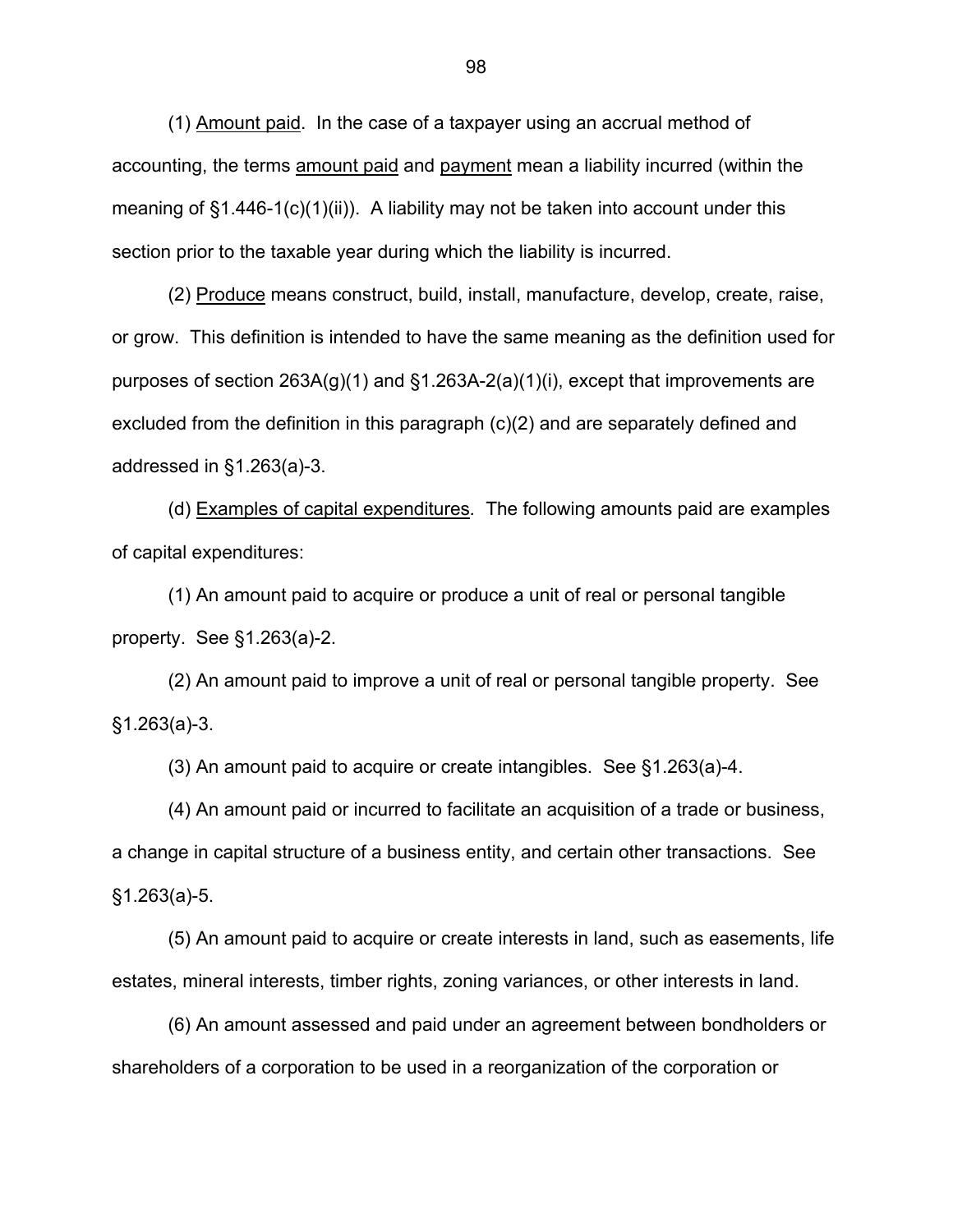voluntary contributions by shareholders to the capital of the corporation for any corporate purpose. See section 118 and §1.118-1.

 (7) An amount paid by a holding company to carry out a guaranty of dividends at a specified rate on the stock of a subsidiary corporation for the purpose of securing new capital for the subsidiary and increasing the value of its stockholdings in the subsidiary. This amount must be added to the cost of the stock in the subsidiary.

 (e) Amounts paid to sell property--(1) In general.Commissions and other transaction costs paid to facilitate the sale of property are not currently deductible under section 162 or 212. Instead, the amounts are capitalized costs that reduce the amount realized in the taxable year in which the sale occurs or are taken into account in the taxable year in which the sale is abandoned if a deduction is permissible. These amounts are not added to the basis of the property sold or treated as an intangible asset under §1.263(a)-4. See §1.263(a)-5(g) for the treatment of amounts paid to facilitate the disposition of assets that constitute a trade or business.

 (2) Dealer in property. In the case of a dealer in property, amounts paid to facilitate the sale of such property are treated as ordinary and necessary business expenses.

 (3) Examples. The following examples, which assume the sale is not an installment sale under section 453, illustrate the rules of this paragraph (e):

 Example 1. Sales costs of real property. A owns a parcel of real estate. A sells the real estate and pays legal fees, recording fees, and sales commissions to facilitate the sale. A must capitalize the fees and commissions and, in the taxable year of the sale, must reduce the amount realized from the sale of the real estate by the fees and commissions.

 Example 2. Sales costs of dealers*.* Assume the same facts as in Example 1, except that A is a dealer in real estate. The commissions and fees paid to facilitate the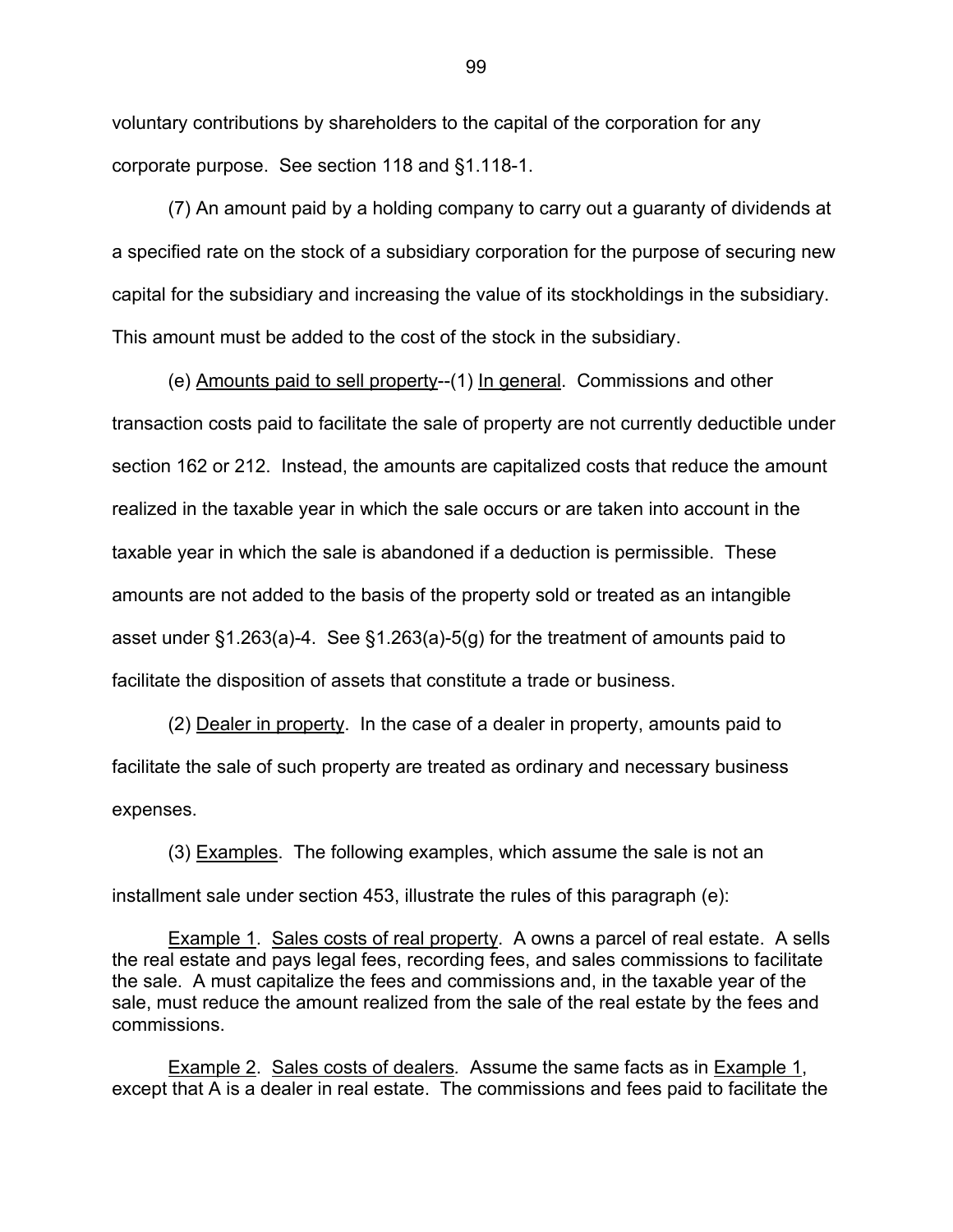sale of the real estate may be deducted as ordinary and necessary business expenses under section 162.

 Example 3. Sales costs of personal property used in a trade or business. B owns a truck for use in B's trade or business. B decides to sell the truck on November 15, Year 1. B pays for an appraisal to determine a reasonable asking price. On February 15, Year 2, B sells the truck to C. In Year 1, B must capitalize the amount paid to appraise the truck, and in Year 2, must reduce the amount realized from the sale of the truck by the amount paid for the appraisal.

 Example 4. Costs of abandoned sale of personal property used in a trade or business*.* Assume the same facts as in Example 3, except that, instead of selling the truck on February 15, Year 2, B decides on that date not to sell the truck and takes the truck off the market. In Year 1, B must capitalize the amount paid to appraise the truck. However, B may recognize the amount paid to appraise the truck as a loss under section 165 in Year 2, the taxable year when the sale is abandoned.

 Example 5. Sales costs of personal property not used in a trade or business*.* Assume the same facts as in Example 3, except that B does not use the truck in B's trade or business but instead uses it for personal purposes. In Year 1, B must capitalize the amount paid to appraise the truck, and in Year 2, must reduce the amount realized from the sale of the truck by the amount paid for the appraisal.

 Example 6. Costs of abandoned sale of personal property not used in a trade or business*.* Assume the same facts as in Example 5, except that, instead of selling the truck on February 15, Year 2, B decides on that date not to sell the truck and takes the truck off the market. In Year 1, B must capitalize the amount paid to appraise the truck. Although B abandons the sale in Year 2, B may not treat the amount paid to appraise the truck as a loss under section 165 because the truck was not used in B's trade or business or in a transaction entered into for profit.

(f) De minimis safe harbor election--(1) In general. Except as otherwise provided

in paragraph (f)(2) of this section, a taxpayer electing to apply the de minimis safe

harbor under this paragraph (f) may not capitalize under §1.263(a)-2(d)(1) or §1.263(a)-

3(d) any amount paid in the taxable year for the acquisition or production of a unit of

tangible property nor treat as a material or supply under §1.162-3(a) any amount paid in

the taxable year for tangible property if the amount specified under this paragraph (f)(1)

meets the requirements of paragraph  $(f)(1)(i)$  or  $(f)(1)(ii)$  of this section. But see section

263A and the regulations under section 263A, which require taxpayers to capitalize the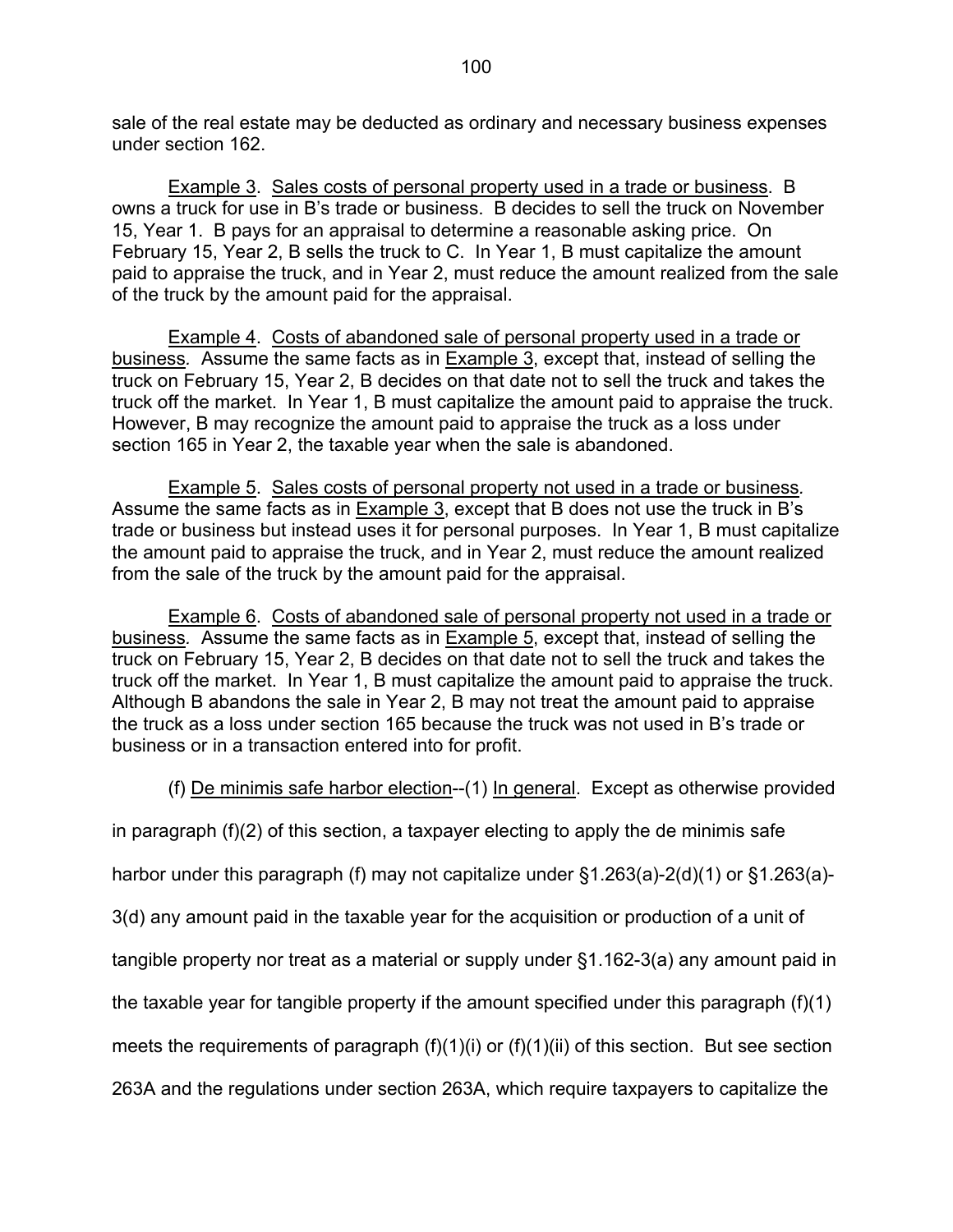direct and allocable indirect costs of property produced by the taxpayer (for example, property improved by the taxpayer) and property acquired for resale.

 (i) Taxpayer with applicable financial statement. A taxpayer electing to apply the de minimis safe harbor may not capitalize under §1.263(a)-2(d)(1) or §1.263(a)-3(d) nor treat as a material or supply under §1.162-3(a) any amount paid in the taxable year for property described in paragraph (f)(1) of this section if--

 (A) The taxpayer has an applicable financial statement (as defined in paragraph (f)(4) of this section);

(B) The taxpayer has at the beginning of the taxable year written accounting procedures treating as an expense for non-tax purposes--

(1) Amounts paid for property costing less than a specified dollar amount; or

(2) Amounts paid for property with an economic useful life (as defined in §1.162-  $3(c)(3)$ ) of 12 months or less;

(C) The taxpayer treats the amount paid for the property as an expense on its applicable financial statement in accordance with its written accounting procedures; and

 (D) The amount paid for the property does not exceed \$5,000 per invoice (or per item as substantiated by the invoice) or other amount as identified in published guidance in the **Federal Register** or in the Internal Revenue Bulletin (see  $§601.601(d)(2)(ii)(b)$  of this chapter).

 (ii) Taxpayer without applicable financial statement. A taxpayer electing to apply the de minimis safe harbor may not capitalize under §1.263(a)-2(d)(1) or §1.263(a)-3(d) nor treat as a material or supply under §1.162-3(a) any amount paid in the taxable year for property described in paragraph (f)(1) of this section if--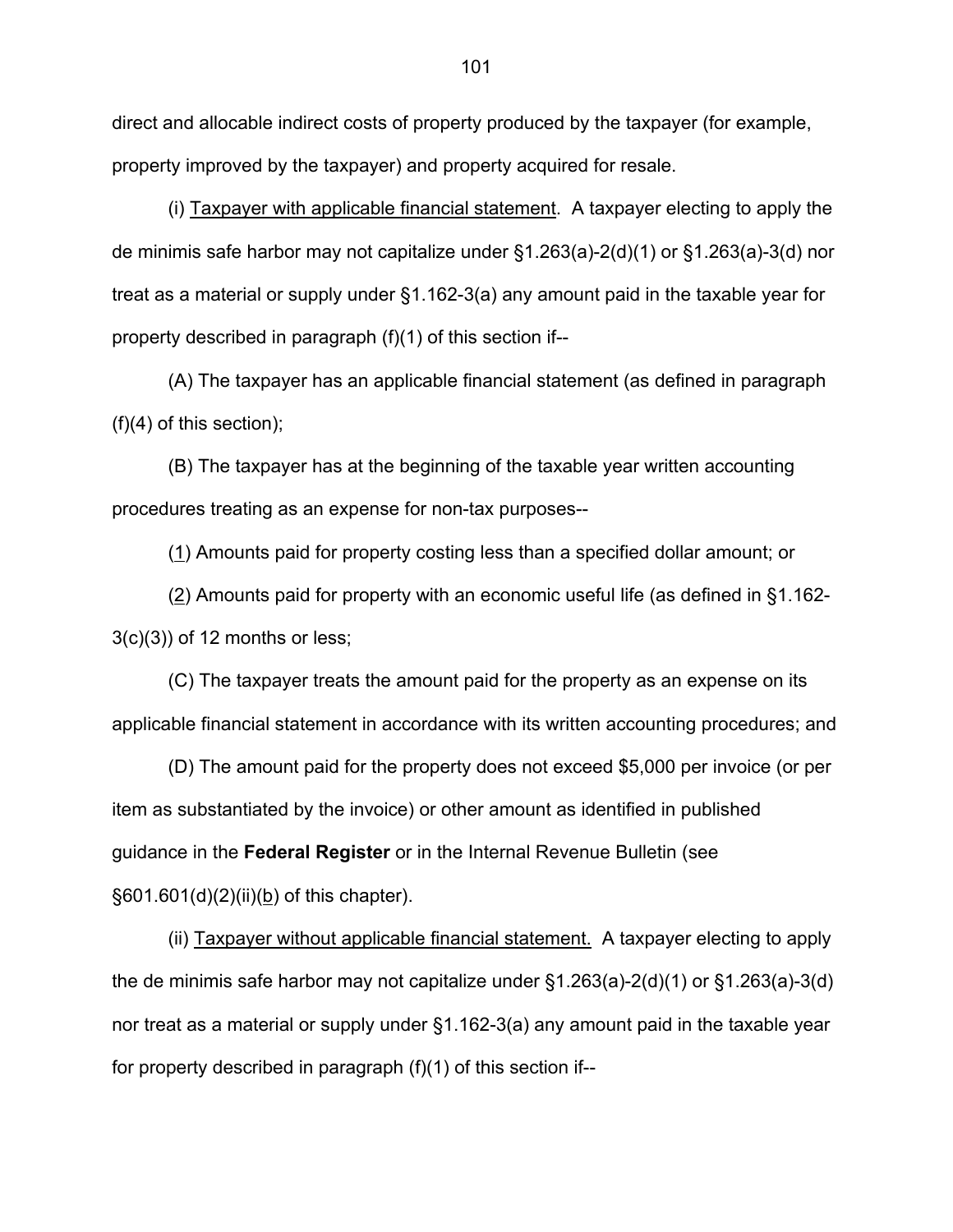(A) The taxpayer does not have an applicable financial statement (as defined in paragraph (f)(4) of this section);

(B) The taxpayer has at the beginning of the taxable year accounting procedures treating as an expense for non-tax purposes--

(1) Amounts paid for property costing less than a specified dollar amount; or

(2) Amounts paid for property with an economic useful life (as defined in §1.162-  $3(c)(3)$ ) of 12 months or less;

(C) The taxpayer treats the amount paid for the property as an expense on its books and records in accordance with these accounting procedures; and

 (D) The amount paid for the property does not exceed \$500 per invoice (or per item as substantiated by the invoice) or other amount as identified in published guidance in the **Federal Register** or in the Internal Revenue Bulletin (see §601.601(d)(2)(ii)(b) of this chapter).

 (iii) Taxpayer with both an applicable financial statement and a non-qualifying financial statement. For purposes of this paragraph (f)(1), if a taxpayer has an applicable financial statement defined in paragraph (f)(4) of this section in addition to a financial statement that does not meet requirements of paragraph (f)(4) of this section, the taxpayer must meet the requirements of paragraph (f)(1)(i) of this section to qualify to elect the de minimis safe harbor under this paragraph (f).

 (2) Exceptions to de minimis safe harbor*.* The de minimis safe harbor in paragraph (f)(1) of this section does not apply to the following:

 (i) Amounts paid for property that is or is intended to be included in inventory property;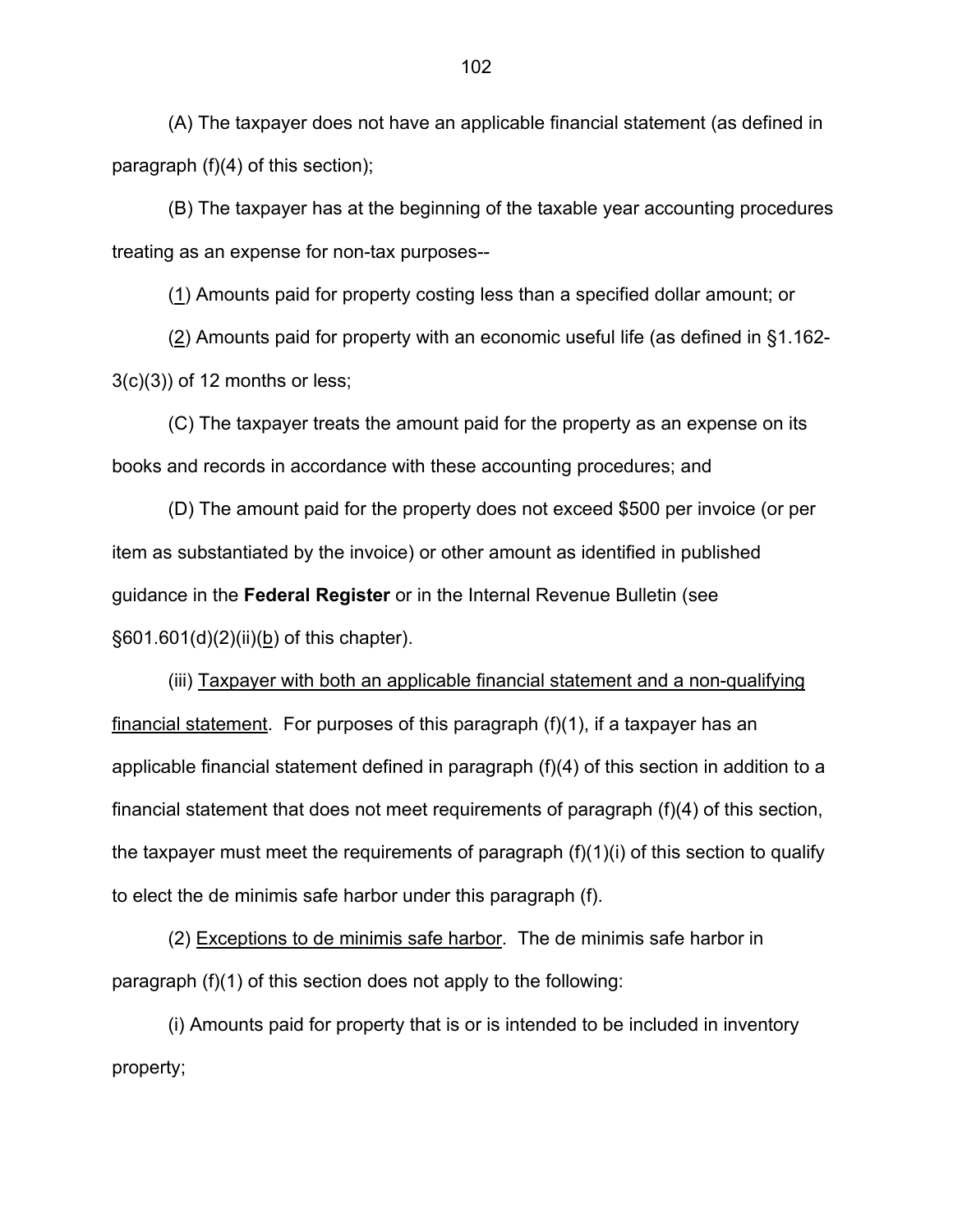(ii) Amounts paid for land;

 (iii) Amounts paid for rotable, temporary, and standby emergency spare parts that the taxpayer elects to capitalize and depreciate under §1.162-3(d); and

 (iv) Amounts paid for rotable and temporary spare parts that the taxpayer accounts for under the optional method of accounting for rotable parts pursuant to §1.162-3(e).

(3) Additional rules--(i) Transaction and other additional costs. A taxpayer electing to apply the de minimis safe harbor under paragraph (f)(1) of this section is not required to include in the cost of the tangible property the additional costs of acquiring or producing such property if these costs are not included in the same invoice as the tangible property. However, the taxpayer electing to apply the de minimis safe harbor under paragraph (f)(1) of this section must include in the cost of such property all additional costs (for example, delivery fees, installation services, or similar costs) if these additional costs are included on the same invoice with the tangible property. For purposes of this paragraph, if the invoice includes amounts paid for multiple tangible properties and such invoice includes additional invoice costs related to these multiple properties, then the taxpayer must allocate the additional invoice costs to each property using a reasonable method, and each property, including allocable labor and overhead, must meet the requirements of paragraph (f)(1)(i) or paragraph (f)(1)(ii) of this section, whichever is applicable. Reasonable allocation methods include, but are not limited to specific identification, a pro rata allocation, or a weighted average method based on the property's relative cost. For purposes of this paragraph (f)(3)(i), additional costs consist of the costs of facilitating the acquisition or production of such tangible property under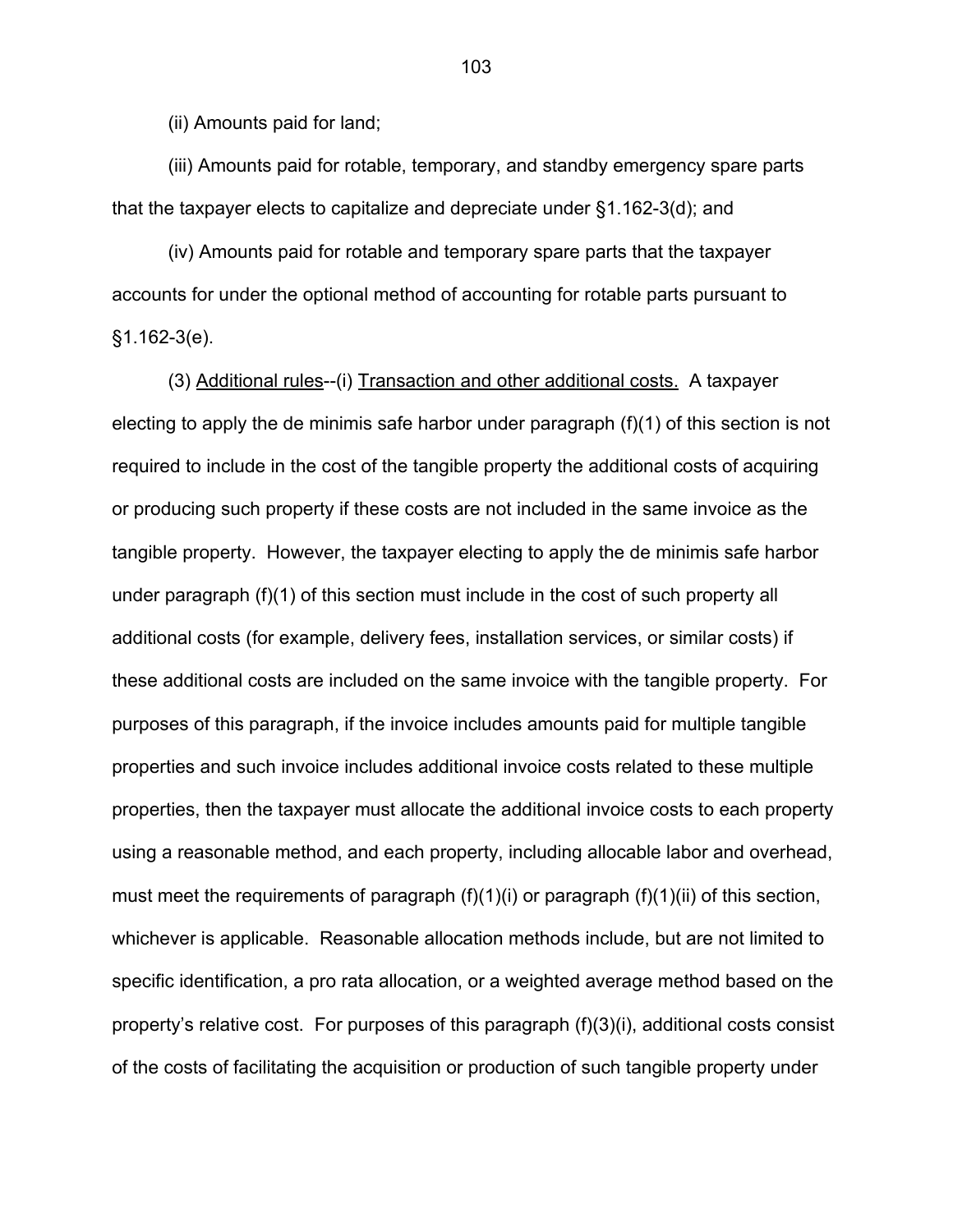§1.263(a)-2(f) and the costs for work performed prior to the date that the tangible property is placed in service under §1.263(a)-2(d).

(ii) Materials and supplies. If a taxpayer elects to apply the de minimis safe harbor provided under this paragraph (f), then the taxpayer must also apply the de minimis safe harbor to amounts paid for all materials and supplies (as defined under §1.162-3) that meet the requirements of §1.263(a)-1(f). See paragraph (f)(3)(iv) of this section for treatment of materials and supplies under the de minimis safe harbor.

(iii) Sale or disposition. Property to which a taxpayer applies the de minimis safe harbor contained in this paragraph (f) is not treated upon sale or other disposition as a capital asset under section 1221 or as property used in the trade or business under section 1231.

(iv) Treatment of de minimis amounts. An amount paid for property to which a taxpayer properly applies the de minimis safe harbor contained in this paragraph (f) is not treated as a capital expenditure under §1.263(a)-2(d)(1) or §1.263(a)-3(d) or as a material and supply under §1.162-3, and may be deducted under §1.162-1 in the taxable year the amount is paid provided the amount otherwise constitutes an ordinary and necessary expenses incurred in carrying on a trade or business.

(v) Coordination with section 263A. Amounts paid for tangible property described in paragraph (f)(1) of this section may be subject to capitalization under section 263A if the amounts paid for tangible property comprise the direct or allocable indirect costs of other property produced by the taxpayer or property acquired for resale. See, for example, §1.263A-1(e)(3)(ii)(R) requiring taxpayers to capitalize the cost of tools and equipment allocable to property produced or property acquired for resale.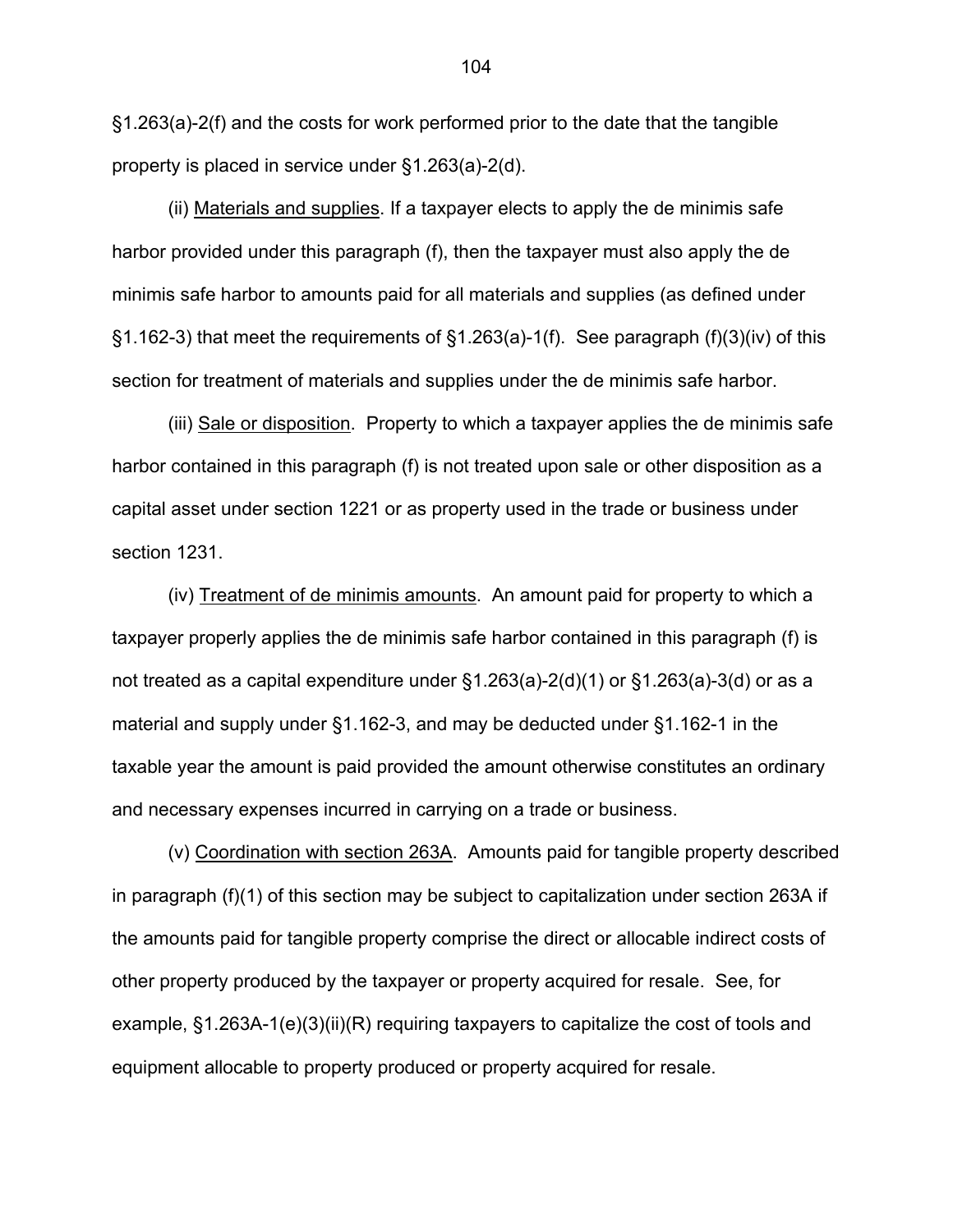(vi) Written accounting procedures for groups of entities. If the taxpayer's financial results are reported on the applicable financial statement (as defined in paragraph (f)(4) of this section) for a group of entities then, for purposes of paragraph  $(f)(1)(i)(A)$  of this section, the group's applicable financial statement may be treated as the applicable financial statement of the taxpayer, and for purposes of paragraphs  $(f)(1)(i)(B)$  and  $(f)(1)(i)(C)$  of this section, the written accounting procedures provided for the group and utilized for the group's applicable financial statement may be treated as the written accounting procedures of the taxpayer.

(vii) Combined expensing accounting procedures. For purposes of paragraphs  $(f)(1)(i)$  and  $(f)(1)(ii)$  of this section, if the taxpayer has, at the beginning of the taxable year accounting procedures treating as an expense for non-tax purposes (1) amounts paid for property costing less than a specified dollar amount; and (2) amounts paid for property with an economic useful life (as defined in §1.162-3(c)(3)) of 12 months or less, then a taxpayer electing to apply the de minimis safe harbor under this paragraph (f) must apply the provisions of this paragraph (f) to amounts qualifying under either accounting procedure.

 (4) Definition of applicable financial statement. For purposes of this paragraph (f), the taxpayer's applicable financial statement (AFS) is the taxpayer's financial statement listed in paragraphs (f)(4)(i) through (iii) of this section that has the highest priority (including within paragraph (f)(4)(ii) of this section). The financial statements are, in descending priority--

 (i) A financial statement required to be filed with the Securities and Exchange Commission (SEC) (the 10-K or the Annual Statement to Shareholders);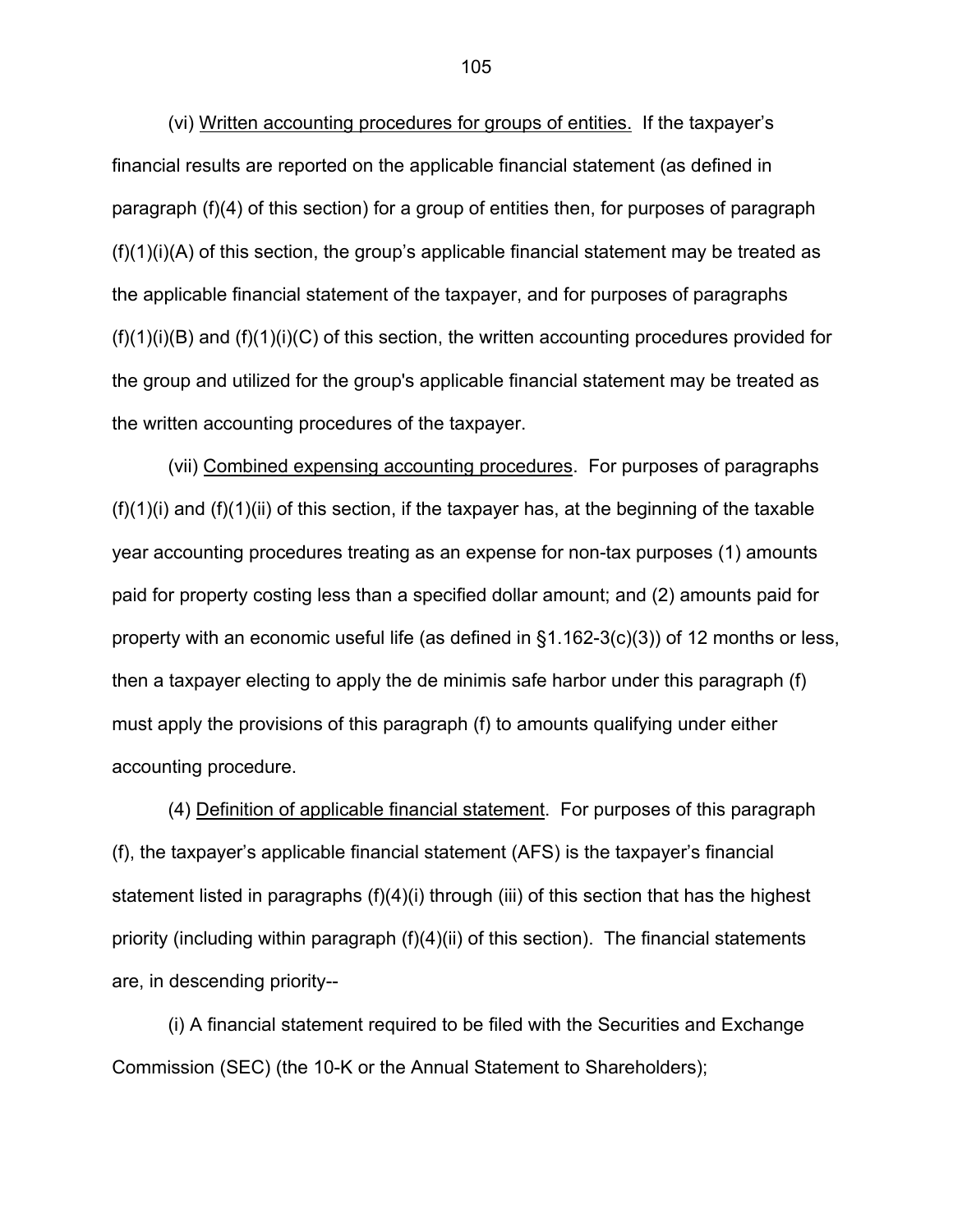(ii) A certified audited financial statement that is accompanied by the report of an independent certified public accountant (or in the case of a foreign entity, by the report of a similarly qualified independent professional) that is used for--

(A) Credit purposes;

(B) Reporting to shareholders, partners, or similar persons; or

(C) Any other substantial non-tax purpose; or

 (iii) A financial statement (other than a tax return) required to be provided to the federal or a state government or any federal or state agency (other than the SEC or the Internal Revenue Service).

(5) Time and manner of election. A taxpayer that makes the election under this paragraph (f) must make the election for all amounts paid during the taxable year for property described in paragraph (f)(1) of this section and meeting the requirements of paragraph (f)(1)(i) or paragraph (f)(1)(ii) of this section, as applicable. A taxpayer makes the election by attaching a statement to the taxpayer's timely filed original Federal tax return (including extensions) for the taxable year in which these amounts are paid. See §§301.9100-1 through 301.9100-3 of this chapter for the provisions governing extensions of time to make regulatory elections. The statement must be titled "Section 1.263(a)-1(f) de minimis safe harbor election" and include the taxpayer's name, address, taxpayer identification number, and a statement that the taxpayer is making the de minimis safe harbor election under §1.263(a)-1(f). In the case of a consolidated group filing a consolidated income tax return, the election is made for each member of the consolidated group by the common parent, and the statement must also include the names and taxpayer identification numbers of each member for which the election is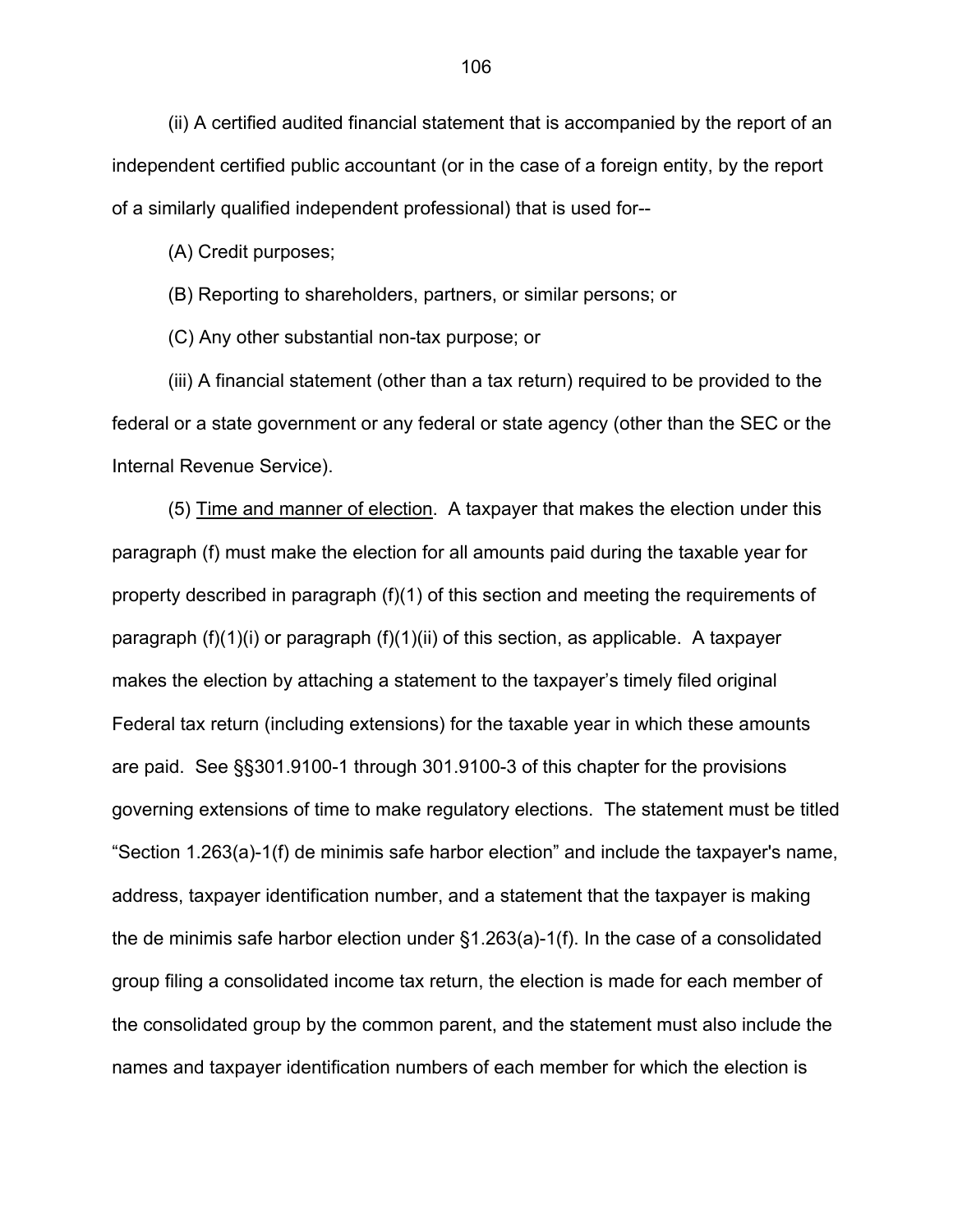made. In the case of an S corporation or a partnership, the election is made by the S corporation or the partnership and not by the shareholders or partners. An election may not be made through the filing of an application for change in accounting method or, before obtaining the Commissioner's consent to make a late election, by filing an amended Federal tax return. A taxpayer may not revoke an election made under this paragraph (f). The manner of electing the de minimis safe harbor under this paragraph (f) may be modified through guidance of general applicability (see §§601.601(d)(2) and 601.602 of this chapter).

 (6) Anti-abuse rule. If a taxpayer acts to manipulate transactions with the intent to achieve a tax benefit or to avoid the application of the limitations provided under paragraphs  $(f)(1)(i)(B)(1)$ ,  $(f)(1)(i)(D)$ ,  $(f)(1)(ii)(B)(1)$ , and  $(f)(1)(ii)(D)$  of this section, appropriate adjustments will be made to carry out the purposes of this section. For example, a taxpayer is deemed to act to manipulate transactions with an intent to avoid the purposes and requirements of this section if--

 (i) The taxpayer applies the de minimis safe harbor to amounts substantiated with invoices created to componentize property that is generally acquired or produced by the taxpayer (or other taxpayers in the same or similar trade or business) as a single unit of tangible property; and

 (ii) This property, if treated as a single unit, would exceed any of the limitations provided under paragraphs  $(f)(1)(i)(B)(1)$ ,  $(f)(1)(i)(D)$ ,  $(f)(1)(ii)(B)(1)$ , and  $(f)(1)(ii)(D)$  of this section, as applicable.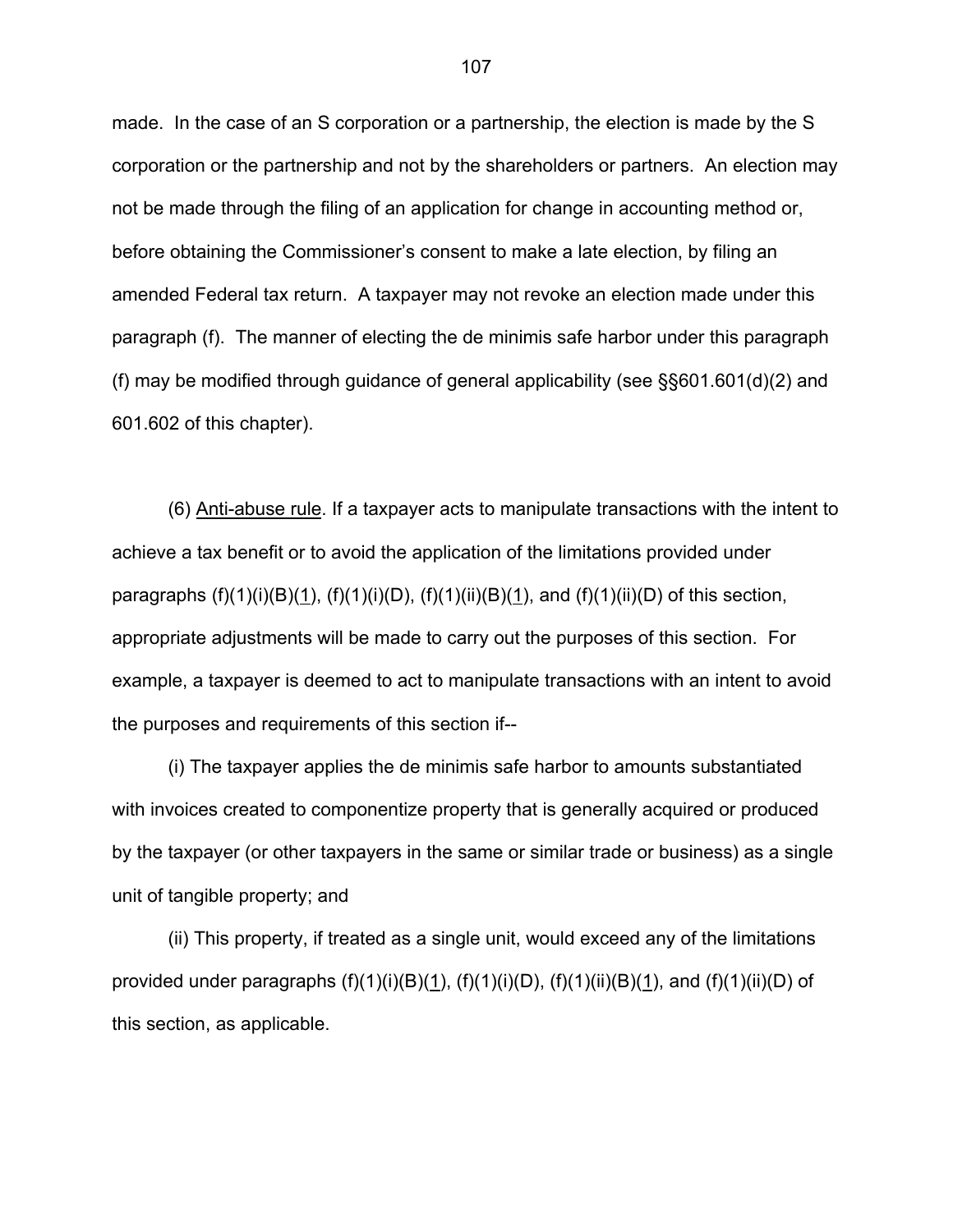(7) Examples. The following examples illustrate the application of this paragraph

(f). Unless otherwise provided, assume that section 263A does not apply to the

## amounts described.

 Example 1. De minimis safe harbor; taxpayer without AFS. In Year 1, A purchases 10 printers at \$250 each for a total cost of \$2,500 as indicated by the invoice. Assume that each printer is a unit of property under §1.263(a)-3(e). A does not have an AFS. A has accounting procedures in place at the beginning of Year 1 to expense amounts paid for property costing less than \$500, and A treats the amounts paid for the printers as an expense on its books and records. The amounts paid for the printers meet the requirements for the de minimis safe harbor under paragraph (f)(1)(ii) of this section. If A elects to apply the de minimis safe harbor under this paragraph (f) in Year 1, A may not capitalize the amounts paid for the 10 printers or any other amounts meeting the criteria for the de minimis safe harbor under paragraph (f)(1). Instead, in accordance with paragraph (f)(3)(iv) of this section, A may deduct these amounts under §1.162-1 in the taxable year the amounts are paid provided the amounts otherwise constitute deductible ordinary and necessary expenses incurred in carrying on a trade or business.

 Example 2. De minimis safe harbor; taxpayer without AFS. In Year 1, B purchases 10 computers at \$600 each for a total cost of \$6,000 as indicated by the invoice. Assume that each computer is a unit of property under §1.263(a)-3(e). B does not have an AFS. B has accounting procedures in place at the beginning of Year 1 to expense amounts paid for property costing less than \$1,000 and B treats the amounts paid for the computers as an expense on its books and records. The amounts paid for the printers do not meet the requirements for the de minimis safe harbor under paragraph (f)(1)(ii) of this section because the amount paid for the property exceeds \$500 per invoice (or per item as substantiated by the invoice). B may not apply the de minimis safe harbor election to the amounts paid for the 10 computers under paragraph (f)(1) of this section.

 Example 3. De minimis safe harbor; taxpayer with AFS. C is a member of a consolidated group for Federal income tax purposes. C's financial results are reported on the consolidated applicable financial statements for the affiliated group. C's affiliated group has a written accounting policy at the beginning of Year 1, which is followed by C, to expense amounts paid for property costing \$5,000 or less. In Year 1, C pays \$6,250,000 to purchase 1,250 computers at \$5,000 each. C receives an invoice from its supplier indicating the total amount due (\$6,250,000) and the price per item (\$5,000). Assume that each computer is a unit of property under §1.263(a)-3(e). The amounts paid for the computers meet the requirements for the de minimis safe harbor under paragraph (f)(1)(i) of this section. If C elects to apply the de minimis safe harbor under this paragraph (f) for Year 1, C may not capitalize the amounts paid for the 1,250 computers or any other amounts meeting the criteria for the de minimis safe harbor under paragraph (f)(1) of this section. Instead, in accordance with paragraph (f)(3)(iv) of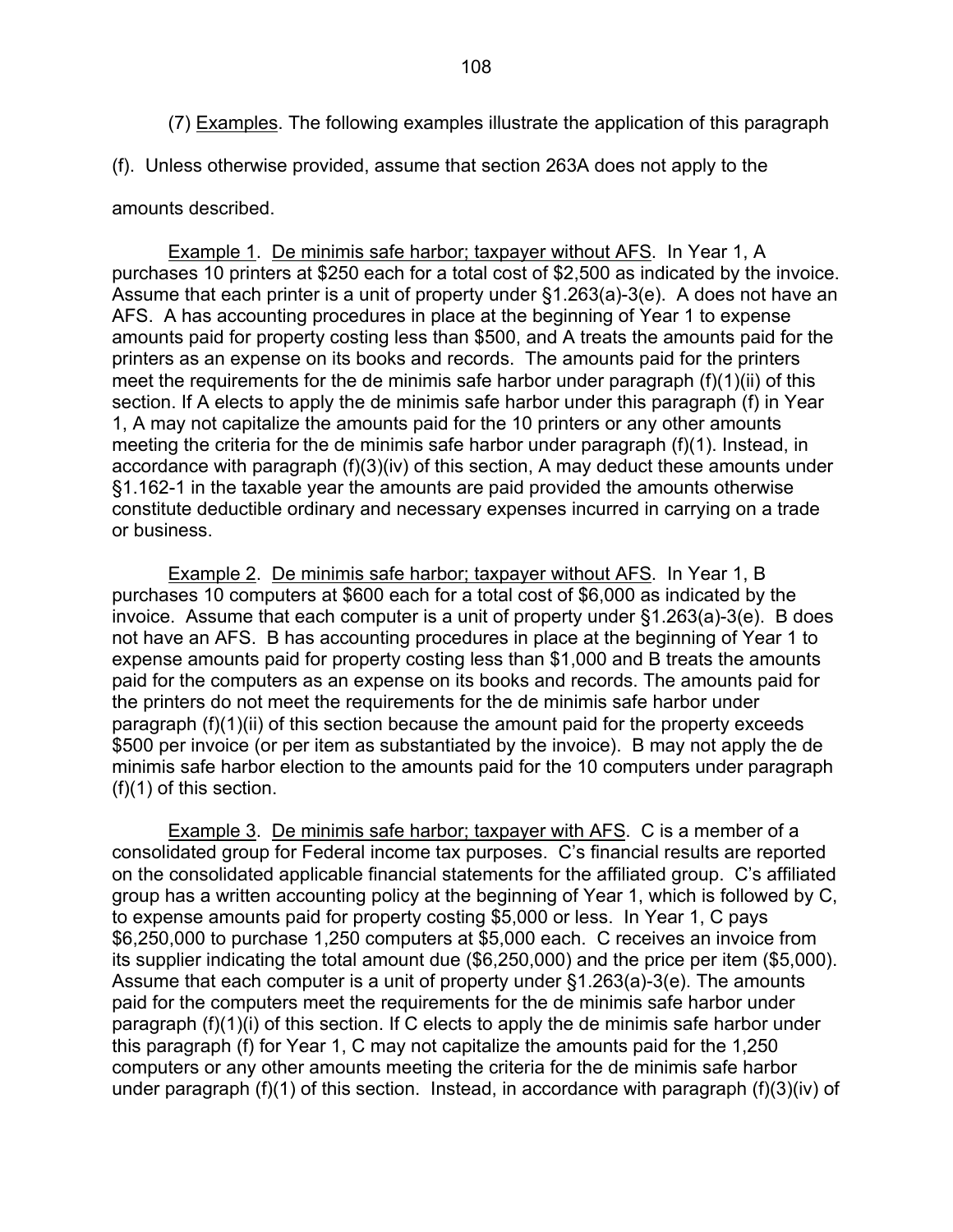this section, C may deduct these amounts under §1.162-1 in the taxable year the amounts are paid provided the amounts otherwise constitute deductible ordinary and necessary expenses incurred in carrying on a trade or business.

 Example 4. De minimis safe harbor; taxpayer with AFS. D is a member of a consolidated group for Federal income tax purposes. D's financial results are reported on the consolidated applicable financial statements for the affiliated group. D's affiliated group has a written accounting policy at the beginning of Year 1, which is followed by D, to expense amounts paid for property costing less than \$15,000. In Year 1, D pays \$4,800,000 to purchase 800 elliptical machines at \$6,000 each. D receives an invoice from its supplier indicating the total amount due (\$4,800,000) and the price per item (\$6,000). Assume that each elliptical machine is a unit of property under §1.263(a)- 3(e). D may not apply the de minimis safe harbor election to the amounts paid for the 800 elliptical machines under paragraph (f)(1) of this section because the amount paid for the property exceeds \$5,000 per invoice (or per item as substantiated by the invoice).

 Example 5. De minimis safe harbor; additional invoice costs. E is a member of a consolidated group for Federal income tax purposes. E's financial results are reported on the consolidated applicable financial statements for the affiliated group. E's affiliated group has a written accounting policy at the beginning of Year 1, which is followed by E, to expense amounts paid for property costing less than \$5,000. In Year 1, E pays \$45,000 for the purchase and installation of wireless routers in each of its 10 office locations. Assume that each wireless router is a unit of property under §1.263(a)-3(e). E receives an invoice from its supplier indicating the total amount due (\$45,000), including the material price per item (\$2,500), and total delivery and installation (\$20,000). E allocates the additional invoice costs to the materials on a pro rata basis, bringing the cost of each router to \$4,500 (\$2,500 materials + \$2,000 labor and overhead). The amounts paid for each router, including the allocable additional invoice costs, meet the requirements for the de minimis safe harbor under paragraph (f)(1)(i) of this section. If E elects to apply the de minimis safe harbor under this paragraph (f) for Year 1, E may not capitalize the amounts paid for the 10 routers (including the additional invoice costs) or any other amounts meeting the criteria for the de minimis safe harbor under paragraph (f)(1) of this section. Instead, in accordance with paragraph (f)(3)(iv) of this section, E may deduct these amounts under §1.162-1 in the taxable year the amounts are paid provided the amounts otherwise constitute deductible ordinary and necessary expenses incurred in carrying on a trade or business.

 Example 6. De minims safe harbor; non-invoice additional costs. F is a corporation that provides consulting services to its customer. F does not have an AFS, but F has accounting procedures in place at the beginning of Year 1 to expense amounts paid for property costing less than \$500. In Year 1, F pays \$600 to an interior designer to shop for, evaluate, and make recommendations regarding purchasing new furniture for F's conference room. As a result of the interior designer's recommendations, F acquires a conference table for \$500 and 10 chairs for \$300 each. In Year 1, F receives an invoice from the interior designer for \$600 for his services, and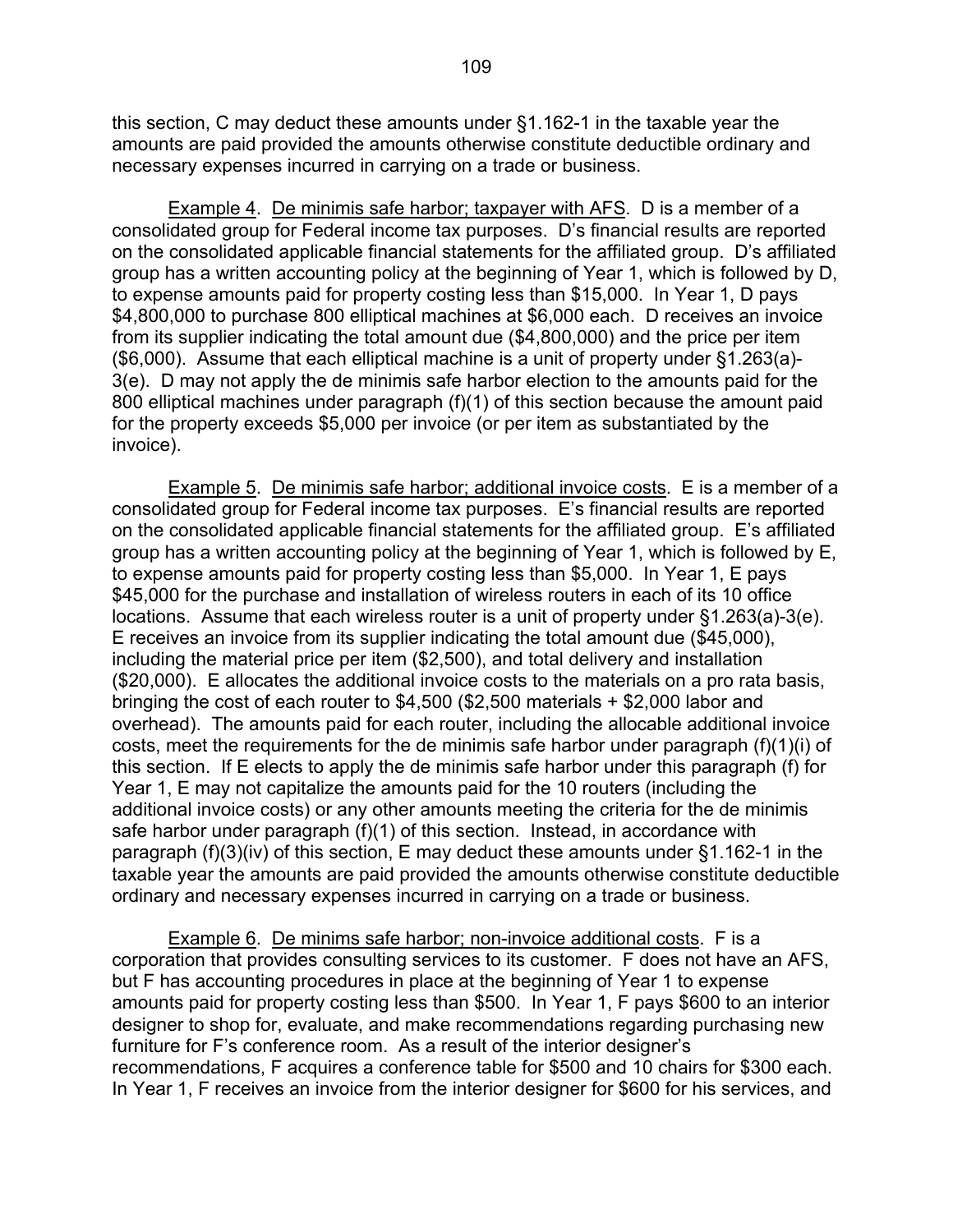F receives a separate invoice from the furniture supplier indicating a total amount due of \$500 for the table and \$300 for each chair. For Year 1, F treats the amount paid for the table and each chair as an expense on its books and records, and F elects to use the de minimis safe harbor for amounts paid for tangible property that qualify under the safe harbor. The amount paid to the interior designer is a cost of facilitating the acquisition of the table and chairs under §1.263(a)-2(f). Under paragraph (f)(3)(i) of this section, F is not required to include in the cost of tangible property the additional costs of acquiring such property if these costs are not included in the same invoice as the tangible property. Thus, F is not required to include a pro rata allocation of the amount paid to the interior designer to determine the application of the de minimis safe harbor to the table and the chairs. Accordingly, the amounts paid by F for the table and each chair meet the requirements for the de minimis safe harbor under paragraph (f)(1)(ii) of this section, and F may not capitalize the amounts paid for the table or each chair under paragraph (f)(1) of this section. In addition, F is not required to capitalize the amounts paid to the interior designer as a cost that facilitates the acquisition of tangible property under §1.263(a)-2(f)(3)(i). Instead, F may deduct the amounts paid for the table, chairs, and interior designer under §1.162-1 in the taxable year the amounts are paid provided the amounts otherwise constitute deductible ordinary and necessary expenses incurred

in carrying on a trade or business.

 Example 7. De minimis safe harbor; 12-month economic useful life. G operates a restaurant. In Year 1, G purchases 10 hand-held point-of-service devices at \$300 each for a total cost of \$3,000 as indicated by invoice. G also purchases 3 tablet computers at \$500 each for a total cost of \$1,500 as indicated by invoice. Assume each point-of-service device and each tablet computer has an economic useful life of 12 months or less, beginning when they are used in G's business. Assume that each device and each tablet is a unit of property under §1.263(a)-3(e). G does not have an AFS, but G has accounting procedures in place at the beginning of Year 1 to expense amounts paid for property costing \$300 or less and to expense amounts paid for property with an economic useful life of 12 months or less. Thus, G expenses the amounts paid for the hand-held devices on its books and records because each device costs \$300. G also expenses the amounts paid for the tablet computers on its books and records because the computers have an economic useful life of 12 months of less, beginning when they are used. The amounts paid for the hand-held devices and the tablet computers meet the requirements for the de minimis safe harbor under paragraph  $(f)(1)(ii)$  of this section. If G elects to apply the de minimis safe harbor under this paragraph (f) in Year 1, G may not capitalize the amounts paid for the hand-held devices, the tablet computers, or any other amounts meeting the criteria for the de minimis safe harbor under paragraph (f)(1) of this section. Instead, in accordance with paragraph (f)(3)(iv) of this section, G may deduct the amounts paid for the hand-held devices and tablet computers under §1.162-1 in the taxable year the amounts are paid provided the amounts otherwise constitute deductible ordinary and necessary business expenses incurred in carrying on a trade or business.

 Example 8. De minimis safe harbor; limitation. Assume the facts as in Example 7, except G purchases the 3 tablet computers at \$600 each for a total cost of \$1,800.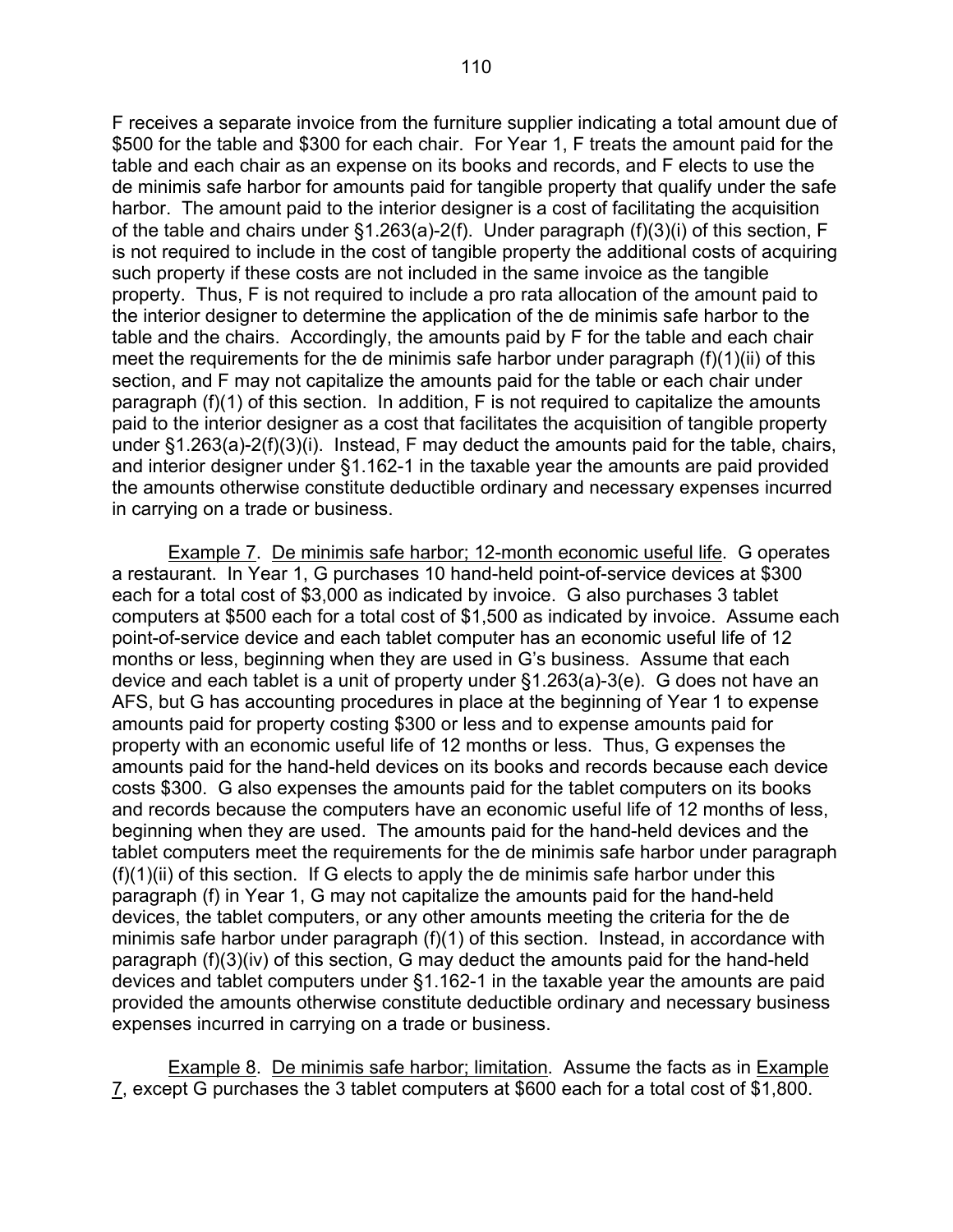The amounts paid for the tablet computers do not meet the de minimis rule safe harbor under paragraphs  $(f)(1)(ii)$  and  $(f)(3)(vii)$  of this section because the cost of each computer exceeds \$500. Therefore, the amounts paid for the tablet computers may not be deducted under the safe harbor.

 Example 9. De minimis safe harbor; materials and supplies. H is a corporation that provides consulting services to its customers. H has an AFS and a written accounting policy at the beginning of the taxable year to expense amounts paid for property costing \$5,000 or less. In Year 1, H purchases 1,000 computers at \$500 each for a total cost of \$500,000. Assume that each computer is a unit of property under §1.263(a)-3(e) and is not a material or supply under §1.162-3. In addition, H purchases 200 office chairs at \$100 each for a total cost of \$20,000 and 250 customized briefcases at \$80 each for a total cost of \$20,000. Assume that each office chair and each briefcase is a material or supply under §1.162-3(c)(1). H treats the amounts paid for the computers, office chairs, and briefcases as expenses on its AFS. The amounts paid for computers, office chairs, and briefcases meet the requirements for the de minimis safe harbor under paragraph (f)(1)(i) of this section. If H elects to apply the de minimis safe harbor under this paragraph (f) in Year 1, H may not capitalize the amounts paid for the 1,000 computers, the 200 office chairs, and the 250 briefcases under paragraph (f)(1) of this section. H may deduct the amounts paid for the computers, the office chairs, and the briefcases under §1.162-1 in the taxable year the amounts are paid provided the amounts otherwise constitute deductible ordinary and necessary expenses incurred in carrying on a trade or business.

 Example 10. De minimis safe harbor; coordination with section 263A. J is a member of a consolidated group for Federal income tax purposes. J's financial results are reported on the consolidated AFS for the affiliated group. J's affiliated group has a written accounting policy at the beginning of Year 1, which is followed by J, to expense amounts paid for property costing less than \$1,000 or that has an economic useful life of 12 months or less. In Year 1, J acquires jigs, dies, molds, and patterns for use in the manufacture of J's products. Assume each jig, die, mold, and pattern is a unit of property under §1.263(a)-3(e) and costs less than \$1,000. In Year 1, J begins using the jigs, dies, molds and patterns to manufacture its products. Assume these items are materials and supplies under  $\S1.162-3(c)(1)(iii)$ , and J elects to apply the de minimis safe harbor under paragraph (f)(1)(i) of this section to amounts qualifying under the safe harbor in Year 1. Under paragraph  $(f)(3)(v)$  of this section, the amounts paid for the jigs, dies, molds, and patterns may be subject to capitalization under section 263A if the amounts paid for these tangible properties comprise the direct or allocable indirect costs of other property produced by the taxpayer or property acquired for resale.

Example 11. De minimis safe harbor; anti-abuse rule. K is a corporation that provides hauling services to its customers. In Year 1, K decides to purchase a truck to use in its business. K does not have an AFS. K has accounting procedures in place at the beginning of Year 1 to expense amounts paid for property costing less than \$500. K arranges to purchase a used truck for a total of \$1,500. Prior to the acquisition, K requests the seller to provide multiple invoices for different parts of the truck.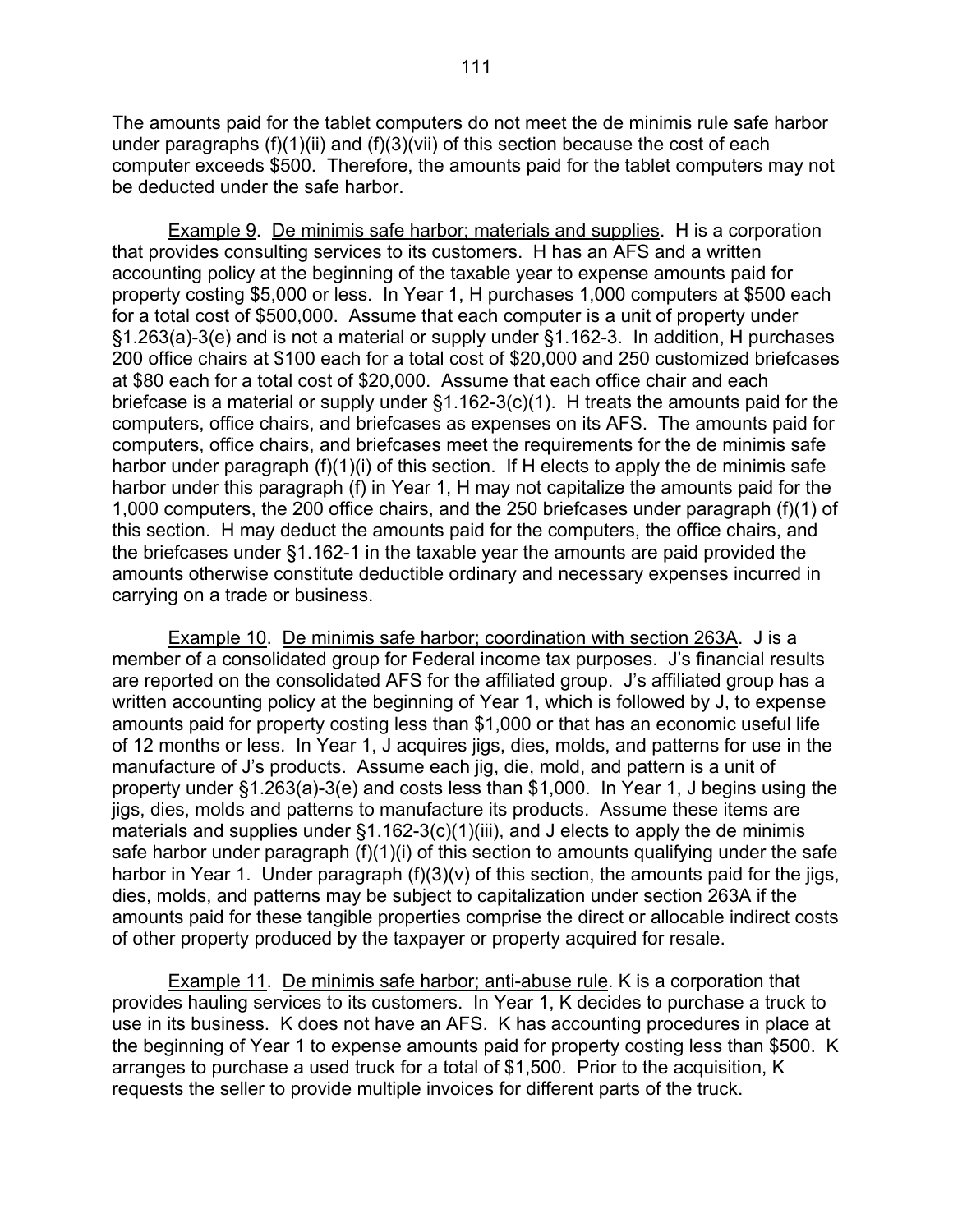Accordingly, the seller provides K with four invoices during Year 1--one invoice of \$500 for the cab, one invoice of \$500 for the engine, one invoice of \$300 for the trailer, and a fourth invoice of \$200 for the tires. K treats the amounts paid under each invoice as an expense on its books and records. K elects to apply the de minimis safe harbor under paragraph (f) of this section in Year 1 and does not capitalize the amounts paid for each invoice pursuant to the safe harbor. Under paragraph (f)(6) of this section, K has applied the de minimis rule to amounts substantiated with invoices created to componentize property that is generally acquired as a single unit of tangible property in the taxpayer's type of business, and this property, if treated as single unit, would exceed the limitations provided under the de minimis rule. Accordingly, K is deemed to manipulate the transaction to acquire the truck with the intent to avoid the purposes of this paragraph (f). As a result, K may not apply the de minimis rule to these amounts and is subject to appropriate adjustments.

 (g) Accounting method changes. Except for paragraph (f) of this section (the de minimis safe harbor election), a change to comply with this section is a change in method of accounting to which the provisions of sections 446 and 481 and the accompanying regulations apply. A taxpayer seeking to change to a method of accounting permitted in this section must secure the consent of the Commissioner in accordance with §1.446-1(e) and follow the administrative procedures issued under §1.446-1(e)(3)(ii) for obtaining the Commissioner's consent to change its accounting method.

(h) Effective/applicability date--(1) In general. Except for paragraph (f) of this section, this section generally applies to taxable years beginning on or after January 1, 2014. Paragraph (f) of this section applies to amounts paid in taxable years beginning on or after January 1, 2014. Except as provided in paragraph (h)(1) and paragraph (h)(2) of this section, §1.263(a)-1 as contained in 26 CFR part 1 edition revised as of April 1, 2011, applies to taxable years beginning before January 1, 2014.

(2) Early application of this section--(i) In general. Except for paragraph (f) of this section, a taxpayer may choose to apply this section to taxable years beginning on or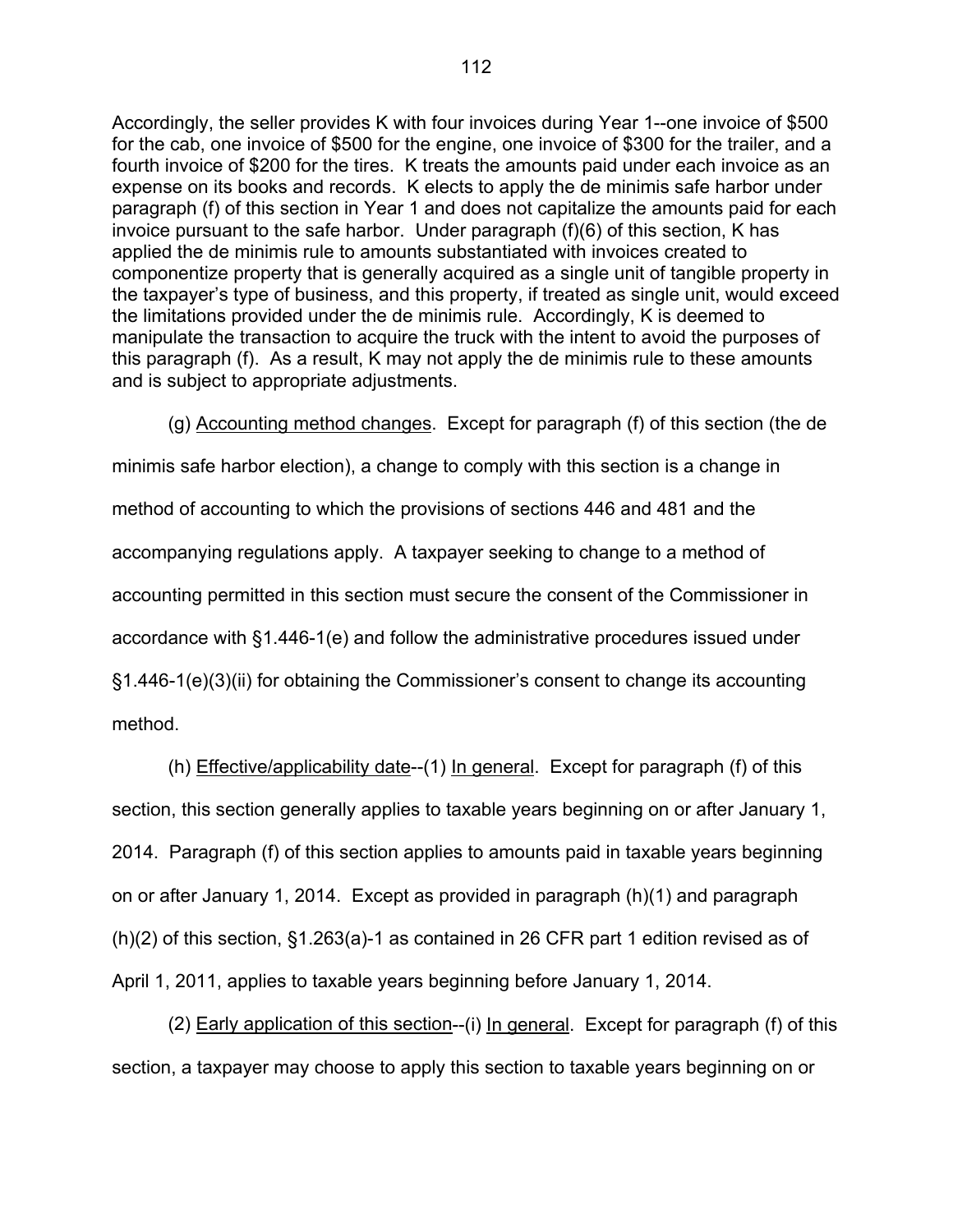after January 1, 2012. A taxpayer may choose to apply paragraph (f) of this section to amounts paid in taxable years beginning on or after January 1, 2012.

(ii) Transition rule for de minimis safe harbor election on 2012 or 2013 returns. If under paragraph (h)(2)(i) of this section, a taxpayer chooses to make the election to apply the de minimis safe harbor under paragraph (f) of this section for amounts paid in its taxable year beginning on or after January 1, 2012, and ending on or before

# **[INSERT DATE OF PUBLICATION OF THIS DOCUMENT IN THE FEDERAL**

**REGISTER]** (applicable taxable year), and the taxpayer did not make the election specified in paragraph (f)(5) of this section on its timely filed original Federal tax return for the applicable taxable year, the taxpayer must make the election specified in paragraph (f)(5) of this section for the applicable taxable year by filing an amended Federal tax return for the applicable taxable year on or before 180 days from the due date including extensions of the taxpayer's Federal tax return for the applicable taxable year, notwithstanding that the taxpayer may not have extended the due date.

(3) Optional application of TD 9564. A taxpayer may choose to apply §1.263(a)- 1T as contained in TD 9564 (76 FR 81060) December 27, 2011, to taxable years beginning on or after January 1, 2012, and before January 1, 2014.

## **§1.263(a)-1T [Removed]**

Par. 21. Section 1.263(a)-1T is removed.

Par. 22. Section 1.263(a)-2 is revised to read as follows:

#### §1.263(a)-2 Amounts paid to acquire or produce tangible property.

 (a) Overview. This section provides rules for applying section 263(a) to amounts paid to acquire or produce a unit of real or personal property. Paragraph (b) of this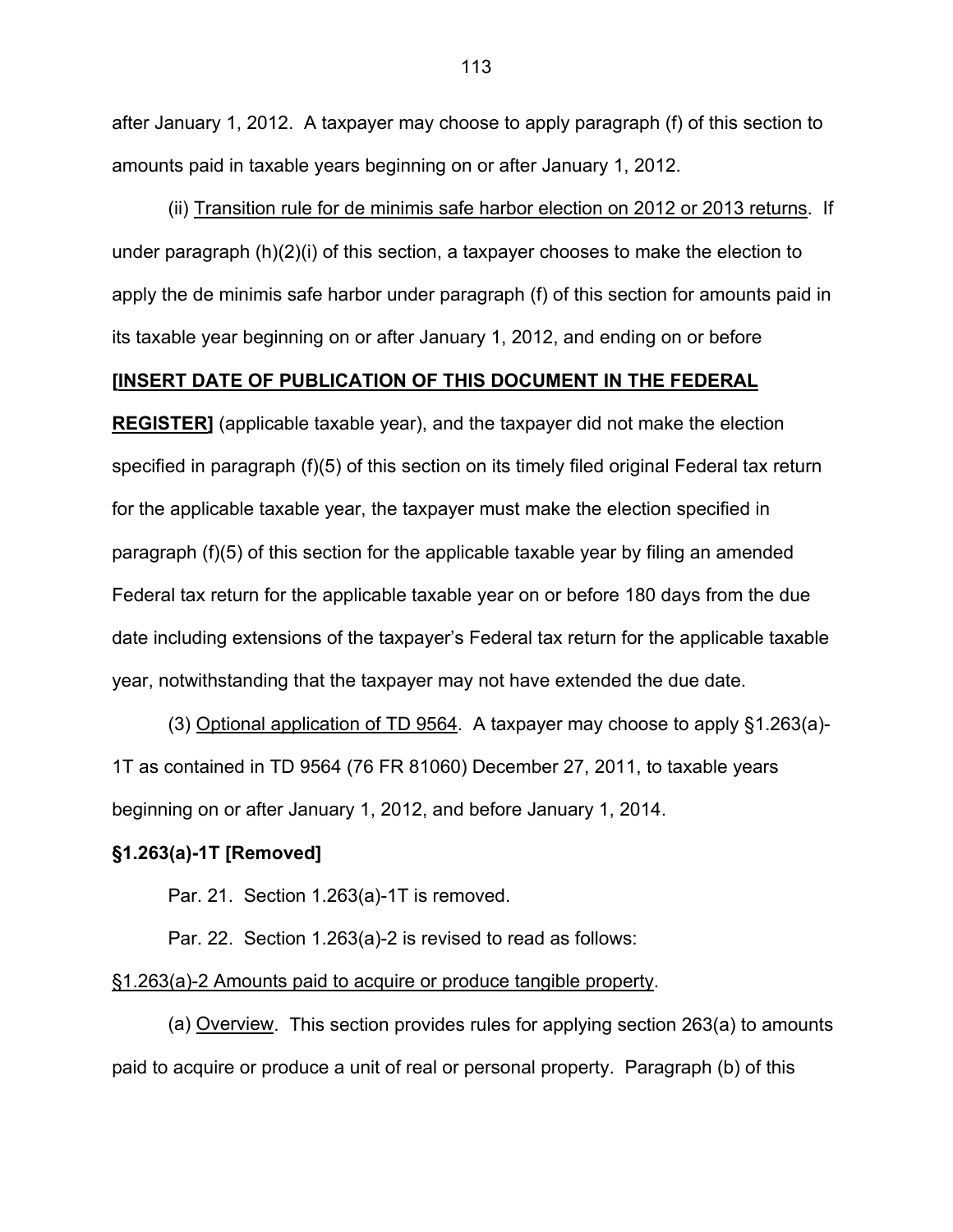section contains definitions. Paragraph (c) of this section contains the rules for coordinating this section with other provisions of the Internal Revenue Code (Code). Paragraph (d) of this section provides the general requirement to capitalize amounts paid to acquire or produce a unit of real or personal property. Paragraph (e) of this section provides the requirement to capitalize amounts paid to defend or perfect title to real or personal property. Paragraph (f) of this section provides the rules for determining the extent to which taxpayers must capitalize transaction costs related to the acquisition of tangible property. Paragraphs (g) and (h) of this section address the treatment and recovery of capital expenditures. Paragraph (i) of this section provides for changes in methods of accounting to comply with this section, and paragraph (j) of this section provides the effective and applicability dates for the rules under this section.

(b) Definitions*.* For purposes of this section, the following definitions apply:

 (1) Amount paid. In the case of a taxpayer using an accrual method of accounting, the terms amount paid and payment mean a liability incurred (within the meaning of  $§1.446-1(c)(1)(ii)$ . A liability may not be taken into account under this section prior to the taxable year during which the liability is incurred.

(2) Personal property means tangible personal property as defined in §1.48-1(c).

 (3) Real property means land and improvements thereto, such as buildings or other inherently permanent structures (including items that are structural components of the buildings or structures) that are not personal property as defined in paragraph (b)(2) of this section. Any property that constitutes other tangible property under §1.48-1(d) is treated as real property for purposes of this section. Local law is not controlling in determining whether property is real property for purposes of this section.

114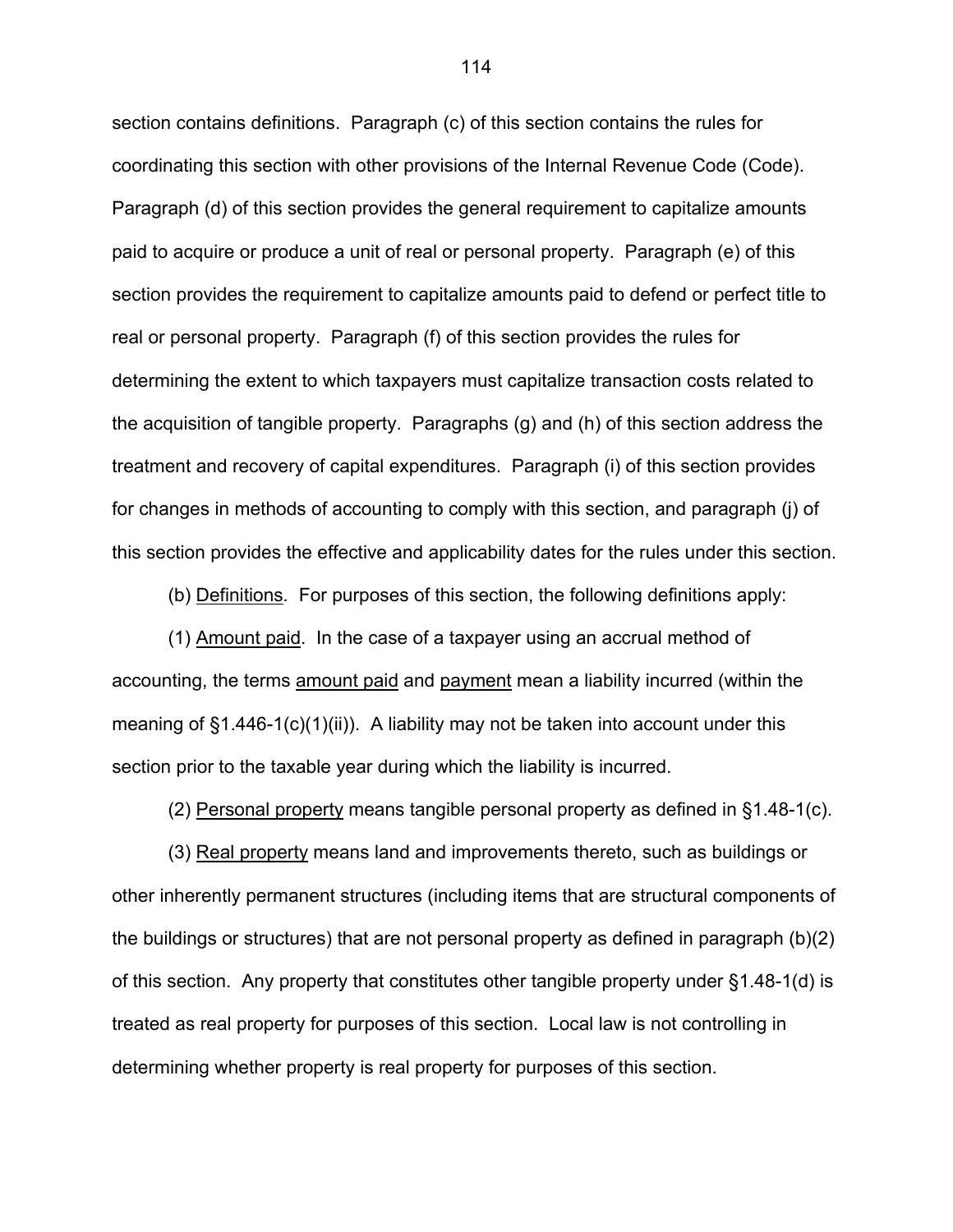(4) Produce means construct, build, install, manufacture, develop, create, raise, or grow. This definition is intended to have the same meaning as the definition used for purposes of section  $263A(q)(1)$  and  $\S1.263A-2(a)(1)(i)$ , except that improvements are excluded from the definition in this paragraph (b)(4) and are separately defined and addressed in §1.263(a)-3.

 (c) Coordination with other provisions of the Code--(1) In general. Nothing in this section changes the treatment of any amount that is specifically provided for under any provision of the Code or the Treasury Regulations other than section 162(a) or section 212 and the regulations under those sections. For example, see section 263A requiring taxpayers to capitalize the direct and allocable indirect costs of property produced by the taxpayer and property acquired for resale. See also section 195 requiring taxpayers to capitalize certain costs as start-up expenditures.

 (2) Materials and supplies. Nothing in this section changes the treatment of amounts paid to acquire or produce property that is properly treated as materials and supplies under §1.162-3.

 (d) Acquired or produced tangible property--(1) Requirement to capitalize. Except as provided in §1.162-3 (relating to materials and supplies) and in §1.263(a)-1(f) (providing a de minimis safe harbor election), a taxpayer must capitalize amounts paid to acquire or produce a unit of real or personal property (as determined under §1.263(a)-3(e)), including leasehold improvements, land and land improvements, buildings, machinery and equipment, and furniture and fixtures. See §1.263(a)-3(f) for the rules for determining whether amounts are for leasehold improvements. Amounts paid to acquire or produce a unit of real or personal property include the invoice price,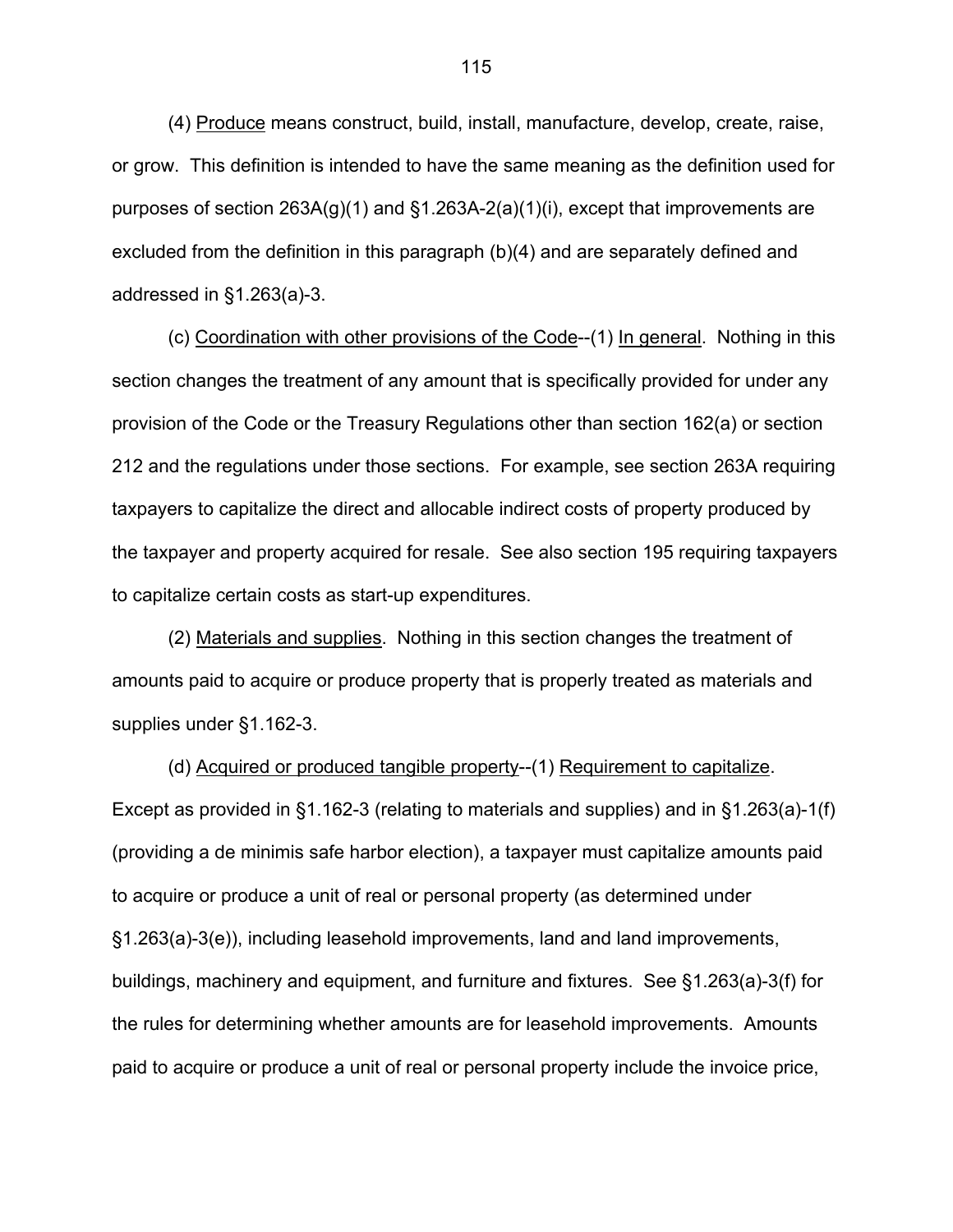transaction costs as determined under paragraph (f) of this section, and costs for work

performed prior to the date that the unit of property is placed in service by the taxpayer

(without regard to any applicable convention under section 168(d)). A taxpayer also

must capitalize amounts paid to acquire real or personal property for resale.

(2) Examples*.* The following examples illustrate the rules of this paragraph (d).

Unless otherwise provided, assume that the taxpayer does not elect the de minimis safe

harbor under §1.263(a)-1(f) and that the property is not acquired for resale under

section 263A.

 Example 1. Acquisition of personal property*.* A purchases new cash registers for use in its retail store located in leased space in a shopping mall. Assume each cash register is a unit of property as determined under §1.263(a)-3(e) and is not a material or supply under §1.162-3. A must capitalize under paragraph (d)(1) of this section the amount paid to acquire each cash register.

Example 2. Acquisition of personal property that is a material or supply; coordination with §1.162-3. B operates a fleet of aircraft. In Year 1, B acquires a stock of component parts, which it intends to use to maintain and repair its aircraft. Assume that each component part is a material or supply under §1.162-3(c)(1) and B does not make elections under §1.162-3(d) to treat the materials and supplies as capital expenditures. In Year 2, B uses the component parts in the repair and maintenance of its aircraft. Because the parts are materials and supplies under §1.162-3, B is not required to capitalize the amounts paid for the parts under paragraph (d)(1) of this section. Rather, to determine the treatment of these amounts, B must apply the rules under §1.162-3, governing the treatment of materials and supplies.

Example 3. Acquisition of unit of personal property; coordination with §1.162-3. C operates a rental business that rents out a variety of small individual items to customers (rental items). C maintains a supply of rental items on hand to replace worn or damaged items. C purchases a large quantity of rental items to be used in its business. Assume that each of these rental items is a unit of property under §1.263(a)- 3(e). Also assume that a portion of the rental items are materials and supplies under §1.162-3(c)(1). Under paragraph (d)(1) of this section, C must capitalize the amounts paid for the rental items that are not materials and supplies under §1.162-3(c)(1). However, C must apply the rules in §1.162-3 to determine the treatment of the rental items that are materials and supplies under §1.162-3(c)(1).

Example 4. Acquisition or production cost. D purchases and produces jigs, dies, molds, and patterns for use in the manufacture of D's products. Assume that each of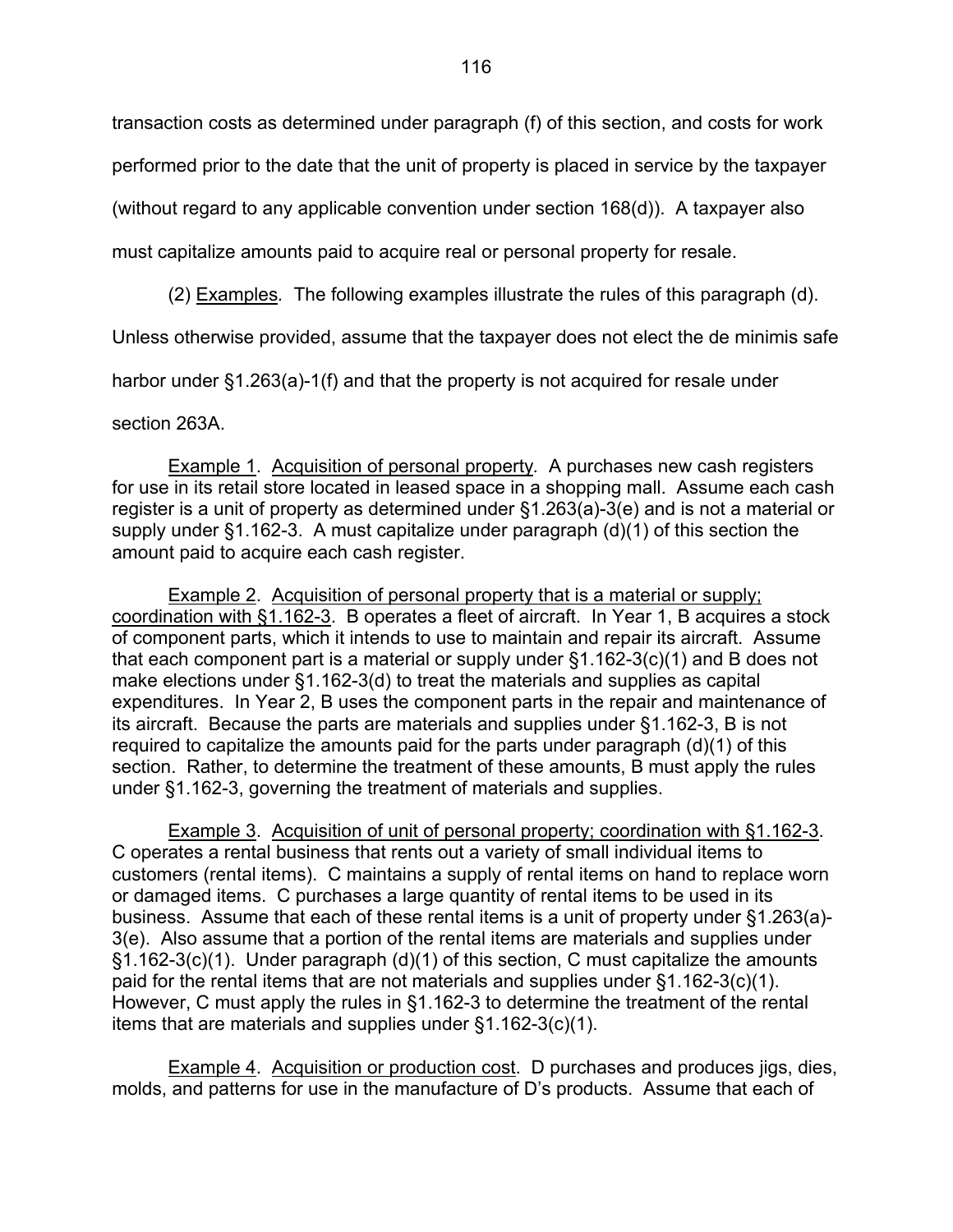these items is a unit of property as determined under §1.263(a)-3(e) and is not a material and supply under §1.162-3(c)(1). D is required to capitalize under paragraph (d)(1) of this section the amounts paid to acquire and produce the jigs, dies, molds, and patterns.

 Example 5. Acquisition of land*.* F purchases a parcel of undeveloped real estate. F must capitalize under paragraph (d)(1) of this section the amount paid to acquire the real estate. See paragraph (f) of this section for the treatment of amounts paid to facilitate the acquisition of real property.

 Example 6. Acquisition of building*.* G purchases a building. G must capitalize under paragraph (d)(1) of this section the amount paid to acquire the building. See paragraph (f) of this section for the treatment of amounts paid to facilitate the acquisition of real property.

Example 7. Acquisition of property for resale and production of property for sale; coordination with section 263A. H purchases goods for resale and produces other goods for sale. H must capitalize under paragraph (d)(1) of this section the amounts paid to acquire and produce the goods. See section 263A for the amounts required to be capitalized to the property produced or to the property acquired for resale.

 Example 8. Production of building; coordination with section 263A. J constructs a building. J must capitalize under paragraph (d)(1) of this section the amount paid to construct the building. See section 263A for the costs required to be capitalized to the real property produced by J.

 Example 9. Acquisition of assets constituting a trade or business*.* K owns tangible and intangible assets that constitute a trade or business. L purchases all the assets of K in a taxable transaction. L must capitalize under paragraph (d)(1) of this section the amount paid for the tangible assets of K. See §1.263(a)-4 for the treatment of amounts paid to acquire or create intangibles and §1.263(a)-5 for the treatment of amounts paid to facilitate the acquisition of assets that constitute a trade or business. See section 1060 for special allocation rules for certain asset acquisitions.

 Example 10. Work performed prior to placing the property in service.In Year 1, M purchases a building for use as a business office. Prior to placing the building in service, M pays amounts to repair cement steps, refinish wood floors, patch holes in walls, and paint the interiors and exteriors of the building. In Year 2, M places the building in service and begins using the building as its business office. Assume that the work that M performs does not constitute an improvement to the building or its structural components under §1.263(a)-3. Under §1.263-3(e)(2)(i), the building and its structural components is a single unit of property. Under paragraph (d)(1) of this section, the amounts paid must be capitalized as amounts to acquire the building unit of property because they were for work performed prior to M's placing the building in service.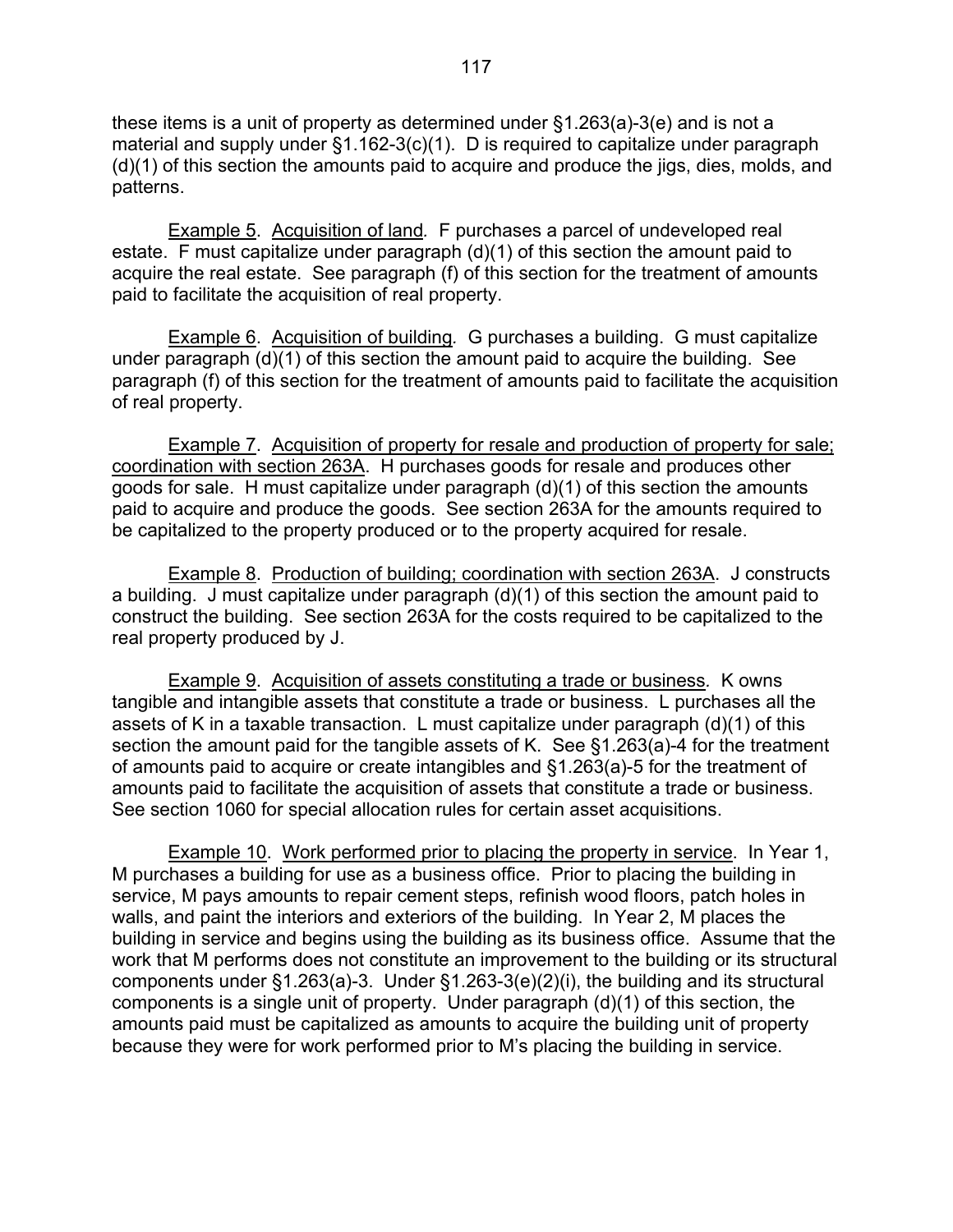Example 11. Work performed prior to placing the property in service. In January Year 1, N purchases a new machine for use in an existing production line of its manufacturing business. Assume that the machine is a unit of property under §1.263(a)-3(e) and is not a material or supply under §1.162-3. N pays amounts to install the machine, and after the machine is installed, N pays amounts to perform a critical test on the machine to ensure that it will operate in accordance with quality standards. On November 1, Year 1, the critical test is complete, and N places the machine in service on the production line. N pays amounts to perform periodic quality control testing after the machine is placed in service. Under paragraph (d)(1) of this section, the amounts paid for the installation and the critical test performed before the machine is placed in service must be capitalized by N as amounts to acquire the machine. However, amounts paid for periodic quality control testing after N placed the machine in service are not required to be capitalized as amounts paid to acquire the machine.

(e) Defense or perfection of title to property--(1) In general*.* Amounts paid to

defend or perfect title to real or personal property are amounts paid to acquire or

produce property within the meaning of this section and must be capitalized.

(2) Examples*.* The following examples illustrate the rule of this paragraph (e):

 Example 1*.* Amounts paid to contest condemnation. X owns real property located in County. County files an eminent domain complaint condemning a portion of X's property to use as a roadway. X hires an attorney to contest the condemnation. The amounts that X paid to the attorney must be capitalized because they were to defend X's title to the property.

 Example 2. Amounts paid to invalidate ordinance. Y is in the business of quarrying and supplying for sale sand and stone in a certain municipality. Several years after Y establishes its business, the municipality in which it is located passes an ordinance that prohibits the operation of Y's business. Y incurs attorney's fees in a successful prosecution of a suit to invalidate the municipal ordinance. Y prosecutes the suit to preserve its business activities and not to defend Y's title in the property. Therefore, the attorney's fees that Y paid are not required to be capitalized under paragraph (e)(1) of this section.

 Example 3. Amounts paid to challenge building line. The board of public works of a municipality establishes a building line across Z's business property, adversely affecting the value of the property. Z incurs legal fees in unsuccessfully litigating the establishment of the building line. The amounts Z paid to the attorney must be capitalized because they were to defend Z's title to the property.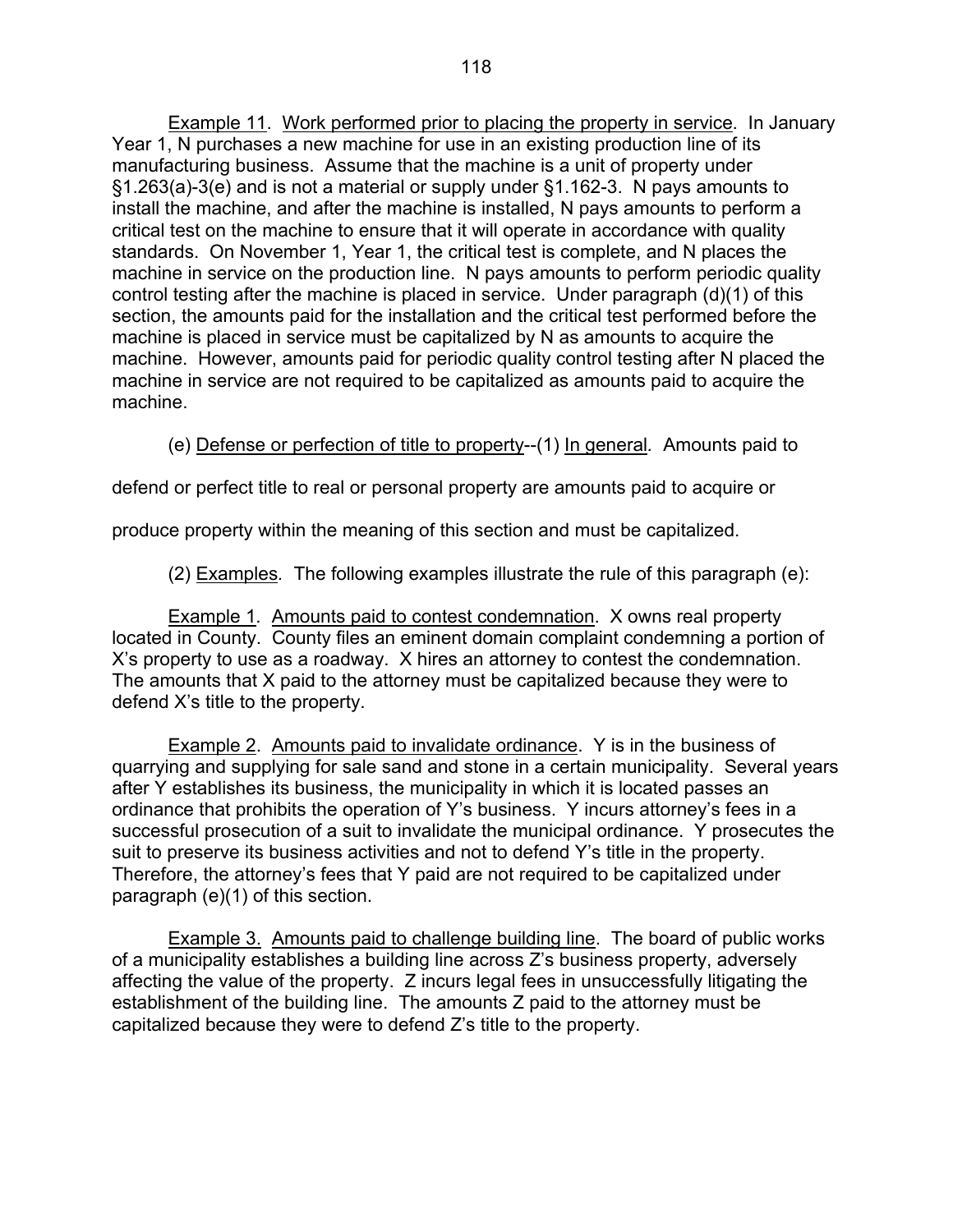(f) Transaction costs--(1) In general. Except as provided in  $\S1.263(a)$ -1(f)(3)(i) (for purposes of the de minimis safe harbor), a taxpayer must capitalize amounts paid to facilitate the acquisition of real or personal property. See §1.263(a)-5 for the treatment of amounts paid to facilitate the acquisition of assets that constitute a trade or business. See §1.167(a)-5 for allocations of facilitative costs between depreciable and nondepreciable property.

 (2) Scope of facilitate--(i) In general. Except as otherwise provided in this section, an amount is paid to facilitate the acquisition of real or personal property if the amount is paid in the process of investigating or otherwise pursuing the acquisition. Whether an amount is paid in the process of investigating or otherwise pursuing the acquisition is determined based on all of the facts and circumstances. In determining whether an amount is paid to facilitate an acquisition, the fact that the amount would (or would not) have been paid but for the acquisition is relevant but is not determinative. Amounts paid to facilitate an acquisition include, but are not limited to, inherently facilitative amounts specified in paragraph (f)(2)(ii) of this section.

(ii) Inherently facilitative amounts. An amount is paid in the process of investigating or otherwise pursuing the acquisition of real or personal property if the amount is inherently facilitative. An amount is inherently facilitative if the amount is paid for--

(A) Transporting the property (for example, shipping fees and moving costs);

(B) Securing an appraisal or determining the value or price of property;

 (C) Negotiating the terms or structure of the acquisition and obtaining tax advice on the acquisition;

119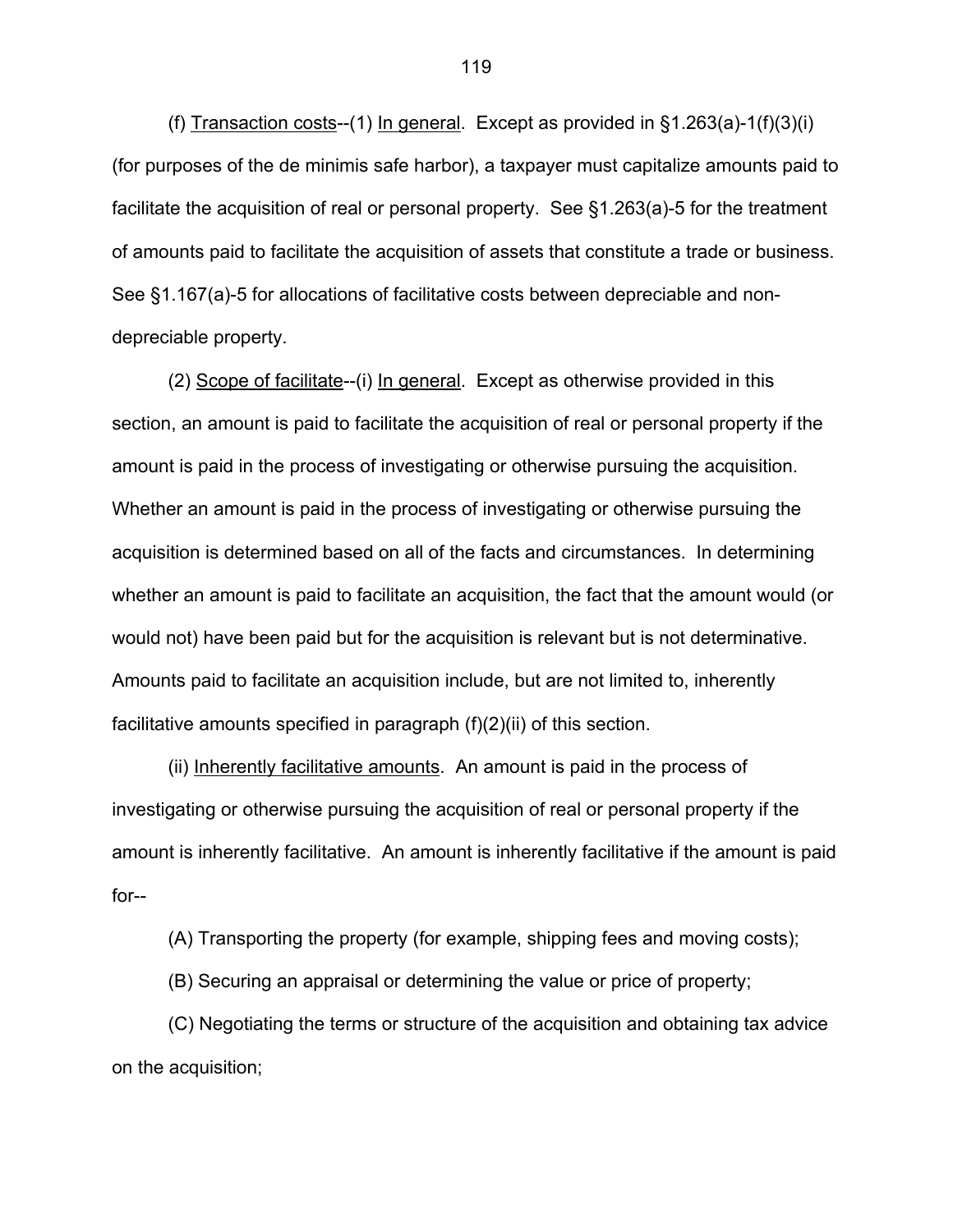(D) Application fees, bidding costs, or similar expenses;

 (E) Preparing and reviewing the documents that effectuate the acquisition of the property (for example, preparing the bid, offer, sales contract, or purchase agreement);

(F) Examining and evaluating the title of property;

 (G) Obtaining regulatory approval of the acquisition or securing permits related to the acquisition, including application fees;

 (H) Conveying property between the parties, including sales and transfer taxes, and title registration costs;

 (I) Finders' fees or brokers' commissions, including contingency fees (defined in paragraph (f)(3)(iii) of this section);

(J) Architectural, geological, survey, engineering, environmental, or inspection services pertaining to particular properties; or

 (K) Services provided by a qualified intermediary or other facilitator of an exchange under section 1031.

(iii) Special rule for acquisitions of real property--(A) In general. Except as provided in paragraph (f)(2)(ii) of this section (relating to inherently facilitative amounts), an amount paid by the taxpayer in the process of investigating or otherwise pursuing the acquisition of real property does not facilitate the acquisition if it relates to activities performed in the process of determining whether to acquire real property and which real property to acquire.

(B) Acquisitions of real and personal property in a single transaction. An amount paid by the taxpayer in the process of investigating or otherwise pursuing the acquisition of personal property facilitates the acquisition of such personal property, even if such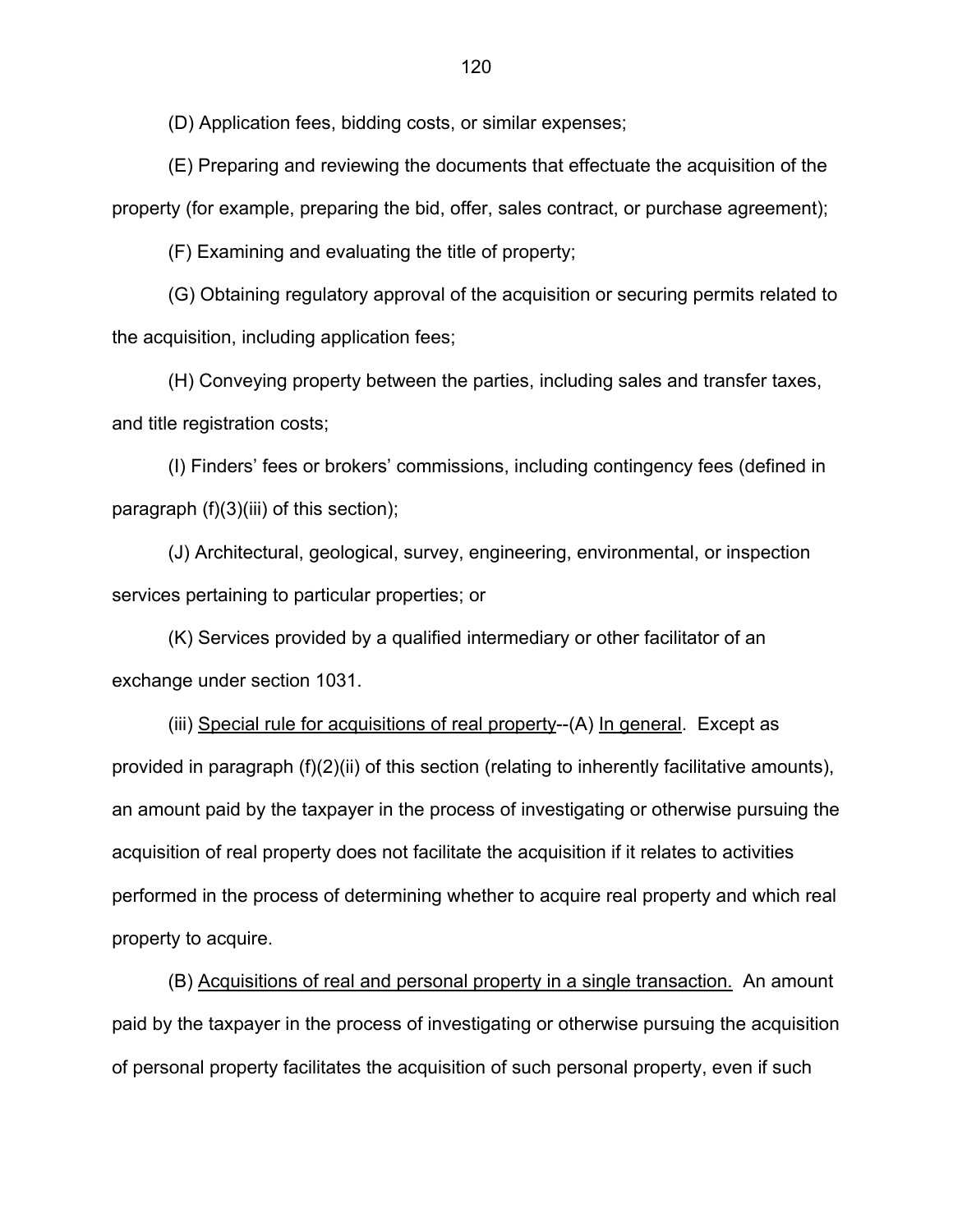property is acquired in a single transaction that also includes the acquisition of real property subject to the special rule set out in paragraph  $(f)(2)(iii)(A)$  of this section. A taxpayer may use a reasonable allocation method to determine which costs facilitate the acquisition of personal property and which costs relate to the acquisition of real property and are subject to the special rule of paragraph  $(f)(2)(iii)(A)$  of this section.

(iv) Employee compensation and overhead costs--(A) In general. For purposes of paragraph (f) of this section, amounts paid for employee compensation (within the meaning of §1.263(a)-4(e)(4)(ii)) and overhead are treated as amounts that do not facilitate the acquisition of real or personal property. See section 263A, however, for the treatment of employee compensation and overhead costs required to be capitalized to property produced by the taxpayer or to property acquired for resale.

(B) Election to capitalize. A taxpayer may elect to treat amounts paid for employee compensation or overhead as amounts that facilitate the acquisition of property. The election is made separately for each acquisition and applies to employee compensation or overhead, or both. For example, a taxpayer may elect to treat overhead, but not employee compensation, as amounts that facilitate the acquisition of property. A taxpayer makes the election by treating the amounts to which the election applies as amounts that facilitate the acquisition in the taxpayer's timely filed original Federal tax return (including extensions) for the taxable year during which the amounts are paid. See §§301.9100-1 through 301.9100-3 of this chapter for the provisions governing extensions of time to make regulatory elections. In the case of an S corporation or a partnership, the election is made by the S corporation or by the partnership, and not by the shareholders or partners. A taxpayer may revoke an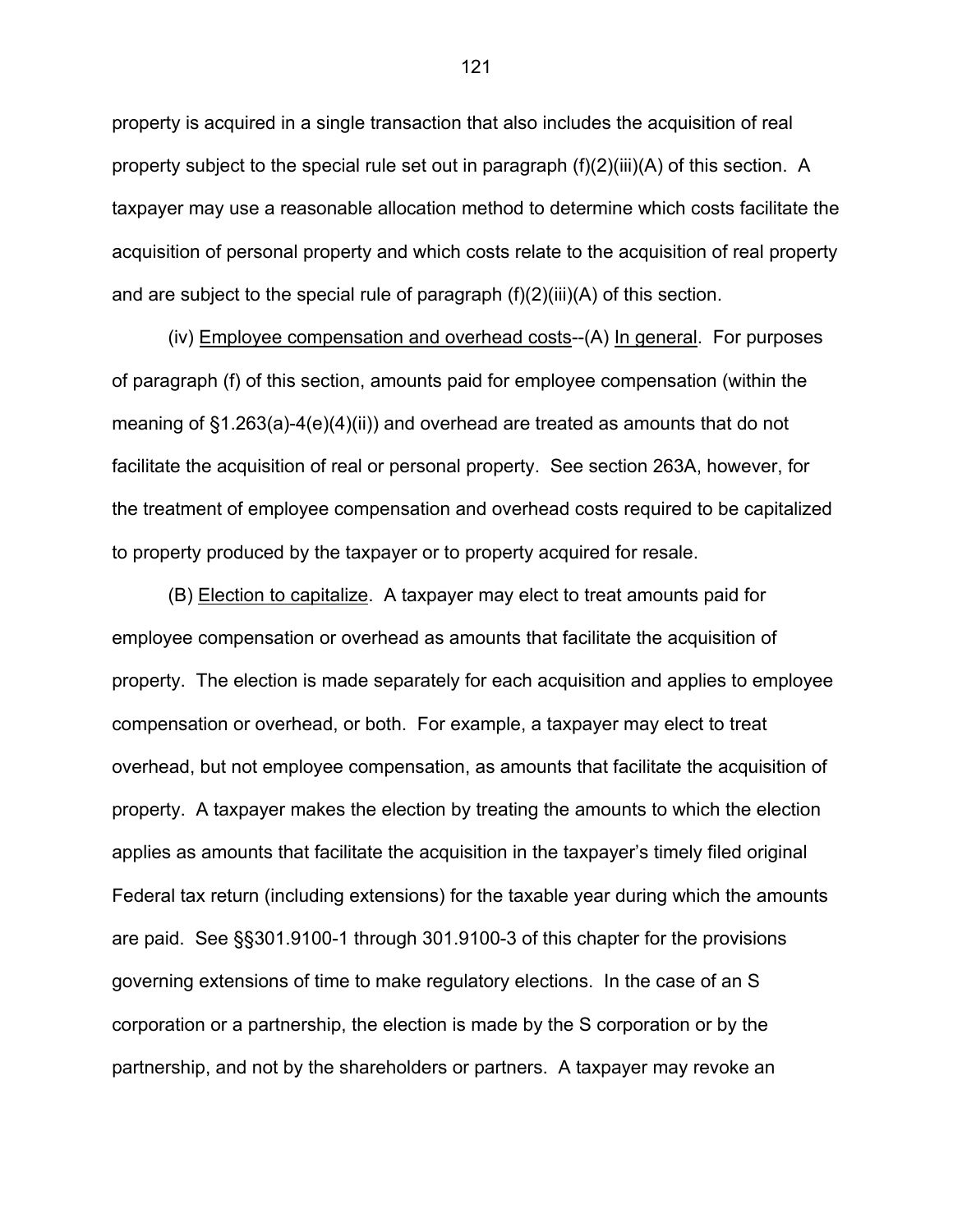election made under this paragraph  $(f)(2)(iv)(B)$  with respect to each acquisition only by filing a request for a private letter ruling and obtaining the Commissioner's consent to revoke the election.. The Commissioner may grant a request to revoke this election if the taxpayer acted reasonably and in good faith and the revocation will not prejudice the interests of Government. See generally §301.9100-3 of this chapter. The manner of electing and revoking the election to capitalize under this paragraph  $(f)(2)(iv)(B)$  may be modified through guidance of general applicability (see §§606.601(d)(2) and 601.602 of this section). An election may not be made or revoked through the filing of an application for change in accounting method or, before obtaining the Commissioner's consent to make the late election or to revoke the election, by filing an amended Federal tax return.

 (3) Treatment of transaction costs--(i) In general. Except as provided under §1.263(a)-1(f)(3)(i) (for purposes of the de minimis safe harbor), all amounts paid to facilitate the acquisition of real or personal property are capital expenditures. Facilitative amounts allocable to real or personal property must be included in the basis of the property acquired.

 (ii) Treatment of inherently facilitative amounts. Inherently facilitative amounts allocable to real or personal property are capital expenditures related to such property, even if the property is not eventually acquired. Except for contingency fees as defined in paragraph (f)(3)(iii) of this section, inherently facilitative amounts allocable to real or personal property not acquired may be allocated to those properties and recovered as appropriate in accordance with the applicable provisions of the Code and the Treasury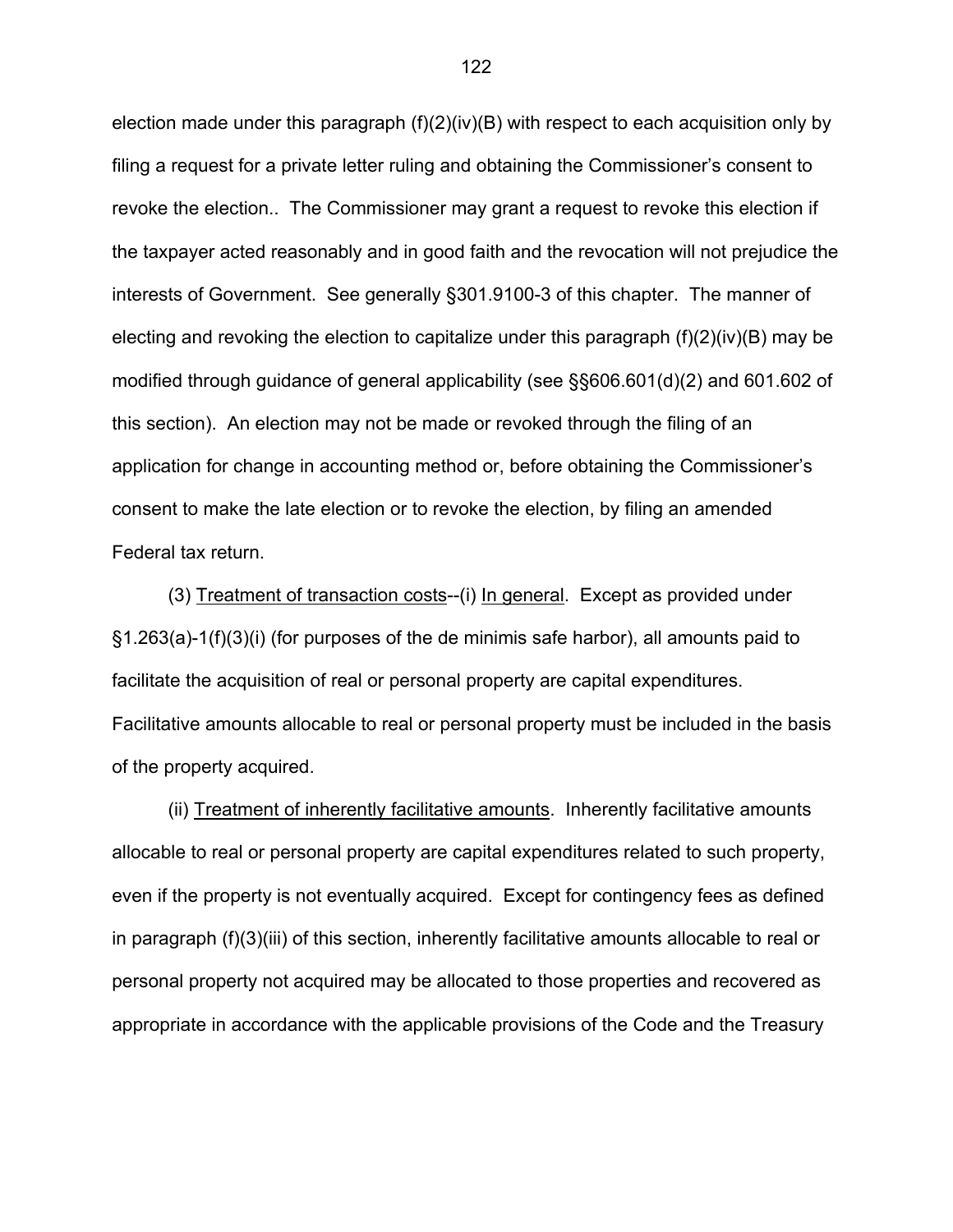Regulations (for example, sections 165, 167, or 168). See paragraph (h) of this section for the recovery of capitalized amounts.

(iii) Contingency Fees. For purposes of this section, a contingency fee is an

amount paid that is contingent on the successful closing of the acquisition of real or

personal property. Contingency fees must be included in the basis of the property

acquired and may not be allocated to the property not acquired.

(4) Examples*.* The following examples illustrate the rules of paragraph (f) of this section. For purposes of these examples, assume that the taxpayer does not elect the de minimis safe harbor under §1.263(a)-1(f):

Example 1*.* Broker's fees to facilitate an acquisition. A decides to purchase a building in which to relocate its offices and hires a real estate broker to find a suitable building. A pays fees to the broker to find property for A to acquire. Under paragraph  $(f)(2)(ii)(I)$  of this section, A must capitalize the amounts paid to the broker because these costs are inherently facilitative of the acquisition of real property.

 Example 2. Inspection and survey costs to facilitate an acquisition. B decides to purchase Building X and pays amounts to third-party contractors for a termite inspection and an environmental survey of Building X. Under paragraph (f)(2)(ii)(J) of this section, B must capitalize the amounts paid for the inspection and the survey of the building because these costs are inherently facilitative of the acquisition of real property.

 Example 3. Moving costs to facilitate an acquisition. C purchases all the assets of D and, in connection with the purchase, hires a transportation company to move storage tanks from D's plant to C's plant. Under paragraph (f)(2)(ii)(A) of this section, C must capitalize the amount paid to move the storage tanks from D's plant to C's plant because this cost is inherently facilitative to the acquisition of personal property.

 Example 4. Geological and geophysical costs; coordination with other provisions. E is in the business of exploring, purchasing, and developing properties in the United States for the production of oil and gas. E considers acquiring a particular property but first incurs costs for the services of an engineering firm to perform geological and geophysical studies to determine if the property is suitable for oil or gas production. Assume that the amounts that E paid to the engineering firm constitute geological and geophysical expenditures under section 167(h). Although the amounts that E paid for the geological and geophysical services are inherently facilitative to the acquisition of real property under paragraph (f)(2)(ii)(J) of this section, E is not required to include those amounts in the basis of the real property acquired. Rather, under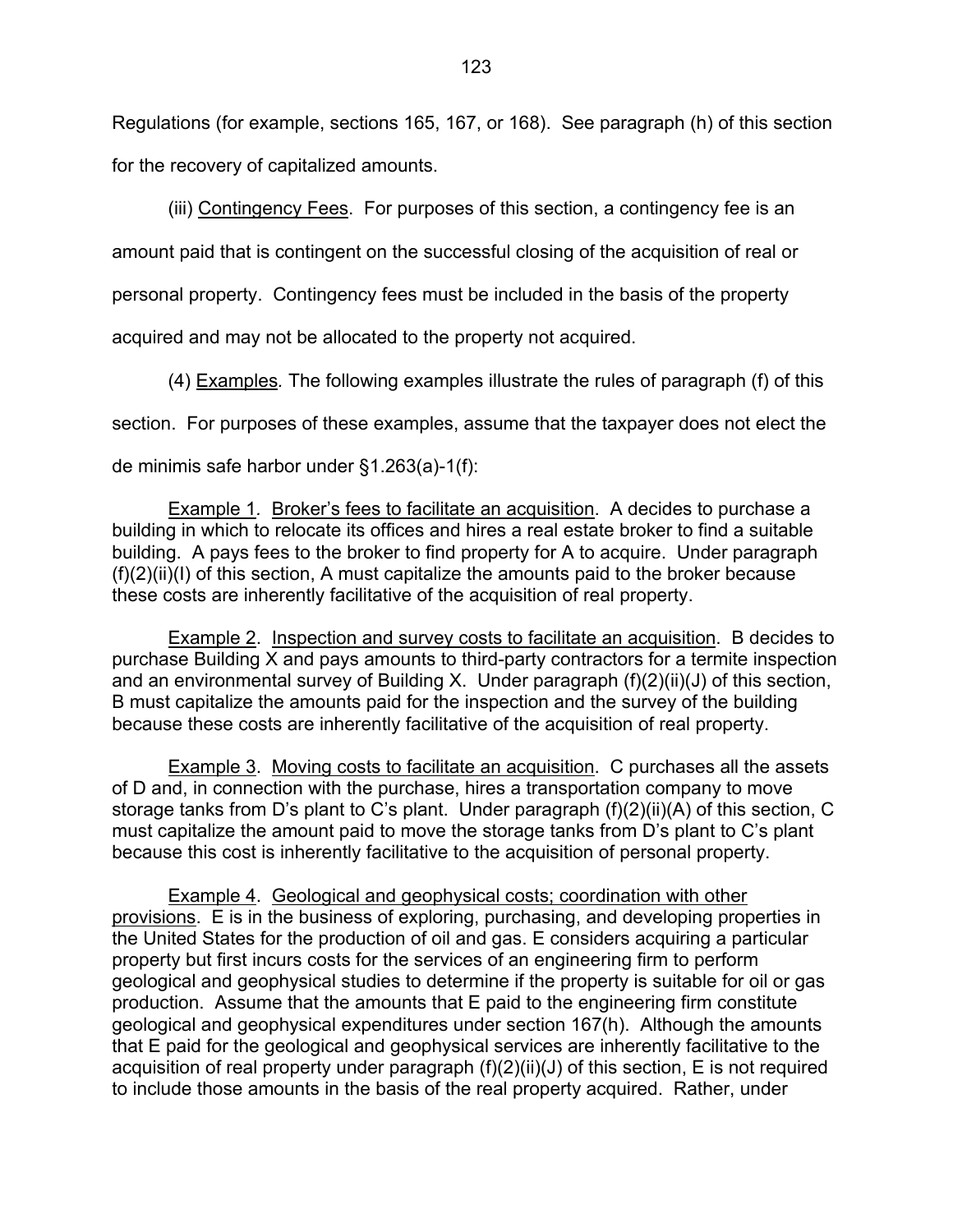paragraph (c) of this section, E must capitalize these costs separately and amortize such costs as required under section 167(h) (addressing the amortization of geological and geophysical expenditures).

 Example 5. Scope of facilitate. F is in the business of providing legal services to clients. F is interested in acquiring a new conference table for its office. F hires and incurs fees for an interior designer to shop for, evaluate, and make recommendations to F regarding which new table to acquire. Under paragraphs (f)(1) and (2) of this section, F must capitalize the amounts paid to the interior designer to provide these services because they are paid in the process of investigating or otherwise pursuing the acquisition of personal property.

Example 6. Transaction costs allocable to multiple properties. G, a retailer, wants to acquire land for the purpose of building a new distribution facility for its products. G considers various properties on Highway X in State Y. G incurs fees for the services of an architect to advise and evaluate the suitability of the sites for the type of facility that G intends to construct on the selected site. G must capitalize the architect fees as amounts paid to acquire land because these amounts are inherently facilitative to the acquisition of land under paragraph  $(f)(2)(ii)(J)$  of this section.

 Example 7. Transaction costs; coordination with section 263A. H, a retailer, wants to acquire land for the purpose of building a new distribution facility for its products. H considers various properties on Highway X in State Y. H incurs fees for the services of an architect to prepare preliminary floor plans for a building that H could construct at any of the sites. Under these facts, the architect's fees are not facilitative to the acquisition of land under paragraph (f) of this section. Therefore, H is not required to capitalize the architect fees as amounts paid to acquire land. However, the amounts paid for the architect's fees may be subject to capitalization under section 263A if these amounts comprise the direct or allocable indirect cost of property produced by H, such as the building.

 Example 8. Special rule for acquisitions of real property. J owns several retail stores. J decides to examine the feasibility of opening a new store in City X. In October, Year 1, J hires and incurs costs for a development consulting firm to study City X and perform market surveys, evaluate zoning and environmental requirements, and make preliminary reports and recommendations as to areas that J should consider for purposes of locating a new store. In December, Year 1, J continues to consider whether to purchase real property in City X and which property to acquire. J hires, and incurs fees for, an appraiser to perform appraisals on two different sites to determine a fair offering price for each site. In March, Year 2, J decides to acquire one of these two sites for the location of its new store. At the same time, J determines not to acquire the other site. Under paragraph (f)(2)(iii) of this section, J is not required to capitalize amounts paid to the development consultant in Year 1 because the amounts relate to activities performed in the process of determining whether to acquire real property and which real property to acquire, and the amounts are not inherently facilitative costs under paragraph (f)(2)(ii) of this section. However, J must capitalize amounts paid to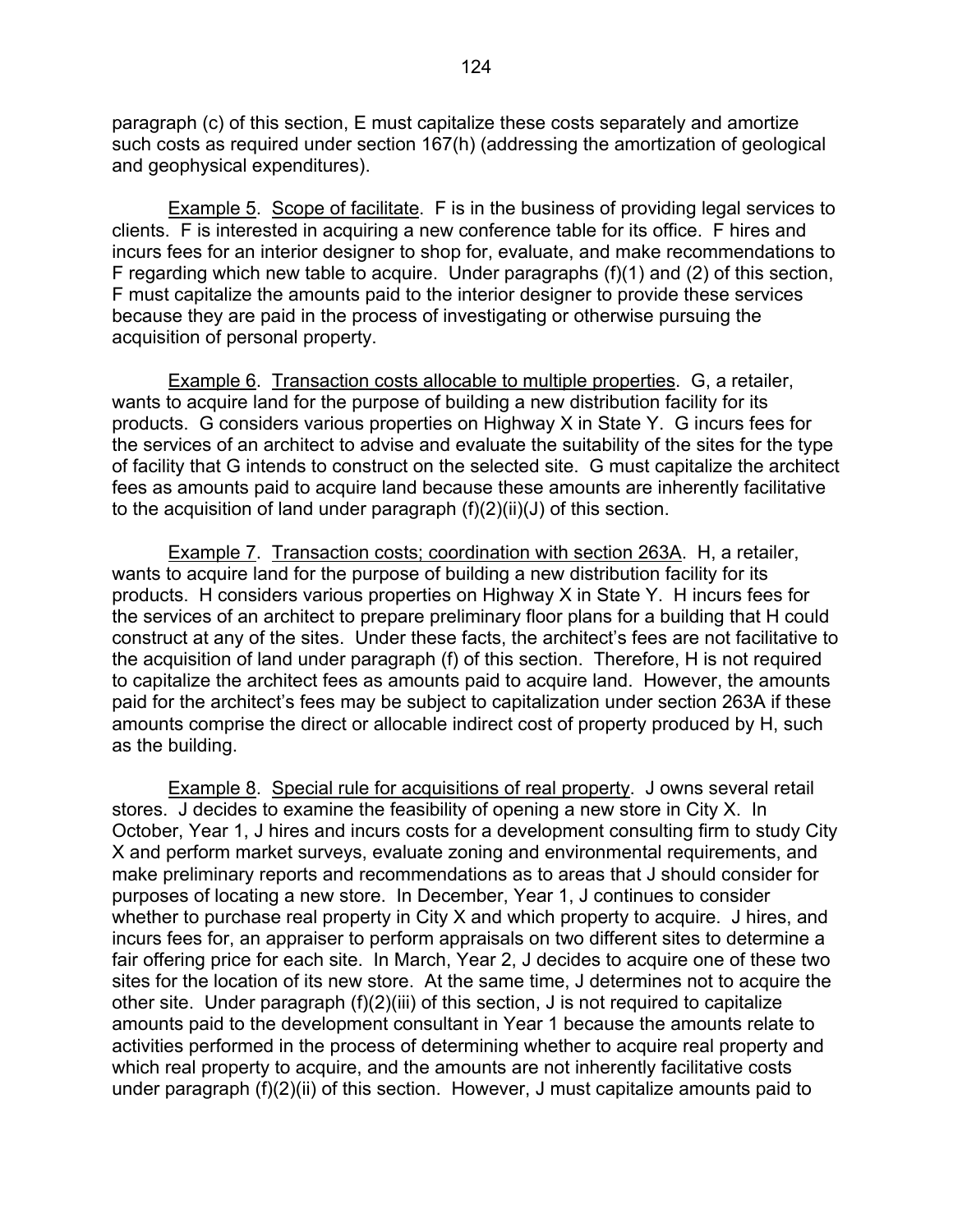the appraiser in Year 1 because the appraisal costs are inherently facilitative costs under paragraph (f)(2)(ii)(B) of this section. In Year 2, J must include the appraisal costs allocable to property acquired in the basis of the property acquired. In addition, J may recover the appraisal costs allocable to the property not acquired in accordance with paragraphs (f)(3)(ii) and (h) of this section. See, for example, §1.165-2 for losses on the permanent withdrawal of non-depreciable property.

 Example 9. Contingency fee. K owns several restaurant properties. K decides to open a new restaurant in City X. In October, Year 1, K hires a real estate consultant to identify potential property upon which K may locate its restaurant, and is obligated to compensate the consultant upon the acquisition of property. The real estate consultant identifies three properties, and K decides to acquire one of those properties. Upon closing of the acquisition of that property, K pays the consultant its fee. The amount paid to the consultant constitutes a contingency fee under paragraph (f)(3)(iii) of this section because the payment is contingent on the successful closing of the acquisition of property. Accordingly, under paragraph (f)(3)(iii) of this section, K must include the amount paid to the consultant in the basis of the property acquired. K is not permitted to allocate the amount paid between the properties acquired and not acquired.

 Example 10. Employee compensation and overhead. L, a freight carrier, maintains an acquisition department whose sole function is to arrange for the purchase of vehicles and aircraft from manufacturers or other parties to be used in its freight carrying business. As provided in paragraph (f)(2)(iv)(A) of this section, L is not required to capitalize any portion of the compensation paid to employees in its acquisition department or any portion of its overhead allocable to its acquisition department. However, under paragraph (f)(2)(iv)(B) of this section, L may elect to capitalize the compensation and/or overhead costs allocable to the acquisition of a vehicle or aircraft by treating these amounts as costs that facilitate the acquisition of that property in its timely filed original Federal tax return for the year the amounts are paid.

(g) Treatment of capital expenditures. Amounts required to be capitalized under

this section are capital expenditures and must be taken into account through a charge

to capital account or basis, or in the case of property that is inventory in the hands of a

taxpayer, through inclusion in inventory costs.

(h) Recovery of capitalized amounts--(1) In general. Amounts that are

capitalized under this section are recovered through depreciation, cost of goods sold, or

by an adjustment to basis at the time the property is placed in service, sold, used, or

otherwise disposed of by the taxpayer. Cost recovery is determined by the applicable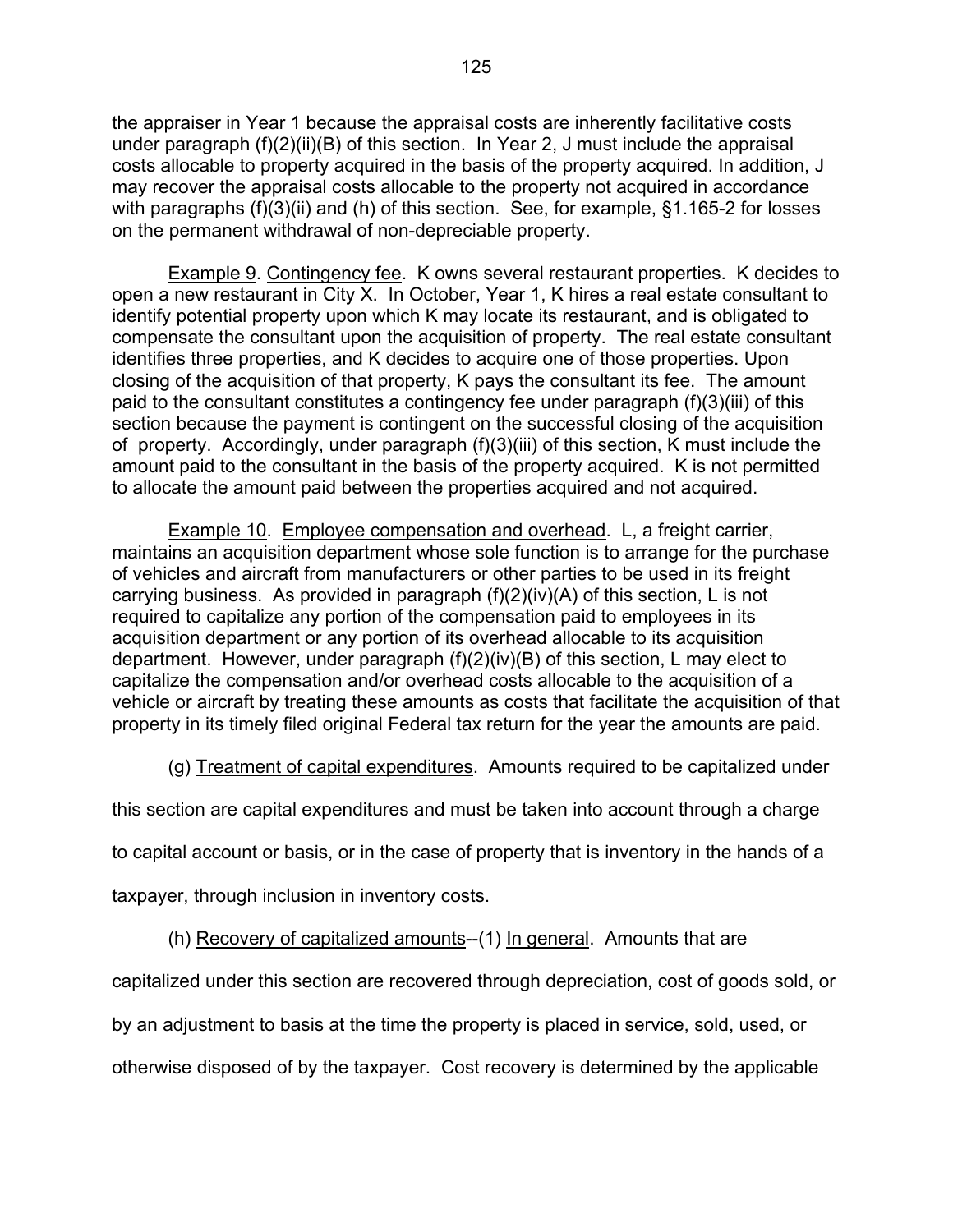provisions of the Code and regulations relating to the use, sale, or disposition of

property.

 (2) Examples. The following examples illustrate the rule of paragraph (h)(1) of this section. For purposes of these examples, assume that the taxpayer does not elect the de minimis safe harbor under section §1.263(a)-1(f).

 Example 1. Recovery when property placed in service. X owns a 10-unit apartment building. The refrigerator in one of the apartments stops functioning, and X purchases a new refrigerator to replace the old one. X pays for the acquisition, delivery, and installation of the new refrigerator. Assume that the refrigerator is the unit of property, as determined under §1.263(a)-3(e), and is not a material or supply under §1.162-3. Under paragraph (d)(1) of this section, X is required to capitalize the amounts paid for the acquisition, delivery, and installation of the refrigerator. Under this paragraph (h), the capitalized amounts are recovered through depreciation, which begins when the refrigerator is placed in service by X.

 Example 2. Recovery when property used in the production of property. Y operates a plant where it manufactures widgets. Y purchases a tractor loader to move raw materials into and around the plant for use in the manufacturing process. Assume that the tractor loader is a unit of property, as determined under §1.263(a)-3(e), and is not a material or supply under §1.162-3. Under paragraph (d)(1) of this section, Y is required to capitalize the amounts paid to acquire the tractor loader. Under this paragraph (h), the capitalized amounts are recovered through depreciation, which begins when Y places the tractor loader in service. However, because the tractor loader is used in the production of property, under section 263A the cost recovery (that is, the depreciation) may also be capitalized to Y's property produced, and, consequently, recovered through cost of goods sold. See §1.263A-1(e)(3)(ii)(I).

(i) Accounting method changes. Unless otherwise provided under this section, a

change to comply with this section is a change in method of accounting to which the

provisions of sections 446 and 481 and the accompanying regulations apply. A

taxpayer seeking to change to a method of accounting permitted in this section must

secure the consent of the Commissioner in accordance with §1.446-1(e) and follow the

administrative procedures issued under §1.446-1(e)(3)(ii) for obtaining the

Commissioner's consent to change its accounting method.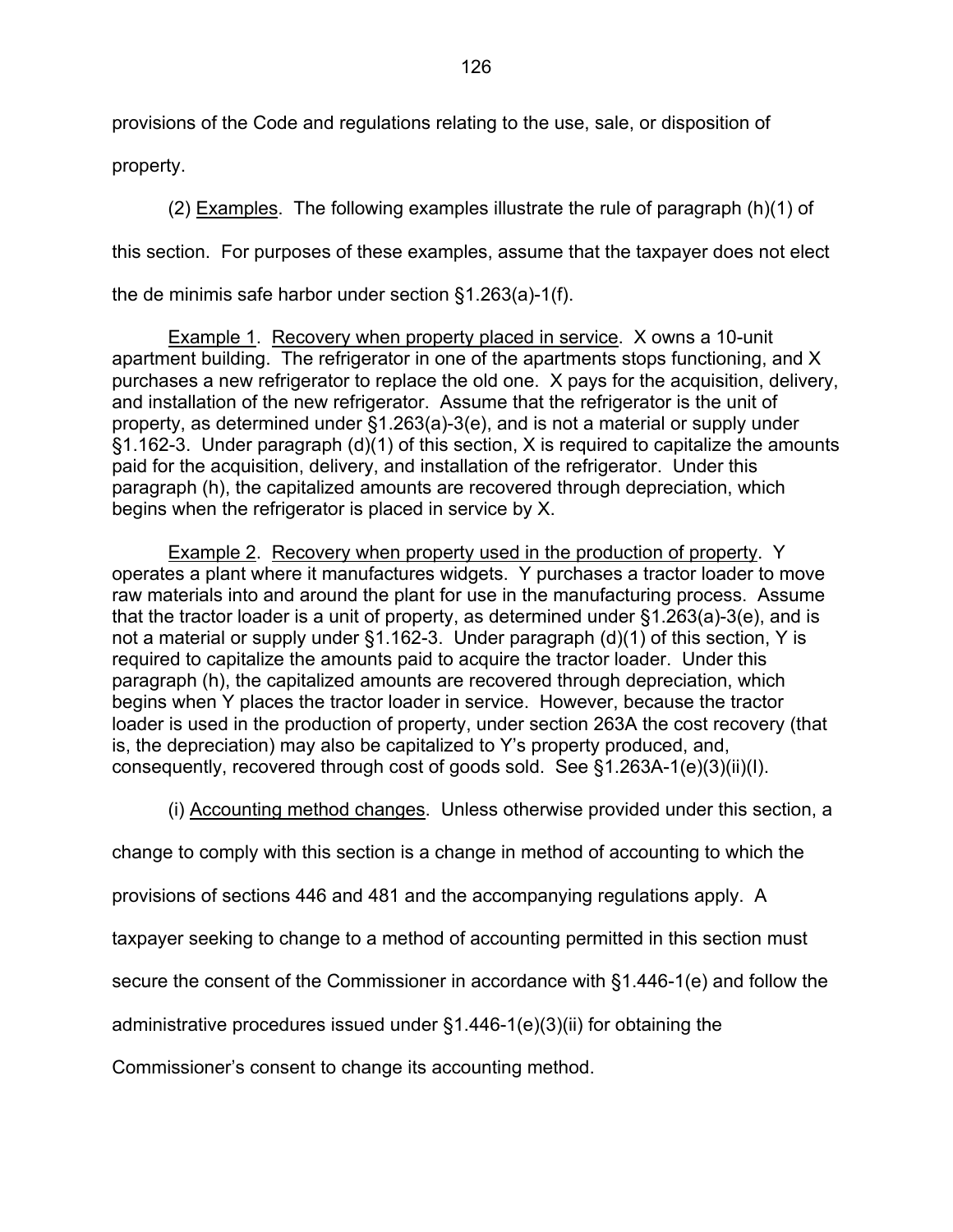(j) Effective/applicability date--(1) In general. Except for paragraphs (f)(2)(iii),  $(f)(2)(iv)$ , and  $(f)(3)(ii)$  of this section, this section generally applies to taxable years beginning on or after January 1, 2014. Paragraphs (f)(2)(iii), (f)(2)(iv), and (f)(3)(ii) of this section apply to amounts paid in taxable years beginning on or after January 1, 2014. Except as provided in paragraphs (j)(1) and (j)(2) of this section,  $\S$ 1.263(a)-2 as contained in 26 CFR part 1 edition revised as of April 1, 2011, applies to taxable years beginning before January 1, 2014.

(2) Early application of this section–(i) In general. Except for paragraphs  $(f)(2)(iii)$ ,  $(f)(2)(iv)$ , and  $(f)(3)(ii)$  of this section of this section, a taxpayer may choose to apply this section to taxable years beginning on or after January 1, 2012. A taxpayer may choose to apply paragraphs (f)(2)(iii), (f)(2)(iv), and (f)(3)(ii) of this section to amounts paid in taxable years beginning on or after January 1, 2012.

(ii) Transition rule for election to capitalize employee compensation and overhead costs on 2012 or 2013 returns. If under paragraph (j)(2)(i) of this section, a taxpayer chooses to make the election to capitalize employee compensation and overhead costs under paragraph  $(f)(2)(iv)(B)$  of this section for amounts paid in its taxable year beginning on or after January 1, 2012, and ending on or before **[INSERT DATE OF PUBLICATION OF THIS DOCUMENT IN THE FEDERAL REGISTER]** (applicable taxable year), and the taxpayer did not make the election specified in paragraph (f)(2)(iv)(B) of this section on its timely filed original Federal tax return for the applicable taxable year, the taxpayer must make the election specified in paragraph  $(f)(2)(iv)(B)$  of this section for the applicable taxable year by filing an amended Federal tax return for the applicable taxable year on or before 180 days from the due date including

127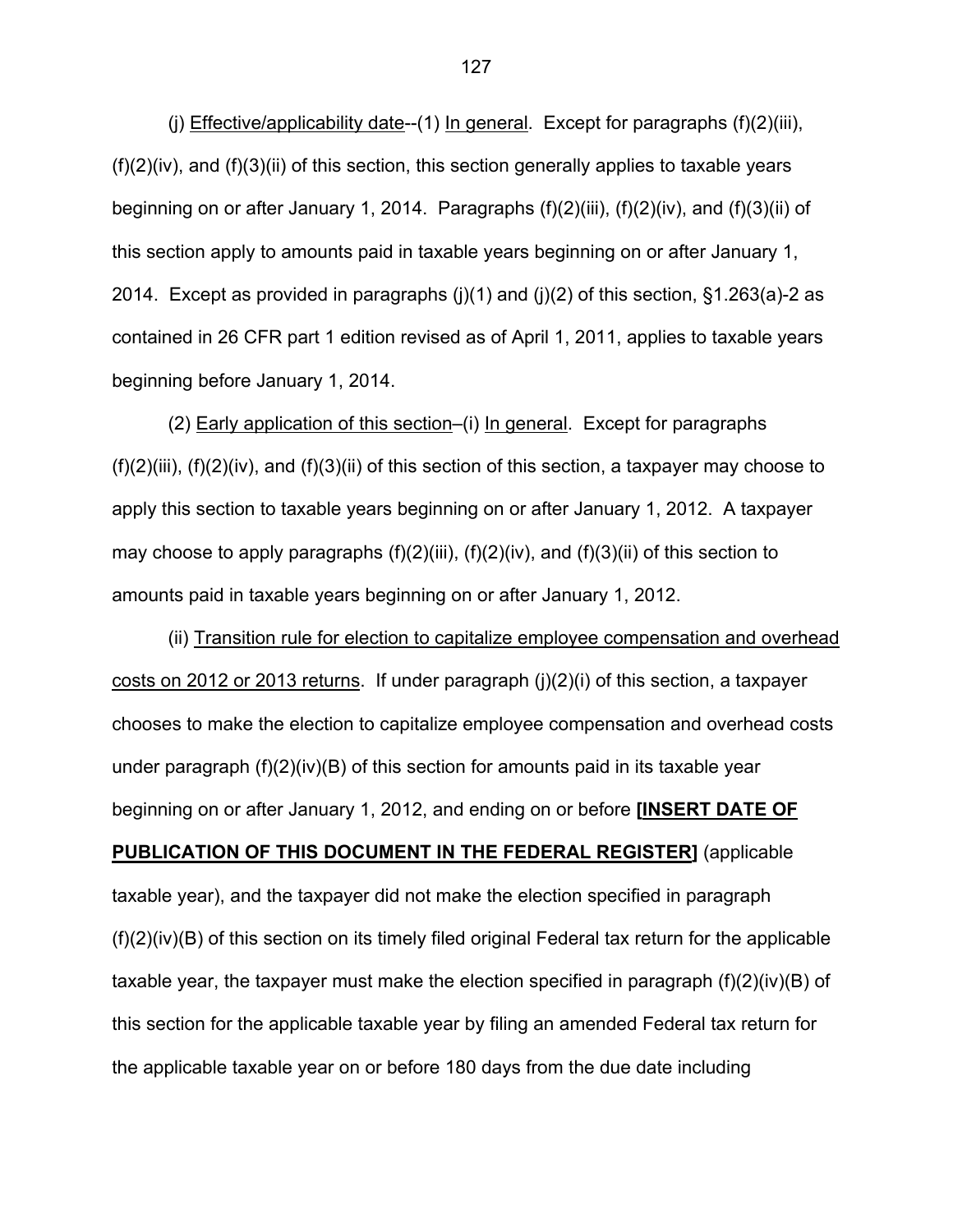extensions of the taxpayer's Federal tax return for the applicable taxable year, notwithstanding that the taxpayer may not have extended the due date.

(3) Optional application of TD 9564. Except for  $\S1.263(a)$ -2T(f)(2)(iii), (f)(2)(iv),  $(f)(3)(ii)$ , and  $(g)$ , a taxpayer may choose to apply  $\S 1.263(a)$ -2T as contained in TD 9564 (76 FR 81060) December 27, 2011, to taxable years beginning on or after January 1, 2012, and before January 1, 2014. A taxpayer may choose to apply §1.263(a)- 2T(f)(2)(iii), (f)(2)(iv), (f)(3)(ii) and (g) as contained in TD 9564 (76 FR 81060) December 27, 2011, to amounts paid in taxable years beginning on or after January 1, 2012, and before January 1, 2014.

## **§1.263(a)-2T [Removed]**

Par. 23. Section 1.263(a)-2T is removed.

Par. 24. Section 1.263(a)-3 is revised to read as follows:

### §1.263(a)-3 Amounts paid to improve tangible property.

 (a) Overview. This section provides rules for applying section 263(a) to amounts paid to improve tangible property. Paragraph (b) of this section provides definitions. Paragraph (c) of this section provides rules for coordinating this section with other provisions of the Internal Revenue Code (Code). Paragraph (d) of this section provides the requirement to capitalize amounts paid to improve tangible property and provides the general rules for determining whether a unit of property is improved. Paragraph (e) of this section provides the rules for determining the appropriate unit of property. Paragraph (f) of this section provides rules for leasehold improvements. Paragraph (g) of this section provides special rules for determining improvement costs in particular contexts, including indirect costs incurred during an improvement, removal costs,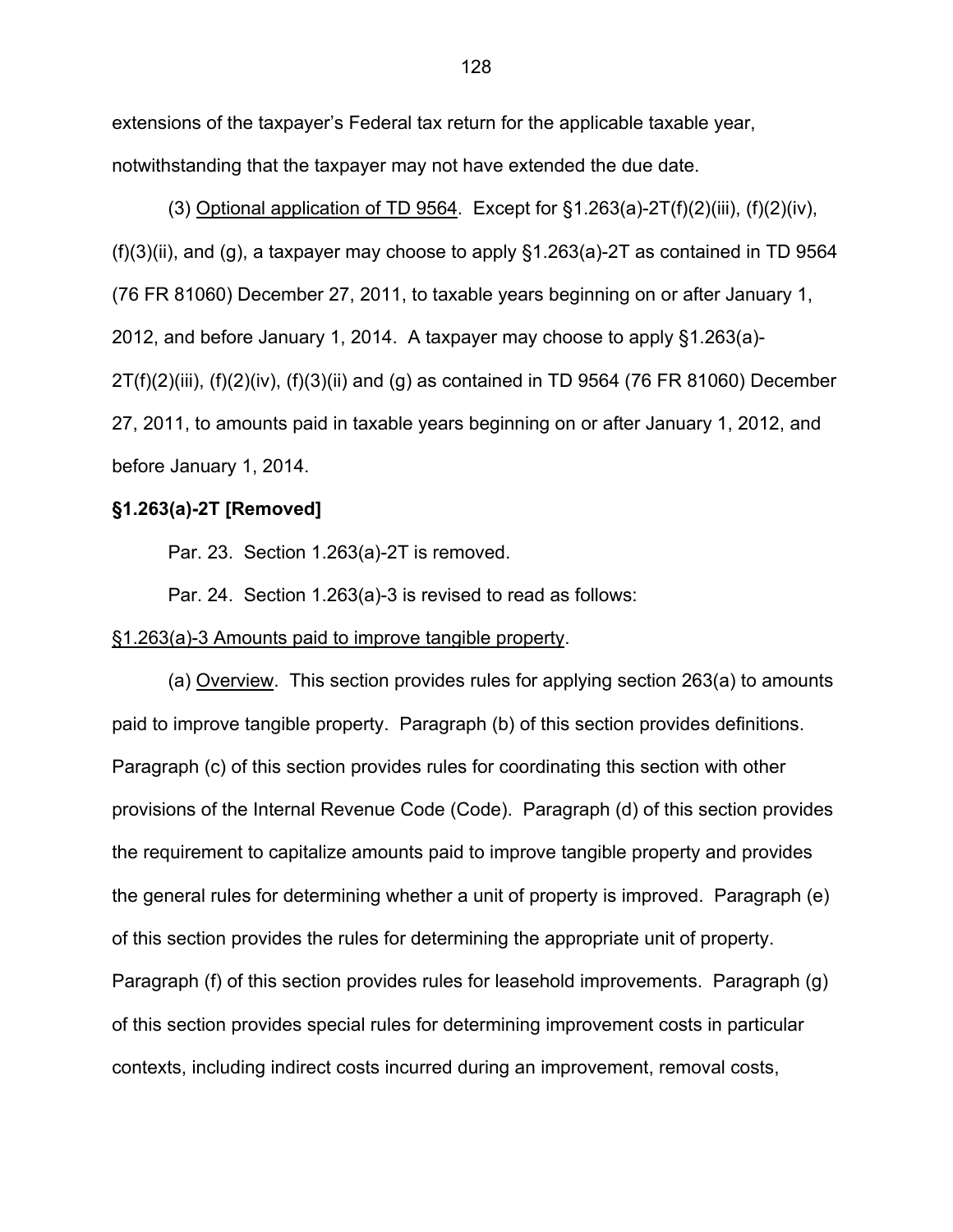aggregation of related costs, and regulatory compliance costs. Paragraph (h) of this section provides a safe harbor for small taxpayers. Paragraph (i) provides a safe harbor for routine maintenance costs. Paragraph (j) of this section provides rules for determining whether amounts are paid for betterments to the unit of property. Paragraph (k) of this section provides rules for determining whether amounts are paid to restore the unit of property. Paragraph (l) of this section provides rules for amounts paid to adapt the unit of property to a new or different use. Paragraph (m) of this section provides an optional regulatory accounting method. Paragraph (n) of this section provides an election to capitalize repair and maintenance costs consistent with books and records. Paragraphs (o) and (p) of this section provide for the treatment and recovery of amounts capitalized under this section. Paragraphs (q) and (r) of this section provide for accounting method changes and state the effective/applicability date for the rules in this section.

(b) Definitions*.* For purposes of this section, the following definitions apply:

 (1) Amount paid. In the case of a taxpayer using an accrual method of accounting, the terms amounts paid and payment mean a liability incurred (within the meaning of  $\S1.446-1(c)(1)(ii)$ . A liability may not be taken into account under this section prior to the taxable year during which the liability is incurred.

(2) Personal property means tangible personal property as defined in §1.48-1(c).

 (3) Real property means land and improvements thereto, such as buildings or other inherently permanent structures (including items that are structural components of the buildings or structures) that are not personal property as defined in paragraph (b)(2) of this section. Any property that constitutes other tangible property under §1.48-1(d) is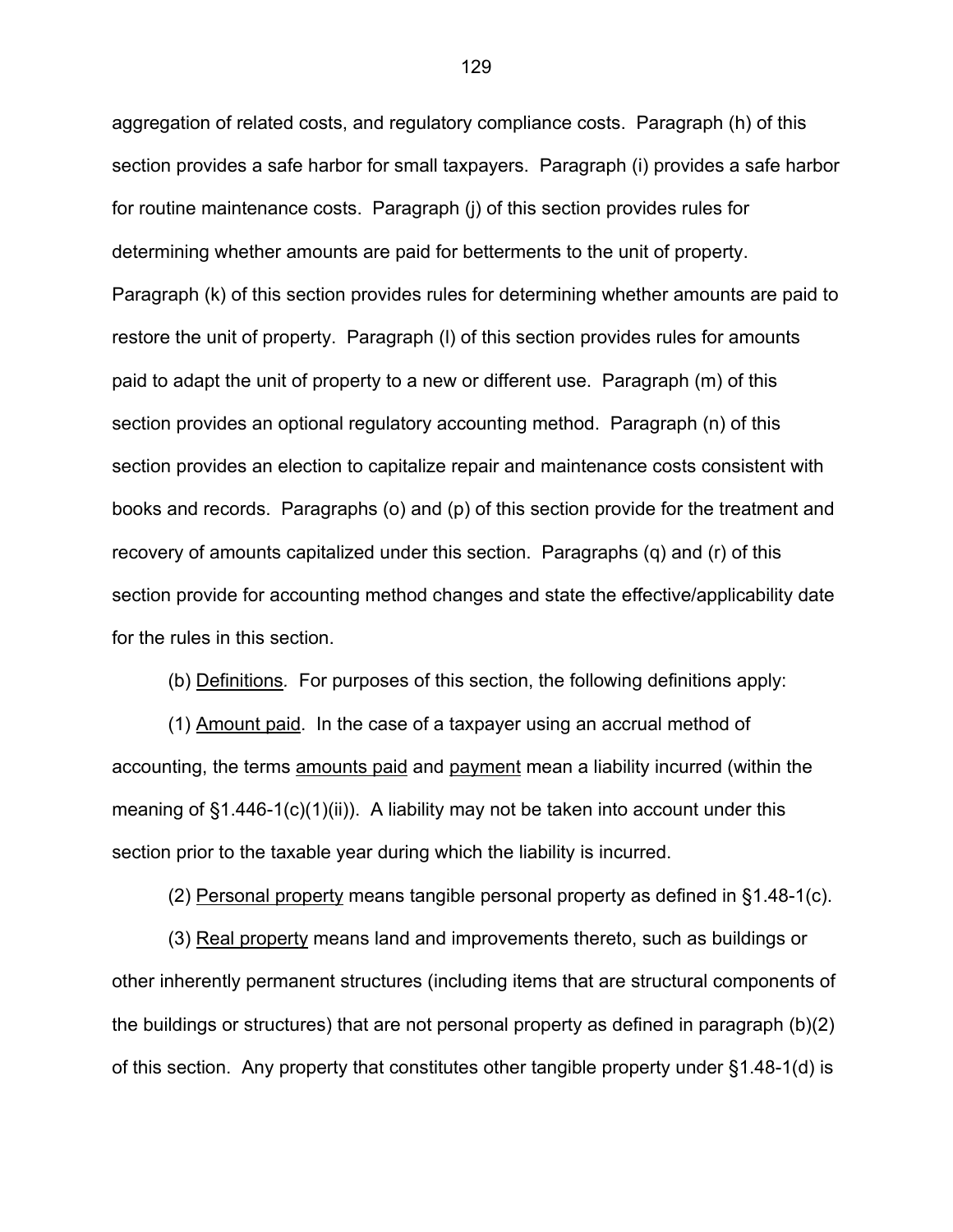also treated as real property for purposes of this section. Local law is not controlling in determining whether property is real property for purposes of this section.

 (4) Owner means the taxpayer that has the benefits and burdens of ownership of the unit of property for Federal income tax purposes.

 (c) Coordination with other provisions of the Code--(1) In general. Nothing in this section changes the treatment of any amount that is specifically provided for under any provision of the Code or the regulations other than section 162(a) or section 212 and the regulations under those sections. For example, see section 263A requiring taxpayers to capitalize the direct and allocable indirect costs of property produced and property acquired for resale.

(2) Materials and supplies. A material or supply as defined in  $\S1.162-3(c)(1)$  that is acquired and used to improve a unit of tangible property is subject to this section and is not treated as a material or supply under §1.162-3.

(3) Example*.* The following example illustrates the rules of this paragraph (c):

 Example. Railroad rolling stock*.* X is a railroad that properly treats amounts paid for the rehabilitation of railroad rolling stock as deductible expenses under section 263(d). X is not required to capitalize the amounts paid because nothing in this section changes the treatment of amounts specifically provided for under section 263(d).

 (d) Requirement to capitalize amounts paid for improvements. Except as provided in paragraph (h) or paragraph (n) of this section or under §1.263(a)-1(f), a taxpayer generally must capitalize the related amounts (as defined in paragraph (g)(3) of this section) paid to improve a unit of property owned by the taxpayer. However, see paragraph (f) of this section for the treatment of amounts paid to improve leased property. See section 263A for the requirement to capitalize the direct and allocable indirect costs of property produced by the taxpayer and property acquired for resale;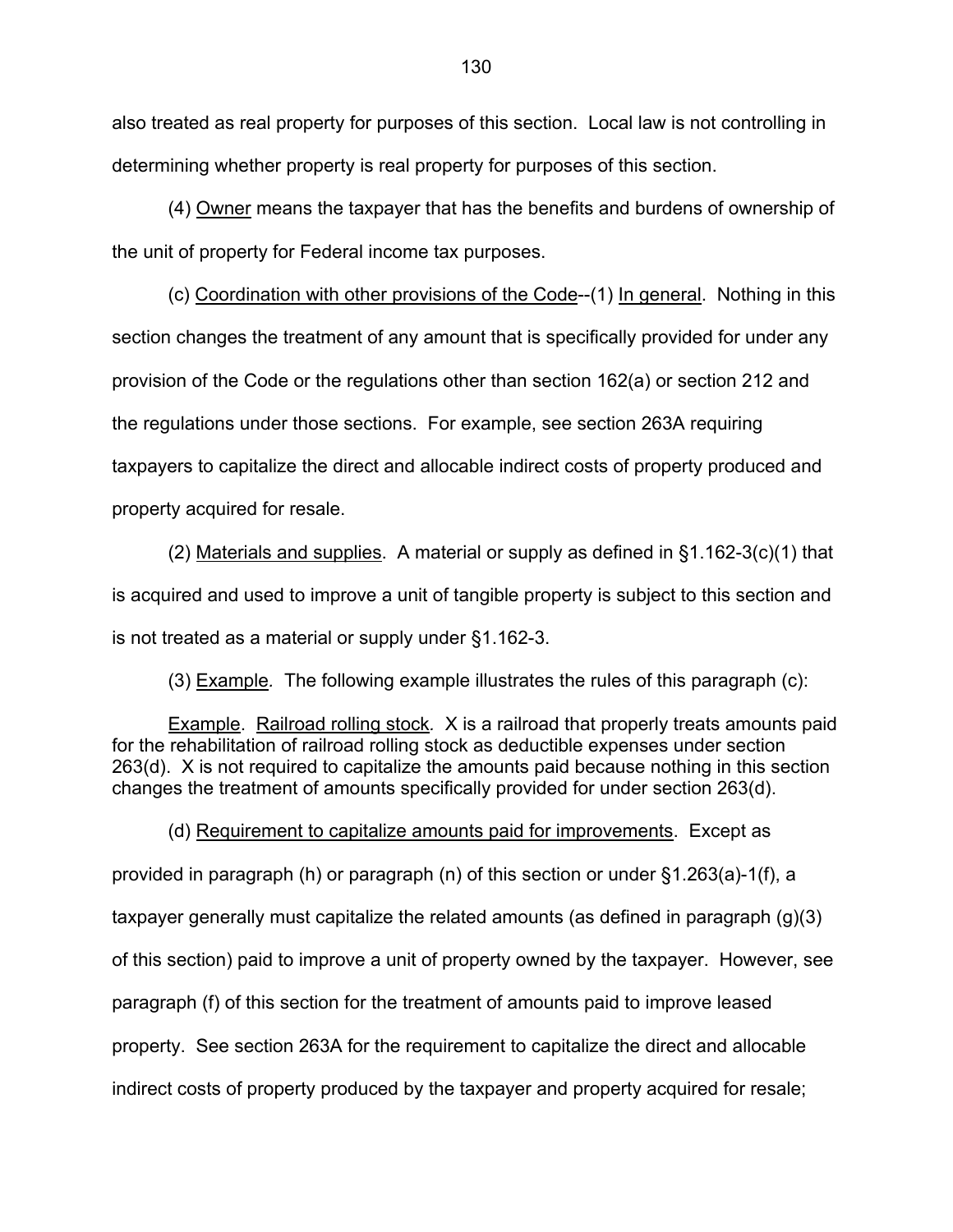section 1016 for adding capitalized amounts to the basis of the unit of property; and section 168 for the treatment of additions or improvements for depreciation purposes. For purposes of this section, a unit of property is improved if the amounts paid for activities performed after the property is placed in service by the taxpayer--

(1) Are for a betterment to the unit of property (see paragraph (j) of this section);

(2) Restore the unit of property (see paragraph (k) of this section); or

 (3) Adapt the unit of property to a new or different use (see paragraph (l) of this section).

 (e) Determining the unit of property--(1) In general. The unit of property rules in this paragraph (e) apply only for purposes of section 263(a) and §§1.263(a)-1, 1.263(a)- 2, 1.263(a)-3, and 1.162-3. Unless otherwise specified, the unit of property determination is based upon the functional interdependence standard provided in paragraph (e)(3)(i) of this section. However, special rules are provided for buildings (see paragraph  $(e)(2)$  of this section), plant property (see paragraph  $(e)(3)(ii)$  of this section), network assets (see paragraph (e)(3)(iii) of this section), leased property (see paragraph (e)(2)(v) of this section for leased buildings and paragraph (e)(3)(iv) of this section for leased property other than buildings), and improvements to property (see paragraph (e)(4) of this section). Additional rules are provided if a taxpayer has assigned different MACRS classes or depreciation methods to components of property or subsequently changes the class or depreciation method of a component or other item of property (see paragraph (e)(5) of this section). Property that is aggregated or subject to a general asset account election or accounted for in a multiple asset account (that is, pooled) may not be treated as a single unit of property.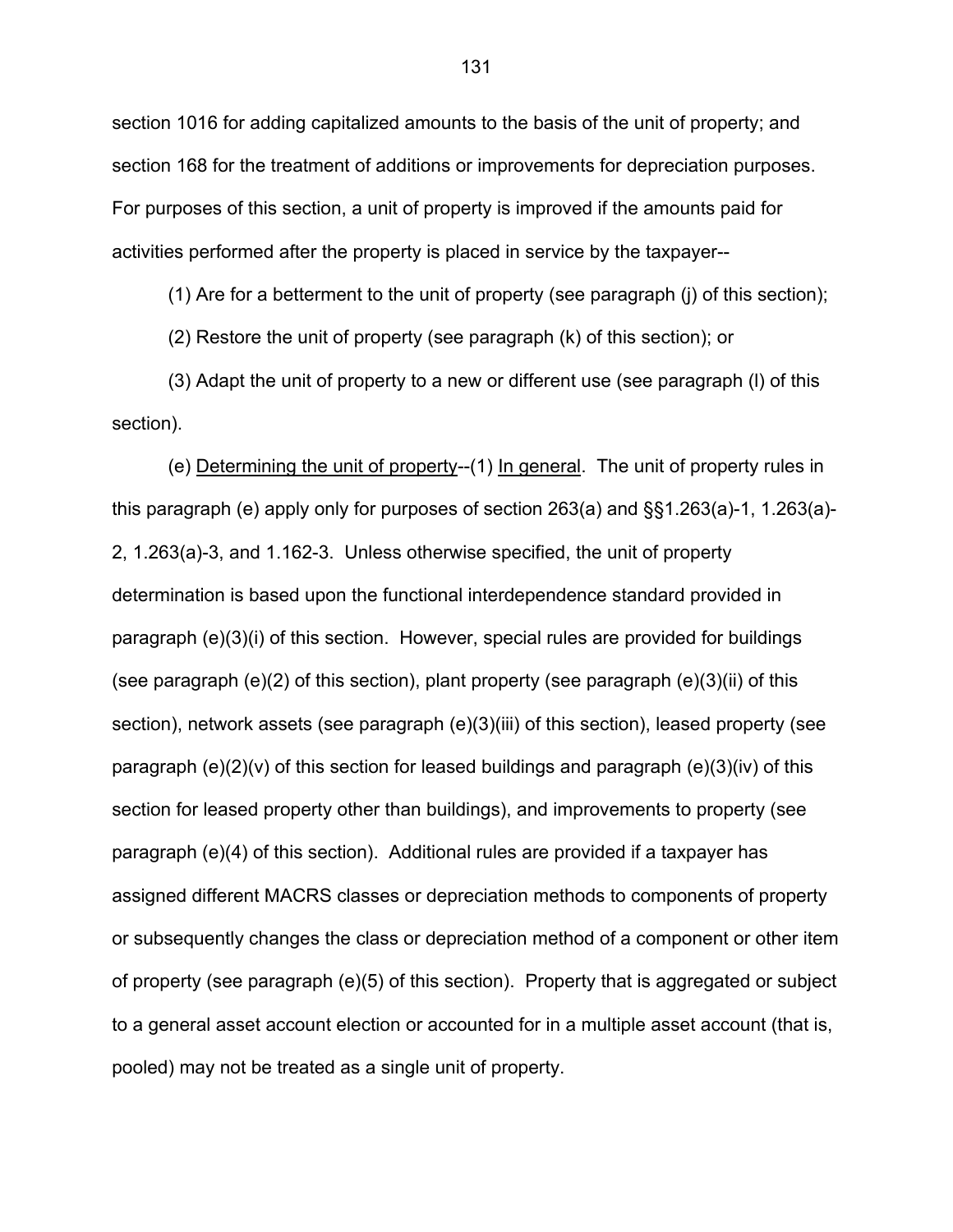(2) Building--(i) In general. Except as otherwise provided in paragraphs (e)(4), and  $(e)(5)(ii)$  of this section, in the case of a building (as defined in  $§1.48-1(e)(1)$ ), each building and its structural components (as defined in §1.48-1(e)(2)) is a single unit of property ("building"). See paragraph (e)(2)(iii) of this section for condominiums, paragraph  $(e)(2)(iv)$  of this section for cooperatives, and paragraph  $(e)(2)(v)$  of this section for leased buildings.

(ii) Application of improvement rules to a building. An amount is paid to improve a building under paragraph (d) of this section if the amount is paid for an improvement under paragraphs (j), (k), or paragraph (l) of this section to any of the following:

 (A) Building structure. A building structure consists of the building (as defined in  $\S1.48-1(e)(1)$ , and its structural components (as defined in  $\S1.48-1(e)(2)$ ), other than the structural components designated as buildings systems in paragraph (e)(2)(ii)(B) of this section.

 (B) Building system. Each of the following structural components (as defined in §1.48-1(e)(2)), including the components thereof, constitutes a building system that is separate from the building structure, and to which the improvement rules must be applied--

 (1) Heating, ventilation, and air conditioning ("HVAC") systems (including motors, compressors, boilers, furnace, chillers, pipes, ducts, radiators);

 (2) Plumbing systems (including pipes, drains, valves, sinks, bathtubs, toilets, water and sanitary sewer collection equipment, and site utility equipment used to distribute water and waste to and from the property line and between buildings and other permanent structures);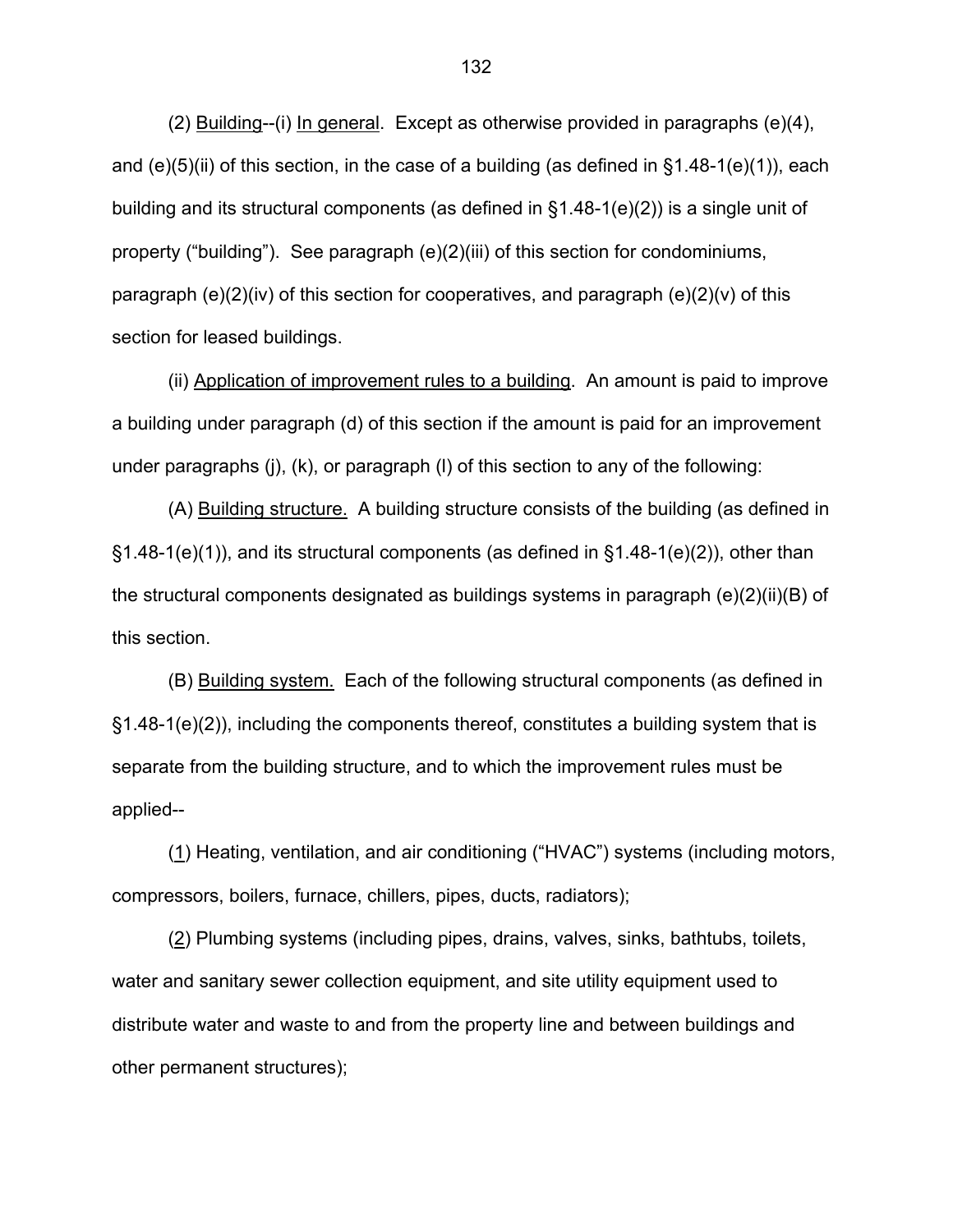(3) Electrical systems (including wiring, outlets, junction boxes, lighting fixtures and associated connectors, and site utility equipment used to distribute electricity from the property line to and between buildings and other permanent structures);

(4) All escalators;

(5) All elevators;

 (6) Fire-protection and alarm systems (including sensing devices, computer controls, sprinkler heads, sprinkler mains, associated piping or plumbing, pumps, visual and audible alarms, alarm control panels, heat and smoke detection devices, fire escapes, fire doors, emergency exit lighting and signage, and fire fighting equipment, such as extinguishers, and hoses);

 (7) Security systems for the protection of the building and its occupants (including window and door locks, security cameras, recorders, monitors, motion detectors, security lighting, alarm systems, entry and access systems, related junction boxes, associated wiring and conduit);

 (8) Gas distribution system (including associated pipes and equipment used to distribute gas to and from the property line and between buildings or permanent structures); and

 (9) Other structural components identified in published guidance in the **Federal Register** or in the Internal Revenue Bulletin (see §601.601(d)(2)(ii)(b) of this chapter) that are excepted from the building structure under paragraph  $(e)(2)(ii)(A)$  of this section and are specifically designated as building systems under this section.

(iii) Condominium--(A) In general. In the case of a taxpayer that is the owner of an individual unit in a building with multiple units (such as a condominium), the unit of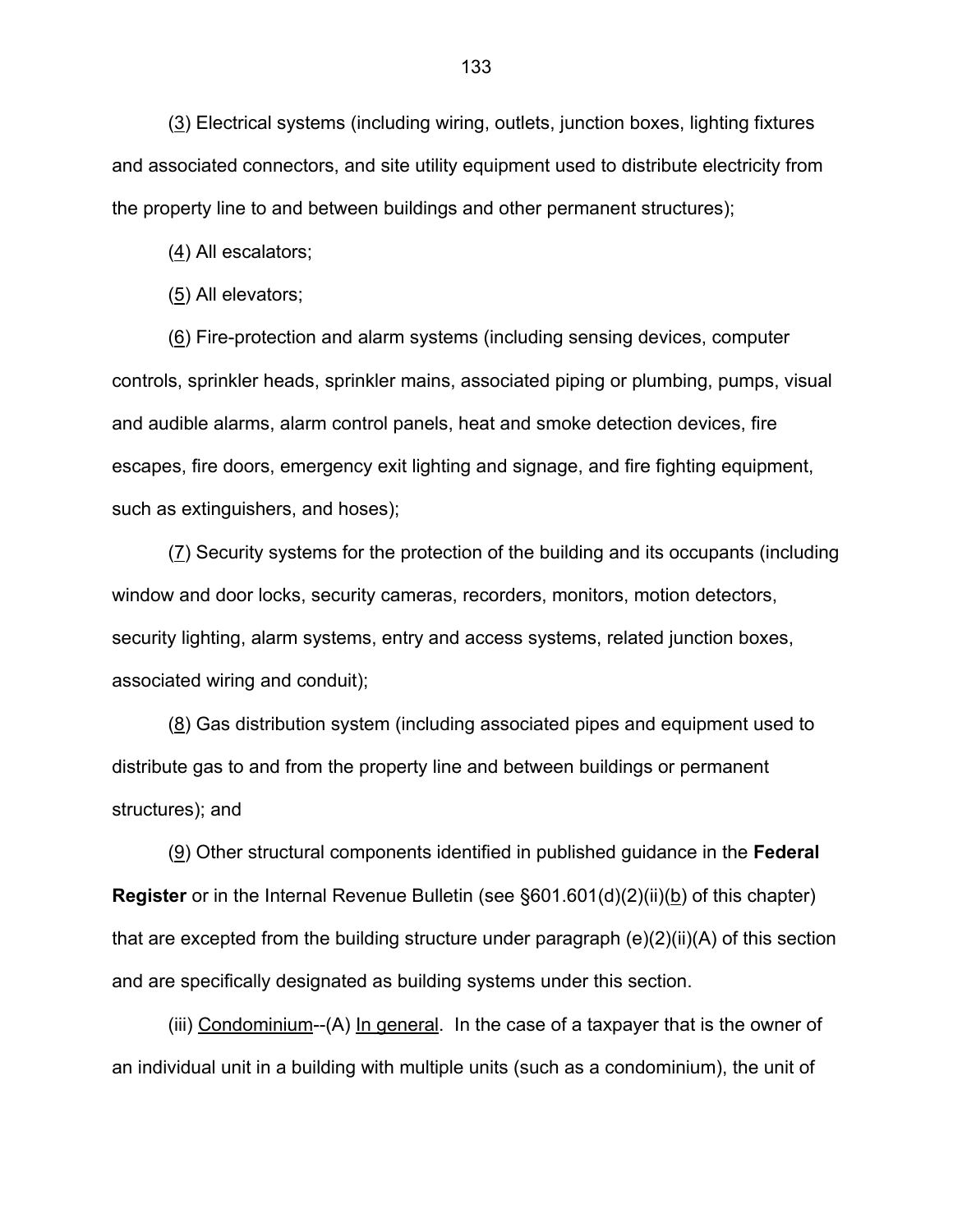property ("condominium") is the individual unit owned by the taxpayer and the structural components (as defined in §1.48-1(e)(2)) that are part of the unit.

 (B) Application of improvement rules to a condominium. An amount is paid to improve a condominium under paragraph (d) of this section if the amount is paid for an improvement under paragraphs (j), (k), or paragraph (l) of this section to the building structure (as defined in paragraph (e)(2)(ii)(A) of this section) that is part of the condominium or to the portion of any building system (as defined in paragraph  $(e)(2)(ii)(B)$  of this section) that is part of the condominium. In the case of the condominium management association, the association must apply the improvement rules to the building structure or to any building system described under paragraphs  $(e)(2)(ii)(A)$  and  $(e)(2)(ii)(B)$  of this section.

 (iv) Cooperative--(A) In general. In the case of a taxpayer that has an ownership interest in a cooperative housing corporation, the unit of property ("cooperative") is the portion of the building in which the taxpayer has possessory rights and the structural components (as defined in  $\S1.48-1(e)(2)$ ) that are part of the portion of the building subject to the taxpayer's possessory rights (cooperative).

 (B) Application of improvement rules to a cooperative. An amount is paid to improve a cooperative under paragraph (d) of this section if the amount is paid for an improvement under paragraphs (j), (k), or (l) of this section to the portion of the building structure (as defined in paragraph  $(e)(2)(ii)(A)$  of this section) in which the taxpayer has possessory rights or to the portion of any building system (as defined in paragraph (e)(2)(ii)(B) of this section) that is part of the portion of the building structure subject to the taxpayer's possessory rights. In the case of a cooperative housing corporation, the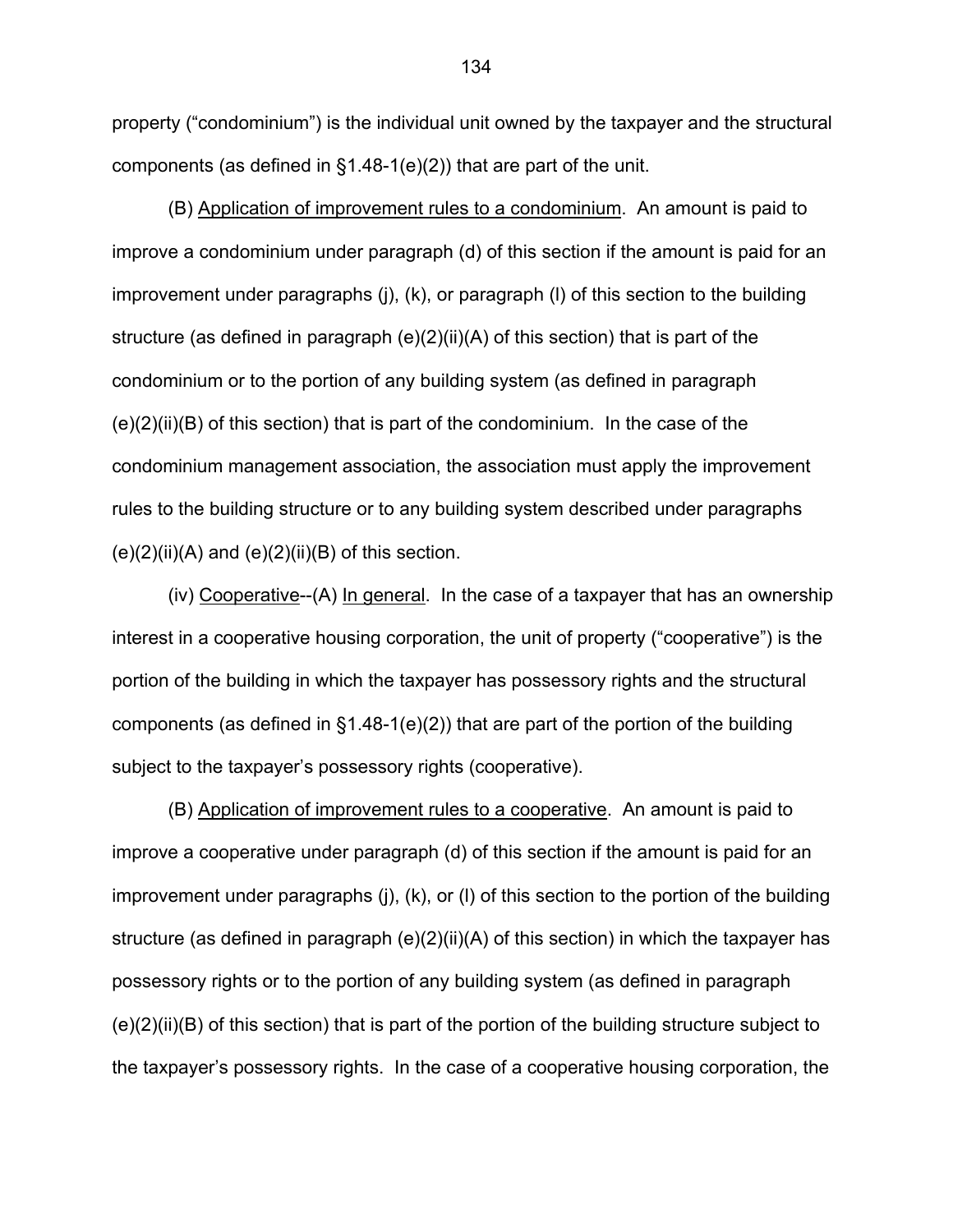corporation must apply the improvement rules to the building structure or to any building system as described under paragraphs (e)(2)(ii)(A) and (e)(2)(ii)(B) of this section.

 (v) Leased building--(A) In general. In the case of a taxpayer that is a lessee of all or a portion of a building (such as an office, floor, or certain square footage), the unit of property ("leased building property") is each building and its structural components or the portion of each building subject to the lease and the structural components associated with the leased portion.

(B) Application of improvement rules to a leased building. An amount is paid to improve a leased building property under paragraphs (d) and (f)(2) of this section if the amount is paid for an improvement, under paragraphs (j), (k), or (l) of this section, to any of the following:

 (1) Entire building. In the case of a taxpayer that is a lessee of an entire building, the building structure (as defined under paragraph (e)(2)(ii)(A) of this section) or any building system (as defined under paragraph (e)(2)(ii)(B) of this section) that is part of the leased building.

 (2) Portion of a building. In the case of a taxpayer that is a lessee of a portion of a building (such as an office, floor, or certain square footage), the portion of the building structure (as defined under paragraph (e)(2)(ii)(A) of this section) subject to the lease or the portion of any building system (as defined under paragraph (e)(2)(ii)(B) of this section) subject to the lease.

 (3) Property other than building--(i) In general. Except as otherwise provided in paragraphs (e)(3), (e)(4), (e)(5), and (f)(1) of this section, in the case of real or personal property other than property described in paragraph (e)(2) of this section, all the

135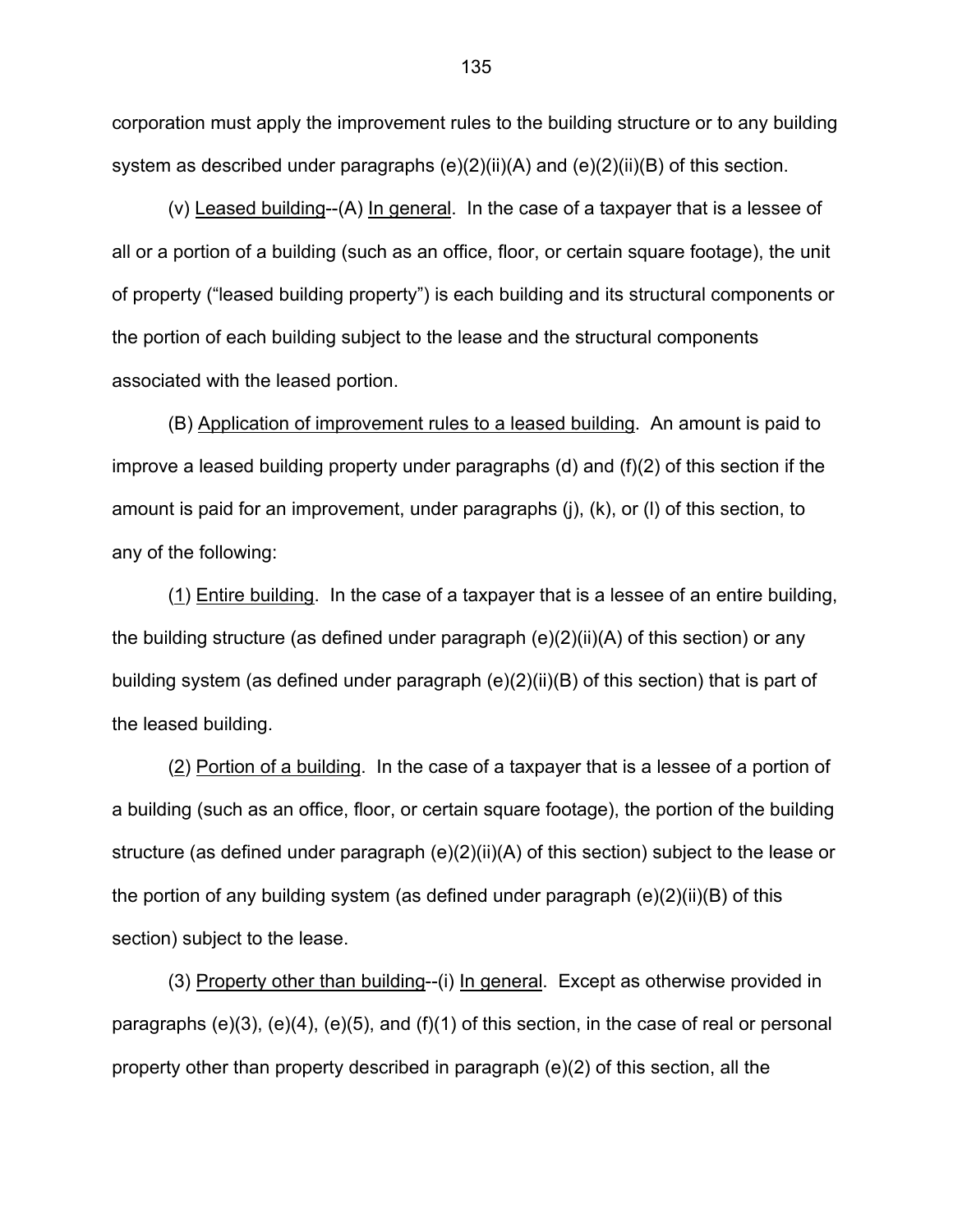components that are functionally interdependent comprise a single unit of property. Components of property are functionally interdependent if the placing in service of one component by the taxpayer is dependent on the placing in service of the other component by the taxpayer.

 (ii) Plant property--(A) Definition. For purposes of this paragraph (e), the term plant property means functionally interdependent machinery or equipment, other than network assets, used to perform an industrial process, such as manufacturing, generation, warehousing, distribution, automated materials handling in service industries, or other similar activities.

 (B) Unit of property for plant property. In the case of plant property, the unit of property determined under the general rule of paragraph (e)(3)(i) of this section is further divided into smaller units comprised of each component (or group of components) that performs a discrete and major function or operation within the functionally interdependent machinery or equipment.

(iii) Network assets--(A) Definition. For purposes of this paragraph (e), the term network assets means railroad track, oil and gas pipelines, water and sewage pipelines, power transmission and distribution lines, and telephone and cable lines that are owned or leased by taxpayers in each of those respective industries. The term includes, for example, trunk and feeder lines, pole lines, and buried conduit. It does not include property that would be included as building structure or building systems under paragraphs  $(e)(2)(ii)(A)$  and  $(e)(2)(ii)(B)$  of this section, nor does it include separate property that is adjacent to, but not part of a network asset, such as bridges, culverts, or tunnels.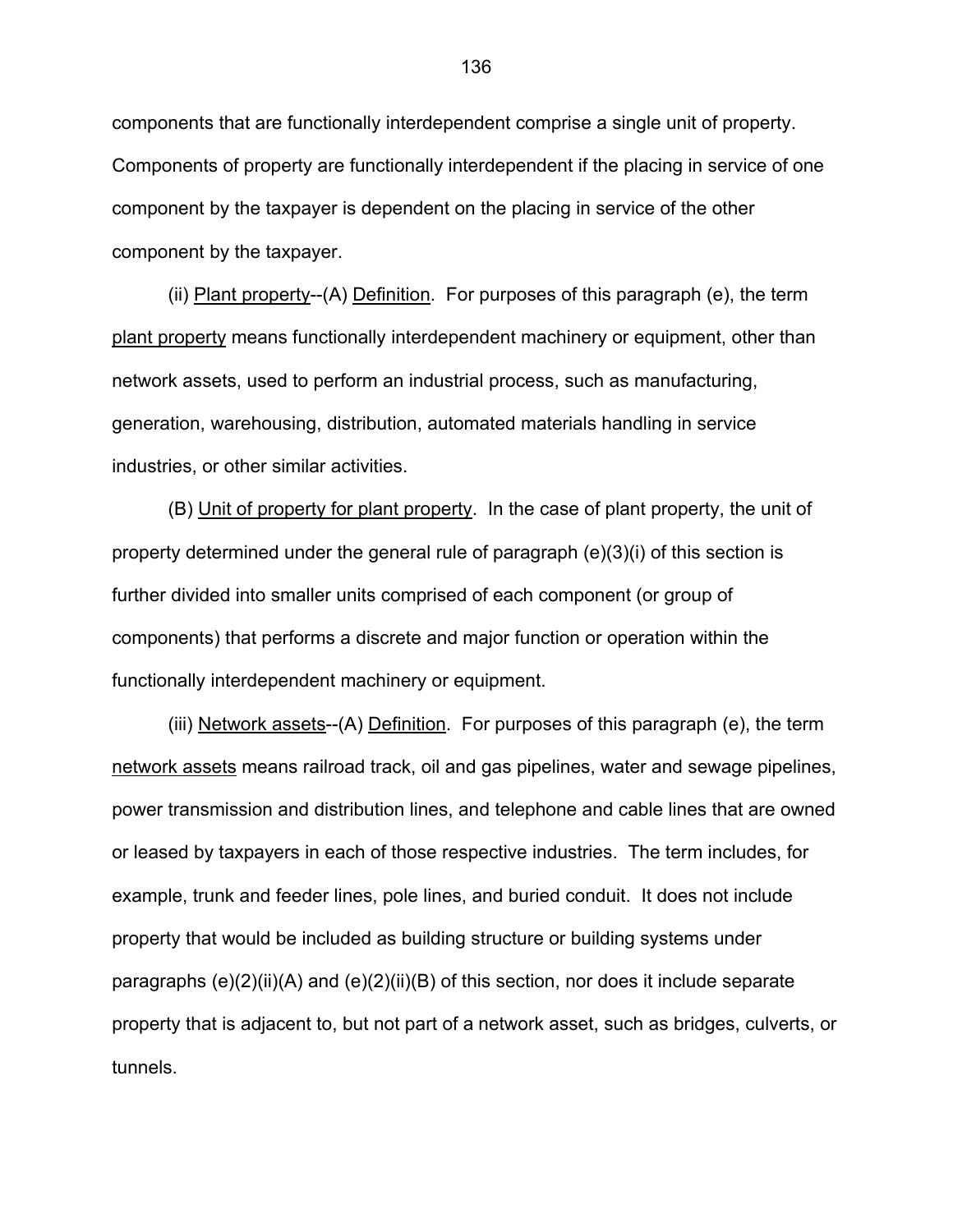(B) Unit of property for network assets. In the case of network assets, the unit of property is determined by the taxpayer's particular facts and circumstances except as otherwise provided in published guidance in the **Federal Register** or in the Internal Revenue Bulletin (see §601.601(d)(2)(ii)(b) of this chapter). For these purposes, the functional interdependence standard provided in paragraph (e)(3)(i) of this section is not determinative.

 (iv) Leased property other than buildings. In the case of a taxpayer that is a lessee of real or personal property other than property described in paragraph (e)(2) of this section, the unit of property for the leased property is determined under paragraphs  $(e)(3)(i), (ii), (iii),$  and  $(e)(5)$  of this section except that, after applying the applicable rules under those paragraphs, the unit of property may not be larger than the property subject to the lease.

 (4) Improvements to property. An improvement to a unit of property generally is not a unit of property separate from the unit of property improved. For the unit of property for lessee improvements, see also paragraph  $(f)(2)(ii)$  of this section. If a taxpayer elects to treat as a capital expenditure under §1.162-3(d) the amount paid for a rotable spare part, temporary spare part, or standby emergency spare part, and such part is used in an improvement to a unit of property, then for purposes of applying paragraph (d) of this section to the unit of property improved, the part is not a unit of property separate from the unit of property improved.

 (5) Additional rules--(i) Year placed in service. Notwithstanding the unit of property determination under paragraph (e)(3) of this section, a component (or a group of components) of a unit property must be treated as a separate unit of property if, at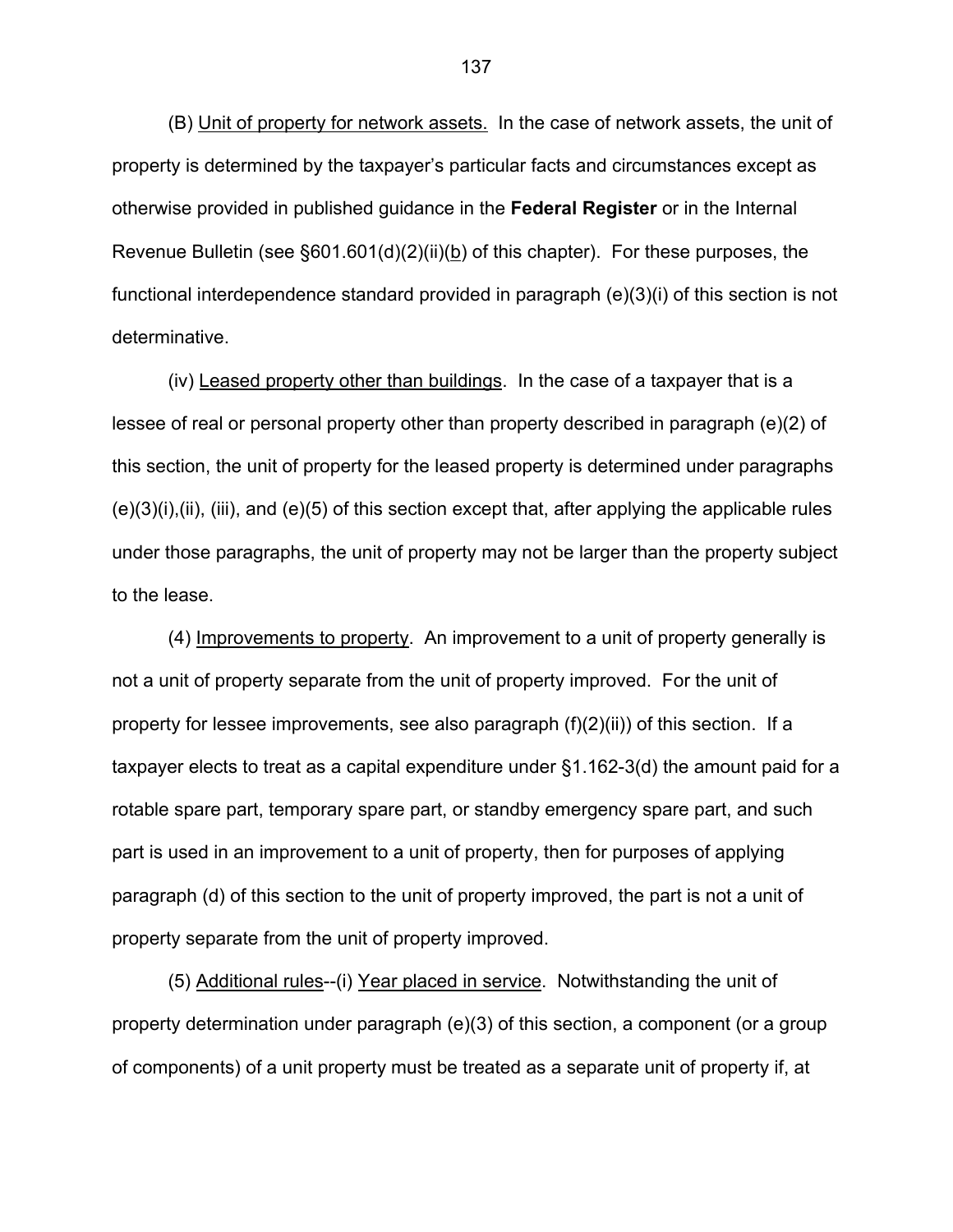the time the unit of property is initially placed in service by the taxpayer, the taxpayer has properly treated the component as being within a different class of property under section 168(e) (MACRS classes) than the class of the unit of property of which the component is a part, or the taxpayer has properly depreciated the component using a different depreciation method than the depreciation method of the unit of property of which the component is a part.

 (ii) Change in subsequent taxable year. Notwithstanding the unit of property determination under paragraphs (e)(2), (3), (4), or (5)(i) of this section, in any taxable year after the unit of property is initially placed in service by the taxpayer, if the taxpayer or the Internal Revenue Service changes the treatment of that property (or any portion thereof) to a proper MACRS class or a proper depreciation method (for example, as a result of a cost segregation study or a change in the use of the property), then the taxpayer must change the unit of property determination for that property (or the portion thereof) under this section to be consistent with the change in treatment for depreciation purposes. Thus, for example, if a portion of a unit of property is properly reclassified to a MACRS class different from the MACRS class of the unit of property of which it was previously treated as a part, then the reclassified portion of the property should be treated as a separate unit of property for purposes of this section.

 (6) Examples*.* The following examples illustrate the application of this paragraph (e) and assume that the taxpayer has not made a general asset account election with regard to property or accounted for property in a multiple asset account. In addition, unless the facts specifically indicate otherwise, assume that the additional rules in paragraph (e)(5) of this section do not apply:

138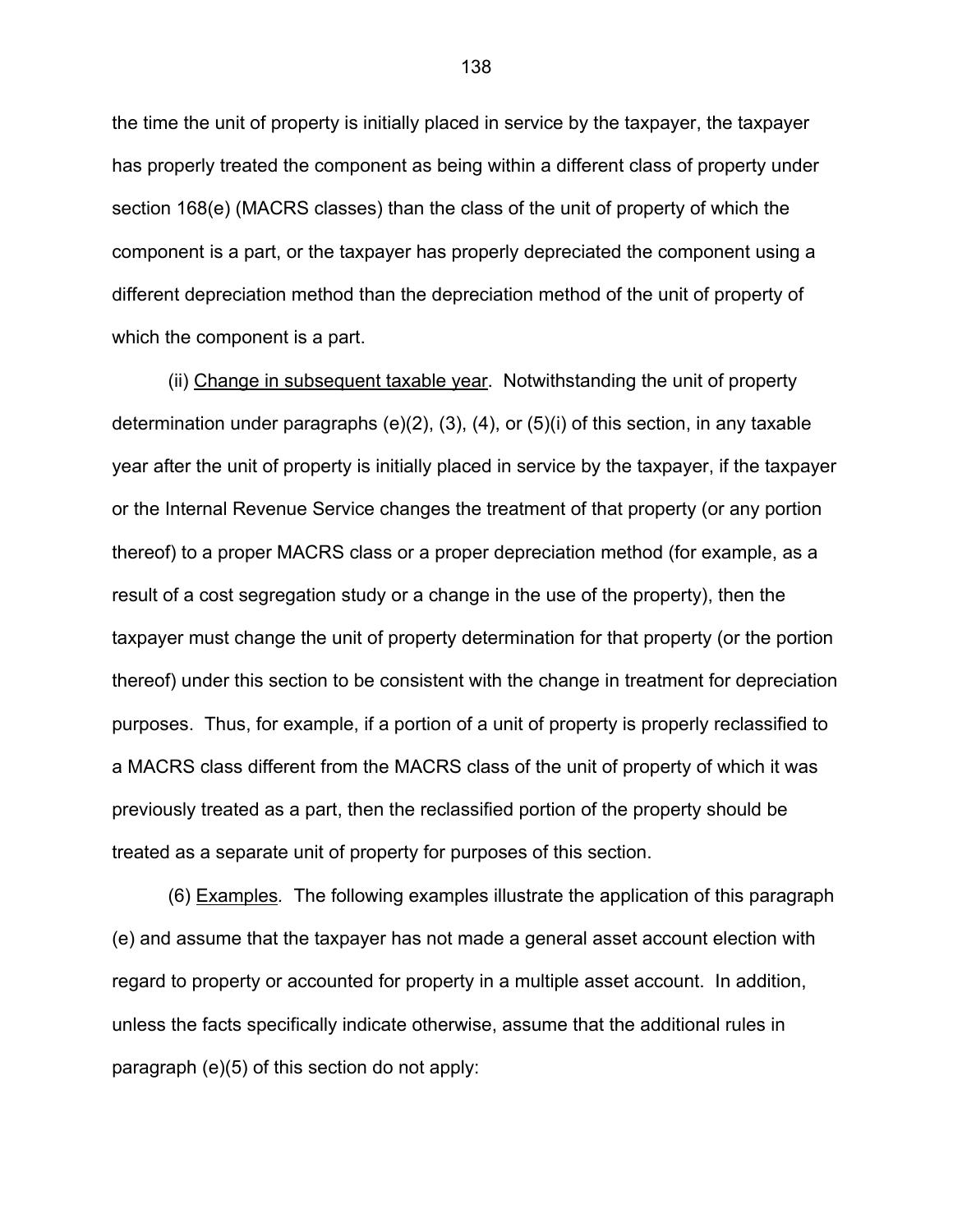Example 1. Building systems. A owns an office building that contains a HVAC system. The HVAC system incorporates ten roof-mounted units that service different parts of the building. The roof-mounted units are not connected and have separate controls and duct work that distribute the heated or cooled air to different spaces in the building's interior. A pays an amount for labor and materials for work performed on the roof-mounted units. Under paragraph (e)(2)(i) of this section, A must treat the building and its structural components as a single unit of property. As provided under paragraph  $(e)(2)(ii)$  of this section, an amount is paid to improve a building if it is for an improvement to the building structure or any designated building system. Under paragraph (e)(2)(ii)(B)(1) of this section, the entire HVAC system, including all of the roof-mounted units and their components, comprise a building system. Therefore, under paragraph (e)(2)(ii) of this section, if an amount paid by A for work on the roofmounted units is an improvement (for example, a betterment) to the HVAC system, A must treat this amount as an improvement to the building.

 Example 2. Building systems. B owns a building that it uses in its retail business. The building contains two elevator banks in different locations in its building. Each elevator bank contains three elevators. B pays an amount for labor and materials for work performed on the elevators. Under paragraph (e)(2)(i) of this section, B must treat the building and its structural components as a single unit of property. As provided under paragraph (e)(2)(ii) of this section, an amount is paid to improve a building if it is for an improvement to the building structure or any designated building system. Under paragraph (e)(2)(ii)(B)(5) of this section, all six elevators, including all their components, comprise a building system. Therefore, under paragraph (e)(2)(ii) of this section, if an amount paid by B for work on the elevators is an improvement (for example, a betterment) to the elevator system, B must treat this amount as an improvement to the building.

 Example 3. Building structure and systems; condominium. C owns a condominium unit in a condominium office building. C uses the condominium unit in its business of providing medical services. The condominium unit contains two restrooms, each of which contains a sink, a toilet, water and drainage pipes and other bathroom fixtures. C pays an amount for labor and materials to perform work on the pipes, sinks, toilets, and plumbing fixtures that are part of the condominium. Under paragraph (e)(2)(iii) of this section, C must treat the individual unit that it owns, including the structural components that are part of that unit, as a single unit of property. As provided under paragraph (e)(2)(iii)(B) of this section, an amount is paid to improve the condominium if it is for an improvement to the building structure that is part of the condominium or to a portion of any designated building system that is part of the condominium. Under paragraph (e)(2)(ii)(B)(2) of this section, the pipes, sinks, toilets, and plumbing fixtures that are part of C's condominium comprise the plumbing system for the condominium. Therefore, under paragraph (e)(2)(iii) of this section, if an amount paid by C for work on pipes, sinks, toilets, and plumbing fixtures is an improvement (for example, a betterment) to the portion of the plumbing system that is part of C's condominium, C must treat this amount as an improvement to the condominium.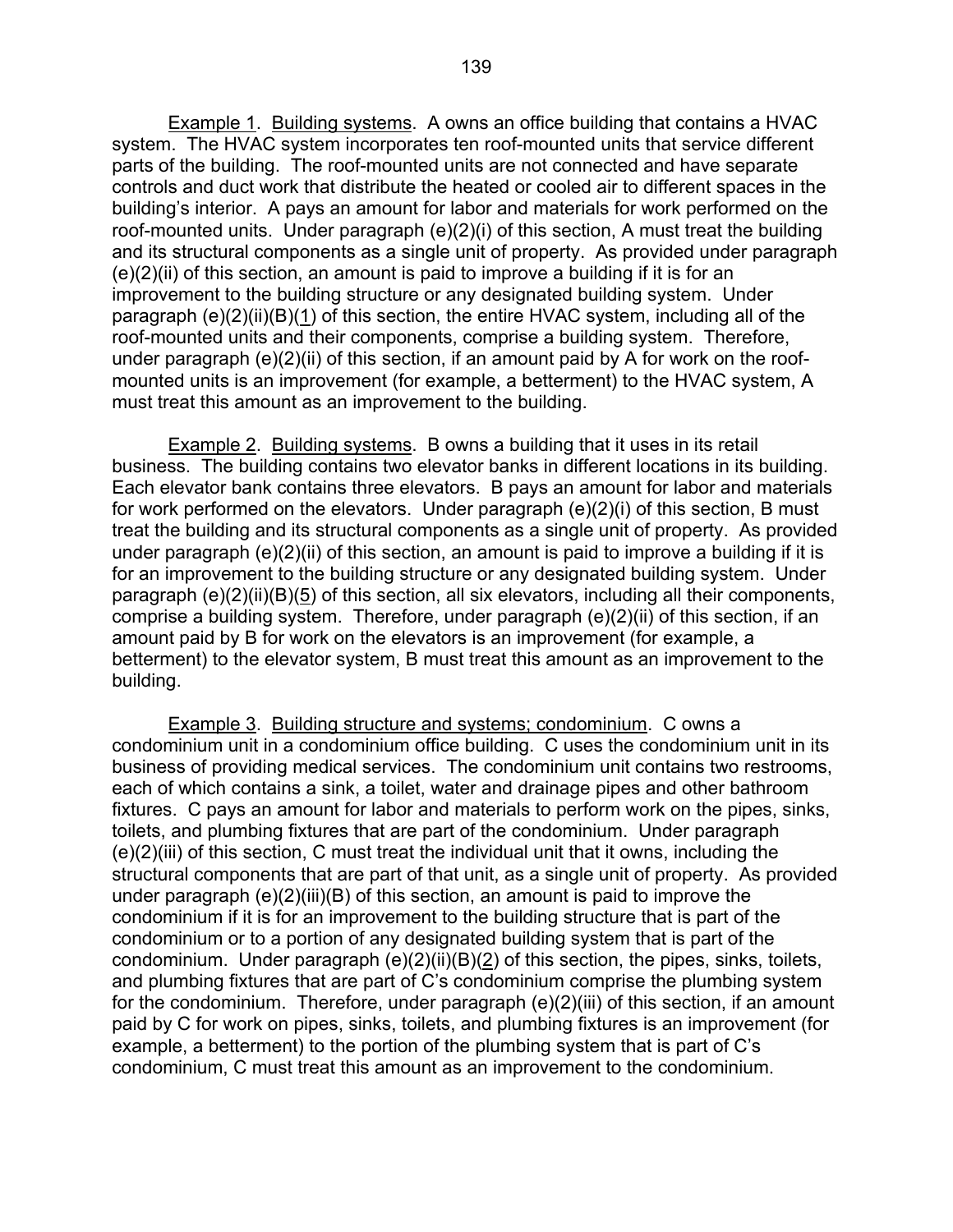Example 4. Building structure and systems; property other than buildings. D, a manufacturer, owns a building adjacent to its manufacturing facility that contains office space and related facilities for D's employees that manage and administer D's manufacturing operations. The office building contains equipment, such as desks, chairs, computers, telephones, and bookshelves that are not building structure or building systems. D pays an amount to add an extension to the office building. Under paragraph (e)(2)(i) of this section, D must treat the building and its structural components as a single unit of property. As provided under paragraph (e)(2)(ii) of this section, an amount is paid to improve a building if it is for an improvement to the building structure or any designated building system. Therefore, under paragraph  $(e)(2)(ii)$  of this section, if an amount paid by D for the addition of an extension to the office building is an improvement (for example, a betterment) to the building structure or any of the building systems, D must treat this amount as an improvement to the building. In addition, because the equipment contained within the office building constitutes property other than the building, the units of property for the office equipment are initially determined under paragraph (e)(3)(i) of this section and are comprised of all the components that are functionally interdependent (for example, each desk, each chair, and each book shelf).

 Example 5. Plant property; discrete and major function.E is an electric utility company that operates a power plant to generate electricity. The power plant includes a structure that is not a building under §1.48-1(e)(1), and, among other things, one pulverizer that grinds coal, a single boiler that produces steam, one turbine that converts the steam into mechanical energy, and one generator that converts mechanical energy into electrical energy. In addition, the turbine contains a series of blades that cause the turbine to rotate when affected by the steam. Because the plant is composed of real and personal tangible property other than a building, the unit of property for the generating equipment is initially determined under the general rule in paragraph (e)(3)(i) of this section and is comprised of all the components that are functionally interdependent. Under this rule, the initial unit of property is the entire plant because the components of the plant are functionally interdependent. However, because the power plant is plant property under paragraph (e)(3)(ii) of this section, the initial unit of property is further divided into smaller units of property by determining the components (or groups of components) that perform discrete and major functions within the plant. Under this paragraph, E must treat the structure, the boiler, the turbine, the generator, and the pulverizer each as a separate unit of property because each of these components performs a discrete and major function within the power plant. E may not treat components, such as the turbine blades, as separate units of property because each of these components does not perform a discrete and major function within the plant.

 Example 6. Plant property; discrete and major function. F is engaged in a uniform and linen rental business. F owns and operates a plant that utilizes many different machines and equipment in an assembly line-like process to treat, launder, and prepare rental items for its customers. F utilizes two laundering lines in its plant, each of which can operate independently. One line is used for uniforms and another line is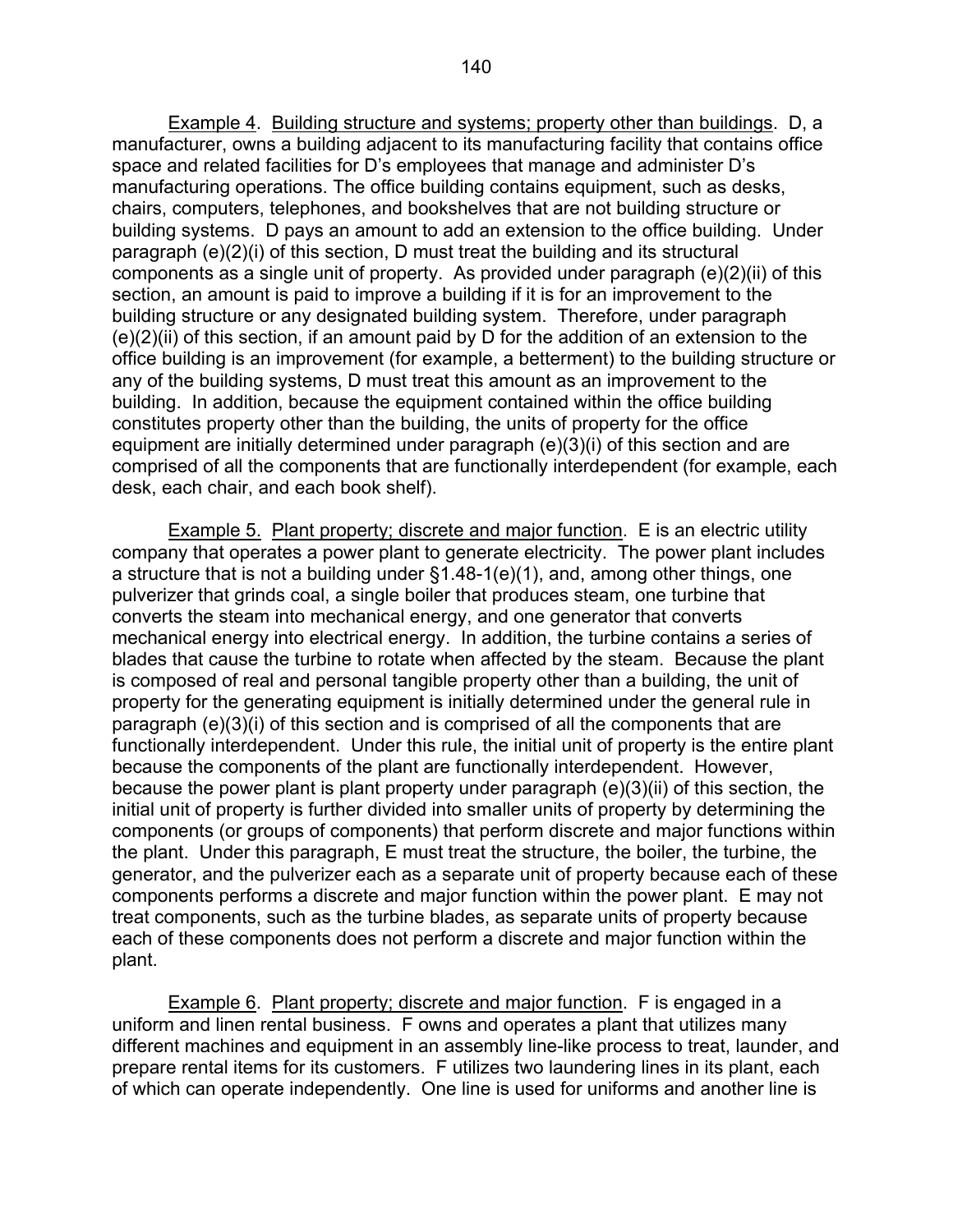used for linens. Both lines incorporate a sorter, boiler, washer, dryer, ironer, folder, and waste water treatment system. Because the laundering equipment contained within the plant is property other than a building, the unit of property for the laundering equipment is initially determined under the general rule in paragraph (e)(3)(i) of this section and is comprised of all the components that are functionally interdependent. Under this rule, the initial units of property are each laundering line because each line is functionally independent and is comprised of components that are functionally interdependent. However, because each line is comprised of plant property under paragraph (e)(3)(ii) of this section, F must further divide these initial units of property into smaller units of property by determining the components (or groups of components) that perform discrete and major functions within the line. Under paragraph (e)(3)(ii) of this section, F must treat each sorter, boiler, washer, dryer, ironer, folder, and waste water treatment system in each line as a separate unit of property because each of these components performs a discrete and major function within the line.

 Example 7. Plant property; industrial process. G operates a restaurant that prepares and serves food to retail customers. Within its restaurant, G has a large piece of equipment that uses an assembly line-like process to prepare and cook tortillas that G serves only to its restaurant customers. Because the tortilla-making equipment is property other than a building, the unit of property for the equipment is initially determined under the general rule in paragraph (e)(3)(i) of this section and is comprised of all the components that are functionally interdependent. Under this rule, the initial unit of property is the entire tortilla-making equipment because the various components of the equipment are functionally interdependent. The equipment is not plant property under paragraph (e)(3)(ii) of this section because the equipment is not used in an industrial process, as it performs a small-scale function in G's restaurant operations. Thus, G is not required to further divide the equipment into separate units of property based on the components that perform discrete and major functions.

 Example 8. Personal property. H owns locomotives that it uses in its railroad business. Each locomotive consists of various components, such as an engine, generators, batteries, and trucks. H acquired a locomotive with all its components. Because H's locomotive is property other than a building, the initial unit of property is determined under the general rule in paragraph (e)(3)(i) of this section and is comprised of the components that are functionally interdependent. Under paragraph (e)(3)(i) of this section, the locomotive is a single unit of property because it consists entirely of components that are functionally interdependent.

 Example 9. Personal property. J provides legal services to its clients. J purchased a laptop computer and a printer for its employees to use in providing legal services. Because the computer and printer are property other than a building, the initial units of property are determined under the general rule in paragraph (e)(3)(i) of this section and are comprised of the components that are functionally interdependent. Under paragraph (e)(3)(i) of this section, the computer and the printer are separate units of property because the computer and the printer are not components that are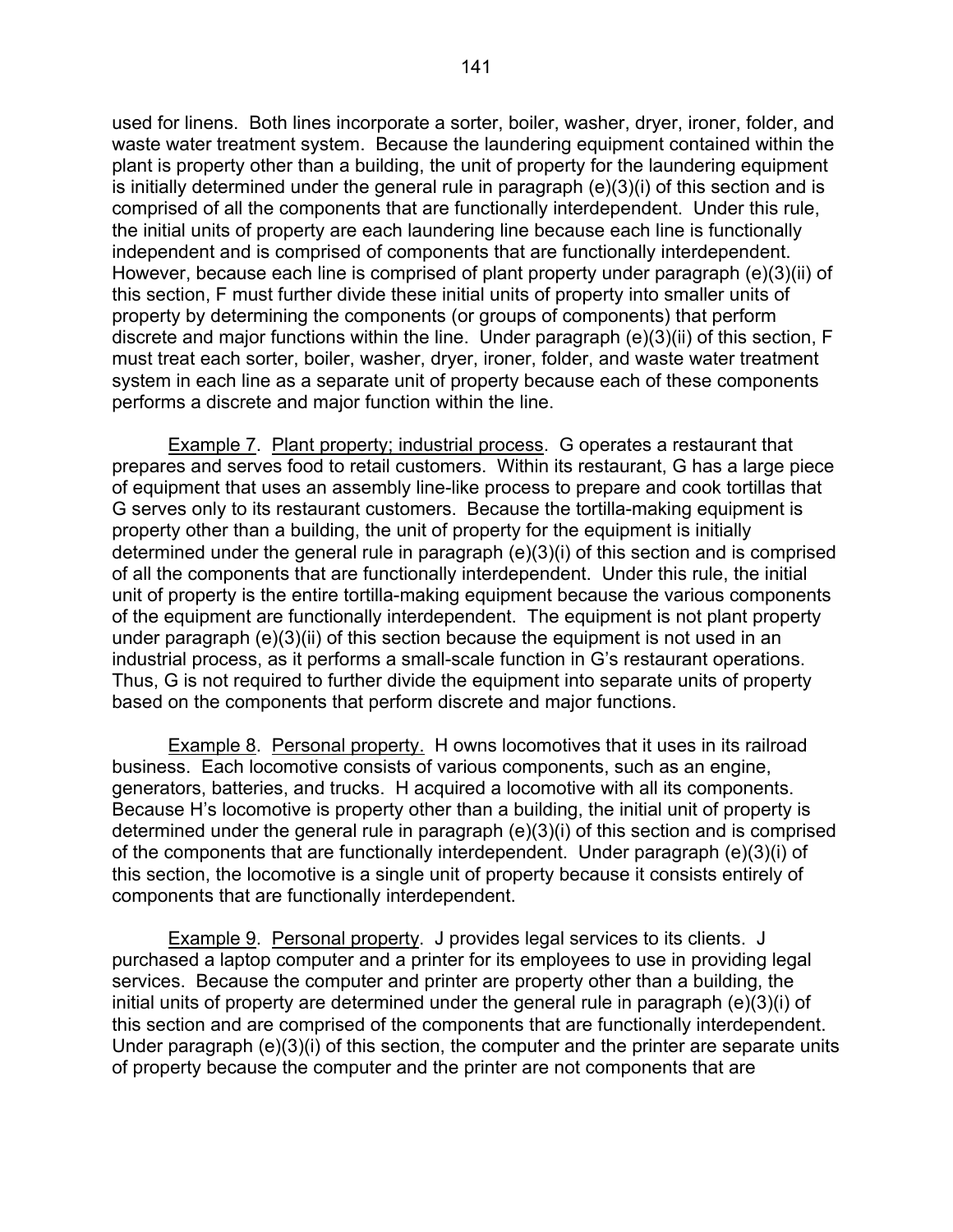functionally interdependent (that is, the placing in service of the computer is not dependent on the placing in service of the printer).

 Example 10. Building structure and systems; leased building. K is a retailer of consumer products. K conducts its retail sales in a building that it leases from L. The leased building consists of the building structure (including the floor, walls, and roof) and various building systems, including a plumbing system, an electrical system, an HVAC system, a security system, and a fire protection and prevention system. K pays an amount for labor and materials to perform work on the HVAC system of the leased building. Under paragraph  $(e)(2)(v)(A)$  of this section, because K leases the entire building, K must treat the leased building and its structural components as a single unit of property. As provided under paragraph  $(e)(2)(v)(B)$  of this section, an amount is paid to improve a leased building property if it is for an improvement (for example, a betterment) to the leased building structure or to any building system within the leased building. Therefore, under paragraphs  $(e)(2)(v)(B)(1)$  and  $(e)(2)(ii)(B)(1)$  of this section, if an amount paid by K for work on the HVAC system is for an improvement to the HVAC system in the leased building, K must treat this amount as an improvement to the entire leased building property.

 Example 11. Production of real property related to leased property. Assume the same facts as in Example 10, except that K receives a construction allowance from L, and K uses the construction allowance to build a driveway adjacent to the leased building. Assume that under the terms of the lease, K, the lessee, is treated as the owner of any property that it constructs on or nearby the leased building. Also assume that section 110 does not apply to the construction allowance. Finally, assume that the driveway is not plant property or a network asset. Because the construction of the driveway consists of the production of real property other than a building, all the components of the driveway are functionally interdependent and are a single unit of property under paragraphs (e)(3)(i) and (e)(3)(iv) of this section.

 Example 12. Leasehold improvements; construction allowance used for lessorowned improvements. Assume the same facts as Example 11, except that, under the terms of the lease, L, the lessor, is treated as the owner of any property constructed on the leased premises. Because L, the lessor, is the owner of the driveway and the driveway is real property other than a building, all the components of the driveway are functionally interdependent and are a single unit of property under paragraph (e)(3)(i) of this section.

 Example 13. Buildings and structural components; leased office space. M provides consulting services to its clients. M conducts its consulting services business in two office spaces in the same building, each of which it leases from N under separate lease agreements. Each office space contains a separate HVAC system, which is part of the leased property. Both lease agreements provide that M is responsible for maintaining, repairing, and replacing the HVAC system that is part of the leased property. M pays amounts to perform work on the HVAC system in each office space. Because M leases two separate office spaces subject to two leases, M must treat the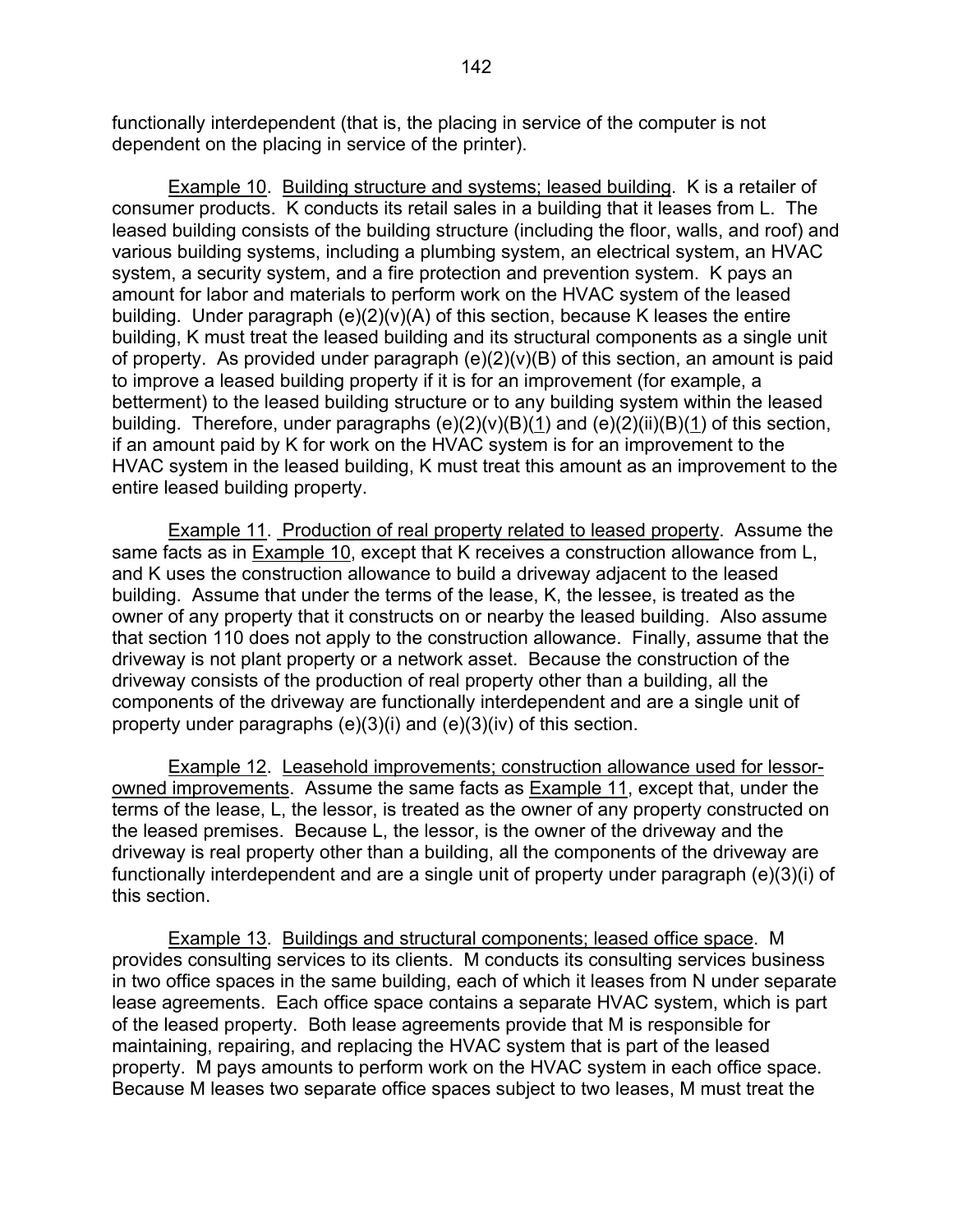portion of the building structure and the structural components subject to each lease as a separate unit of property under paragraph (e)(2)(v)(A) of this section. As provided under paragraph (e)(2)(v)(B) of this section, an amount is paid to improve a leased building property, if it is for an improvement to the leased portion of the building structure or the portion of any designated building system subject to each lease. Under paragraphs  $(e)(2)(v)(B)(1)$  and  $(e)(2)(ii)(B)(1)$  of this section, M must treat the HVAC system associated with each leased office space as a building system of that leased building property. Thus, M must treat the HVAC system associated with the first leased office space as a building system of the first leased office space and the HVAC system associated with the second leased office space as a building system of the second leased office space. Under paragraph  $(e)(2)(v)(B)$  of this section, if the amount paid by M for work on the HVAC system in one leased office space is for an improvement (for example, a betterment) to the HVAC system that is part of that leased space, then M must treat the amount as an improvement to that individual leased property.

 Example 14. Leased property; personal property. N is engaged in the business of transporting passengers on private jet aircraft. To conduct its business, N leases several aircraft from O. Under paragraph (e)(3)(iv) of this section (referencing paragraph (e)(3)(i) of this section), N must treat all of the components of each leased aircraft that are functionally interdependent as a single unit of property. Thus, N must treat each leased aircraft as a single unit of property.

 Example 15. Improvement property. (i) P is a retailer of consumer products. In Year 1, P purchases a building from Q, which P intends to use as a retail sales facility. Under paragraph (e)(2)(i) of this section, P must treat the building and its structural components as a single unit of property. As provided under paragraph (e)(2)(ii) of this section, an amount is paid to improve a building if it is for an improvement to the building structure or any designated building system.

 (ii) In Year 2, P pays an amount to construct an extension to the building to be used for additional warehouse space. Assume that the extension involves the addition of walls, floors, roof, and doors, but does not include the addition or extension of any building systems described in paragraph (e)(2)(ii)(B) of this section. Also assume that the amount paid to build the extension is a betterment to the building structure under paragraph (j) of this section, and is therefore treated as an amount paid for an improvement to the entire building under paragraph (e)(2)(ii) of this section. Accordingly, P capitalizes the amount paid as an improvement to the building under paragraph (d) of this section. Under paragraph (e)(4) of this section, the extension is not a unit of property separate from the building, the unit of property improved. Thus, to determine whether any future expenditure constitutes an improvement to the building under paragraph (e)(2)(ii) of this section, P must determine whether the expenditure constitutes an improvement to the building structure, including the building extension, or to any of the designated building systems.

 Example 16. Additional rules; year placed in service. R is engaged in the business of transporting freight throughout the United States. To conduct its business,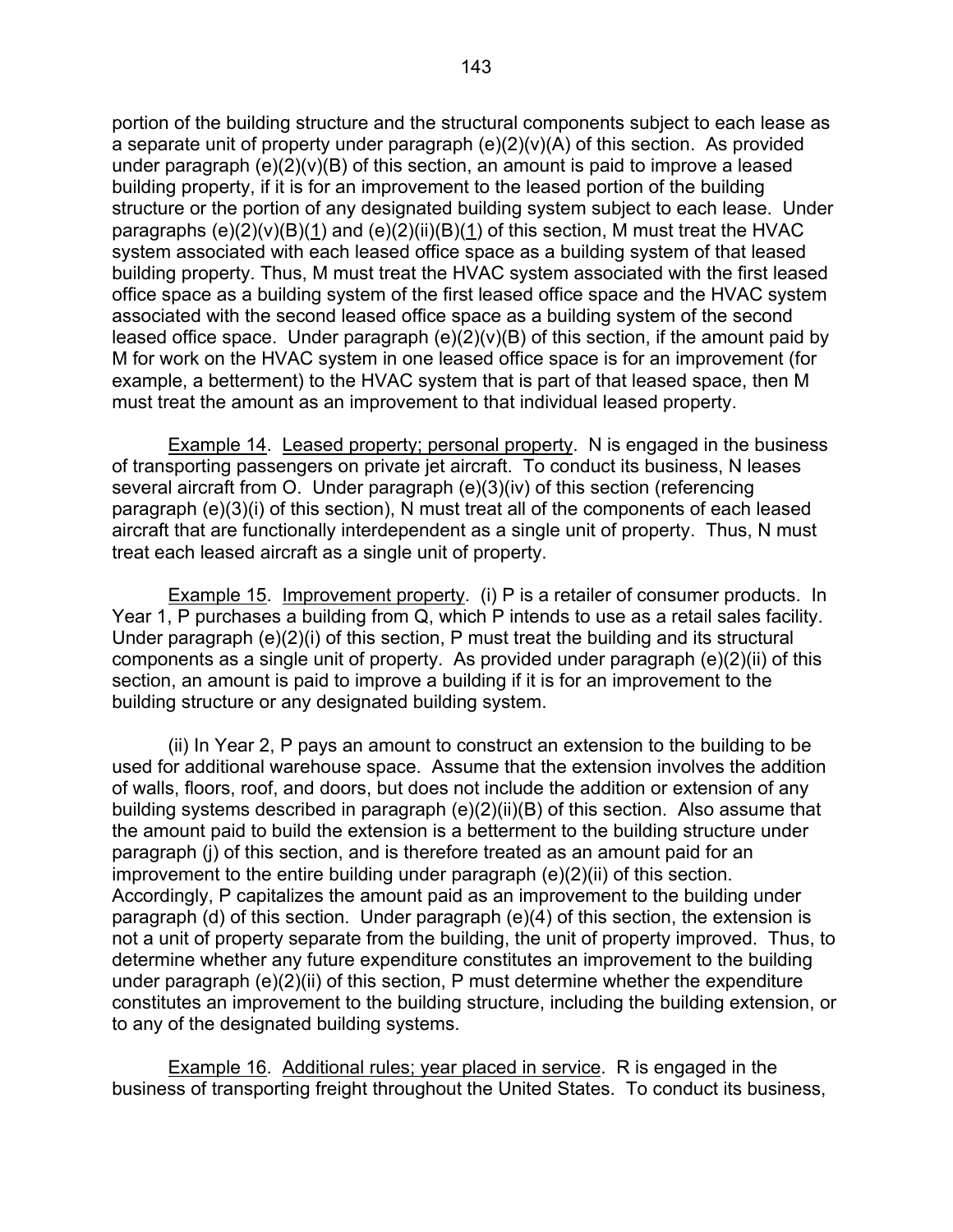R owns a fleet of truck tractors and trailers. Each tractor and trailer is comprised of various components, including tires. R purchased a truck tractor with all of its components, including tires. The tractor tires have an average useful life to R of more than one year. At the time R placed the tractor in service, it treated the tractor tires as a separate asset for depreciation purposes under section 168. R properly treated the tractor (excluding the cost of the tires) as 3-year property and the tractor tires as 5-year property under section 168(e). Because R's tractor is property other than a building, the initial units of property for the tractor are determined under the general rule in paragraph (e)(3)(i) of this section and are comprised of all the components that are functionally interdependent. Under this rule, R must treat the tractor, including its tires, as a single unit of property because the tractor and the tires are functionally interdependent (that is, the placing in service of the tires is dependent upon the placing in service of the tractor). However, under paragraph (e)(5)(i) of this section, R must treat the tractor and tires as separate units of property because R properly treated the tires as being within a different class of property under section 168(e).

 Example 17. Additional rules; change in subsequent year. S is engaged in the business of leasing nonresidential real property to retailers. In Year 1, S acquired and placed in service a building for use in its retail leasing operation. In Year 5, to accommodate the needs of a new lessee, S incurred costs to improve the building structure. S capitalized the costs of the improvement under paragraph (d) of this section and depreciated the improvement in accordance with section 168(i)(6) as nonresidential real property under section 168(e). In Year 7, S determined that the structural improvement made in Year 5 qualified under section 168(e)(8) as qualified retail improvement property and, therefore, was 15-year property under section 168(e). In Year 7, S changed its method of accounting to use a 15-year recovery period for the improvement. Under paragraph (e)(5)(ii) of this section, in Year 7, S must treat the improvement as a unit of property separate from the building.

 Example 18. Additional rules; change in subsequent year. In Year 1, T acquired and placed in service a building and parking lot for use in its retail operations. Under §1.263(a)-2 of the regulations, T capitalized the cost of the building and the parking lot and began depreciating the building and the parking lot as nonresidential real property under section 168(e). In Year 3, T completed a cost segregation study under which it properly determined that the parking lot qualified as 15-year property under section 168(e). In Year 3, T changed its method of accounting for the parking lot to use a 15 year recovery period and the 150-percent declining balance method of depreciation. Under paragraph (e)(5)(ii) of this section, beginning in Year 3, T must treat the parking lot as a unit of property separate from the building.

 Example 19. Additional rules; change in subsequent year. In Year 1, U acquired and placed in service a building for use in its manufacturing business. U capitalized the costs allocable to the building's wiring separately from the building and depreciated the wiring as 7-year property under section 168(e). U capitalized the cost of the building and all other structural components of the building and began depreciating them as nonresidential real property under section 168(e). In Year 3, U completed a cost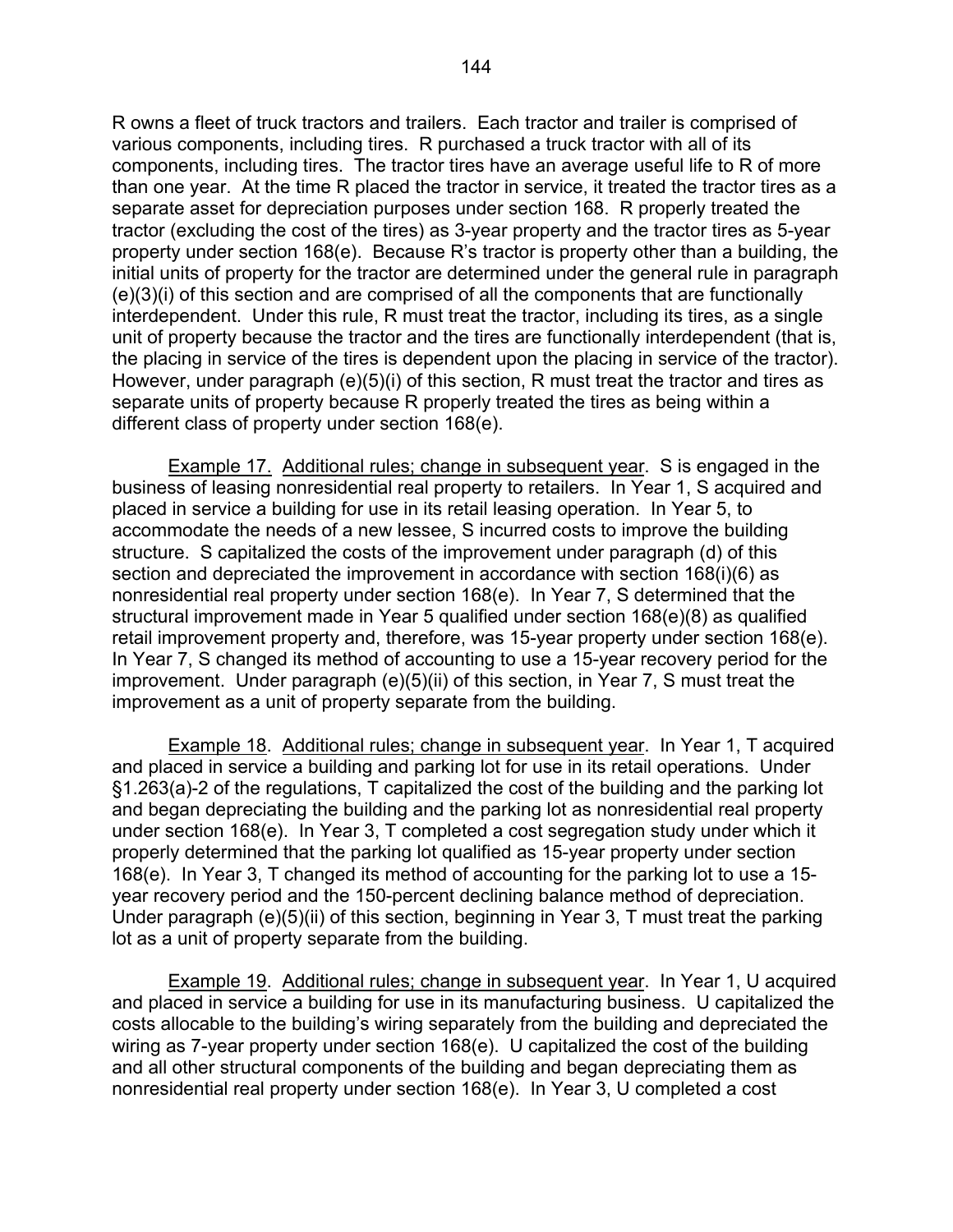segregation study under which it properly determined that the wiring is a structural component of the building and, therefore, should have been depreciated as nonresidential real property. In Year 3, U changed its method of accounting to treat the wiring as nonresidential real property. Under paragraph (e)(5)(ii) of this section, U must change the unit of property for the wiring in a manner that is consistent with the change in treatment for depreciation purposes. Therefore, U must change the unit of property for the wiring to treat it as a structural component of the building, and as part of the building unit of property, in accordance with paragraph (e)(2)(i) of this section.

 (f) Improvements to leased property--(1) In general. Except as provided in paragraph (h) of this section (safe harbor for small taxpayers) and under §1.263(a)-1(f) (de minimis safe harbor), this paragraph (f) provides the exclusive rules for determining whether amounts paid by a taxpayer are for an improvement to a leased property and must be capitalized. In the case of a leased building or a leased portion of a building, an amount is paid to improve a leased property if the amount is paid for an improvement to any of the properties specified in paragraph (e)(2)(ii) of this section (for lessor improvements) or in paragraph (e)(2)(v)(B) of this section (for lessee improvements, except as provided in paragraph (f)(2)(ii) of this section). Section 1.263(a)-4 does not apply to amounts paid for improvements to leased property or to amounts paid for the acquisition or production of leasehold improvement property.

 (2) Lessee improvements--(i) Requirement to capitalize. A taxpayer lessee must capitalize the related amounts (see paragraph (g)(3) of this section) that it pays to improve (as defined under paragraph (d) of this section) a leased property except to the extent that section 110 applies to a construction allowance received by the lessee for the purpose of such improvement or when the improvement constitutes a substitute for rent. See §1.61-8(c) for the treatment of lessee expenditures that constitute a substitute for rent. A taxpayer lessee must also capitalize the related amounts that a lessor pays to improve (as defined under paragraph (d) of this section) a leased property if the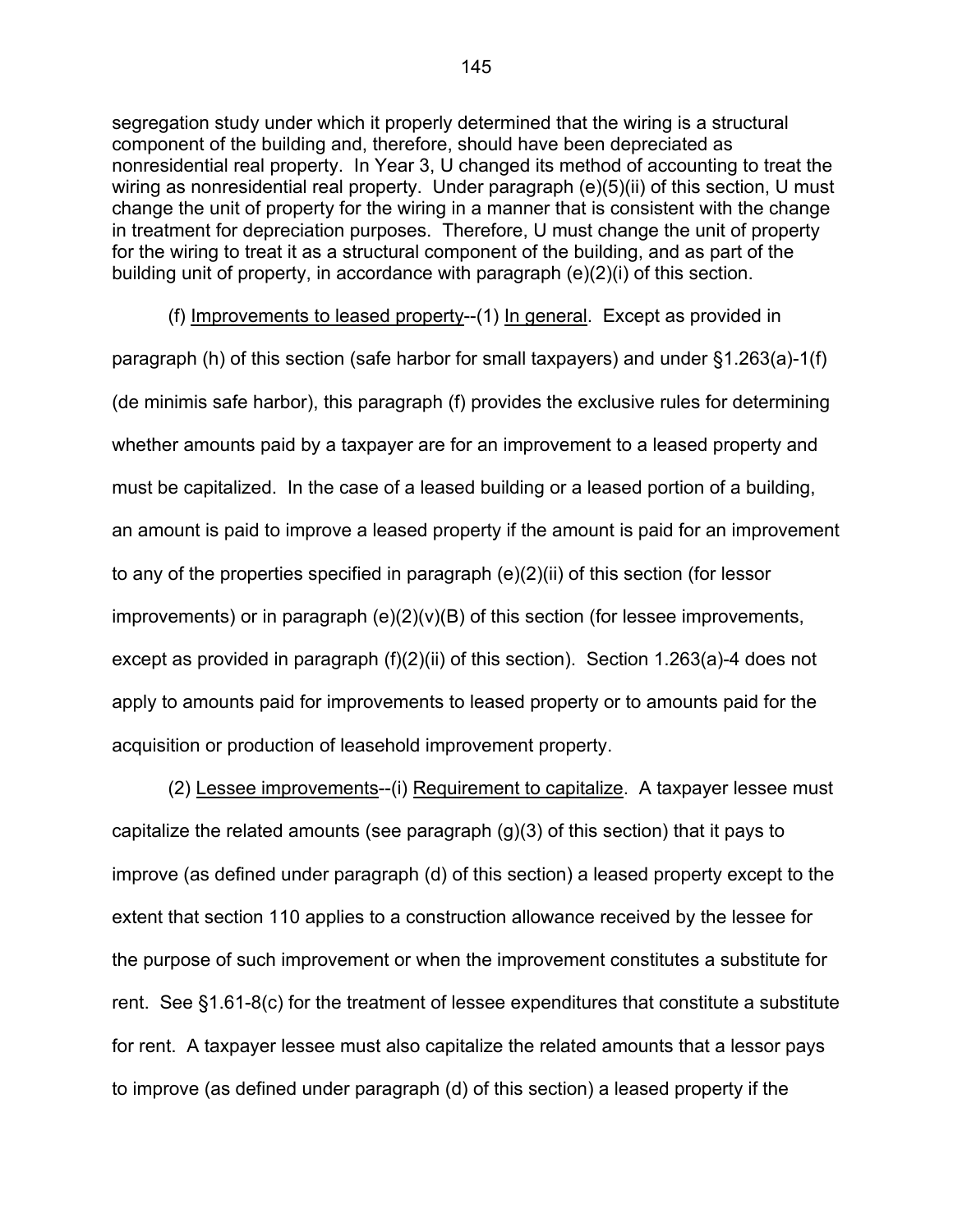lessee is the owner of the improvement, except to the extent that section 110 applies to a construction allowance received by the lessee for the purpose of such improvement. An amount paid for a lessee improvement under this paragraph (f)(2)(i) is treated as an amount paid to acquire or produce a unit of real or personal property under §1.263(a)- 2(d)(1) of the regulations.

 (ii) Unit of property for lessee improvements. For purposes of determining whether an amount paid by a lessee constitutes a lessee improvement to a leased property under paragraph (f)(2)(i) of this section, the unit of property and the improvement rules are applied to the leased property in accordance with paragraph  $(e)(2)(v)$  (leased buildings) or paragraph  $(e)(3)(iv)$  (leased property other than buildings) of this section and include previous lessee improvements. However, if a lessee improvement is comprised of an entire building erected on leased property, then the unit of property for the building and the application of the improvement rules to the building are determined under paragraphs (e)(2)(i) and (e)(2)(ii) of this section.

 (3) Lessor improvements--(i) Requirement to capitalize. A taxpayer lessor must capitalize the related amounts (see paragraph (g)(3) of this section) that it pays directly, or indirectly through a construction allowance to the lessee, to improve (as defined in paragraph (d) of this section) a leased property when the lessor is the owner of the improvement or to the extent that section 110 applies to the construction allowance. A lessor must also capitalize the related amounts that the lessee pays to improve a leased property (as defined in paragraph (e) of this section) when the lessee's improvement constitutes a substitute for rent. See §1.61-8(c) for treatment of expenditures by lessees that constitute a substitute for rent. Amounts capitalized by the lessor under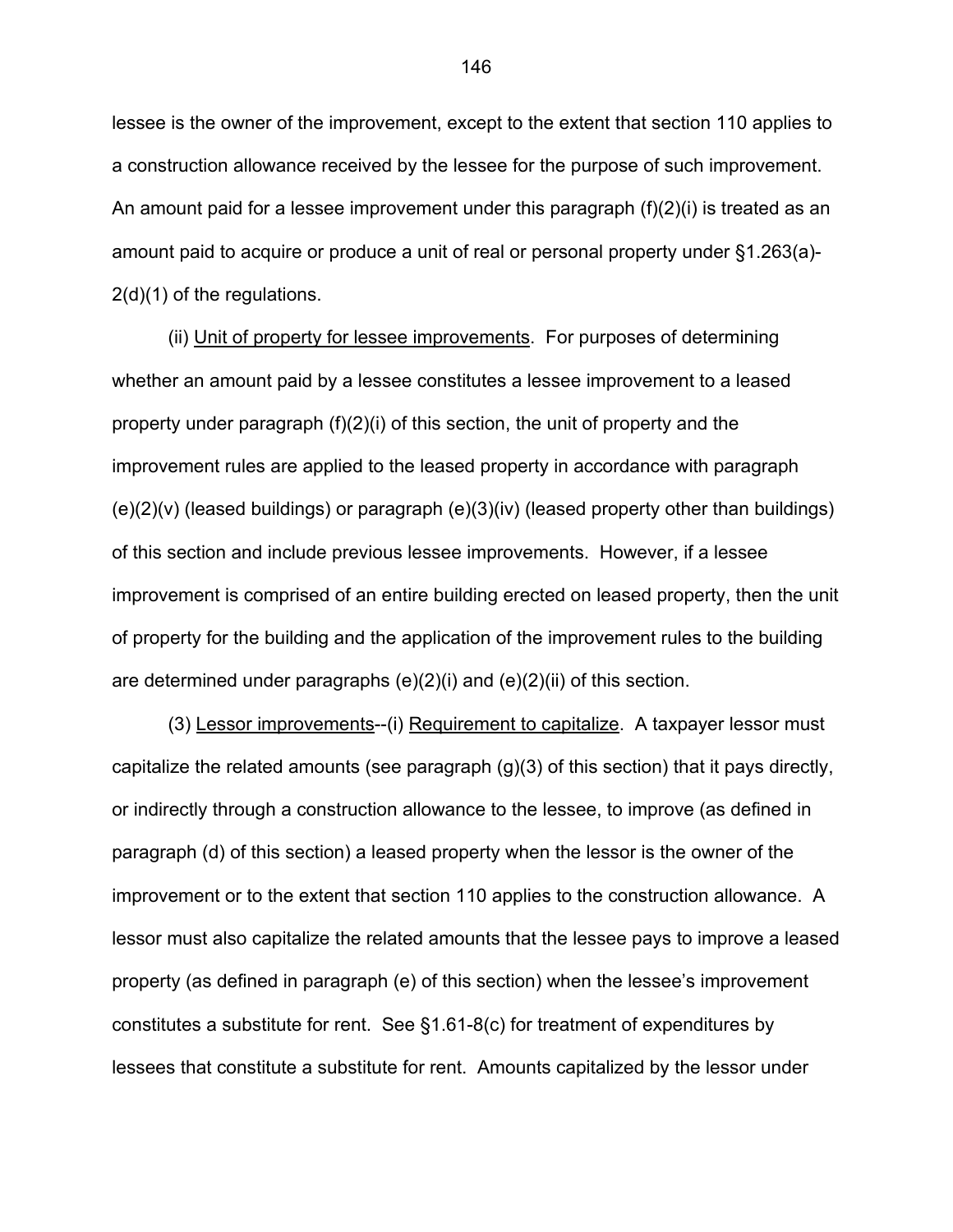this paragraph  $(f)(3)(i)$  may not be capitalized by the lessee. If a lessor improvement is comprised of an entire building erected on leased property, then the amount paid for the building is treated as an amount paid by the lessor to acquire or produce a unit of property under §1.263(a)-2(d)(1). See paragraphs (e)(2) of this section for the unit of property for a building and paragraph (e)(3) of this section for the unit of property for real or personal property other than a building.

 (ii) Unit of property for lessor improvements. In general, an amount capitalized as a lessor improvement under paragraph (f)(3)(i) of this section is not a unit of property separate from the unit of property improved. See paragraph (e)(4) of this section. However, if a lessor improvement is comprised of an entire building erected on leased property, then the unit of property for the building and the application of the improvement rules to the building are determined under paragraphs (e)(2)(i) and (e)(2)(ii) of this section.

 (4) Examples. The following examples illustrate the application of this paragraph (f) and do not address whether capitalization is required under another provision of the Code (for example, section 263A). For purposes of the following examples, assume that section 110 does not apply to the lessee and the amounts paid by the lessee are not a substitute for rent.

 Example 1. Lessee improvements; additions to building. (i) T is a retailer of consumer products. In Year 1, T leases a building from L, which T intends to use as a retail sales facility. The leased building consists of the building structure under paragraph (e)(2)(ii)(A) of this section and various building systems under paragraph (e)(2)(ii)(B) of this section, including a plumbing system, an electrical system, and an HVAC system. Under the terms of the lease, T is permitted to improve the building at its own expense. Under paragraph (e)(2)(v)(A) of this section, because T leases the entire building, T must treat the leased building and its structural components as a single unit of property. As provided under paragraph  $(e)(2)(v)(B)(1)$  of this section, an amount is paid to improve a leased building property if the amount is paid for an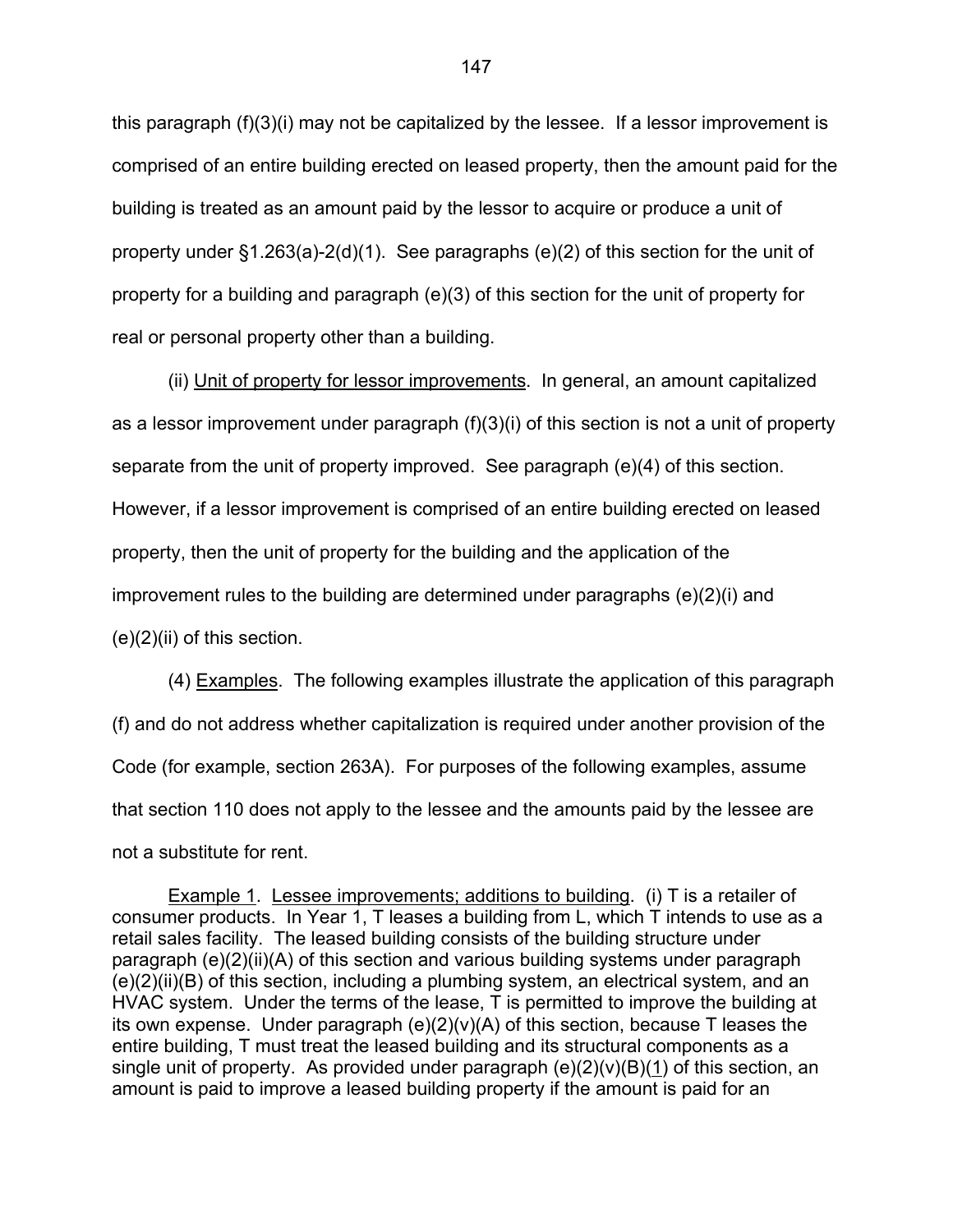improvement to the leased building structure or to any building system within the leased building. Therefore, under paragraphs  $(e)(2)(v)(B)(1)$  and  $(e)(2)(ii)$  of this section, if T pays an amount that improves the building structure, the plumbing system, the electrical system, or the HVAC system, then T must treat this amount as an improvement to the entire leased building property.

 (ii) In Year 2, T pays an amount to construct an extension to the building to be used for additional warehouse space. Assume that this amount is for a betterment (as defined under paragraph (j) of this section) to T's leased building structure and does not affect any building systems. Accordingly, the amount that T pays for the building extension is for a betterment to the leased building structure, and thus, under paragraph  $(e)(2)(v)(B)(1)$  of this section, is treated as an improvement to the entire leased building under paragraph (d) of this section. Because T, the lessee, paid an amount to improve a leased building property, T is required to capitalize the amount paid for the building extension as a leasehold improvement under paragraph (f)(2)(i) of this section. In addition, paragraph (f)(2)(i) of this section requires T to treat the amount paid for the improvement as the acquisition or production of a unit of property (leasehold improvement property) under §1.263(a)-2(d)(1).

 (iii) In Year 5, T pays an amount to add a large overhead door to the building extension that it constructed in Year 2 to accommodate the loading of larger products into the warehouse space. Under paragraph (f)(2)(ii) of this section, to determine whether the amount paid by T is for a leasehold improvement, the unit of property and the improvement rules are applied in accordance with paragraph (e)(2)(v) of this section and include T's previous improvements to the leased property. Therefore, under paragraph (e)(2)(v)(A) of this section, the unit of property is the entire leased building, including the extension built in Year 2. In addition, under paragraph  $(e)(2)(v)(B)$  of this section, the leased building property is improved if the amount is paid for an improvement to the building structure or any building system. Assume that the amount paid to add the overhead door is for a betterment, under paragraph (j) of this section, to the building structure, which includes the extension. Accordingly, T must capitalize the amounts paid to add the overhead door as a leasehold improvement to the leased building property. In addition, paragraph (f)(2)(i) of this section requires T to treat the amount paid for the improvement as the acquisition or production of a unit of property (leasehold improvement property) under §1.263(a)-2(d)(1). However, to determine whether a future amount paid by T is for a leasehold improvement to the leased building, the unit of property and the improvement rules are again applied in accordance with paragraph (e)(2)(v) of this section and include the new overhead door.

 Example 2. Lessee improvements; additions to certain structural components of buildings. (i) Assume the same facts as Example 1 except that in Year 2, T also pays an amount to construct an extension of the HVAC system into the building extension. Assume that the extension is a betterment, under paragraph (j) of this section, to the leased HVAC system (a building system under paragraph (e)(2)(ii)(B)(1) of this section). Accordingly, the amount that T pays for the extension of the HVAC system is for a betterment to the leased building system, the HVAC system, and thus, under paragraph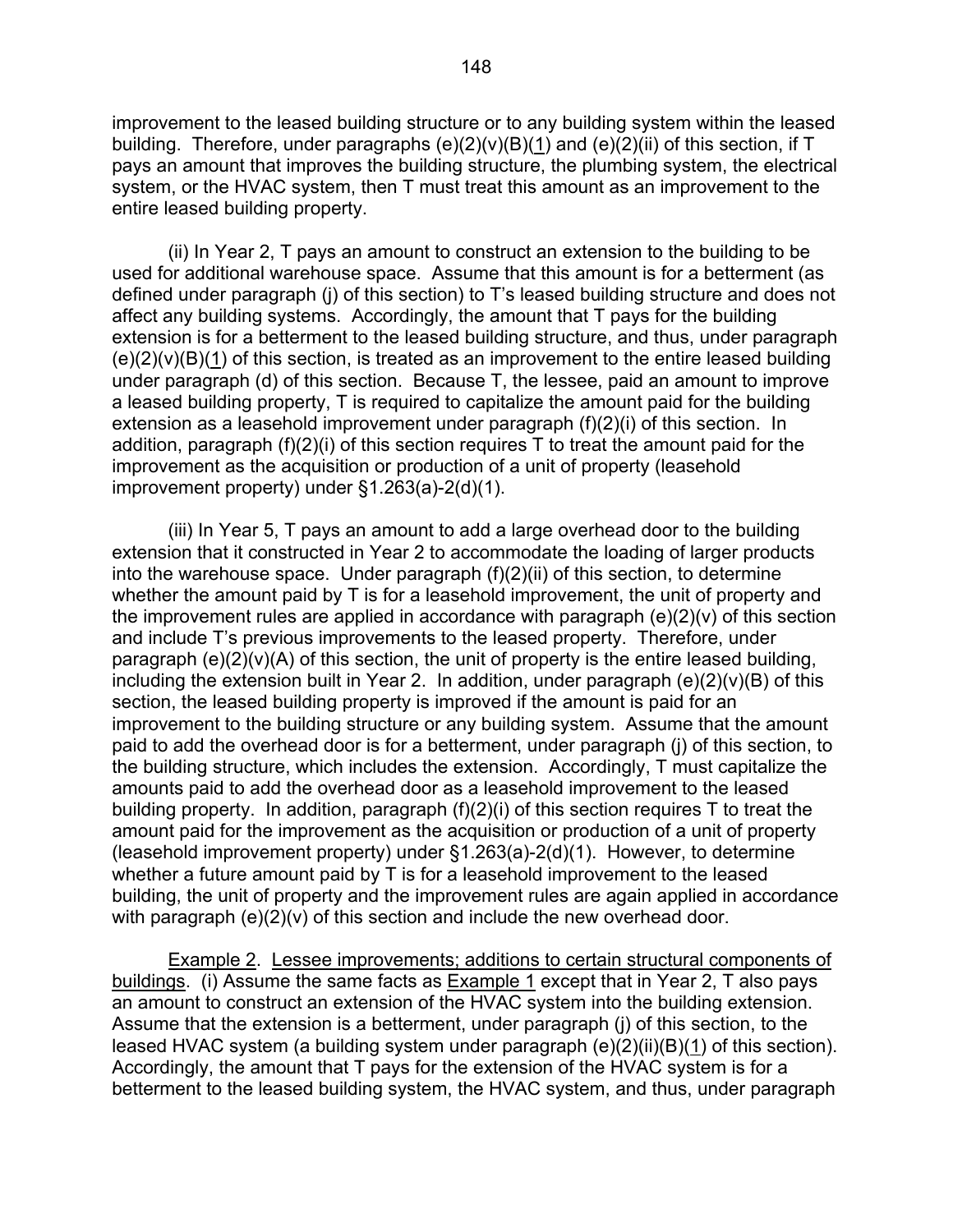$(e)(2)(v)(B)(1)$  of this section, is treated as an improvement to the entire leased building property under paragraph (d) of this section. Because T, the lessee, pays an amount to improve a leased building property, T is required to capitalize the amount paid as a leasehold improvement under paragraph (f)(2)(i) of this section. Under paragraph (f)(2)(i) of this section, T must treat the amount paid for the HVAC extension as the acquisition and production of a unit of property (leasehold improvement property) under  $§1.263(a)-2(d)(1).$ 

 (ii) In Year 5, T pays an amount to add an additional chiller to the portion of the HVAC system that it constructed in Year 2 to accommodate the climate control requirements for new product offerings. Under paragraph (f)(2)(ii) of this section, to determine whether the amount paid by T is for a leasehold improvement, the unit of property and the improvement rules are applied in accordance with paragraph (e)(2)(v) of this section and include T's previous improvements to the leased building property. Therefore, under paragraph  $(e)(2)(v)(B)$  of this section, the leased building property is improved if the amount is paid for an improvement to the building structure or any building system. Assume that the amount paid to add the chiller is for a betterment, under paragraph (j) of this section, to the HVAC system, which includes the extension of the system in Year 2. Accordingly, T must capitalize the amounts paid to add the chiller as a leasehold improvement to the leased building property. In addition, paragraph  $(f)(2)(i)$  of this section requires T to treat the amount paid for the chiller as the acquisition or production of a unit of property (leasehold improvement property) under §1.263(a)-2(d)(1). However, to determine whether a future amount paid by T is for a leasehold improvement to the leased building, the unit of property and the improvement rules are again applied in accordance with paragraph (e)(2)(v) of this section and include the new chiller.

 Example 3. Lessor Improvements; additions to building. (i) T is a retailer of consumer products. In Year 1, T leases a building from L, which T intends to use as a retail sales facility. Pursuant to the lease, L provides a construction allowance to T, which T intends to use to construct an extension to the retail sales facility for additional warehouse space. Assume that the amount paid for any improvement to the building does not exceed the construction allowance and that L is treated as the owner of any improvement to the building. Under paragraph (e)(2)(i) of this section, L must treat the building and its structural components as a single unit of property. As provided under paragraph (e)(2)(ii) of this section, an amount is paid to improve a building if it is paid for an improvement to the building structure or to any building system.

 (ii) In Year 2, T uses L's construction allowance to construct an extension to the leased building to provide additional warehouse space in the building. Assume that the extension is a betterment (as defined under paragraph (j) of this section) to the building structure, and therefore, the amount paid for the extension results in an improvement to the building under paragraph (d) of this section. Under paragraph (f)(3)(i) of this section, L, the lessor and owner of the improvement, must capitalize the amounts paid to T to construct the extension to the retail sales facility. T is not permitted to capitalize the amounts paid for the lessor-owned improvement. Finally, under paragraph (f)(3)(ii)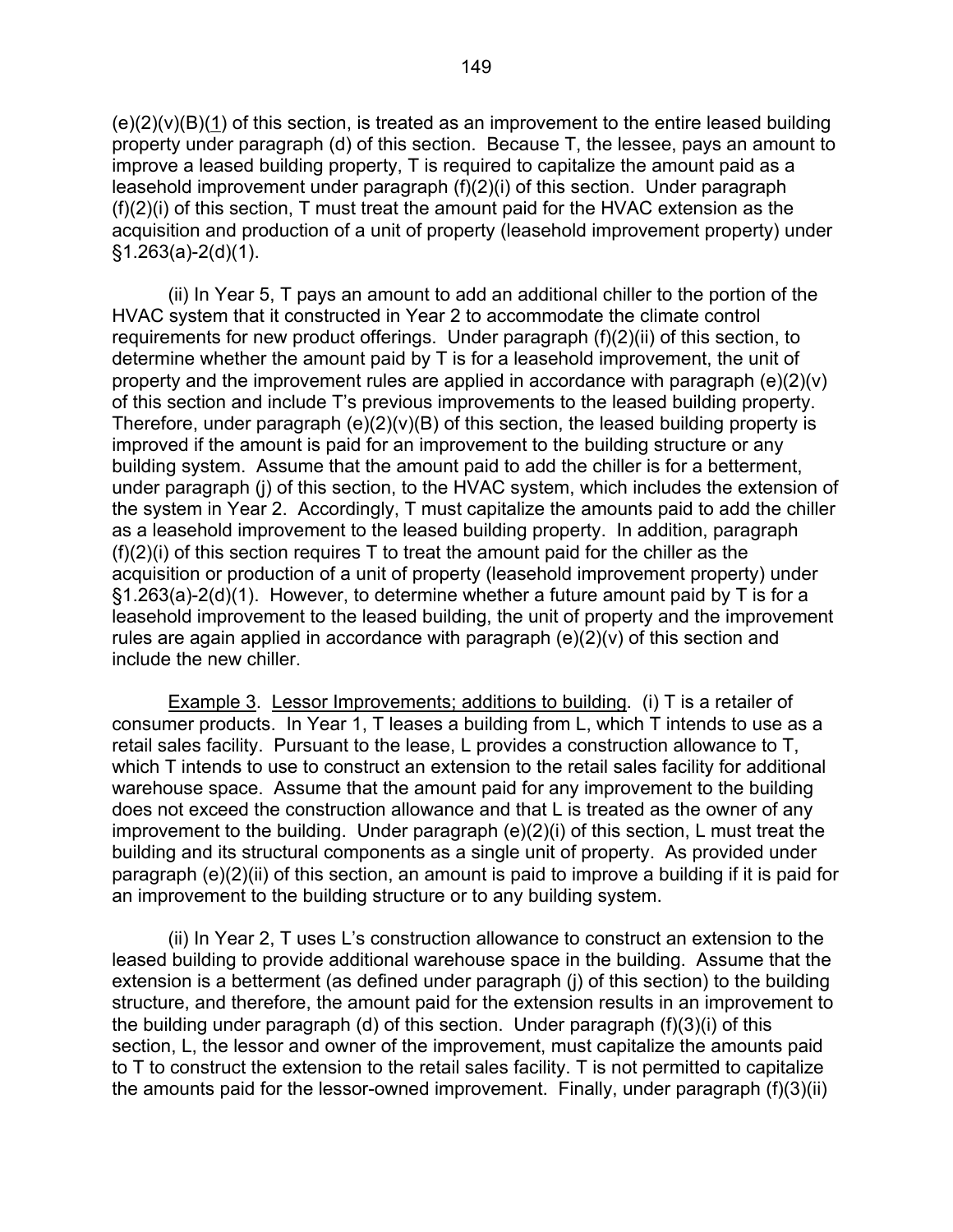of this section, the extension to L's building is not a unit of property separate from the building and its structural components.

 Example 4. Lessee property; personal property added to leased building. T is a retailer of consumer products. T leases a building from L, which T intends to use as a retail sales facility. Pursuant to the lease, L provides a construction allowance to T, which T uses to acquire and construct partitions for fitting rooms, counters, and shelving. Assume that each partition, counter, and shelving unit is a unit of property under paragraph (e)(3) of this section. Assume that for Federal income tax purposes T is treated as the owner of the partitions, counters, and shelving. T's expenditures for the partitions, counters, and shelving are not improvements to the leased property under paragraph (d) of this section, but rather constitute amounts paid to acquire or produce separate units of personal property under §1.263(a)-2(d)(1).

 Example 5. Lessor property; buildings on leased property. L is the owner of a parcel of unimproved real property that L leases to T. Pursuant to the lease, L provides a construction allowance to T of \$500,000, which T agrees to use to construct a building costing not more than \$500,000 on the leased real property and to lease the building from L after it is constructed. Assume that for Federal income tax purposes, L is treated as the owner of the building that T will construct. T uses the \$500,000 to construct the building as required under the lease. The building consists of the building structure and the following building systems: (1) a plumbing system; (2) an electrical system; and (3) an HVAC system. Because L provides a construction allowance to T to construct a building and L is treated as the owner of the building, L must capitalize the amounts that it pays indirectly to T to construct the building as a lessor improvement under paragraph (f)(3)(i) of this section. In addition, the amounts paid by L for the construction allowance are treated as amounts paid by L to acquire and produce the building under §1.263(a)- 2(d)(1). Further, under paragraph (e)(2)(i) of this section, L must treat the building and its structural components as a single unit of property. Under paragraph (f)(3)(i) of this section, T, the lessee, may not capitalize the amounts paid (with the construction allowance received from L) for construction of the building.

 Example 6. Lessee contribution to construction costs. Assume the same facts as in Example 5, except T spends \$600,000 to construct the building. T uses the \$500,000 construction allowance provided by L plus \$100,000 of its own funds to construct the building that L will own pursuant to the lease. Also assume that the additional \$100,000 that T pays is not a substitute for rent. For the reasons discussed in Example 5, L must capitalize the \$500,000 it paid T to construct the building under §1.263(a)-2(d)(1). In addition, because T spends its own funds to complete the building, T has a depreciable interest of \$100,000 in the building and must capitalize the \$100,000 it paid to construct the building as a leasehold improvement under §1.263(a)- 2(d)(1) of the regulations. Under paragraph (e)(2)(i) of this section, L must treat the building as a single unit of property to the extent of its depreciable interest of \$500,000 In addition, under paragraphs  $(f)(2)(ii)$  and  $(e)(2)(i)$  of this section, T must also treat the building as a single unit of property to the extent of its depreciable interest of \$100,000.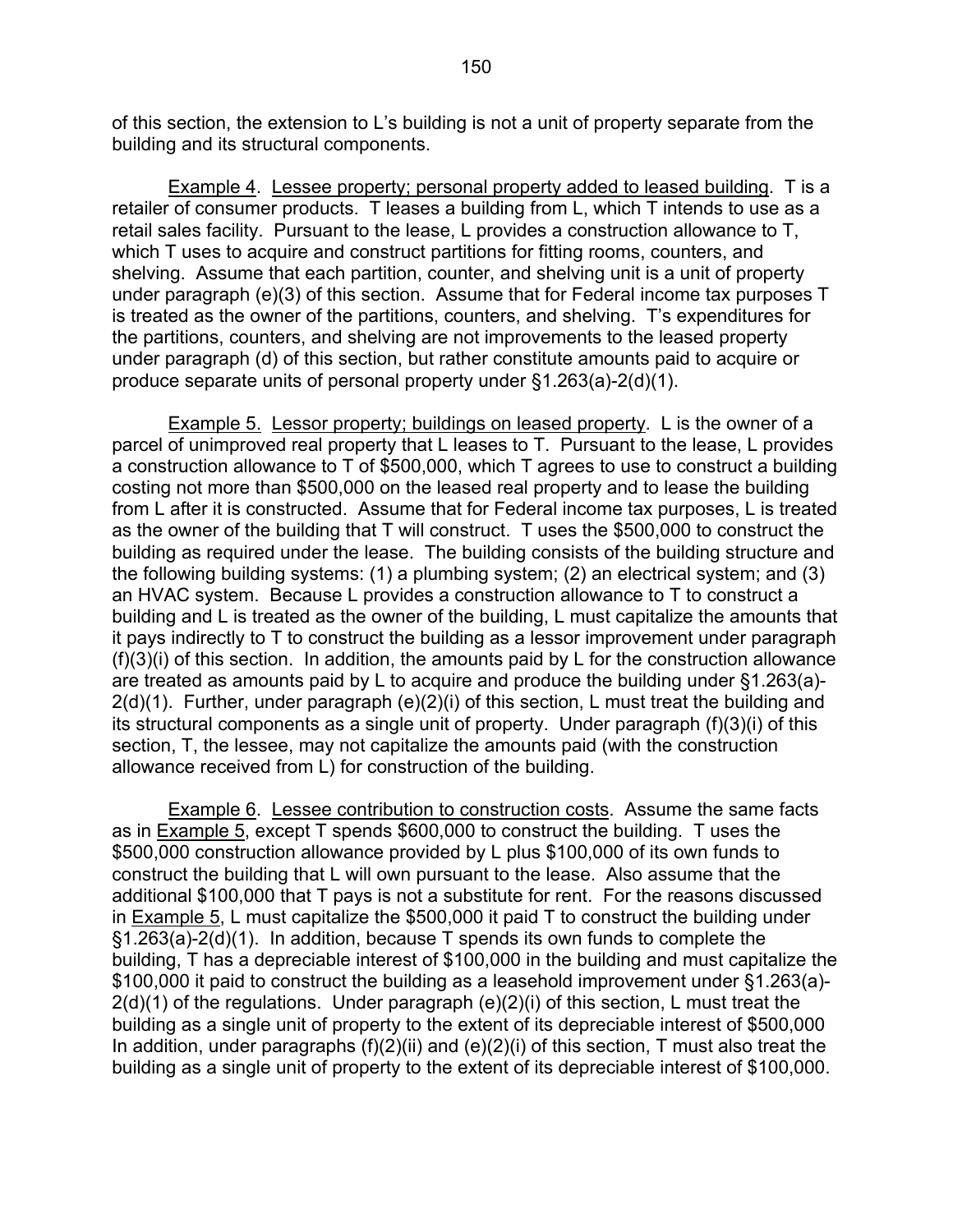(g) Special rules for determining improvement costs--(1) Certain costs incurred during an improvement--(i) In general. A taxpayer must capitalize all the direct costs of an improvement and all the indirect costs (including, for example, otherwise deductible repair costs) that directly benefit or are incurred by reason of an improvement. Indirect costs arising from activities that do not directly benefit and are not incurred by reason of an improvement are not required to be capitalized under section 263(a), regardless of whether the activities are performed at the same time as an improvement.

 (ii) Exception for individuals' residences. A taxpayer who is an individual may capitalize amounts paid for repairs and maintenance that are made at the same time as capital improvements to units of property not used in the taxpayer's trade or business or for the production of income if the amounts are paid as part of an improvement (for example, a remodeling) of the taxpayer's residence.

 (2) Removal Costs--(i) In general. If a taxpayer disposes of a depreciable asset, including a partial disposition under Prop. Reg. §1.168(i)-1(e)(2)(ix) (**[INSERT DATE OF PUBLICATION OF THIS DOCUMENT IN THE FEDERAL REGISTER]**), or Prop. Reg. §1.168(i)-8(d) (**[INSERT DATE OF PUBLICATION OF THIS DOCUMENT IN THE FEDERAL REGISTER]**), for Federal income tax purposes and has taken into account the adjusted basis of the asset or component of the asset in realizing gain or loss, then the costs of removing the asset or component are not required to be capitalized under this section. If a depreciable asset is included in a general asset account under section 168(i)(4), and neither the regulations under section 168(i)(4) and §1.168(i)-1T(e)(3) nor Prop. Reg. §1.168(i)-1(e)(3) (**[INSERT DATE OF PUBLICATION OF THIS DOCUMENT IN THE FEDERAL REGISTER]**), apply to a disposition of such asset, or a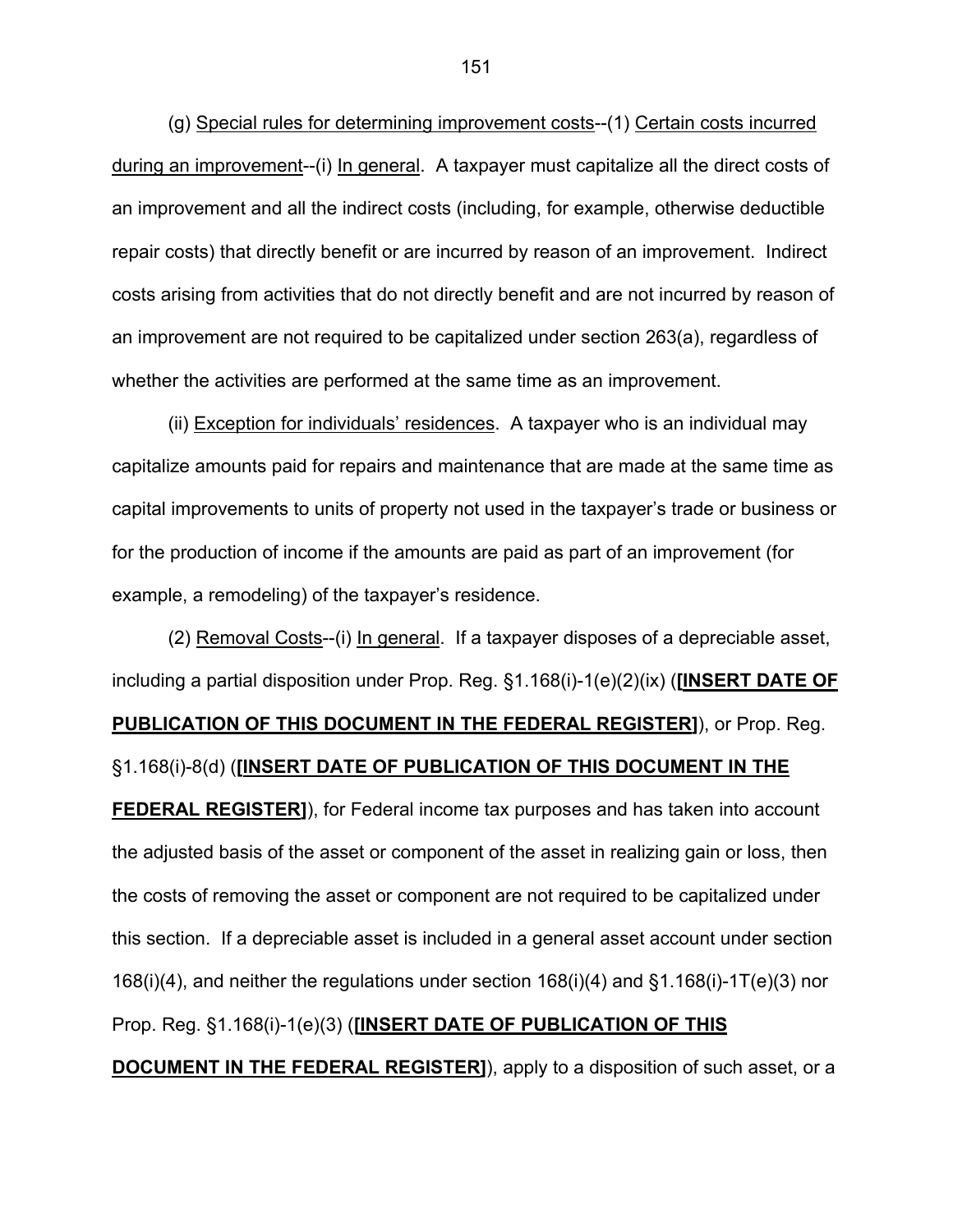portion of such asset under Prop. Reg. §1.168(i)-1(e)(2)(ix) (**[INSERT DATE OF PUBLICATION OF THIS DOCUMENT IN THE FEDERAL REGISTER]**), a loss is treated as being realized in the amount of zero upon the disposition of the asset solely for purposes of this paragraph (g)(2)(i). If a taxpayer disposes of a component of a unit of property, but the disposal of the component is not a disposition for Federal tax purposes, then the taxpayer must deduct or capitalize the costs of removing the component based on whether the removal costs directly benefit or are incurred by reason of a repair to the unit of property or an improvement to the unit of property. But see §1.280B-1 for the rules applicable to demolition of structures.

 (ii) Examples. The following examples illustrate the application of paragraph  $(q)(2)(i)$  of this section and, unless otherwise stated, do not address whether capitalization is required under another provision of this section or another provision of the Code (for example, section 263A). For purposes of the following examples, assume that Prop. Reg. §1.168(i)-1(e) (**[INSERT DATE OF PUBLICATION OF THIS DOCUMENT IN THE FEDERAL REGISTER]**), or Prop. Reg. §1.168(i)-8 (**[INSERT DATE OF PUBLICATION OF THIS DOCUMENT IN THE FEDERAL REGISTER]**),

applies and that §1.280B-1 does not apply.

 Example 1. Component removed during improvement; no disposition. X owns a factory building with a storage area on the second floor. X pays an amount to remove the original columns and girders supporting the second floor and replace them with new columns and girders to permit storage of supplies with a gross weight 50 percent greater than the previous load-carrying capacity of the storage area. Assume that the replacement of the columns and girders constitutes a betterment to the building structure and is therefore an improvement to the building unit of property under paragraphs (d)(1) and (j) of this section. Assume that X disposes of the original columns and girders and the disposal of these structural components is not a disposition under Prop. Reg. §1.168(i)-1(e) (**[INSERT DATE OF PUBLICATION OF THIS DOCUMENT IN THE FEDERAL REGISTER]**), or Prop. Reg. §1.168(i)-8 (**[INSERT DATE OF PUBLICATION OF THIS DOCUMENT IN THE FEDERAL**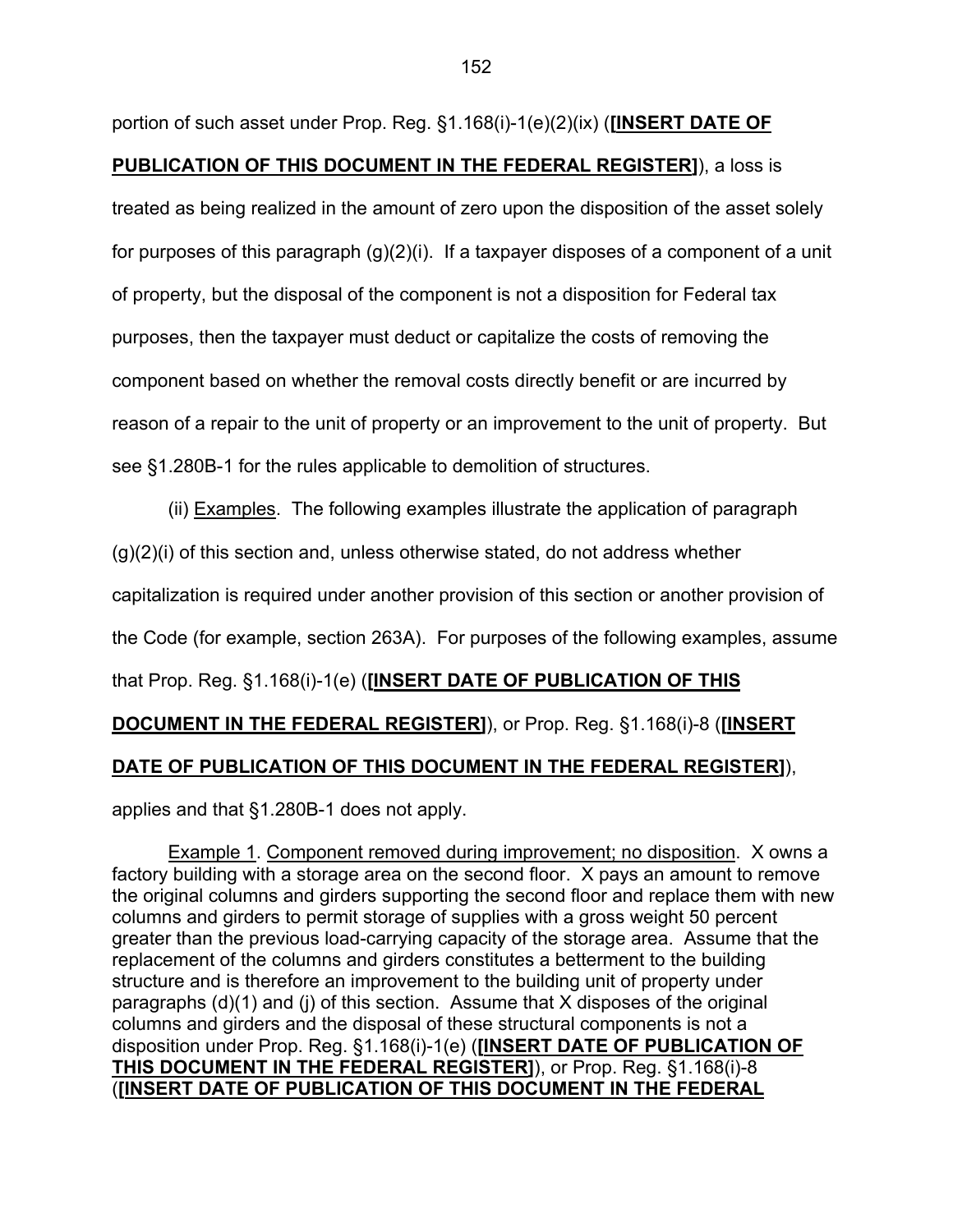**REGISTER]**). Under paragraphs (g)(2)(i) and (j) of this section, the amount paid to remove the columns and girders must be capitalized as a cost of the improvement, because it directly benefits and is incurred by reason of the improvement to the building.

 Example 2. Component removed during improvement; disposition. Assume the same facts as Example 1, except X disposes of the original columns and girders and elects to treat the disposal of these structural components as a partial disposition of the factory building under Prop. Reg. §1.168(i)-8(d) (**[INSERT DATE OF PUBLICATION OF THIS DOCUMENT IN THE FEDERAL REGISTER]**), taking into account the adjusted basis of the components in realizing loss on the disposition. Under paragraph  $(q)(2)(i)$  of this section, the amount paid to remove the columns and girders is not required to be capitalized as part of the cost of the improvement regardless of their relation to the improvement. However, all the remaining costs of replacing the columns and girders must be capitalized as improvements to the building unit of property under paragraphs  $(d)(1)$ ,  $(i)$ , and  $(g)(1)$  of this section.

 Example 3. Component removed during repair or maintenance; no disposition. Y owns a building in which it conducts its retail business. The roof over Y's building is covered with shingles. Over time, the shingles begin to wear and Y begins to experience leaks into its retail premises. However, the building still functions in Y's business. To eliminate the problems, a contractor recommends that Y remove the original shingles and replace them with new shingles. Accordingly, Y pays the contractor to replace the old shingles with new but comparable shingles. The new shingles are comparable to original shingles but correct the leakage problems. Assume that Y disposes of the original shingles, and the disposal of these shingles is not a disposition under Prop. Reg. §1.168(i)-1(e) (**[INSERT DATE OF PUBLICATION OF THIS DOCUMENT IN THE FEDERAL REGISTER]**), or Prop. Reg. §1.168(i)-8 (**[INSERT DATE OF PUBLICATION OF THIS DOCUMENT IN THE FEDERAL REGISTER]**). Assume that replacement of old shingles with new shingles to correct the leakage is not a betterment or a restoration of the building structure or systems under paragraph (j) or (k) of this section and does not adapt the building structure or systems to a new or different use under paragraph (l) of this section. Thus, the amounts paid by Y to replace the shingles are not improvements to the building unit of property under paragraph (d) of this section. Under paragraph (g)(2)(i) of this section, the amounts paid to remove the shingles are not required to be capitalized because they directly benefit and are incurred by reason of repair or maintenance to the building structure.

 Example 4. Component removed with disposition and restoration. Assume the same facts as Example 3 except Y disposes of the original shingles, and Y elects to treat the disposal of these components as a partial disposition of the building under Prop. Reg. §1.168(i)-8(d) (**[INSERT DATE OF PUBLICATION OF PUBLICATION OF THIS DOCUMENT IN THE FEDERAL REGISTER]**), and deducts the adjusted basis of the components as a loss on the disposition. Under paragraph  $(k)(1)(i)$  of this section, amounts paid for replacement of the shingles constitute a restoration of the building structure because the amounts are paid for the replacement of a component of the structure and the taxpayer has properly deducted a loss for that component. Thus,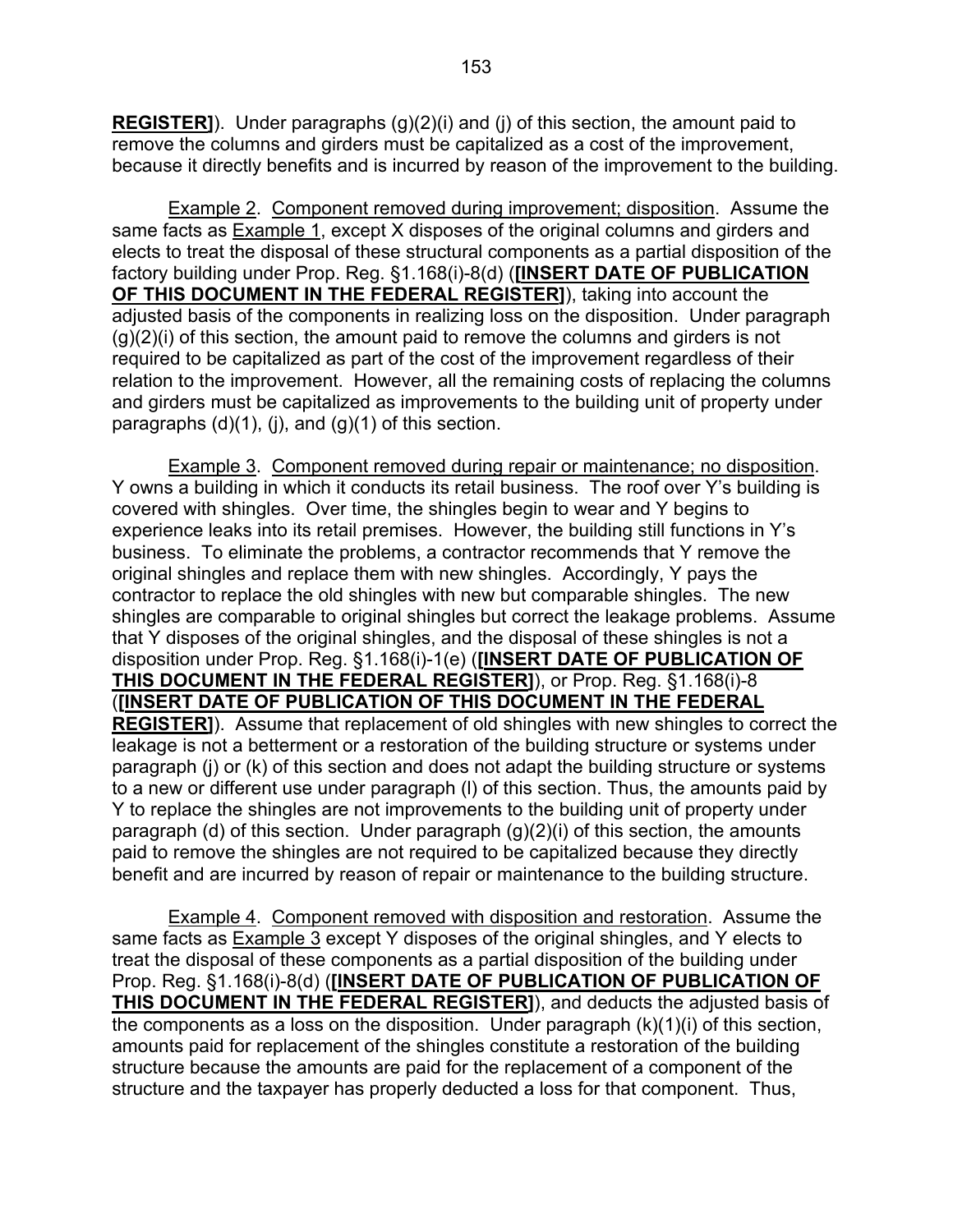under paragraphs (d)(2) and (k) of this section, Y is required to capitalize the amounts paid for the replacement of the shingles as an improvement to the building unit of property. However, under paragraph (g)(2)(i) of this section, the amounts paid by Y to remove the original shingles are not required to be capitalized as part of the costs of the improvement, regardless of their relation to the improvement.

 (3) Related amounts. For purposes of paragraph (d) of this section, amounts paid to improve a unit of property include amounts paid over a period of more than one taxable year. Whether amounts are related to the same improvement depends on the facts and circumstances of the activities being performed.

 (4) Compliance with regulatory requirements. For purposes of this section, a Federal, state, or local regulator's requirement that a taxpayer perform certain repairs or maintenance on a unit of property to continue operating the property is not relevant in determining whether the amount paid improves the unit of property.

 (h) Safe harbor for small taxpayers--(1) In general. A qualifying taxpayer (as defined in paragraph (h)(3) of this section) may elect to not apply paragraph (d) or paragraph (f) of this section to an eligible building property (as defined in paragraph (h)(4) of this section) if the total amount paid during the taxable year for repairs, maintenance, improvements, and similar activities performed on the eligible building property does not exceed the lesser of--

(i) 2 percent of the unadjusted basis (as defined under paragraph  $(h)(5)$  of this section) of the eligible building property; or

(ii) \$10,000.

 (2) Application with other safe harbor provisions. For purposes of paragraph (h)(1) of this section, amounts paid for repairs, maintenance, improvements, and similar activities performed on eligible building property include those amounts not capitalized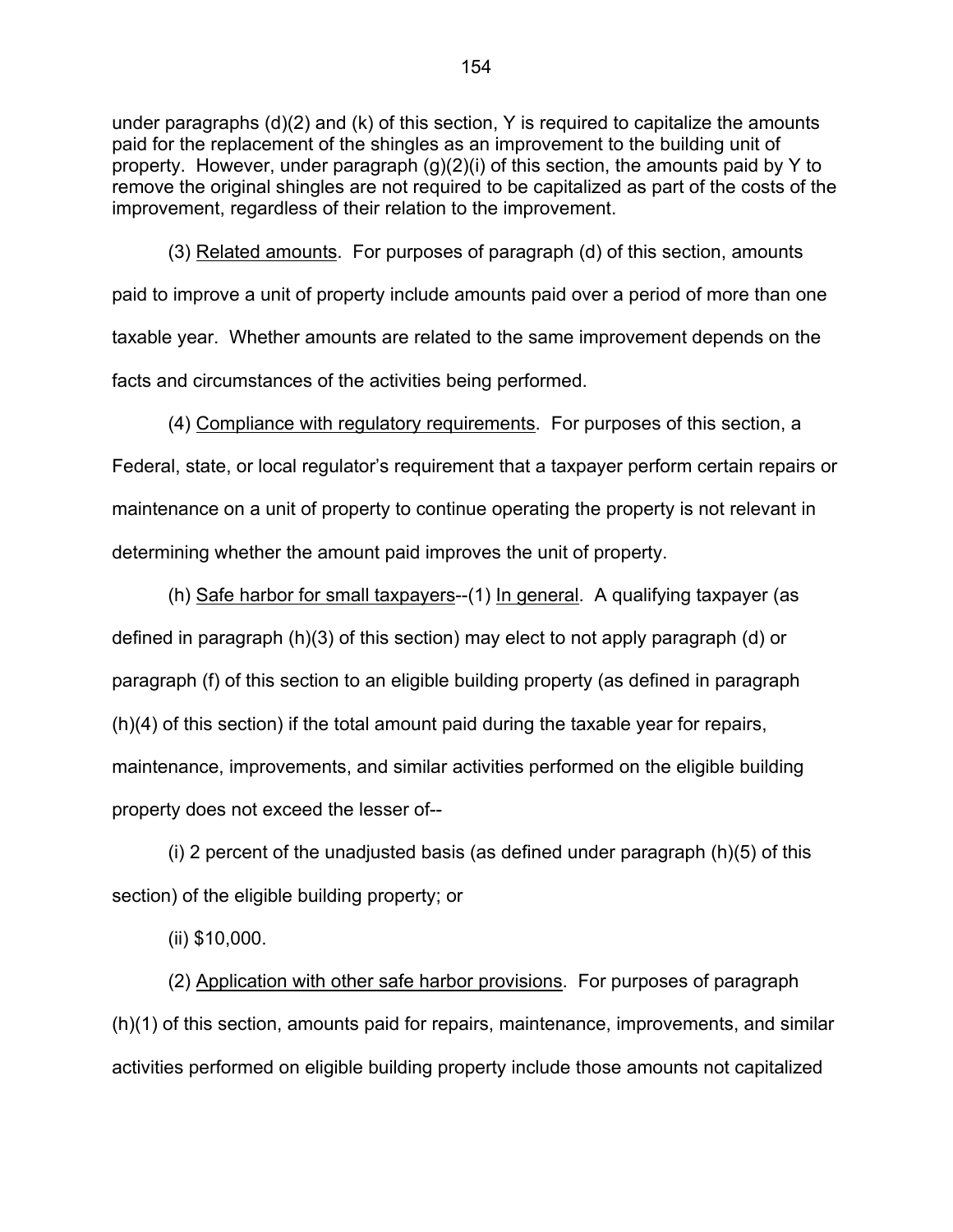under the de minimis safe harbor election under §1.263(a)-1(f) and those amounts deemed not to improve property under the safe harbor for routine maintenance under paragraph (i) of this section.

(3) Qualifying taxpayer--(i) In general. For purposes of this paragraph (h), the term qualifying taxpayer means a taxpayer whose average annual gross receipts as determined under this paragraph (h)(3) for the three preceding taxable years is less than or equal to \$10,000,000.

(ii) Application to new taxpayers. If a taxpayer has been in existence for less than three taxable years, the taxpayer determines its average annual gross receipts for the number of taxable years (including short taxable years) that the taxpayer (or its predecessor) has been in existence.

(iii) Treatment of short taxable year. In the case of any taxable year of less than 12 months (a short taxable year), the gross receipts shall be annualized by--

(A) Multiplying the gross receipts for the short period by 12; and

(B) Dividing the product determined in paragraph (h)(3)(iii)(A) of this section by the number of months in the short period.

(iv) Definition of gross receipts. For purposes of applying paragraph (h)(3)(i) of this section, the term gross receipts means the taxpayer's receipts for the taxable year that are properly recognized under the taxpayer's methods of accounting used for Federal income tax purposes for the taxable year. For this purpose, gross receipts include total sales (net of returns and allowances) and all amounts received for services. In addition, gross receipts include any income from investments and from incidental or outside sources. For example, gross receipts include interest (including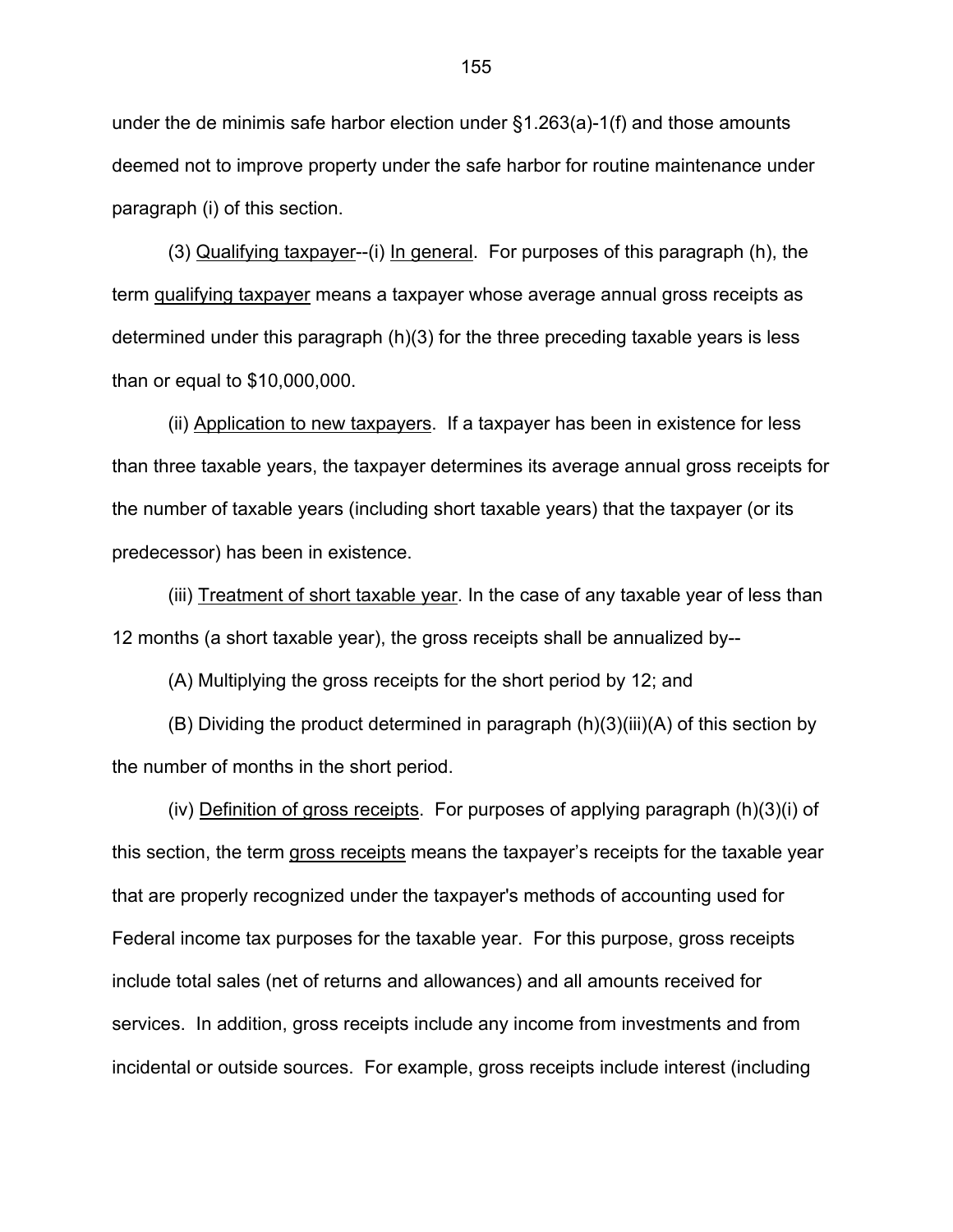original issue discount and tax-exempt interest within the meaning of section 103), dividends, rents, royalties, and annuities, regardless of whether such amounts are derived in the ordinary course of the taxpayer's trade of business. Gross receipts are not reduced by cost of goods sold or by the cost of property sold if such property is described in section 1221(a)(1), (3), (4), or (5). With respect to sales of capital assets as defined in section 1221, or sales of property described in section 1221(a)(2) (relating to property used in a trade or business), gross receipts shall be reduced by the taxpayer's adjusted basis in such property. Gross receipts do not include the repayment of a loan or similar instrument (for example, a repayment of the principal amount of a loan held by a commercial lender) and, except to the extent of gain recognized, do not include gross receipts derived from a non-recognition transaction, such as a section 1031 exchange. Finally, gross receipts do not include amounts received by the taxpayer with respect to sales tax or other similar state and local taxes if, under the applicable state or local law, the tax is legally imposed on the purchaser of the good or service, and the taxpayer merely collects and remits the tax to the taxing authority. If, in contrast, the tax is imposed on the taxpayer under the applicable law, then gross receipts include the amounts received that are allocable to the payment of such tax.

 (4) Eligible building property. For purposes of this section, the term, eligible building property refers to each unit of property defined in paragraph (e)(2)(i) (building), paragraph (e)(2)(iii)(A) (condominium), paragraph (e)(2)(iv)(A) (cooperative), or paragraph (e)(2)(v)(A) (leased building or portion of building) of this section, as applicable, that has an unadjusted basis of \$1,000,0000 or less.

156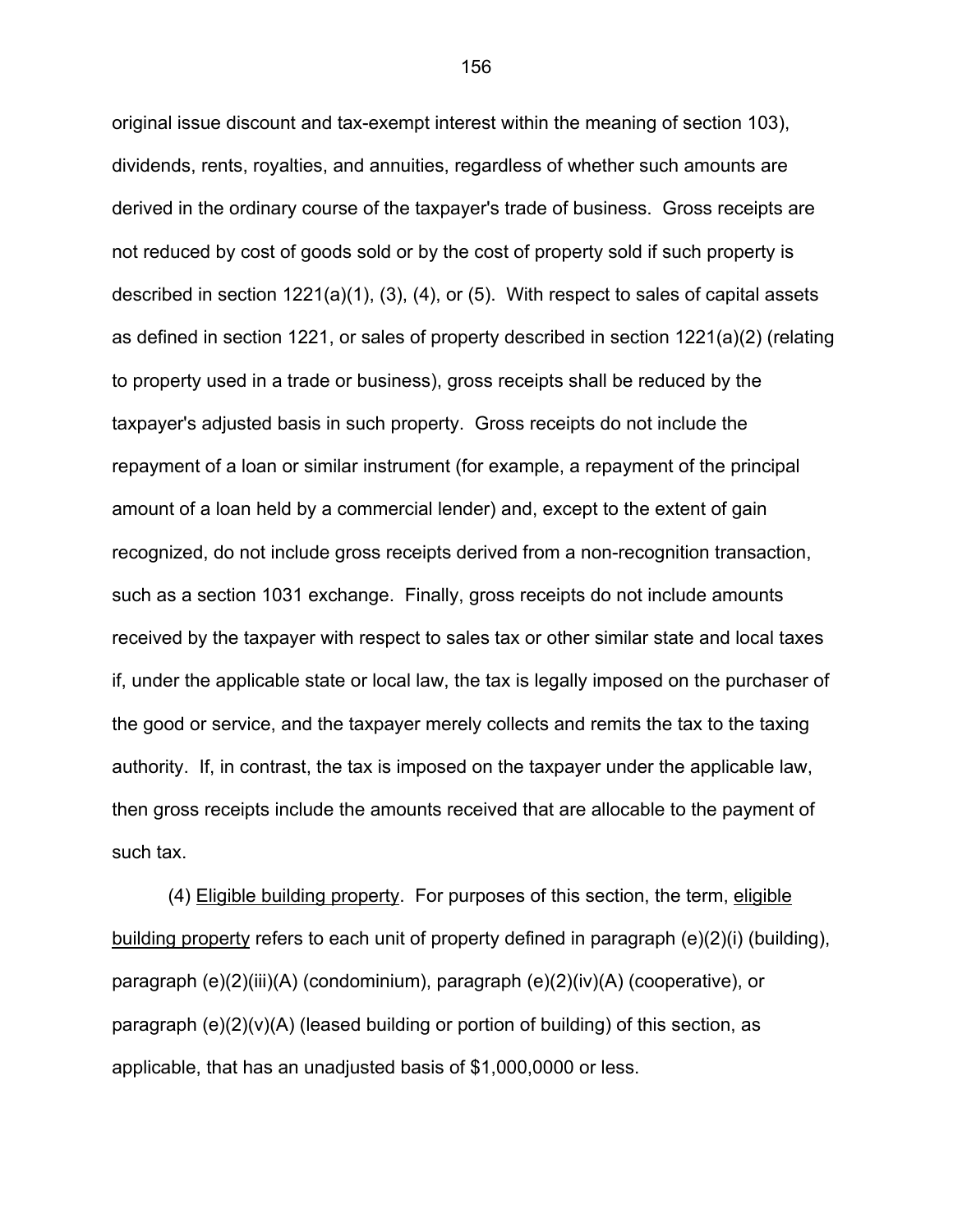(5) Unadjusted basis--(i) Eligible building property owned by taxpayer. For purposes of this section, the unadjusted basis of eligible building property owned by the taxpayer means the basis as determined under section 1012, or other applicable sections of Chapter 1, including subchapters O (relating to gain or loss on dispositions of property), C (relating to corporate distributions and adjustments), K (relating to partners and partnerships), and P (relating to capital gains and losses). Unadjusted basis is determined without regard to any adjustments described in section 1016(a)(2) or (3) or to amounts for which the taxpayer has elected to treat as an expense (for example, under sections 179, 179B, or 179C).

 (ii) Eligible building property leased to the taxpayer. For purposes of this section, the unadjusted basis of eligible building property leased to the taxpayer is the total amount of (undiscounted) rent paid or expected to be paid by the lessee under the lease for the entire term of the lease, including renewal periods if all the facts and circumstances in existence during the taxable year in which the lease is entered indicate a reasonable expectancy of renewal. See §1.263(a)-4(f)(5)(ii) for the factors significant in determining whether there exists a reasonable expectancy of renewal.

 (6) Time and manner of election. A taxpayer makes the election described in paragraph (h)(1) of this section by attaching a statement to the taxpayer's timely filed original Federal tax return (including extensions) for the taxable year in which amounts are paid for repairs, maintenance, improvements, and similar activities performed on the eligible building property providing that such amounts qualify under the safe harbor provided in paragraph (h)(1) of this section. See §§301.9100-1 through 301.9100-3 of this chapter for the provisions governing extensions of time to make regulatory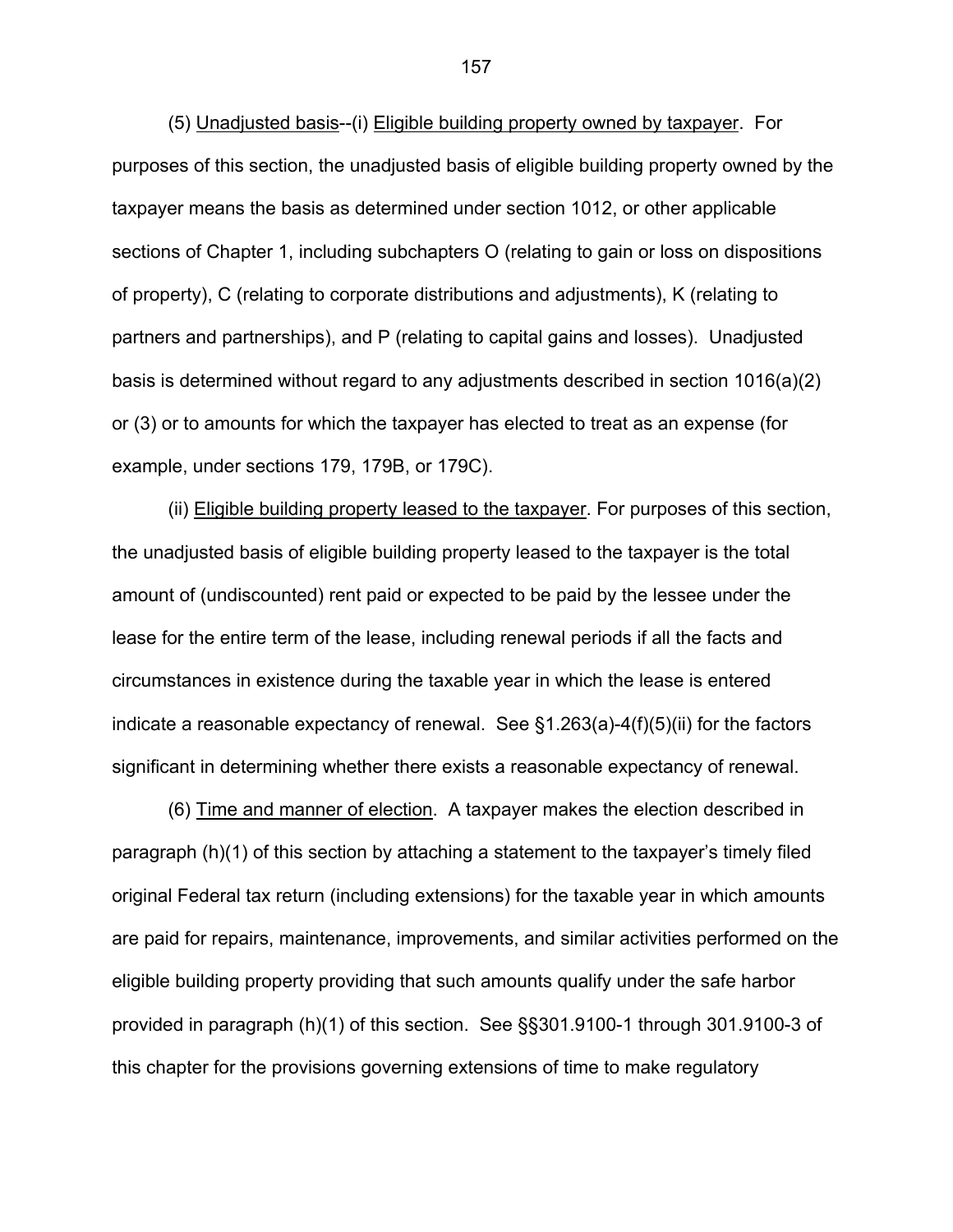elections. The statement must be titled, "Section 1.263(a)-3(h) Safe Harbor Election for Small Taxpayers" and include the taxpayer's name, address, taxpayer identification number, and a description of each eligible building property to which the taxpayer is applying the election. In the case of an S corporation or a partnership, the election is made by the S corporation or by the partnership, and not by the shareholders or partners. An election may not be made through the filing of an application for change in accounting method or, before obtaining the Commissioner's consent to make a late election, by filing an amended Federal tax return. A taxpayer may not revoke an election made under this paragraph (h). The time and manner of making the election under this paragraph (h) may be modified through guidance of general applicability (see §§601.601(d)(2) and 601.602 of this chapter).

 (7) Treatment of safe harbor amounts. Amounts paid by the taxpayer for repairs, maintenance, improvements, and similar activities to which the taxpayer properly applies the safe harbor under paragraph (h)(1) of this section and for which the taxpayer properly makes the election under paragraph (h)(6) of this section are not treated as improvements under paragraph (d) or (f) of this section and may be deducted under §1.162-1 or §1.212-1, as applicable, in the taxable year these amounts are paid, provided the amounts otherwise qualify for a deduction under these sections.

 (8) Safe harbor exceeded. If total amounts paid by a qualifying taxpayer during the taxable year for repairs, maintenance, improvements, and similar activities performed on an eligible building property exceed the safe harbor limitations specified in paragraph (h)(1) of this section, then the safe harbor election is not available for that eligible building property and the taxpayer must apply the general improvement rules

158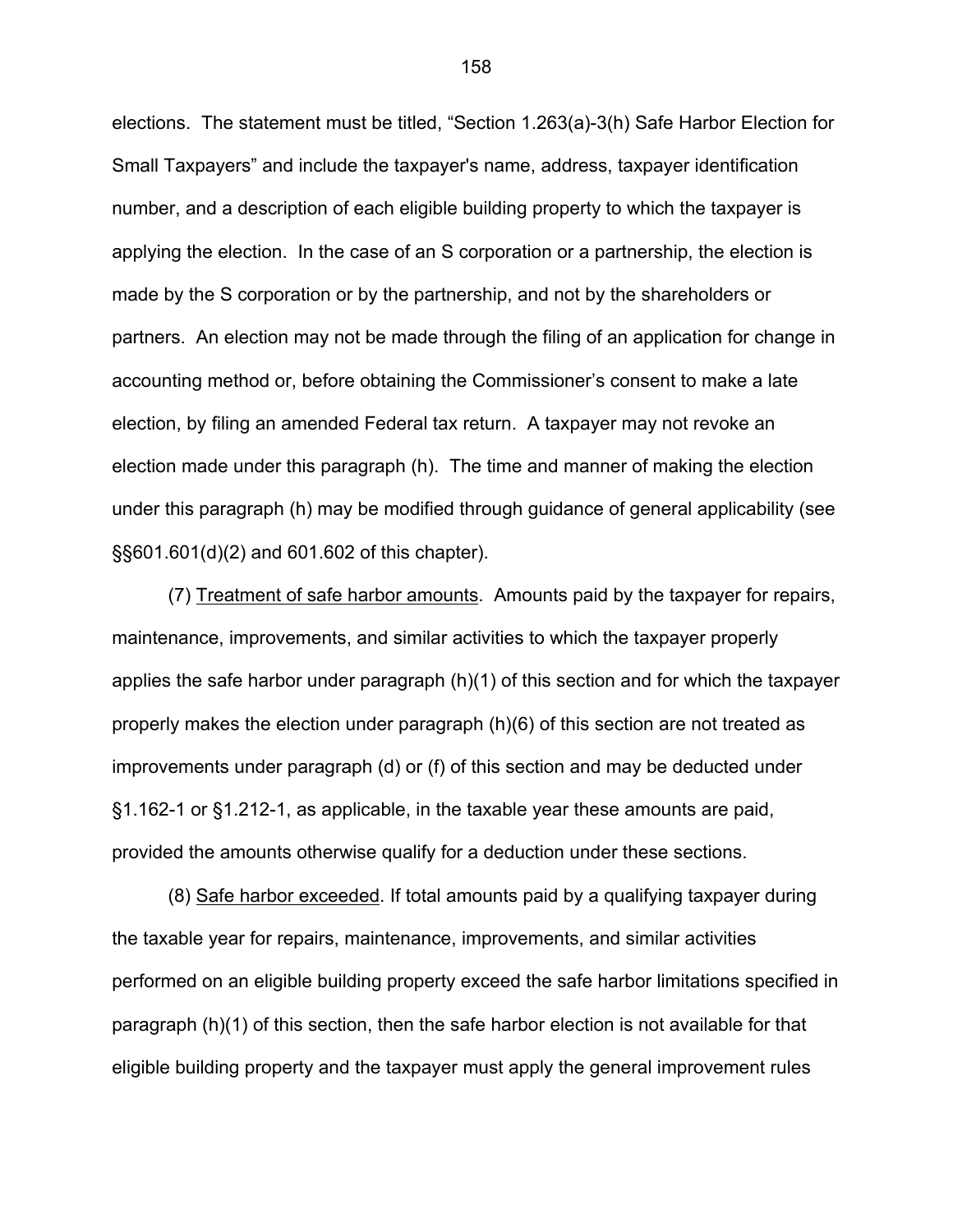under this section to determine whether amounts are for improvements to the unit of

property, including the safe harbor for routine maintenance under paragraph (i) of this

section. The taxpayer may also elect to apply the de minimis safe harbor under

§1.263(a)-1(f) to amounts qualifying under that safe harbor irrespective of the

application of this paragraph (h).

(9) Modification of safe harbor amounts. The amount limitations provided in

paragraphs  $(h)(1)(i)$ ,  $(h)(1)(ii)$ , and  $(h)(3)$  of this section may be modified through

published guidance in the **Federal Register** or in the Internal Revenue Bulletin (see

§601.601(d)(2)(ii)(b) of this chapter).

(10) Examples. The following examples illustrate the rules of this paragraph (h).

Assume that §1.212-1 does not apply to the amounts paid.

Example 1. Safe harbor for small taxpayers applicable. A is a qualifying taxpayer under paragraph (h)(3) of this section. A owns an office building in which A provides consulting services. In Year 1, A's building has an unadjusted basis of \$750,000 as determined under paragraph (h)(5)(i) of this section. In Year 1, A pays \$5,500 for repairs, maintenance, improvements and similar activities to the office building. Because A's building unit of property has an unadjusted basis of \$1,000,000 or less, A's building constitutes eligible building property under paragraph (h)(4) of this section. The aggregate amount paid by A during Year 1 for repairs, maintenance, improvements and similar activities on this eligible building property does not exceed the lesser of \$15,000 (2 percent of the building's unadjusted basis of \$750,000) or \$10,000. Therefore, under paragraph (h)(1) of this section, A may elect to not apply the capitalization rule of paragraph (d) of this section to the amounts paid for repair, maintenance, improvements, or similar activities on the office building in Year 1. If A properly makes the election under paragraph (h)(6) of this section for the office building and the amounts otherwise constitute deductible ordinary and necessary expenses incurred in carrying on a trade or business, A may deduct these amounts under §1.162- 1 in Year 1.

Example 2. Safe harbor for small taxpayers inapplicable. Assume the same facts as in Example 1, except that A pays \$10,500 for repairs, maintenance, improvements, and similar activities performed on its office building in Year 1. Because this amount exceeds \$10,000, the lesser of the two limitations provided in paragraph (h)(1) of this section, A may not apply the safe harbor for small taxpayers under paragraph (h)(1) of this section to the total amounts paid for repairs, maintenance,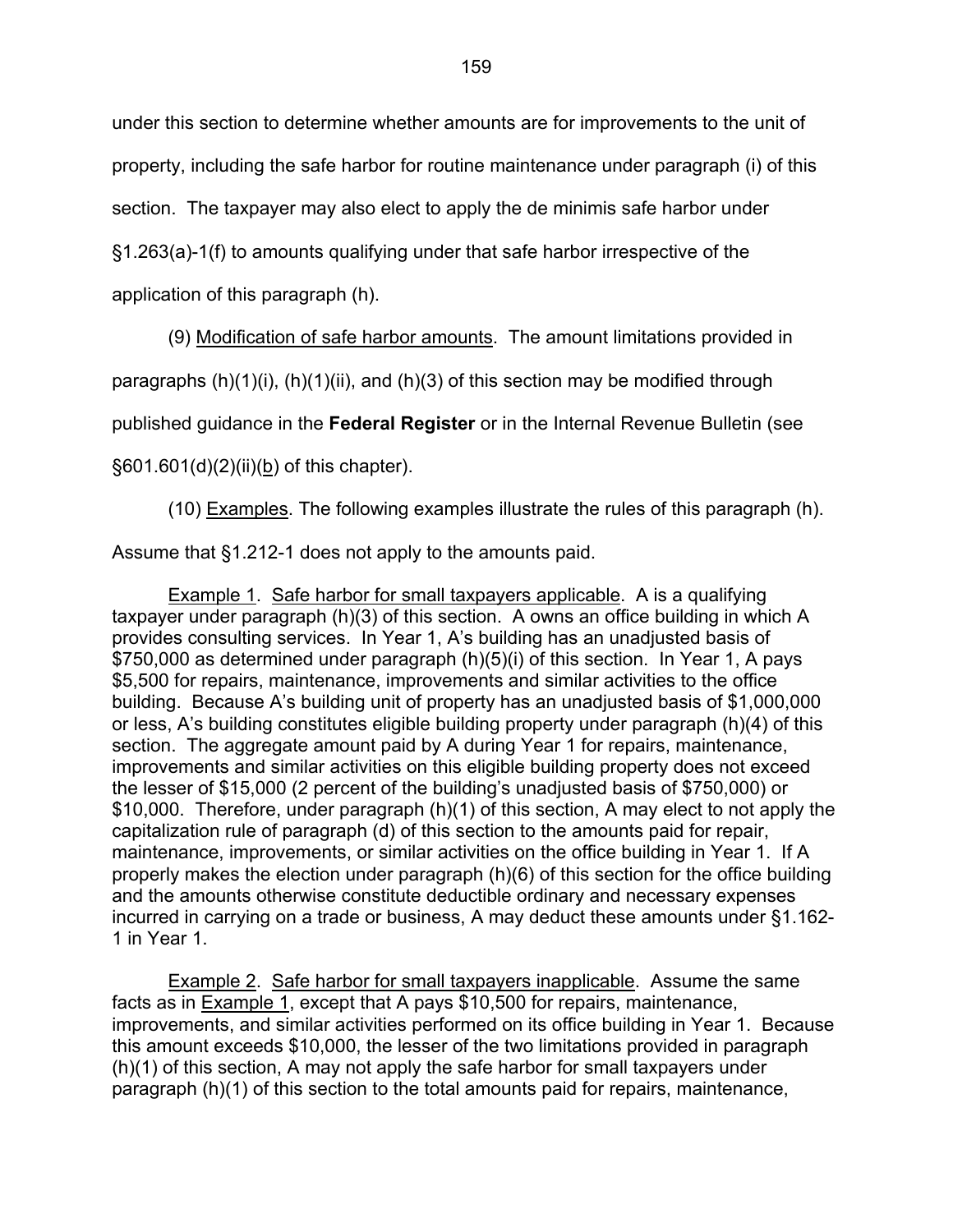improvements, and similar activities performed on the building. Therefore, A must apply the general improvement rules under this section to determine which of the aggregate amounts paid are for improvements and must be capitalized under paragraph (d) of this section and which of the amounts are for repair and maintenance under § 1.162-4.

Example 3. Safe harbor applied building-by-building. (i) B is a qualifying taxpayer under paragraph (h)(3) of this section. B owns two rental properties, Building M and Building N. Building M and Building N are both multi-family residential buildings. In Year 1, each property has an unadjusted basis of \$300,000 under paragraph (h)(5) of this section. Because Building M and Building N each have an unadjusted basis of \$1,000,000 or less, Building M and Building N each constitute eligible building property in Year 1 under paragraph (h)(4) of this section. In Year 1, B pays \$5,000 for repairs, maintenance, improvements, and similar activities performed on Building M. In Year 1, B also pays \$7,000 for repairs, maintenance, improvements, and similar activities performed on Building N.

 (ii) The total amount paid by B during Year 1 for repairs, maintenance, improvements and similar activities on Building M (\$5,000) does not exceed the lesser of \$6,000 (2 percent of the building's unadjusted basis of \$300,000) or \$10,000. Therefore, under paragraph (h)(1) of this section, for Year 1, B may elect to not apply the capitalization rule under paragraph (d) of this section to the amounts it paid for repairs, maintenance, improvements, and similar activities on Building M. If B properly makes the election under paragraph (h)(6) of this section for Building M and the amounts otherwise constitute deductible ordinary and necessary expenses incurred in carrying on B's trade or business, B may deduct these amounts under §1.162-1.

 (iii) The total amount paid by B during Year 1 for repairs, maintenance, improvements and similar activities on Building N (\$7,000) exceeds \$6,000 (2 percent of the building's unadjusted basis of \$300,000), the lesser of the two limitations provided under paragraph (h)(1) of this section. Therefore, B may not apply the safe harbor under paragraph (h)(1) of this section to the total amounts paid for repairs, maintenance, improvements, and similar activities performed on Building N. Instead, B must apply the general improvement rules under this section to determine which of the total amounts paid for work performed on Building N are for improvements and must be capitalized under paragraph (d) of this section and which amounts are for repair and maintenance under § 1.162-4.

 Example 4. Safe harbor applied to leased building property. C is a qualifying taxpayer under paragraph (h)(3) of this section. C is the lessee of a building in which C operates a retail store. The lease is a triple-net lease, and the lease term is 20 years, including reasonably expected renewals. C pays \$4,000 per month in rent. In Year 1, C pays \$7,000 for repairs, maintenance, improvements, and similar activities performed on the building. Under paragraph (h)(5)(ii) of this section, the unadjusted basis of C's leased unit of property is \$960,000 (\$4,000 monthly rent x 12 months x 20 years). Because C's leased building has an unadjusted basis of \$1,000,000 or less, the building is eligible building property for Year 1 under paragraph (h)(4) of this section. The total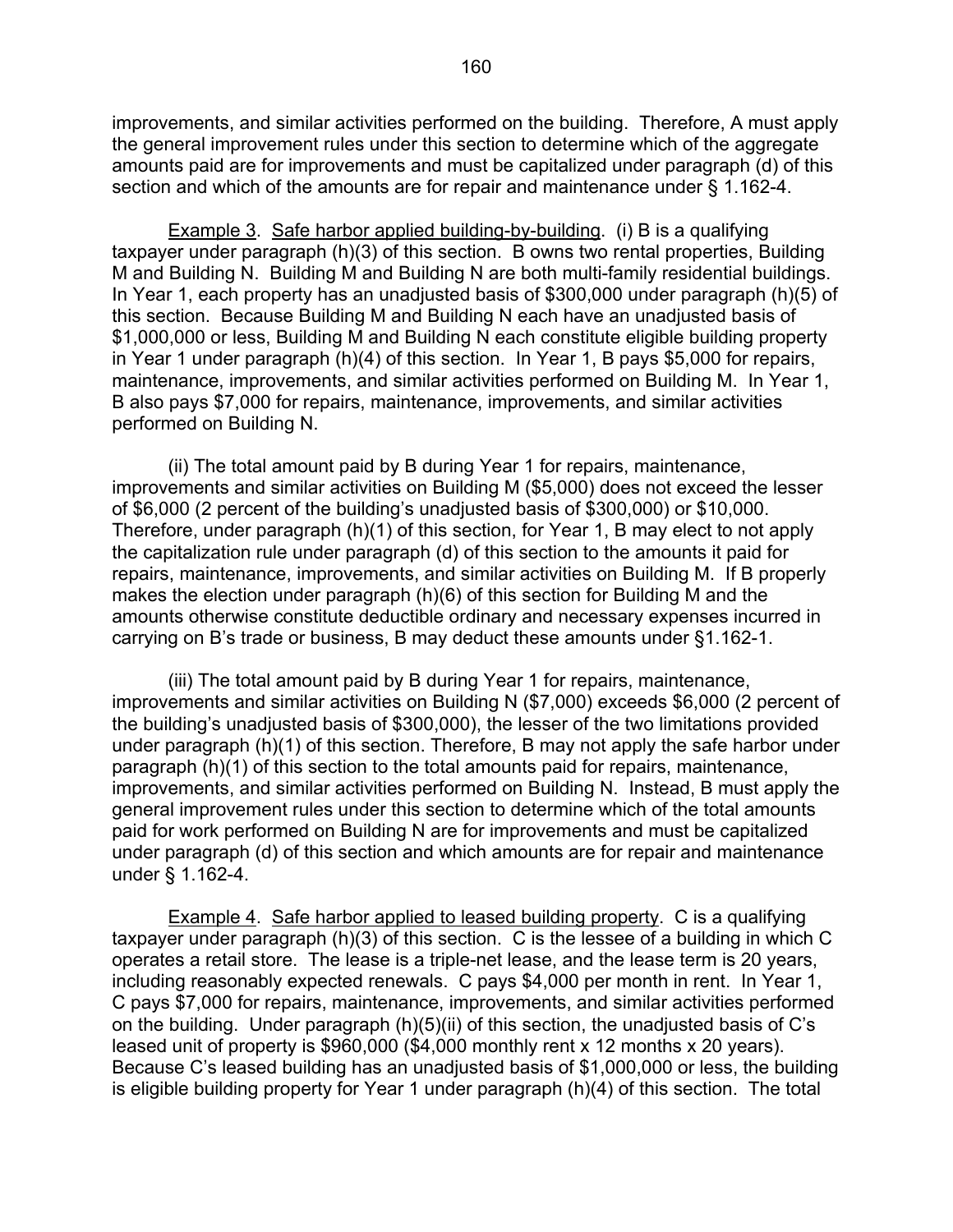amount paid by C during Year 1 for repairs, maintenance, improvements, and similar activities on the leased building (\$7,000) does not exceed the lesser of \$19,200 (2 percent of the building's unadjusted basis of \$960,000) or \$10,000. Therefore, under paragraph (h)(1) of this section, for Year 1, C may elect to not apply the capitalization rule under paragraph (d) of this section to the amounts it paid for repairs, maintenance, improvements, and similar activities on the leased building. If C properly makes the election under paragraph (h)(6) of this section for the leased building and the amounts otherwise constitute deductible ordinary and necessary expenses incurred in carrying on C's trade or business, C may deduct these amounts under §1.162-1.

 (i) Safe harbor for routine maintenance on property--(1) In general. An amount paid for routine maintenance (as defined in paragraph  $(i)(1)(i)$  or  $(i)(1)(ii)$  of this section, as applicable) on a unit of tangible property, or in the case of a building, on any of the properties designated in paragraphs (e)(2)(ii), (e)(2)(iii)(B), (e)(2)(iv)(B), or paragraph  $(e)(2)(v)(B)$  of this section, is deemed not to improve that unit of property.

 (i) Routine maintenance for buildings. Routine maintenance for a building unit of property is the recurring activities that a taxpayer expects to perform as a result of the taxpayer's use of any of the properties designated in paragraphs (e)(2)(ii), (e)(2)(iii)(B),  $(e)(2)(iv)(B)$ , or  $(e)(2)(v)(B)$  of this section to keep the building structure or each building system in its ordinarily efficient operating condition. Routine maintenance activities include, for example, the inspection, cleaning, and testing of the building structure or each building system, and the replacement of damaged or worn parts with comparable and commercially available replacement parts. Routine maintenance may be performed any time during the useful life of the building structure or building systems. However, the activities are routine only if the taxpayer reasonably expects to perform the activities more than once during the 10-year period beginning at the time the building structure or the building system upon which the routine maintenance is performed is placed in service by the taxpayer. A taxpayer's expectation will not be deemed unreasonable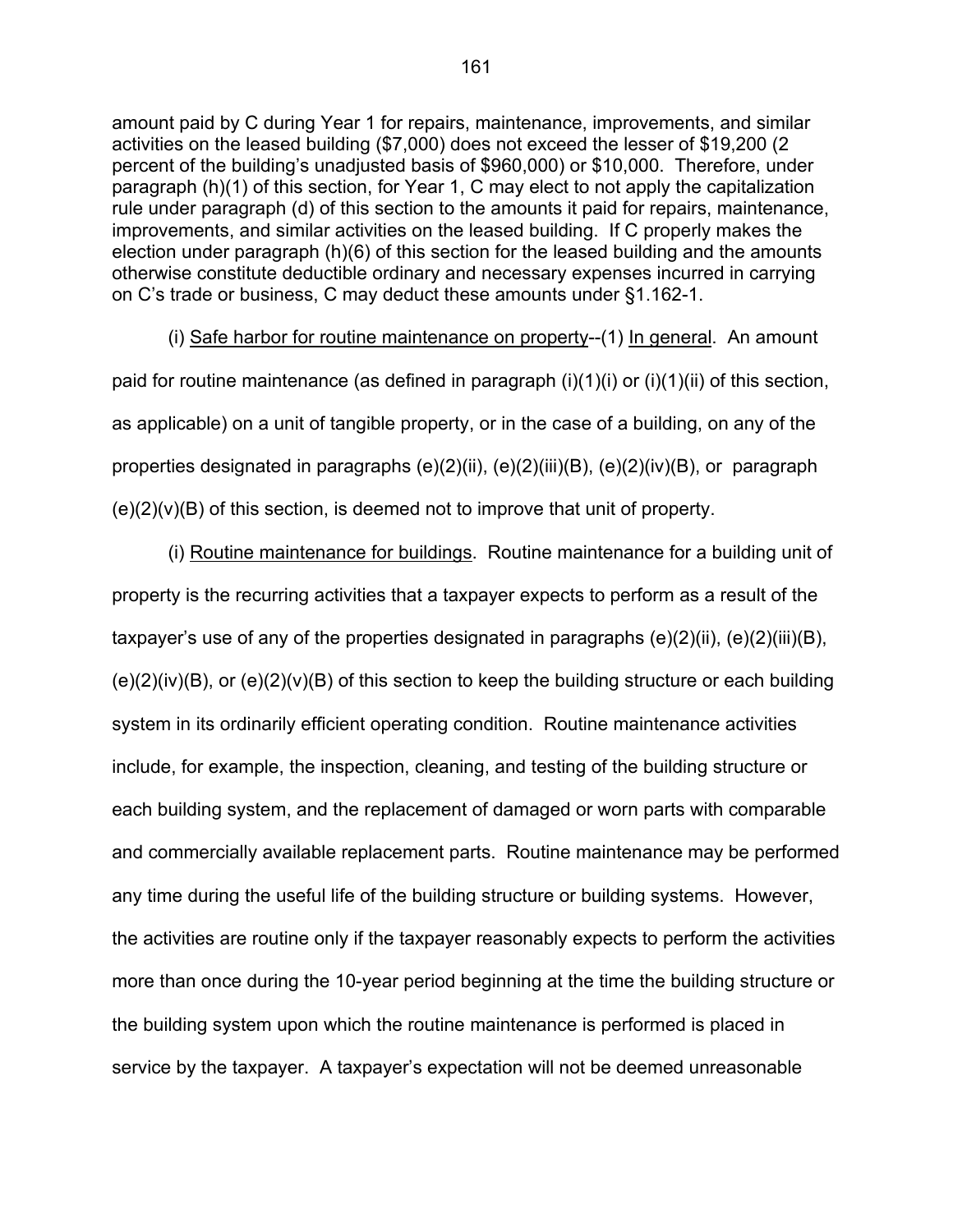merely because the taxpayer does not actually perform the maintenance a second time during the 10-year period, provided that the taxpayer can otherwise substantiate that its expectation was reasonable at the time the property was placed in service. Factors to be considered in determining whether maintenance is routine and whether a taxpayer's expectation is reasonable include the recurring nature of the activity, industry practice, manufacturers' recommendations, and the taxpayer's experience with similar or identical property. With respect to a taxpayer that is a lessor of a building or a part of the building, the taxpayer's use of the building unit of property includes the lessee's use of its unit of property.

 (ii) Routine maintenance for property other than buildings. Routine maintenance for property other than buildings is the recurring activities that a taxpayer expects to perform as a result of the taxpayer's use of the unit of property to keep the unit of property in its ordinarily efficient operating condition. Routine maintenance activities include, for example, the inspection, cleaning, and testing of the unit of property, and the replacement of damaged or worn parts of the unit of property with comparable and commercially available replacement parts. Routine maintenance may be performed any time during the useful life of the unit of property. However, the activities are routine only if, at the time the unit of property is placed in service by the taxpayer, the taxpayer reasonably expects to perform the activities more than once during the class life (as defined in paragraph (i)(4) of this section) of the unit of property. A taxpayer's expectation will not be deemed unreasonable merely because the taxpayer does not actually perform the maintenance a second time during the class life of the unit of property, provided that the taxpayer can otherwise substantiate that its expectation was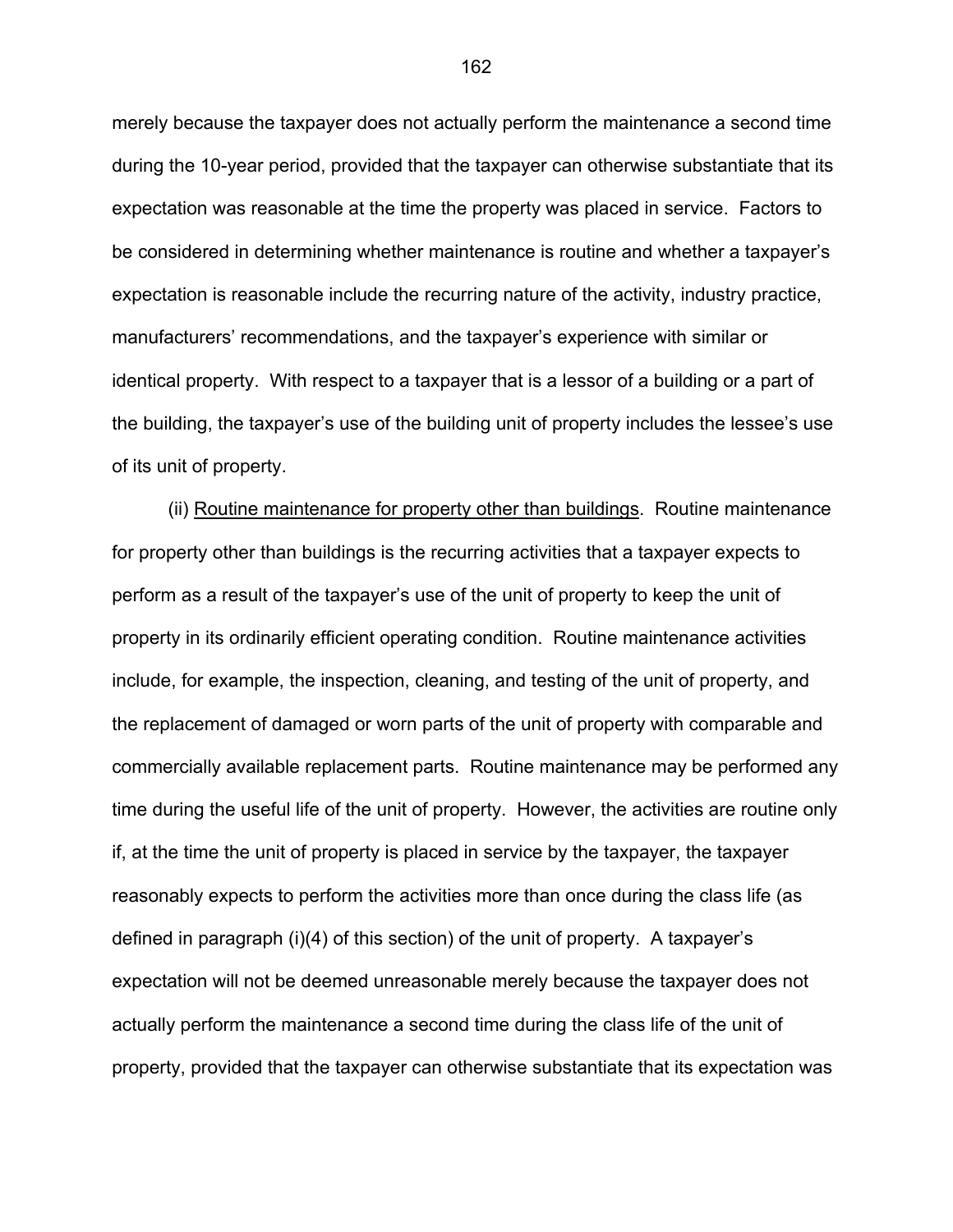reasonable at the time the property was placed in service. Factors to be considered in determining whether maintenance is routine and whether the taxpayer's expectation is reasonable include the recurring nature of the activity, industry practice, manufacturers' recommendations, and the taxpayer's experience with similar or identical property. With respect to a taxpayer that is a lessor of a unit of property, the taxpayer's use of the unit of property includes the lessee's use of the unit of property.

 (2) Rotable and temporary spare parts. Except as provided in paragraph (i)(3) of this section, for purposes of paragraph (i)(1)(ii) of this section, amounts paid for routine maintenance include routine maintenance performed on (and with regard to) rotable and temporary spare parts.

(3) Exceptions. Routine maintenance does not include the following:

 (i) Amounts paid for a betterment to a unit of property under paragraph (j) of this section;

 (ii) Amounts paid for the replacement of a component of a unit of property for which the taxpayer has properly deducted a loss for that component (other than a casualty loss under  $\S1.165$ -7) (see paragraph  $(k)(1)(i)$  of this section);

 (iii) Amounts paid for the replacement of a component of a unit of property for which the taxpayer has properly taken into account the adjusted basis of the component in realizing gain or loss resulting from the sale or exchange of the component (see paragraph  $(k)(1)(ii)$  of this section);

 (iv) Amounts paid for the restoration of damage to a unit of property for which the taxpayer is required to take a basis adjustment as a result of a casualty loss under section 165, or relating to a casualty event described in section 165, subject to the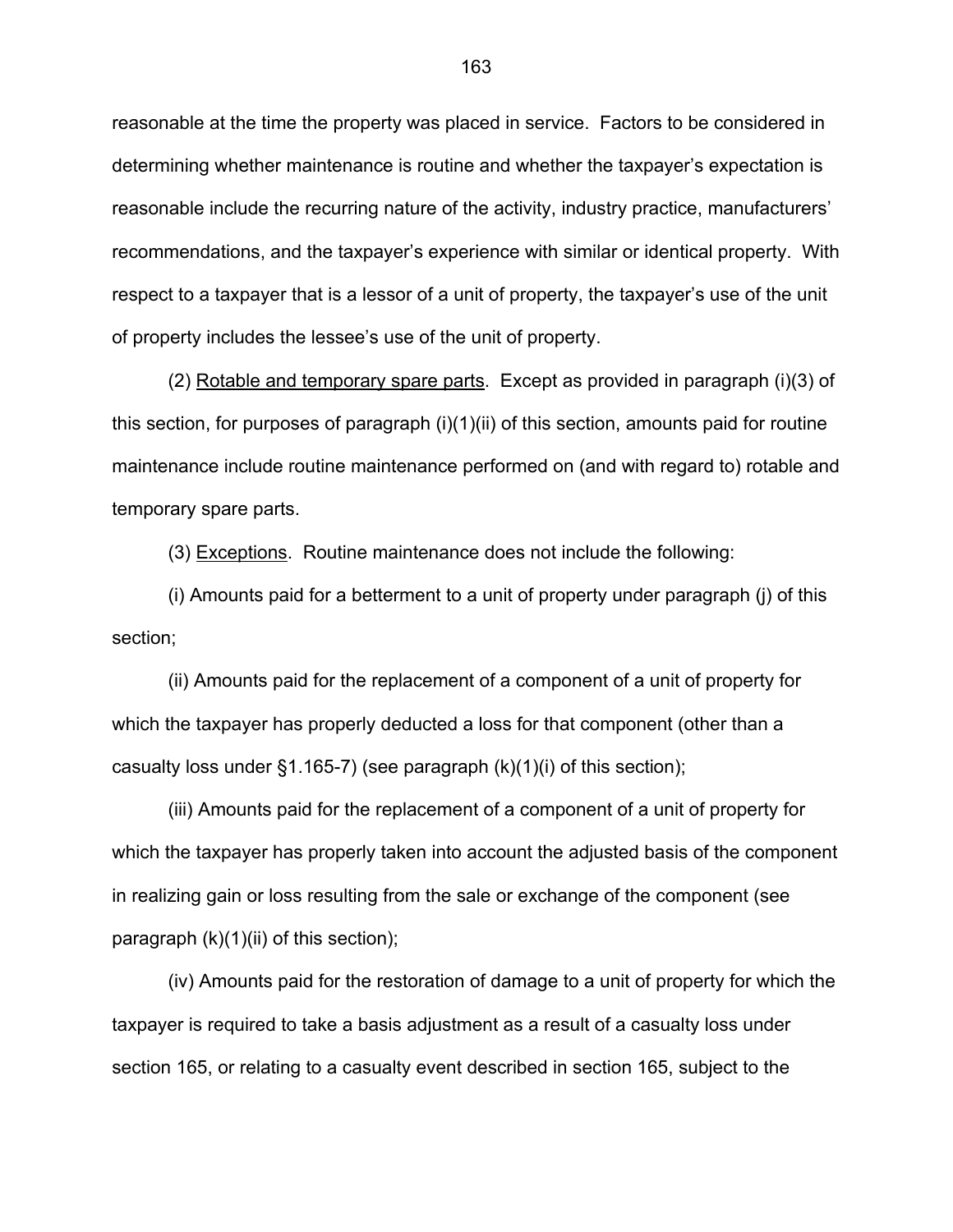limitation in paragraph  $(k)(4)$  of this section (see paragraph  $(k)(1)(iii)$  of this section);

 (v) Amounts paid to return a unit of property to its ordinarily efficient operating condition, if the property has deteriorated to a state of disrepair and is no longer functional for its intended use (see paragraph  $(k)(1)(iv)$  of this section);

 (vi) Amounts paid to adapt a unit of property to a new or different use under paragraph (l) of this section;

 (vii) Amounts paid for repairs, maintenance, or improvement of network assets (as defined in paragraph (e)(3)(iii)(A) of this section); or

 (viii) Amounts paid for repairs, maintenance, or improvement of rotable and temporary spare parts to which the taxpayer applies the optional method of accounting for rotable and temporary spare parts under §1.162-3(e).

 (4) Class life. The class life of a unit of property is the recovery period prescribed for the property under sections  $168(g)(2)$  and (3) for purposes of the alternative depreciation system, regardless of whether the property is depreciated under section 168(g). For purposes of determining class life under this section, section 168(g)(3)(A) (relating to tax-exempt use property subject to lease) does not apply. If the unit of property is comprised of components with different class lives, then the class life of the unit of property is deemed to be the same as the component with the longest class life.

 (5) Coordination with section 263A. Amounts paid for routine maintenance under this paragraph (i) may be subject to capitalization under section 263A if these amounts comprise the direct or allocable indirect costs of other property produced by the taxpayer or property acquired for resale. See, for example, §1.263A-1(e)(3)(ii)(O)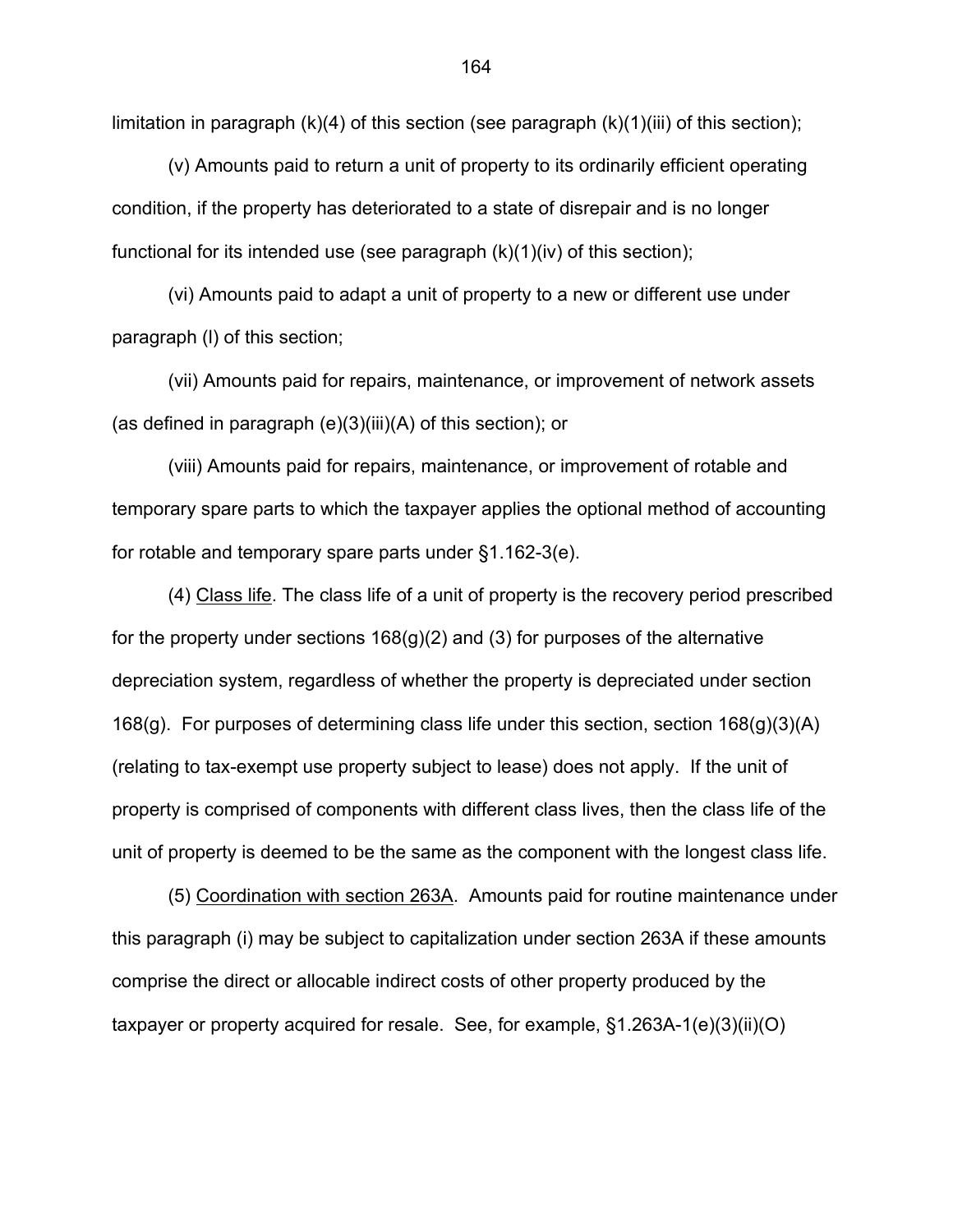requiring taxpayers to capitalize the cost of repairing equipment or facilities allocable to

property produced or property acquired for resale.

(6) Examples. The following examples illustrate the application of this paragraph

(i) and, unless otherwise stated, do not address the treatment under other provisions of

the Code (for example, section 263A). In addition, unless otherwise stated, assume

that the taxpayer has not applied the optional method of accounting for rotable and

temporary spare parts under §1.162-3(e).

 Example 1. Routine maintenance on component. (i) A is a commercial airline engaged in the business of transporting passengers and freight throughout the United States and abroad. To conduct its business, A owns or leases various types of aircraft. As a condition of maintaining its airworthiness certification for these aircraft, A is required by the Federal Aviation Administration (FAA) to establish and adhere to a continuous maintenance program for each aircraft within its fleet. These programs, which are designed by A and the aircraft's manufacturer and approved by the FAA, are incorporated into each aircraft's maintenance manual. The maintenance manuals require a variety of periodic maintenance visits at various intervals. One type of maintenance visit is an engine shop visit (ESV), which A expects to perform on its aircraft engines approximately every 4 years to keep its aircraft in its ordinarily efficient operating condition. In Year 1, A purchased a new aircraft, which included four new engines attached to the airframe. The four aircraft engines acquired with the aircraft are not materials or supplies under §1.162-3(c)(1)(i) because they are acquired as part of a single unit of property, the aircraft. In Year 5, A performs its first ESV on the aircraft engines. The ESV includes disassembly, cleaning, inspection, repair, replacement, reassembly, and testing of the engine and its component parts. During the ESV, the engine is removed from the aircraft and shipped to an outside vendor who performs the ESV. If inspection or testing discloses a discrepancy in a part's conformity to the specifications in A's maintenance program, the part is repaired, or if necessary, replaced with a comparable and commercially available replacement part. After the ESVs, the engines are returned to A to be reinstalled on another aircraft or stored for later installation. Assume that the class life for A's aircraft, including the engines, is 12 years. Assume that none of the exceptions set out in paragraph (i)(3) of this section apply to the costs of performing the ESVs.

 (ii) Because the ESVs involve the recurring activities that A expects to perform as a result of its use of the aircraft to keep the aircraft in ordinarily efficient operating condition and consist of maintenance activities that A expects to perform more than once during the 12 year class life of the aircraft, A's ESVs are within the routine maintenance safe harbor under paragraph (i)(1)(ii) of this section. Accordingly, the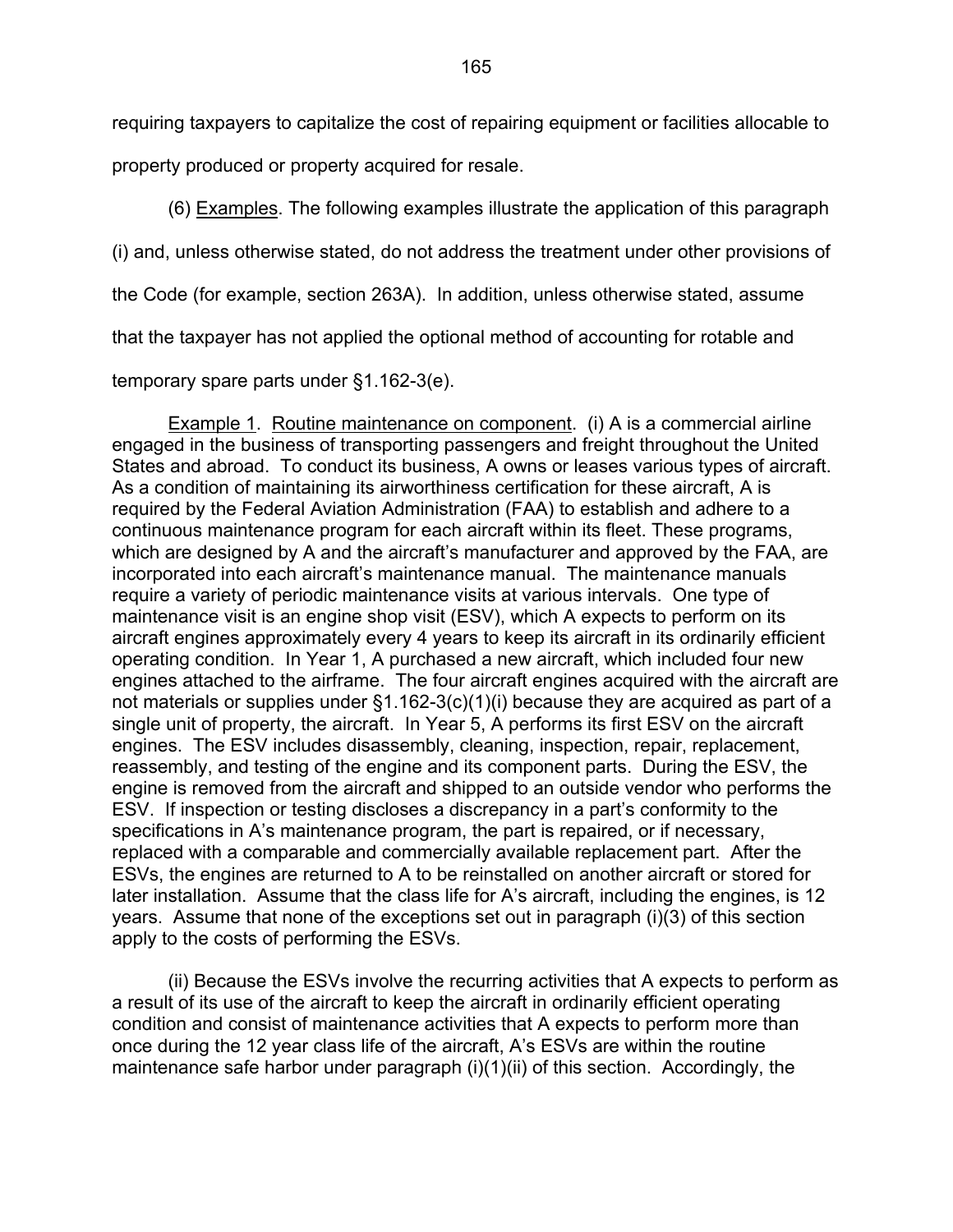amounts paid for the ESVs are deemed not to improve the aircraft and are not required to be capitalized under paragraph (d) of this section.

Example 2. Routine maintenance after class life. Assume the same facts as in Example 1, except that in year 15 A pays amounts to perform an ESV on one of the original aircraft engines after the end of the class life of the aircraft. Because this ESV involves the same routine maintenance activities that were performed on aircraft engines in Example 1, this ESV also is within the routine maintenance safe harbor under paragraph (i)(1)(ii) of this section. Accordingly, the amounts paid for this ESV, even though performed after the class life of the aircraft, are deemed not to improve the aircraft and are not required to be capitalized under paragraph (d) of this section.

 Example 3. Routine maintenance on rotable spare parts. (i) Assume the same facts as in Example 1, except that in addition to the four engines purchased as part of the aircraft, A separately purchases four additional new engines that A intends to use in its aircraft fleet to avoid operational downtime when ESVs are required to be performed on the engines previously installed on an aircraft. Later in Year 1, A installs these four engines on an aircraft in its fleet. In Year 5, A performs the first ESVs on these four engines. Assume that these ESVs involve the same routine maintenance activities that were performed on the engines in Example 1, and that none of the exceptions set out in paragraph (i)(3) of this section apply to these ESVs. After the ESVs were performed, these engines were reinstalled on other aircraft or stored for later installation.

 (ii) The additional aircraft engines are rotable spare parts because they were acquired separately from the aircraft, they are removable from the aircraft, and are repaired and reinstalled on other aircraft or stored for later installation. See §1.162- 3(c)(2) (definition of rotable and temporary spare parts). Assume the class life of an engine is the same as the airframe, 12 years. Because the ESVs involve the recurring activities that A expects to perform as a result of its use of the engines to keep the engines in ordinarily efficient operating condition, and consist of maintenance activities that A expects to perform more than once during the 12 year class life of the engine, the ESVs fall within the routine maintenance safe harbor under paragraph (i)(1)(ii) of this section. Accordingly, the amounts paid for the ESVs for the four additional engines are deemed not to improve these engines and are not required to be capitalized under paragraph (d) of this section. For the treatment of amounts paid to acquire the engines, see §1.162-3(a).

 Example 4. Routine maintenance resulting from prior owner's use. (i) In January, Year 1, B purchases a used machine for use in its manufacturing operations. Assume that the machine is the unit of property and has a class life of 10 years. B places the machine in service in January, Year 1, and at that time, B expects to perform manufacturer recommended scheduled maintenance on the machine approximately every three years. The scheduled maintenance includes the cleaning and oiling of the machine, the inspection of parts for defects, and the replacement of minor items such as springs, bearings, and seals with comparable and commercially available replacement parts. At the time B purchased the machine, the machine was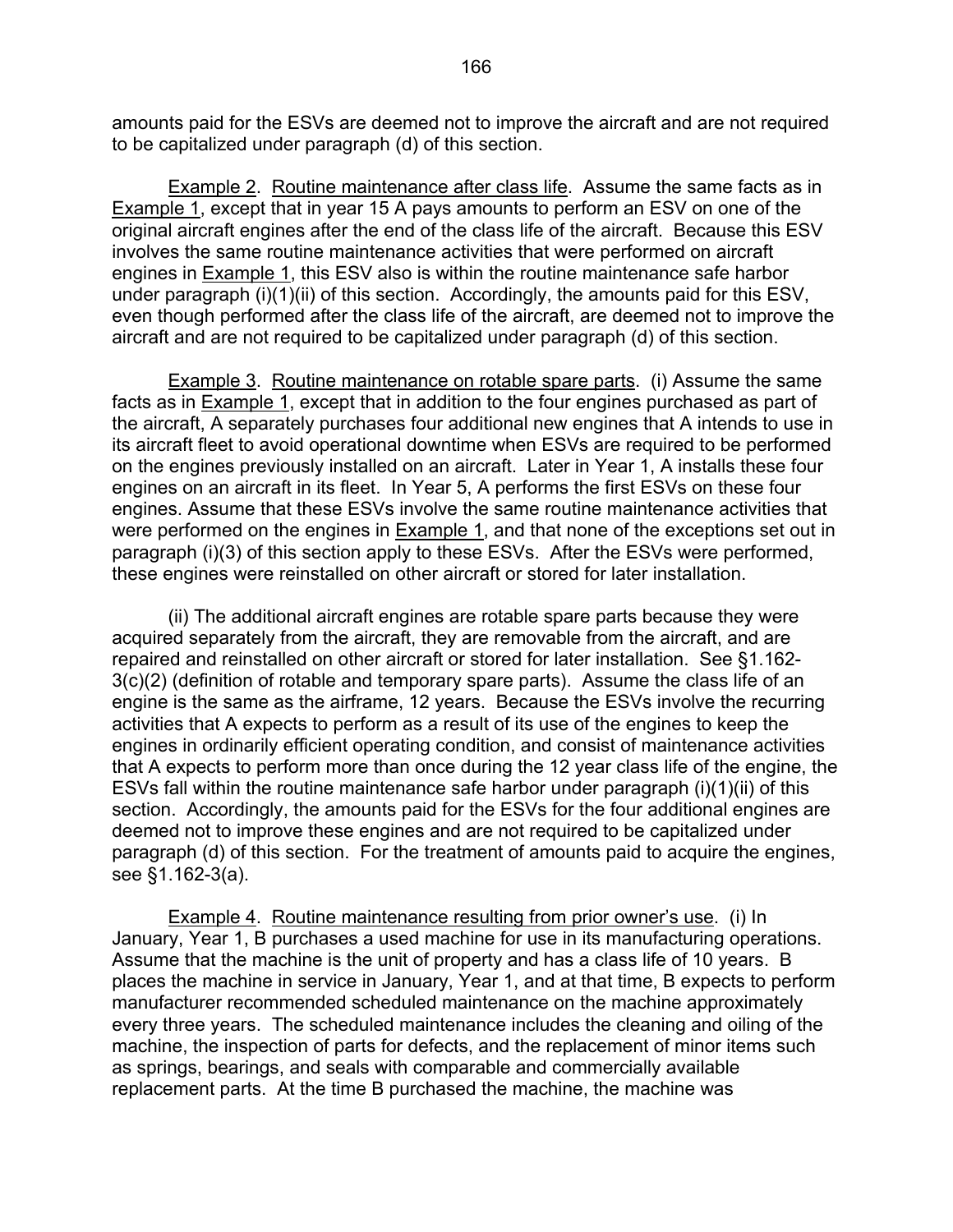approaching the end of a three-year scheduled maintenance period. As a result, in February, Year 1, B pays amounts to perform the manufacturer recommended scheduled maintenance. Assume that none of the exceptions set out in paragraph (i)(3) of this section apply to the amounts paid for the scheduled maintenance.

(ii) The majority of B's costs do not qualify under the routine maintenance safe harbor in paragraph (i)(1)(ii) of this section because the costs were incurred primarily as a result of the prior owner's use of the property and not B's use. B acquired the machine just before it had received its three-year scheduled maintenance. Accordingly, the amounts paid for the scheduled maintenance resulted from the prior owner's, and not B's, use of the property and must be capitalized if those amounts result in a betterment under paragraph (i) of this section, including the amelioration of a material condition or defect, or otherwise result in an improvement under paragraph (d) of this section.

 Example 5. Routine maintenance resulting from new owner's use. Assume the same facts as in **Example 4**, except that after B pays amounts for the maintenance in Year 1, B continues to operate the machine in its manufacturing business. In Year 4, B pays amounts to perform the next scheduled manufacturer recommended maintenance on the machine. Assume that the scheduled maintenance activities performed are the same as those performed in Example 4 and that none of the exceptions set out in paragraph (i)(3) of this section apply to the amounts paid for the scheduled maintenance. Because the scheduled maintenance performed in Year 4 involves the recurring activities that B performs as a result of its use of the machine, keeps the machine in an ordinarily efficient operating condition, and consists of maintenance activities that B expects to perform more than once during the 10-year class life of the machine, B's scheduled maintenance costs are within the routine maintenance safe harbor under paragraph (i)(1)(ii) of this section. Accordingly, the amounts paid for the scheduled maintenance in Year 4 are deemed not to improve the machine and are not required to be capitalized under paragraph (d) of this section.

Example 6. Routine maintenance; replacement of substantial structural part; coordination with section 263A. C is in the business of producing commercial products for sale. As part of the production process, C places raw materials into lined containers in which a chemical reaction is used to convert raw materials into the finished product. The lining, which comprises 60 percent of the total physical structure of the container, is a substantial structural part of the container. Assume that each container, including its lining, is the unit of property and that a container has a class life of 12 years. At the time that C placed the container into service, C was aware that approximately every three years, the container lining would need to be replaced with comparable and commercially available replacement materials. At the end of three years, the container will continue to function, but will become less efficient and the replacement of the lining will be necessary to keep the container in an ordinarily efficient operating condition. In Year 1, C acquired 10 new containers and placed them into service. In Year 4, Year 7, Year 9, and Year 12, C pays amounts to replace the containers' linings with comparable and commercially available replacement parts. Assume that none of the exceptions set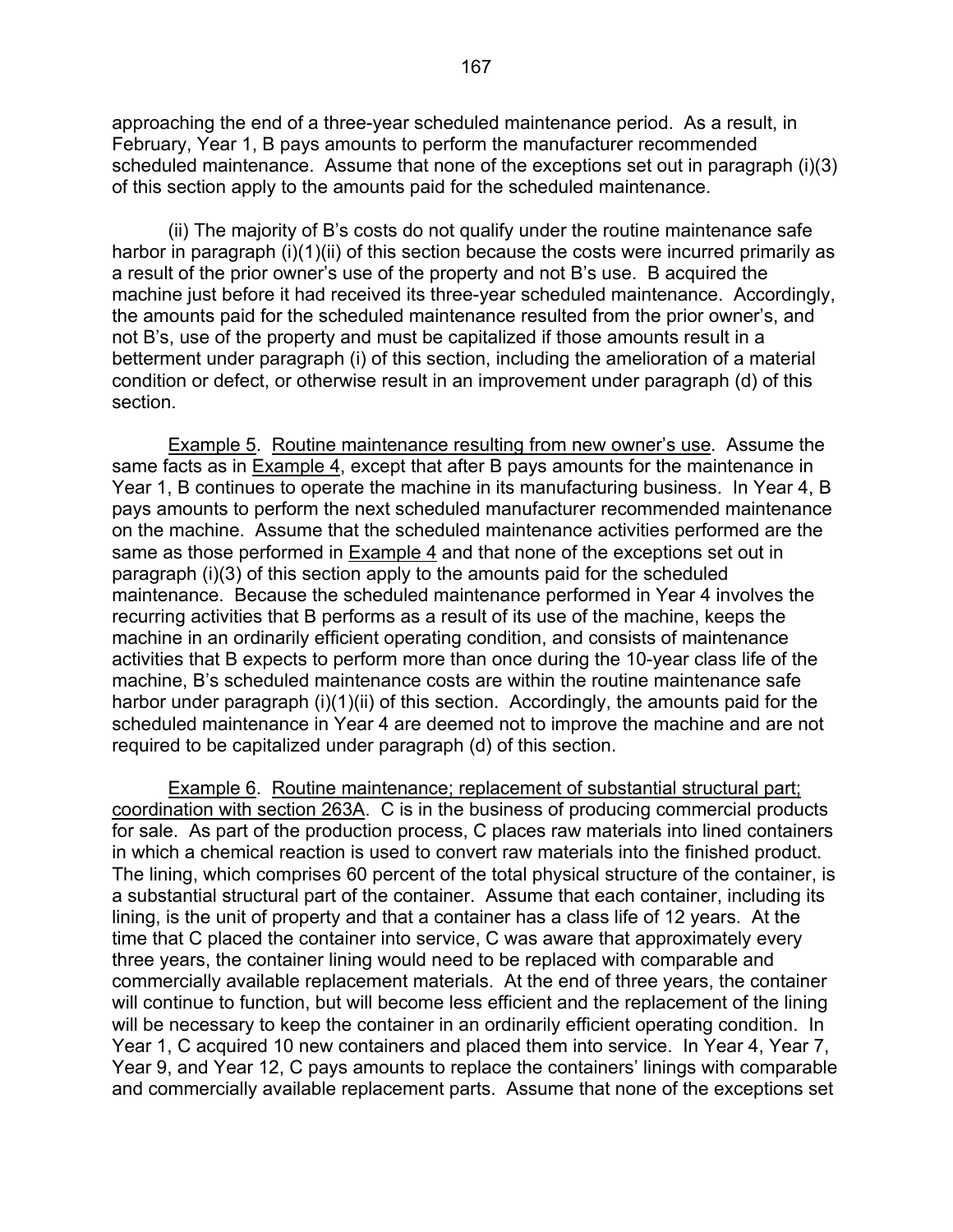out in paragraph (i)(3) of this section apply to the amounts paid for the replacement linings. Because the replacement of the linings involves recurring activities that C expects to perform as a result of its use of the containers to keep the containers in their ordinarily efficient operating condition and consists of maintenance activities that C expects to perform more than once during the 12-year class life of the containers, C's lining replacement costs are within the routine maintenance safe harbor under paragraph  $(i)(1)(ii)$  of this section. Accordingly, the amounts that C paid for the replacement of the container linings are deemed not to improve the containers and are not required to be capitalized under paragraph (d) of this section. However, the amounts paid to replace the lining may be subject to capitalization under section 263A if the amounts paid for this maintenance comprise the direct or allocable indirect costs of the property produced by C. See §1.263A-1(e)(3)(ii)(O).

Example 7. Routine maintenance once during class life. D is a Class I railroad that owns a fleet of freight cars. Assume that a freight car, including all its components, is a unit of property and has a class life of 14 years. At the time that D places a freight car into service, D expects to perform cyclical reconditioning to the car every 8 to 10 years to keep the freight car in ordinarily efficient operating condition. During this reconditioning, D pays amounts to disassemble, inspect, and recondition or replace components of the freight car with comparable and commercially available replacement parts. Ten years after D places the freight car in service, D pays amounts to perform a cyclical reconditioning on the car. Because D expects to perform the reconditioning only once during the 14 year class life of the freight car, the amounts D pays for the reconditioning do not qualify for the routine maintenance safe harbor under paragraph  $(i)(1)(ii)$  of this section. Accordingly, D must capitalize the amounts paid for the reconditioning of the freight car if these amounts result in an improvement under paragraph (d) of this section.

Example 8. Routine maintenance; reasonable expectation. Assume the same facts as Example 7, except in Year 1, D acquires and places in service several refrigerated freight cars, which also have a class life of 14 years. Because of the special requirements of these cars, at the time they are placed in service, D expects to perform a reconditioning of the refrigeration components of the freight car every 6 years to keep the freight car in an ordinarily efficient operating condition. During the reconditioning, D pays amounts to disassemble, inspect, and recondition or replace the refrigeration components of the freight car with comparable and commercially available replacement parts. Assume that none of the exceptions set out in paragraph (i)(3) of this section apply to the amounts paid for the reconditioning of these freight cars. In Year 6, D pays amounts to perform a reconditioning on the refrigeration components on one of the freight cars. However, because of changes in the frequency that D utilizes this freight car, D does not perform the second reconditioning on the same freight car until Year 15, after the end of the 14-year class life of the car. Under paragraph (i)(1)(ii) of this section, D's reasonable expectation that it would perform the reconditioning every 6 years will not be deemed unreasonable merely because D did not actually perform the reconditioning a second time during the 14-year class life, provided that D can substantiate that its expectation was reasonable at the time the property was placed in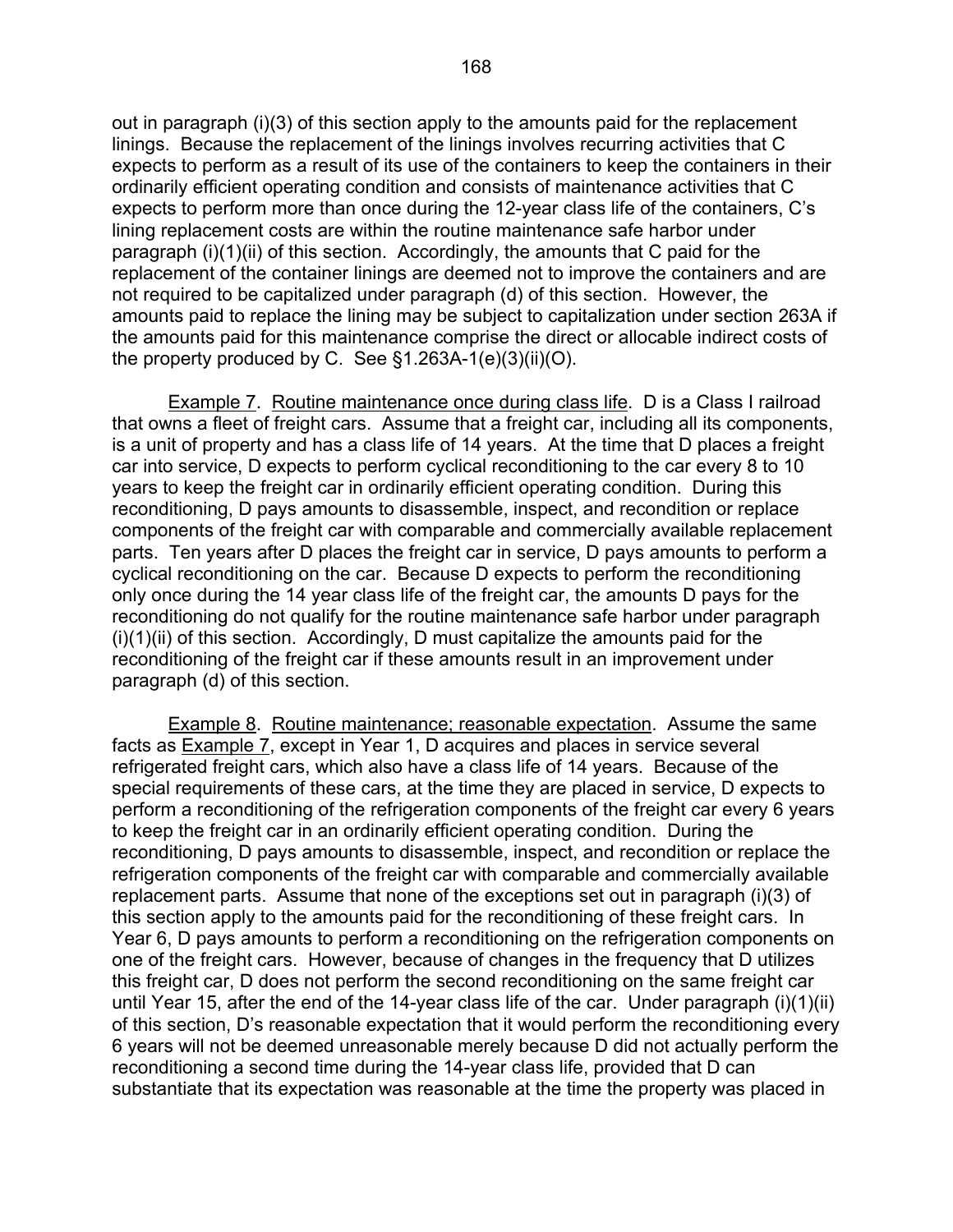service. If D can demonstrate that its expectation was reasonable in Year 1 using the factors provided in paragraph (i)(1)(ii) of this section, then the amounts paid by D to recondition the refrigerated freight car components in Year 6 and in Year 15 are within the routine maintenance safe harbor under paragraph (i)(1)(ii) of this section.

Example 9. Routine maintenance on non-rotable part. E is a towboat operator that owns and leases a fleet of towboats. Each towboat is equipped with two dieselpowered engines. Assume that each towboat, including its engines, is the unit of property and that a towboat has a class life of 18 years. At the time that E places its towboats into service, E is aware that approximately every three to four years E will need to perform scheduled maintenance on the two towboat engines to keep the engines in their ordinarily efficient operating condition. This maintenance is completed while the engines are attached to the towboat and involves the cleaning and inspecting of the engines to determine which parts are within acceptable operating tolerances and can continue to be used, which parts must be reconditioned to be brought back to acceptable tolerances, and which parts must be replaced. Engine parts replaced during these procedures are replaced with comparable and commercially available replacement parts. Assume the towboat engines are not rotable spare parts under §1.162-3(c)(2). In Year 1, E acquired a new towboat, including its two engines, and placed the towboat into service. In Year 5, E pays amounts to perform scheduled maintenance on both engines in the towboat. Assume that none of the exceptions set out in paragraph (i)(3) of this section apply to the scheduled maintenance costs. Because the scheduled maintenance involves recurring activities that E expects to perform more than once during the 18-year class life of the towboat, the maintenance results from E's use of the towboat, and the maintenance is performed to keep the towboat in an ordinarily efficient operating condition, the scheduled maintenance on E's towboat is within the routine maintenance safe harbor under paragraph (i)(1)(ii) of this section. Accordingly, the amounts paid for the scheduled maintenance to its towboat engines in Year 5 are deemed not to improve the towboat and are not required to be capitalized under paragraph (d) of this section.

Example 10. Routine maintenance with related betterments. Assume the same facts as Example 9, except that in Year 9 E's towboat engines are due for another scheduled maintenance visit. At this time, E decides to upgrade the engines to increase their horsepower and propulsion, which would permit the towboats to tow heavier loads. Accordingly, in Year 9, E pays amounts to perform many of the same activities that it would perform during the typical scheduled maintenance activities such as cleaning, inspecting, reconditioning, and replacing minor parts, but at the same time, E incurs costs to upgrade certain engine parts to increase the towing capacity of the boats in excess of the capacity of the boats when E placed them in service. In combination with the replacement of parts with new and upgraded parts, the scheduled maintenance must be completed to perform the horsepower and propulsion upgrade. Thus, the work done on the engines encompasses more than the recurring activities that E expected to perform as a result of its use of the towboats and did more than keep the towboat in its ordinarily efficient operating condition. Rather under paragraph (j) of this section, the amounts paid to increase the horsepower and propulsion of the engines are for a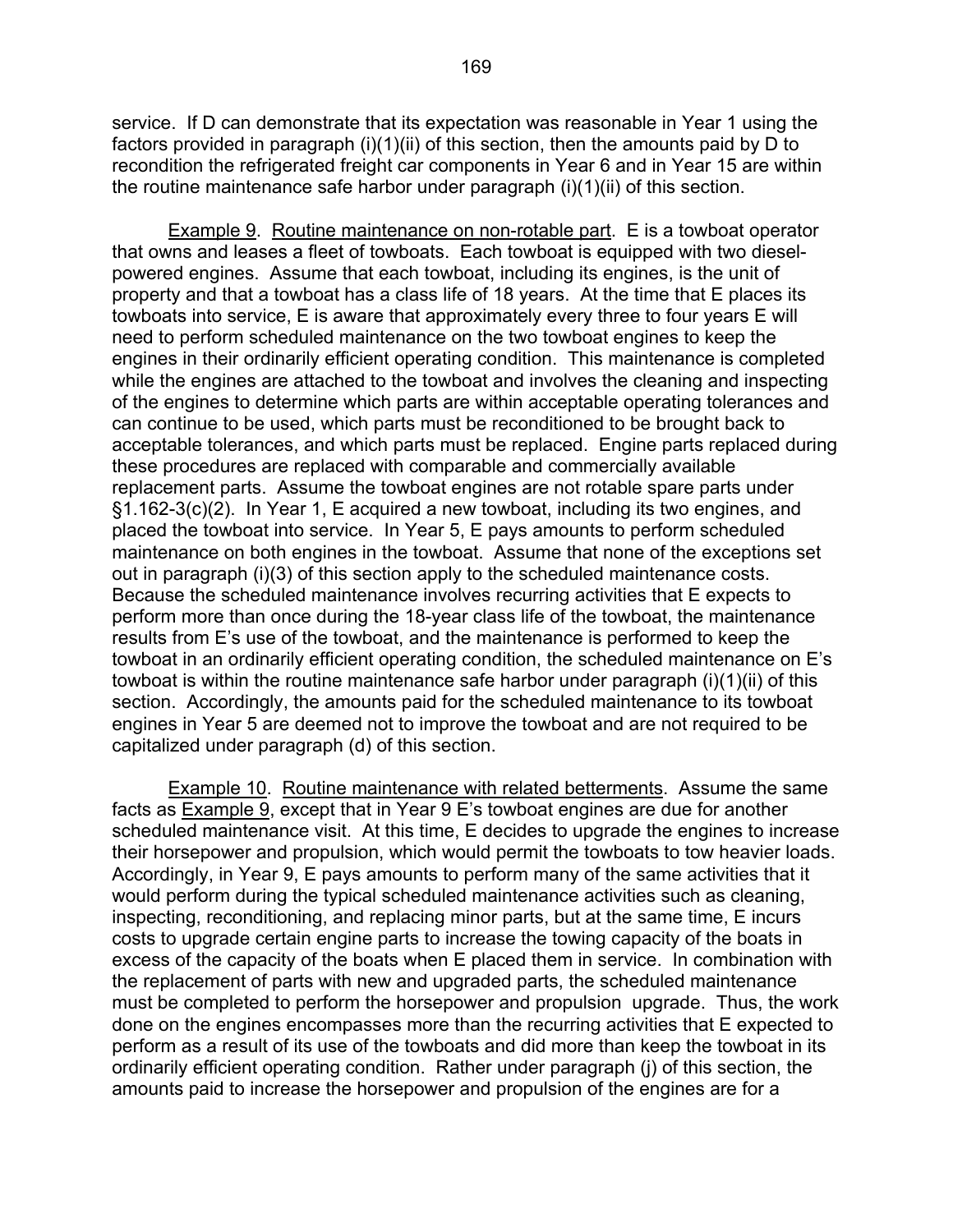betterment to the towboat, and such amounts are excepted from the routine maintenance safe harbor under paragraph (i)(3)(i) of this section. In addition, under paragraph (g)(1)(i) of this section, the scheduled maintenance procedures directly benefit the upgrades. Therefore, the amounts that E paid in Year 9 for the maintenance and upgrade of the engines do not qualify for the routine maintenance safe harbor described under paragraph (i)(1)(ii) of this section. Rather, E must capitalize the amounts paid for maintenance and upgrades of the engines as an improvement to the towboats under paragraph (d) of this section.

 Example 11. Routine maintenance with unrelated improvements. Assume the same facts as Example 9, except in Year 5, in addition to paying amounts to perform the scheduled engine maintenance on both engines, E also incurs costs to upgrade the communications and navigation systems in the pilot house of the towboat with new state-of-the-art systems. Assume the amounts paid to upgrade the communications and navigation systems are for betterments under paragraph (j) of this section, and therefore result in an improvement to the towboat under paragraph (d) of this section. In contrast with Example 9, the amounts paid for the scheduled maintenance on E's towboat engines are not otherwise related to the upgrades to the navigation systems. Because the scheduled maintenance on the towboat engines does not directly benefit and is not incurred by reason of the upgrades to the communication and navigation systems, the amounts paid for the scheduled engine maintenance are not a direct or indirect cost of the improvement under paragraph (g)(1)(i) of this section. Accordingly, the amounts paid for the scheduled maintenance to its towboat engines in Year 5 are routine maintenance deemed not to improve the towboat and are not required to be capitalized under paragraph (d) of this section.

 Example 12. Exceptions to routine maintenance. F owns and operates a farming and cattle ranch with an irrigation system that provides water for crops. Assume that each canal in the irrigation system is a single unit of property and has a class life of 20 years. At the time F placed the canals into service, F expected to have to perform major maintenance on the canals every three years to keep the canals in their ordinarily efficient operating condition. This maintenance includes draining the canals, and then cleaning, inspecting, repairing, and reconditioning or replacing parts of the canal with comparable and commercially available replacement parts. F placed the canals into service in Year 1 and did not perform any maintenance on the canals until Year 6. At that time, the canals had fallen into a state of disrepair and no longer functioned for irrigation. In Year 6, F pays amounts to drain the canals and do extensive cleaning, repairing, reconditioning, and replacing parts of the canals with comparable and commercially available replacement parts. Although the work performed on F's canals was similar to the activities that F expected to perform, but did not perform, every three years, the costs of these activities do not fall within the routine maintenance safe harbor. Specifically, under paragraph (i)(3)(v) of this section, routine maintenance does not include activities that return a unit of property to its former ordinarily efficient operating condition if the property has deteriorated to a state of disrepair and is no longer functional for its intended use. Accordingly, amounts that F pays for work performed on the canals in Year 6 must be capitalized if they result in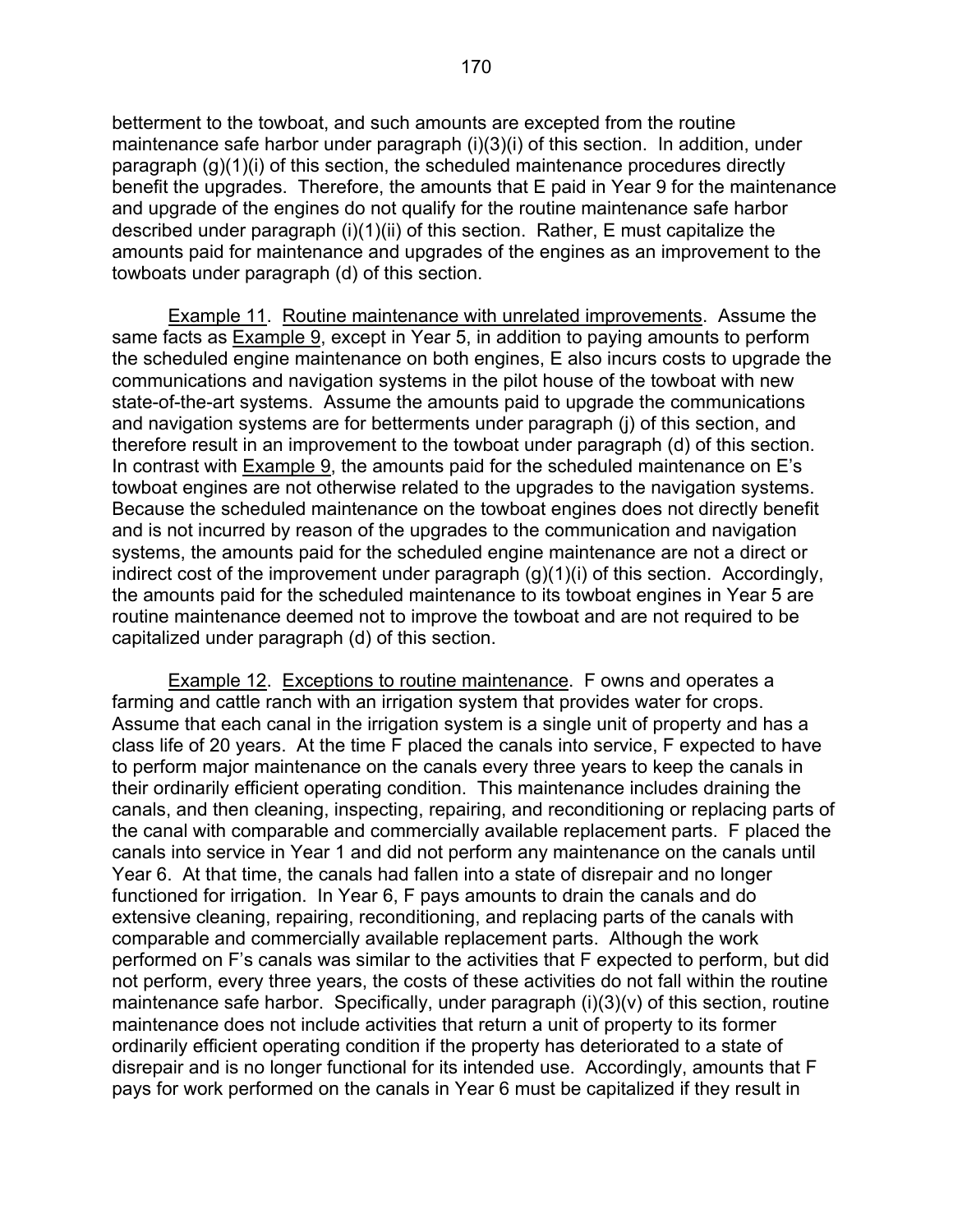improvements under paragraph (d) of this section (for example, restorations under paragraph (k) of this section).

Example 13. Routine maintenance on a building; escalator system. In Year 1, G acquires a large retail mall in which it leases space to retailers. The mall contains an escalator system with 40 escalators, which includes landing platforms, trusses, tracks, steps, handrails, and safety brushes. In Year 1, when G placed its building into service, G reasonably expected that it would need to replace the handrails on the escalators approximately every four years to keep the escalator system in its ordinarily efficient operating condition. After a routine inspection and test of the escalator system in Year 4, G determines that the handrails need to be replaced and pays an amount to replace the handrails with comparable and commercially available handrails. The escalator system, including the handrails, is a building system under paragraph (e)(2)(ii)(B)(4) of this section. Assume that none of the exceptions in paragraph (i)(3) of this section apply to the scheduled maintenance costs. Because the replacement of the handrails involves recurring activities that G expects to perform as a result of its use of the escalator system to keep the escalator system in an ordinarily efficient operating condition, and G reasonably expects to perform these activities more than once during the 10-year period beginning at the time building system was placed in service, the amounts paid by G for the handrail replacements are within the routine maintenance safe harbor under paragraph (i)(1)(i) of this section. Accordingly, the amounts paid for the replacement of the handrails in Year 4 are deemed not to improve the building unit of property and are not required to be capitalized under paragraph (d) of this section.

 Example 14. Not routine maintenance; escalator system. Assume the same facts as in Example 13, except that in Year 9, G pays amounts to replace the steps of the escalators. In Year 1, when G placed its building into service, G reasonably expected that approximately every 18 to 20 years G would need to replace the steps to keep the escalator system in its ordinarily efficient operating condition. Because the replacement does not involve recurring activities that G expects to perform more than once during the 10-year period beginning at the time the building structure or the building system was placed in service, the costs of these activities do not fall within the routine maintenance safe harbor. Accordingly, amounts that G pays to replace the steps in Year 9 must be capitalized if they result in improvements under paragraph (d) of this section (for example, restorations under paragraph (k) of this section).

Example 15. Routine maintenance on building; reasonable expectation. In Year 1, H acquires a new office building, which it uses to provide services. The building contains an HVAC system, which is a building system under paragraph (e)(2)(ii)(B)(1) of this section. In Year 1, when H placed its building into service, H reasonably expected that every four years H would need to pay an outside contractor to perform detailed testing, monitoring, and preventative maintenance on its HVAC system to keep the HVAC system in its ordinarily efficient operating condition. This scheduled maintenance includes disassembly, cleaning, inspection, repair, replacement, reassembly, and testing of the HVAC system and many of its component parts. If inspection or testing discloses a problem with any component, the part is repaired, or if necessary, replaced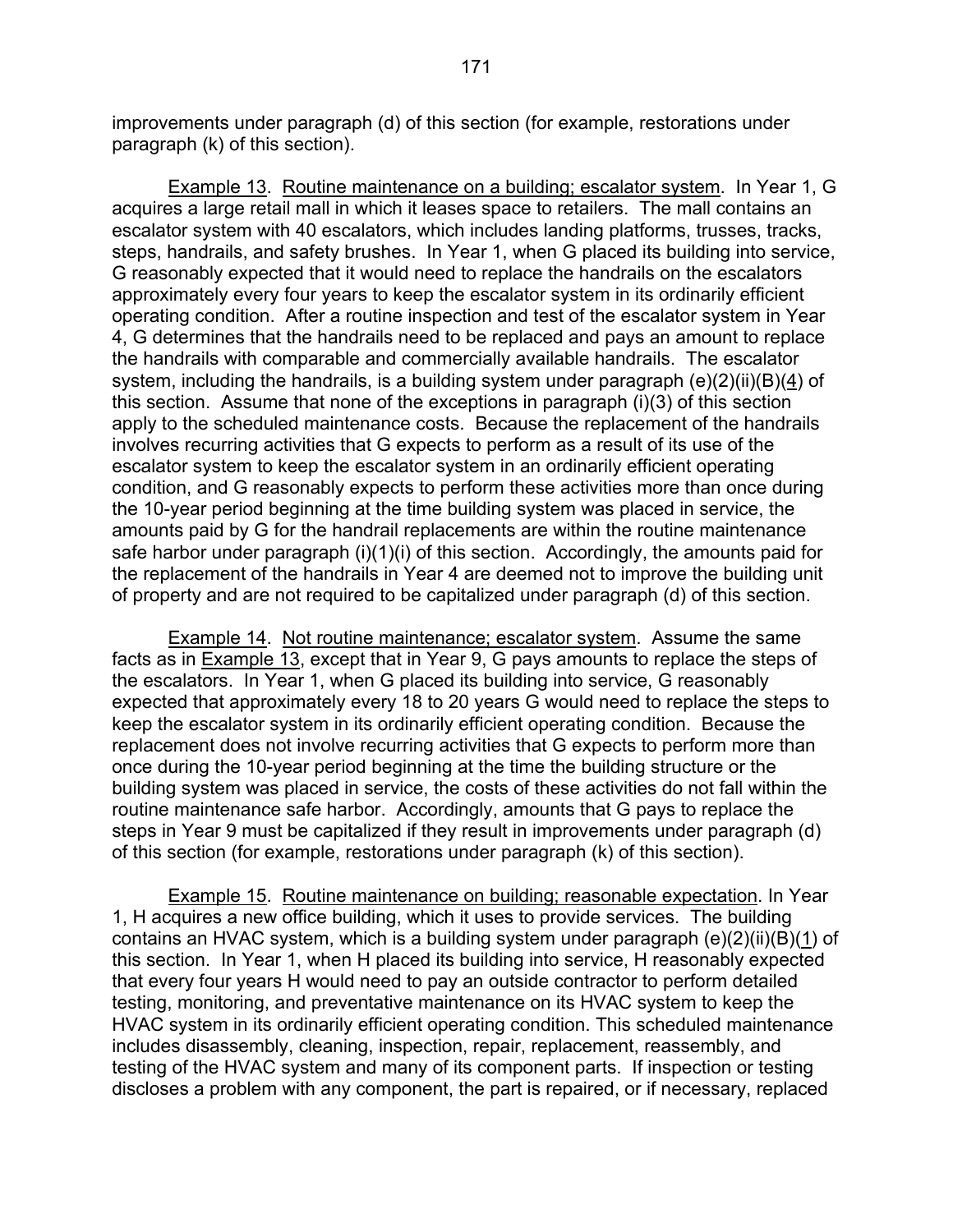with a comparable and commercially available replacement part. The scheduled maintenance at these intervals is recommended by the manufacturer of the HVAC system and is routinely performed on similar systems in similar buildings. Assume that none of the exceptions in paragraph (i)(3) of this section apply to the amounts paid for the maintenance on the HVAC system. In Year 4, H pays amounts to a contractor to perform the scheduled maintenance. However, H does not perform this scheduled maintenance on its building again until Year 11. Under paragraph (i)(1)(i) of this section, H's reasonable expectation that it would perform the maintenance every 4 years will not be deemed unreasonable merely because H did not actually perform the maintenance a second time during the 10-year period, provided that H can substantiate that its expectation was reasonable at the time the property was placed in service. If H can demonstrate that its expectation was reasonable in Year 1 using the other factors considered in paragraph (i)(1)(i), then the amounts H paid for the maintenance of the HVAC system in Year 4 and in Year 11 are within the routine maintenance safe harbor under paragraph (i)(1)(i) of this section.

(j) Capitalization of betterments--(1) In general*.* A taxpayer must capitalize as an

improvement an amount paid for a betterment to a unit of property. An amount is paid

for a betterment to a unit of property only if it--

(i) Ameliorates a material condition or defect that either existed prior to the

taxpayer's acquisition of the unit of property or arose during the production of the unit of

property, whether or not the taxpayer was aware of the condition or defect at the time of

acquisition or production;

(ii) Is for a material addition, including a physical enlargement, expansion,

extension, or addition of a major component (as defined in paragraph (k)(6) of this

section) to the unit of property or a material increase in the capacity, including additional

cubic or linear space, of the unit of property; or

(iii) Is reasonably expected to materially increase the productivity, efficiency, strength, quality, or output of the unit of property.

(2) Application of betterment rules--(i) In general. The applicability of each quantitative and qualitative factor provided in paragraphs (i)(1)(ii) and (i)(1)(iii) of this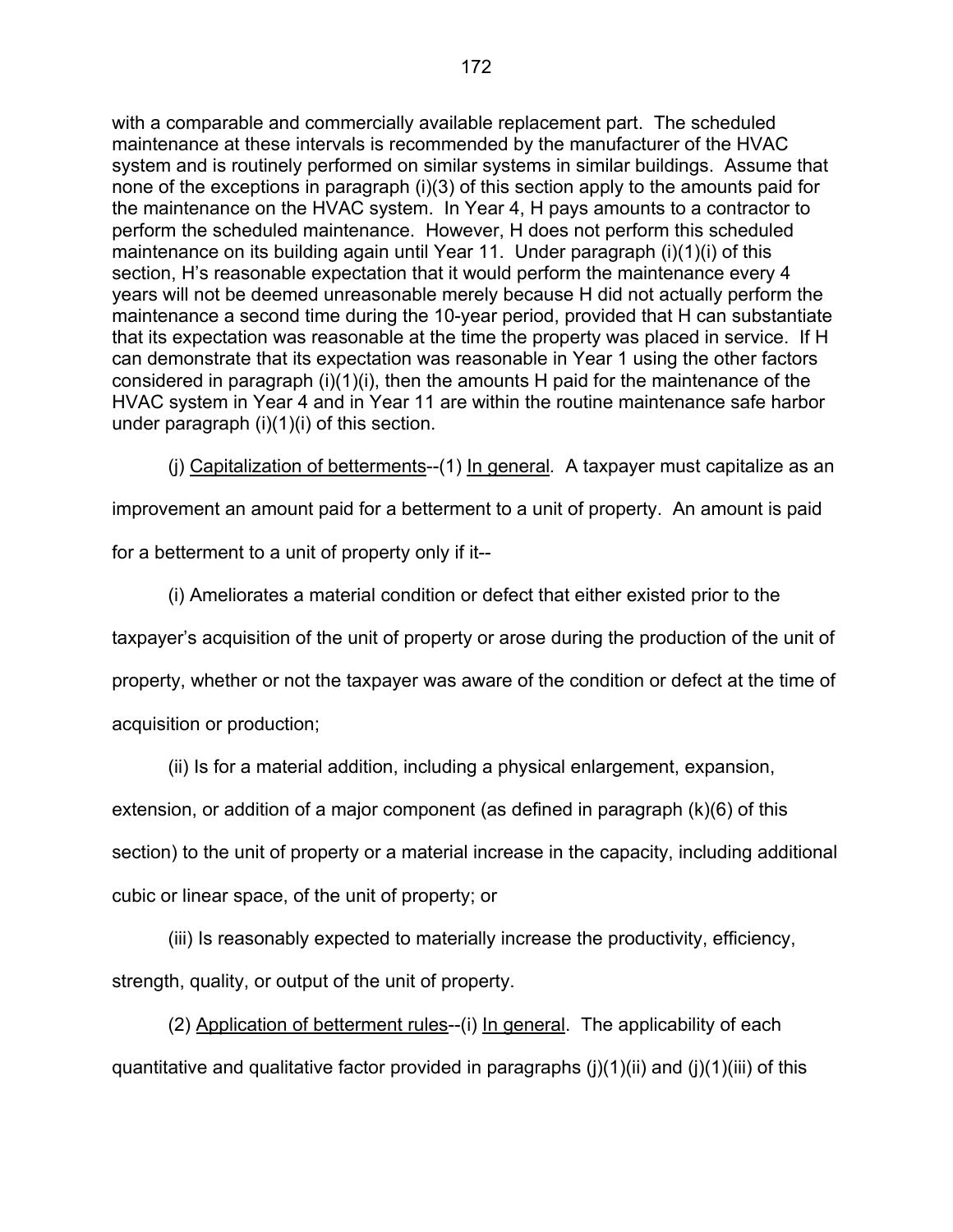section to a particular unit of property depends on the nature of the unit of property. For example, if an addition or an increase in a particular factor cannot be measured in the context of a specific type of property, this factor is not relevant in the determination of whether an amount has been paid for a betterment to the unit of property.

 (ii) Application of betterment rules to buildings. An amount is paid to improve a building if it is paid for a betterment, as defined under paragraph (j)(1) of this section, to a property specified under paragraph (e)(2)(ii) (building), paragraph (e)(2)(iii)(B) (condominium), paragraph (e)(2)(iv)(B) (cooperative), or paragraph (e)(2)(v)(B) (leased building or leased portion of building) of this section. For example, an amount is paid to improve a building if it is paid for an increase in the efficiency of the building structure or any one of its building systems (for example, the HVAC system).

 (iii) Unavailability of replacement parts. If a taxpayer replaces a part of a unit of property that cannot reasonably be replaced with the same type of part (for example, because of technological advancements or product enhancements), the replacement of the part with an improved, but comparable, part does not, by itself, result in a betterment to the unit of property.

 (iv) Appropriate comparison*--*(A) In general. In cases in which an expenditure is necessitated by normal wear and tear or damage to the unit of property that occurred during the taxpayer's use of the unit of property, the determination of whether an expenditure is for the betterment of the unit of property is made by comparing the condition of the property immediately after the expenditure with the condition of the property immediately prior to the circumstances necessitating the expenditure.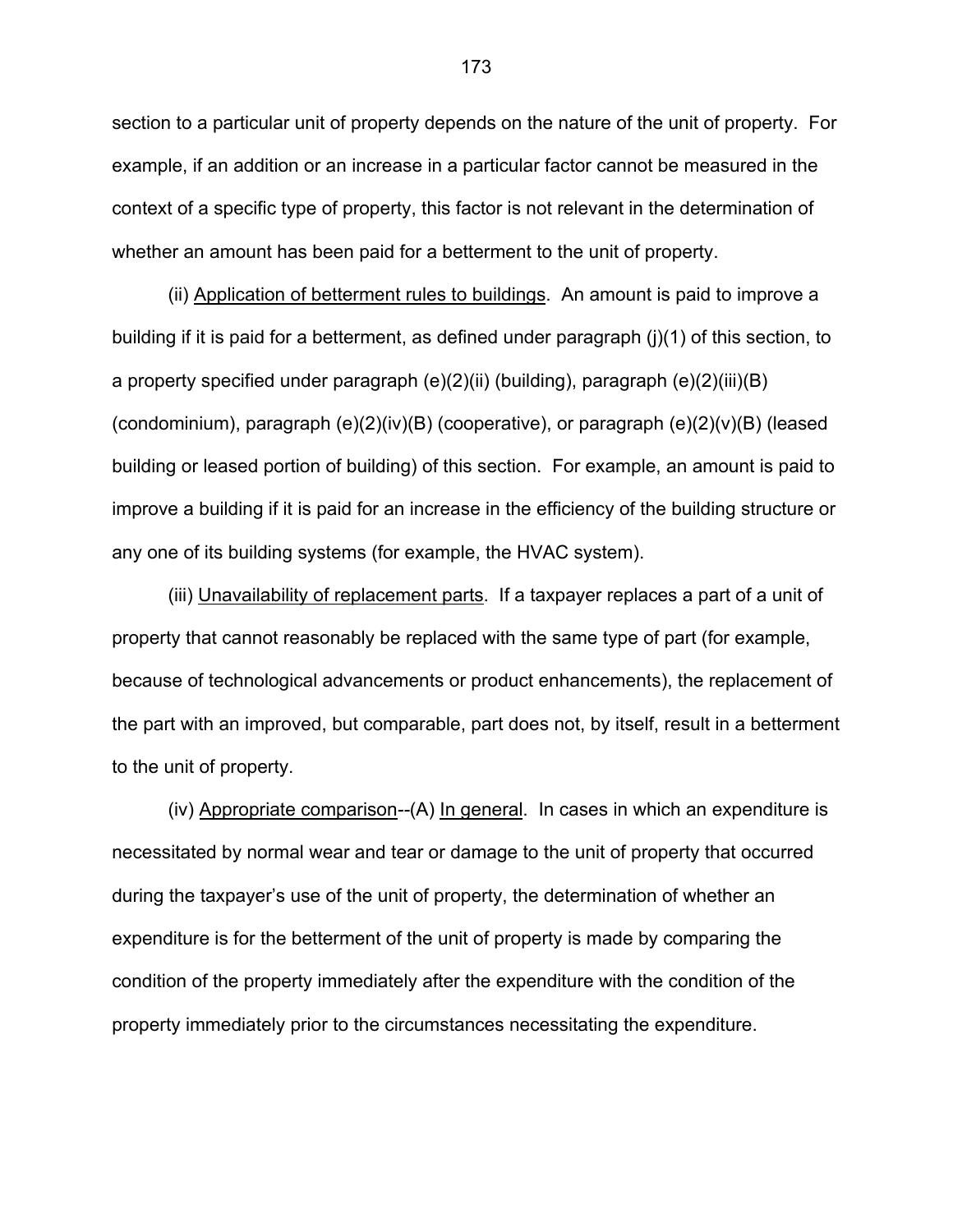(B) Normal wear and tear. If the expenditure is made to correct the effects of normal wear and tear to the unit of property that occurred during the taxpayer's use of the unit of property, the condition of the property immediately prior to the circumstances necessitating the expenditure is the condition of the property after the last time the taxpayer corrected the effects of normal wear and tear (whether the amounts paid were for maintenance or improvements) or, if the taxpayer has not previously corrected the effects of normal wear and tear, the condition of the property when placed in service by the taxpayer.

 (C) Damage to property. If the expenditure is made to correct damage to a unit of property that occurred during the taxpayer's use of the unit of property, the condition of the property immediately prior to the circumstances necessitating the expenditure is the condition of the property immediately prior to damage.

(3) Examples.The following examples illustrate the application of this paragraph (j) only and do not address whether capitalization is required under another provision of this section or another provision of the Internal Revenue Code (for example, section 263A). Unless otherwise provided, assume that the appropriate comparison in paragraph (j)(2)(iv) of this section is not applicable under the facts.

 Example 1. Amelioration of pre-existing material condition or defect. In Year 1, A purchases a store located on a parcel of land that contains underground gasoline storage tanks left by prior occupants. Assume that the parcel of land is the unit of property. The tanks had leaked prior to A's purchase, causing soil contamination. A is not aware of the contamination at the time of purchase. In Year 2, A discovers the contamination and incurs costs to remediate the soil. The remediation costs are for a betterment to the land under paragraph (j)(1)(i) of this section because A incurred the costs to ameliorate a material condition or defect that existed prior to A's acquisition of the land.

 Example 2. Not amelioration of pre-existing condition or defect. B owns an office building that was constructed with insulation that contained asbestos. The health

174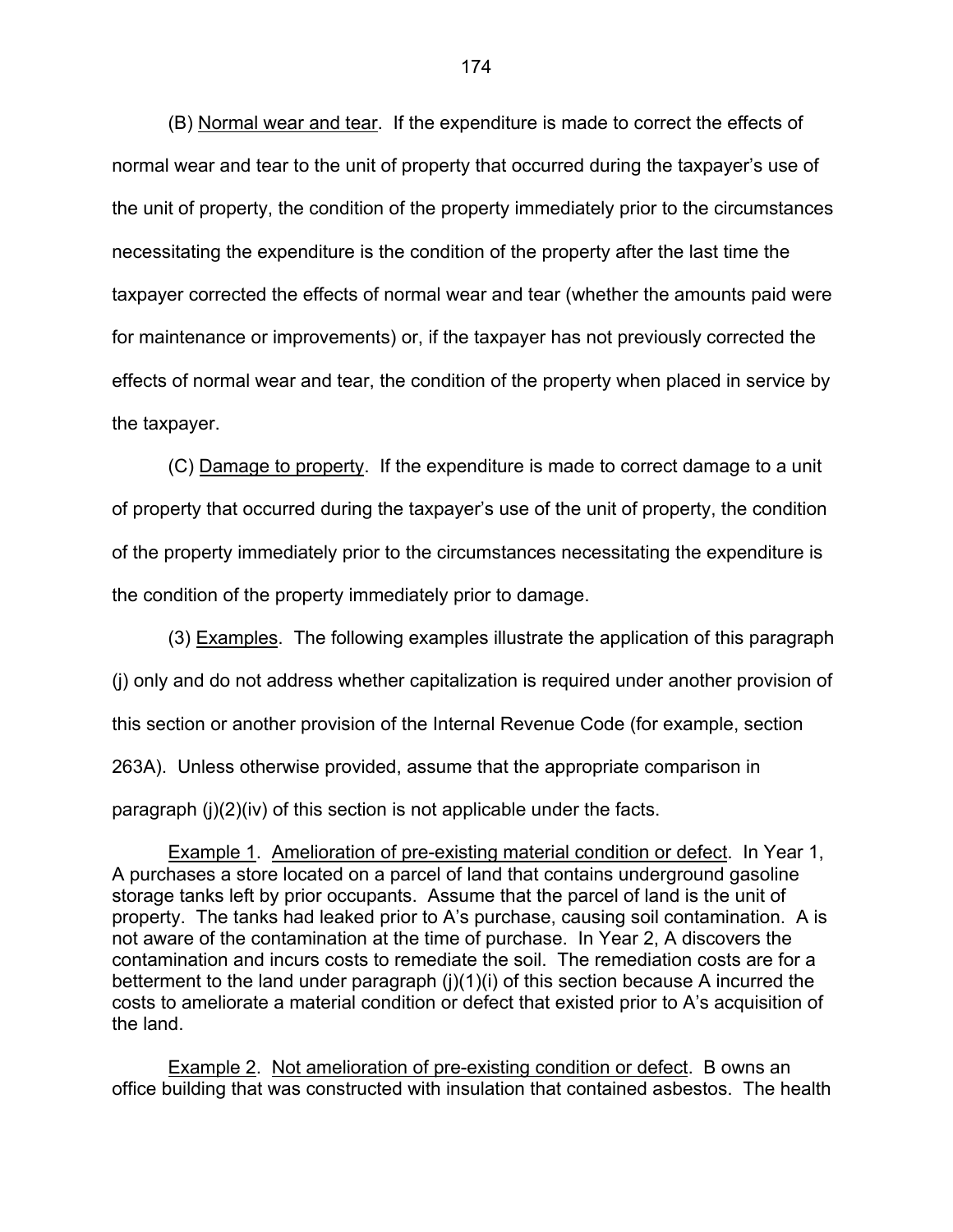dangers of asbestos were not widely known when the building was constructed. Several years after B places the building into service, B determines that certain areas of asbestos-containing insulation have begun to deteriorate and could eventually pose a health risk to employees. Therefore, B pays an amount to remove the asbestoscontaining insulation from the building structure and replace it with new insulation that is safer to employees, but no more efficient or effective than the asbestos insulation. Under paragraphs  $(e)(2)(ii)$  and  $(i)(2)(ii)$  of this section, an amount is paid to improve a building unit of property if the amount is paid for a betterment to the building structure or any building system. Although the asbestos is determined to be unsafe under certain circumstances, the presence of asbestos insulation in a building, by itself, is not a preexisting material condition or defect of the building structure under paragraph (j)(1)(i) of this section. In addition, the removal and replacement of the asbestos is not for a material addition to the building structure or a material increase in the capacity of the building structure under paragraphs  $(i)(1)(ii)$  and  $(i)(2)(iv)$  of this section as compared to the condition of the property prior to the deterioration of the insulation. Similarly, the removal and replacement of asbestos is not reasonably expected to materially increase the productivity, efficiency, strength, quality, or output of the building structure under paragraphs  $(i)(1)(iii)$  and  $(i)(2)(iv)$  of this section as compared to the condition of the property prior to the deterioration of the insulation. Therefore, the amount paid to remove and replace the asbestos insulation is not for a betterment to the building structure or an improvement to the building under paragraph (j) of this section.

 Example 3. Not amelioration of pre-existing material condition or defect. (i) In January, Year 1, C purchased a used machine for use in its manufacturing operations. Assume that the machine is a unit of property and has a class life of 10 years. C placed the machine in service in January, Year 1 and at that time expected to perform manufacturer recommended scheduled maintenance on the machine every three years. The scheduled maintenance includes cleaning and oiling the machine, inspecting parts for defects, and replacing minor items, such as springs, bearings, and seals, with comparable and commercially available replacement parts. The scheduled maintenance does not include any material additions or materially increase the capacity, productivity, efficiency, strength, quality, or output of the machine. At the time C purchased the machine, it was approaching the end of a three-year scheduled maintenance period. As a result, in February, Year 1, C pays an amount to perform the manufacturer recommended scheduled maintenance to keep the machine in its ordinarily efficient operating condition.

 (ii) The amount that C pays does not qualify under the routine maintenance safe harbor in paragraph (i) of this section, because the cost primarily results from the prior owner's use of the property and not the taxpayer's use. C acquired the machine just before it had received its three-year scheduled maintenance. Accordingly, the amount that C pays for the scheduled maintenance results from the prior owner's use of the property and ameliorates conditions or defects that existed prior to C's ownership of the machine. Nevertheless, considering the purpose and minor nature of the work performed, this amount does not ameliorate a material condition or defect in the machine under paragraph (j)(1)(i) of this section, is not for a material addition to or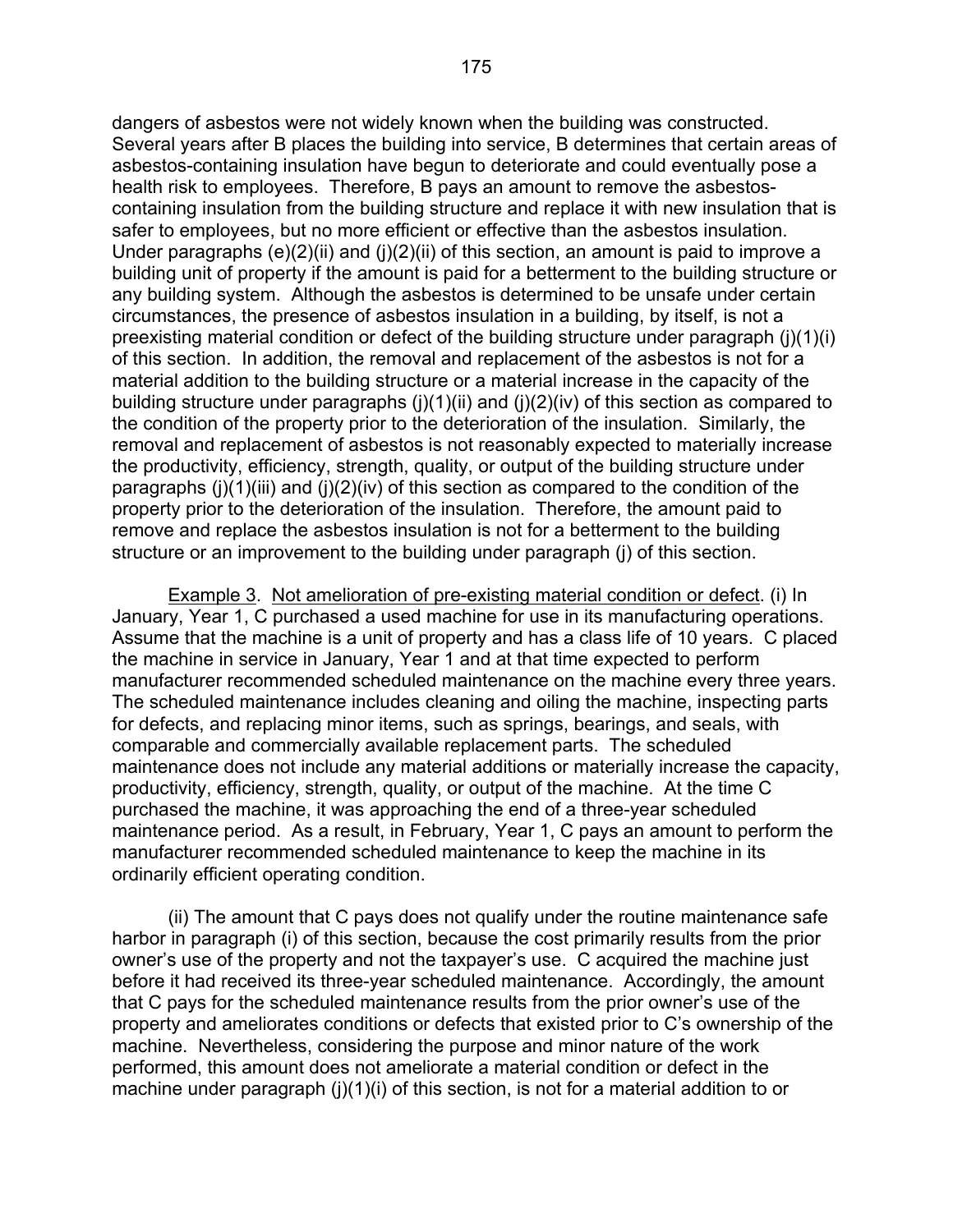increase in capacity of the machine under paragraph  $(i)(1)(ii)$  of this section, and is not reasonably expected to materially increase the productivity, efficiency, strength, quality, or output of the machine under paragraph (j)(1)(iii) of this section. Therefore, C is not required to capitalize the amount paid for the scheduled maintenance as a betterment to the unit of property under this paragraph (j).

 Example 4. Not amelioration of pre-existing material condition or defect. D purchases a used ice resurfacing machine for use in the operation of its ice skating rink. To comply with local regulations, D is required to routinely monitor the air quality in the ice skating rink. One week after D places the machine into service, during a routine air quality check, D discovers that the operation of the machine is adversely affecting the air quality in the skating rink. As a result, D pays an amount to inspect and retune the machine, which includes replacing minor components of the engine that had worn out prior to D's acquisition of the machine. Assume the resurfacing machine, including the engine, is the unit of property. The routine maintenance safe harbor in paragraph (i) of this section does not apply to the amounts paid, because the activities performed do not relate solely to the taxpayer's use of the machine. The amount that D pays to inspect, retune, and replace minor components of the ice resurfacing machine ameliorates a condition or defect that existed prior to D's acquisition of the equipment. Nevertheless, considering the purpose and minor nature of the work performed, this amount does not ameliorate a material condition or defect in the machine under paragraph (j)(1)(i) of this section. In addition, the amount is not paid for a material addition to the machine or a material increase in the capacity of the machine under paragraph (j)(1)(ii) of this section. Also, the activities are not reasonably expected to materially increase the productivity, efficiency, strength, quality, or output of the machine under paragraph (j)(1)(iii) of this section. Therefore, D is not required to capitalize the amount paid to inspect, retune, and replace minor components of the machine as a betterment under this paragraph (j).

 Example 5. Amelioration of material condition or defect. (i) E acquires a building for use in its business of providing assisted living services. Before and after the purchase, the building functions as an assisted living facility. However, at the time of the purchase, E is aware that the building is in a condition that is below the standards that E requires for facilities used in its business. Immediately after the acquisition and during the following two years, while E continues to use the building as an assisted living facility, E pays amounts for extensive repairs and maintenance, and the acquisition of new property to bring the facility into the high-quality condition for which E's facilities are known. The work on E's building includes repairing damaged drywall, repainting, re-wallpapering, replacing windows, repairing and replacing doors, replacing and regrouting tile, repairing millwork, and repairing and replacing roofing materials. The work also involves the replacement of section 1245 property, including window treatments, furniture, and cabinets. The work that E performs affects only the building structure under paragraph (e)(2)(ii)(A) of this section and does not affect any of the building systems described in paragraph (e)(2)(ii)(B) of this section. Assume that each section 1245 property is a separate unit of property.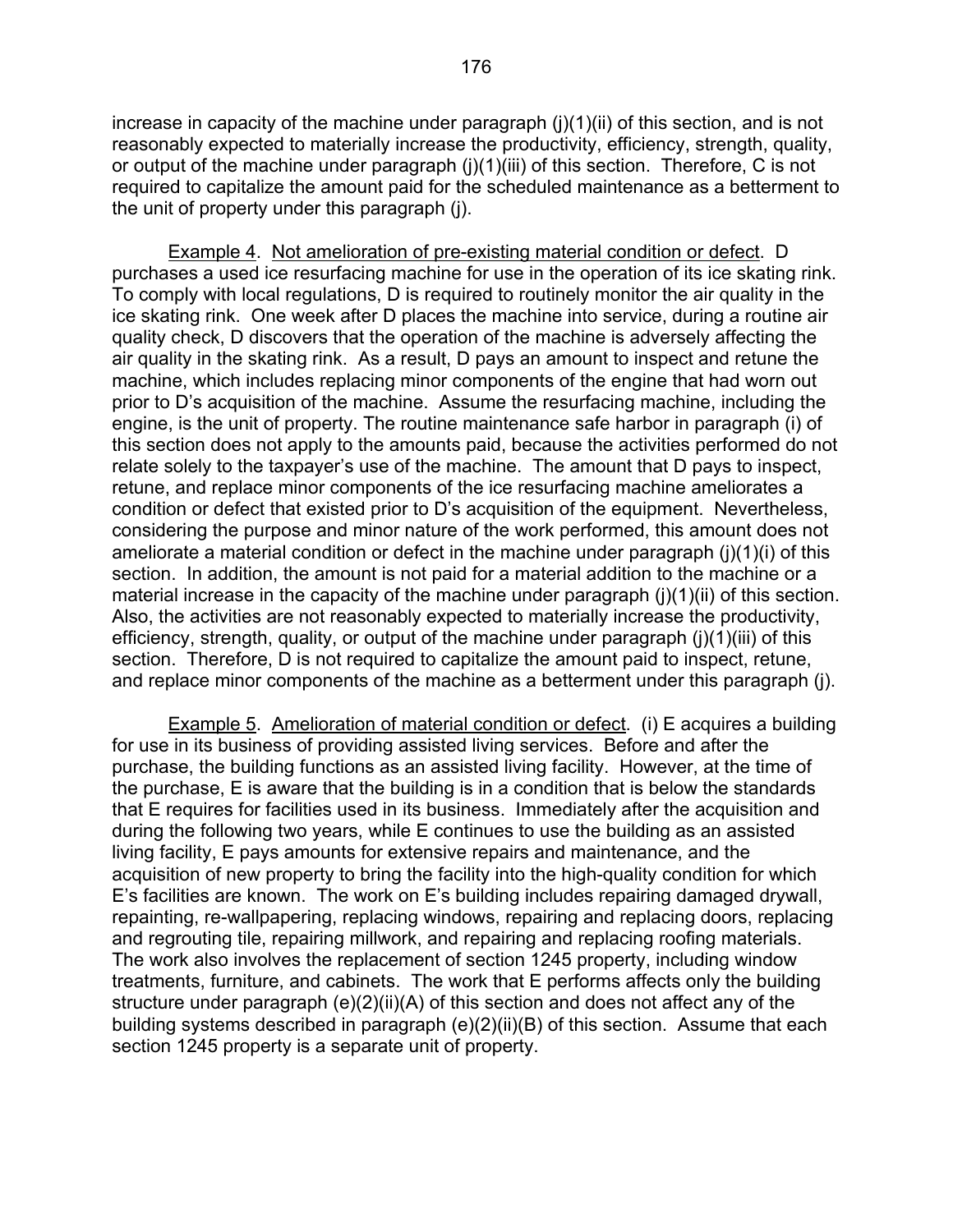(ii) Under paragraphs  $(e)(2)(ii)$  and  $(i)(2)(ii)$  of this section, an amount is paid to improve a building unit of property if the amount is paid for a betterment to the building structure or any building system. Considering the purpose of the expenditure and the effect of the expenditures on the building structure, the amounts that E paid for repairs and maintenance to the building structure comprise a betterment to the building structure under paragraph (j)(1)(i) of this section because the amounts ameliorate material conditions that existed prior to E's acquisition of the building. Therefore, E must treat the amounts paid for the betterment to the building structure as an improvement to the building and must capitalize the amounts under paragraphs (j) and (d)(1) of this section. Moreover, E is required to capitalize the amounts paid to acquire and install each section 1245 property, including each window treatment, each item of furniture, and each cabinet, in accordance with §1.263(a)-2(d)(1).

Example 6. Not a betterment; building refresh. (i) F owns a nationwide chain of retail stores that sell a wide variety of items. To maintain the appearance and functionality of its store buildings after several years of wear, F periodically pays amounts to refresh the look and layout of its stores. The work that F performs during a refresh consists of cosmetic and layout changes to the store's interiors and general repairs and maintenance to the store building to modernize the store buildings and reorganize the merchandise displays. The work to each store consists of replacing and reconfiguring display tables and racks to provide better exposure of the merchandise, making corresponding lighting relocations and flooring repairs, moving one wall to accommodate the reconfiguration of tables and racks, patching holes in walls, repainting the interior structure with a new color scheme to coordinate with new signage, replacing damaged ceiling tiles, cleaning and repairing wood flooring throughout the store building, and power washing building exteriors. The display tables and the racks all constitute section 1245 property. F pays amounts to refresh 50 stores during the taxable year. Assume that each section 1245 property within each store is a separate unit of property. Finally, assume that the work does not ameliorate any material conditions or defects that existed when F acquired the store buildings or result in any material additions to the store buildings.

(ii) Under paragraphs  $(e)(2)(ii)$  and  $(j)(2)(ii)$  of this section, an amount is paid to improve a building unit of property if the amount is paid for a betterment to the building structure or any building system. Considering the facts and circumstances including the purpose of the expenditure, the physical nature of the work performed, and the effect of the expenditure on the buildings' structure and systems, the amounts paid for the refresh of each building are not for any material additions to, or material increases in the capacity of, the buildings' structure or systems as compared with the condition of the structure or systems after the previous refresh. Moreover, the amounts paid are not reasonably expected to materially increase the productivity, efficiency, strength, quality, or output of any building structure or system under as compared to the condition of the structures or systems after the previous refresh. Rather, the work performed keeps F's store buildings' structures and buildings' systems in their ordinarily efficient operating condition. Therefore, F is not required to treat the amounts paid for the refresh of its store buildings' structures and buildings' systems as betterments under paragraphs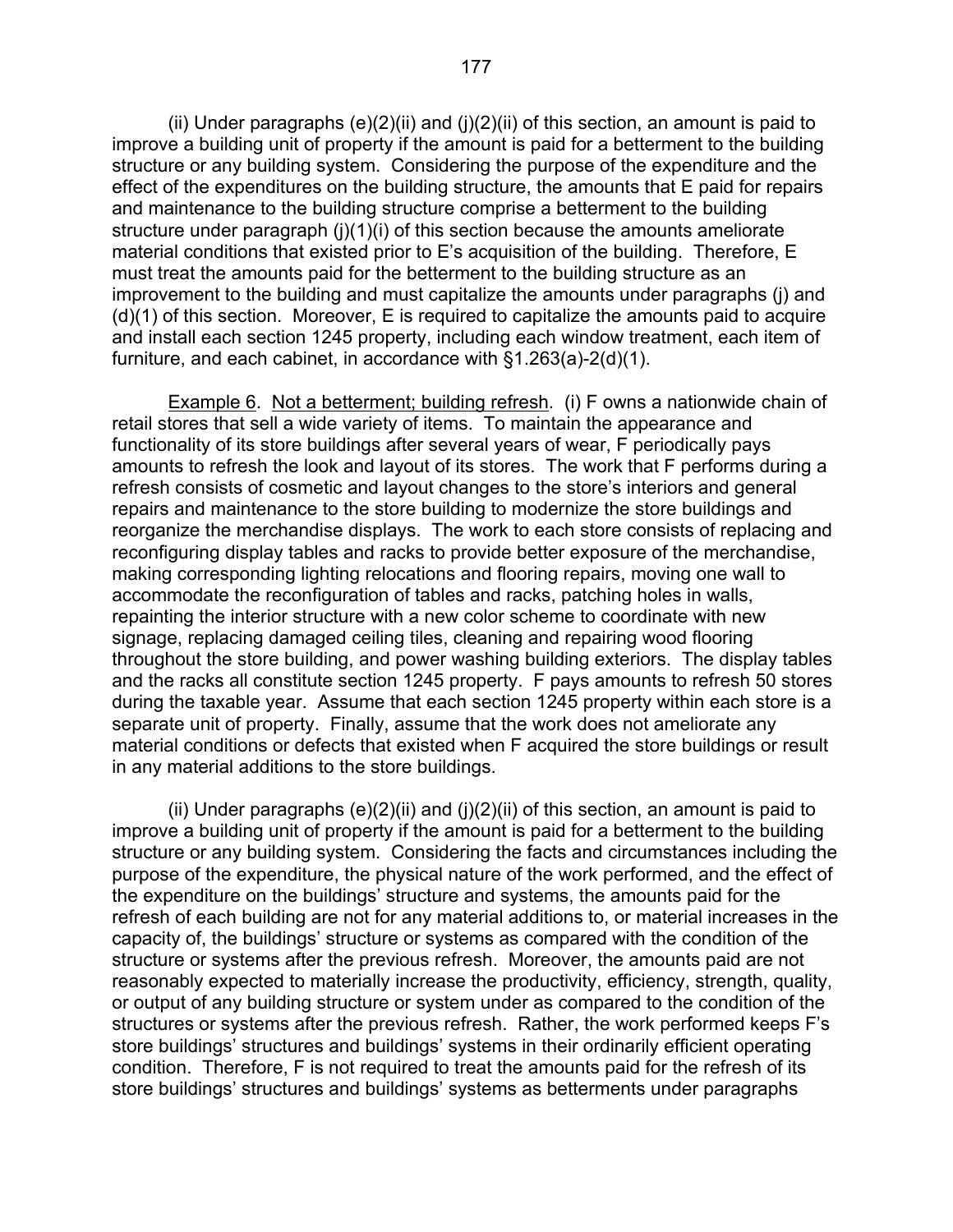$(i)(1)(ii)$ ,  $(i)(1)(iii)$ , and  $(i)(2)(iv)$  of this section. However, F is required to capitalize the amounts paid to acquire and install each section 1245 property in accordance with  $§1.263(a)-2(d)(1).$ 

 Example 7. Building refresh; limited improvement. (i) Assume the same facts as Example 6 except, in the course of the refresh to one of its store buildings, F also pays amounts to increase the building's storage space, add a second loading dock, and add a second overhead door. Specifically, at the same time F pays amounts to perform the refresh, F pays additional amounts to construct an addition to the back of the store building, including adding a new overhead door and loading dock to the building. The work also involves upgrades to the electrical system of the building, including the addition of a second service box with increased amperage and new wiring from the service box to provide lighting and power throughout the new space. Although it is performed at the same time, the construction of the additions does not affect, and is not otherwise related to, the refresh of the retail space.

(ii) Under paragraphs  $(e)(2)(ii)$  and  $(i)(2)(ii)$  of this section, an amount is paid to improve a building unit of property if the amount is paid for a betterment to the building structure or any building system. Under paragraph (j)(1)(ii) of this section, the amounts paid by F to add the storage space, loading dock, overhead door, and expand the electrical system are for betterments to F's building structure and to the electrical system because they are for material additions to, and a material increase in capacity of, the structure and the electrical system of F's store building. Accordingly, F must treat the amounts paid for these betterments as improvements to the building unit of property and capitalize these amounts under paragraphs (d)(1) and (j) of this section. However, for the reasons discussed in Example 6, F is not required to treat the amounts paid for the refresh of its store building structure and systems as a betterments under paragraph (j)(1) of this section. In addition, F is not required under paragraph (g)(1) of this section to capitalize the refresh costs described in Example 6 because these costs do not directly benefit and are not incurred by reason of the additions to the building structure and electrical system. As in Example 6, F is required to capitalize the amounts paid to acquire and install each section 1245 property in accordance with  $§1.263(a)-2(d)(1).$ 

 Example 8. Betterment; building remodel. (i) G owns a large chain of retail stores that sell a variety of items. G determines that due to changes in the retail market, it can no longer compete in its current store class and decides to upgrade its stores to offer higher end products to a different type of customer. To offer these products and attract different types of customers, G must substantially remodel its stores. Thus, G pays amounts to remodel its stores by performing work on the buildings' structures and systems as defined under paragraphs (e)(2)(ii)(A) and (e)(2)(ii)(B) of this section. This work includes replacing large parts of the exterior walls with windows, replacing the escalators with a monumental staircase, adding a new glass enclosed elevator, rebuilding the interior and exterior facades, replacing vinyl floors with ceramic flooring, replacing ceiling tiles with acoustical tiles, and removing and rebuilding walls to move changing rooms and create specialty departments. The work also includes upgrades to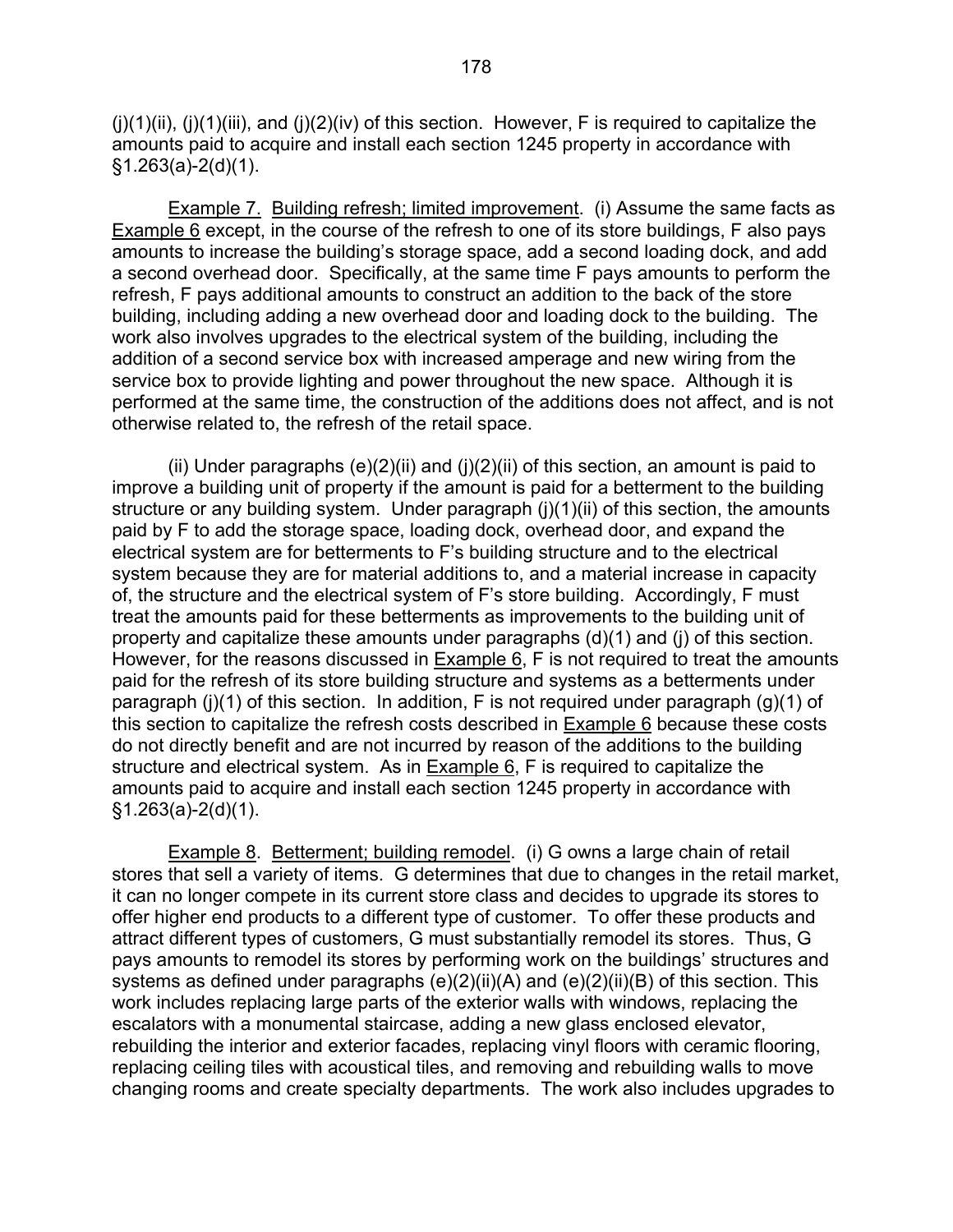increase the capacity of the buildings' electrical system to accommodate the structural changes and the addition of new section 1245 property, such as new product information kiosks and point of sale systems. The work to the electrical system also involves the installation of new more efficient and mood enhancing lighting fixtures. In addition, the work includes remodeling all bathrooms by replacing contractor-grade plumbing fixtures with designer-grade fixtures that conserve water and energy. Finally, G also pays amounts to clean debris resulting from construction during the remodel, patch holes in walls that were made to upgrade the electrical system, repaint existing walls with a new color scheme to match the new interior construction, and to power wash building exteriors to enhance the new exterior facade.

(ii) Under paragraphs  $(e)(2)(ii)$  and  $(i)(2)(ii)$  of this section, an amount is paid to improve a building unit of property if the amount is paid for a betterment to the building structure or any building system. Considering the facts and circumstances, including the purpose of the expenditure, the physical nature of the work performed, and the effect of the work on the buildings' structures and buildings' systems, the amounts that G pays for the remodeling of its stores result in betterments to the buildings' structures and several of its systems under paragraph (j) of this section. Specifically, the amounts paid to replace large parts of the exterior walls with windows, replace the escalators with a monumental staircase, add a new elevator, rebuild the interior and exterior facades, replace vinyl floors with ceramic flooring, replace the ceiling tiles with acoustical tiles, and to remove and rebuild walls are for material additions, that is the addition of major components, to the building structure under paragraph (j)(1)(ii) of this section and are reasonably expected to increase the quality of the building structure under paragraph (j)(1)(iii) of this section. Similarly, the amounts paid to upgrade the electrical system are to materially increase the capacity of the electrical system under paragraph (j)(1)(ii) of this section and are reasonably expected to increase the quality of this system under paragraph (j)(1)(iii) of this section. In addition, the amounts paid to remodel the bathrooms with higher grade and more resource-efficient materials are reasonably expected to increase the efficiency and quality of the plumbing system under paragraph (j)(1)(iii) of this section. Finally, the amounts paid to clean debris, patch and repaint existing walls with a new color scheme, and to power wash building exteriors, while not betterments by themselves, directly benefitted and were incurred by reason of the improvements to G's store buildings' structures and electrical systems under paragraph (g)(1) of this section. Therefore, G must treat the amounts paid for betterments to the store buildings' structures and systems, including the costs of cleaning, patching, repairing, and power washing the building, as improvements to G's buildings and must capitalize these amounts under paragraphs (d)(1) and (j) of this section. Moreover, G is required to capitalize the amounts paid to acquire and install each section 1245 property in accordance with §1.263(a)-2(d)(1). For the treatment of amounts paid to remove components of property, see paragraph (g)(2) of this section.

 Example 9. Not betterment; relocation and reinstallation of personal property*.* In Year 1, H purchases new cash registers for use in its retail store located in leased space in a shopping mall. Assume that each cash register is a unit of property as determined under paragraph (e)(3) of this section. In Year 1, H capitalizes the costs of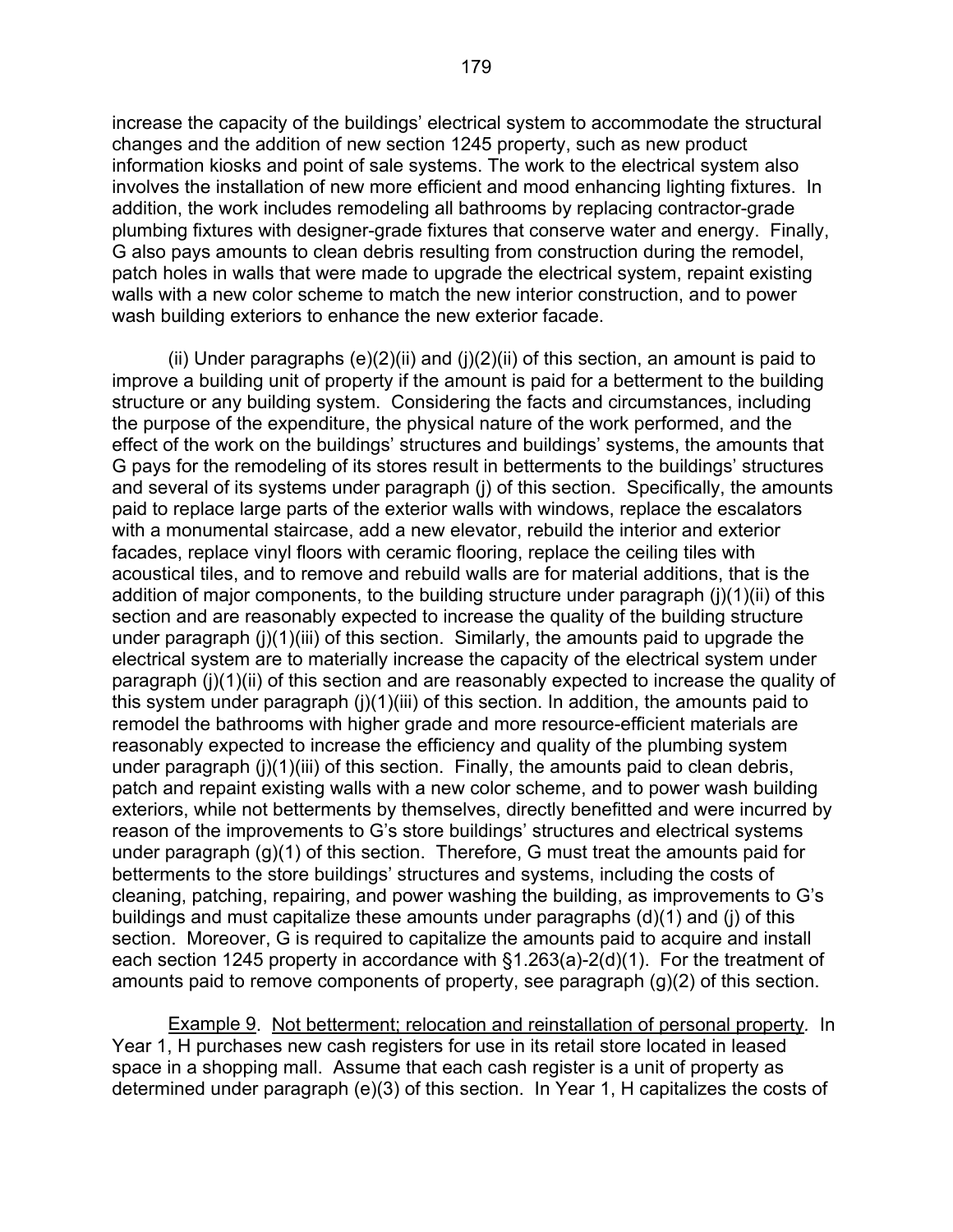acquiring and installing the new cash registers under §1.263(a)-2(d)(1). In Year 3, H's lease expires, and H decides to relocate its retail store to a different building. In addition to various other costs, H pays \$5,000 to move the cash registers and \$1,000 to reinstall them in the new store. The cash registers are used for the same purpose and in the same manner that they were used in the former location. The amounts that H pays to move and reinstall the cash registers into its new store do not result in a betterment to the cash registers under paragraph (j) of this section.

 Example 10. Betterment; relocation and reinstallation of equipment. J operates a manufacturing facility in Building A, which contains various machines that J uses in its manufacturing business. J decides to expand part of its operations by relocating a machine to Building B to reconfigure the machine with additional components. Assume that the machine is a single unit of property under paragraph (e)(3) of this section. J pays amounts to disassemble the machine, to move the machine to the new location, and to reinstall the machine in a new configuration with additional components. Assume that the reinstallation, including the reconfiguration and the addition of components, is for an increase in capacity of the machine, and therefore is for a betterment to the machine under paragraph (j)(1)(ii) of this section. Accordingly, J must capitalize the costs of reinstalling the machine as an improvement to the machine under paragraphs (j) and (d)(1) of this section. J is also required to capitalize the costs of disassembling and moving the machine to Building B because these costs directly benefit and are incurred by reason of the improvement to the machine under paragraph (g)(1) of this section.

 Example 11*.* Betterment; regulatory requirement*.* K owns a building that it uses in its business. In Year 1, City C passes an ordinance setting higher safety standards for buildings because of the hazardous conditions caused by earthquakes. To comply with the ordinance, K pays an amount to add expansion bolts to its building structure. These bolts anchor the wooden framing of K's building to its cement foundation, providing additional structural support and resistance to seismic forces, making the building more resistant to damage from lateral movement. Under paragraphs (e)(2)(ii) and (j)(2)(ii) of this section, an amount is paid to improve a building unit of property if the amount is paid for a betterment to the building structure or any building system. The framing and foundation are part of the building structure as defined in paragraph (e)(2)(ii)(A) of this section. Prior to the ordinance, the old building was in good condition but did not meet City C's new requirements for earthquake resistance. The amount paid by K for the addition of the expansion bolts met City C's new requirement, but also materially increased the strength of the building structure under paragraph (j)(1)(iii) of this section. Therefore, K must treat the amount paid to add the expansion bolts as a betterment to the building structure and must capitalize this amount as an improvement to building under paragraphs (d)(1) and (j) of this section. City C's new requirement that K's building meet certain safety standards to continue to operate is not relevant in determining whether the amount paid improved the building. See paragraph (g)(4) of this section.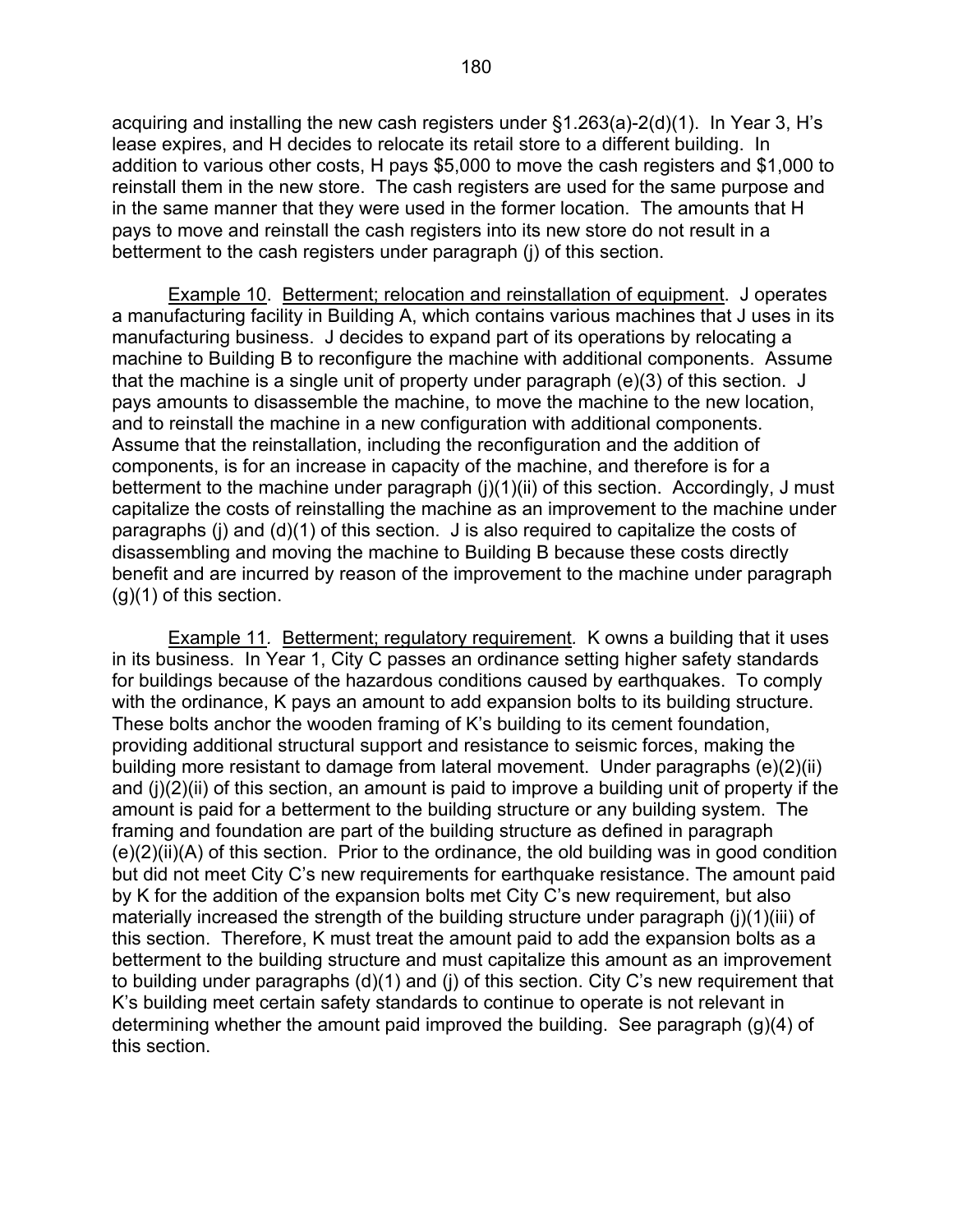Example 12*.* Not a betterment; regulatory requirement*.* L owns a meat processing plant. After operating the plant for many years, L discovers that oil is seeping through the concrete walls of the plant. Federal inspectors advise L that it must correct the seepage problem or shut down its plant. To correct the problem, L pays an amount to add a concrete lining to the walls from the floor to a height of about four feet and also to add concrete to the floor of the plant. Under paragraphs (e)(2)(ii) and  $(i)(2)(ii)$  of this section, an amount is paid to improve a building unit of property if the amount is paid for a betterment to the building structure or any building system. The walls are part of the building structure as defined in paragraph (e)(2)(ii)(A) of this section. The condition necessitating the expenditure was the seepage of the oil into the plant. Prior to the seepage, the walls did not leak and were functioning for their intended use. L is not required to treat the amount paid as a betterment under paragraphs  $(i)(1)(ii)$  and  $(i)(2)(iv)$  of this section because it is not paid for a material addition to, or a material increase in the capacity of, the building's structure as compared to the condition of the structure prior to the seepage of oil. Moreover, the amount paid is not reasonably expected to materially increase the productivity, efficiency, strength, quality, or output of the building structure under paragraphs (j)(1)(iii) and (j)(2)(iv) as compared to the condition of the structure prior to the seepage of the oil Therefore, L is not required to treat the amount paid to correct the seepage as a betterment to the building under paragraph (d)(1) or (j) of this section. The federal inspectors' requirement that L correct the seepage to continue operating the plant is not relevant in determining whether the amount paid improves the plant.

Example 13. Not a betterment; new roof membrane. M owns a building that it uses for its retail business. Over time, the waterproof membrane (top layer) on the roof of M's building begins to wear, and M began to experience water seepage and leaks throughout its retail premises. To eliminate the problems, a contractor recommends that M put a new rubber membrane on the worn membrane. Accordingly, M pays the contractor to add the new membrane. The new membrane is comparable to the worn membrane when it was originally placed in service by the taxpayer. Under paragraphs  $(e)(2)(ii)$  and  $(i)(2)(ii)$  of this section, an amount is paid to improve a building unit of property if the amount is paid for a betterment to the building structure or any building system. The roof is part of the building structure under paragraph (e)(2)(ii)(A) of this section. The condition necessitating the expenditure was the normal wear of M's roof. Under paragraph (j)(2)(iv) of this section, to determine whether the amounts are for a betterment, the condition of the building structure after the expenditure must be compared to the condition of the structure when M placed the building into service because M has not previously corrected the effects of normal wear and tear. Under these facts, the amount paid to add the new membrane to the roof is not for a material addition or a material increase in the capacity of the building structure under paragraph  $(i)(1)(ii)$  of this section as compared to the condition of the structure when it was placed in service. Moreover, the new membrane is not reasonably expected to materially increase the productivity, efficiency, strength, quality, or output of the building structure under paragraph (j)(1)(iii) of this section as compared to the condition of the building structure when it was placed in service. Therefore, M is not required to treat the amount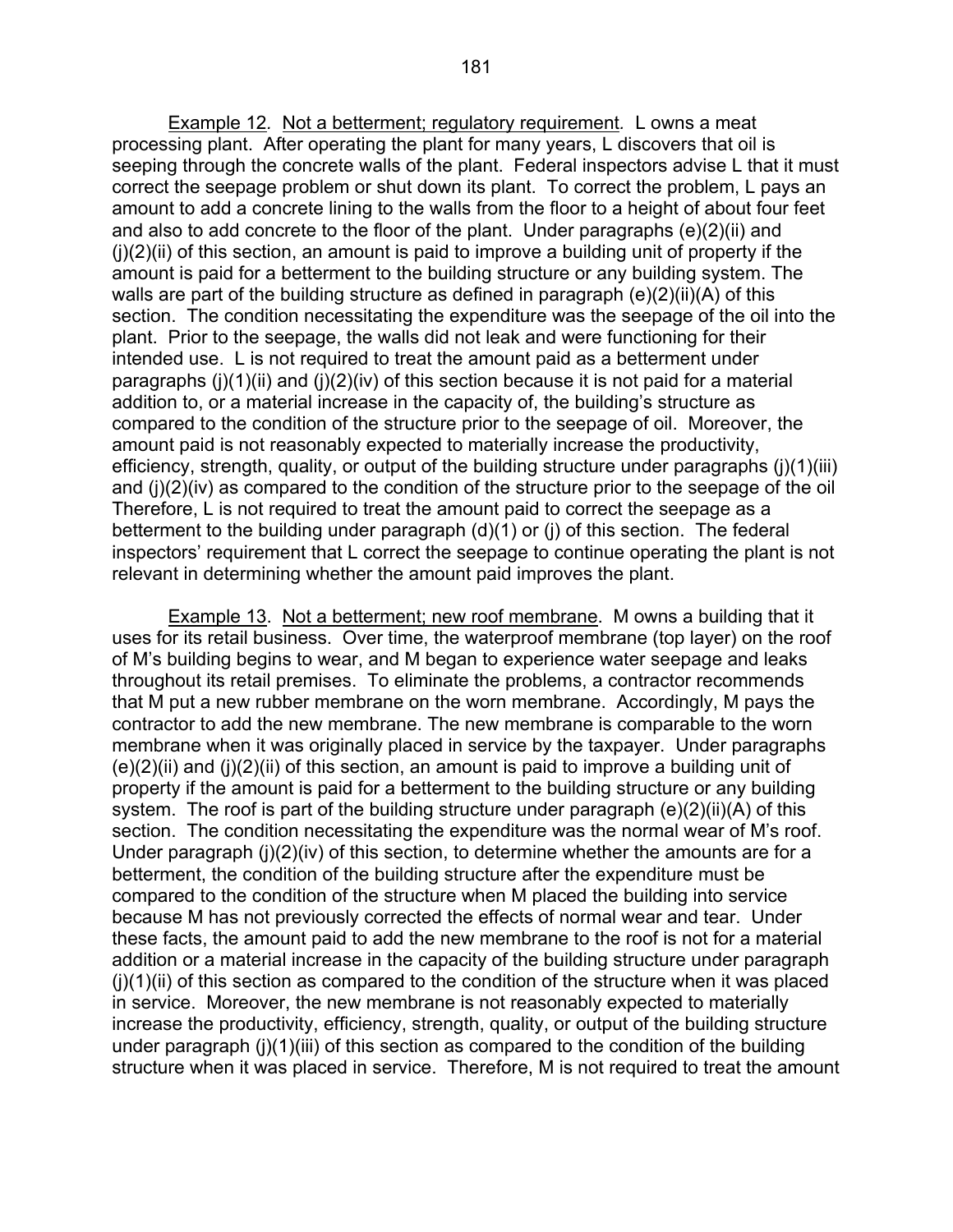paid to add the new membrane as a betterment to the building under paragraph (d)(1) or (j) of this section.

 Example 14. Material increase in capacity; building. N owns a factory building with a storage area on the second floor. N pays an amount to reinforce the columns and girders supporting the second floor to permit storage of supplies with a gross weight 50 percent greater than the previous load-carrying capacity of the storage area. Under paragraphs  $(e)(2)(ii)$  and  $(i)(2)(ii)$  of this section, an amount is paid to improve a building unit of property if the amount is paid for a betterment to the building structure or any building system. The columns and girders are part of the building structure defined under paragraph (e)(2)(ii)(A) of this section. N must treat the amount paid to reinforce the columns and girders as a betterment under paragraphs  $(i)(1)(ii)$  and  $(i)(1)(iii)$  of this section because it materially increases the load-carrying capacity and the strength of the building structure. Therefore, N must capitalize this amount as an improvement to the building under paragraphs (d)(1) and (j) of this section.

 Example 15. Material increase in capacity; channel*.* O owns harbor facilities consisting of a slip for the loading and unloading of barges and a channel leading from the slip to the river. At the time of purchase, the channel was 150 feet wide, 1,000 feet long, and 10 feet deep. Several years after purchasing the harbor facilities, to allow for ingress and egress and for the unloading of larger barges, O decides to deepen the channel to a depth of 20 feet. O pays a contractor to dredge the channel to 20 feet. Assume the channel is the unit of property. O must capitalize the amounts paid for the dredging as an improvement to the channel because they are for a material increase in the capacity of the unit of property under paragraph  $(i)(1)(ii)$  of this section.

 Example 16. Not a material increase in capacity; channel. Assume the same facts as in Example 15, except that the channel was susceptible to siltation and, after dredging to 20 feet, the channel depth had been reduced to 18 feet. O pays a contractor to redredge the channel to a depth of 20 feet. The expenditure was necessitated by the siltation of the channel. Both prior to the siltation and after the redredging, the depth of the channel was 20 feet. Applying the comparison rule under paragraph (j)(2)(iv) of this section, the amounts paid by O to redredge the channel are not for a betterment under paragraph (i)(1)(ii) of this section because they are not for a material addition to, or a material increase in the capacity of, the unit of property as compared to the condition of the property prior to the siltation. Similarly, these amounts are not for a betterment under paragraph (j)(1)(iii) of this section because the amounts are not reasonably expected to increase the productivity, efficiency, strength, quality, or output of the unit of property as compared to the condition of the property before the siltation. Therefore, O is not required to capitalize these amounts as improvement under paragraphs (d)(1) and (j) of this section.

 Example 17. Material increase in capacity; channel. Assume the same facts as in Example 16 except that after the redredging, there is more siltation, and the channel depth is reduced back to 18 feet. In addition, to allow for additional ingress and egress and for the unloading of even larger barges, O decides to deepen the channel to a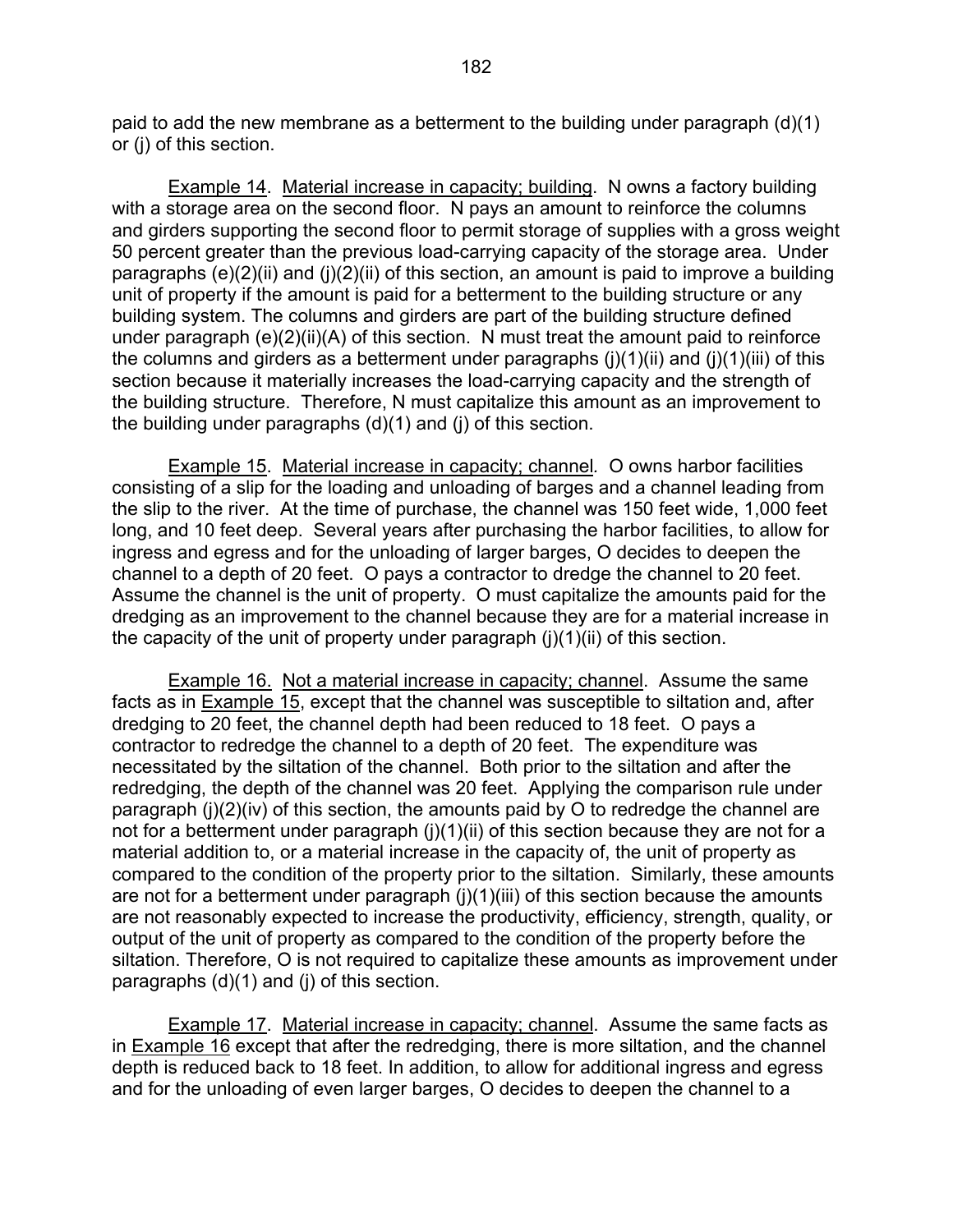depth of 25 feet. O pays a contractor to redredge the channel to 25 feet. O must capitalize the amounts paid for the dredging as an improvement to the channel because the amounts are for a material increase in the capacity of the unit of property under paragraph (j)(1)(ii) of this section as compared to condition of the unit of property before the siltation. As part of this improvement, O is also required to capitalize the portion of the redredge costs allocable to restoring the depth lost to the siltation because, under paragraph (g)(1)(i) of this section, these amounts directly benefit and are incurred by reason of the improvement to the unit of property.

 Example 18. Not a material increase in capacity; building. P owns a building used in its trade or business. The first floor has a drop-ceiling. To fully expose windows on the first floor, P pays an amount to remove the drop-ceiling and repaint the original ceiling. Under paragraphs (e)(2)(ii) and (j)(2)(ii) of this section, an amount is paid to improve a building unit of property if the amount is paid for a betterment to the building structure or any building system. The ceiling is part of the building structure as defined under paragraph (e)(2)(ii)(A) of this section. P is not required to treat the amount paid to remove the drop-ceiling as a betterment to the building because it was not for a material addition or material increase in the capacity of the building structure under paragraph (j)(1)(ii) of this section and it was not reasonably expected to materially increase to the efficiency, strength, or quality of the building structure under paragraph  $(i)(1)(iii)$  of this section. In addition, under paragraph  $(i)(2)(i)$  of this section, because the effect on productivity and output of the building structure cannot be measured in this context, these factors are not relevant in determining whether there is a betterment to the building structure.

 Example 19. Material increase in capacity; building. Q owns a building that it uses in its retail business. The building contains one floor of retail space with very high ceilings. Q pays an amount to add a stairway and a mezzanine for the purposes of adding additional selling space within its building. Under paragraphs (e)(2)(ii) and  $(i)(2)(ii)$  of this section, an amount is paid to improve a building unit of property if the amount is paid for a betterment to the building structure or any building system. The stairway and the mezzanine are part of the building structure as defined under paragraph (e)(2)(ii)(A) of this section. Q is required to treat the amount paid to add the stairway and mezzanine as a betterment because it is for a material addition to, and an increase in the capacity of, the building structure under paragraph  $(i)(1)(ii)$  of this section. Therefore, Q must capitalize this amount as an improvement to the building unit of property under paragraphs (d)(1) and (j) of this section.

 Example 20. Not material increase in efficiency; HVAC system. R owns an office building that it uses to provide services to customers. The building contains an HVAC system that incorporates 10 roof-mounted units that provide heating and air conditioning for different parts of the building. The HVAC system also consists of controls for the entire system and duct work that distributes the heated or cooled air to the various spaces in the building's interior. After many years of use of the HVAC system, R begins to experience climate control problems in various offices throughout the office building and consults with a contractor to determine the cause. The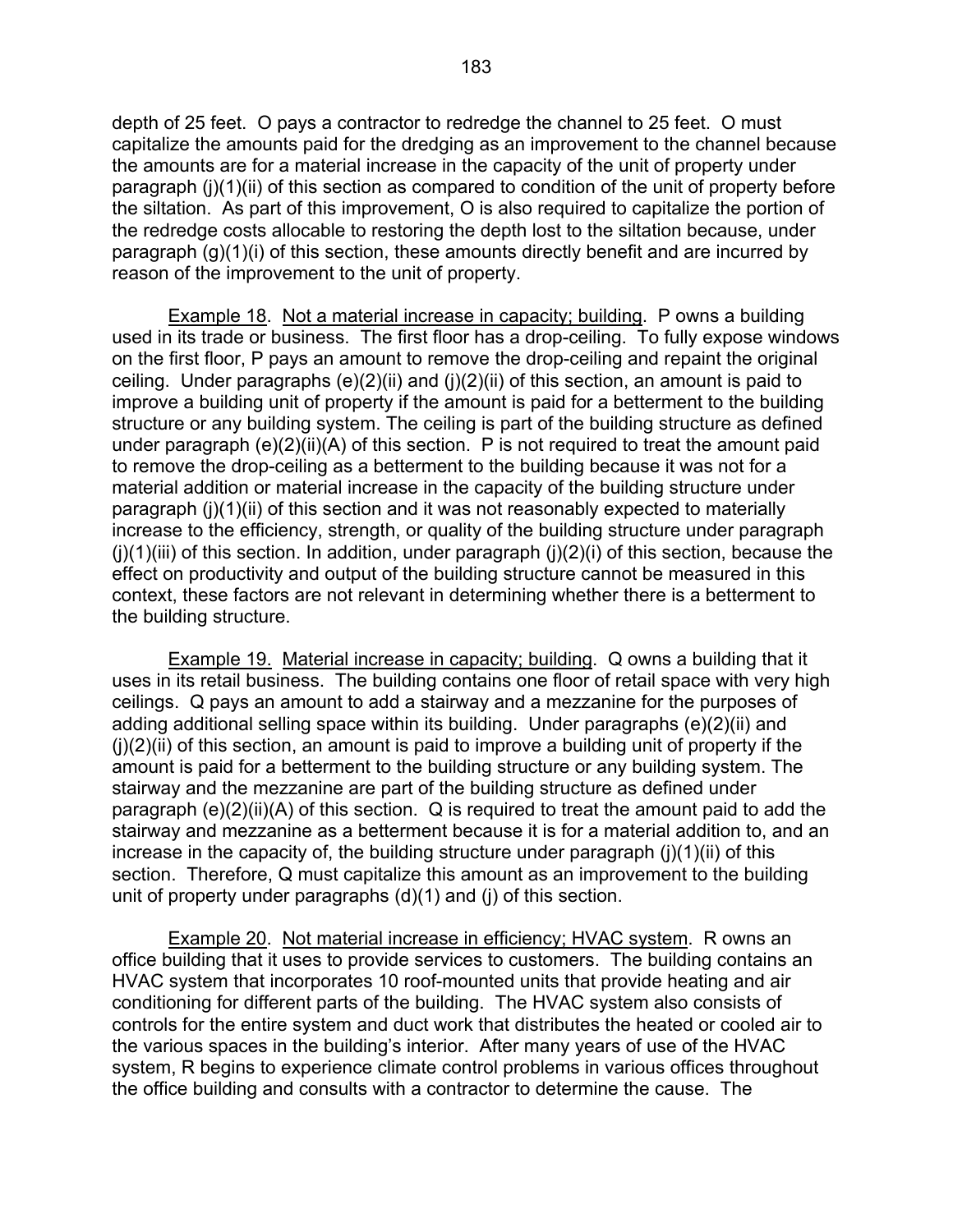contractor recommends that R replace two of the roof-mounted units. R pays an amount to replace the two specified units. The two new units are expected to eliminate the climate control problems and to be 10 percent more energy efficient than the replaced units in their original condition. No work is performed on the other roofmounted heating/cooling units, the duct work, or the controls. Under paragraphs  $(e)(2)(ii)$  and  $(i)(2)(ii)$  of this section, an amount is paid to improve a building unit of property if the amount is paid for a betterment to the building structure or any building system. The HVAC system, including the two-roof mounted units, is a building system under paragraph  $(e)(2)(ii)(B)(1)$  of this section. The replacement of the two roofmounted units is not a material addition to or a material increase in the capacity of the HVAC system under paragraphs  $(i)(1)(ii)$  and  $(i)(3)(ii)$  of this section as compared to the condition of the system prior to the climate control problems. In addition, given the 10 percent efficiency increase in two units of the entire HVAC system, the replacement is not expected to materially increase the productivity, efficiency, strength, quality, or output of the HVAC system under paragraphs  $(i)(1)(iii)$  and  $(i)(2)(iv)$  of this section as compared to the condition of the system prior to the climate control problems. Therefore, R is not required to capitalize the amounts paid for these replacements as betterments to the building unit of property under paragraphs (d)(1) and (j) of this section.

 Example 21. Material increase in efficiency; building. S owns a building that it uses in its service business. S conducts an energy assessment and determines that it could significantly reduce its energy costs by adding insulation to its building. S pays an insulation contractor to apply a combination of loose-fill, spray foam, and blanket insulation throughout S's building structure, including within the attic, walls, and crawl spaces. S reasonably expects the new insulation to make the building more energy efficient because the contractor indicated that the new insulation would reduce its annual energy and power costs by approximately 50 percent of its annual costs during the last five years. Under paragraphs  $(e)(2)(ii)$  and  $(j)(2)(ii)$  of this section, an amount is paid to improve a building if the amount is paid for a betterment to the building structure or any building system. Therefore, under paragraphs (d)(1) and (j) of this section, S must capitalize as a betterment the amount paid to add the insulation because the insulation is reasonably expected to materially increase the efficiency of the building structure under paragraph (j)(1)(iii) of this section.

 Example 22. Material addition; building. T owns and operates a restaurant, which provides a variety of prepared foods to its customers. To better accommodate its customers and increase customer traffic, T decides to add a drive-through service area. As a result, T pays amounts to partition an area within its restaurant for a drive-through service counter, to construct a service window with necessary security features, to build an overhang for vehicles, and to construct a drive-up menu board. Assume that the drive-up menu board is section 1245 property that is a separate unit of property under paragraph (e)(3) of this section. Under paragraphs  $(e)(2)(ii)$  and  $(i)(2)(ii)$  of this section, an amount is paid to improve a building unit of property if the amount is paid for a betterment to the building structure or any building system. The amounts paid for the partition, service window and overhang are betterments to the building structure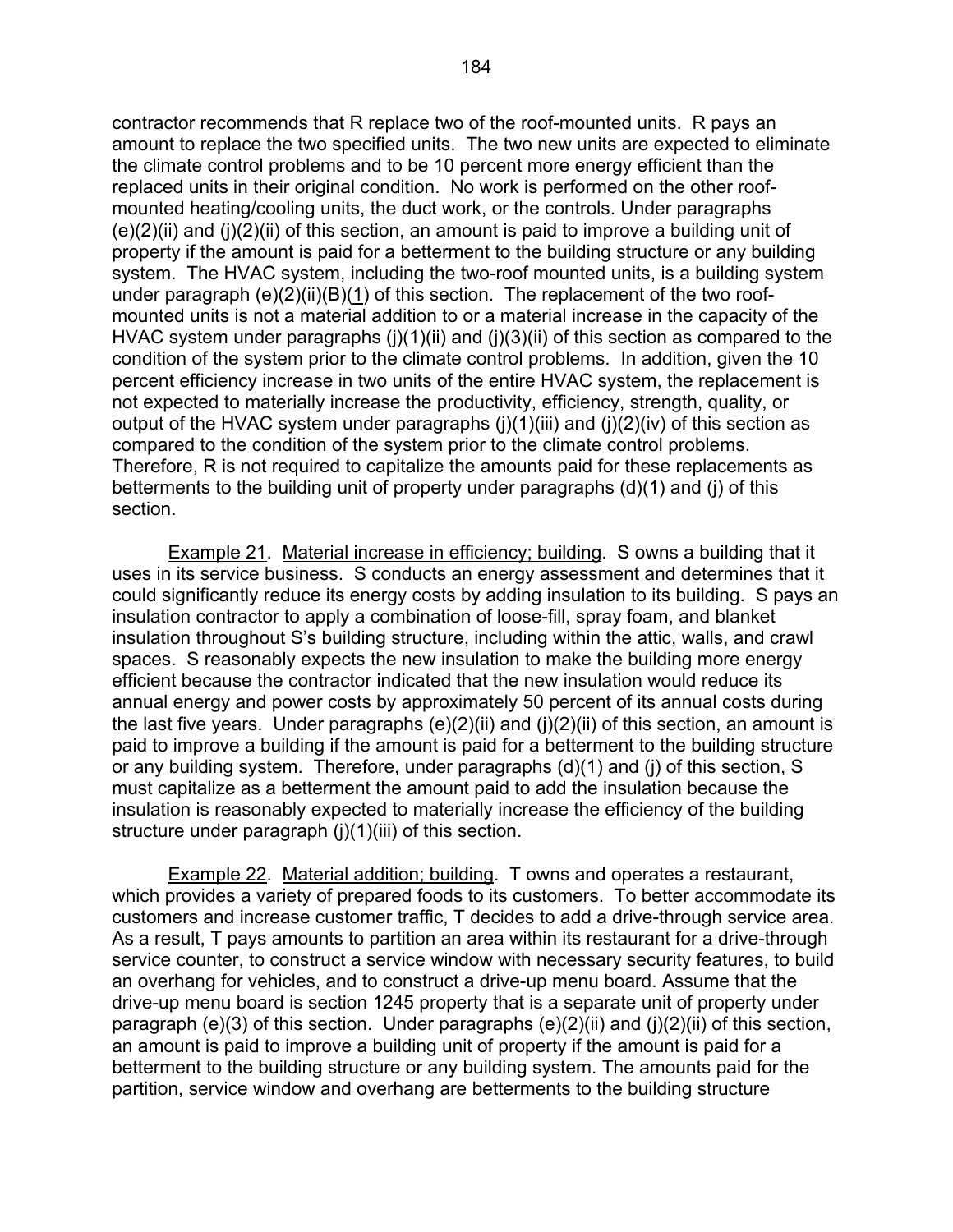because they comprise a material addition (that is, a physical expansion, extension, and addition of a major component) to the building structure under paragraph (j)(1)(ii) of this section. Accordingly, T must capitalize as an improvement the amounts paid to add the partition, drive-through window, and overhang under paragraphs (d)(1) and (j) of this section. T is also required to capitalize the amounts paid to acquire and install each section 1245 property in accordance with §1.263(a)-2(d)(1).

 Example 23. Costs incurred during betterment. U owns a building that it uses in its service business. To accommodate new employees and equipment, U pays amounts to increase the load capacity of its electrical system by adding a second electrical panel with additional circuits and adding wiring and outlets throughout the electrical system of its building. To complete the upgrades to the electrical system, the contractor makes several holes in walls. As a result, U also incurs costs to patch the holes and repaint several walls. Under paragraphs (e)(2)(ii) and (j)(2)(ii) of this section, an amount is paid to improve a building unit of property if the amount is paid for a betterment to the building structure or any building system. The amounts paid to upgrade the panel and wiring are for betterments to U's electrical system because they increase the capacity of the electrical system under paragraph  $(i)(1)(ii)$  of this section and increase the strength and output of the electrical system under paragraph (j)(1)(iii) of this section. Accordingly, U is required to capitalize the costs of the upgrade to the electrical system as an improvement to the building unit of property under paragraphs  $(d)(1)$  and (i) of this section. Moreover, under paragraph  $(q)(1)$  of this section, U is required to capitalize the amounts paid to patch holes and repaint several walls in its building because these costs directly benefit and are incurred by reason of the improvement to U's building unit of property.

(k) Capitalization of restorations--(1) In general. A taxpayer must capitalize as an

improvement an amount paid to restore a unit of property, including an amount paid to

make good the exhaustion for which an allowance is or has been made. An amount

restores a unit of property only if it--

(i) Is for the replacement of a component of a unit of property for which the

taxpayer has properly deducted a loss for that component, other than a casualty loss

under §1.165-7;

(ii) Is for the replacement of a component of a unit of property for which the

taxpayer has properly taken into account the adjusted basis of the component in

realizing gain or loss resulting from the sale or exchange of the component;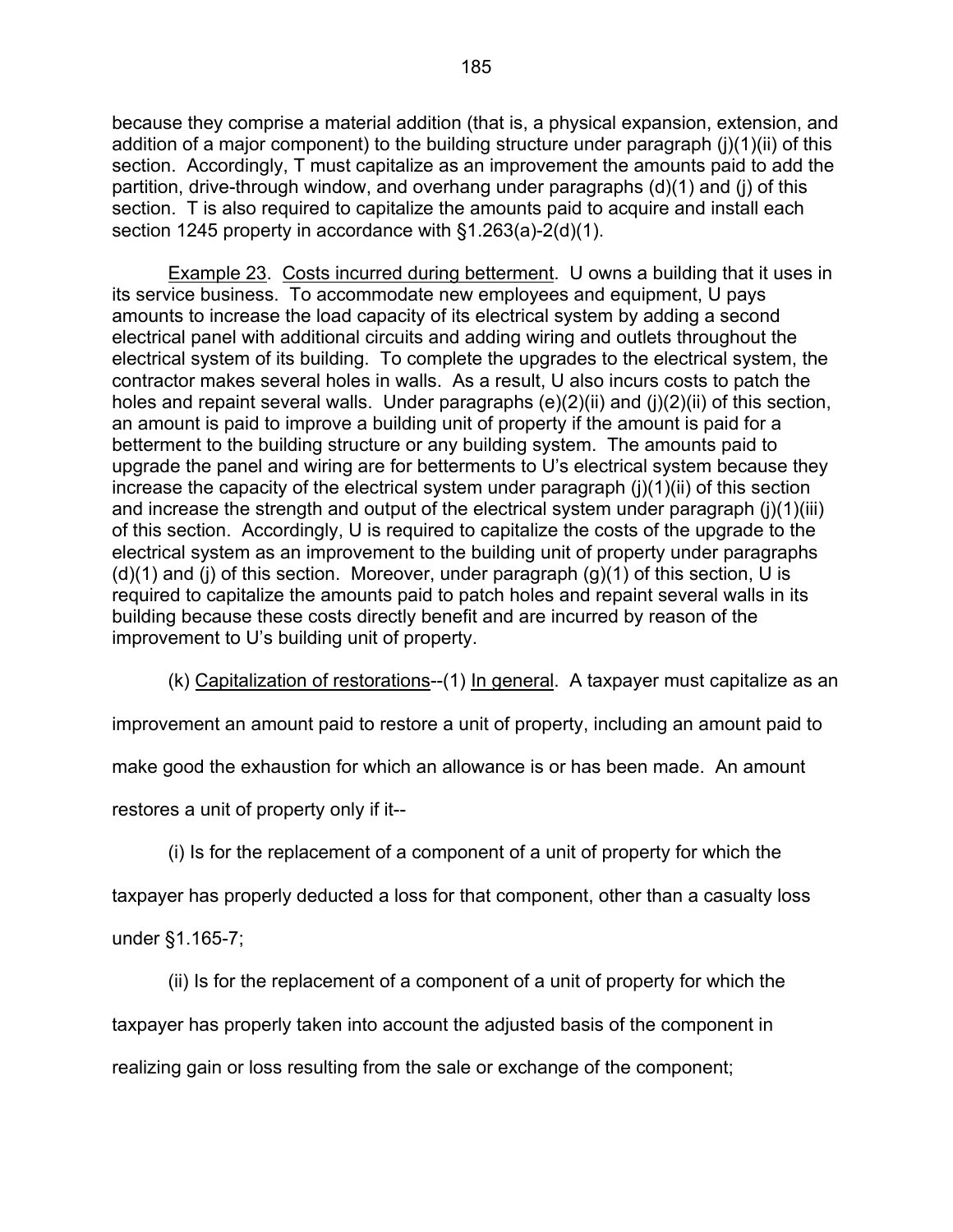(iii) Is for the restoration of damage to a unit of property for which the taxpayer is required to take a basis adjustment as a result of a casualty loss under section 165, or relating to a casualty event described in section 165, subject to the limitation in paragraph (k)(4) of this section;

 (iv) Returns the unit of property to its ordinarily efficient operating condition if the property has deteriorated to a state of disrepair and is no longer functional for its intended use;

(v) Results in the rebuilding of the unit of property to a like-new condition after the end of its class life as defined in paragraph (i)(4) of this section (see paragraph (k)(5) of this section); or

 (vi) Is for the replacement of a part or a combination of parts that comprise a major component or a substantial structural part of a unit of property (see paragraph (k)(6) of this section).

 (2) Application of restorations to buildings. An amount is paid to improve a building if it is paid to restore (as defined under paragraph (k)(1) of this section) a property specified under paragraph (e)(2)(ii) (building), paragraph (e)(2)(iii)(B) (condominium), paragraph (e)(2)(iv)(B) (cooperative), or paragraph (e)(2)(v)(B) (leased building or portion of building) of this section. For example, an amount is paid to improve a building if it is paid for the replacement of a part or combination of parts that comprise a major component or substantial structural part of the building structure or any one of its building systems (for example, the HVAC system). See paragraph (k)(6) of this section.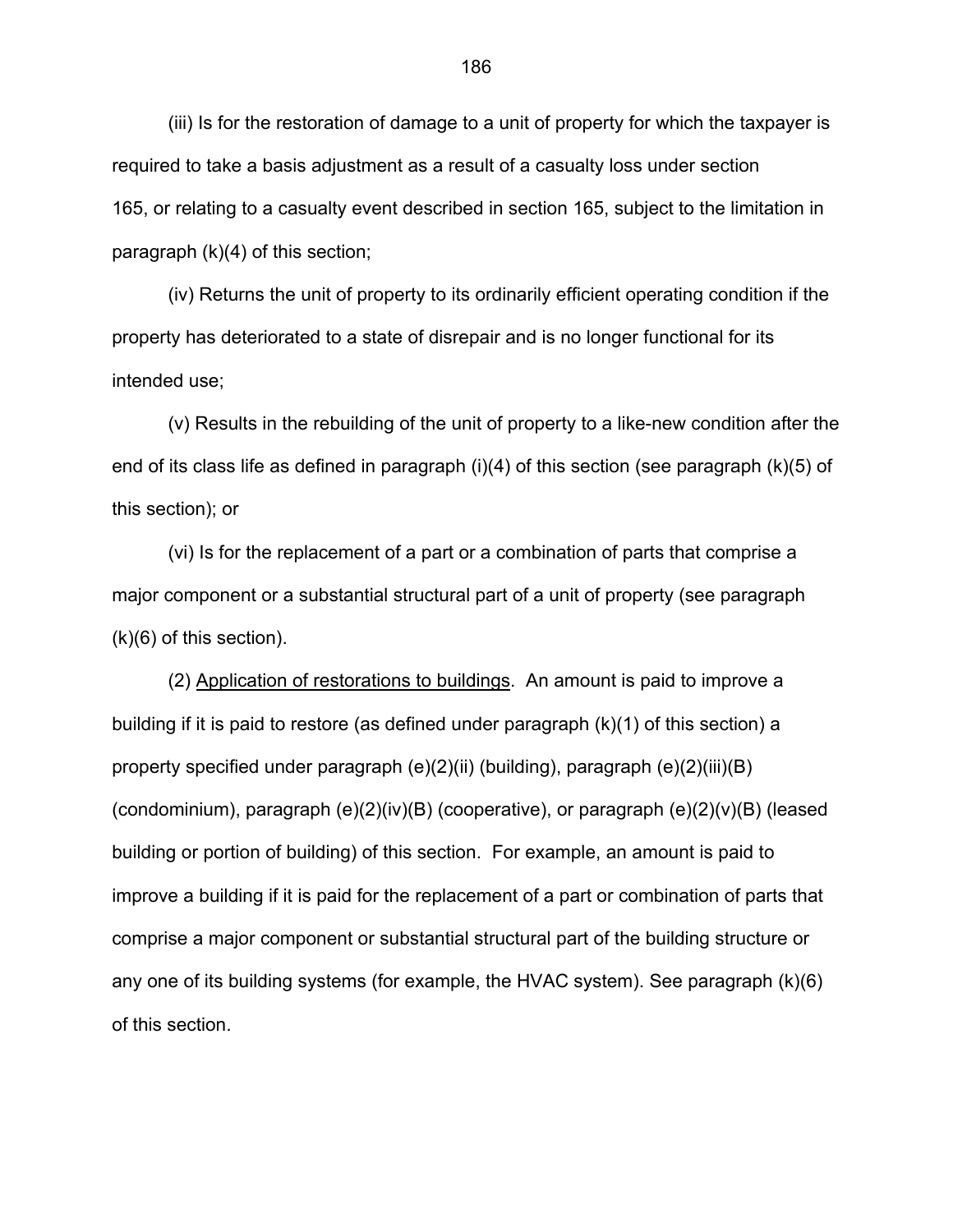(3) Exception for losses based on salvage value. A taxpayer is not required to treat as a restoration amounts paid under paragraph (k)(1)(i) or paragraph (k)(1)(ii) of this section if the unit of property has been fully depreciated and the loss is attributable only to remaining salvage value as computed for federal income tax purposes.

 (4) Restoration of damage from casualty--(i) Limitation. For purposes of paragraph (k)(1)(iii) of this section, the amount paid for restoration of damage to the unit of property that must be capitalized under this paragraph (k) is limited to the excess (if any) of--

 (A) The amount prescribed by §1.1011-1 as the adjusted basis of the single, identifiable property (under §1.167-7(b)(2)(i)) for determining the loss allowable on account of the casualty, over

(B) The amount paid for restoration of damage to the unit of property under paragraph (k)(1)(iii) of this section that also constitutes an improvement under any other provision of paragraph (k)(1) of this section.

(ii) Amounts in excess of limitation. The amounts paid for restoration of damage to a unit of property as described in paragraph (k)(1)(iii) of this section, but that exceed the limitation provided in paragraph  $(k)(4)(i)$  of this section, must be treated in accordance with the provisions of the Internal Revenue Code and regulations that are otherwise applicable. See, for example, §1.162-4 (repairs and maintenance); §1.263(a)-2 (costs to acquire and produce units of property); and §1.263(a)-3 (costs to improve units of property).

(5) Rebuild to like-new condition. For purposes of paragraph  $(k)(1)(v)$  of this section, a unit of property is rebuilt to a like-new condition if it is brought to the status of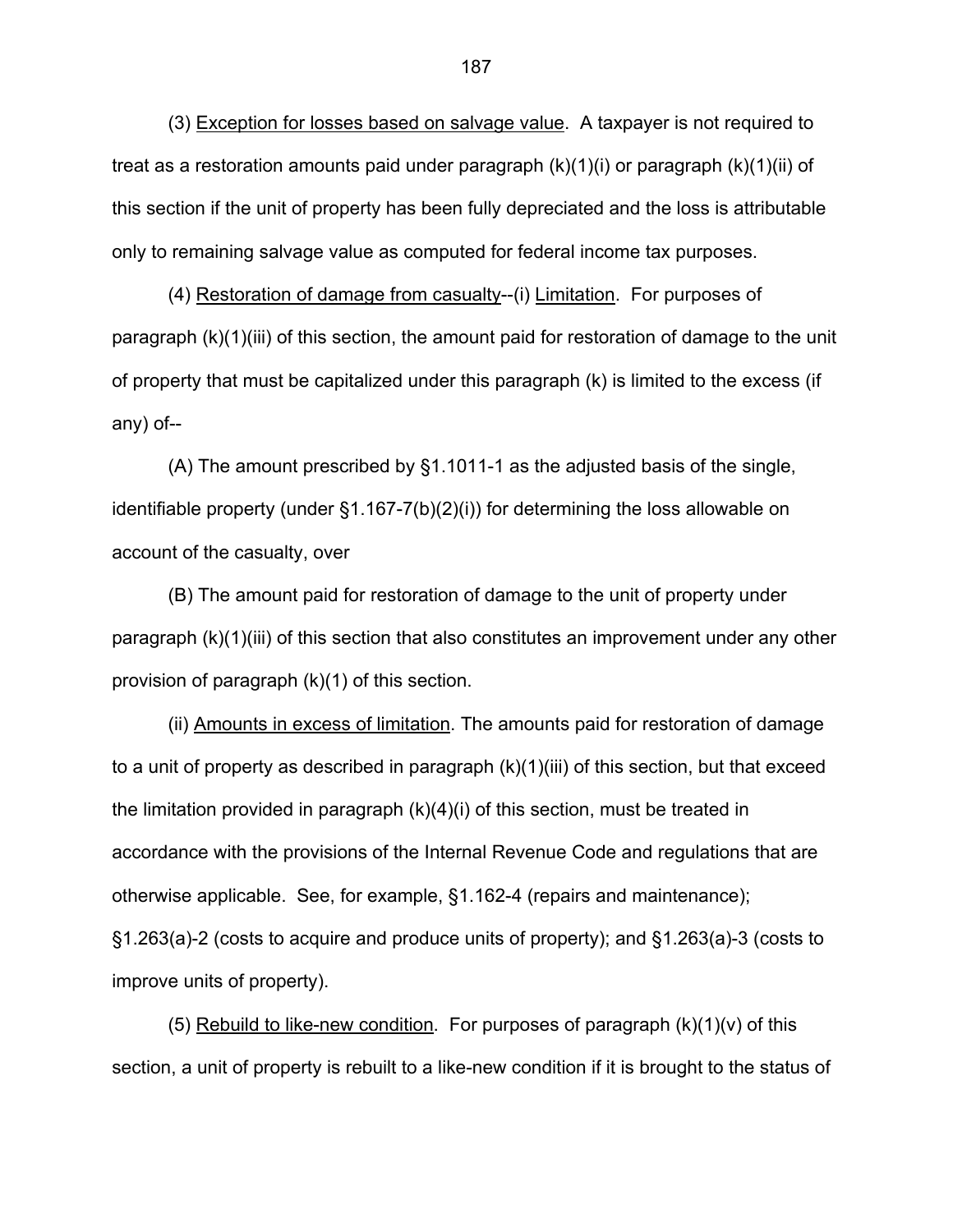new, rebuilt, remanufactured, or a similar status under the terms of any federal regulatory guideline or the manufacturer's original specifications. Generally, a comprehensive maintenance program, even though substantial, does not return a unit of property to a like-new condition.

(6) Replacement of a major component or a substantial structural part--(i) In general. To determine whether an amount is for the replacement of a part or a combination of parts that comprise a major component or a substantial structural part of the unit of property under paragraph (k)(1)(vi) of this section, it is appropriate to consider all the facts and circumstances. These facts and circumstances include the quantitative and qualitative significance of the part or combination of parts in relation to the unit of property.

(A) Major component. A major component is a part or combination of parts that performs a discrete and critical function in the operation of the unit of property. An incidental component of the unit of property, even though such component performs a discrete and critical function in the operation of the unit of property, generally will not, by itself, constitute a major component.

(B) Substantial structural part. A substantial structural part is a part or combination of parts that comprises a large portion of the physical structure of the unit of property.

(ii) Major components and substantial structural parts of buildings. In the case of a building, an amount is for the replacement of a major component or a substantial structural part of the building unit of property if--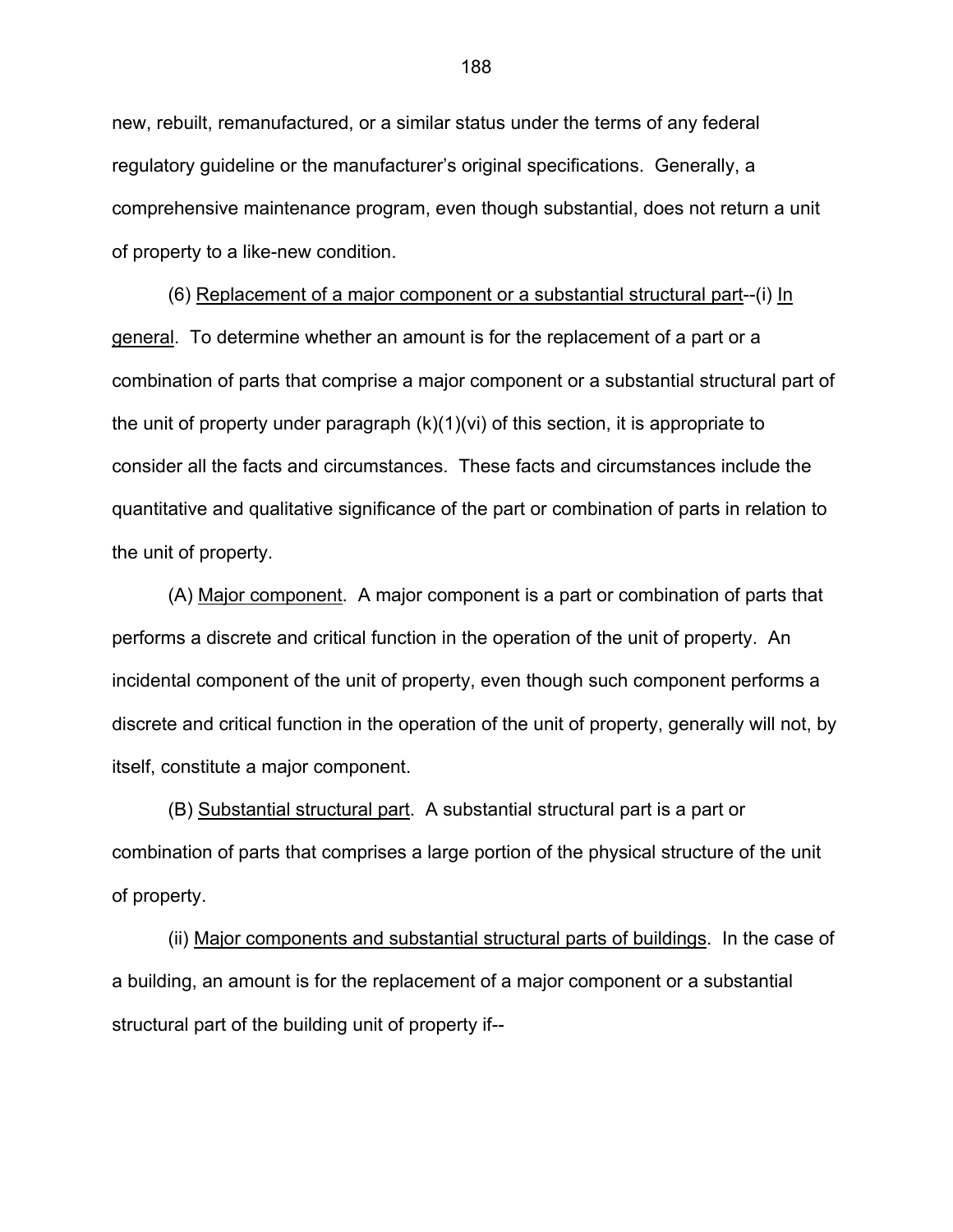(A) The replacement includes a part or combination of parts that comprise a major component (as defined in paragraph (k)(6)(i)(A) of this section), or a significant portion of a major component, of any of the properties designated in paragraph (e)(2)(ii) (building), paragraph (e)(2)(iii)(B) (condominium), paragraph (e)(2)(iv)(B) (cooperative), or paragraph  $(e)(2)(v)(B)$  (leased building or leased portion of a building) of this section; or

(B) The replacement includes a part or combination of parts that comprises a large portion of the physical structure of any of the properties designated in paragraph (e)(2)(ii) (building), paragraph (e)(2)(iii)(B) (condominium), paragraph (e)(2)(iv)(B) (cooperative), or paragraph  $(e)(2)(v)(B)$  (leased building or portion of building) of this section.

(7) Examples. The following examples illustrate the application of this paragraph (k) only and do not address whether capitalization is required under another provision of this section or another provision of the Code (for example, section 263A). Unless otherwise stated, assume that the taxpayer has not properly deducted a loss for, nor taken into account the adjusted basis on a sale or exchange of, any unit of property, asset, or component of a unit of property that is replaced.

Example 1. Replacement of loss component. A owns a manufacturing building containing various types of manufacturing equipment. A does a cost segregation study of the manufacturing building and properly determines that a walk-in freezer in the manufacturing building is section 1245 property as defined in section 1245(a)(3). The freezer is not part of the building structure or the HVAC system under paragraph  $(e)(2)(i)$  or  $(e)(2)(ii)(B)(1)$  of this section. Several components of the walk-in freezer cease to function, and A decides to replace them. A abandons the old freezer components and properly recognizes a loss from the abandonment of the components. A replaces the abandoned freezer components with new components and incurs costs to acquire and install the new components. Under paragraph (k)(1)(i) of this section, A must capitalize the amounts paid to acquire and install the new freezer components because A replaced components for which it had properly deducted a loss.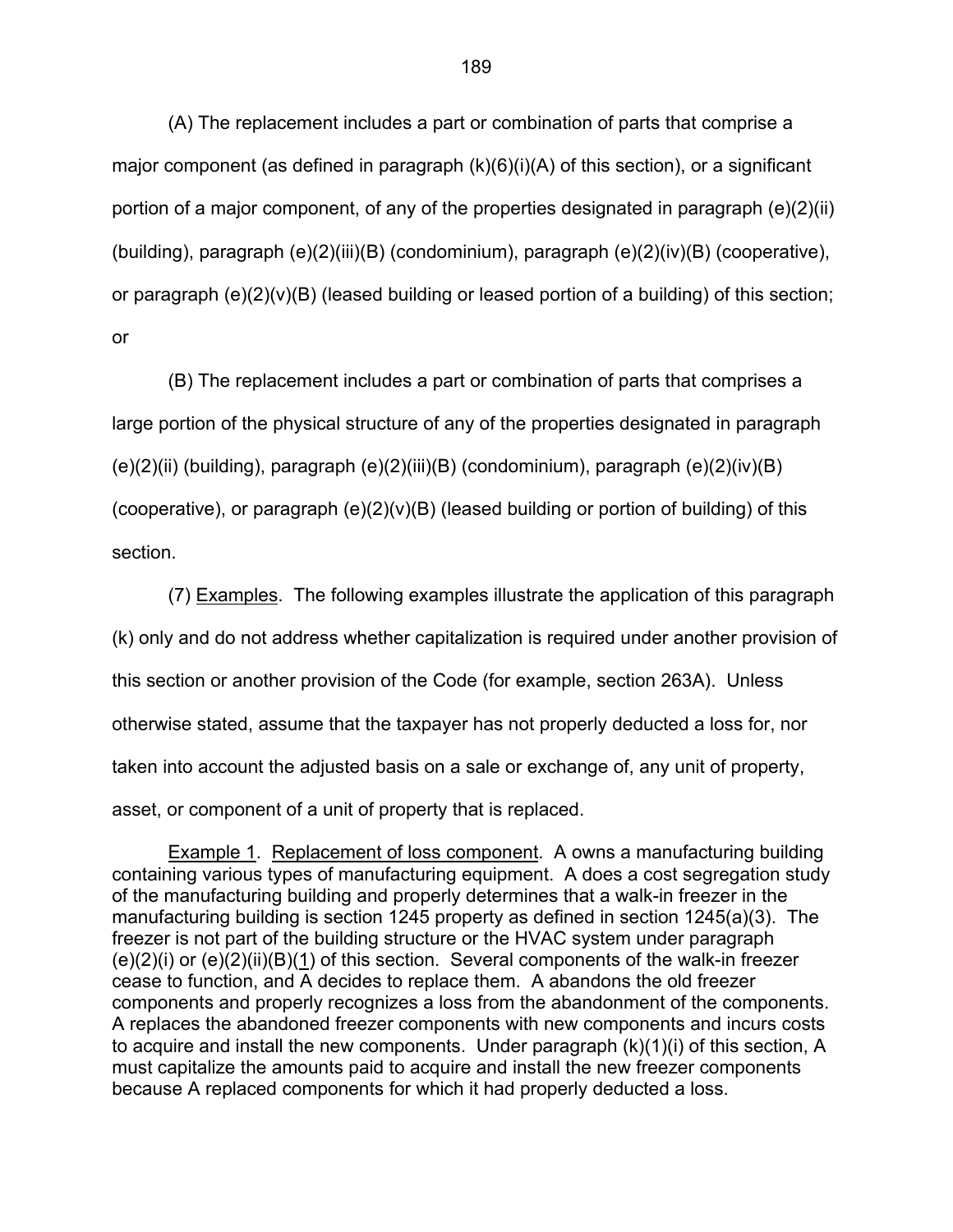**Example 2. Replacement of sold component.** Assume the same facts as in Example 1, except that A did not abandon the components but instead sold them to another party and properly recognized a loss on the sale. Under paragraph (k)(1)(ii) of this section, A must capitalize the amounts paid to acquire and install the new freezer components because A replaced components for which it had properly taken into account the adjusted basis of the components in realizing a loss from the sale of the components.

Example 3. Restoration after casualty loss. B owns an office building that it uses in its trade or business. A storm damages the office building at a time when the building has an adjusted basis of \$500,000. B deducts under section 165 a casualty loss in the amount of \$50,000, and properly reduces its basis in the office building to \$450,000. B hires a contractor to repair the damage to the building, including the repair of the building roof and the removal of debris from the building premises. B pays the contractor \$50,000 for the work. Under paragraph (k)(1)(iii) of this section, B must treat the \$50,000 amount paid to the contractor as a restoration of the building structure because B properly adjusted its basis in that amount as a result of a casualty loss under section 165, and the amount does not exceed the limit in paragraph (k)(4) of this section. Therefore, B must treat the amount paid as an improvement to the building unit of property and, under paragraph (d)(2) of this section, must capitalize the amount paid.

Example 4. Restoration after casualty event. Assume the same facts as in Example 3, except that B receives insurance proceeds of \$50,000 after the casualty to compensate for its loss. B cannot deduct a casualty loss under section 165 because its loss was compensated by insurance. However, B properly reduces its basis in the property by the amount of the insurance proceeds. Under paragraph (k)(1)(iii) of this section, B must treat the \$50,000 amount paid to the contractor as a restoration of the building structure because B has properly taken a basis adjustment relating to a casualty event described in section 165, and the amount does not exceed the limit in paragraph (k)(4) of this section. Therefore, B must treat the amount paid as an improvement to the building unit of property and, under paragraph (d)(2) of this section, must capitalize the amount paid.

Example 5. Restoration after casualty loss; limitation. (i) C owns a building that it uses in its trade or business. A storm damages the building at a time when the building has an adjusted basis of \$500,000. C determines that the cost of restoring its property is \$750,000, deducts a casualty loss under section 165 in the amount of \$500,000, and properly reduces its basis in the building to \$0. C hires a contractor to repair the damage to the building and pays the contractor \$750,000 for the work. The work involves replacing the entire roof structure of the building at a cost of \$350,000 and pumping water from the building, cleaning debris from the interior and exterior, and replacing areas of damaged dry wall and flooring at a cost of \$400,000. Although resulting from the casualty event, the pumping, cleaning, and replacing damaged drywall and flooring, does not directly benefit and is not incurred by reason of the roof replacement.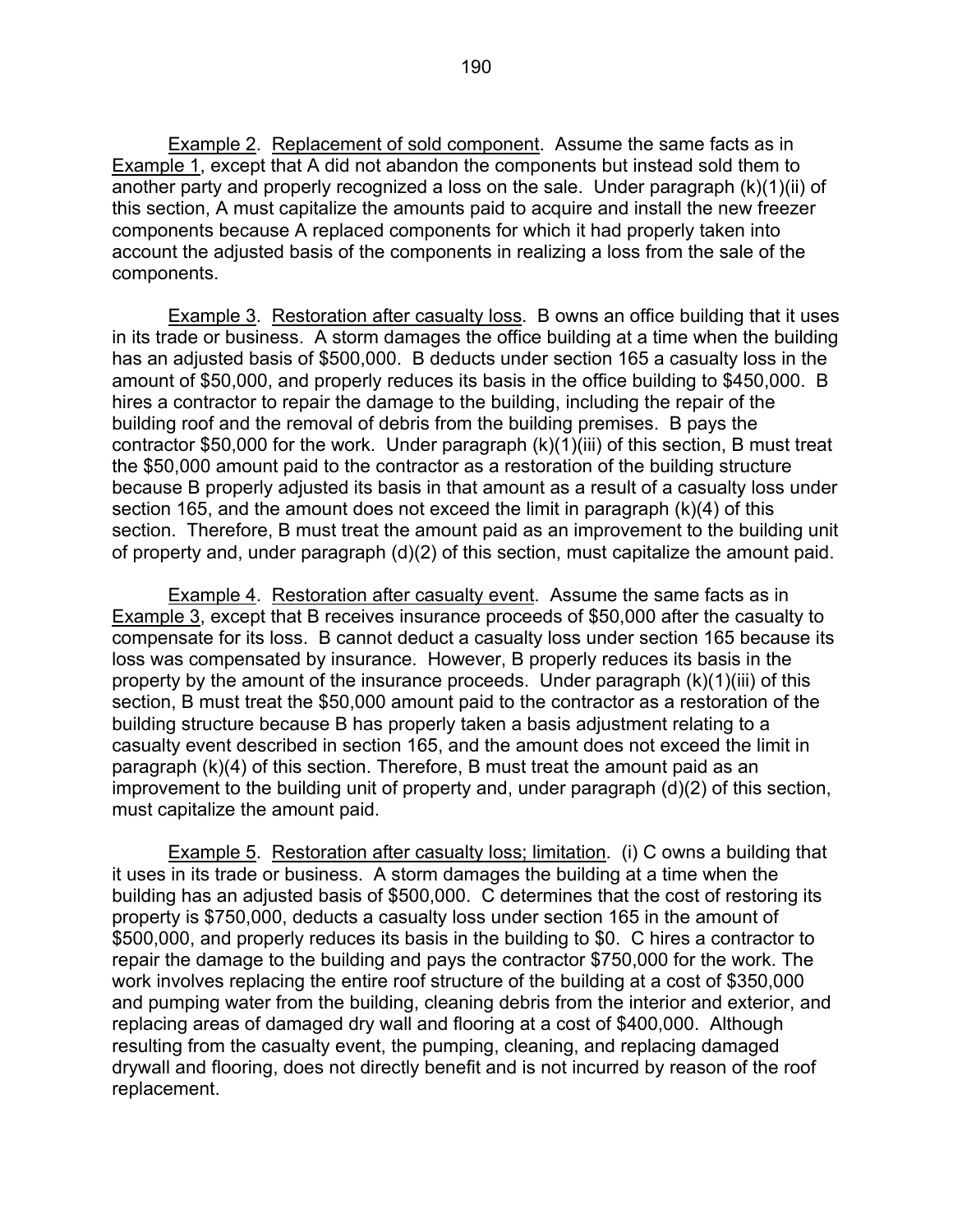(ii) Under paragraph (k)(1)(vi) of this section, C must capitalize as an improvement the \$350,000 amount paid to the contractor to replace the roof structure because the roof structure constitutes a major component and a substantial structural part of the building unit of property. In addition, under paragraphs  $(k)(1)(iii)$  and  $(k)(4)(i)$ , C must treat as a restoration the remaining costs, limited to the excess of the adjusted basis of the building over the amounts paid for the improvement under paragraph (k)(1)(vi). Accordingly, C must treat as a restoration \$150,000 (\$500,000 - \$350,000) of the \$400,000 paid for the portion of the costs related to repairing and cleaning the building structure under paragraph (k)(1)(iii) of this section. Thus, in addition to the \$350,000 to replace the roof structure, C must also capitalize the \$150,000 as an improvement to the building unit of property under paragraph (d)(2) of this section. C is not required to capitalize the remaining \$250,000 repair and cleaning costs under paragraph (k)(1)(iii) of this section.

Example 6. Restoration of property in a state of disrepair. D owns and operates a farm with several barns and outbuildings. D did not use or maintain one of the outbuildings on a regular basis, and the outbuilding fell into a state of disrepair. The outbuilding previously was used for storage but can no longer be used for that purpose because the building is not structurally sound. D decides to restore the outbuilding and pays an amount to shore up the walls and replace the siding. Under paragraphs  $(e)(2)(ii)$  and  $(k)(2)$  of this section, an amount is paid to improve a building if the amount is paid to restore the building structure or any building system. The walls and siding are part of the building structure under paragraph (e)(2)(ii)(A) of this section. Under paragraph (k)(1)(iv) of this section, D must treat the amount paid to shore up the walls and replace the siding as a restoration of the building structure because the amounts return the building structure to its ordinarily efficient operating condition after it had deteriorated to a state of disrepair and was no longer functional for its intended use. Therefore, D must treat the amount paid to shore up the walls and replace the siding as an improvement to the building unit of property and, under paragraph (d)(2) of this section, must capitalize the amount paid.

Example 7. Rebuild of property to like-new condition before end of class life. E is a Class I railroad that owns a fleet of freight cars. Assume the freight cars have a recovery period of 7 years under section 168(c) and a class life of 14 years. Every 8 to 10 years, E rebuilds its freight cars. Ten years after E places the freight car in service, E performs a rebuild to the manufacturer's original specification, which includes a complete disassembly, inspection, and reconditioning or replacement of components of the suspension and draft systems, trailer hitches, and other special equipment. E also modifies the car to upgrade various components to the latest engineering standards. The freight car is stripped to the frame, with all of its substantial components either reconditioned or replaced. The frame itself is the longest-lasting part of the car and is reconditioned. The walls of the freight car are replaced or are sandblasted and repainted. New wheels are installed on the car. All the remaining components of the car are restored before they are reassembled. At the end of the rebuild, the freight car has been restored to like-new condition under the manufacturer's specifications.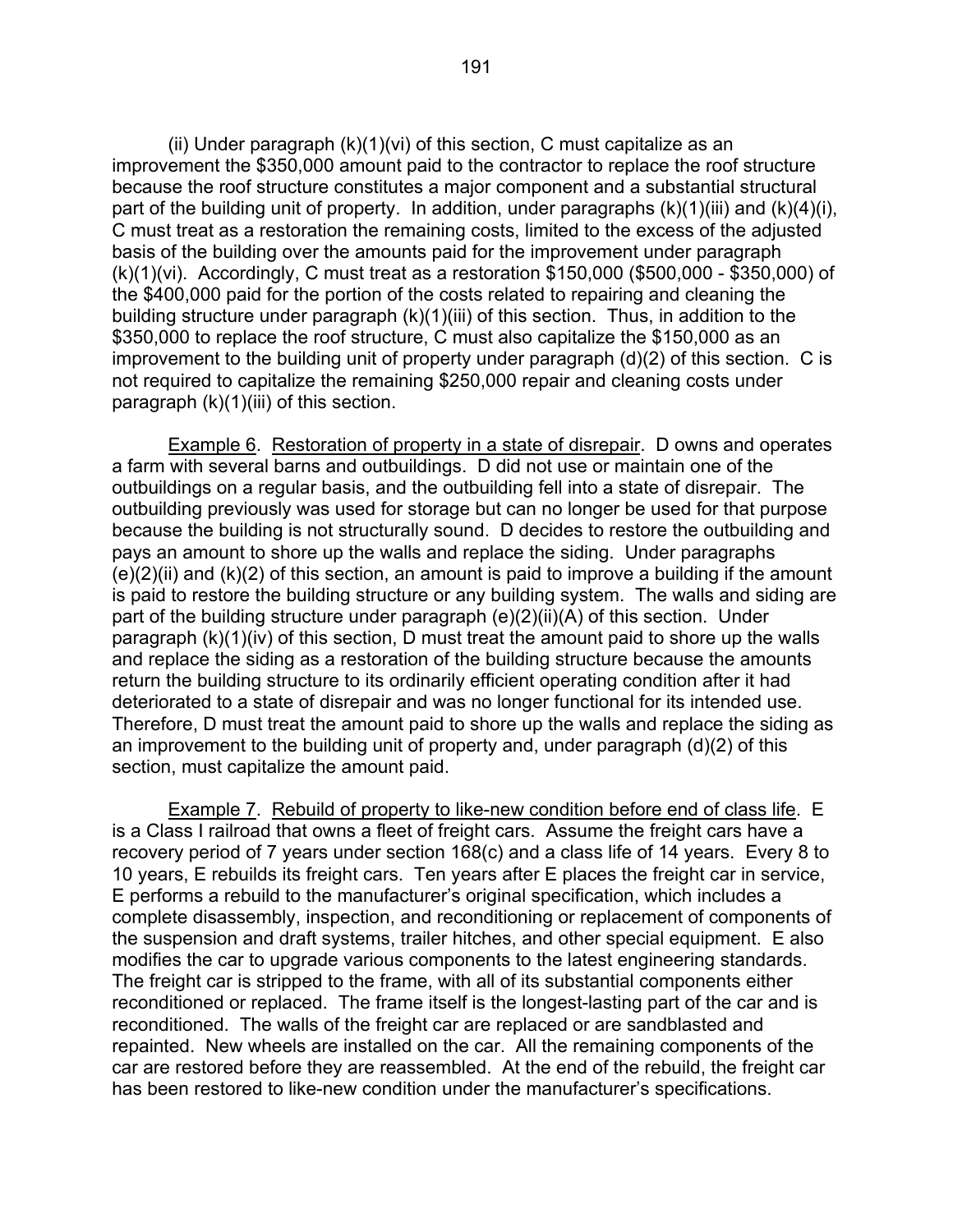Assume the freight car is the unit of property. E is not required to treat as an improvement and capitalize the amounts paid to rebuild the freight car under paragraph  $(k)(1)(v)$  of this section because, although the amounts paid restore the freight car to like-new condition, the amounts were not paid after the end of the class life of the freight car. However, see paragraphs (k)(1)(vi) and (k)(6) of this section to determine whether any amounts must be capitalized because they are paid for the replacement of a major component or a substantial structural part of the unit of property.

Example 8. Rebuild of property to like-new condition after end of class life. Assume the same facts as in Example 7, except that E rebuilds the freight car 15 years after E places it in service. Under paragraph  $(k)(1)(v)$  of this section, E must treat as an improvement and capitalize the amounts paid to rebuild the freight car because the amounts paid restore the freight car to like-new condition after the end of the class life of the freight car.

Example 9. Not a rebuild to a like-new condition. F is a commercial airline engaged in the business of transporting freight and passengers. To conduct its business, F owns several aircraft. As a condition of maintaining its airworthiness certificates, F is required by the FAA to establish and adhere to a continuous maintenance program for each aircraft in its fleet. F performs heavy maintenance on its airframes every 8 to 10 years. In Year 1, F purchased an aircraft for \$15 million. In Year 16, F paid \$2 million for the labor and materials necessary to perform the second heavy maintenance visit on the airframe of an aircraft. To perform the heavy maintenance visit, F extensively disassembles the airframe, removing items such as engines, landing gear, cabin and passenger compartment seats, side and ceiling panels, baggage stowage bins, galleys, lavatories, floor boards, cargo loading systems, and flight control surfaces. As specified by F's maintenance manual for the aircraft, F then performs certain tasks on the disassembled airframe for the purpose of preventing deterioration of the inherent safety and reliability levels of the airframe. These tasks include lubrication and service, operational and visual checks, inspection and functional checks, reconditioning of minor parts and components, and removal, discard, and replacement of certain life-limited single cell parts, such as cartridges, canisters, cylinders, and disks. Reconditioning of parts includes burnishing corrosion, repairing cracks, dents, gouges, punctures, tightening or replacing loose or missing fasteners, replacing damaged seals, gaskets, or valves, and similar activities. In addition to the tasks described above, to comply with certain FAA airworthiness directives, F inspects specific skin locations, applies doublers over small areas where cracks were found, adds structural reinforcements, and replaces skin panels on a small section of the fuselage. However, the heavy maintenance does not include the replacement of any major components or substantial structural parts of the aircraft with new components. In addition, the heavy maintenance visit does not bring the aircraft to the status of new, rebuilt, remanufactured, or a similar status under FAA guidelines or the manufacturer's original specifications. After the heavy maintenance, the aircraft was reassembled. Assume the aircraft, including the engines, is a unit of property and has a class life of 12 years under section 168(c). Although the heavy maintenance is performed after the end of the class life of the aircraft, F is not required to treat the heavy maintenance as a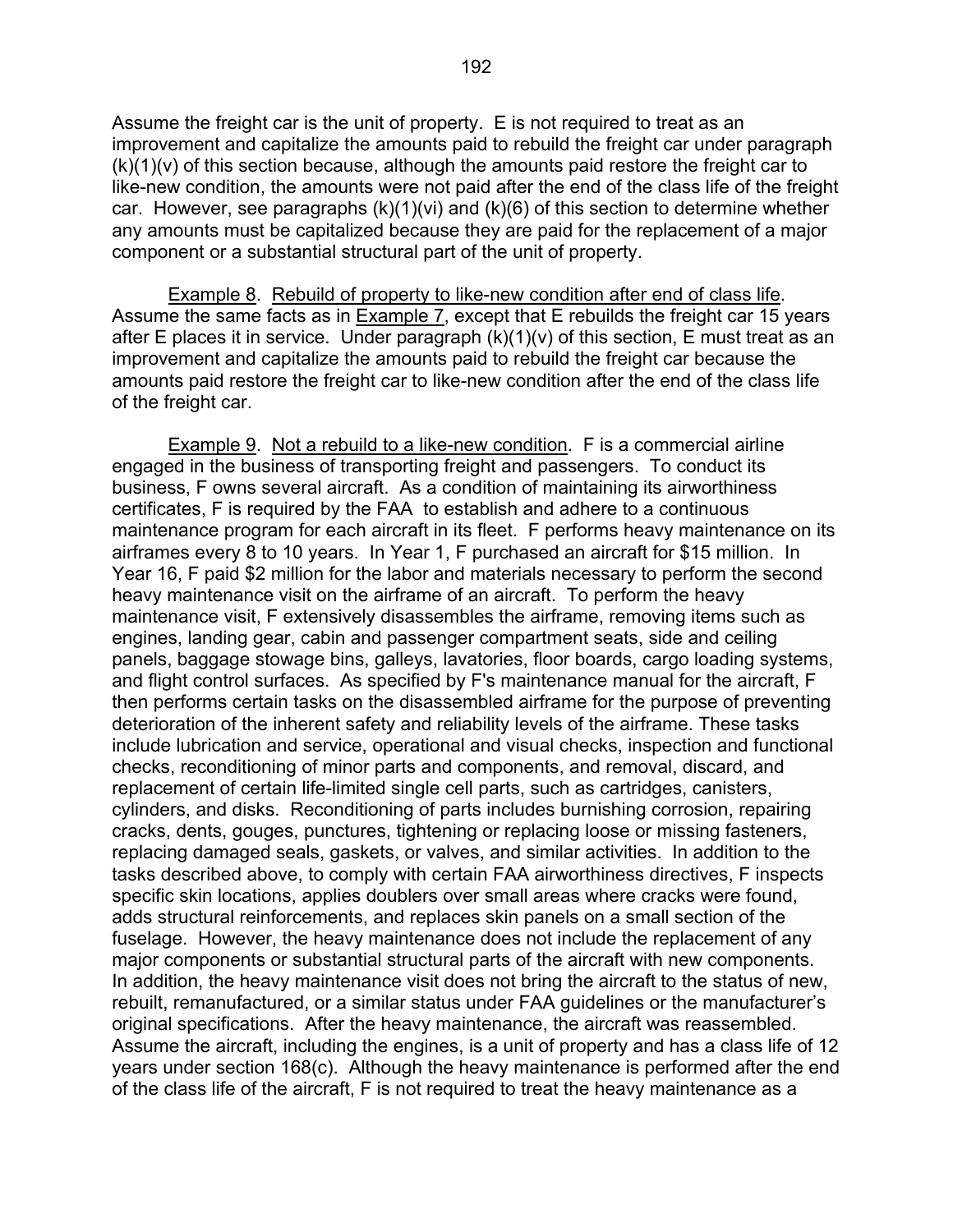restoration and improvement of the unit of property under paragraph (k)(1)(v) of this section because, although extensive, the amounts paid do not restore the aircraft to like-new condition. See also paragraph (i)(1)(iii) of this section for the application of the safe harbor for routine maintenance.

Example 10. Replacement of major component or substantial structural part; personal property. G is a common carrier that owns a fleet of petroleum hauling trucks. G pays amounts to replace the existing engine, cab, and petroleum tank with a new engine, cab, and tank. Assume the tractor of the truck (which includes the cab and the engine) is a single unit of property and that the trailer (which contains the petroleum tank) is a separate unit of property. The new engine and the cab each constitute a part or combination of parts that comprise a major component of G's tractor, because they perform a discrete and critical function in the operation of the tractor. In addition, the cab constitutes a part or combination of parts that comprise a substantial structural part of G's tractor. Therefore, the amounts paid for the replacement of the engine and the cab must be capitalized under paragraph (k)(1)(vi) of this section. Moreover, the new petroleum tank constitutes a part or combination of parts that comprise a major component and a substantial structural part of the trailer. Accordingly, the amounts paid for the replacement of the tank also must be capitalized under paragraph (k)(1)(vi) of this section.

 Example 11. Repair performed during restoration. Assume the same facts as in Example 10, except that, at the same time the engine and cab of the tractor are replaced, G pays amounts to paint the cab of the tractor with its company logo and to fix a broken taillight on the tractor. The repair of the broken taillight and the painting of the cab generally are deductible expenses under §1.162-4. However, under paragraph (g)(1)(i) of this section, a taxpayer must capitalize all the direct costs of an improvement and all the indirect costs that directly benefit or are incurred by reason of an improvement. Repairs and maintenance that do not directly benefit or are not incurred by reason of an improvement are not required to be capitalized under section 263(a), regardless of whether they are made at the same time as an improvement. For the amounts paid to paint the logo on the cab, G's need to paint the logo arose from the replacement of the cab with a new cab. Therefore, under paragraph (g)(1)(i) of this section, G must capitalize the amounts paid to paint the cab as part of the improvement to the tractor because these amounts directly benefit and are incurred by reason of the restoration of the tractor. The amounts paid to repair the broken taillight are not for the replacement of a major component, do not directly benefit, and are not incurred by reason of the replacement of the cab or the engine under paragraph (g)(1)(i) of this section, even though the repair was performed at the same time as these replacements. Thus, G is not required to capitalize the amounts paid to repair the broken taillight.

 Example 12. Related amounts to replace major component or substantial structural part; personal property. (i) H owns a retail gasoline station, consisting of a paved area used for automobile access to the pumps and parking areas, a building used to market gasoline, and a canopy covering the gasoline pumps. The premises also consist of underground storage tanks (USTs) that are connected by piping to the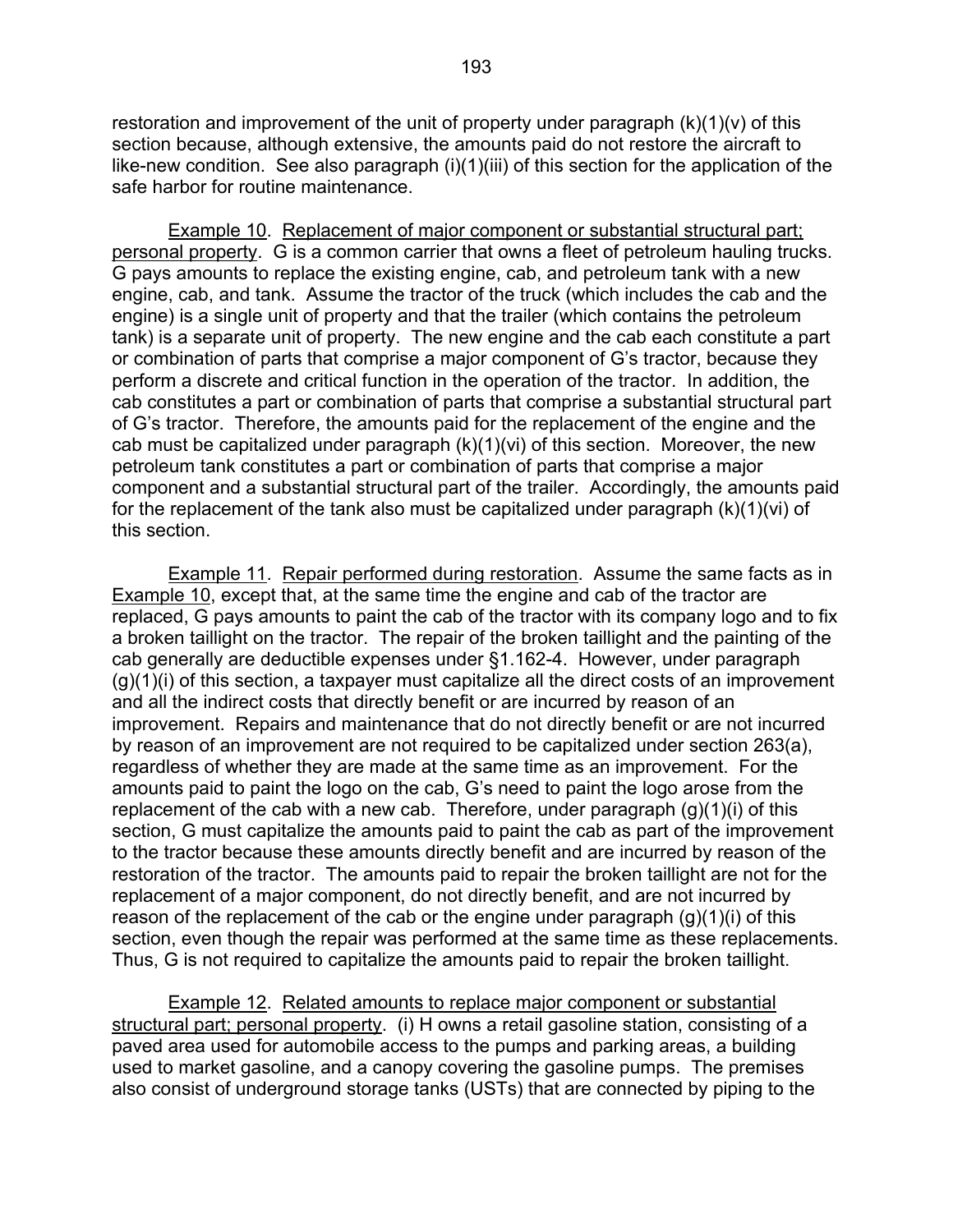pumps and are part of the gasoline pumping system used in the immediate retail sale of gas. The USTs are components of the gasoline pumping system. To comply with regulations issued by the Environmental Protection Agency, H is required to remove and replace leaking USTs. In Year 1, H hires a contractor to perform the removal and replacement, which consists of removing the old tanks and installing new tanks with leak detection systems. The removal of the old tanks includes removing the paving material covering the tanks, excavating a hole large enough to gain access to the old tanks, disconnecting any strapping and pipe connections to the old tanks, and lifting the old tanks out of the hole. Installation of the new tanks includes placement of a liner in the excavated hole, placement of the new tanks, installation of a leak detection system, installation of an overfill system, connection of the tanks to the pipes leading to the pumps, backfilling of the hole, and replacement of the paving. H also is required to pay a permit fee to the county to undertake the installation of the new tanks.

 (ii) H pays the permit fee to the county on October 15, Year 1. On December 15, Year 1, the contractor completes the removal of the old USTs and bills H for the costs of removal. On January 15, Year 2, the contractor completes the installation of the new USTs and bills H for the remainder of the work. Assume that H computes its taxes on a calendar year basis and H's gasoline pumping system is the unit of property. Under paragraph (k)(1)(vi) of this section, H must capitalize the amounts paid to replace the USTs as a restoration to the gasoline pumping system because the USTs are parts or combinations of parts that comprise a major component and substantial structural part of the gasoline pumping system. Moreover, under paragraph (g)(2) of this section, H must capitalize the costs of removing the old USTs because H has not taken a loss on the disposition of the USTs, and the amounts to remove the USTs directly benefit and are incurred by reason of the restoration of, and improvement to, the gasoline pumping system. In addition, under paragraph (g)(1) of this section, H must capitalize the permit fees because they directly benefit and are incurred by reason of the improvement to the gasoline pumping system. Finally, under paragraph (g)(3) of this section, H must capitalize the related amounts paid to improve the gasoline pumping system, including the permit fees, the amount paid to remove the old USTs, and the amount paid to install the new USTs, even though the amounts were separately invoiced, paid to different parties, and incurred in different tax years.

 Example 13. Not replacement of major component; incidental. J owns a machine shop in which it makes dies used by manufacturers. In Year 1, J purchased a drill press for use in its production process. In Year 3, J discovers that the power switch assembly, which controls the supply of electric power to the drill press, has become damaged and cannot operate. To correct this problem, J pays amounts to replace the power switch assembly with comparable and commercially available replacement parts. Assume that the drill press is a unit of property under paragraph (e) of this section and the power switch assembly is a small component of the drill press that may be removed and installed with relative ease. The power switch assembly is not a major component of the unit of property under paragraph (k)(6)(i)(A) of this section because, although the power assembly may affect the function of J's drill press by controlling the supply of electric power, the power assembly is an incidental component of the drill press. In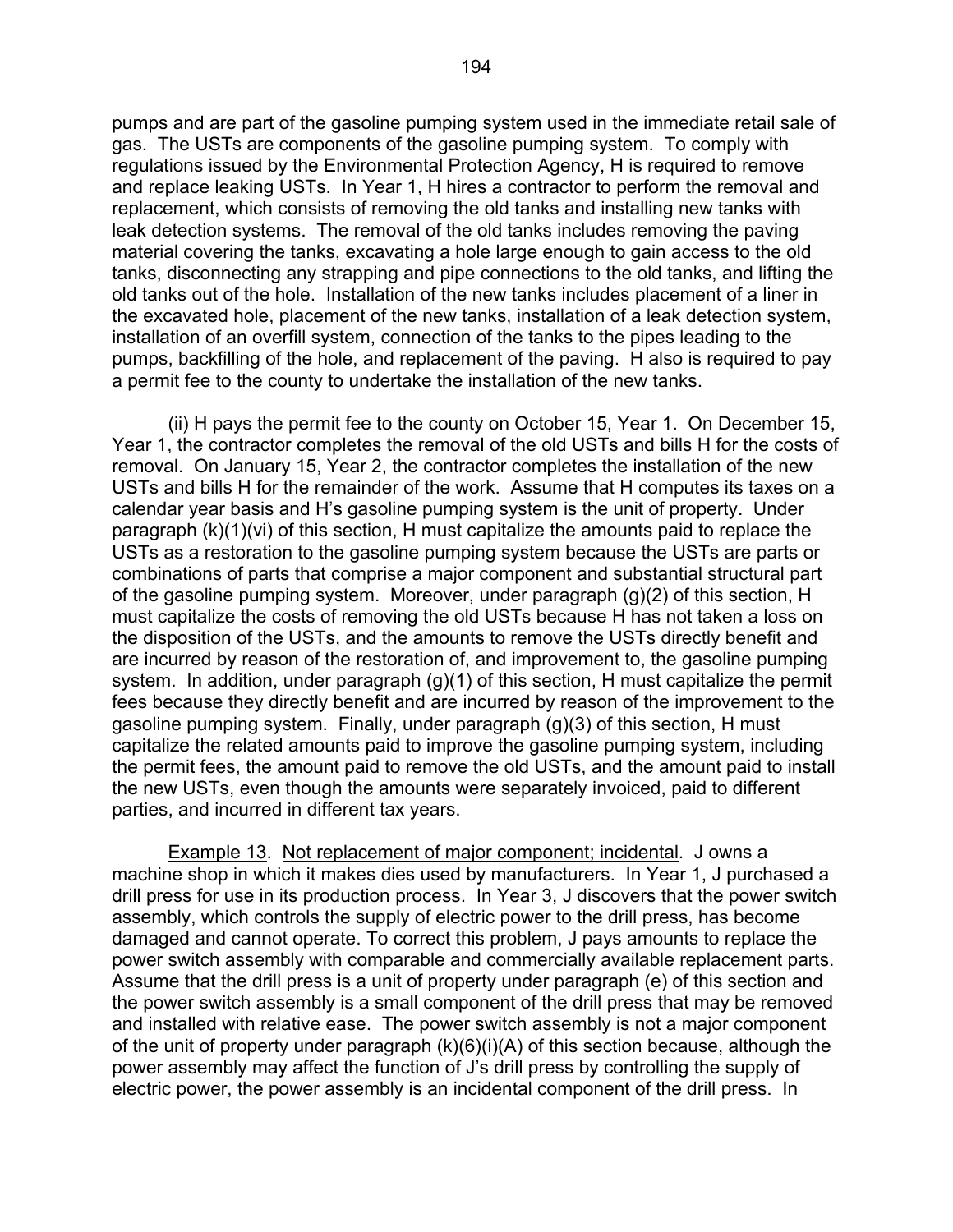addition, the power assembly is not a substantial structural part of J's drill press under paragraph (k)(6)(i)(B) of this section. Therefore, J is not required to capitalize the costs to replace the power switch assembly under paragraph (k)(1)(vi) of this section.

 Example 14. Replacement of major component or substantial structural part; roof. K owns a manufacturing building. K discovers several leaks in the roof of the building and hires a contractor to inspect and fix the roof. The contractor discovers that a major portion of the decking has rotted and recommends the replacement of the entire roof. K pays the contractor to replace the entire roof, including the decking, insulation, asphalt, and various coatings. Under paragraphs  $(e)(2)(ii)$  and  $(k)(2)$  of this section, an amount is paid to improve a building if the amount is paid to restore the building structure or any building system. The roof is part of the building structure as defined under paragraph  $(e)(2)(ii)(A)$  of this section. Because the entire roof performs a discrete and critical function in the building structure, the roof comprises a major component of the building structure under paragraph (k)(6)(ii)(A) of this section. In addition, because the roof comprises a large portion of the physical structure of the building structure, the roof comprises a substantial structural part of the building structure under paragraph  $(k)(6)(ii)(B)$  of this section. Therefore, under either analysis, K must treat the amount paid to replace the roof as a restoration of the building under paragraphs (k)(1)(vi) and (k)(2) of this section and must capitalize the amount paid as an improvement under paragraph (d)(2) of this section.

 Example 15. Not replacement of major component or substantial structural part; roof membrane. L owns a building in which it conducts its retail business. The roof decking over L's building is covered with a waterproof rubber membrane. Over time, the rubber membrane begins to wear, and L begins to experience leaks into its retail premises. However, the building is still functioning in L's business. To eliminate the problems, a contractor recommends that L replace the membrane on the roof with a new rubber membrane. Accordingly, L pays the contractor to strip the original membrane and replace it with a new rubber membrane. The new membrane is comparable to the original membrane but corrects the leakage problems. Under paragraphs  $(e)(2)(ii)$  and  $(k)(2)$  of this section, an amount is paid to improve a building if the amount is paid to restore the building structure or any building system. The roof, including the membrane, is part of the building structure as defined under paragraph (e)(2)(ii)(A) of this section. Because the entire roof performs a discrete and critical function in the building structure, the roof comprises a major component of the building structure under paragraph (k)(6)(ii)(A) of this section. Although the replacement membrane may aid in the function of the building structure, it does not, by itself, comprise a significant portion of the roof major component under paragraph (k)(6)(ii)(A) of this section. In addition, the replacement membrane does not comprise a substantial structural part of L's building structure under paragraph (k)(6)(ii)(B) of this section. Therefore, L is not required to capitalize the amount paid to replace the membrane as a restoration of the building under paragraph (k)(1)(vi) of this section.

Example 16. Not a replacement of major component or substantial structural part; HVAC system. M owns a building in which it operates an office that provides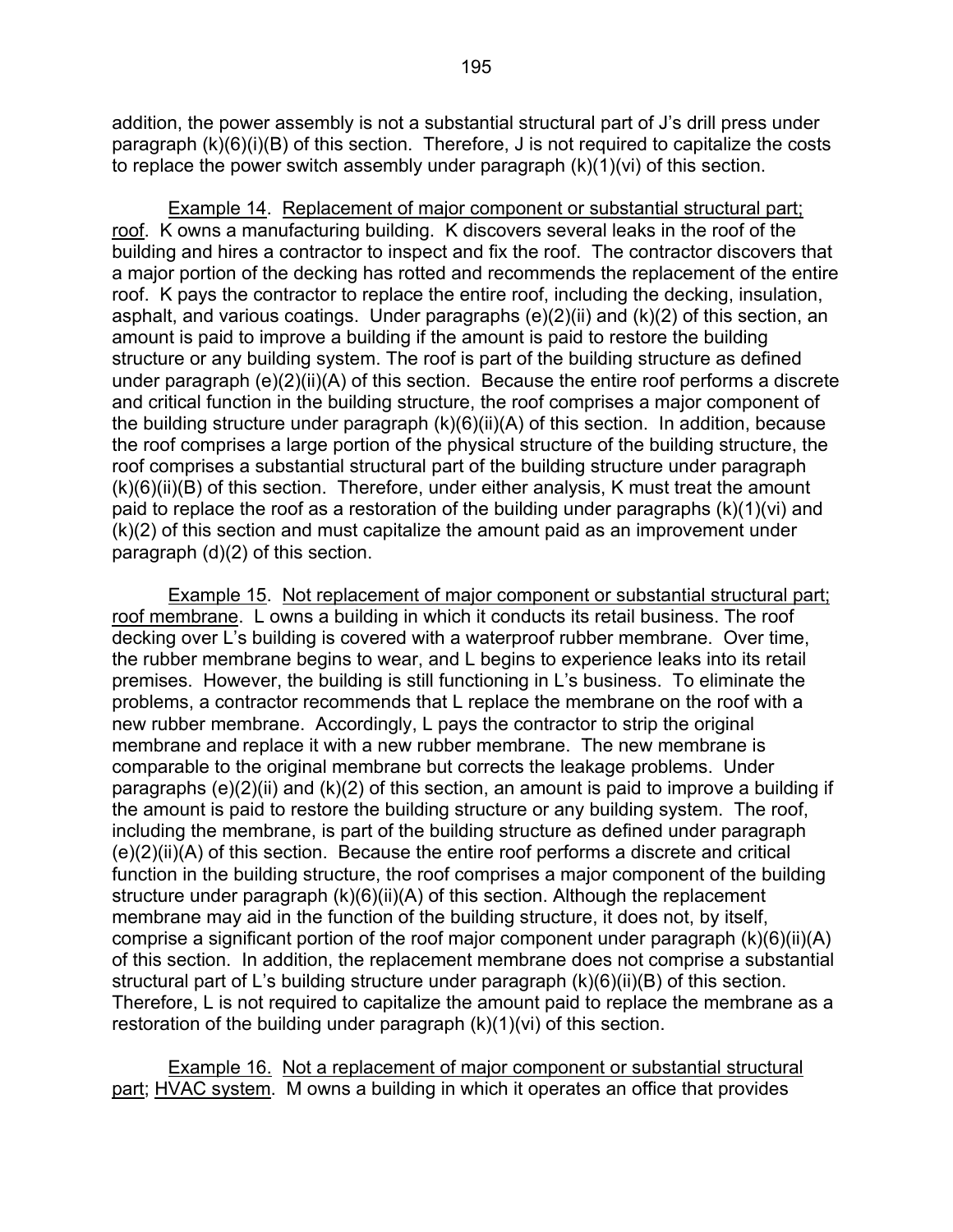medical services. The building contains one HVAC system, which is comprised of three furnaces, three air conditioning units, and duct work that runs throughout the building to distribute the hot or cold air throughout the building. One furnace in M's building breaks down, and M pays an amount to replace it with a new furnace. Under paragraphs  $(e)(2)(ii)$  and  $(k)(2)$  of this section, an amount is paid to improve a building if the amount is paid to restore the building structure or any building system. The HVAC system, including the furnaces, is a building system under paragraph  $(e)(2)(ii)(B)(1)$  of this section. As the parts that provide the heating function in the system, the three furnaces, together, perform a discrete and critical function in the operation of the HVAC system and are therefore a major component of the HVAC system under paragraph (k)(6)(i)(A) of this section. However, the single furnace is not a significant portion of this major component of the HVAC system under paragraph (k)(6)(ii)(A) of this section, or a substantial structural part of the HVAC system under paragraph (k)(6)(ii)(B) of this section. Therefore, M is not required to treat the amount paid to replace the furnace as a restoration of the building under paragraph (k)(1)(vi) of this section.

 Example 17. Replacement of major component or substantial structural part; HVAC system. N owns a large office building in which it provides consulting services. The building contains one HVAC system, which is comprised of one chiller unit, one boiler, pumps, duct work, diffusers, air handlers, outside air intake, and a cooling tower. The chiller unit includes the compressor, evaporator, condenser, and expansion valve, and it functions to cool the water used to generate air conditioning throughout the building. N pays an amount to replace the chiller with a comparable unit. Under paragraphs  $(e)(2)(ii)$  and  $(k)(2)$  of this section, an amount is paid to improve a building if the amount is paid to restore the building structure or any building system. The HVAC system, including the chiller unit, is a building system under paragraph (e)(2)(ii)(B)(1) of this section. The chiller unit performs a discrete and critical function in the operation of the HVAC system because it provides the cooling mechanism for the entire system. Therefore, the chiller unit is a major component of the HVAC system under paragraph (k)(6)(ii)(A) of this section. Because the chiller unit comprises a major component of a building system, N must treat the amount paid to replace the chiller unit as a restoration to the building under paragraphs (k)(1)(vi) and (k)(2) of this section and must capitalize the amount paid as an improvement to the building under paragraph (d)(2) of this section.

 Example 18. Not replacement of major component or substantial structural part; HVAC system. O owns an office building that it uses to provide services to customers. The building contains a HVAC system that incorporates ten roof-mounted units that provide heating and air conditioning for the building. The HVAC system also consists of controls for the entire system and duct work that distributes the heated or cooled air to the various spaces in the building's interior. O begins to experience climate control problems in various offices throughout the office building and consults with a contractor to determine the cause. The contractor recommends that O replace three of the roofmounted heating and cooling units. O pays an amount to replace the three specified units. No work is performed on the other roof-mounted heating and cooling units, the duct work, or the controls. Under paragraphs  $(e)(2)(ii)$  and  $(k)(2)$  of this section, an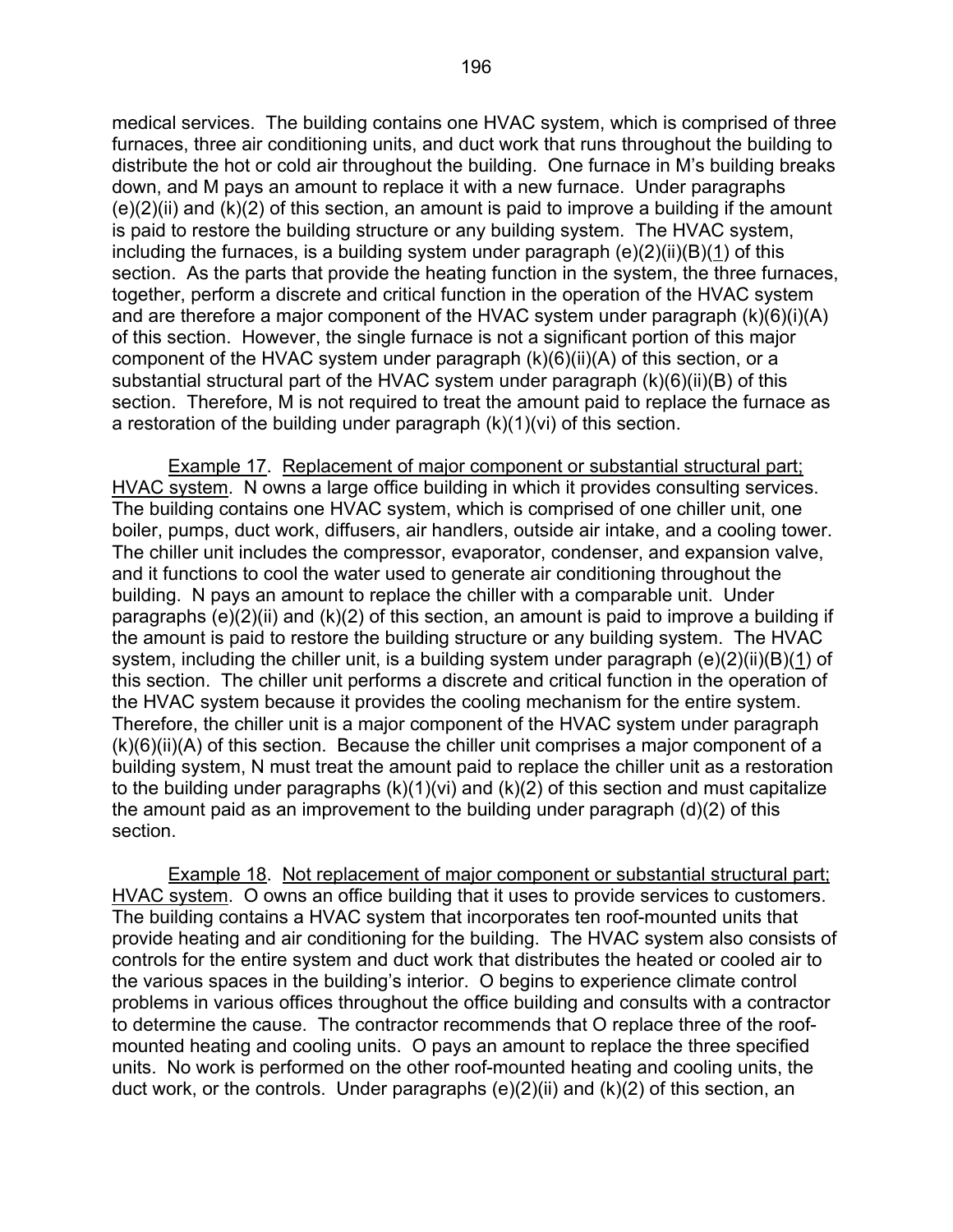amount is paid to improve a building if the amount restores the building structure or any building system. The HVAC system, including the 10 roof-mounted heating and cooling units, is a building system under paragraph  $(e)(2)(ii)(B)(1)$  of this section. As the components that generate the heat and the air conditioning in the HVAC system, the 10 roof-mounted units, together, perform a discrete and critical function in the operation of the HVAC system and, therefore, are a major component of the HVAC system under paragraph (k)(6)(ii)(A) of this section. The three roof-mounted heating and cooling units are not a significant portion of a major component of the HVAC system under  $(k)(6)(ii)(A)$  of this section, or a substantial structural part of the HVAC system, under paragraph (k)(6)(ii)(B) of this section. Accordingly, O is not required to treat the amount paid to replace the three roof-mounted heating and cooling units as a restoration of the building under paragraph (k)(1)(iv) of this section.

 Example 19. Replacement of major component or substantial structural part; fire protection system. P owns a building that it uses to operate its business. P pays an amount to replace the sprinkler system in the building with a new sprinkler system. Under paragraphs  $(e)(2)(ii)$  and  $(k)(2)$  of this section, an amount is paid to improve a building if the amount restores the building structure or any building system. The fire protection and alarm system, including the sprinkler system, is a building system under paragraph (e)(2)(ii)(B)(6) of this section. As the component that provides the fire suppression mechanism in the system, the sprinkler system performs a discrete and critical function in the operation of the fire protection and alarm system and is therefore a major component of the system under paragraph (k)(6)(ii)(A) of this section. Because the sprinkler system comprises a major component of a building system, P must treat the amount paid to replace the sprinkler system as restoration to the building unit of property under paragraphs (k)(1)(vi) and (k)(2) of this section and must capitalize the amount paid as an improvement to the building under paragraph (d)(2) of this section.

 Example 20. Replacement of major component or substantial structural part; electrical system. Q owns a building that it uses to operate its business. Q pays an amount to replace the wiring throughout the building with new wiring that meets building code requirements. Under paragraphs (e)(2)(ii) and (k)(2) of this section, an amount is paid to improve a building if the amount restores the building structure or any building system. The electrical system, including the wiring, is a building system under paragraph (e)(2)(ii)(B)(3) of this section. As the component that distributes the electricity throughout the system, the wiring performs a discrete and critical function in the operation of the electrical system under paragraph (k)(6)(ii)(A) of this section. The wiring also comprises a large portion of the physical structure of the electrical system under paragraph (k)(6)(ii)(B) of this section. Because the wiring comprises a major component and a substantial structural part of a building system, Q must treat the amount paid to replace the wiring as a restoration to the building under paragraphs  $(k)(1)(vi)$  and  $(k)(2)$  of this section and must capitalize the amount paid as an improvement to the building under paragraph (d)(2) of this section.

 Example 21. Not a replacement of major component or substantial structural part; electrical system. R owns a building that it uses to operate its business. R pays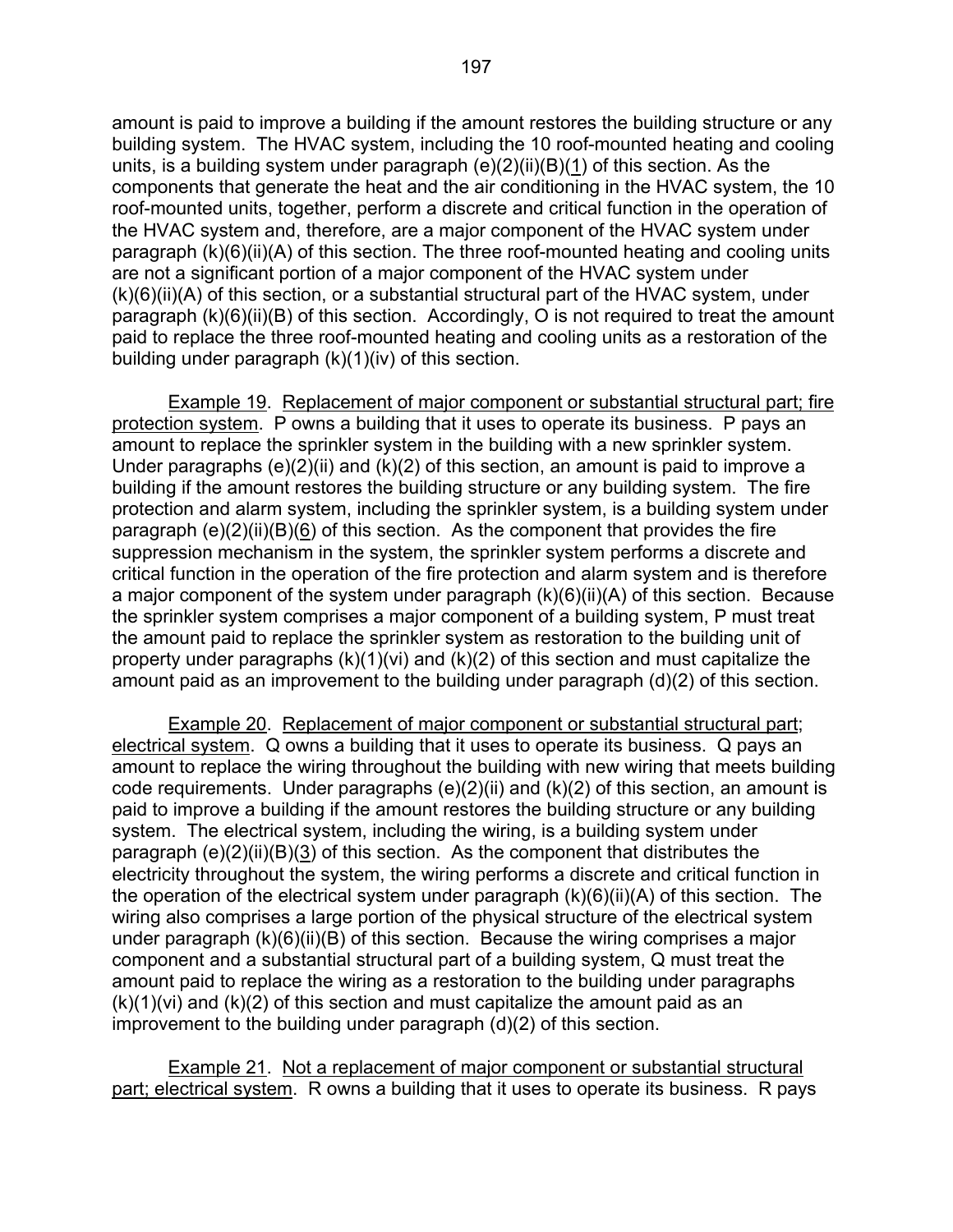an amount to replace 30 percent of the wiring throughout the building with new wiring that meets building code requirements. Under paragraphs  $(e)(2)(ii)$  and  $(k)(2)$  of this section, an amount is paid to improve a building if the amount restores the building structure or any building system. The electrical system, including the wiring, is a building system under paragraph (e)(2)(ii)(B)(3) of this section. All the wiring in the building comprises a major component because it performs a discrete and critical function in the operation of the electrical system. However, the portion of the wiring that was replaced is not a significant portion of the wiring major component under paragraph  $(k)(6)(ii)(A)$  of this section, nor does it comprise a substantial structural part of the electrical system under paragraph (k)(6)(ii)(B) of this section. Therefore, under paragraph (k)(6) of this section, the replacement of 30 percent of the wiring is not the replacement of a major component or substantial structural part of the building, and R is not required to treat the amount paid to replace 30 percent of the wiring as a restoration to the building under paragraph (k)(1)(iv) of this section.

 Example 22. Replacement of major component or substantial structural part; plumbing system. S owns a building in which it conducts a retail business. The retail building has three floors. The retail building has men's and women's restrooms on two of the three floors. S decides to update the restrooms by paying an amount to replace the plumbing fixtures in all of the restrooms, including all the toilets and sinks, with modern style plumbing fixtures of similar quality and function. S does not replace the pipes connecting the fixtures to the building's plumbing system. Under paragraphs  $(e)(2)(ii)$  and  $(k)(2)$  of this section, an amount is paid to improve a building if the amount restores the building structure or any building system. The plumbing system, including the plumbing fixtures, is a building system under paragraph  $(e)(2)(ii)(B)(2)$  of this section. All the toilets together perform a discrete and critical function in the operation of the plumbing system, and all the sinks, together, also perform a discrete and critical function in the operation of the plumbing system. Therefore, under paragraph  $(k)(6)(ii)(A)$  of this section, all the toilets comprise a major component of the plumbing system, and all the sinks comprise a major component of the plumbing system. Accordingly, S must treat the amount paid to replace all of the toilets and all of the sinks as a restoration of the building under paragraphs  $(k)(1)(vi)$  and  $(k)(2)$  of this section and must capitalize the amount paid as an improvement to the building under paragraph (d)(2) of this section.

 Example 23. Not replacement of major component or substantial structural part; plumbing system. Assume the same facts as Example 22 except that S does not update all the bathroom fixtures. Instead, S only pays an amount to replace 8 of the total of 20 sinks located in the various restrooms. The 8 replaced sinks, by themselves, do not comprise a significant portion of a major component (the 20 sinks) of the plumbing system under paragraph (k)(6)(ii)(A) of this section nor do they comprise a large portion of the physical structure of the plumbing system under paragraph  $(k)(6)(ii)(B)$  of this section. Therefore, under paragraph  $(k)(6)$  of this section, the replacement of the eight sinks does not constitute the replacement of a major component or substantial structural part of the building, and S is not required to treat the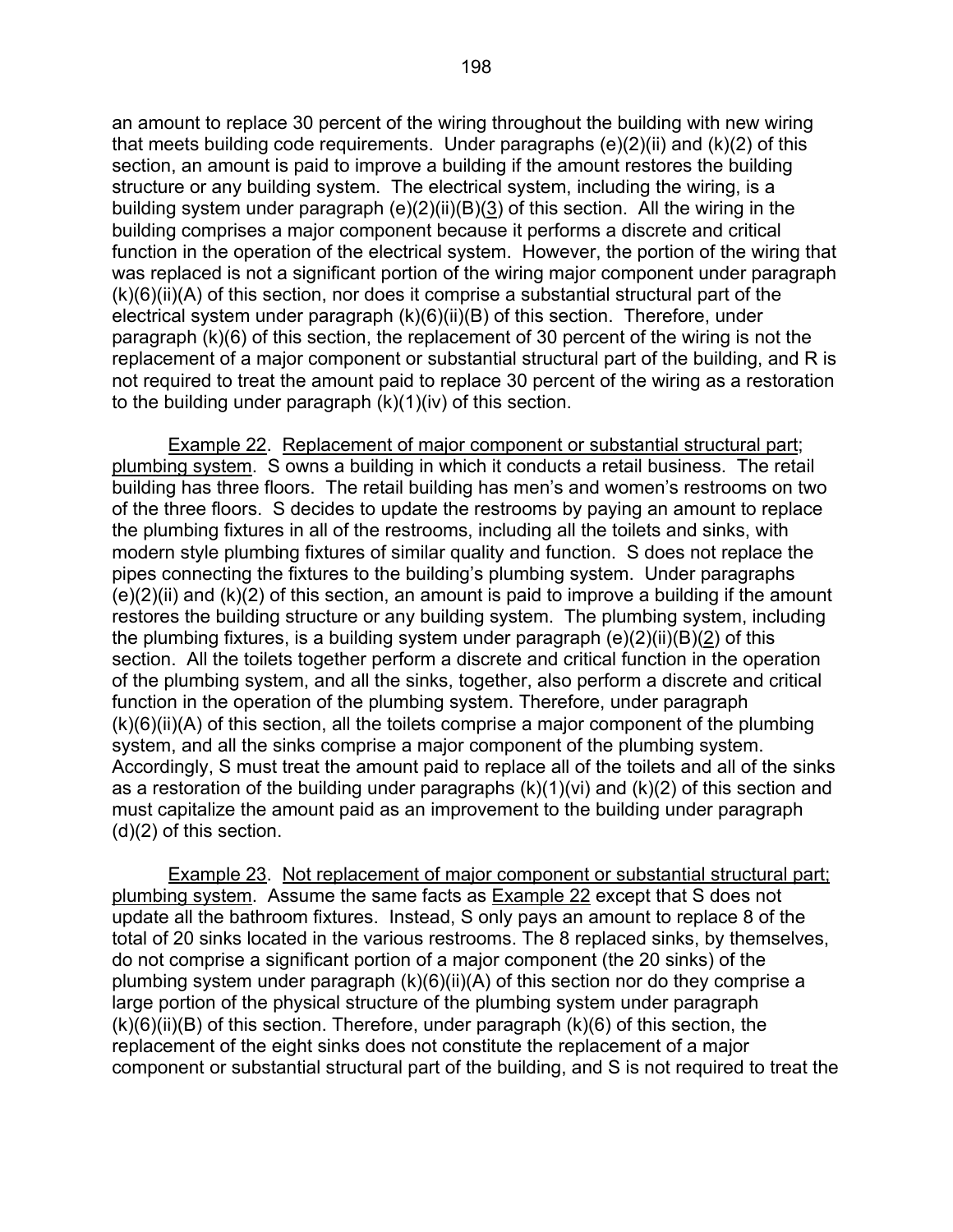amount paid to replace the eight sinks as a restoration of a building under paragraph  $(k)(1)(iv)$  of this section.

 Example 24. Replacement of major component or substantial structural part; plumbing system. (i) T owns and operates a hotel building. T decides that, to attract customers and to remain competitive, it needs to update the guest rooms in its facility. Accordingly, T pays amounts to replace the bathtubs, toilets, and sinks, and to repair, repaint, and retile the bathroom walls and floors, which is necessitated by the installation of the new plumbing components. The replacement bathtubs, toilets, sinks, and tile are new and in a different style, but are similar in function and quality to the replaced items. T also pays amounts to replace certain section 1245 property, such as the guest room furniture, carpeting, drapes, table lamps, and partition walls separating the bathroom area. T completes this work on two floors at a time, closing those floors and leaving the rest of the hotel open for business. In Year 1, T pays amounts to perform the updates for 4 of the 20 hotel room floors and expects to complete the renovation of the remaining rooms over the next two years.

(ii) Under paragraphs  $(e)(2)(ii)$  and  $(k)(2)$  of this section, an amount is paid to improve a building if the amount restores the building structure or any building system. The plumbing system, including the bathtubs, toilets, and sinks, is a building system under paragraph (e)(2)(ii)(B)(2) of this section. All the bathtubs, together, all the toilets, together, and all the sinks together in the hotel building perform discrete and critical functions in the operation of the plumbing system under paragraph  $(k)(6)(ii)(A)$  of this section and comprise a large portion of the physical structure of the plumbing system under paragraph (k)(6)(ii)(B) of this section. Therefore, under paragraph (k)(6)(ii) of this section, these plumbing components comprise major components and substantial structural parts of the plumbing system, and T must treat the amount paid to replace these plumbing components as a restoration of, and improvement to, the building under paragraphs  $(k)(1)(vi)$  and  $(k)(2)$  of this section. In addition, under paragraph  $(g)(1)(i)$  of this section, T must treat the costs of repairing, repainting, and retiling the bathroom walls and floors as improvement costs because these costs directly benefit and are incurred by reason of the improvement to the building. Further, under paragraph (g)(3) of this section, T must treat the costs incurred in Years 1, 2, and 3 for the bathroom remodeling as improvement costs, even though they are incurred over a period of several taxable years, because they are related amounts paid to improve the building unit of property. Accordingly, under paragraph (d)(2) of this section, T must treat all the amounts it incurs to update its hotel restrooms as an improvement to the hotel building and capitalize these amounts. In addition, under §1.263(a)-2 of the regulations, T must capitalize the amounts paid to acquire and install each section 1245 property.

Example 25. Not replacement of major component or substantial structural part; windows. U owns a large office building that it uses to provide office space for employees that manage U's operations. The building has 300 exterior windows that represent 25 percent of the total surface area of the building. In Year 1, U pays an amount to replace 100 of the exterior windows that had become damaged. At the time of these replacements, U has no plans to replace any other windows in the near future.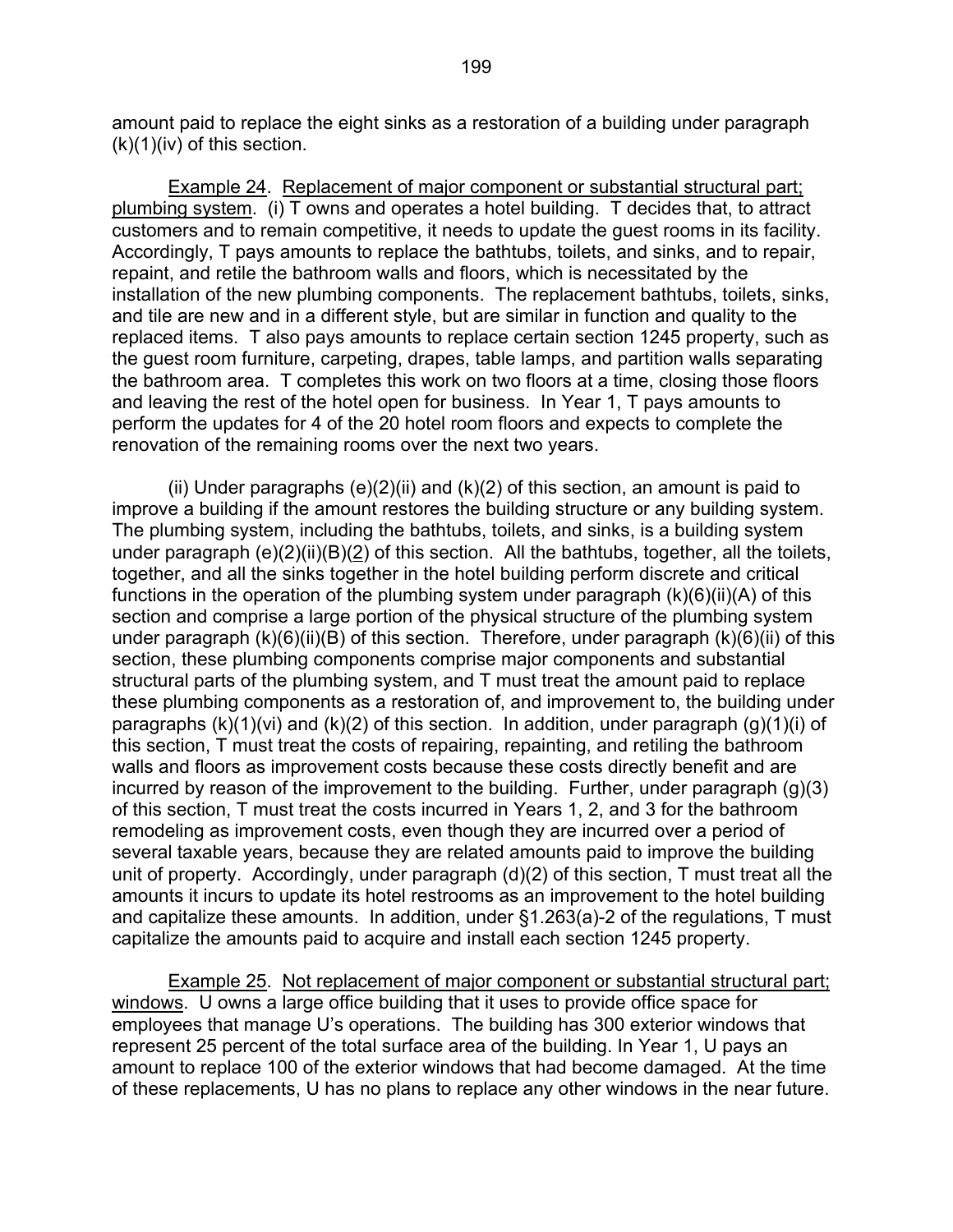Under paragraphs  $(e)(2)(ii)$  and  $(k)(2)$  of this section, an amount is paid to improve a building if the amount restores the building structure or any building system. The exterior windows are part of the building structure as defined under paragraph (e)(2)(ii)(A) of this section. The 300 exterior windows perform a discrete and critical function in the operation of the building structure and are, therefore, a major component of the building structure under paragraph (k)(6)(i)(A) of this section. However, the 100 windows do not comprise a significant portion of this major component of the building structure under paragraph (k)(6)(ii)(A) of this section or a substantial structural part of the building structure under paragraph (k)(6)(ii)(B) of this section. Therefore, under paragraph (k)(6) of this section, the replacement of the 100 windows does not constitute the replacement of a major component or substantial structural part of the building, and U is not required to treat the amount paid to replace the 100 windows as restoration of the building under paragraph (k)(1)(iv) of this section.

 Example 26. Replacement of major component; windows. Assume the same facts as Example 25, except that that U replaces 200 of the 300 windows on the building. The 300 exterior windows perform a discrete and critical function in the operation of the building structure and are, therefore, a major component of the building structure under paragraph (k)(6)(i)(A) of this section. The 200 windows comprise a significant portion of this major component of the building structure under paragraph  $(k)(6)(ii)(A)$  of this section. Therefore, under paragraph  $(k)(6)$  of this section, the replacement of the 200 windows comprise the replacement of a major component of the building structure. Accordingly, U must treat the amount paid to replace the 200 windows as a restoration of the building under paragraphs  $(k)(1)(vi)$  and  $(k)(2)$  of this section and must capitalize the amount paid as an improvement to the building under paragraph (d)(2) of this section.

Example 27. Replacement of substantial structural part; windows. Assume the same facts as **Example 25**, except that the building is a modern design and the 300 windows represent 90 percent of the total surface area of the building. U replaces 100 of the 300 windows on the building. The 300 exterior windows perform a discrete and critical function in the operation of the building structure and are, therefore, a major component of the building structure under paragraph (k)(6)(i)(A) of this section. The 100 windows do not comprise a significant portion of this major component of the building structure under paragraph (k)(6)(ii)(A) of this section, however, they do comprise a substantial structural part of the building structure under paragraph  $(k)(6)(ii)(B)$  of this section. Therefore, under paragraph  $(k)(6)$  of this section, the replacement of the 100 windows comprise the replacement of a substantial structural part of the building structure. Accordingly, U must treat the amount paid to replace the 100 windows as a restoration of the building unit of property under paragraphs (k)(1)(vi) and (k)(2) of this section and must capitalize the amount paid as an improvement to the building under paragraph (d)(2) of this section.

 Example 28. Not replacement of major component or substantial structural part; floors. V owns and operates a hotel building. V decides to refresh the appearance of the hotel lobby by replacing the floors in the lobby. The hotel lobby comprises less than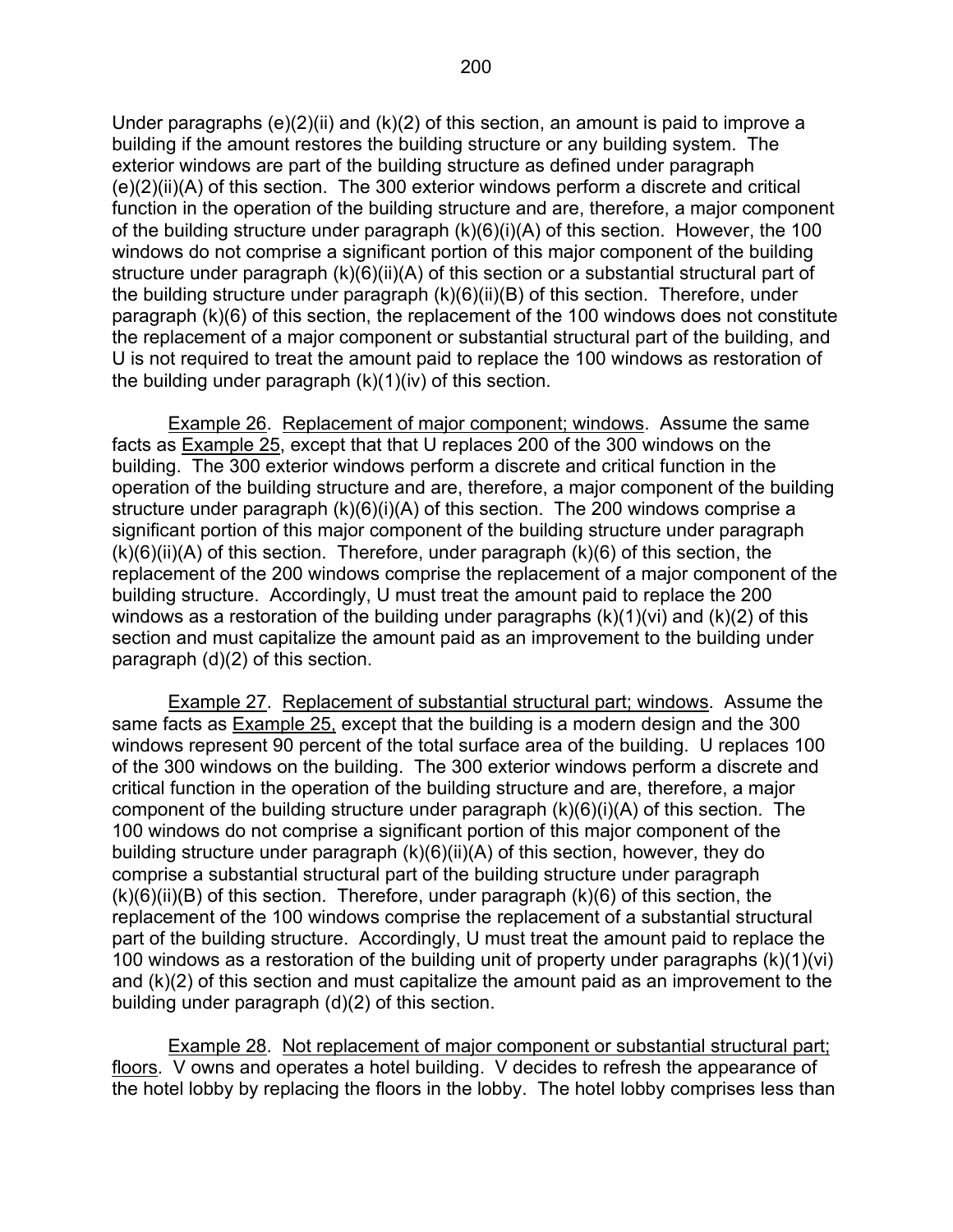10 percent of the square footage of the entire hotel building. V pays an amount to replace the wood flooring in the lobby with new wood flooring of a similar quality. V did not replace any other flooring in the building. Assume that the wood flooring constitutes section 1250 property. Under paragraphs (e)(2)(ii) and (k)(2) of this section, an amount is paid to improve a building if the amount restores the building structure or any building system. The wood flooring is part of the building structure under paragraph (e)(2)(ii)(A) of this section. All the floors in the hotel building comprise a major component of the building structure because they perform a discrete and critical function in the operation of the building structure. However, the lobby floors are not a significant portion of a major component (that is, all the floors) under paragraph (k)(6)(ii)(A) of this section, nor do the lobby floors comprise a substantial structural part of the building structure under paragraph (k)(6)(ii)(B) of this section. Therefore, under paragraph (k)(6) of this section, the replacement of the lobby floors is not the replacement of a major component or substantial structural part of the building unit of property, and V is not required to treat the amount paid for the replacement of the lobby floors as a restoration to the building under paragraph (k)(1)(iv) of this section.

 Example 29. Replacement of major component or substantial structural part; floors. Assume the same facts as Example 28, except that V decides to refresh the appearance of all the public areas of the hotel building by replacing all the floors in the public areas. To that end, V pays an amount to replace all the wood floors in all the public areas of the hotel building with new wood floors. The public areas include the lobby, the hallways, the meeting rooms, the ballrooms, and other public rooms throughout the hotel interiors. The public areas comprise approximately 40 percent of the square footage of the entire hotel building. All the floors in the hotel building comprise a major component of the building structure because they perform a discrete and critical function in the operation of the building structure. The floors in all the public areas of the hotel comprise a significant portion of a major component (that is, all the building floors) of the building structure. Therefore, under paragraph (k)(6)(ii)(A) of this section, the replacement of all the public area floors constitutes the replacement of a major component of the building structure. Accordingly, V must treat the amount paid to replace the public area floors as a restoration of the building unit of property under paragraphs  $(k)(1)(vi)$  and  $(k)(2)$  of this section and must capitalize the amounts as an improvement to the building under paragraph (d)(2) of this section.

Example 30. Replacement with no disposition. (i) X owns an office building with four elevators serving all floors in the building. X replaces one of the elevators. The elevator is a structural component of the office building. X chooses to apply Prop. Reg. §1.168(i)-8 to taxable years beginning on or after January 1, 2012, and before the applicability date of the final regulations. In accordance with Prop. Reg. §1.168(i)- 8(c)(4)(ii)(A) (**[INSERT DATE OF PUBLICATION OF THIS DOCUMENT IN THE FEDERAL REGISTER]**), the office building (including its structural components) is the asset for tax disposition purposes. X does not treat the structural components of the office building as assets under Prop. Reg. §1.168(i)-8(c)(4)(iii) (**[INSERT DATE OF PUBLICATION OF THIS DOCUMENT IN THE FEDERAL REGISTER]**). X also does not make the partial disposition election provided under Prop. Reg. §1.168(i)-8(d)(2)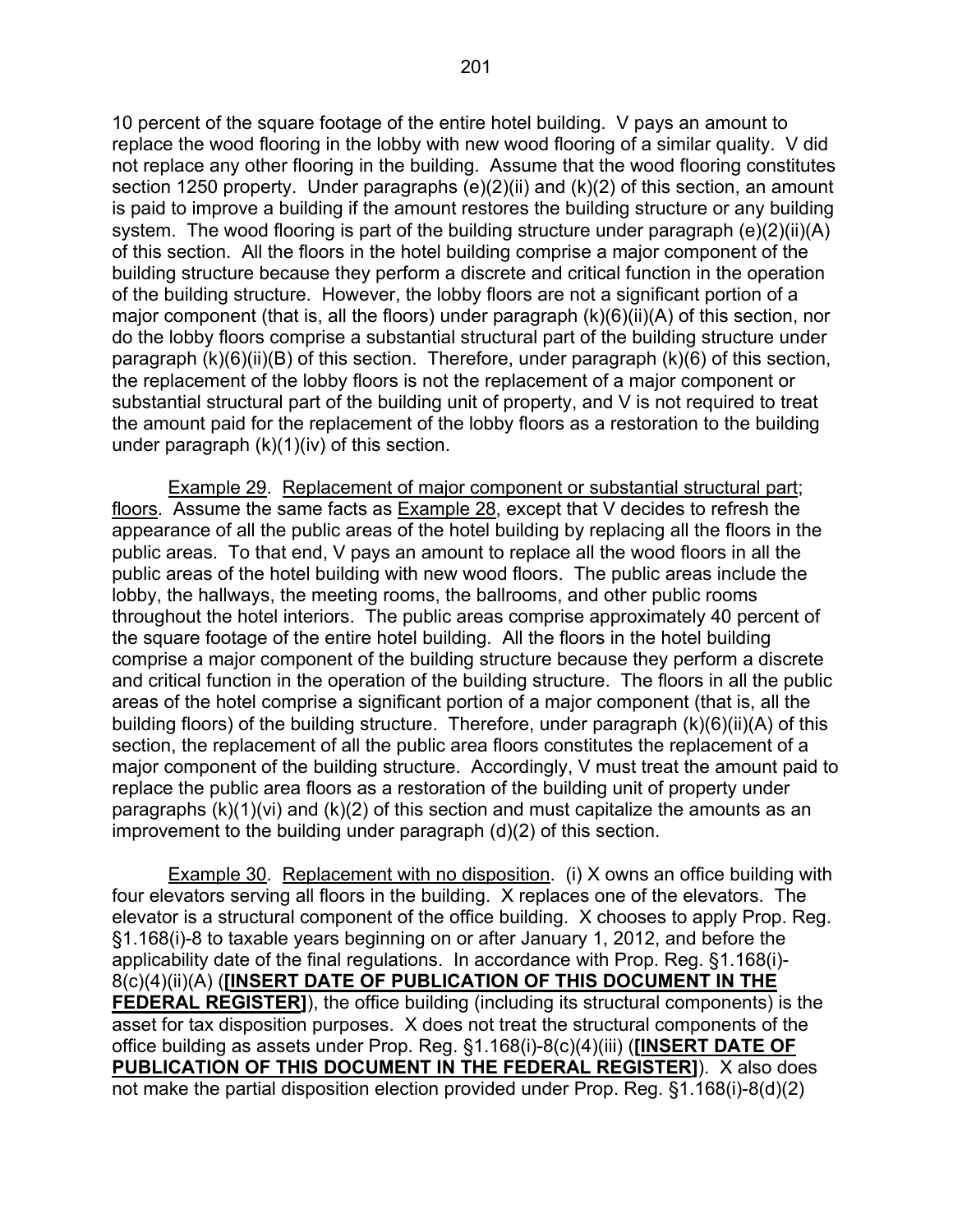# (**[INSERT DATE OF PUBLICATION OF THIS DOCUMENT IN THE FEDERAL**

**REGISTER]**), for the elevator. Thus, the retirement of the replaced elevator is not a disposition under section 168, and no loss is taken into account for purposes of paragraph  $(k)(1)(i)$  of this section.

(ii) Under paragraphs  $(e)(2)(ii)$  and  $(k)(2)$  of this section, an amount is paid to improve a building if the amount restores the building structure or any building system. The elevator system, including all four elevators, is a building system under paragraph  $(e)(2)(ii)(B)(5)$  of this section. The replacement elevator does not perform a discrete and critical function in the operation of elevator system under paragraph (k)(6)(ii)(A) of this section nor does it comprise a large portion of the physical structure of the elevator system under paragraph  $(k)(6)(ii)(B)$  of this section. Therefore, under paragraph  $(k)(6)$ of this section, the replacement elevator does not constitute the replacement of a major component or substantial structural part of the elevator system. Accordingly, X is not required to treat the amount paid to replace the elevator as a restoration to the building under either paragraph (k)(1)(i) or paragraph (k)(1)(vi) of this section.

Example 31. Replacement with disposition. The facts are the same as in Example 30, except X makes the partial disposition election provided under paragraph Prop. Reg. §1.168(i)-8(d)(2) (**[INSERT DATE OF PUBLICATION OF THIS DOCUMENT IN THE FEDERAL REGISTER]**), for the elevator. Although the office building (including its structural components) is the asset for disposition purposes, the result of X making the partial disposition election for the elevator is that the retirement of the replaced elevator is a disposition. Thus, depreciation for the retired elevator ceases at the time of its retirement (taking into account the applicable convention), and X recognizes a loss upon this retirement. Accordingly, X must treat the amount paid to replace the elevator as a restoration of the building under paragraphs  $(k)(1)(i)$  and  $(k)(2)$ of this section and must capitalize the amount paid as an improvement to the building under paragraph (d)(2) of this section. In addition, the replacement elevator is treated as a separate asset for tax disposition purposes pursuant to Prop. Reg. §1.168(i)- 8(c)(4)(ii)(D) (**[INSERT DATE OF PUBLICATION OF THIS DOCUMENT IN THE FEDERAL REGISTER]**), and for depreciation purposes pursuant to section 168(i)(6).

# (l) Capitalization of amounts to adapt property to a new or different use--(1) In

general. A taxpayer must capitalize as an improvement an amount paid to adapt a unit of property to a new or different use. In general, an amount is paid to adapt a unit of property to a new or different use if the adaptation is not consistent with the taxpayer's ordinary use of the unit of property at the time originally placed in service by the

taxpayer.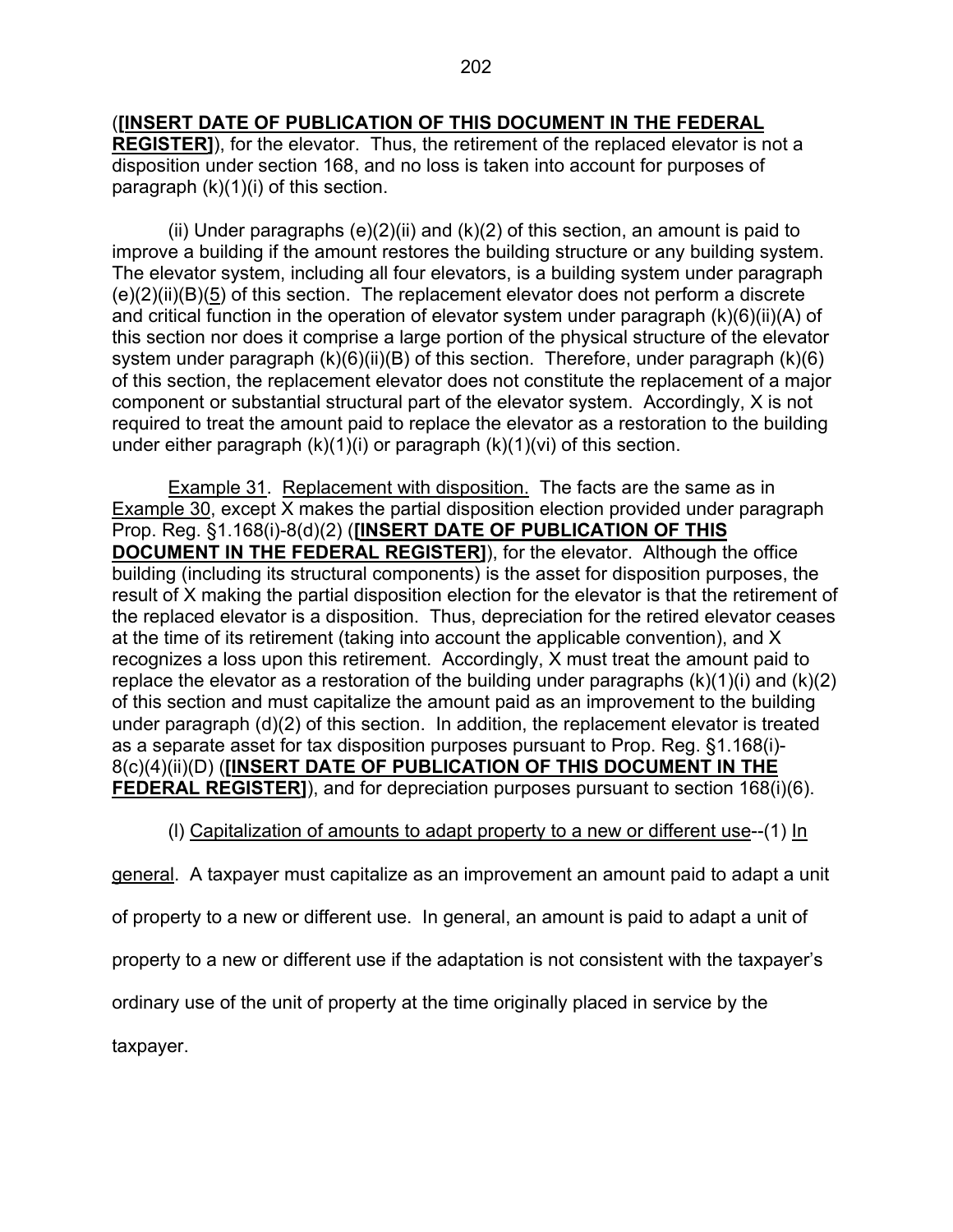(2) Application of adaption rule to buildings. In the case of a building, an amount is paid to improve a building if it is paid to adapt to a new or different use a property specified under paragraph (e)(2)(ii) (building), paragraph (e)(2)(iii)(B) (condominium), paragraph (e)(2)(iv)(B) (cooperative), or paragraph (e)(2)(v)(B) (leased building or leased portion of building) of this section. For example, an amount is paid to improve a building if it is paid to adapt the building structure or any one of its buildings systems to a new or different use.

 (3) Examples. The following examples illustrate the application of this paragraph (l) only and do not address whether capitalization is required under another provision of this section or under another provision of the Code (for example, section 263A). Unless otherwise stated, assume that the taxpayer has not properly deducted a loss for any unit of property, asset, or component of a unit of property that is removed and replaced.

 Example 1. New or different use; change in building use. A is a manufacturer and owns a manufacturing building that it has used for manufacturing since Year 1, when A placed it in service. In Year 30, A pays an amount to convert its manufacturing building into a showroom for its business. To convert the facility, A removes and replaces various structural components to provide a better layout for the showroom and its offices. A also repaints the building interiors as part of the conversion. When building materials are removed and replaced, A uses comparable and commercially available replacement materials. Under paragraphs (l)(2) and (e)(2)(ii) of this section, an amount is paid to improve A's manufacturing building if the amount adapts the building structure or any designated building system to a new or different use. Under paragraph (l)(1) of this section, the amount paid to convert the manufacturing building into a showroom adapts the building structure to a new or different use because the conversion to a showroom is not consistent with A's ordinary use of the building structure at the time it was placed in service. Therefore, A must capitalize the amount paid to convert the building into a showroom as an improvement to the building under paragraphs (d)(3) and (l) of this section.

 Example 2. Not a new or different use; leased building*.* B owns and leases out space in a building consisting of twenty retail spaces. The space was designed to be reconfigured; that is, adjoining spaces could be combined into one space. One of the tenants expands its occupancy by leasing two adjoining retail spaces. To facilitate the new lease, B pays an amount to remove the walls between the three retail spaces.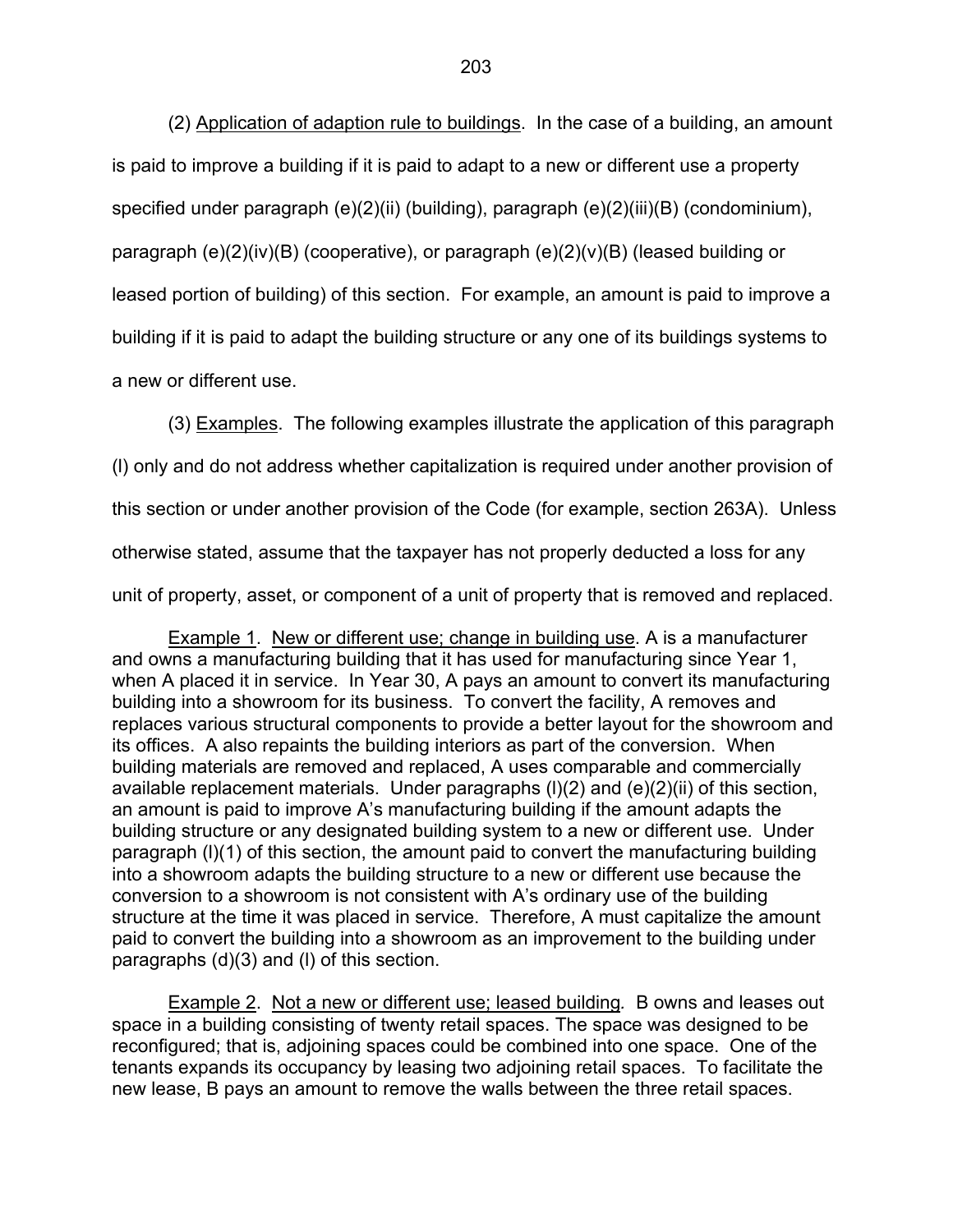Assume that the walls between spaces are part of the building and its structural components. Under paragraphs (l)(2) and (e)(2)(ii) of this section, an amount is paid to improve B's building if it adapts the building structure or any of the building systems to a new or different use. Under paragraph (l)(1) of this section, the amount paid to convert three retail spaces into one larger space for an existing tenant does not adapt B's building structure to a new or different use because the combination of retail spaces is consistent with B's intended, ordinary use of the building structure. Therefore, the amount paid by B to remove the walls does not improve the building under paragraph (l) of this section and is not required to be capitalized under paragraph (d)(3) of this section.

Example 3. Not a new or different use; preparing building for sale. C owns a building consisting of twenty retail spaces. C decides to sell the building. In anticipation of selling the building, C pays an amount to repaint the interior walls and to refinish the hardwood floors. Under paragraphs (I)(2) and (e)(2)(ii) of this section, an amount is paid to improve C's building to a new or different use if it adapts the building structure or any of the building systems to a new or different use. Preparing the building for sale does not constitute a new or different use for the building structure under paragraph (l)(1) of this section. Therefore, the amount paid by C to prepare the building structure for sale does not improve the building under paragraph (l) of this section and is not required to be capitalized under paragraph (d)(3) of this section.

 Example 4. New or different use; land. D owns a parcel of land on which it previously operated a manufacturing facility. Assume that the land is the unit of property. During the course of D's operation of the manufacturing facility, the land became contaminated with wastes from its manufacturing processes. D discontinues manufacturing operations at the site and decides to develop the property for residential housing. In anticipation of building residential property, D pays an amount to remediate the contamination caused by D's manufacturing process. In addition, D pays an amount to regrade the land so that it can be used for residential purposes. Amounts that D pays to clean up wastes do not adapt the land to a new or different use, regardless of the extent to which the land was cleaned, because this cleanup merely returns the land to the condition it was in before the land was contaminated in D's operations. Therefore, D is not required to capitalize the amount paid for the cleanup under paragraph (l)(1) of this section. However, the amount paid to regrade the land so that it can be used for residential purposes adapts the land to a new or different use that is inconsistent with D's intended ordinary use of the property at the time it was placed in service. Accordingly, the amounts paid to regrade the land must be capitalized as improvements to the land under paragraphs (d)(3) and (l) of this section.

Example 5. New or different use; part of building. (i) E owns a building in which it operates a retail drug store. The store consists of a pharmacy for filling medication prescriptions and various departments where customers can purchase food, toiletries, home goods, school supplies, cards, over-the-counter medications, and other similar items. E decides to create a walk-in medical clinic where nurse practitioners and physicians' assistants diagnose, treat, and write prescriptions for common illnesses and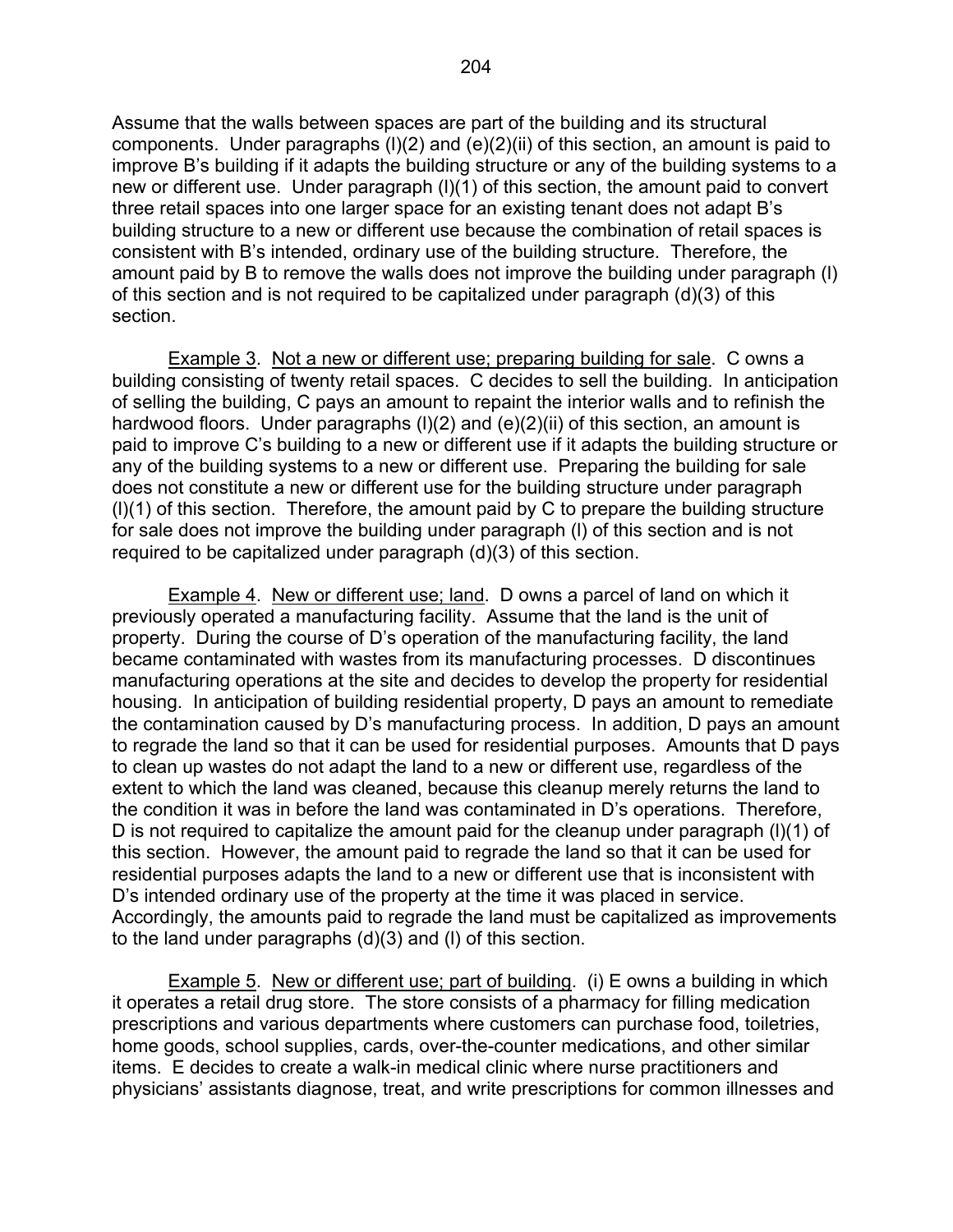injuries, administer common vaccinations, conduct physicals and wellness screenings, and provide routine lab tests and services for common chronic conditions. To create the clinic, E pays amounts to reconfigure the pharmacy building. E incurs costs to build new walls creating an examination room, lab room, reception area, and waiting area. E installs additional plumbing, electrical wiring, and outlets to support the lab. E also acquires section 1245 property, such as computers, furniture, and equipment necessary for the new clinic. E treats the amounts paid for those units of property as costs of acquiring new units of property under §1.263(a)-2.

(ii) Under paragraphs  $(l)(2)$  and  $(e)(2)(ii)$  of this section, an amount is paid to improve E's building if it adapts the building structure or any of the building systems to a new or different use. Under paragraph (l)(1) of this section, the amount paid to convert part of the retail drug store building structure into a medical clinic adapts the building structure to a new and different use, because the use of the building structure to provide clinical medical services is not consistent with E's intended ordinary use of the building structure at the time it was placed in service. Similarly, the amounts paid to add to the plumbing system and the electrical systems to support the new medical services is not consistent with E's intended ordinary use of these systems when the systems were placed in service. Therefore, E must treat the amount paid for the conversion of the building structure, plumbing system, and electrical system as an improvement to the building and capitalize the amount under paragraphs (d)(3) and (l) of this section.

 Example 6. Not a new or different use; part of building*.* (i) F owns a building in which it operates a grocery store. The grocery store includes various departments for fresh produce, frozen foods, fresh meats, dairy products, toiletries, and over-the-counter medicines. The grocery store also includes separate counters for deli meats, prepared foods, and baked goods, often made to order. To better accommodate its customers' shopping needs, F decides to add a sushi bar where customers can order freshly prepared sushi from the counter for take-home or to eat at the counter. To create the sushi bar, F pays amounts to add a sushi counter and chairs, add additional wiring and outlets to support the counter, and install additional pipes and a sink, to provide for the safe handling of the food. F also pays amounts to replace flooring and wall coverings in the sushi bar area with decorative coverings to reflect more appropriate décor. Assume the sushi counter and chairs are section 1245 property, and F treats the amounts paid for those units of property as costs of acquiring new units of property under §1.263(a)-2.

(ii) Under paragraphs  $(l)(2)$  and  $(e)(2)(ii)$  of this section, an amount is paid to improve F's building if it adapts the building structure or any of the building systems to a new or different use. Under paragraph (l)(1) of this section, the amount paid to convert a part of F's retail grocery into a sushi bar area does not adapt F's building structure, plumbing system, or electrical system to a new or different use, because the sale of sushi is consistent with F's intended, ordinary use of the building structure and these systems in its grocery sales business, which includes selling food to its customers at various specialized counters. Accordingly, the amount paid by F to replace the wall and floor finishes, add wiring, and add plumbing to create the sushi bar space does not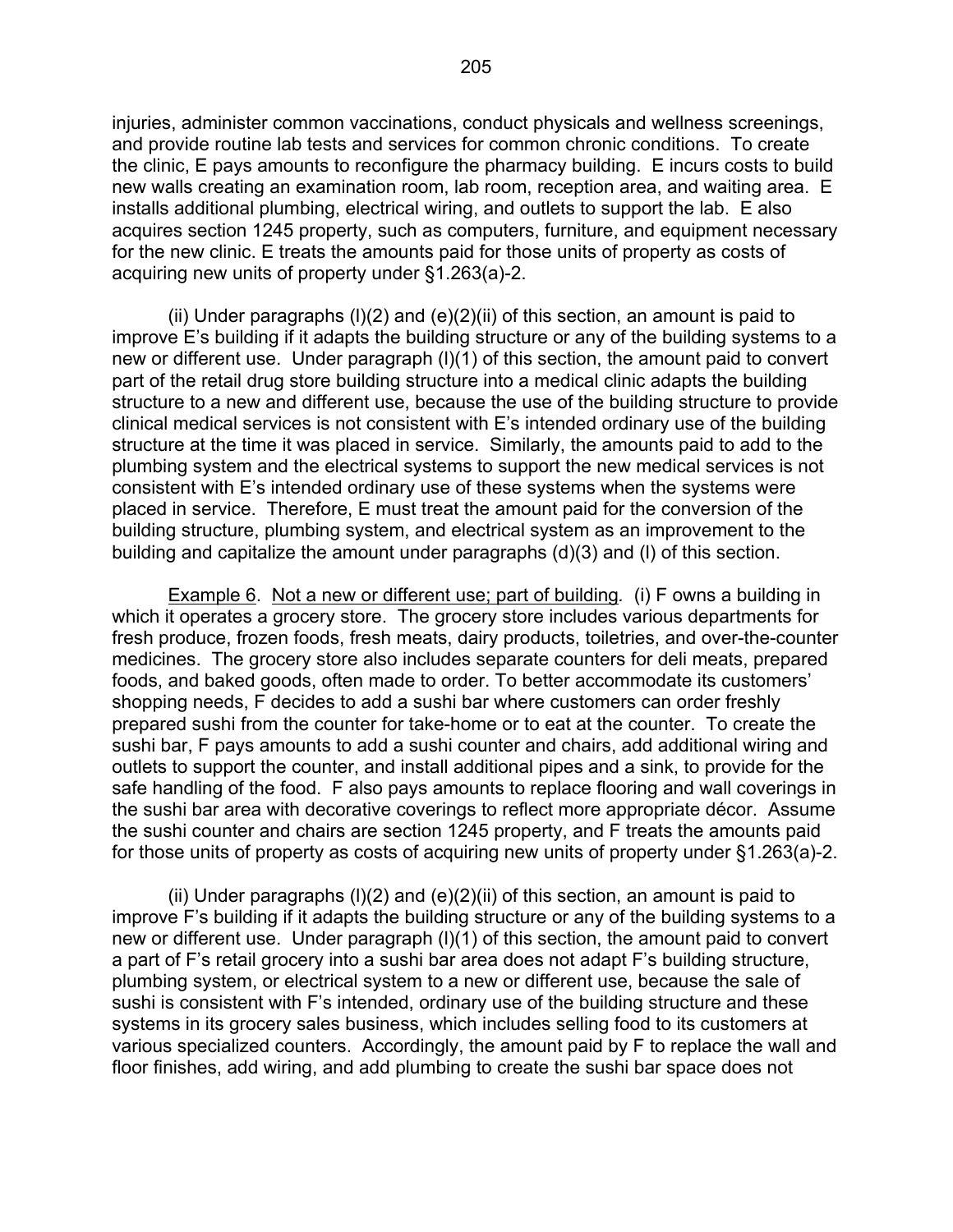improve the building unit of property under paragraph (l) of this section and is not required to be capitalized under paragraph (d)(3) of this section.

 Example 7. Not a new or different use; part of building. (i) G owns a hospital with various departments dedicated to the provision of clinical medical care. To better accommodate its patients' needs, G decides to modify the emergency room space to provide both emergency care and outpatient surgery. To modify the space, G pays amounts to move interior walls, add additional wiring and outlets, replace floor tiles and doors, and repaint the walls. To complete the outpatient surgery center, G also pays amounts to install miscellaneous medical equipment necessary for the provision of surgical services. Assume the medical equipment is section 1245 property, and G treats the amounts paid for those units of property as costs of acquiring new units of property under §1.263(a)-2.

(ii) Under paragraphs  $(l)(2)$  and  $(e)(2)(ii)$  of this section, an amount is paid to improve G's building if it adapts the building structure or any of the building systems to a new or different use. Under paragraph (l)(1) of this section, the amount paid to convert part of G's emergency room into an outpatient surgery center does not adapt G's building structure or electrical system to a new or different use, because the provision of outpatient surgery is consistent with G's intended, ordinary use of the building structure and these systems in its clinical medical care business. Accordingly, the amounts paid by G to relocate interior walls, add additional wiring and outlets, replace floor tiles and doors, and repaint the walls to create outpatient surgery space do not improve the building under paragraph (l) of this section and are not required to be capitalized under paragraph (d)(3) of this section.

(m) Optional regulatory accounting method--(1) In general. This paragraph (m)

provides an optional simplified method (the regulatory accounting method) for regulated taxpayers to determine whether amounts paid to repair, maintain, or improve tangible property are to be treated as deductible expenses or capital expenditures. A taxpayer that uses the regulatory accounting method described in paragraph (m)(3) of this section must use that method for property subject to regulatory accounting instead of determining whether amounts paid to repair, maintain, or improve property are capital expenditures or deductible expenses under the general principles of sections 162(a), 212, and 263(a). Thus, the capitalization rules in paragraph (d) (and the routine maintenance safe harbor described in paragraph (i)) of this section do not apply to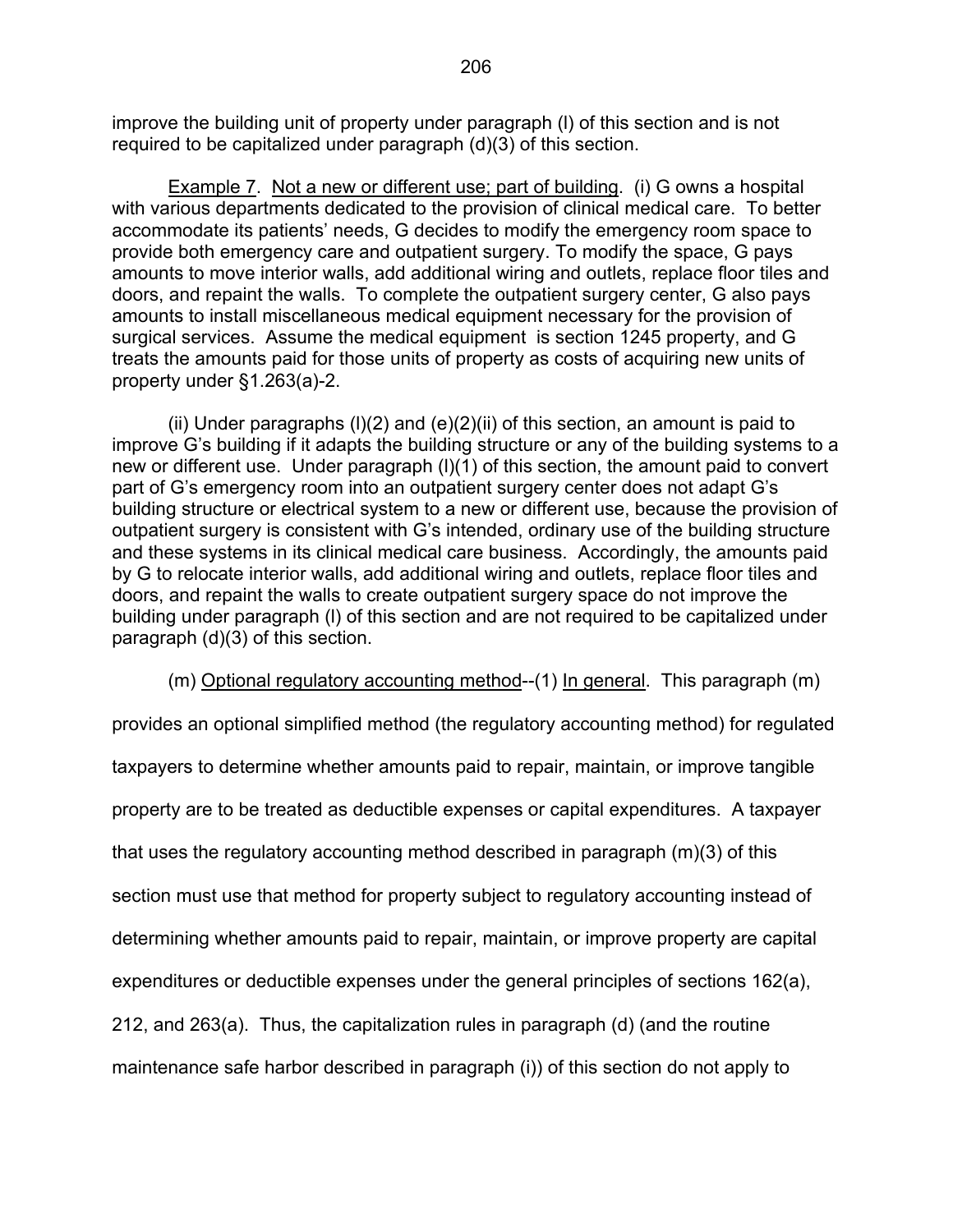amounts paid to repair, maintain, or improve property subject to regulatory accounting by taxpayers that use the regulatory accounting method under this paragraph (m).

 (2) Eligibility for regulatory accounting method. A taxpayer that is engaged in a trade or business in a regulated industry is a regulated taxpayer and may use the regulatory accounting method under this paragraph (m). For purposes of this paragraph (m), a taxpayer is in a regulated industry only if the taxpayer is subject to the regulatory accounting rules of the Federal Energy Regulatory Commission (FERC), the Federal Communications Commission (FCC), or the Surface Transportation Board (STB).

 (3) Description of regulatory accounting method. Under the regulatory accounting method, a taxpayer must follow the method of accounting for regulatory accounting purposes that it is required to follow for FERC, FCC, or STB (whichever is applicable) in determining whether an amount paid repairs, maintains, or improves property under this section. Therefore, a taxpayer must capitalize for Federal income tax purposes an amount paid that is capitalized as an improvement for regulatory accounting purposes. A taxpayer may not capitalize for Federal income tax purposes under this section an amount paid that is not capitalized as an improvement for regulatory accounting purposes. A taxpayer that uses the regulatory accounting method must use that method for all of its tangible property that is subject to regulatory accounting rules. The method does not apply to tangible property that is not subject to regulatory accounting rules. The method also does not apply to property for the taxable years in which the taxpayer elected to apply the repair allowance under §1.167(a)- 11(d)(2). The regulatory accounting method is a method of accounting under section 446(a).

207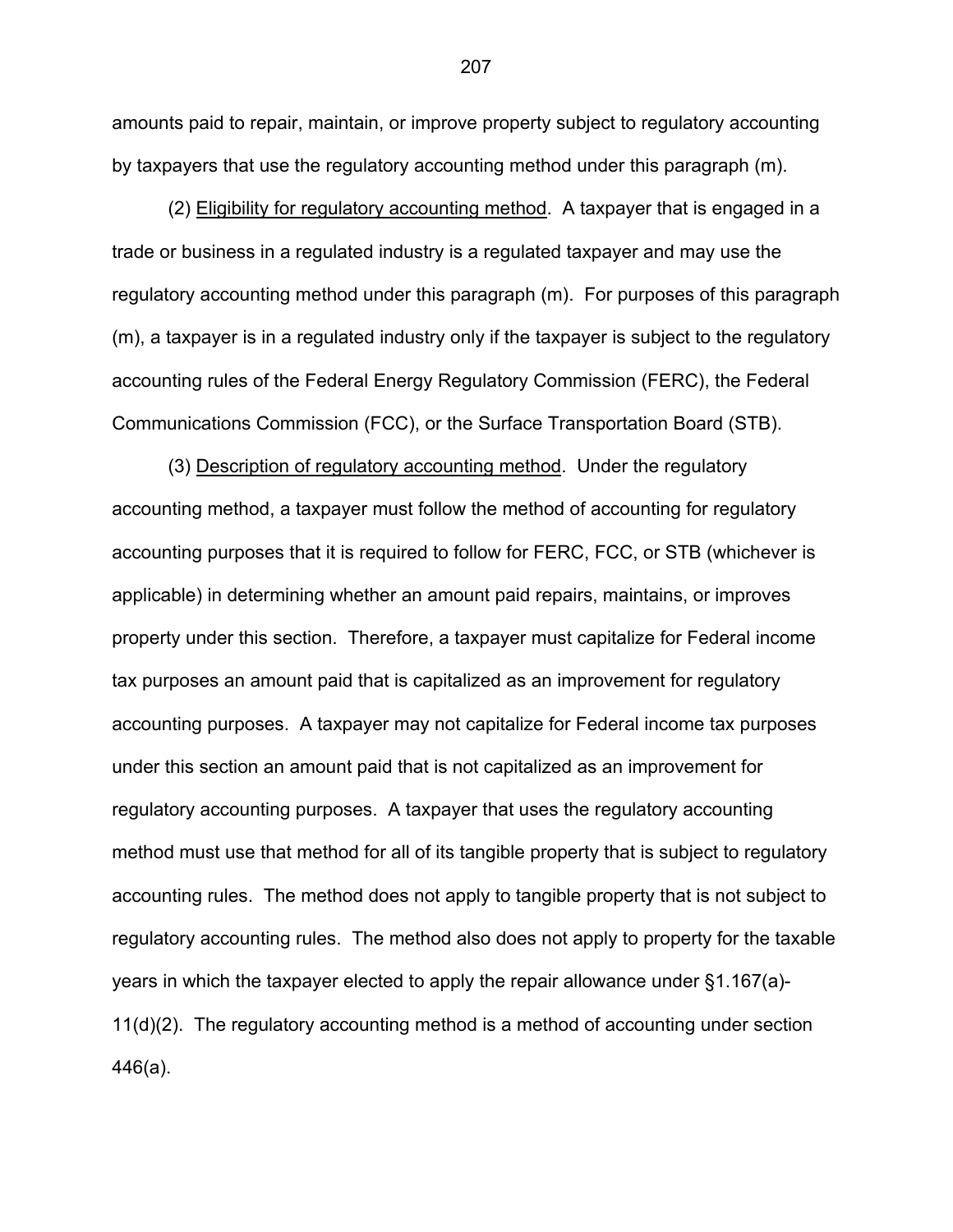(4) Examples. The following examples illustrate the application of this paragraph

(m):

Example 1. Taxpayer subject to regulatory accounting rules of FERC. W is an electric utility company that operates a power plant that generates electricity and that owns and operates network assets to transmit and distribute the electricity to its customers. W is subject to the regulatory accounting rules of FERC, and W uses the regulatory accounting method under paragraph (m) of this section. W does not capitalize on its books and records for regulatory accounting purposes the cost of repairs and maintenance performed on its turbines or its network assets. Under the regulatory accounting method, W may not capitalize for Federal income tax purposes amounts paid for repairs performed on its turbines or its network assets.

Example 2. Taxpayer not subject to regulatory accounting rules of FERC. X is an electric utility company that operates a power plant to generate electricity. X previously was subject to the regulatory accounting rules of FERC, but currently X is not required to use FERC's regulatory accounting rules. X cannot use the regulatory accounting method provided in this paragraph (m).

Example 3. Taxpayer subject to regulatory accounting rules of FCC. Y is a telecommunications company that is subject to the regulatory accounting rules of the FCC. Y uses the regulatory accounting method under this paragraph (m). Y's assets include a telephone central office switching center, which contains numerous switches and various switching equipment. Y capitalizes on its books and records for regulatory accounting purposes the cost of replacing each switch. Under the regulatory accounting method, Y is required to capitalize for Federal income tax purposes amounts paid to replace each switch.

Example 4. Taxpayer subject to regulatory accounting rules of STB. Z is a Class I railroad that is subject to the regulatory accounting rules of the STB. Z uses the regulatory accounting method under this paragraph (m). Z capitalizes on its books and records for regulatory accounting purposes the cost of locomotive rebuilds. Under the regulatory accounting method, Z is required to capitalize for Federal income tax purposes amounts paid to rebuild its locomotives.

(n) Election to capitalize repair and maintenance costs--(1) In general. A

taxpayer may elect to treat amounts paid during the taxable year for repair and

maintenance (as defined under §1.162-4) to tangible property as amounts paid to

improve that property under this section and as an asset subject to the allowance for

depreciation if the taxpayer incurs these amounts in carrying on the taxpayer's trade or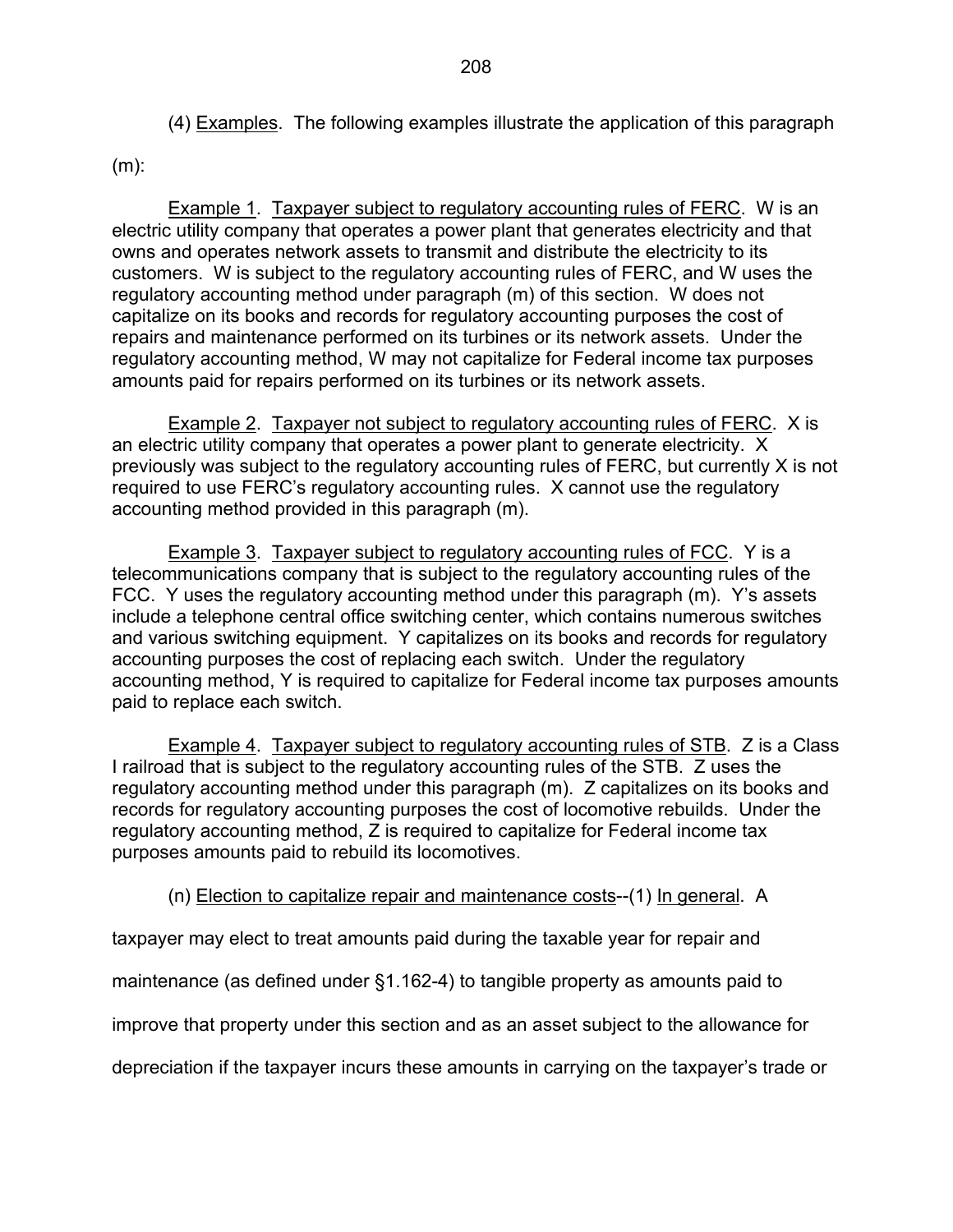business and if the taxpayer treats these amounts as capital expenditures on its books and records regularly used in computing income ("books and records"). A taxpayer that elects to apply this paragraph (n) in a taxable year must apply this paragraph to all amounts paid for repair and maintenance to tangible property that it treats as capital expenditures on its books and records in that taxable year. Any amounts for which this election is made shall not be treated as amounts paid for repair or maintenance under §1.162-4.

 (2) Time and manner of election. A taxpayer makes this election under this paragraph (n) by attaching a statement to the taxpayer's timely filed original Federal tax return (including extensions) for the taxable year in which the taxpayer pays amounts described under paragraph (n)(1) of this paragraph. See §§301.9100-1 through 301.9100-3 of this chapter for the provisions governing extensions of time to make regulatory elections. The statement must be titled "Section 1.263(a)-3(n) Election" and include the taxpayer's name, address, taxpayer identification number, and a statement that the taxpayer is making the election to capitalize repair and maintenance costs under §1.263(a)-3(n). In the case of a consolidated group filing a consolidated income tax return, the election is made for each member of the consolidated group by the common parent, and the statement must also include the names and taxpayer identification numbers of each member for which the election is made. In the case of an S corporation or a partnership, the election is made by the S corporation or partnership and not by the shareholders or partners. A taxpayer making this election for a taxable year must treat any amounts paid for repairs and maintenance during the taxable year that are capitalized on the taxpayer's books and records as improvements to tangible

209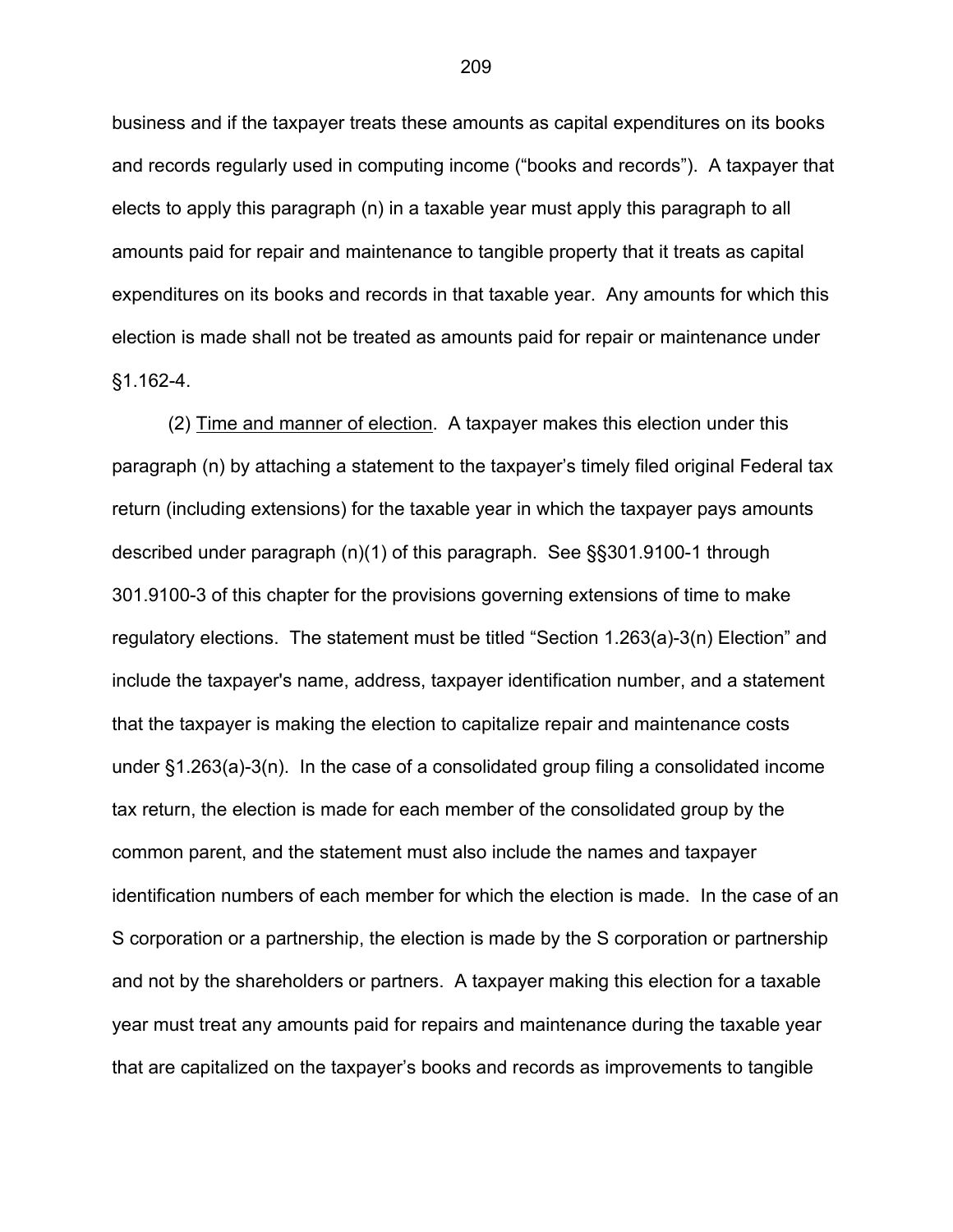property. The taxpayer must begin to depreciate the cost of such improvements amounts when they are placed in service by the taxpayer under the applicable provisions of the Code and regulations. An election may not be made through the filing of an application for change in accounting method or, before obtaining the Commissioner's consent to make a late election, by filing an amended Federal tax return. The time and manner of electing to capitalize repair and maintenance costs under this paragraph (n) may be modified through guidance of general applicability (see §§601.601(d)(2) and 601.602 of this chapter).

(3) Exception. This paragraph (n) does not apply to amounts paid for repairs or

maintenance of rotable or temporary spare parts to which the taxpayer applies the

optional method of accounting for rotable and temporary spare parts under §1.162-3(e).

(4) Examples. The following examples illustrate the application of this paragraph

 $(n)$ :

 Example 1. Election to capitalize routine maintenance on non-rotable part. (i) Q is a towboat operator that owns a fleet of towboats that it uses in its trade or business. Each towboat is equipped with two diesel-powered engines. Assume that each towboat, including its engines, is the unit of property and that a towboat has a class life of 18 years. Assume the towboat engines are not rotable spare parts under §1.162- 3(c)(2). In Year 1, Q acquired a new towboat, including its two engines, and placed the towboat into service. In Year 4, Q pays amounts to perform scheduled maintenance on both engines in the towboat. Assume that none of the exceptions set out in paragraph (i)(3) of this section apply to the scheduled maintenance costs and that the scheduled maintenance on Q's towboat is within the routine maintenance safe harbor under paragraph (i)(1)(ii) of this section. Accordingly, the amounts paid for the scheduled maintenance to its towboat engines in Year 4 are deemed not to improve the towboat and are not required to be capitalized under paragraph (d) of this section.

(ii) On its books and records, Q treats amounts paid for scheduled maintenance on its towboat engines as capital expenditures. For administrative convenience, Q decides to account for these costs in the same way for Federal income tax purposes. Under paragraph (n) of this section, in Year 4, Q may elect to capitalize the amounts paid for the scheduled maintenance on its towboat engines. If Q elects to capitalize such amounts, Q must capitalize all amounts paid for repair and maintenance to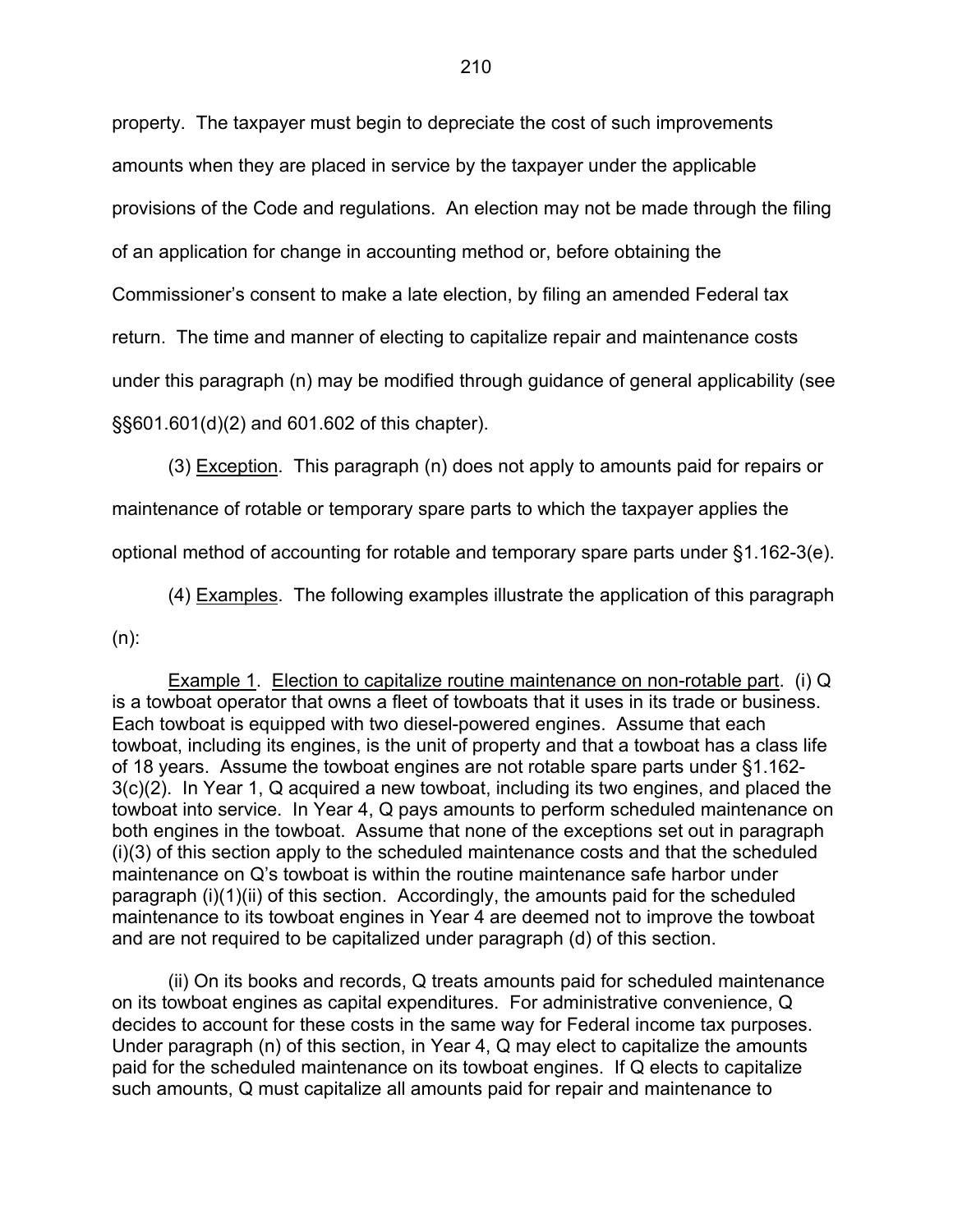tangible property that Q treats as capital expenditures on its books and records in Year 4.

Example 2. No election to capitalize routine maintenance. Assume the same facts as Example 1, except in Year 8, Q pays amounts to perform scheduled maintenance for a second time on the towboat engines. On its books and records, Q treats the amounts paid for this scheduled maintenance as capital expenditures. However, in Year 8, Q decides not to make the election to capitalize the amounts paid for scheduled maintenance under paragraph (n) of this section. Because Q does not make the election under paragraph (n) for Year 8, Q may apply the routine maintenance safe harbor under paragraph (i)(1)(ii) of this section to the amounts paid in Year 8, and not treat these amounts as capital expenditures. Because the election is made for each taxable year, there is no effect on the scheduled maintenance costs capitalized by Q on its Federal tax return for Year 4.

 Example 3. Election to capitalize replacement of building component. (i) R owns an office building that it uses to provide services to customers. The building contains a HVAC system that incorporates ten roof-mounted units that provide heating and air conditioning for different parts of the building. In Year 1, R pays an amount to replace 2 of the 10 units to address climate control problems in various offices throughout the office building. Assume that the replacement of the two units does not constitute an improvement to the HVAC system, and, accordingly, to the building unit of property under paragraph (d) of this section, and that R may deduct these amounts as repairs and maintenance under §1.162-4.

 (ii) On its books and records, R treats amounts paid for the two HVAC components as capital expenditures. R determines that it would prefer to account for these amounts in the same way for Federal income tax purposes. Under this paragraph (n), in Year 1, R may elect to capitalize the amounts paid for the new HVAC components. If R elects to capitalize such amounts, R must capitalize all amounts paid for repair and maintenance to tangible property that R treats as capital expenditures on its books and records in Year 1.

(o) Treatment of capital expenditures. Amounts required to be capitalized under

this section are capital expenditures and must be taken into account through a charge

to capital account or basis, or in the case of property that is inventory in the hands of a

taxpayer, through inclusion in inventory costs.

(p) Recovery of capitalized amounts. Amounts that are capitalized under this

section are recovered through depreciation, cost of goods sold, or by an adjustment to

basis at the time the property is placed in service, sold, used, or otherwise disposed of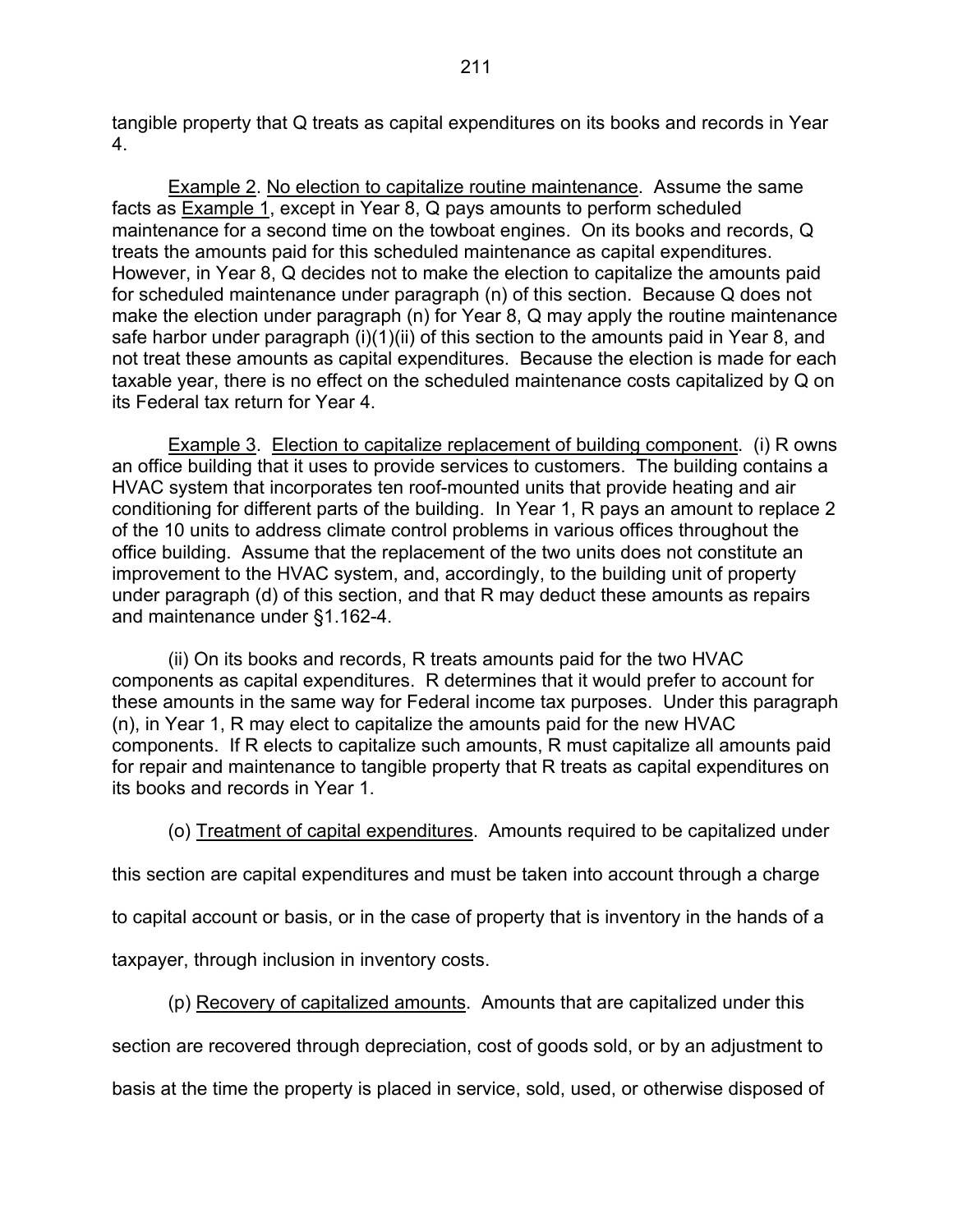by the taxpayer. Cost recovery is determined by the applicable Code and regulation provisions relating to the use, sale, or disposition of property.

 (q) Accounting method changes. Except as otherwise provided in this section, a change to comply with this section is a change in method of accounting to which the provisions of sections 446 and 481 and the accompanying regulations apply. A taxpayer seeking to change to a method of accounting permitted in this section must secure the consent of the Commissioner in accordance with §1.446-1(e) and follow the administrative procedures issued under §1.446-1(e)(3)(ii) for obtaining the Commissioner's consent to change its accounting method.

(r) Effective/applicability date--(1) In general. Except for paragraphs (h), (m), and (n) of this section, this section applies to taxable years beginning on or after January 1, 2014. Paragraphs (h), (m), and (n) of this section apply to amounts paid in taxable years beginning on or after January 1, 2014. Except as provided in paragraphs (r)(2) and (r)(3) of this section, §1.263(a)-3 as contained in 26 CFR part 1 edition revised as of April 1, 2011, applies to taxable years beginning before January 1, 2014.

(2) Early application of this section--(i) In general. Except for paragraphs (h), (m), and (n) of this section, a taxpayer may choose to apply this section to taxable years beginning on or after January 1, 2012. A taxpayer may choose to apply paragraphs (h), (m), and (n) of this section to amounts paid in taxable years beginning on or after January 1, 2012.

(ii) Transition rule for certain elections on 2012 or 2013 returns. If under paragraph (r)(2)(i) of this section, a taxpayer chooses to make the election to apply the safe harbor for small taxpayers under paragraph (h) of this section or the election to

212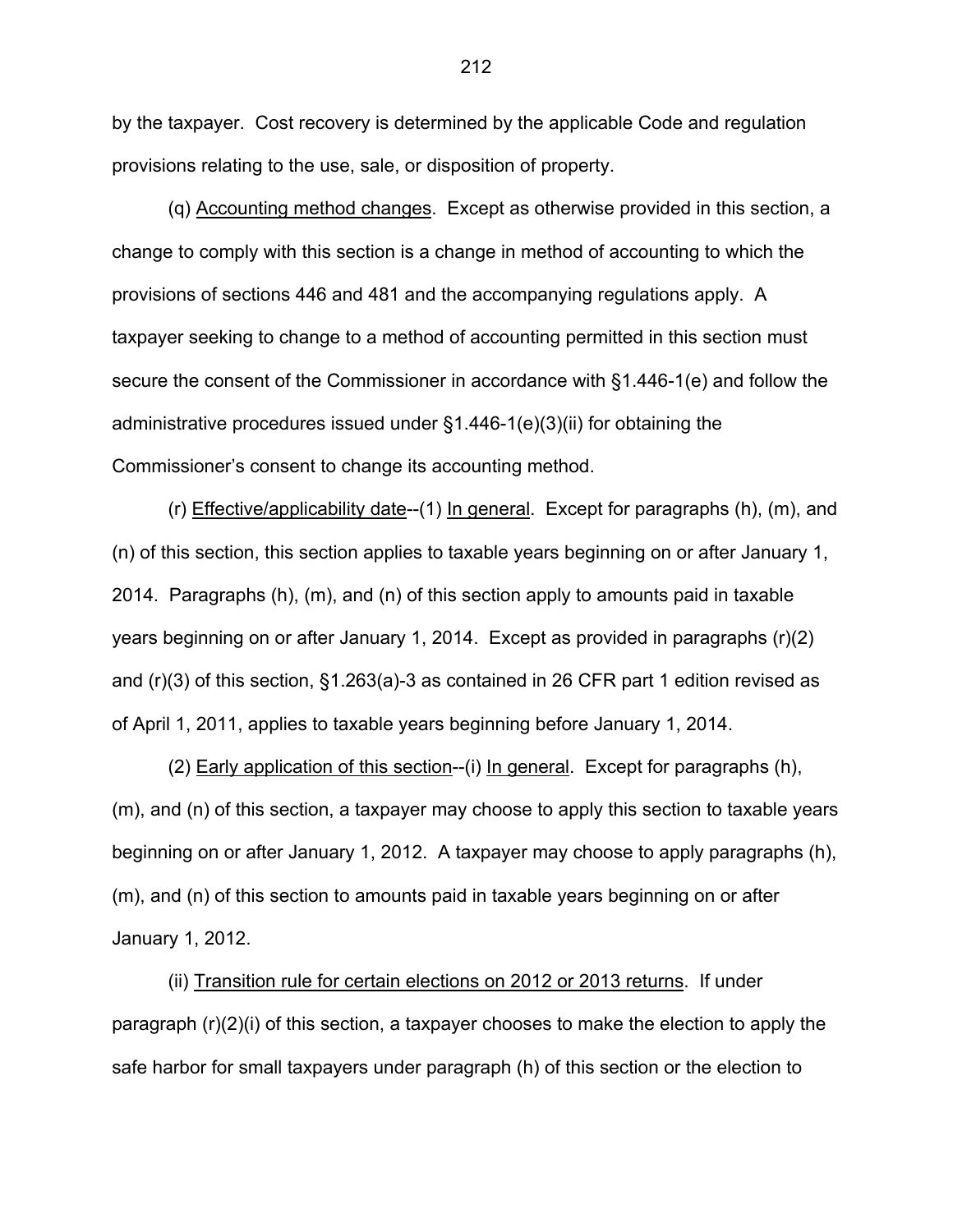capitalize repair and maintenance costs under paragraph (n) of this section for amounts paid in its taxable year beginning on or after January 1, 2012, and ending on or before

### **[INSERT DATE OF PUBLICATION OF THIS DOCUMENT IN THE FEDERAL**

**REGISTER]** (applicable taxable year), and the taxpayer did not make the election specified in paragraph (h)(6) or paragraph (n)(2) of this section on its timely filed original Federal tax return for the applicable taxable year, the taxpayer must make the election specified in paragraph (h)(6) or paragraph (n)(2) of this section for the applicable taxable year by filing an amended Federal tax return (including the required statements) for the applicable taxable year on or before 180 days from the due date including extensions of the taxpayer's Federal tax return for the applicable taxable year, notwithstanding that the taxpayer may not have extended the due date.

(3) Optional application of TD 9564. A taxpayer may choose to apply §1.263(a)- 3T as contained in TD 9564 (76 FR 81060) December 27, 2011, to taxable years beginning on or after January 1, 2012, and before January 1, 2014.

#### **§1.263(a)-3T [Removed]**

Par. 25. Section 1.263(a)-3T is removed.

Par. 26. Section 1.263(a)-6 is added to read as follows:

#### §1.263(a)-6 Election to deduct or capitalize certain expenditures.

(a) In general. Under certain provisions of the Internal Revenue Code (Code), taxpayers may elect to treat capital expenditures as deductible expenses or as deferred expenses, or to treat deductible expenses as capital expenditures.

 (b) Election provisions. The sections referred to in paragraph (a) of this section include: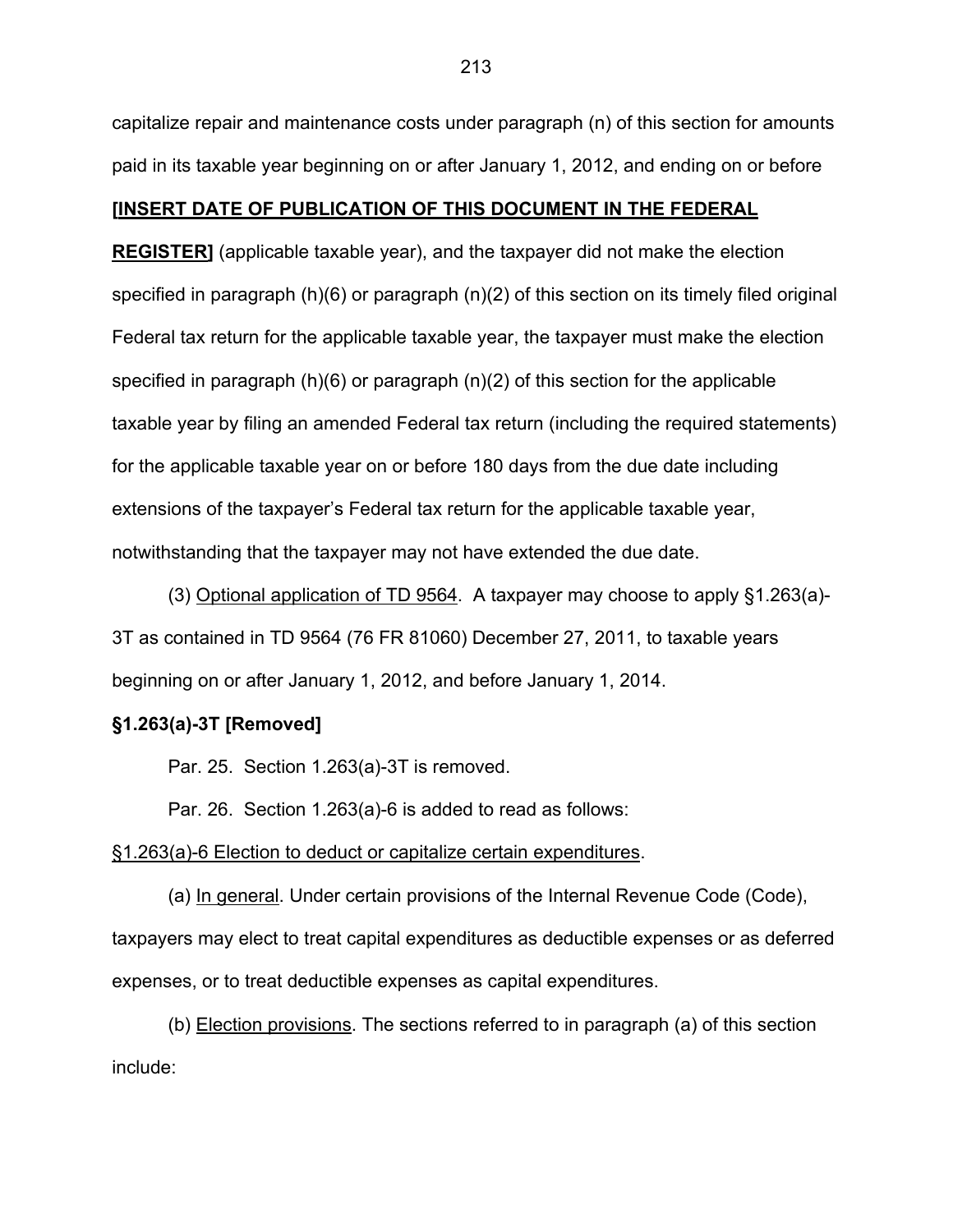(1) Section 173 (circulation expenditures);

(2) Section 174 (research and experimental expenditures);

 (3) Section 175 (soil and water conservation expenditures; endangered species recovery expenditures);

(4) Section 179 (election to expense certain depreciable business assets);

 (5) Section 179A (deduction for clean-fuel vehicles and certain refueling property);

 (6) Section 179B (deduction for capital costs incurred in complying with environmental protection agency sulfur regulations);

(7) Section 179C (election to expense certain refineries);

(8) Section 179D (energy efficient commercial buildings deduction);

(9) Section 179E (election to expense advanced mine safety equipment);

(10) Section 180 (expenditures by farmers for fertilizer);

(11) Section 181 (treatment of certain qualified film and television productions);

(12) Section 190 (expenditures to remove architectural and transportation

barriers to the handicapped and elderly);

(13) Section 193 (tertiary injectants);

(14) Section 194 (treatment of reforestation expenditures);

(15) Section 195 (start-up expenditures);

(16) Section 198 (expensing of environmental remediation costs);

(17) Section 198A (expensing of qualified disaster expenses);

(18) Section 248 (organization expenditures of a corporation);

(19) Section 266 (carrying charges);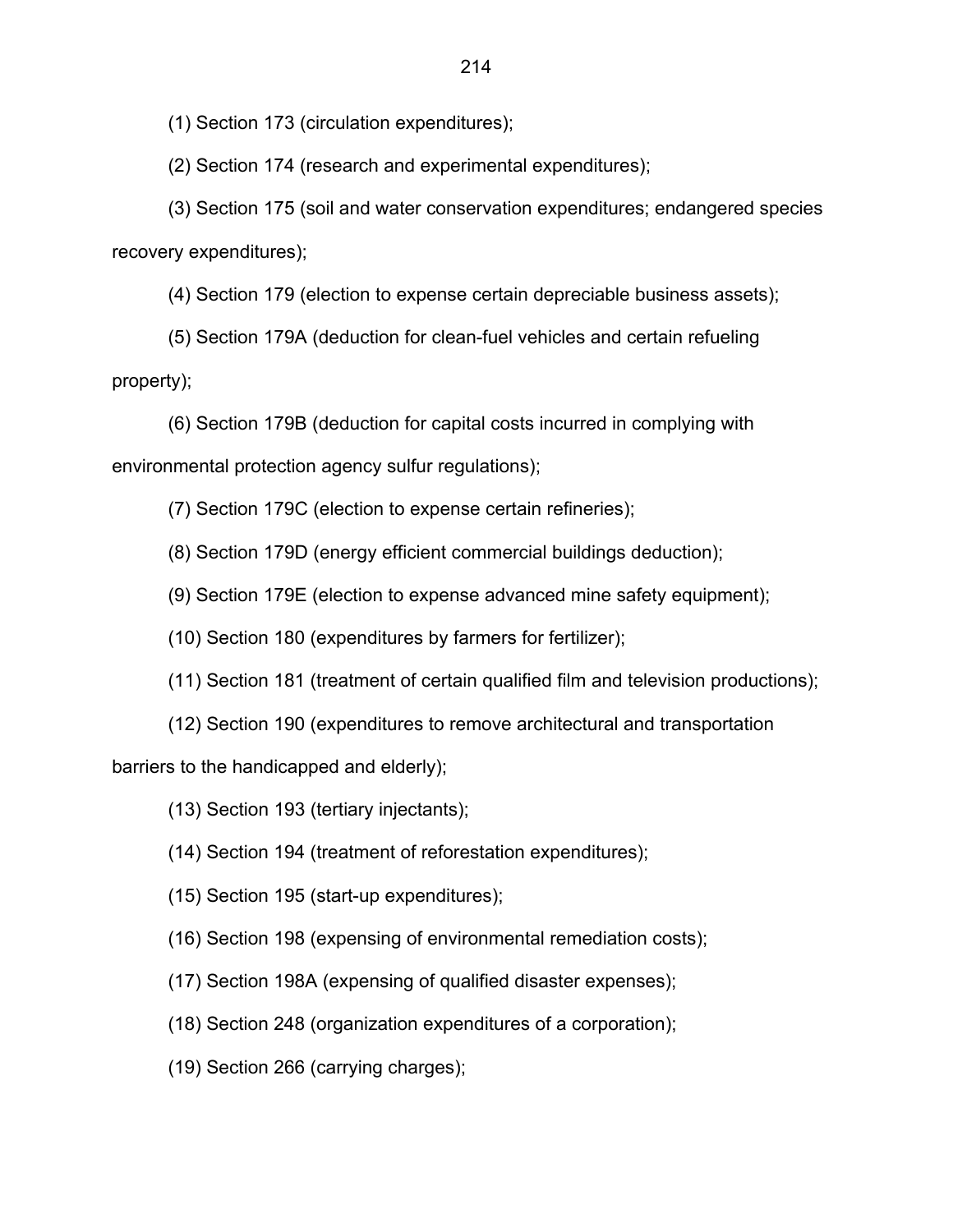(20) Section 616 (development expenditures); and

(21) Section 709 (organization and syndication fees of a partnership).

(c) Effective/applicability date--(1) In general. This section applies to taxable years beginning on or after January 1, 2014. Except as provided in paragraphs (c)(2) and (c)(3) of this section, §1.263(a)-3 as contained in 26 CFR part 1 edition revised as of April 1, 2011, applies to taxable years beginning before January 1, 2014. For the effective dates of the enumerated election provisions, see those Code sections and the regulations under those sections..

(2) Early application of this section. A taxpayer may choose to apply this section to taxable years beginning on or after January 1, 2012.

(3) Optional application of TD 9564. A taxpayer may choose to apply §1.263(a)- 6T as contained in TD 9564 (76 FR 81060) December 27, 2011, to taxable years beginning on or after January 1, 2012, and before January 1, 2014.

# **§1.263(a)-6T [Removed]**

Par. 27. Section 1.263(a)-6T is removed.

 Par. 28. Section 1.263A-0 is amended by adding new entries in the outline for §1.263A-1(k) and (l) to read as follows:

#### §1.263A-0 Outline of the Regulations under Section 263A.

\* \* \* \* \*

# §1.263A-1 Uniform Capitalization of Costs.

#### \* \* \* \* \*

- (k) Change in method of accounting.
- (1) In general.
- (2) Scope limitations.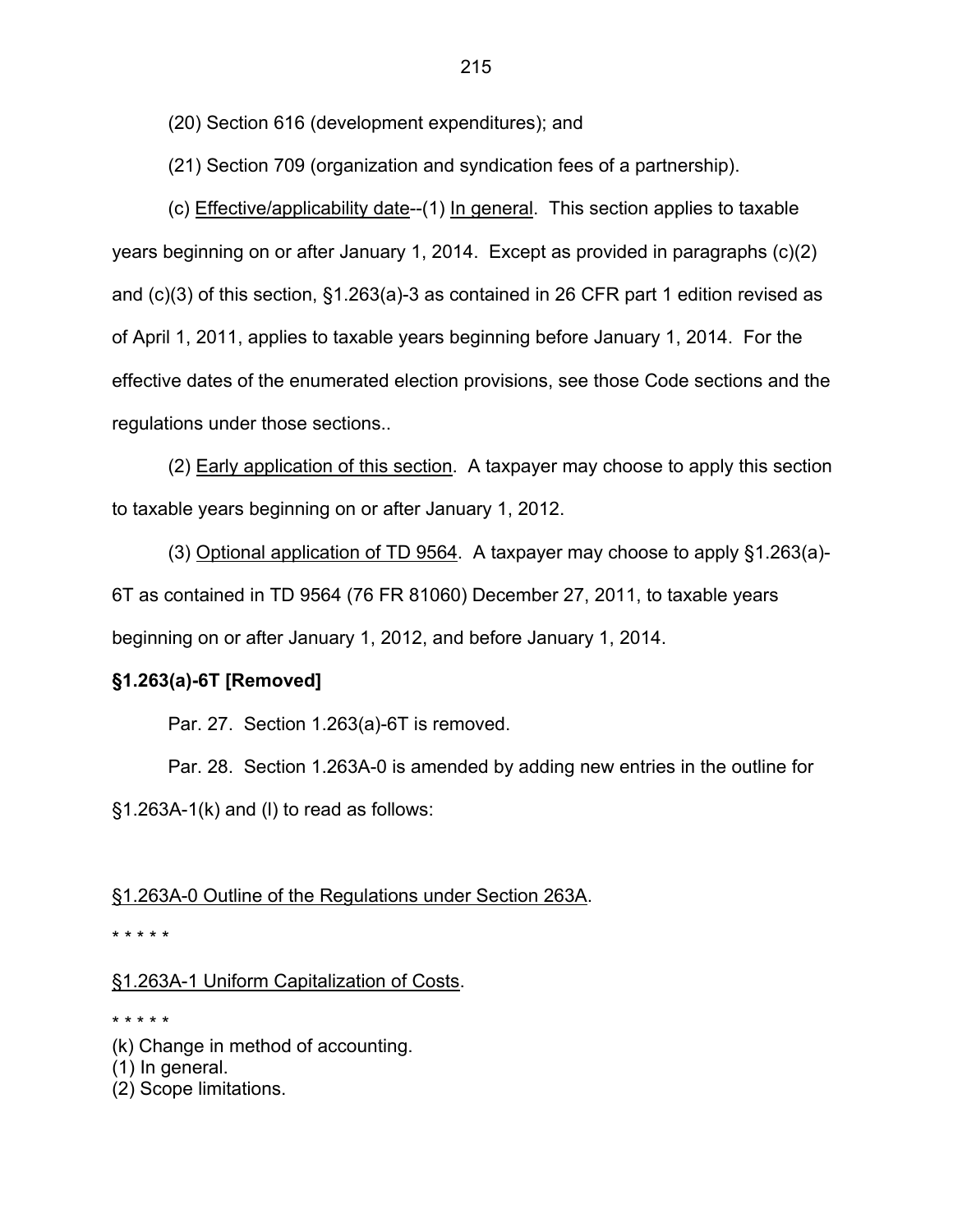(3) Audit protection.

(4) Section 481(a) adjustment.

(5) Time for requesting change.

(l) Effective/applicability date.

(1) In general.

(2) Mixed service costs; self-constructed tangible personal property produced on a routine and repetitive basis.

(3) Materials and supplies.

(i) In general

(ii) Early application of this section.

(iii) Optional application of TD 9564.

\* \* \* \* \*

Par. 29. Section 1.263A-1 is amended by:

1. Removing paragraphs (b)(14) and (m).

2. Revising paragraphs  $(c)(4)$ ,  $(e)(2)(i)(A)$ ,  $(e)(3)(ii)(E)$  and  $(I)$ .

The revisions read as follows:

# §1.263A-1 Uniform capitalization of costs.

\* \* \* \* \*

 $(C)$  \* \* \*

 (4) Recovery of capitalized costs. Costs that are capitalized under section 263A are recovered through depreciation, amortization, cost of goods sold, or by an adjustment to basis at the time the property is used, sold, placed in service, or otherwise disposed of by the taxpayer. Cost recovery is determined by the applicable Internal Revenue Code and regulation provisions relating to use, sale, or disposition of property.

\* \* \* \* \*

 (e) \* \* \*  $(2)$  \* \* \*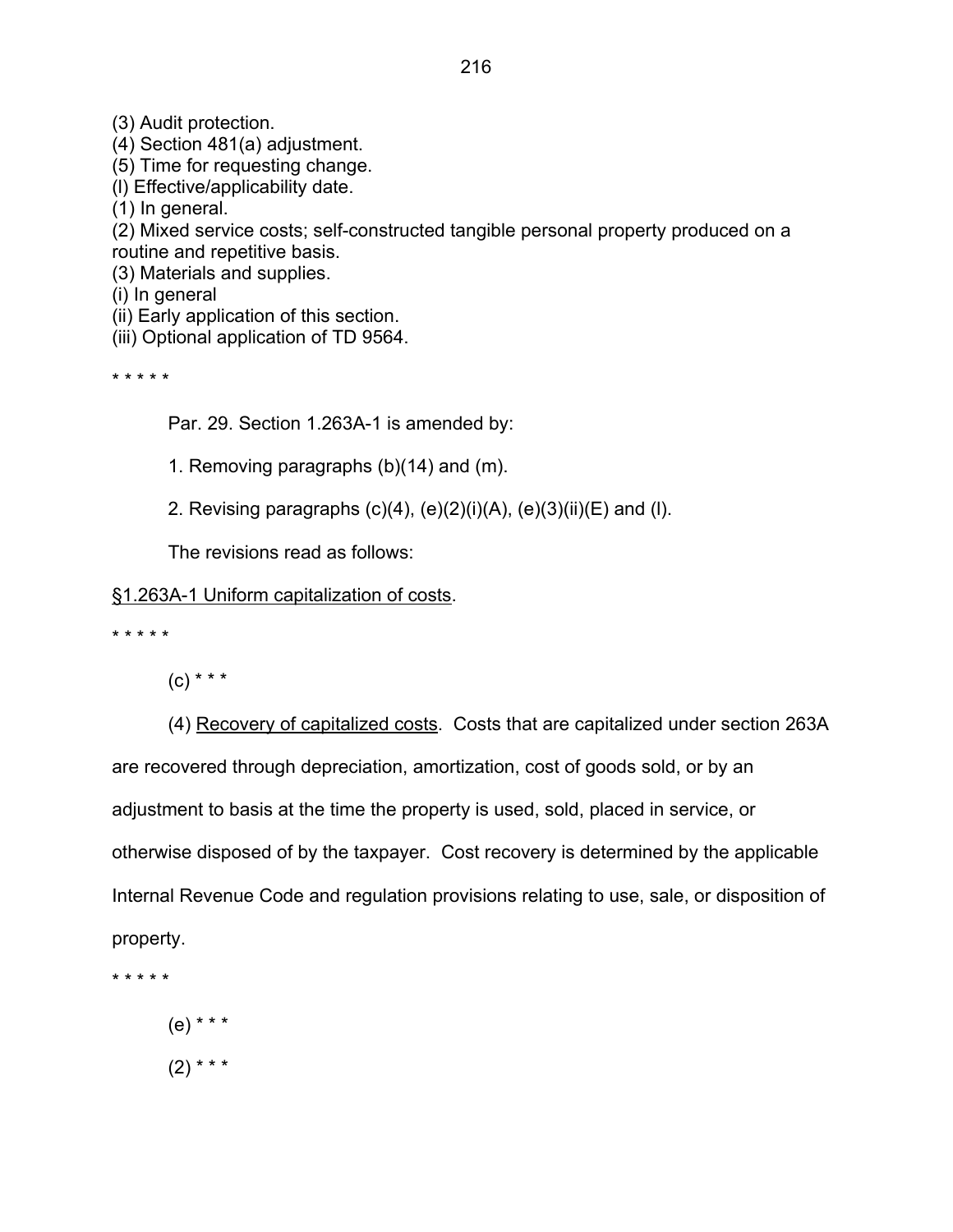$(i) * * * *$ 

 (A) Direct material costs. Direct materials costs include the cost of those materials that become an integral part of specific property produced and those materials that are consumed in the ordinary course of production and that can be identified or associated with particular units or groups of units of property produced. For example, a cost described in §1.162-3, relating to the cost of a material or supply, may be a direct material cost.

\* \* \* \* \*

 $(3)$  \* \* \*

 $(ii)$  \* \* \*

 (E) Indirect material costs. Indirect material costs include the cost of materials that are not an integral part of specific property produced and the cost of materials that are consumed in the ordinary course of performing production or resale activities that cannot be identified or associated with particular units of property. Thus, for example, a cost described in §1.162-3, relating to the cost of a material or supply, may be an indirect cost.

\* \* \* \* \*

 (l) Effective/applicability dates--(1) In general. Except as provided in paragraphs (l)(2) and (l)(3) of this section, the effective dates for this section are provided in paragraph (a)(2) of this section.

 (2) Mixed service costs; self-constructed tangible personal property produced on a routine and repetitive basis. Paragraphs (h)(2)(i)(D), (k), and (l)(2) of this section apply for taxable years ending on or after August 2, 2005.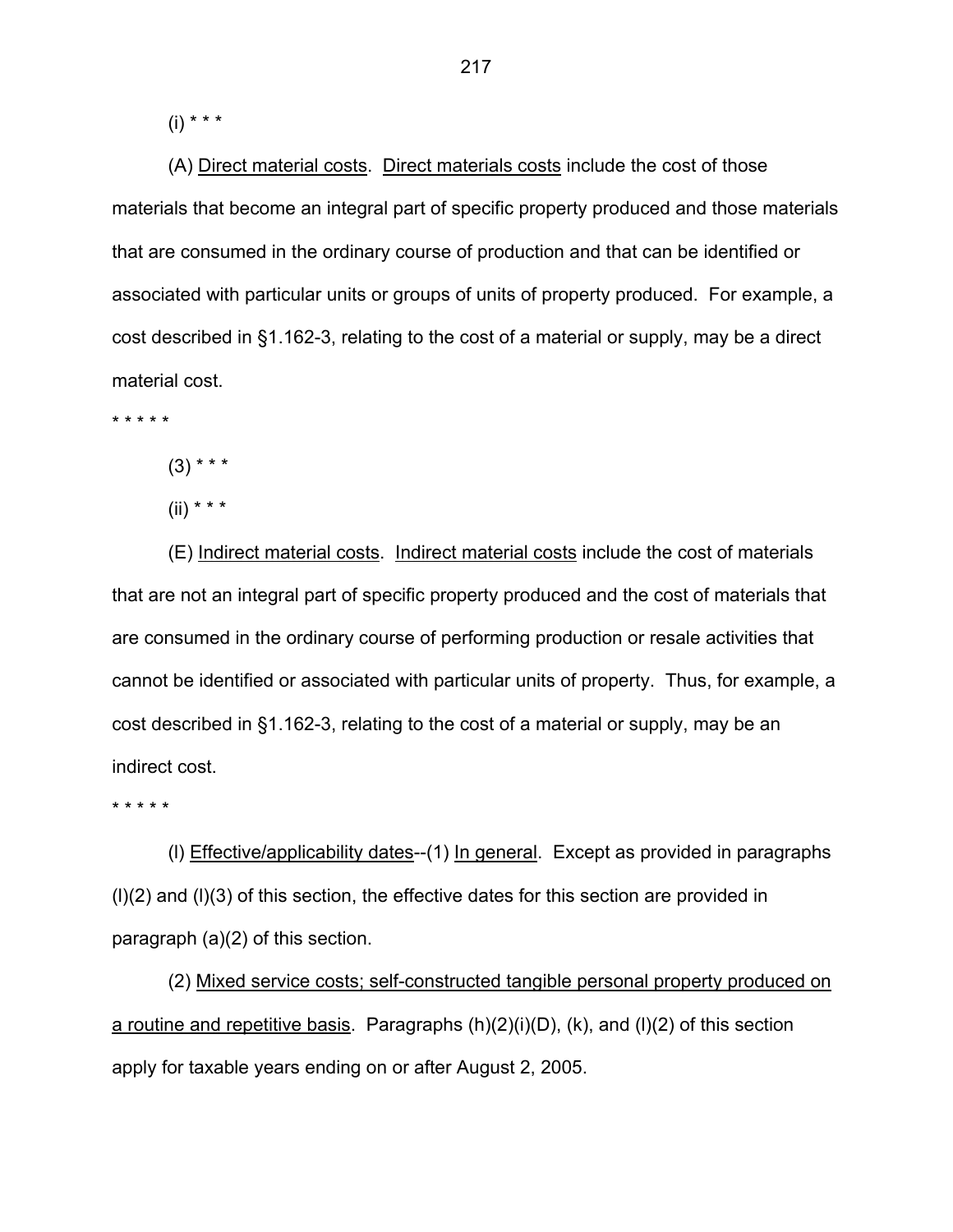(3) Materials and supplies--(i) In general. The last sentence of paragraphs  $(e)(2)(i)(A)$  and  $(e)(2)(ii)(E)$  of this section, and paragraph  $(l)(3)$  of this section apply to amounts paid (to acquire or produce property) in taxable years beginning on or after January 1, 2014. Except as provided in paragraph (l)(3)(ii) or paragraph (l)(3)(iii) of this section, section 1.263A-1 as contained in 26 CFR part 1 edition revised as of April 1, 2011, applies to taxable years beginning before January 1, 2014.

(ii) Early application of this section. A taxpayer may choose to apply the last sentence of paragraphs  $(e)(2)(i)(A)$  and  $(e)(2)(ii)(E)$  of this section, and paragraph  $(l)(3)$ of this section to amounts paid (to acquire or produce property) in taxable years beginning on or after January 1, 2012.

(iii) Optional application of TD 9564. A taxpayer may choose to apply §1.263A-1T(b)(14), the introductory phrase of  $\S1.263A-1T(c)(4)$ , the last sentence of  $\S1.263A-$ 1T(e)(2)(i)(A), the last sentence of §1.263A-1T(e)(2)(ii)(E), §1.263A-1T(l), and §1.263A-1T(m)(2), as these provisions are contained in TD 9564 (76 FR 81060) December 27, 2011, to amounts paid (to acquire or produce property) in taxable years beginning on or after January 1, 2012, and before January 1, 2014.

## **§1.263A-1T [Removed]**

Par. 30. Section 1.263A-1T is removed.

Par. 31. Section 1.1016-3 is amended by revising paragraphs (a)(1)(ii), (j)(1), and (j)(3) to read as follows:

§1.1016-3 Exhaustion, wear and tear, obsolescence, amortization, and depletion for periods since February 13, 1913.

 $(a)$ \* \* \*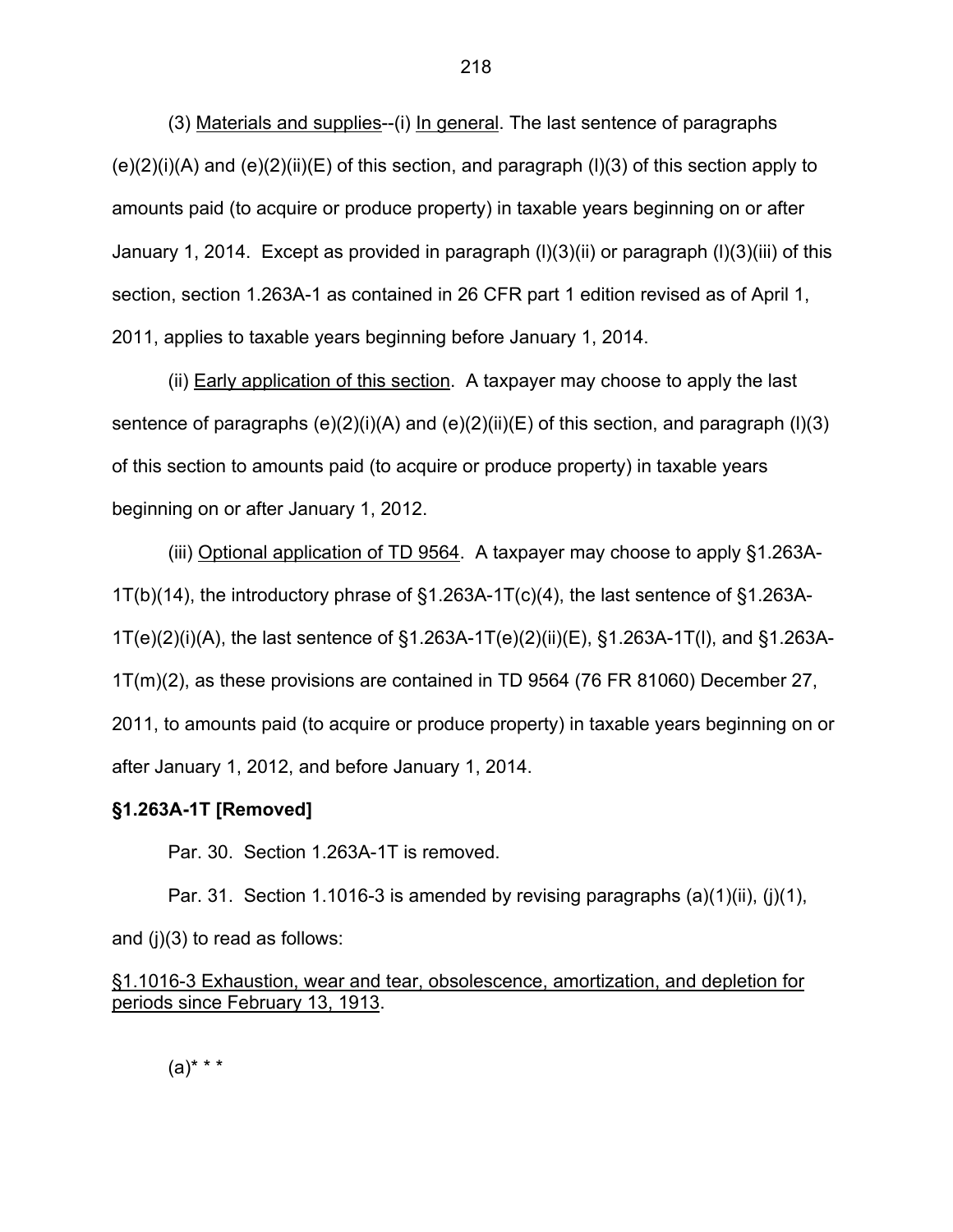$(1)$ \* \* \*

(ii) The determination of the amount properly allowable for exhaustion, wear and tear, obsolescence, amortization, and depletion must be made on the basis of facts reasonably known to exist at the end of the taxable year. A taxpayer is not permitted to take advantage in a later year of the taxpayer's prior failure to take any such allowance or the taxpayer's taking an allowance plainly inadequate under the known facts in prior years. In the case of depreciation, if in prior years the taxpayer has consistently taken proper deductions under one method, the amount allowable for such prior years may not be increased, even though a greater amount would have been allowable under another proper method. For rules governing losses on retirement or disposition of

depreciable property, including rules for determining basis, see §1.167(a)-8, §1.168(i)-

1T(e), §1.168(i)-8T, Prop. Reg. §1.168(i)-1(e) (**[INSERT DATE OF PUBLICATION OF** 

## **THIS DOCUMENT IN THE FEDERAL REGISTER]**), or Prop. Reg. §1.168(i)-8

#### (**[INSERT DATE OF PUBLICATION OF THIS DOCUMENT IN THE FEDERAL**

**REGISTER]**), as applicable. The application of this paragraph is illustrated by the following example (for purposes of this example, assume section 167(f)(1) as in effect

## on **[INSERT DATE OF PUBLICATION OF THIS DOCUMENT IN THE FEDERAL**

**REGISTER]**, applies to taxable years beginning on or after January 1, 2014):

 Example. On July 1, 2014, A, a calendar-year taxpayer, purchased and placed in service "off-the-shelf" computer software at a cost of \$36,000. This computer software is not an amortizable section 197 intangible. Pursuant to section 167(f)(1), the useful life of the computer software is 36 months. It has no salvage value. Computer software placed in service in 2014 is not eligible for the additional first year depreciation deduction provided by section 168(k). A did not deduct any depreciation for the computer software for 2014 and deducted depreciation of \$12,000 for the computer software for 2015. As a result, the total amount of depreciation allowed for the computer software as of December 31, 2015, was \$12,000. However, the total amount of depreciation allowable for the computer software as of December 31, 2015, is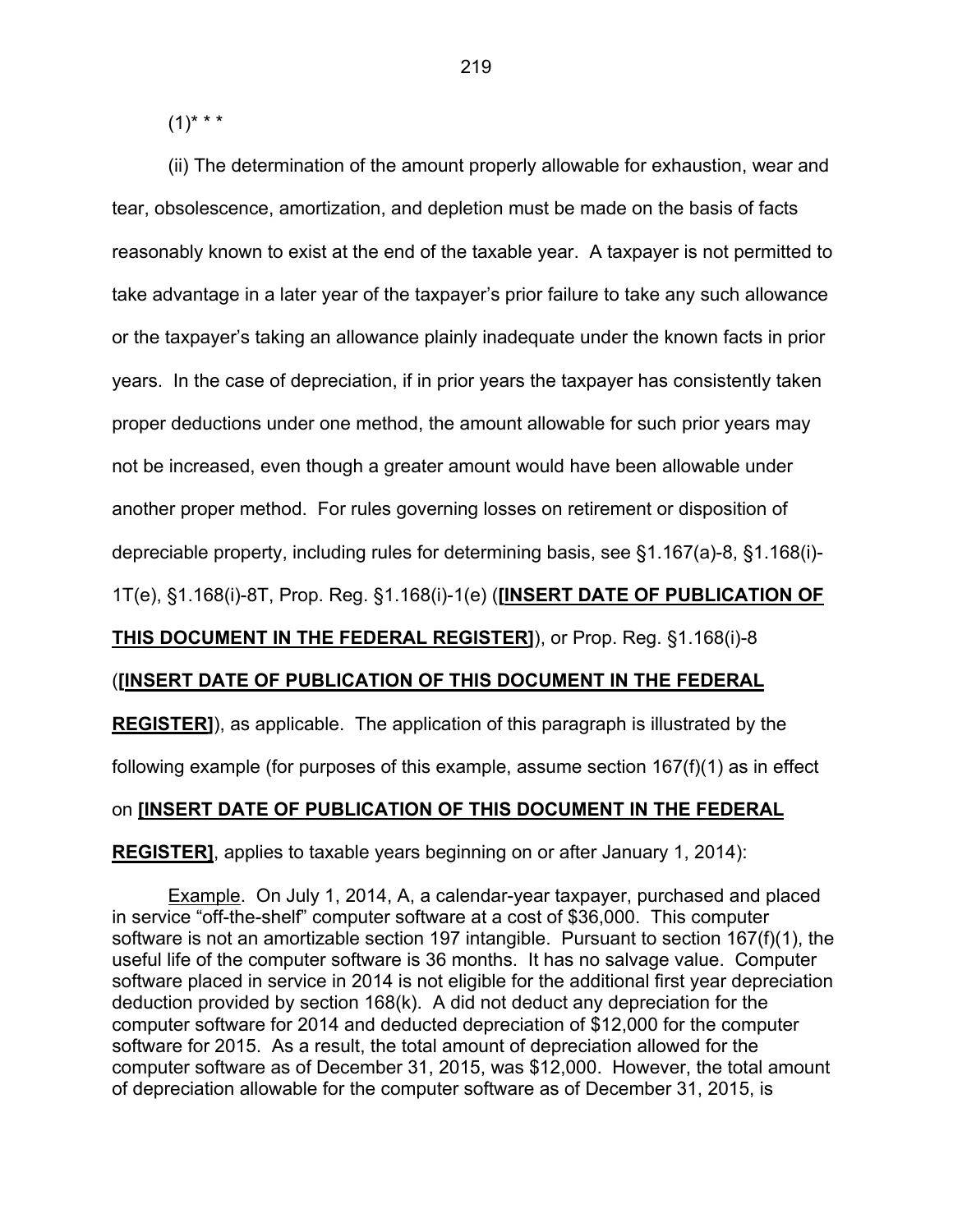\$18,000 (\$6,000 for 2014 + \$12,000 for 2015). As a result, the unrecovered cost of the computer software as of December 31, 2015, is \$18,000 (cost of \$36,000 less the depreciation allowable of \$18,000 as of December 31, 2015). Accordingly, depreciation for 2016 for the computer software is \$12,000 (unrecovered cost of \$18,000 divided by the remaining useful life of 18 months as of January 1, 2016, multiplied by 12 full months in 2016).

\* \* \* \* \*

(j) Effective/applicability dates--(1) In general. Except as provided in paragraphs (j)(2) and (j)(3) of this section, this section applies on or after December 30, 2003. For the applicability of regulations before December 30, 2003, see §1.1016-3 in effect prior to December 30, 2003 (§1.1016-3 as contained in 26 CFR part 1 edition revised as of April 1, 2003).

\* \* \* \* \*

(3) Application of  $\S1.1016-3T(a)(1)(ii)$ --(i) In general. Paragraph (a)(1)(ii) of this section applies to taxable years beginning on or after January 1, 2014. Except as provided in paragraphs (j)(3)(ii) and (j)(3)(iii) of this section,  $\S$ 1.1016-3(a)(1)(ii) as contained in 26 CFR part 1 edition revised as of April 1, 2011, applies to taxable years beginning before January 1, 2014.

(ii) Early application of  $\S1.1016-3(a)(1)(ii)$ . A taxpayer may choose to apply paragraph (a)(1)(ii) of this section to taxable years beginning on or after January 1, 2012.

(iii) Optional application of TD 9564. A taxpayer may choose to apply §1.1016- 3T(a)(1)(ii) as contained in TD 9564 (76 FR 81060) December 27, 2011, to taxable years beginning on or after January 1, 2012, and before January 1, 2014.

# **§1.1016-3T [Removed]**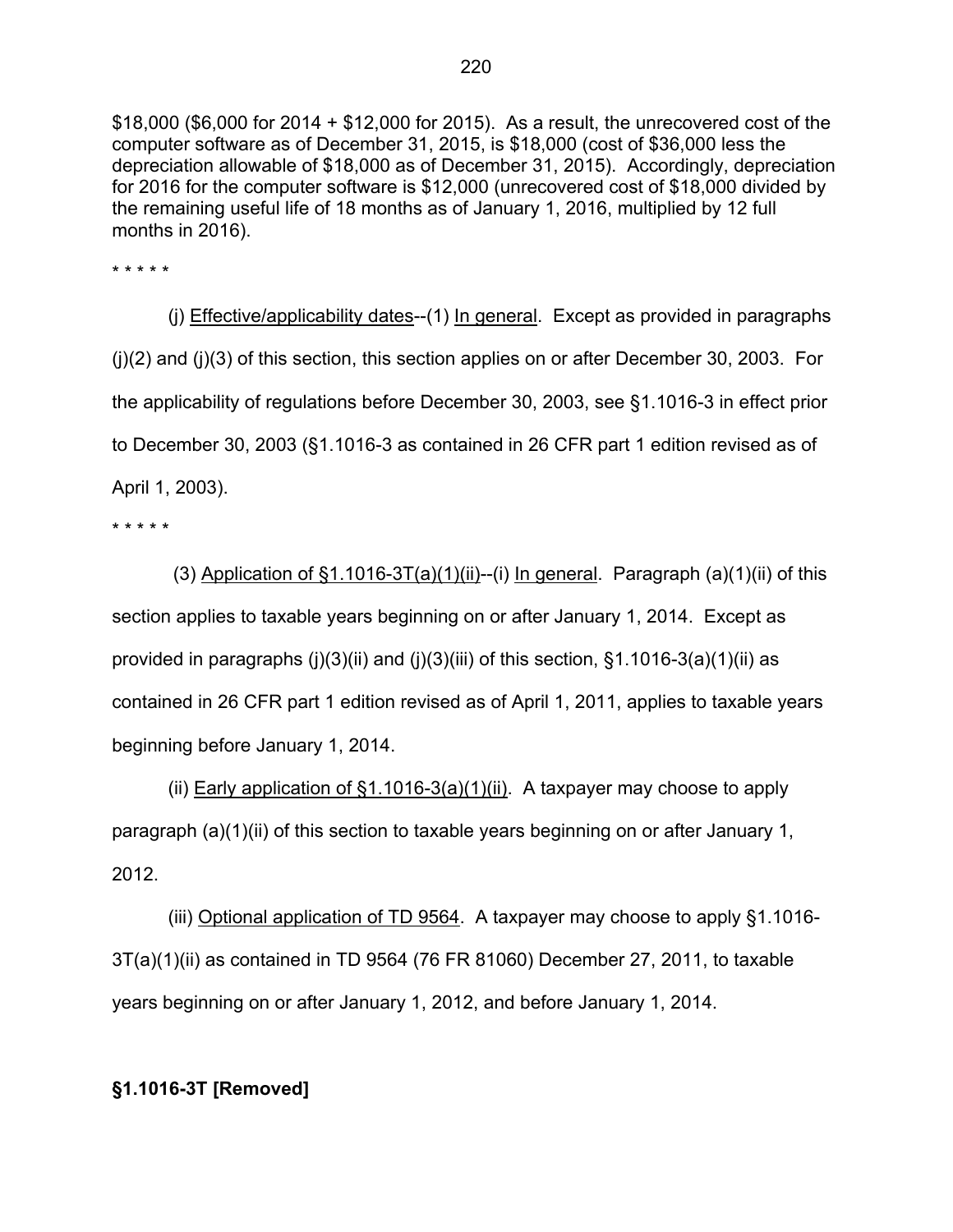Par. 32. Section 1.1016-3T is removed.